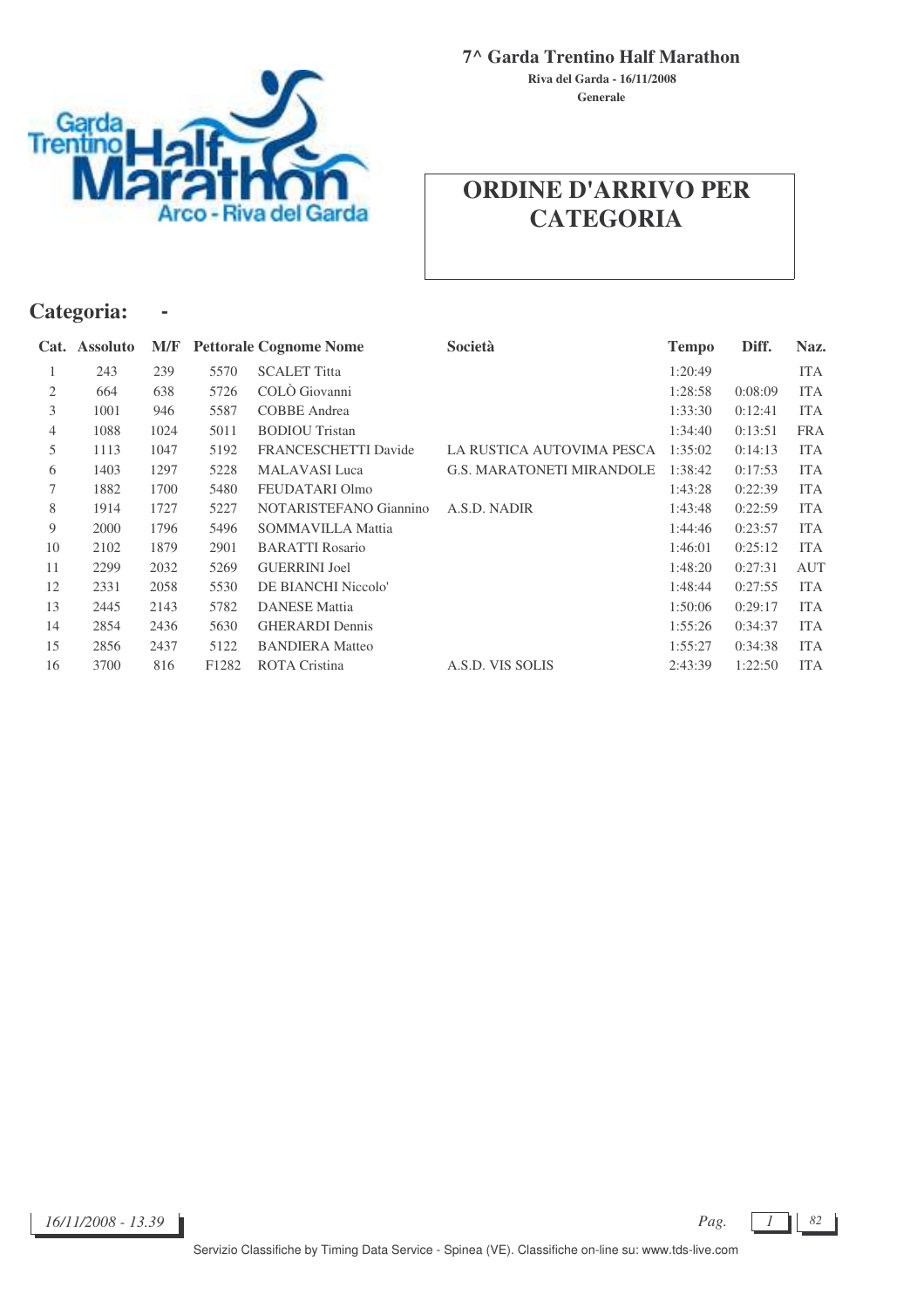

**Generale Riva del Garda - 16/11/2008**

## **ORDINE D'ARRIVO PER CATEGORIA**

| Categoria: |               |     | .JM  |                                   |                                  |              |         |            |  |  |  |  |
|------------|---------------|-----|------|-----------------------------------|----------------------------------|--------------|---------|------------|--|--|--|--|
|            | Cat. Assoluto |     |      | <b>M/F</b> Pettorale Cognome Nome | <b>Società</b>                   | <b>Tempo</b> | Diff.   | Naz.       |  |  |  |  |
|            |               |     | 4    | <b>CHESANG KURUI Peter</b>        |                                  | 1:01:51      |         | <b>KEN</b> |  |  |  |  |
| 2          | 210           | 208 | 29   | <b>BADANO</b> Andrea              | <b>ATLETICA CAIRO</b>            | 1:20:04      | 0:18:13 | <b>ITA</b> |  |  |  |  |
|            | 221           | 218 | 378  | <b>FUNARI Marco Francesco</b>     | <b>G.S. ORECCHIELLA GARFAGNA</b> | 1:20:14      | 0:18:23 | <b>ITA</b> |  |  |  |  |
| 4          | 345           | 340 | 488  | <b>LAVAGNINI Matteo</b>           | A.S.D. LIB. VR LUPATOTINA        | 1:22:56      | 0:21:05 | <b>ITA</b> |  |  |  |  |
|            | 435           | 423 | 2754 | <b>DIGNANI</b> Daniele            | ATL.AMAT.OSIMO                   | 1:24:47      | 0:22:56 | <b>ITA</b> |  |  |  |  |
| 6          | 532           | 513 | 528  | MARZORATI Claudio                 | A.L.S. CREMELLA SPORT SPECI      | 1:26:32      | 0:24:41 | <b>ITA</b> |  |  |  |  |

*Pag.*  $\begin{bmatrix} 2 \end{bmatrix}$  82

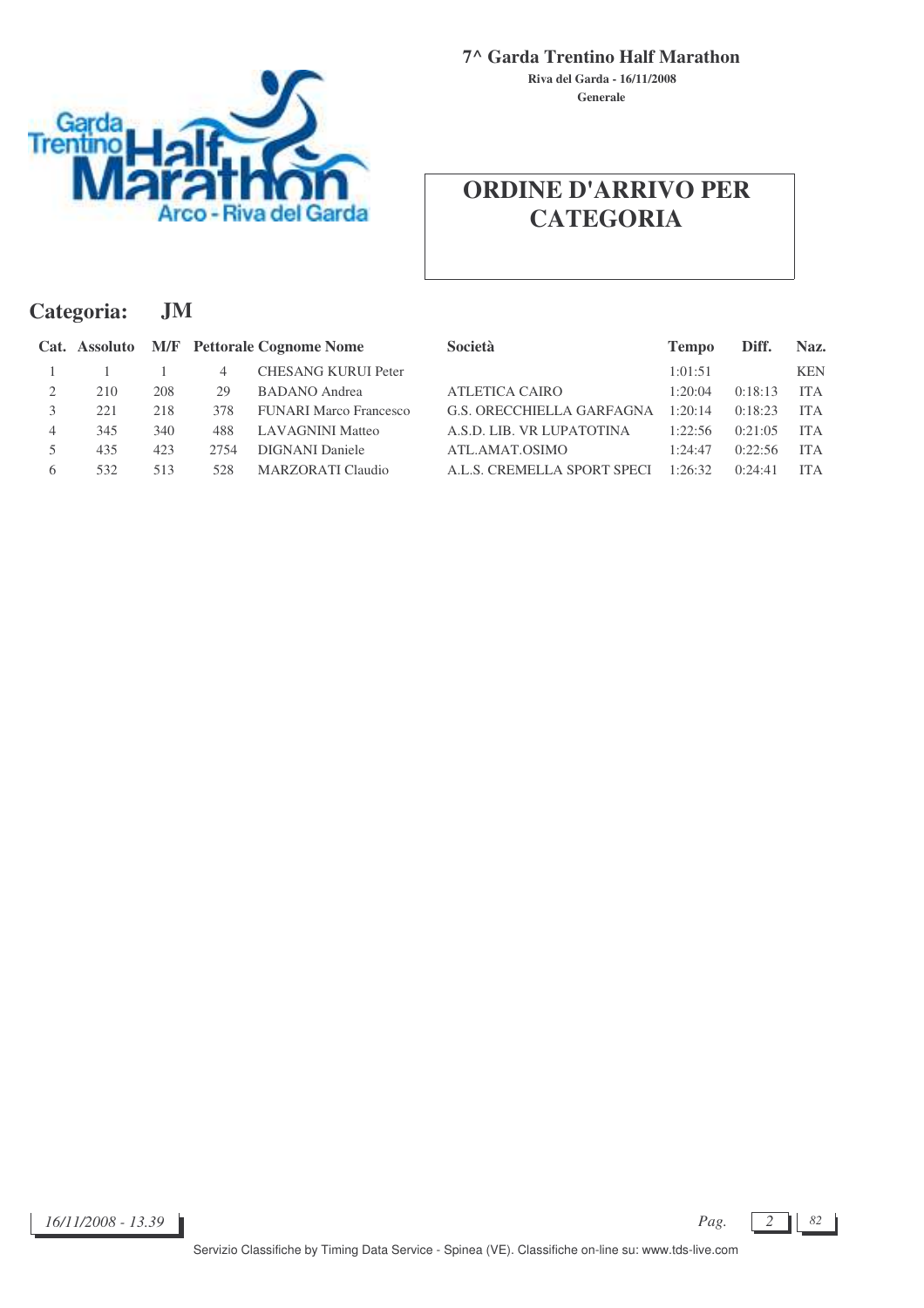

**Generale Riva del Garda - 16/11/2008**

### **ORDINE D'ARRIVO PER CATEGORIA**

|                             | Categoria:         |        | <b>MF35</b>       |                                             |                                     |              |                |            |
|-----------------------------|--------------------|--------|-------------------|---------------------------------------------|-------------------------------------|--------------|----------------|------------|
|                             | Cat. Assoluto      |        |                   | <b>M/F</b> Pettorale Cognome Nome           | Società                             | <b>Tempo</b> | Diff.          | Naz.       |
| 1                           | 377                | 6      | F90               | <b>ALFIERI Rosa</b>                         | ATLETICA BLIZZARD                   | 1:23:44      |                | <b>ITA</b> |
| $\mathfrak{2}$              | 405                | 9      | F136              | <b>IPINO</b> Michela                        | ATL.BASSANO RUNNING STOR            | 1:24:11      | 0:00:27        | <b>ITA</b> |
| $\ensuremath{\mathfrak{Z}}$ | 434                | 12     | F71               | DAHIR WARSAME Dega                          | G.S. S.ANGELA AVIS DESENZA          | 1:24:46      | 0:01:02        | <b>ITA</b> |
| $\overline{4}$              | 478                | 15     | F161              | CASTELLO Sabrina                            | RUNNERS TEAM ZANE'                  | 1:25:35      | 0:01:51        | <b>ITA</b> |
| 5                           | 513                | 19     | F1225             | <b>BOLDT</b> Constanze                      | LLC MARATHON REGENSBURG             | 1:26:15      | 0:02:31        | <b>GER</b> |
| 6                           | 572                | $22\,$ | F170              | PACCHIEGA Chiara                            | GSD VALDALPONE DE MEGNI             | 1:27:18      | 0:03:34        | <b>ITA</b> |
| 7                           | 599                | $23\,$ | F180              | FIORINI Romina                              | <b>MARATHON LEGNAGO</b>             | 1:27:48      | 0:04:04        | <b>ITA</b> |
| 8                           | 615                | 24     | F179              | DI DONATO Simona                            | ASD SAN PAOLO VILLA REALE           | 1:28:07      | 0:04:23        | <b>ITA</b> |
| 9                           | 640                | $25\,$ | F <sub>29</sub>   | <b>DARDHA</b> Diana                         | ATLETICA ALTO GARDA E LED           | 1:28:35      | 0:04:51        | <b>ITA</b> |
| 10                          | 717                | $30\,$ | F115              | KRZYZANOWSKA Mariola Ha ATL. DI MARCO SPORT |                                     | 1:29:35      | 0:05:51        | <b>ITA</b> |
| 11                          | 827                | 39     | F809              | MENEGHELLO Sonia                            | ATL. SERNAGLIA MOB. VILLAN          | 1:31:02      | 0:07:18        | <b>ITA</b> |
| 12                          | 953                | 53     | F181              | <b>AVON</b> Martina                         | <b>G.S.A. VENEZIA</b>               | 1:32:51      | 0:09:07        | <b>ITA</b> |
| 13                          | 1004               | 56     | F641              | RABBIA Antonella                            | <b>G.S. BRANCALEONE ASTI</b>        | 1:33:32      | 0:09:48        | <b>ITA</b> |
| 14                          | 1042               | 59     | F150              | FRASSINE Myriam                             | ATL. REBO GUSSAGO                   | 1:34:01      | 0:10:17        | <b>ITA</b> |
| 15                          | 1074               | 64     | F697              | ZUCCATO Diana                               | ATL. GR. SANTAROSSA BRUGN           | 1:34:28      | 0:10:44        | <b>ITA</b> |
| 16                          | 1098               | 65     | F880              | ZAGHI Paola                                 | ATL. AMBROSIANA                     | 1:34:49      | 0:11:05        | <b>ITA</b> |
| 17                          | 1133               | 70     | F721              | <b>ANELLI</b> Maddalena                     | ATL. CASONE NOCETO                  | 1:35:13      | 0:11:29        | <b>ITA</b> |
| 18                          | 1227               | 81     | F954              | SIMONI Milena                               | <b>G.S. TRILACUM</b>                | 1:36:33      | 0:12:49        | <b>ITA</b> |
| 19                          | 1245               | 85     | F75               | LIMELLI Fabiana                             | CRUS OTTICA GUERRA PEDERS           | 1:36:51      | 0:13:07        | <b>ITA</b> |
| 20                          | 1252               | $87\,$ | F153              | <b>SALVETTI Lucia</b>                       | ATL. REBO GUSSAGO                   | 1:36:54      | 0:13:10        | <b>ITA</b> |
| 21                          | 1317               | 96     | F168              | PICOTTI Paola                               | EUROPA SPORTING CLUB                | 1:37:39      | 0:13:55        | <b>ITA</b> |
| 22                          | 1331               | 98     | F934              | PIOVESAN Rossella                           | IDEALDOOR LIBERTAS S. BIAGI 1:37:48 |              | 0:14:04        | <b>ITA</b> |
| 23                          | 1345               | 103    | F1242             | PAOLETTO Nancy                              | <b>U.S. VILLAZZANO</b>              | 1:37:55      | 0:14:11        | <b>ITA</b> |
| 24                          | 1496               | 115    | F906              | <b>CESARINI</b> Marilena                    | ATL.AMAT.OSIMO                      | 1:39:38      | 0:15:54        | <b>ITA</b> |
| 25                          | 1497               | 116    | F51               | SACCORA Mariella                            | POL.BIANCAZZURRA PETTINEL           | 1:39:38      | 0:15:54        | <b>ITA</b> |
| 26                          | 1527               | 123    | F730              | SQUICCIARINI Annalisa                       | ATLETIC CLUB ALTAMURA               | 1:39:55      | 0:16:11        | <b>ITA</b> |
| 27                          | 1530               | 124    | F940              | SANSEVERINO Anna                            | A.S. BARINCORSA                     | 1:39:56      | 0:16:12        | <b>ITA</b> |
| 28                          | 1553               | 127    | F924              | <b>FERRARI</b> Lara                         | S.A. GIUSTINO                       | 1:40:05      | 0:16:21        | <b>ITA</b> |
| 29                          | 1564               | 130    | F176              | <b>CATAUDELLA</b> Federica                  | ROAD RUNNERS CLUB MILANO            | 1:40:11      | 0:16:27        | <b>ITA</b> |
| 30                          | 1570               | 132    | F812              | ORLANDI Maria Cristina                      | G.S. CASA MODENA                    | 1:40:14      | 0:16:30        | <b>ITA</b> |
| 31                          | 1604               | 136    | F636              | DI CESARE Daniela                           | G. POD. LE SBARRE                   | 1:40:40      | 0:16:56        | <b>ITA</b> |
| 32                          | 1694               | 146    | F1185             | CRISETTI Damiana                            |                                     | 1:41:28      | 0:17:44        | <b>ITA</b> |
| 33                          | 1698               | 147    | F26               | PIZZA Natascia                              | A.A.A. GIOCO SPORT PIADENA          | 1:41:31      | 0:17:47        | <b>ITA</b> |
| 34                          | 1717               | 150    | F64               | RIGO Giuliana                               | G.M. SPORTING CLUB MONDAD           | 1:41:41      | 0:17:57        | <b>ITA</b> |
| 35                          | 1721               | 151    | F178              | RUJU Rafaela                                | ROAD RUNNERS CLUB MILANO            | 1:41:43      | 0:17:59        | <b>ITA</b> |
| 36                          | 1726               | 153    | F733              | <b>DONATI</b> Annalisa                      | A.S. ATLETICA 85 FAENZA             | 1:41:46      | 0:18:02        | <b>ITA</b> |
| 37                          | 1732               | 155    | F609              | <b>MEREU</b> Monica                         | <b>SS SULCIS MAB SERVICE</b>        | 1:41:49      | 0:18:05        | <b>ITA</b> |
| 38                          | 1753               | 160    | F732              | ALI HAJI Mohamed Asli                       | A.S. ATLETICA 85 FAENZA             | 1:42:01      | 0:18:17        | <b>ITA</b> |
| 39                          | 1778               | 164    | F172              | <b>ANTENUCCI Elvira</b>                     | ROAD RUNNERS CLUB MILANO            | 1:42:16      | 0:18:32        | <b>ITA</b> |
| 40                          | 1787               | 166    | F94               | VITAGLIANO Maria                            | A.S.A. DETUR NAPOLI                 | 1:42:21      | 0:18:37        | <b>ITA</b> |
| 41                          | 1788               | 167    | F915              | <b>CHELLINI</b> Sandra                      | IL GREGGE RIBELLE                   | 1:42:22      | 0:18:38        | <b>ITA</b> |
| 42                          | 1810               | 172    | F49               | <b>CORSI</b> Silvia                         | POL.BIANCAZZURRA PETTINEL           | 1:42:40      | 0:18:56        | <b>ITA</b> |
| 43                          | 1873               | 181    | F <sub>1246</sub> | NIZZOLA Annamaria                           |                                     | 1:43:24      | 0:19:40        | <b>ITA</b> |
|                             | 16/11/2008 - 13.39 |        |                   |                                             |                                     | Pag.         | $\mathfrak{Z}$ | 82         |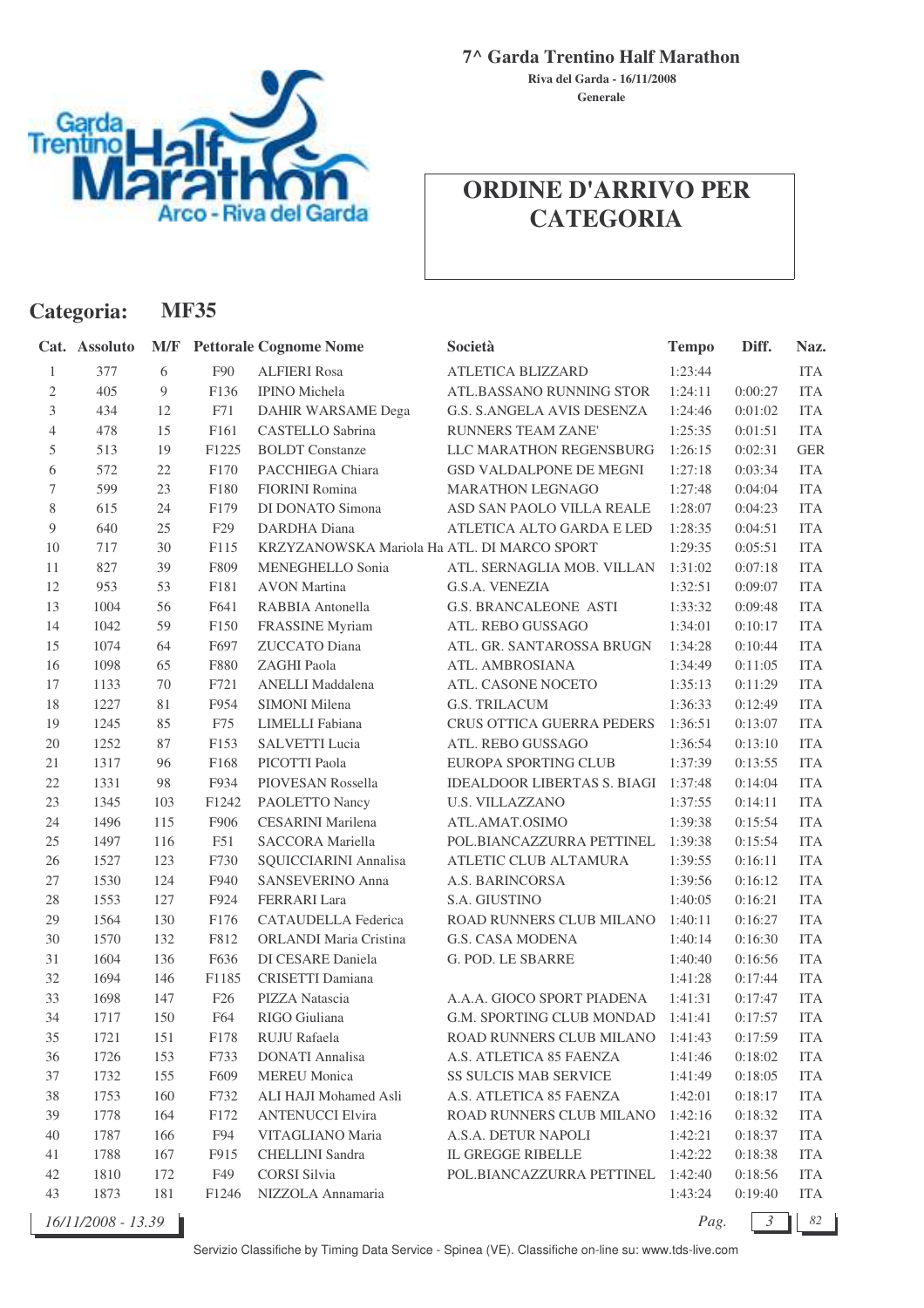| 44     | 1905 | 185 | F171              | MILETTA Maria Alessandra     | RUNNERS BERGAMO                                     | 1:43:41 | 0:19:57 | <b>ITA</b> |
|--------|------|-----|-------------------|------------------------------|-----------------------------------------------------|---------|---------|------------|
| 45     | 1924 | 189 | F842              | DE BENI Antonella            | A.S.D.ATL.INSIEME NEW FOOD                          | 1:43:55 | 0:20:11 | <b>ITA</b> |
| 46     | 1926 | 191 | F1058             | <b>TALASSI</b> Simona        |                                                     | 1:43:55 | 0:20:11 | <b>ITA</b> |
| 47     | 1950 | 194 | F1201             | DE GRANDI Laura              |                                                     | 1:44:10 | 0:20:26 | <b>ITA</b> |
| 48     | 1953 | 195 | F829              | <b>BUTTIGNOL Laura</b>       | ATLETICA BRUGNERA FRIULIN                           | 1:44:13 | 0:20:29 | <b>ITA</b> |
| 49     | 1954 | 196 | F121              | FOSSATI Maria Ilaria         | <b>MARTESANA CORSE</b>                              | 1:44:14 | 0:20:30 | <b>ITA</b> |
| 50     | 2021 | 209 | F604              | CEFOLA Annabella             | ATL. U.S. NERVIANESE 1919                           | 1:44:58 | 0:21:14 | <b>ITA</b> |
| 51     | 2088 | 219 | F734              | <b>TOMBENI</b> Daniela       | A.S. ATLETICA 85 FAENZA                             | 1:45:48 | 0:22:04 | <b>ITA</b> |
| 52     | 2108 | 225 | F567              | VERINI Valentina             | RUNNERS CHIETI                                      | 1:46:03 | 0:22:19 | <b>ITA</b> |
| 53     | 2111 | 226 | F1164             | CALACOCI Jaqueline           |                                                     | 1:46:08 | 0:22:24 | <b>ITA</b> |
| 54     | 2114 | 227 | F44               | NARDELLI Ilaria              | RUNNERS BERGAMO                                     | 1:46:10 | 0:22:26 | <b>ITA</b> |
| 55     | 2116 | 228 | F165              | ZANARDO Simonetta            | ATLETICA MARENO                                     | 1:46:11 | 0:22:27 | <b>ITA</b> |
| 56     | 2202 | 243 | F819              | CAZZOLLI Sonia               | ATLETICA ALTO GARDA E LED                           | 1:47:23 | 0:23:39 | <b>ITA</b> |
|        |      |     |                   |                              |                                                     |         |         | <b>ITA</b> |
| 57     | 2261 | 258 | F1193             | TESTA Barbara                |                                                     | 1:47:59 | 0:24:15 |            |
| 58     | 2283 | 264 | F615              | LANARO CHIOLA Catiuscia      | PODISTICA VASTO                                     | 1:48:10 | 0:24:26 | <b>ITA</b> |
| 59     | 2290 | 265 | F610              | RIBOLDI Tatiana              | SS SULCIS MAB SERVICE                               | 1:48:14 | 0:24:30 | <b>ITA</b> |
| 60     | 2296 | 267 | F575              | <b>GRADELLINI</b> Sonia      | POL. MADONNINA                                      | 1:48:17 | 0:24:33 | <b>ITA</b> |
| 61     | 2330 | 273 | F134              | FERRARI Maria                | ASS. SPORTIVA FREE-ZONE                             | 1:48:43 | 0:24:59 | <b>ITA</b> |
| 62     | 2340 | 275 | F933              | MILANESE Susanna             | IDEALDOOR LIBERTAS S. BIAGI 1:48:47                 |         | 0:25:03 | <b>ITA</b> |
| 63     | 2375 | 284 | F141              | PELOSI Giulia                | <b>ATLETICA AVIANO</b>                              | 1:49:12 | 0:25:28 | <b>ITA</b> |
| 64     | 2422 | 298 | F1052             | ZANATTA Monia                |                                                     | 1:49:50 | 0:26:06 | <b>ITA</b> |
| 65     | 2451 | 303 | F774              | <b>IAZZI</b> Ilaria          | 3C (COMP. CREMONESE CORRI                           | 1:50:09 | 0:26:25 | <b>ITA</b> |
| 66     | 2478 | 309 | F798              | SPAGNOLLI Roberta            | ATLETICA ALTO GARDA E LED                           | 1:50:21 | 0:26:37 | <b>ITA</b> |
| 67     | 2539 | 321 | F1248             | REINISCH Claudia             |                                                     | 1:51:15 | 0:27:31 | <b>AUT</b> |
| 68     | 2562 | 326 | F107              | PEDRETTI Liviana             | ATL. LIB. CASTEGNATO                                | 1:51:32 | 0:27:48 | <b>ITA</b> |
| 69     | 2582 | 329 | F911              | <b>GABBANELLI Monica</b>     | ATL.AMAT.OSIMO                                      | 1:51:56 | 0:28:12 | <b>ITA</b> |
| 70     | 2598 | 334 | F1090             | <b>BELLINI Anna Barbara</b>  | POL. DILET. LA TORRE CENAIA                         | 1:52:11 | 0:28:27 | <b>ITA</b> |
| 71     | 2665 | 349 | F1244             | <b>TOLOTTI</b> Loretta       | <b>U.S. VILLAZZANO</b>                              | 1:53:07 | 0:29:23 | <b>ITA</b> |
| 72     | 2667 | 350 | F1101             | <b>NONES</b> Elisabetta      |                                                     | 1:53:07 | 0:29:23 | <b>ITA</b> |
| 73     | 2685 | 356 | F1251             | <b>NONES Silvia</b>          |                                                     | 1:53:23 | 0:29:39 | <b>ITA</b> |
| 74     | 2689 | 357 | F830              | <b>MARGARITI Monica</b>      | AAA MARATHON CREMONA                                | 1:53:23 | 0:29:39 | <b>ITA</b> |
| $75\,$ | 2704 | 361 | F1097             | RIGHETTO Antonella           | A.S.D. GR.SPORT.MOMBOCAR                            | 1:53:34 | 0:29:50 | <b>ITA</b> |
| 76     | 2708 | 363 | F1268             | <b>GHISELLI Debora</b>       |                                                     | 1:53:35 | 0:29:51 | <b>ITA</b> |
| 77     | 2721 | 368 | F785              | <b>DIDONNA</b> Agnese        | A.S. AMATORI PUTIGNANO                              | 1:53:43 | 0:29:59 | <b>ITA</b> |
| 78     | 2740 | 376 | F1326             | <b>BELOTTI Raffaella</b>     | A.S.D. VIS SOLIS                                    | 1:53:55 | 0:30:11 | <b>ITA</b> |
| 79     | 2764 | 382 | F1209             | <b>BRUGGER Ulrike</b>        | SUEDTIROLERLAUFVEREIN                               | 1:54:13 | 0:30:29 | <b>ITA</b> |
| 80     | 2768 | 384 | F <sub>1294</sub> | <b>ARCHETTI Anna</b>         |                                                     | 1:54:18 | 0:30:34 | <b>ITA</b> |
| 81     | 2794 | 394 | F984              | <b>TECCHIOLLI Franca</b>     | ATL. GIUDICARIE EST.                                | 1:54:44 | 0:31:00 | <b>ITA</b> |
| 82     | 2810 | 399 | F646              | <b>ROVERSO Rita</b>          | A.S.D. GR.SPORT.MOMBOCAR                            | 1:54:53 | 0:31:09 | <b>ITA</b> |
| 83     | 2837 | 409 | F1136             | <b>VERONESE Marta</b>        |                                                     | 1:55:12 | 0:31:28 | <b>ITA</b> |
| 84     | 2839 | 411 | F853              |                              | POLINI SECCAMANI Emanuel G.P. FELTER SPORT PUEGNAGO | 1:55:12 | 0:31:28 | <b>ITA</b> |
| 85     | 2843 | 412 | F770              | SACCHI Barbara               | RUNNING OLTREPO'                                    | 1:55:16 | 0:31:32 | <b>ITA</b> |
| 86     | 2849 | 416 | F1011             | GASPARELLA Micaela           | <b>U.S. INTREPIDA</b>                               | 1:55:23 | 0:31:39 | <b>ITA</b> |
|        | 2857 | 420 | F1163             | <b>BRESSAN Roberta</b>       | <b>INTERAUTO</b>                                    | 1:55:28 | 0:31:44 | <b>ITA</b> |
| 87     |      | 427 |                   |                              | ROAD RUNNERS CLUB MILANO                            |         |         |            |
| 88     | 2876 |     | F553              | STANGHELLINI Daria           |                                                     | 1:55:47 | 0:32:03 | <b>ITA</b> |
| 89     | 2903 | 433 | F735              | RIVOLA Milena                | A.S. ATLETICA 85 FAENZA                             | 1:56:05 | 0:32:21 | <b>ITA</b> |
| 90     | 2910 | 437 | F877              | LONGO Silvia                 | G.P. AVIS POL. MALAVICINA                           | 1:56:11 | 0:32:27 | <b>ITA</b> |
| 91     | 2916 | 440 | F1037             | <b>SCHERL Karin</b>          | LLC MARATHON REGENSBURG                             | 1:56:14 | 0:32:30 | <b>GER</b> |
| 92     | 2921 | 442 | F1297             | <b>MENGHINI</b> Monica       | POL. MADONNINA                                      | 1:56:20 | 0:32:36 | <b>ITA</b> |
| 93     | 2953 | 454 | F1215             | <b>BONENTI</b> Cinzia        |                                                     | 1:57:05 | 0:33:21 | <b>ITA</b> |
| 94     | 2961 | 456 | F1020             | <b>BAULINI</b> Luisa         |                                                     | 1:57:12 | 0:33:28 | <b>ITA</b> |
| 95     | 2973 | 458 | F1247             | <b>BACHER Silvia</b>         |                                                     | 1:57:27 | 0:33:43 | AUT        |
| 96     | 2980 | 462 | F818              | <b>GASSER Manuela</b>        | SPORTGEMEINSCHAFT EISACK                            | 1:57:37 | 0:33:53 | <b>ITA</b> |
| 97     | 3035 | 479 | F876              | <b>ROSSI</b> Marisa          | 3C (COMP. CREMONESE CORRI                           | 1:58:39 | 0:34:55 | <b>ITA</b> |
| 98     | 3036 | 480 | F856              | ZIZZARI Maria Grazia         | PERSICETANA PODISTICA                               | 1:58:39 | 0:34:55 | <b>ITA</b> |
| 99     | 3081 | 498 | F614              | <b>CAMERON Heidi Justine</b> | <b>U.S. ACLI MARATHON IMPERIA</b>                   | 1:59:27 | 0:35:43 | <b>ITA</b> |
| 100    | 3101 | 510 | F1105             | PLATTER Andrea               |                                                     | 1:59:58 | 0:36:14 | AUT        |
| 101    | 3142 | 524 | F572              | <b>MARTINI</b> Cristina      | G.S. FRAVEGGIO                                      | 2:01:18 | 0:37:34 | <b>ITA</b> |
| 102    | 3166 | 535 | F582              | VALLI Stefania               | ATL. PARATICO                                       | 2:01:44 | 0:38:00 | ITA        |
|        |      |     |                   |                              |                                                     |         |         |            |

*16/11/2008 - 13.39 Pag. 4 82*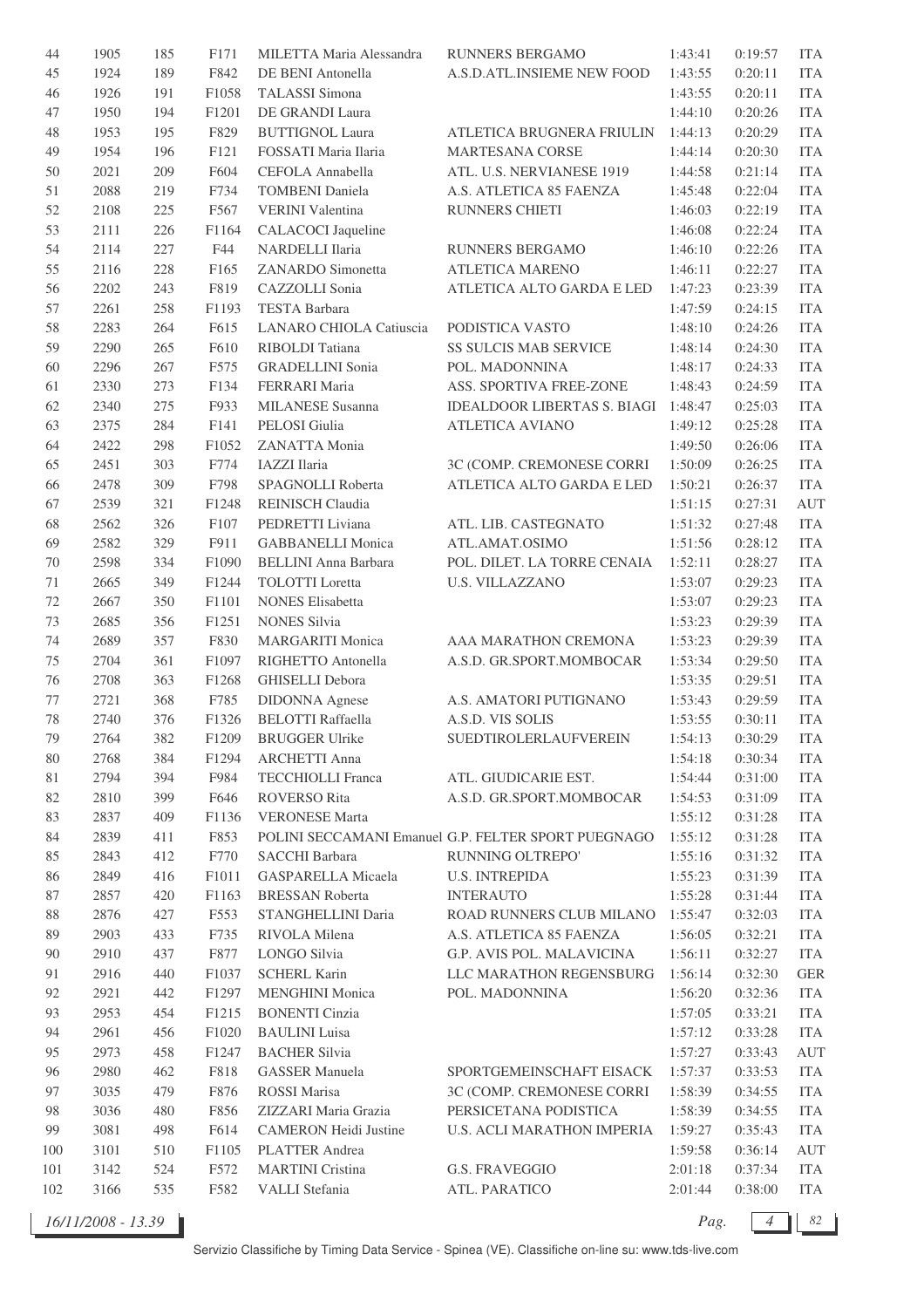| 103     | 3172 | 537 | F1125 | <b>MUIGG</b> Sigrid       | <b>DSS NEUSTIFT</b>          | 2:01:52 | 0:38:08 | <b>AUT</b>  |
|---------|------|-----|-------|---------------------------|------------------------------|---------|---------|-------------|
| 104     | 3200 | 547 | F1083 | <b>HENSIEK Beate</b>      |                              | 2:02:26 | 0:38:42 | <b>GER</b>  |
| 105     | 3204 | 550 | F1237 | DE LISO Marinella         |                              | 2:02:35 | 0:38:51 | <b>ITA</b>  |
| 106     | 3210 | 555 | F1110 | <b>KOESSL Christine</b>   |                              | 2:02:41 | 0:38:57 | <b>AUT</b>  |
| 107     | 3222 | 561 | F577  | CAMURRI Stefania          | POL. MADONNINA               | 2:03:03 | 0:39:19 | <b>ITA</b>  |
| $108\,$ | 3283 | 591 | F1080 | <b>MOSCHINI Paola</b>     | <b>LATIN MARATHON LOVERS</b> | 2:04:37 | 0:40:53 | <b>ITA</b>  |
| 109     | 3289 | 596 | F1178 | <b>CADELLI</b> Raffaella  | TRAGURADO VOLANTE            | 2:04:46 | 0:41:02 | <b>ITA</b>  |
| 110     | 3293 | 598 | F1322 | PANZA Mariangela          | A.S.D. VIS SOLIS             | 2:04:55 | 0:41:11 | <b>ITA</b>  |
| 111     | 3329 | 616 | F87   | MAZZOLARI Sabrina         | AAA MARATHON CREMONA         | 2:06:00 | 0:42:16 | <b>ITA</b>  |
| 112     | 3335 | 620 | F804  | SISTI Laura               | G.S. GABBI                   | 2:06:07 | 0:42:23 | <b>ITA</b>  |
| 113     | 3356 | 631 | F1327 | <b>FUMAGALLI Letizia</b>  | A.S.D. VIS SOLIS             | 2:06:51 | 0:43:07 | <b>ITA</b>  |
| 114     | 3372 | 640 | F1133 | <b>GREEN</b> Carole       | <b>SPECTRUM STRIDERS</b>     | 2:07:28 | 0:43:44 | <b>GBR</b>  |
| 115     | 3390 | 653 | F795  | <b>GUERRA</b> Stefania    | ATL.VALDOBBIADENE G.S.A.     | 2:08:11 | 0:44:27 | <b>ITA</b>  |
| 116     | 3399 | 658 | F613  | <b>CATELLA Tiziana</b>    | A.S. DOF AMATORI             | 2:08:36 | 0:44:52 | <b>ITA</b>  |
| 117     | 3414 | 666 | F1015 | SYVÄNEN Tiia              |                              | 2:09:02 | 0:45:18 | ${\rm FIN}$ |
| 118     | 3424 | 671 | F1042 | VOGL Sonja                | LLC MARATHON REGENSBURG      | 2:09:18 | 0:45:34 | <b>GER</b>  |
| 119     | 3438 | 676 | F799  | <b>GRECO</b> Francesca    | A.POD.FAGGIANO ALL TRADE     | 2:09:52 | 0:46:08 | <b>ITA</b>  |
| 120     | 3463 | 688 | F1028 | <b>HASLWANTER Barbara</b> |                              | 2:10:27 | 0:46:43 | <b>AUT</b>  |
| 121     | 3471 | 693 | F763  | <b>VILLANI</b> Elena      | RUNNER VARESE                | 2:10:47 | 0:47:03 | <b>ITA</b>  |
| 122     | 3479 | 698 | F1245 | RAFFAELLI Carla           |                              | 2:11:13 | 0:47:29 | <b>ITA</b>  |
| 123     | 3489 | 703 | F1126 | <b>HOFER Brigitte</b>     | <b>DSS NEUSTIFT</b>          | 2:12:11 | 0:48:27 | <b>AUT</b>  |
| 124     | 3498 | 708 | F874  | <b>GALLI</b> Alberta      | MARATHON C .- ALTA QUOTA LI  | 2:12:45 | 0:49:01 | <b>ITA</b>  |
| 125     | 3504 | 711 | F1116 | <b>BLUHME</b> Petra       | <b>SC AISING PANG</b>        | 2:12:59 | 0:49:15 | ${\tt GER}$ |
| 126     | 3505 | 712 | F1046 | <b>JENDRITZKI</b> Carola  | <b>ANLAUF</b>                | 2:13:00 | 0:49:16 | <b>GER</b>  |
| 127     | 3516 | 718 | F580  | <b>ZENI</b> Cristina      | ATL. GIUDICARIE EST.         | 2:13:45 | 0:50:01 | <b>ITA</b>  |
| 128     | 3517 | 719 | F1047 | LATSCH Alexandra          | <b>ANLAUF</b>                | 2:13:48 | 0:50:04 | <b>GER</b>  |
| 129     | 3558 | 742 | F1208 | NAPOLI Anna Maria         |                              | 2:15:44 | 0:52:00 | <b>ITA</b>  |
| 130     | 3561 | 744 | F1325 | <b>ZAMBELLI Laura</b>     | A.S.D. VIS SOLIS             | 2:15:45 | 0:52:01 | <b>ITA</b>  |
| 131     | 3572 | 751 | F1079 | <b>BRATUSCHIO Alla</b>    |                              | 2:16:43 | 0:52:59 | <b>UKR</b>  |
| 132     | 3578 | 755 | F1235 | FIORENTINO Elena          |                              | 2:17:01 | 0:53:17 | <b>ITA</b>  |
| 133     | 3581 | 757 | F1173 | STRUTZMANN Kordula        |                              | 2:17:06 | 0:53:22 | <b>AUT</b>  |
| 134     | 3589 | 763 | F1181 | <b>MOSER</b> Dagmar       |                              | 2:17:18 | 0:53:34 | <b>AUT</b>  |
| 135     | 3594 | 765 | F1221 | <b>COMOTTI Maria</b>      |                              | 2:17:23 | 0:53:39 | <b>ITA</b>  |
| 136     | 3601 | 767 | F1127 | <b>WIESER Elisabeth</b>   | <b>DSS NEUSTIFT</b>          | 2:18:02 | 0:54:18 | <b>AUT</b>  |
| 137     | 3667 | 796 | F1013 | MÄKINEN Kati              |                              | 2:28:19 | 1:04:35 | ${\rm FIN}$ |
| 138     | 3673 | 799 | F1172 | <b>CORRADI</b> Cinzia     | G.P. PIZZERIA PIPPO          | 2:29:08 | 1:05:24 | <b>ITA</b>  |
| 139     | 3676 | 800 | F1197 | <b>LA BARBERA Rosalia</b> |                              | 2:29:21 | 1:05:37 | <b>ITA</b>  |
| 140     | 3695 | 813 | F1216 | <b>BAUMGARTEN Jana</b>    |                              | 2:37:59 | 1:14:15 | ${\tt GER}$ |
| 141     | 3698 | 815 | F1060 | JÄRVENPÄÄ Eija            |                              | 2:40:52 | 1:17:08 | <b>FIN</b>  |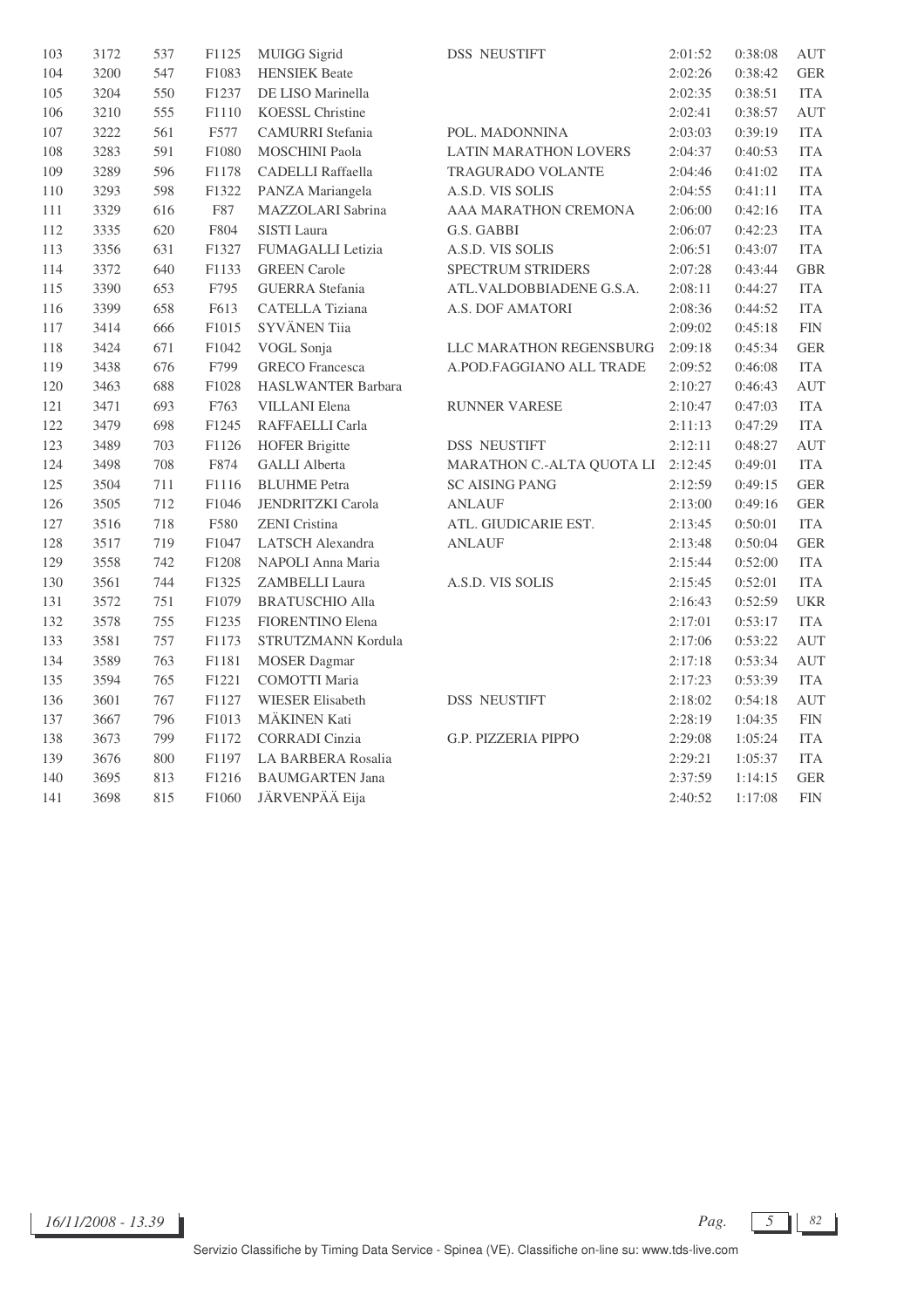

**Generale Riva del Garda - 16/11/2008**

### **ORDINE D'ARRIVO PER CATEGORIA**

|              | Categoria:         |                | <b>MF40</b>     |                                 |                                    |              |         |            |
|--------------|--------------------|----------------|-----------------|---------------------------------|------------------------------------|--------------|---------|------------|
|              | Cat. Assoluto      | M/F            |                 | <b>Pettorale Cognome Nome</b>   | Società                            | <b>Tempo</b> | Diff.   | Naz.       |
| $\mathbf{1}$ | 236                | $\overline{4}$ | F190            | SOUMA Spiridoyla                | HOBBY MARATHON CATANZA             | 1:20:39      |         | <b>ITA</b> |
| $\mathbf{2}$ | 382                | 7              | F156            | <b>MATTONE</b> Giuseppina       | A.S.D. BOVES RUN                   | 1:23:49      | 0:03:10 | <b>ITA</b> |
| 3            | 386                | 8              | F187            | <b>ZOFREA Nella</b>             | HOBBY MARATHON CATANZA             | 1:23:52      | 0:03:13 | <b>ITA</b> |
| 4            | 676                | 28             | F935            | <b>SARAN Rosanna</b>            | <b>IDEALDOOR LIBERTAS S. BIAGI</b> | 1:29:06      | 0:08:27 | <b>ITA</b> |
| 5            | 729                | 31             | F738            | <b>TESTI</b> Claudia            | A.S. ATLETICA 85 FAENZA            | 1:29:45      | 0:09:06 | <b>ITA</b> |
| 6            | 733                | 32             | F124            | FOSSA Emanuela                  | AMATORI ATL. CASORATE S.           | 1:29:47      | 0:09:08 | <b>ITA</b> |
| 7            | 777                | 34             | F780            | <b>BOMBELLI Annalisa</b>        | <b>U.S. SANGIORGESE</b>            | 1:30:23      | 0:09:44 | <b>ITA</b> |
| $8\,$        | 789                | 35             | F48             | PERGOLA Mirella                 | <b>VENICEMARATHON CLUB</b>         | 1:30:33      | 0:09:54 | <b>ITA</b> |
| 9            | 851                | 43             | F24             | ORSENIGO Roberta                | POL. LIB. CERNUSCHESE              | 1:31:19      | 0:10:40 | <b>ITA</b> |
| 10           | 920                | $48\,$         | F53             | <b>MAIETTI Silvia</b>           | ATL. FOLGORE CONA                  | 1:32:24      | 0:11:45 | <b>ITA</b> |
| 11           | 979                | 54             | F81             | <b>KERSCHBAUMER Anna</b>        | RENNERCLUB VINSCHGAU               | 1:33:12      | 0:12:33 | <b>ITA</b> |
| 12           | 987                | 55             | F30             | <b>ZANONER Caterina</b>         | <b>US CERMIS MASI</b>              | 1:33:18      | 0:12:39 | <b>ITA</b> |
| 13           | 1014               | 57             | F <sub>22</sub> | <b>ANTONIAZZI Manuela</b>       | <b>US CERMIS MASI</b>              | 1:33:42      | 0:13:03 | <b>ITA</b> |
| 14           | 1125               | 67             | F68             | <b>VELLATA Lucia</b>            | ATLETICA GALLIATE                  | 1:35:10      | 0:14:31 | <b>ITA</b> |
| 15           | 1139               | $71\,$         | F162            | DALL'IGNA Marilisa              | RUNNERS TEAM ZANE'                 | 1:35:17      | 0:14:38 | <b>ITA</b> |
| 16           | 1173               | 73             | F62             | VEDELAGO Daniela                | <b>ATLETICA AVIANO</b>             | 1:35:45      | 0:15:06 | <b>ITA</b> |
| 17           | 1205               | 76             | F97             | FERRARI Nicoletta               | CRUS OTTICA GUERRA PEDERS          | 1:36:14      | 0:15:35 | <b>ITA</b> |
| 18           | 1220               | 78             | F57             | SPAGNOLLI Nicoletta             | CRUS OTTICA GUERRA PEDERS          | 1:36:24      | 0:15:45 | <b>ITA</b> |
| 19           | 1224               | 80             | F914            | LIVERANI Patrizia               | IL GREGGE RIBELLE                  | 1:36:28      | 0:15:49 | <b>ITA</b> |
| 20           | 1234               | 83             | F110            | PERETTO Sabrina                 | ASSINDUSTRIA SPORT PD              | 1:36:38      | 0:15:59 | <b>ITA</b> |
| 21           | 1263               | 88             | F957            | PIGNANELLI Paola                | A.S.C.SILVANO FEDI                 | 1:37:02      | 0:16:23 | <b>ITA</b> |
| $22\,$       | 1278               | 89             | F781            | <b>VALENTINI Nicoletta</b>      | ATL. VALLI DI NON E SOLE           | 1:37:13      | 0:16:34 | <b>ITA</b> |
| 23           | 1301               | 91             | F41             | <b>GREGIS Rosangela</b>         | G.S. AVIS TREVIGLIO G.B.           | 1:37:29      | 0:16:50 | <b>ITA</b> |
| 24           | 1303               | 92             | F1257           | FANTATO Jeje                    |                                    | 1:37:30      | 0:16:51 | <b>ITA</b> |
| 25           | 1334               | 99             | F174            | BERTOLA Claudia Maria           | ROAD RUNNERS CLUB MILANO           | 1:37:49      | 0:17:10 | <b>ITA</b> |
| 26           | 1338               | 100            | F182            | <b>MASCITTI Rita</b>            | ATL. AVIS S.BENEDETTO DEL T        | 1:37:52      | 0:17:13 | <b>ITA</b> |
| $27\,$       | 1387               | 104            | F883            | ORLANDINI Claudia Anna          | ATL. VALLE BREMBANA                | 1:38:25      | 0:17:46 | <b>ITA</b> |
| 28           | 1465               | 111            | F169            | LAVAGNOLI Marina                | GSD VALDALPONE DE MEGNI            | 1:39:12      | 0:18:33 | <b>ITA</b> |
| 29           | 1502               | 117            | F188            | <b>SCORZA</b> Loredana          | HOBBY MARATHON CATANZA             | 1:39:40      | 0:19:01 | <b>ITA</b> |
| 30           | 1513               | 120            | F84             | FABBRI Marinella                | <b>CUS FERRARA</b>                 | 1:39:44      | 0:19:05 | <b>ITA</b> |
| 31           | 1550               | 126            | F39             | <b>LEONI</b> Cinzia             | ATLETICA ALTO GARDA E LED          | 1:40:04      | 0:19:25 | <b>ITA</b> |
| 32           | 1560               | 129            | F838            | <b>LAVERNIER Maria Concetta</b> | A.POD. AVIS MOB. LATTANZI          | 1:40:09      | 0:19:30 | <b>ITA</b> |
| 33           | 1595               | 135            | F839            | PAPILI Maria Vittoria           | A.POD. AVIS MOB. LATTANZI          | 1:40:34      | 0:19:55 | <b>ITA</b> |
| 34           | 1605               | 137            | F54             | <b>ERTANI</b> Laura             | <b>ATL.VICENTINA</b>               | 1:40:41      | 0:20:02 | <b>ITA</b> |
| 35           | 1626               | 140            | F973            | NALESSO Maria Grazia            | RUNNERS TEAM ZANE'                 | 1:40:51      | 0:20:12 | <b>ITA</b> |
| 36           | 1693               | 145            | F1093           | <b>MARINI</b> Marilena          | POLIZIA PENITENZIARIA VERO         | 1:41:27      | 0:20:48 | <b>ITA</b> |
| 37           | 1741               | 158            | F1329           | <b>MANZONI</b> Paola            | TTC - TOP TRAINING CLUB            | 1:41:53      | 0:21:14 | <b>ITA</b> |
| $38\,$       | 1789               | 168            | F1176           | <b>BRANZI</b> Paola             |                                    | 1:42:22      | 0:21:43 | <b>ITA</b> |
| 39           | 1806               | 170            | F912            | <b>GUATTA Marisa</b>            |                                    | 1:42:38      | 0:21:59 | <b>ITA</b> |
| 40           | 1808               | 171            | F887            | FEDRIGO Nadia                   | POLISPORTIVA MONTEREALE            | 1:42:38      | 0:21:59 | <b>ITA</b> |
| 41           | 1830               | 174            | F175            | <b>BESTIANI</b> Alessandra      | ROAD RUNNERS CLUB MILANO           | 1:42:54      | 0:22:15 | <b>ITA</b> |
| $42\,$       | 1864               | 180            | F1211           | PANZIRONI Francesca             |                                    | 1:43:15      | 0:22:36 | <b>ITA</b> |
| 43           | 1885               | 183            | F113            | PRADELLA Natalia                | MARATHON C.-ALTA QUOTA LI 1:43:29  |              | 0:22:50 | ITA        |
|              | 16/11/2008 - 13.39 |                |                 |                                 |                                    | Pag.         | 6       | 82         |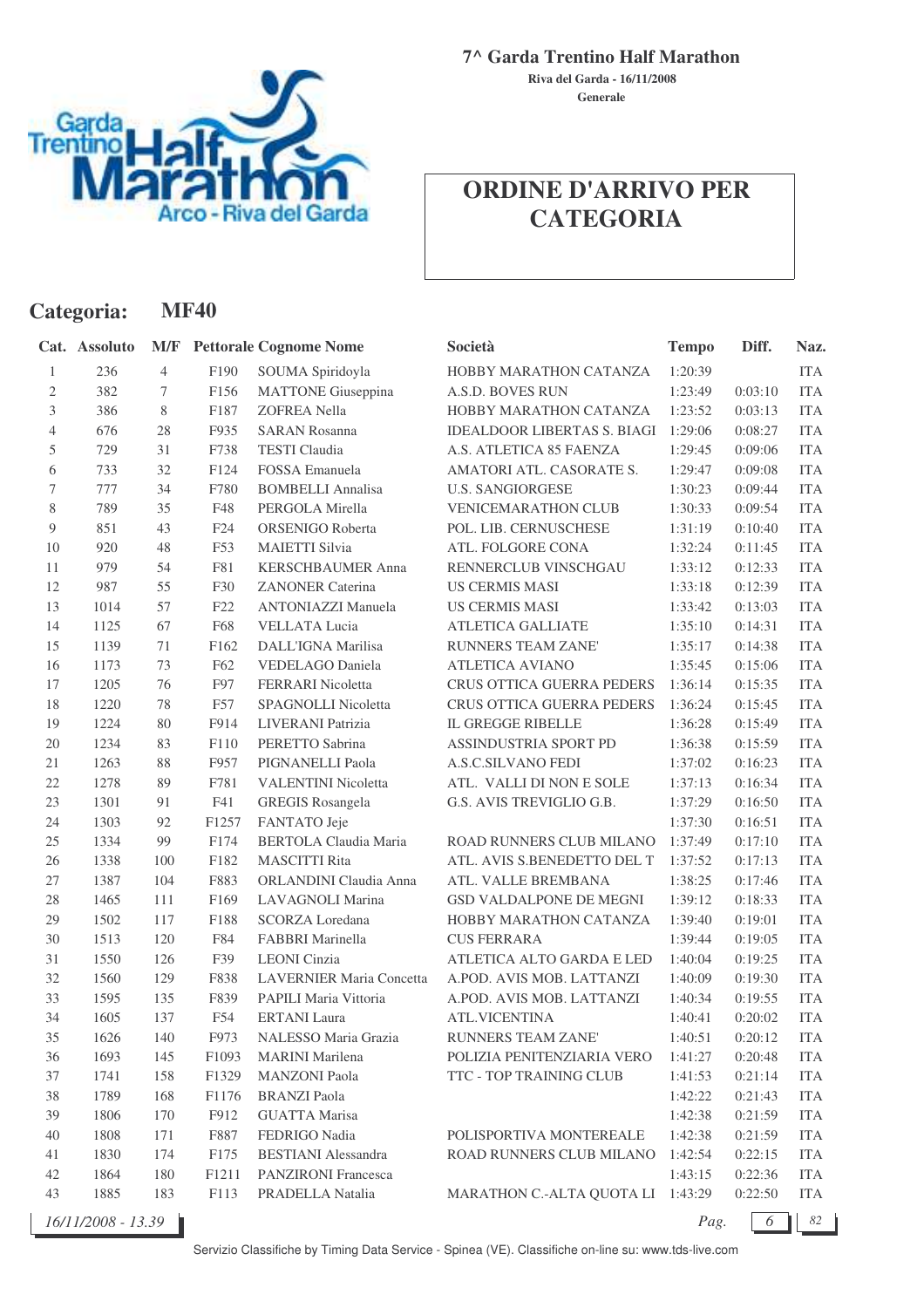| 44     | 1904 | 184 | F63               | SIMONI Orietta                              | ATLETICA VALLE DI CEMBRA           | 1:43:41 | 0:23:02 | <b>ITA</b> |
|--------|------|-----|-------------------|---------------------------------------------|------------------------------------|---------|---------|------------|
| 45     | 1907 | 186 | F1243             | PINTARELLI Roberta                          | <b>U.S. VILLAZZANO</b>             | 1:43:43 | 0:23:04 | <b>ITA</b> |
| 46     | 1921 | 188 | F1095             | SVALDI Donatella                            | ATL. TRENTO CMB                    | 1:43:53 | 0:23:14 | <b>ITA</b> |
| 47     | 1925 | 190 | F640              | <b>FRANCO Rosa</b>                          | NUOVA ATL. FEMM. ACQUAVI           | 1:43:55 | 0:23:16 | <b>ITA</b> |
| 48     | 1957 | 197 | F879              | DELLE FAVE Luigia Francesca ATL. AMBROSIANA |                                    | 1:44:16 | 0:23:37 | <b>ITA</b> |
| 49     | 1981 | 200 | F1068             | <b>DELLBY</b> Marie                         |                                    | 1:44:33 | 0:23:54 | <b>SWE</b> |
| 50     | 1991 | 202 | F983              | PERTEGATO Giuliana                          | <b>G.S.ALPINI VICENZA</b>          | 1:44:42 | 0:24:03 | <b>ITA</b> |
| 51     | 1995 | 204 | F664              | <b>GRITTI Paola</b>                         | ATL. CASTEL ROZZONE                | 1:44:44 | 0:24:05 | <b>ITA</b> |
| 52     | 2013 | 207 | F622              | <b>DELLANTONIO Sonia</b>                    | U.S. STELLA ALPINA CARANO          | 1:44:54 | 0:24:15 | <b>ITA</b> |
| 53     | 2015 | 208 | F559              | DI MARCO Loredana                           | RUNNERS CHIETI                     | 1:44:54 | 0:24:15 | <b>ITA</b> |
| 54     | 2063 | 213 | F189              | <b>TARANTINO Antonia</b>                    | HOBBY MARATHON CATANZA             | 1:45:34 | 0:24:55 | <b>ITA</b> |
| 55     | 2066 | 214 | F927              | <b>BORRELLI Giulia</b>                      | <b>IDEALDOOR LIBERTAS S. BIAGI</b> | 1:45:36 | 0:24:57 | <b>ITA</b> |
| 56     | 2078 | 216 | F69               | RINDI Valentina                             | ONDAVERDE ATHLETIC TEAM            | 1:45:43 | 0:25:04 | <b>ITA</b> |
| 57     | 2089 | 220 | F898              | LEGA Annamaria                              | A.S. ATLETICA 85 FAENZA            | 1:45:48 | 0:25:09 | <b>ITA</b> |
| 58     | 2140 | 234 | F133              | <b>SCRINZI</b> Ivonne                       | AMATEUR-LAEUFERCLUB KAL            | 1:46:32 | 0:25:53 | <b>ITA</b> |
|        |      |     |                   |                                             |                                    |         |         |            |
| 59     | 2171 | 237 | F858              | <b>BOITO Paola</b>                          | ATL. CELLATICA                     | 1:46:49 | 0:26:10 | <b>ITA</b> |
| 60     | 2176 | 240 | F691              | <b>NALE</b> Cristina                        | <b>G.P.V. TAGICAR VILLAFRANCA</b>  | 1:46:52 | 0:26:13 | <b>ITA</b> |
| 61     | 2177 | 241 | F33               | <b>SALA Laura</b>                           | <b>U.S. ATL. VEDANO</b>            | 1:46:53 | 0:26:14 | <b>ITA</b> |
| 62     | 2181 | 242 | F783              | MALVESTITI Maria                            | POL. ATL. PRESEZZO                 | 1:46:56 | 0:26:17 | <b>ITA</b> |
| 63     | 2203 | 244 | F102              | RONCHI Maria Rosa                           | ATL. CLUB VILLASANTA               | 1:47:24 | 0:26:45 | <b>ITA</b> |
| 64     | 2215 | 248 | F72               | PARMEGGIANI Patrizia                        | PODISTICA CORREGGIO                | 1:47:28 | 0:26:49 | <b>ITA</b> |
| 65     | 2239 | 254 | F854              | <b>COLLAVO</b> Maria Assunta                | <b>ESSETRE RUNNING</b>             | 1:47:46 | 0:27:07 | <b>ITA</b> |
| 66     | 2265 | 261 | F881              | <b>DELFINE</b> Marcella                     | A.S. AMATORI PUTIGNANO             | 1:48:01 | 0:27:22 | <b>ITA</b> |
| 67     | 2303 | 268 | F32               | CAMPAGNA Angela                             | ATL. VIGNATE                       | 1:48:27 | 0:27:48 | <b>ITA</b> |
| 68     | 2318 | 270 | F672              | <b>VALERI Maria Cristina</b>                | A.S.D. VIGARANOMARATONA            | 1:48:35 | 0:27:56 | <b>ITA</b> |
| 69     | 2326 | 271 | F657              | DELFINE Maria Elvira                        | POL.BIANCAZZURRA PETTINEL          | 1:48:42 | 0:28:03 | <b>ITA</b> |
| 70     | 2337 | 274 | F736              | LEGA Patrizia                               | A.S. ATLETICA 85 FAENZA            | 1:48:46 | 0:28:07 | <b>ITA</b> |
| 71     | 2358 | 281 | F1121             | REA Maria Cristina                          | A.S.D.MARCIATORI MONDADO           | 1:48:59 | 0:28:20 | <b>ITA</b> |
| 72     | 2366 | 283 | F1213             | PARISI Ida                                  |                                    | 1:49:05 | 0:28:26 | <b>ITA</b> |
| 73     | 2378 | 285 | F142              | <b>BERNARDI</b> Giuliana                    | <b>ATLETICA AVIANO</b>             | 1:49:17 | 0:28:38 | <b>ITA</b> |
| 74     | 2381 | 287 | F70               | <b>ROSSMANN Rosmarie</b>                    | SPORTGEMEINSCHAFT EISACK           | 1:49:18 | 0:28:39 | <b>ITA</b> |
| 75     | 2408 | 294 | F922              | <b>TALIENTO Roberta</b>                     | U.S. ATL. VEDANO                   | 1:49:43 | 0:29:04 | <b>ITA</b> |
| 76     | 2420 | 296 | F122              | LOCATELLI Antonella                         | ATL. FRI.MA.S.                     | 1:49:50 | 0:29:11 | <b>ITA</b> |
| 77     | 2421 | 297 | F1291             | MATROGGIANI Francesca                       |                                    | 1:49:50 | 0:29:11 | <b>ITA</b> |
| 78     | 2443 | 302 | F720              | AMPOLLINI Antonella                         | ATL. CASONE NOCETO                 | 1:50:04 | 0:29:25 | <b>ITA</b> |
| 79     | 2468 | 306 | F31               | CASTRO MAGALHAES Manu ATL C.R.C. CA'FOSCARI |                                    | 1:50:15 | 0:29:36 | <b>ITA</b> |
| 80     | 2476 | 308 | F550              | LAMONICA Loredana                           | ROAD RUNNERS CLUB MILANO           | 1:50:20 | 0:29:41 | <b>ITA</b> |
| 81     | 2500 | 314 | F1190             | <b>CASTIONI</b> Monica                      |                                    | 1:50:50 | 0:30:11 | <b>ITA</b> |
| 82     | 2516 | 317 | F66               | PETRAROLI Alda                              | <b>GS VALSUGANA TRENTINO</b>       | 1:51:01 | 0:30:22 | <b>ITA</b> |
| 83     | 2526 | 319 | F903              | GUZZI Barbara                               | A.POD. AVIS MOB. LATTANZI          | 1:51:09 | 0:30:30 | <b>ITA</b> |
| 84     | 2549 | 323 | F569              | <b>BOTTAZZI</b> Emanuela                    | A.S.D. VIGARANOMARATONA            | 1:51:22 | 0:30:43 | <b>ITA</b> |
| 85     | 2599 | 335 | F645              | POLETTI Marzia                              | G.S. AVIS TREVIGLIO G.B.           | 1:52:11 | 0:31:32 | <b>ITA</b> |
| 86     | 2639 | 345 | F729              | <b>CANNITO</b> Vincenza                     | ATLETIC CLUB ALTAMURA              | 1:52:42 | 0:32:03 | <b>ITA</b> |
| 87     | 2709 | 364 | F1123             | <b>CURZI</b> Gigliola                       | PODISTICA BUSSOLENO                | 1:53:36 | 0:32:57 | <b>ITA</b> |
| $88\,$ | 2722 | 369 | F928              | <b>TORMENA</b> Doriana                      | <b>IDEALDOOR LIBERTAS S. BIAGI</b> | 1:53:43 | 0:33:04 | <b>ITA</b> |
| 89     | 2741 | 377 | F1135             | <b>DIES</b> Gherta                          | <b>G.S.MARZOLA</b>                 | 1:53:55 | 0:33:16 | <b>ITA</b> |
| 90     | 2778 | 387 | F844              | PARISI Federica                             | ATL. VALLI DI NON E SOLE           | 1:54:30 | 0:33:51 | <b>ITA</b> |
| 91     | 2780 | 388 | F694              | ANSELMINO Claudia                           | S.S. ROBUR BARBARANO               | 1:54:31 | 0:33:52 | <b>ITA</b> |
| 92     | 2781 | 389 | F1117             | <b>BRESCIANI</b> Carmen                     | G.M. SPORTING CLUB MONDAD          | 1:54:32 | 0:33:53 | <b>ITA</b> |
|        |      |     |                   |                                             |                                    |         |         |            |
| 93     | 2791 | 391 | F998              | <b>BRUGA</b> Sabrina                        | ROAD RUNNERS CLUB MILANO           | 1:54:40 | 0:34:01 | <b>ITA</b> |
| 94     | 2796 | 395 | F581              | <b>COATO</b> Susanna                        | PODISTICA BUSSOLENO                | 1:54:46 | 0:34:07 | <b>ITA</b> |
| 95     | 2819 | 403 | F997              | <b>BONO</b> Simonetta                       | ROAD RUNNERS CLUB MILANO           | 1:55:00 | 0:34:21 | <b>ITA</b> |
| 96     | 2824 | 406 | F882              | FILIPPI Gloria                              | ATL. CLARINA TRENTO                | 1:55:06 | 0:34:27 | <b>ITA</b> |
| 97     | 2845 | 413 | F1288             | VICENTINI Rosaria                           |                                    | 1:55:18 | 0:34:39 | <b>ITA</b> |
| $98\,$ | 2851 | 417 | F955              | PELLEGRINI PARISI Claudia                   | ATLETICA ALTO GARDA E LED          | 1:55:24 | 0:34:45 | <b>ITA</b> |
| 99     | 2852 | 418 | F923              | <b>BORGONOVO Silvia</b>                     | <b>U.S. ATL. VEDANO</b>            | 1:55:25 | 0:34:46 | <b>ITA</b> |
| 100    | 2874 | 426 | F1120             | ALFANO Rosanna                              | G.M. SPORTING CLUB MONDAD          | 1:55:44 | 0:35:05 | <b>ITA</b> |
| 101    | 2908 | 436 | F1137             | <b>GOTTARDINI Elena</b>                     | G.S.MARZOLA                        | 1:56:09 | 0:35:30 | <b>ITA</b> |
| 102    | 2929 | 446 | F <sub>1022</sub> | FRANKERL-SCHMIDT Karin LAUFTREFF SCHWANDORF |                                    | 1:56:31 | 0:35:52 | <b>GER</b> |

*16/11/2008 - 13.39 Pag. 7 82*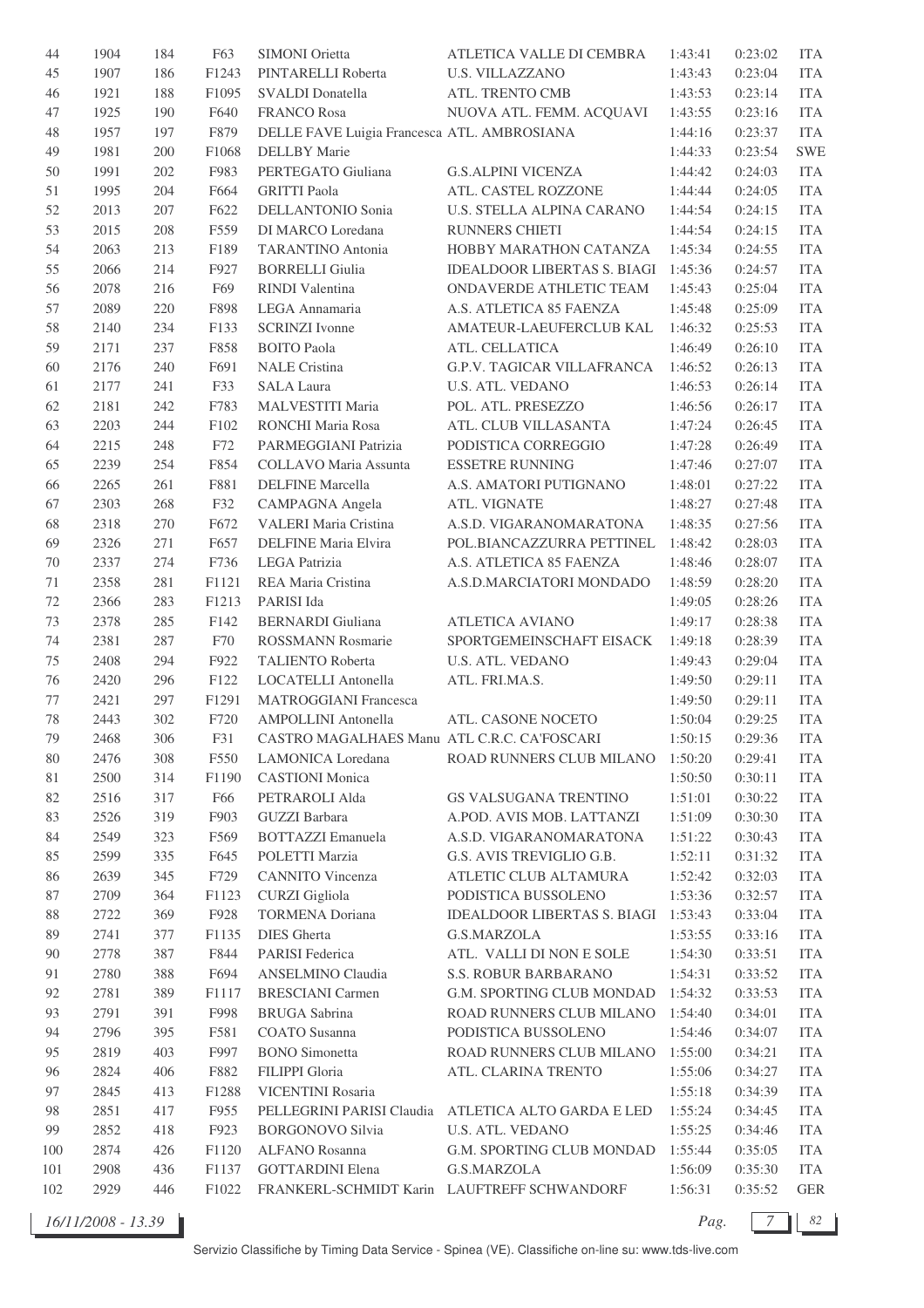| 103 | 2935 | 447 | F942  | <b>BENAGLIA</b> Sabrina         | <b>RUNNERS BERGAMO</b>             | 1:56:39 | 0:36:00 | <b>ITA</b> |
|-----|------|-----|-------|---------------------------------|------------------------------------|---------|---------|------------|
| 104 | 2940 | 450 | F1003 | <b>DITTERICH Christa</b>        | POWERBÄRS REDNITZHEMBAC            | 1:56:46 | 0:36:07 | <b>GER</b> |
| 105 | 2942 | 451 | F1296 | LODI Enrica                     | POL. MADONNINA                     | 1:56:48 | 0:36:09 | <b>ITA</b> |
| 106 | 2981 | 463 | F890  | <b>MATTANA Elena</b>            | ATL.BASSANO RUNNING STOR           | 1:57:37 | 0:36:58 | <b>ITA</b> |
| 107 | 3008 | 469 | F1191 | <b>MARANGON Maria Maddalena</b> |                                    | 1:58:09 | 0:37:30 | <b>ITA</b> |
| 108 | 3015 | 471 | F813  | <b>GRENZI Manila</b>            | <b>G.S. CASA MODENA</b>            | 1:58:18 | 0:37:39 | <b>ITA</b> |
| 109 | 3030 | 476 | F61   | <b>BRESSAN</b> Cristina         | <b>ATLETICA AVIANO</b>             | 1:58:33 | 0:37:54 | <b>ITA</b> |
| 110 | 3041 | 483 | F805  | GAMBA Stefania                  | RUNNERS BERGAMO                    | 1:58:42 | 0:38:03 | <b>ITA</b> |
| 111 | 3051 | 486 | F1227 | <b>BECHTLER</b> Jeannette       |                                    | 1:58:58 | 0:38:19 | <b>AUT</b> |
| 112 | 3053 | 487 | F695  | <b>CHEMEL Monica</b>            | S.S. ROBUR BARBARANO               | 1:59:02 | 0:38:23 | <b>ITA</b> |
| 113 | 3056 | 488 | F654  | <b>MARCHESI Monica</b>          | ATL. RIGOLETTO                     | 1:59:05 | 0:38:26 | <b>ITA</b> |
| 114 | 3057 | 489 | F679  | PETARRA Antonella               | <b>GYMNASIUM C.FITNES MARAT</b>    | 1:59:07 | 0:38:28 | <b>ITA</b> |
| 115 | 3058 | 490 | F1226 | RAMPL Christina                 |                                    | 1:59:07 | 0:38:28 | <b>AUT</b> |
|     |      | 491 |       | <b>GERVASONI</b> Donatella      |                                    |         | 0:38:30 | <b>ITA</b> |
| 116 | 3059 |     | F1222 |                                 |                                    | 1:59:09 |         |            |
| 117 | 3066 | 494 | F619  | DASOLI Elisabetta               | S.S. ROBUR BARBARANO               | 1:59:16 | 0:38:37 | <b>ITA</b> |
| 118 | 3079 | 497 | F1153 | STEVANONI Claudia               |                                    | 1:59:25 | 0:38:46 | <b>ITA</b> |
| 119 | 3083 | 500 | F1293 | SPAGGIARI Cinzia                |                                    | 1:59:28 | 0:38:49 | <b>ITA</b> |
| 120 | 3088 | 503 | F719  | <b>CANDIANI</b> Cristina        | ATL. CASONE NOCETO                 | 1:59:34 | 0:38:55 | <b>ITA</b> |
| 121 | 3093 | 506 | F843  | ZANI Antonella                  | ROAD RUNNERS CLUB MILANO           | 1:59:42 | 0:39:03 | <b>ITA</b> |
| 122 | 3096 | 507 | F1184 | <b>BUESCHGES Diana</b>          |                                    | 1:59:52 | 0:39:13 | <b>GER</b> |
| 123 | 3105 | 511 | F1118 | <b>SANTI Enrica</b>             | G.M. SPORTING CLUB MONDAD          | 2:00:06 | 0:39:27 | <b>ITA</b> |
| 124 | 3110 | 514 | F1307 | FIORINI Alessandra              |                                    | 2:00:13 | 0:39:34 | <b>ITA</b> |
| 125 | 3115 | 516 | F1115 | DEFRANCESCO Giovanna            |                                    | 2:00:33 | 0:39:54 | <b>ITA</b> |
| 126 | 3158 | 531 | F653  | <b>TRAINA Marzia</b>            | RUNNERS BERGAMO                    | 2:01:38 | 0:40:59 | <b>ITA</b> |
| 127 | 3165 | 534 | F1308 | AGOSTINO Giovanna               |                                    | 2:01:44 | 0:41:05 | <b>ITA</b> |
| 128 | 3167 | 536 | F680  | <b>IAZZI</b> Valeria            | <b>GYMNASIUM C.FITNES MARAT</b>    | 2:01:45 | 0:41:06 | <b>ITA</b> |
| 129 | 3184 | 540 | F1085 | <b>KRAUSHAAR Claudia</b>        | LLC MARATHON REGENSBURG            | 2:02:05 | 0:41:26 | <b>GER</b> |
| 130 | 3191 | 543 | F624  | PANZETTA Antonella              | G.P. ARCI GOODWIN                  | 2:02:18 | 0:41:39 | <b>ITA</b> |
| 131 | 3206 | 552 | F138  | <b>BARONI</b> Giuseppina        | ATL. CELLATICA                     | 2:02:36 | 0:41:57 | <b>ITA</b> |
| 132 | 3208 | 553 | F1169 | <b>CASAGRANDA Nicoletta</b>     |                                    | 2:02:39 | 0:42:00 | <b>ITA</b> |
| 133 | 3216 | 558 | F980  | NODARI Marina                   | AVIS-AIDO ALMENNO S.SALVA          | 2:02:55 | 0:42:16 | <b>ITA</b> |
| 134 | 3218 | 559 | F1218 | RADOWSKI Sylvia                 |                                    | 2:02:57 | 0:42:18 | <b>AUT</b> |
| 135 | 3224 | 562 | F693  | <b>BOSSONI</b> Rosa Maria       | S.S. ROBUR BARBARANO               | 2:03:06 | 0:42:27 | <b>ITA</b> |
| 136 | 3229 | 565 | F1203 | NAGELE Andrea                   | <b>TIROLER SPARKASSE</b>           | 2:03:23 | 0:42:44 | <b>AUT</b> |
| 137 | 3232 | 568 | F696  | <b>BRESCIANI Patrizia</b>       | <b>S.S. ROBUR BARBARANO</b>        | 2:03:25 | 0:42:46 | <b>ITA</b> |
| 138 | 3236 | 569 | F1106 | PEER Sabine                     |                                    | 2:03:32 | 0:42:53 | AUT        |
| 139 | 3243 | 570 | F816  | <b>VALLE</b> Laura              | S. CLUB ALZANO                     | 2:03:45 | 0:43:06 | <b>ITA</b> |
| 140 | 3247 | 572 | F930  | MIGLIORANZA Donata              | <b>IDEALDOOR LIBERTAS S. BIAGI</b> | 2:03:52 | 0:43:13 | <b>ITA</b> |
| 141 | 3251 | 574 | F1059 | <b>BECKE Christine Elisabet</b> | LLC MARATHON REGENSBURG            | 2:04:00 | 0:43:21 | <b>GER</b> |
| 142 | 3262 | 580 | F1023 | <b>GREGER Silvia</b>            | LAUFTREFF SCHWANDORF               | 2:04:14 | 0:43:35 | <b>GER</b> |
| 143 | 3266 | 582 | F651  | <b>CORNA</b> Sabrina            | RUNNERS BERGAMO                    | 2:04:16 | 0:43:37 | <b>ITA</b> |
| 144 | 3267 | 583 | F1292 | <b>BERNARDELLI Monica</b>       |                                    | 2:04:17 | 0:43:38 | <b>ITA</b> |
| 145 | 3274 | 586 | F1128 | <b>STARK Kerstin</b>            |                                    | 2:04:27 | 0:43:48 | <b>GER</b> |
| 146 | 3282 | 590 | F1157 | MARZATICO Margherita            | <b>US CERMIS MASI</b>              | 2:04:37 | 0:43:58 | <b>ITA</b> |
| 147 | 3285 | 593 | F755  | RUSSO CAPELLI Roberta           | 3C (COMP. CREMONESE CORRI          | 2:04:40 | 0:44:01 | <b>ITA</b> |
| 148 | 3288 | 595 | F869  | <b>COMPAGNONI Manuela</b>       | MARATHON C.-ALTA QUOTA LI          | 2:04:45 | 0:44:06 | <b>ITA</b> |
|     |      |     |       |                                 |                                    |         |         |            |
| 149 | 3298 | 600 | F835  | FAVA Assunta                    | CIRC.RICREATIVO CITTANOVA          | 2:05:04 | 0:44:25 | <b>ITA</b> |
| 150 | 3300 | 601 | F1228 | FARINA Ida                      |                                    | 2:05:17 | 0:44:38 | <b>ITA</b> |
| 151 | 3314 | 607 | F873  | PEDRANA Enrica                  | MARATHON C.-ALTA QUOTA LI          | 2:05:41 | 0:45:02 | <b>ITA</b> |
| 152 | 3317 | 610 | F1233 | <b>BIA</b> Cristina             |                                    | 2:05:49 | 0:45:10 | <b>ITA</b> |
| 153 | 3318 | 611 | F1263 | <b>NASI</b> Lucia               |                                    | 2:05:49 | 0:45:10 | <b>ITA</b> |
| 154 | 3345 | 625 | F857  | MIRCA Bianchetti                | ATL. LIB. CASTEGNATO               | 2:06:22 | 0:45:43 | <b>ITA</b> |
| 155 | 3352 | 629 | F650  | <b>CONESE Franca</b>            | RUNNERS BERGAMO                    | 2:06:36 | 0:45:57 | <b>ITA</b> |
| 156 | 3362 | 636 | F791  | ZAMPIERI Daniela                | LA RUSTICA AUTOVIMA PESCA          | 2:06:58 | 0:46:19 | <b>ITA</b> |
| 157 | 3385 | 648 | F1271 | <b>BOVAIA Roberta</b>           |                                    | 2:08:07 | 0:47:28 | <b>ITA</b> |
| 158 | 3391 | 654 | F1129 | <b>SCHWARZ Ellen</b>            |                                    | 2:08:12 | 0:47:33 | <b>GER</b> |
| 159 | 3400 | 659 | F25   | <b>TOGNI Mirka</b>              | S.A. VALCHIESE                     | 2:08:38 | 0:47:59 | <b>ITA</b> |
| 160 | 3401 | 660 | F558  | DI MARZIO Rita                  | RUNNERS CHIETI                     | 2:08:40 | 0:48:01 | <b>ITA</b> |
| 161 | 3402 | 661 | F889  | <b>RENSO Rosangela</b>          | LA RUSTICA AUTOVIMA PESCA 2:08:42  |         | 0:48:03 | <b>ITA</b> |

*16/11/2008 - 13.39 Pag. 8 82*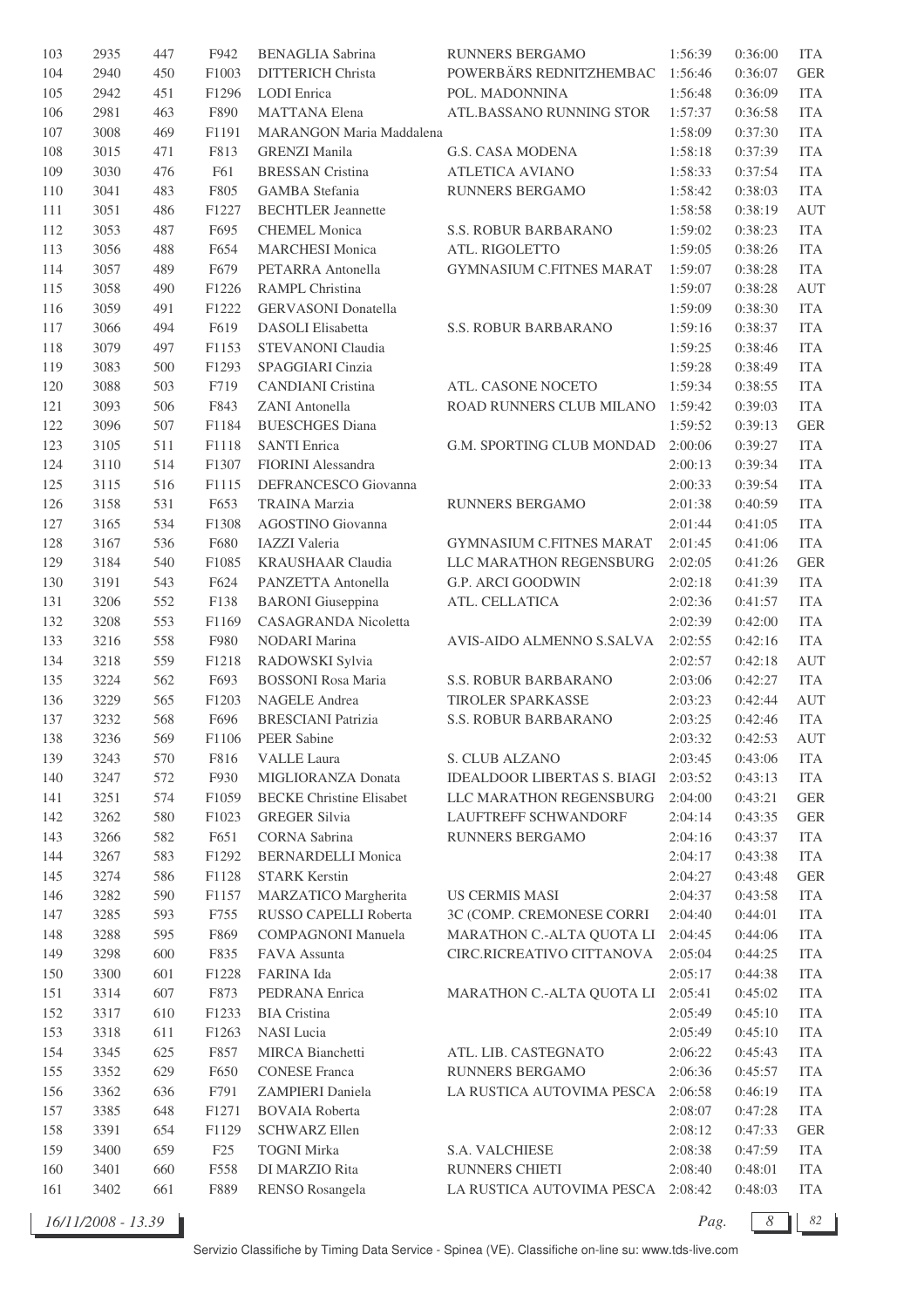| 162 | 3405 | 662 | F616              | PAVIA Paola Angela             | ATL. FLY FLOT                        | 2:08:45 | 0:48:06 | <b>ITA</b> |
|-----|------|-----|-------------------|--------------------------------|--------------------------------------|---------|---------|------------|
| 163 | 3412 | 665 | F951              | <b>SCHMIDT</b> Barbara Kirsten | POL.BIANCAZZURRA PETTINEL            | 2:09:01 | 0:48:22 | <b>ITA</b> |
| 164 | 3415 | 667 | F1009             | KÜFNER Claudia                 |                                      | 2:09:05 | 0:48:26 | <b>GER</b> |
| 165 | 3416 | 668 | F682              | SUPPRESSA Adalgisa             | <b>GYMNASIUM C.FITNES MARAT</b>      | 2:09:07 | 0:48:28 | <b>ITA</b> |
| 166 | 3441 | 677 | F1096             | SIGNORINI Maria Grazia         | A.S.D. GR.SPORT.MOMBOCAR             | 2:09:57 | 0:49:18 | <b>ITA</b> |
| 167 | 3464 | 689 | F1140             | <b>EGL</b> Claudia             |                                      | 2:10:29 | 0:49:50 | <b>AUT</b> |
| 168 | 3469 | 691 | F656              | <b>BOSCOLO</b> Rossana         | POL.BIANCAZZURRA PETTINEL            | 2:10:45 | 0:50:06 | <b>ITA</b> |
| 169 | 3480 | 699 | F1187             | HARRISON Mary.                 |                                      | 2:11:16 | 0:50:37 | <b>USA</b> |
| 170 | 3481 | 700 | F1217             | MCKENZIE Mari                  |                                      | 2:11:16 | 0:50:37 | <b>USA</b> |
| 171 | 3490 | 704 | F716              | <b>BONATI</b> Lucia            | ATL. CASONE NOCETO                   | 2:12:12 | 0:51:33 | <b>ITA</b> |
| 172 | 3494 | 706 | F1010             | <b>BAUMGARTNER Doris</b>       | LLC MARATHON REGENSBURG              | 2:12:22 | 0:51:43 | <b>GER</b> |
| 173 | 3502 | 710 | F1109             | SORATROI Margarethe Maria      | SPORTGEMEINSCHAFT EISACK             | 2:12:52 | 0:52:13 | <b>ITA</b> |
| 174 | 3520 | 721 | F1102             | ROSSETTO Bertilla              |                                      | 2:13:50 | 0:53:11 | <b>ITA</b> |
| 175 | 3531 | 726 | F992              | <b>FERRARIN</b> Arianna        | <b>GSD VALDALPONE DE MEGNI</b>       | 2:14:22 | 0:53:43 | <b>ITA</b> |
| 176 | 3535 | 728 | F673              | <b>FUSAROLI Elena</b>          | ATL. FOLGORE CONA                    | 2:14:29 | 0:53:50 | <b>ITA</b> |
| 177 | 3544 | 733 | F1230             | <b>SOUARCIA Rita</b>           |                                      | 2:14:57 | 0:54:18 | <b>ITA</b> |
| 178 | 3552 | 739 | F1057             | <b>SETZ Karin</b>              | <b>ANLAUF</b>                        | 2:15:16 | 0:54:37 | <b>GER</b> |
| 179 | 3556 | 741 | F773              | <b>CUTILLO</b> Elisabetta      | <b>G.S. MARATONETI DEL TIGULL</b>    | 2:15:37 | 0:54:58 | <b>ITA</b> |
| 180 | 3570 | 749 | F40               | PATSCHEIDER Angela             | <b>G.S.'LENTI E VELOCI' RAIFFEIS</b> | 2:16:32 | 0:55:53 | <b>ITA</b> |
| 181 | 3588 | 762 | F1069             | <b>MALY</b> Maria              | LLC MARATHON REGENSBURG              | 2:17:17 | 0:56:38 | <b>GER</b> |
| 182 | 3624 | 779 | F1147             | <b>ZIEMANN</b> Ingrid          | <b>LAUFFEUER CHIEMGAU</b>            | 2:20:45 | 1:00:06 | <b>GER</b> |
| 183 | 3668 | 797 | F1148             | <b>TOSSANI</b> Federica        |                                      | 2:28:29 | 1:07:50 | <b>ITA</b> |
| 184 | 3683 | 805 | F959              | <b>ZUCCONI</b> Francesca       | ATL.BORGO A BUGGIANO                 | 2:32:28 | 1:11:49 | <b>ITA</b> |
| 185 | 3689 | 809 | F872              | <b>CASTELLANI</b> Agnese       | MARATHON C.-ALTA QUOTA LI            | 2:34:05 | 1:13:26 | <b>ITA</b> |
| 186 | 3702 | 818 | F <sub>1255</sub> | <b>VALENTINI Maria Teresa</b>  |                                      | 2:48:40 | 1:28:01 | <b>ITA</b> |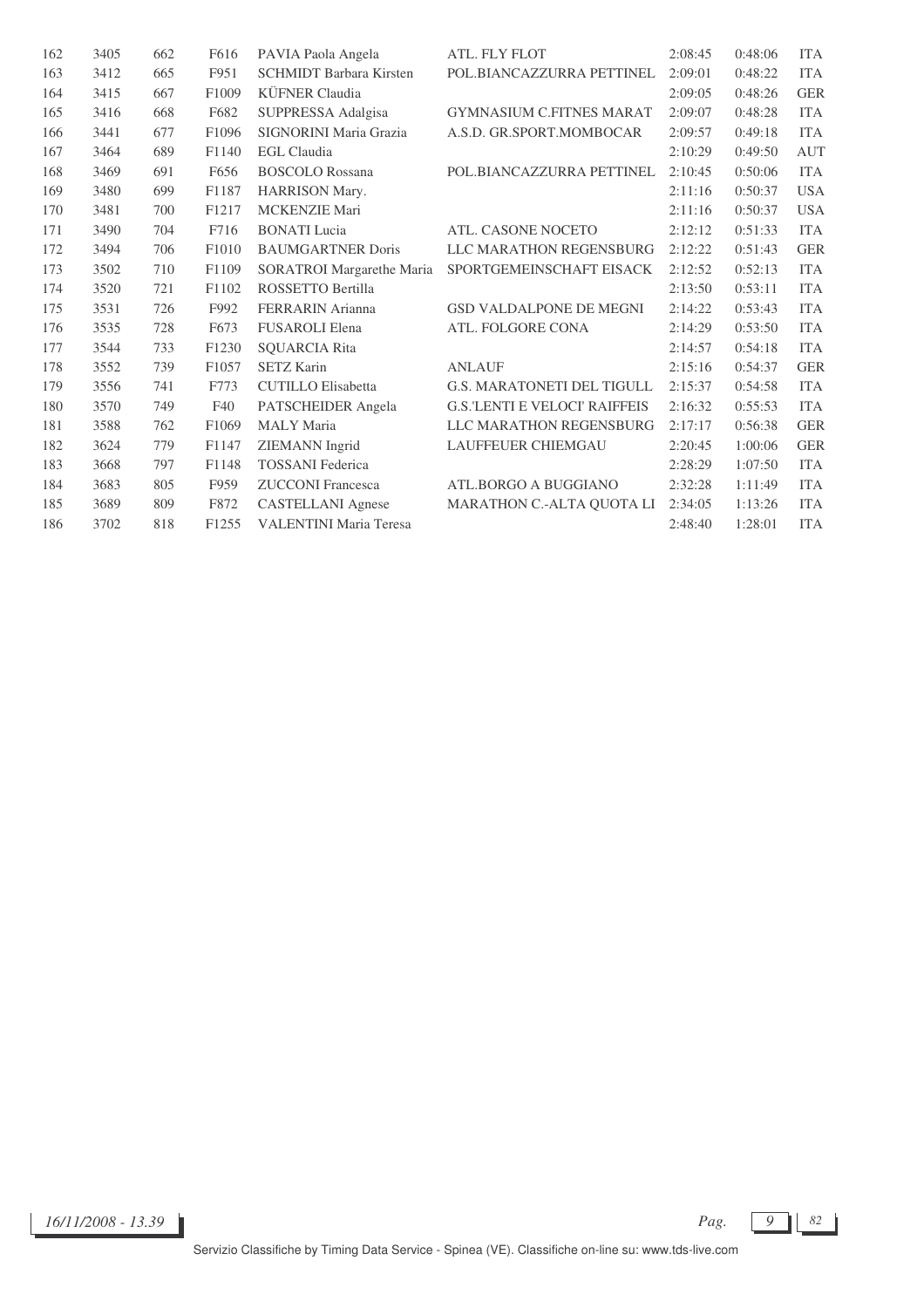

**Generale Riva del Garda - 16/11/2008**

## **ORDINE D'ARRIVO PER CATEGORIA**

| Categoria:     |                    |        | <b>MF45</b> |                               |                                                             |              |         |            |
|----------------|--------------------|--------|-------------|-------------------------------|-------------------------------------------------------------|--------------|---------|------------|
|                | Cat. Assoluto      | M/F    |             | <b>Pettorale Cognome Nome</b> | Società                                                     | <b>Tempo</b> | Diff.   | Naz.       |
| 1              | 496                | 17     | F154        | <b>TUROTTI Nadia</b>          | ATL. REBO GUSSAGO                                           | 1:25:59      |         | <b>ITA</b> |
| $\mathbf{2}$   | 506                | 18     | F95         | DAL POS Morena                | ATLETICA MARENO                                             | 1:26:08      | 0:00:09 | <b>ITA</b> |
| 3              | 768                | 33     | F932        | <b>MARDEGAN Elsa</b>          | <b>IDEALDOOR LIBERTAS S. BIAGI</b>                          | 1:30:16      | 0:04:17 | <b>ITA</b> |
| $\overline{4}$ | 820                | 37     | F160        | SERIO Silvana                 | GR. POD. A.13 ALBA TAURISAN                                 | 1:30:56      | 0:04:57 | <b>ITA</b> |
| 5              | 821                | $38\,$ | F564        | <b>SCENNA Lidia</b>           | RUNNERS CHIETI                                              | 1:30:57      | 0:04:58 | <b>ITA</b> |
| 6              | 847                | $42\,$ | F125        | POL Lucia                     | ASS.GIRO DELLE MURA CITTA'                                  | 1:31:16      | 0:05:17 | <b>ITA</b> |
| $\tau$         | 923                | 49     | F810        | DE CONTI Olivetta             | ATL. SERNAGLIA MOB. VILLAN                                  | 1:32:27      | 0:06:28 | <b>ITA</b> |
| 8              | 928                | 50     | F38         | <b>BARBIERI</b> Paola         | DELTA SPEDIZIONI                                            | 1:32:28      | 0:06:29 | <b>ITA</b> |
| 9              | 949                | 52     | F140        | PIGONI Carmen                 | POL. MADONNINA                                              | 1:32:48      | 0:06:49 | <b>ITA</b> |
| 10             | 1057               | 61     | F742        | PANEBIANCO Lorena             | A.S. ATLETICA 85 FAENZA                                     | 1:34:16      | 0:08:17 | <b>ITA</b> |
| 11             | 1107               | 66     | F744        | PLACCI Licia                  | A.S. ATLETICA 85 FAENZA                                     | 1:34:57      | 0:08:58 | <b>ITA</b> |
| 12             | 1126               | 68     | F144        | <b>BUZZI Miriam</b>           | <b>ATLETICA AVIANO</b>                                      | 1:35:11      | 0:09:12 | <b>ITA</b> |
| 13             | 1127               | 69     | F82         | MARASCHI Giuliana             | <b>LA GUGLIA</b>                                            | 1:35:11      | 0:09:12 | <b>ITA</b> |
| 14             | 1243               | 84     | F151        | MARENDA Delfina               | ATL. REBO GUSSAGO                                           | 1:36:47      | 0:10:48 | <b>ITA</b> |
| 15             | 1251               | 86     | F34         | <b>LAZZERI</b> Donatella      | U.S. STELLA ALPINA CARANO                                   | 1:36:54      | 0:10:55 | <b>ITA</b> |
| 16             | 1343               | 102    | F74         | <b>DOSSI</b> Marcellina       | <b>CRUS OTTICA GUERRA PEDERS</b>                            | 1:37:55      | 0:11:56 | <b>ITA</b> |
| 17             | 1459               | 110    | F163        | POZZER Maria Gabriella        | RUNNERS TEAM ZANE'                                          | 1:39:10      | 0:13:11 | <b>ITA</b> |
| 18             | 1483               | 114    | F860        | RIGOTTI Laura                 | ATLETICA TEAM LOPPIO                                        | 1:39:29      | 0:13:30 | <b>ITA</b> |
| 19             | 1505               | 118    | F145        | RIOTTO Giancarla              | <b>ATLETICA AVIANO</b>                                      | 1:39:41      | 0:13:42 | <b>ITA</b> |
| 20             | 1559               | 128    | F114        | MOIOLA Maria Grazia           | <b>U.S. QUERCIA ROVERETO</b>                                | 1:40:08      | 0:14:09 | <b>ITA</b> |
| 21             | 1649               | 141    | F1054       | <b>SCHUEBUSCH Heike</b>       | <b>ANLAUF</b>                                               | 1:41:05      | 0:15:06 | <b>GER</b> |
| $22\,$         | 1678               | 143    | F607        | GRASSETTO Michela             | ATLETICA MANARA                                             | 1:41:18      | 0:15:19 | <b>ITA</b> |
| 23             | 1685               | 144    | F743        | PIAZZA Maria Rosa             | A.S. ATLETICA 85 FAENZA                                     | 1:41:24      | 0:15:25 | <b>ITA</b> |
| 24             | 1728               | 154    | F89         | <b>MANGHI</b> Barbara         | ATLETICA BLIZZARD                                           | 1:41:47      | 0:15:48 | <b>ITA</b> |
| $25\,$         | 1735               | 156    | F689        | PERAZZA Sabrina               | <b>G.P.V. TAGICAR VILLAFRANCA</b>                           | 1:41:51      | 0:15:52 | <b>ITA</b> |
| 26             | 1781               | 165    | F79         | SACCO BOTTO Anna              | <b>G.S. BRANCALEONE ASTI</b>                                | 1:42:17      | 0:16:18 | <b>ITA</b> |
| 27             | 1793               | 169    | F1051       | <b>QUAST</b> Gerlind          | <b>ANLAUF</b>                                               | 1:42:24      | 0:16:25 | <b>GER</b> |
| 28             | 1838               | 175    | F126        | PEDRANZ Lucia                 | ATLETICA ROTALIANA                                          | 1:43:01      | 0:17:02 | <b>ITA</b> |
| 29             | 1847               | 176    | F741        | <b>GRAZIANI</b> Marina        | A.S. ATLETICA 85 FAENZA                                     | 1:43:05      | 0:17:06 | <b>ITA</b> |
| 30             | 2010               | 205    | F850        | <b>CARACRISTI Marina</b>      | CRUS OTTICA GUERRA PEDERS                                   | 1:44:52      | 0:18:53 | <b>ITA</b> |
| 31             | 2036               | 210    | F803        | FRATUS Pinuccia               | POL. ATL. PRESEZZO                                          | 1:45:10      | 0:19:11 | <b>ITA</b> |
| 32             | 2037               | 211    | F1082       | ZWECK Michaela                |                                                             | 1:45:10      | 0:19:11 | <b>GER</b> |
| 33             | 2079               | 217    | F937        |                               | CAMPIGOTTO Maria Teresa IDEALDOOR LIBERTAS S. BIAGI 1:45:44 |              | 0:19:45 | <b>ITA</b> |
| 34             | 2080               | 218    | F663        | <b>GRITTI</b> Giovanna        | ATL. CASTEL ROZZONE                                         | 1:45:44      | 0:19:45 | <b>ITA</b> |
| 35             | 2125               | 229    | F760        | PINTARELLI Maria Pia          | <b>GS VALSUGANA TRENTINO</b>                                | 1:46:17      | 0:20:18 | <b>ITA</b> |
| 36             | 2126               | 230    | F617        | <b>MENOLASCINA Rosa</b>       | A.S. AMICI STRADA DEL TESOR                                 | 1:46:19      | 0:20:20 | <b>ITA</b> |
| 37             | 2209               | 246    | F701        | <b>BARBIERO</b> Romana        | <b>ATLETICA AVIANO</b>                                      | 1:47:25      | 0:21:26 | <b>ITA</b> |
| $38\,$         | 2211               | 247    | F739        | <b>BETTOLI</b> Chiara         | A.S. ATLETICA 85 FAENZA                                     | 1:47:26      | 0:21:27 | <b>ITA</b> |
| 39             | 2221               | 249    | F939        | FILIPPI Marta                 | CIRC.RICREATIVO CITTANOVA                                   | 1:47:31      | 0:21:32 | <b>ITA</b> |
| 40             | 2246               | 256    | F711        | ZAPPAVIGNA Valeria            | ATL. CASONE NOCETO                                          | 1:47:51      | 0:21:52 | <b>ITA</b> |
| 41             | 2263               | 259    | F867        | RUBALDO Franca                | G.S.D.VALTANARO                                             | 1:48:00      | 0:22:01 | <b>ITA</b> |
| 42             | 2264               | 260    | F78         | <b>LUNELLI</b> Monica         | <b>G.S. FRAVEGGIO</b>                                       | 1:48:00      | 0:22:01 | <b>ITA</b> |
| 43             | 2280               | 262    | F964        | NIEDERMAIR Elisabeth          | AMATEUR SPORT CLUB BERG                                     | 1:48:09      | 0:22:10 | <b>ITA</b> |
|                | 16/11/2008 - 13.39 |        |             |                               |                                                             | Pag.         | 10      | 82         |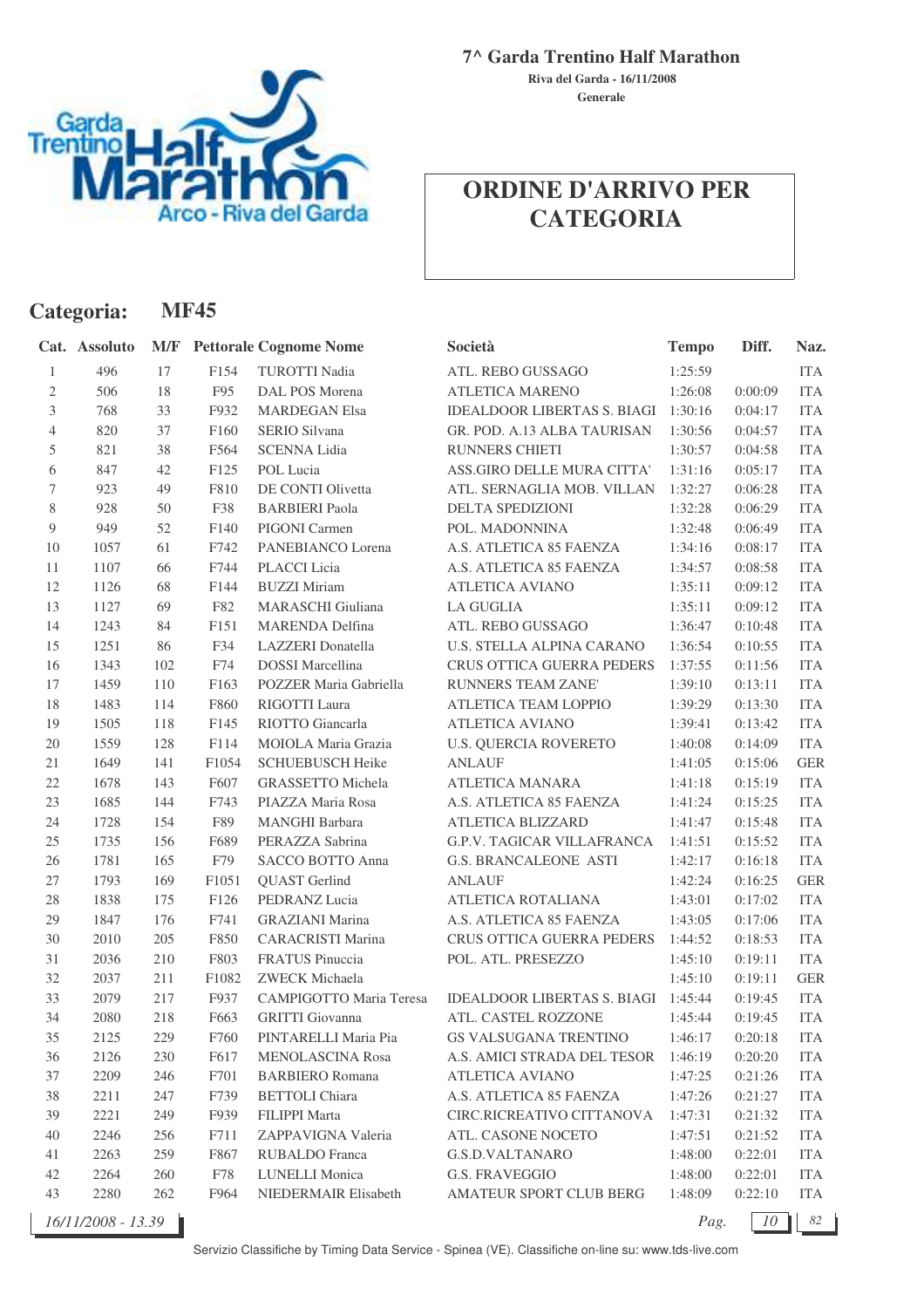| 44  | 2282 | 263 | F688  | FAVA Barbara                    | S.S. TENNO                          | 1:48:09            | 0:22:10            | <b>ITA</b>  |
|-----|------|-----|-------|---------------------------------|-------------------------------------|--------------------|--------------------|-------------|
| 45  | 2328 | 272 | F740  | <b>ERCOLANI Nadia Cesarina</b>  | A.S. ATLETICA 85 FAENZA             | 1:48:43            | 0:22:44            | <b>ITA</b>  |
| 46  | 2350 | 278 | F692  | <b>GRASSO</b> Patrizia          | S.S. A.V.I.S. SPORT NOVOLI          | 1:48:52            | 0:22:53            | <b>ITA</b>  |
| 47  | 2364 | 282 | F638  | <b>CORTESI</b> Antonella        | ATL. VALLE BREMBANA                 | 1:49:05            | 0:23:06            | <b>ITA</b>  |
| 48  | 2379 | 286 | F745  | <b>ROSSI</b> Oriana             | A.S. ATLETICA 85 FAENZA             | 1:49:17            | 0:23:18            | <b>ITA</b>  |
| 49  | 2396 | 291 | F56   | <b>MATTEI</b> Donatella         | CRUS OTTICA GUERRA PEDERS           | 1:49:35            | 0:23:36            | <b>ITA</b>  |
| 50  | 2401 | 292 | F1087 | RACKWITZ Christine              |                                     | 1:49:39            | 0:23:40            | <b>GER</b>  |
| 51  | 2416 | 295 | F1033 | LAUB Andrea                     |                                     | 1:49:49            | 0:23:50            | <b>GER</b>  |
| 52  | 2424 | 299 | F1119 | ADAMOLI Elisabetta              | G.M. SPORTING CLUB MONDAD           | 1:49:52            | 0:23:53            | <b>ITA</b>  |
| 53  | 2439 | 301 | F981  | PERICO Marina                   | AVIS-AIDO ALMENNO S.SALVA           | 1:50:02            | 0:24:03            | <b>ITA</b>  |
| 54  | 2456 | 304 | F669  | <b>ZAMUNER</b> Loredana         | ATL.MOTTENSE                        | 1:50:10            | 0:24:11            | <b>ITA</b>  |
| 55  | 2488 | 310 | F1277 | PIGHI Franca                    | <b>LATIN MARATHON LOVERS</b>        | 1:50:36            | 0:24:37            | <b>ITA</b>  |
| 56  | 2518 | 318 | F670  | <b>CIAFALONI</b> Anna           | A.S.D G.P. AMATORI TERAMO           | 1:51:02            | 0:25:03            | <b>ITA</b>  |
| 57  | 2527 | 320 | F1290 | MAZZURANA Clara                 |                                     | 1:51:09            | 0:25:10            | <b>ITA</b>  |
| 58  | 2565 | 327 | F1134 | <b>MUNZERT</b> Anita            | <b>SC VACHENDORF</b>                | 1:51:37            | 0:25:38            | <b>GER</b>  |
| 59  | 2583 | 330 | F910  | <b>BONIFAZI Fiorisa</b>         | ATL.AMAT.OSIMO                      | 1:51:57            | 0:25:58            | <b>ITA</b>  |
| 60  | 2596 | 333 | F1088 | <b>GIORGI Cristina</b>          | POL. DILET. LA TORRE CENAIA         | 1:52:09            | 0:26:10            | <b>ITA</b>  |
| 61  | 2603 | 336 | F1249 | <b>SCHNEIDER Barbara Helene</b> |                                     | 1:52:16            | 0:26:17            | <b>AUT</b>  |
| 62  | 2613 | 338 | F884  | <b>REMONDINI</b> Teresa         | ATLETICA ROTALIANA                  | 1:52:25            | 0:26:26            | <b>ITA</b>  |
| 63  | 2618 | 339 | F931  | <b>BOTTER Sabrina</b>           | IDEALDOOR LIBERTAS S. BIAGI 1:52:27 |                    | 0:26:28            | <b>ITA</b>  |
| 64  | 2620 | 340 | F907  | PACIAROTTI Ester                | ATL.AMAT.OSIMO                      | 1:52:28            | 0:26:29            | <b>ITA</b>  |
| 65  | 2626 | 341 | F85   | <b>BELLISARIO Gigliola</b>      | AAA MARATHON CREMONA                | 1:52:31            | 0:26:32            | <b>ITA</b>  |
| 66  | 2634 | 343 | F1183 | <b>ARIOLDI</b> Giusy            |                                     | 1:52:39            | 0:26:40            | <b>ITA</b>  |
| 67  | 2659 | 348 | F1055 | <b>SOEHLER Annette</b>          | ANLAUF                              | 1:53:03            | 0:27:04            | <b>GER</b>  |
| 68  | 2676 | 352 | F668  | DE BON Marina                   | ATL.MOTTENSE                        | 1:53:14            | 0:27:15            | <b>ITA</b>  |
| 69  | 2682 | 354 | F846  | PASSAMONTI Romana               | A.POD. AVIS MOB. LATTANZI           | 1:53:20            | 0:27:21            | <b>ITA</b>  |
| 70  | 2683 | 355 | F999  | <b>CERIOLI</b> Mariateresa      | ROAD RUNNERS CLUB MILANO            | 1:53:21            | 0:27:22            | <b>ITA</b>  |
| 71  | 2699 | 359 | F797  | GASTALDELLI Silvana             | <b>US CERMIS MASI</b>               | 1:53:29            | 0:27:30            | <b>ITA</b>  |
| 72  | 2702 | 360 | F971  | <b>SALA Raffaela</b>            | <b>ATLETICA CLARINA</b>             | 1:53:32            | 0:27:33            | <b>ITA</b>  |
| 73  | 2712 | 366 | F1012 | TILLMANN Christiane             | TEAM ERDINGER ALKOHOLFR             | 1:53:38            | 0:27:39            | <b>GER</b>  |
| 74  | 2715 | 367 | F674  | <b>CRUCIATA</b> Angela          | A.S. SAN NICOLA RUNNERS             | 1:53:39            | 0:27:40            | <b>ITA</b>  |
| 75  | 2745 | 379 | F52   | <b>STEFANONI Elisa</b>          | POL.BIANCAZZURRA PETTINEL           | 1:53:59            | 0:28:00            | <b>ITA</b>  |
| 76  | 2766 | 383 | F143  | D'ANDREA Maria                  | <b>ATLETICA AVIANO</b>              | 1:54:16            | 0:28:17            | <b>ITA</b>  |
| 77  | 2809 | 398 | F747  | VALLI Angela                    | A.S. ATLETICA 85 FAENZA             | 1:54:52            | 0:28:53            | <b>ITA</b>  |
| 78  | 2815 | 401 | F1027 | <b>HOLZ</b> Martina             | LLC MARATHON REGENSBURG             | 1:54:58            | 0:28:59            | <b>GER</b>  |
| 79  | 2823 | 405 | F919  | <b>GRANATELLI Luana</b>         | ASD.ATL.AMATORI SANGIUSTE 1:55:04   |                    | 0:29:05            | <b>ITA</b>  |
| 80  | 2826 | 407 | F611  | <b>BORTOLOTTI Lucia</b>         | G.S. TRILACUM                       | 1:55:06            | 0:29:07            | <b>ITA</b>  |
| 81  | 2829 | 408 | F557  | D'AMICODATRI Antonietta         | RUNNERS CHIETI                      | 1:55:08            | 0:29:09            | <b>ITA</b>  |
| 82  | 2838 | 410 | F986  | TROGGIO Anna                    | ATL. GIUDICARIE EST.                | 1:55:12            | 0:29:13            | <b>ITA</b>  |
| 83  | 2846 | 414 | F847  | SPATARO Cinzia                  | A.POD. AVIS MOB. LATTANZI           | 1:55:20            | 0:29:21            | <b>ITA</b>  |
| 84  | 2848 | 415 | F73   | <b>BERSI Maria Teresa</b>       | ASD PODISTICA PERALTO GEN           | 1:55:22            | 0:29:23            | <b>ITA</b>  |
| 85  | 2855 | 419 | F1067 | <b>KRAUPNER Sigrid</b>          | LLC MARATHON REGENSBURG             | 1:55:27            | 0:29:28            | <b>GER</b>  |
| 86  | 2858 | 421 | F1274 | DAL CORSO Loretta               |                                     | 1:55:28            | 0:29:29            | <b>ITA</b>  |
| 87  | 2873 | 425 | F642  | RECHICHI Domenica               | <b>G.S. BRANCALEONE ASTI</b>        | 1:55:44            | 0:29:45            | <b>ITA</b>  |
| 88  | 2878 | 428 | F977  | <b>BONFANTI</b> Ivana           | AVIS-AIDO ALMENNO S.SALVA           | 1:55:48            | 0:29:49            | <b>ITA</b>  |
| 89  | 2896 | 431 | F1049 | MOOG Michaela                   | <b>ANLAUF</b>                       | 1:56:03            | 0:30:04            | ${\tt GER}$ |
| 90  | 2899 | 432 | F991  | DESTROTTI Valeria               | GSD VALDALPONE DE MEGNI             | 1:56:04            | 0:30:05            | <b>ITA</b>  |
| 91  | 2913 | 439 | F871  | ZINI Emanuela                   | MARATHON C.-ALTA QUOTA LI           | 1:56:11            | 0:30:12            | <b>ITA</b>  |
| 92  | 2928 | 445 | F1204 | TACCONI Ornella                 | <b>G.P.ROMANI BIONDANI</b>          | 1:56:30            | 0:30:31            | <b>ITA</b>  |
| 93  | 2937 | 448 | F767  | <b>COLOMBO</b> Paola            | ATL. AMBROSIANA                     | 1:56:43            | 0:30:44            | <b>ITA</b>  |
| 94  | 2938 | 449 | F1086 | <b>ARDEMAGNI Rita</b>           |                                     | 1:56:45            | 0:30:46            | <b>ITA</b>  |
| 95  | 2947 | 452 | F1238 | SELVESTREL Vittorina            |                                     | 1:57:02            | 0:31:03            | <b>ITA</b>  |
| 96  | 2995 | 466 | F625  | RINALDI Pierina                 | S. CLUB ALZANO                      | 1:57:49            | 0:31:50            | <b>ITA</b>  |
| 97  | 3005 | 467 | F794  | <b>MERLER Cristina</b>          | <b>G.S. TRILACUM</b>                |                    |                    | <b>ITA</b>  |
| 98  | 3029 | 475 | F1094 | <b>BOSCHERI</b> Luisa           | ATL. TRENTO CMB                     | 1:58:01<br>1:58:33 | 0:32:02<br>0:32:34 | <b>ITA</b>  |
|     |      |     |       |                                 |                                     |                    |                    |             |
| 99  | 3049 | 485 | F862  | RATTI Barbara                   | ATL. VIGNATE                        | 1:58:56            | 0:32:57            | ITA         |
| 100 | 3082 | 499 | F985  | RAMPANELLI Paola                | ATL. GIUDICARIE EST.                | 1:59:27            | 0:33:28            | <b>ITA</b>  |
| 101 | 3084 | 501 | F852  | PANINA Maria Cristina           | ATL. RIGOLETTO                      | 1:59:31            | 0:33:32            | <b>ITA</b>  |
| 102 | 3085 | 502 | F851  | RUGGERI Rossana                 | G.P. VIRGILIANO                     | 1:59:31            | 0:33:32            | <b>ITA</b>  |

*16/11/2008 - 13.39 Pag. 11 82*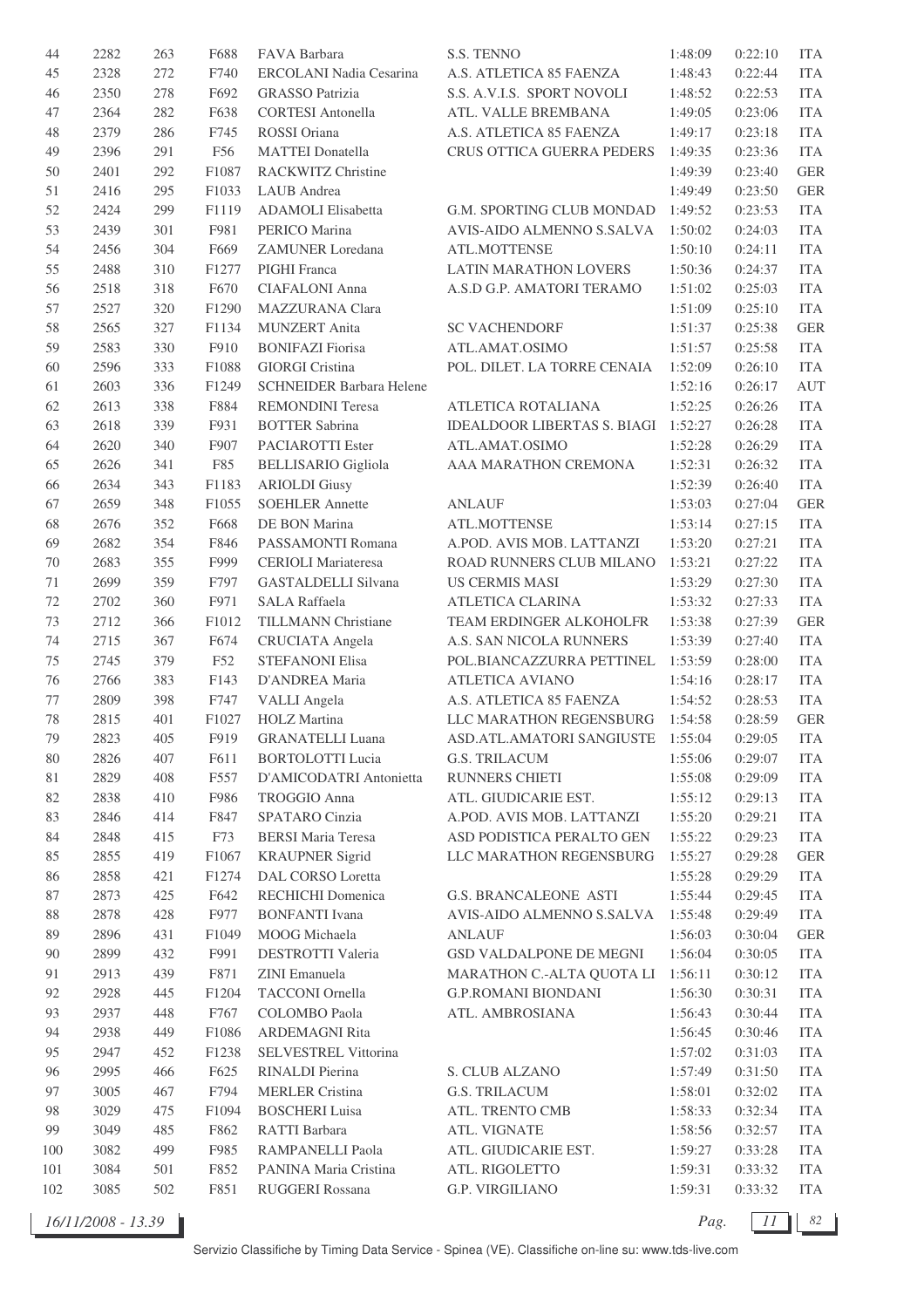| 103     | 3090 | 505 | F705              | <b>UBOLDI</b> Manuela       | G.S. CASTELLANIA - GOZZANO           | 1:59:38 | 0:33:39 | <b>ITA</b>  |
|---------|------|-----|-------------------|-----------------------------|--------------------------------------|---------|---------|-------------|
| 104     | 3100 | 509 | F796              | <b>REZIERE</b> Tiziana      | ATL.VALDOBBIADENE G.S.A.             | 1:59:58 | 0:33:59 | <b>ITA</b>  |
| 105     | 3107 | 512 | F1236             | RUBINO Stefania             |                                      | 2:00:08 | 0:34:09 | <b>ITA</b>  |
| 106     | 3108 | 513 | F626              | <b>FOGAL Francesca</b>      | G.P. MONTEBELLUNA                    | 2:00:10 | 0:34:11 | <b>ITA</b>  |
| 107     | 3130 | 520 | F1262             | <b>ZANETTE Laura</b>        |                                      | 2:00:53 | 0:34:54 | <b>ITA</b>  |
| $108\,$ | 3131 | 521 | F916              | STEFANUCCI Paola            | <b>IL GREGGE RIBELLE</b>             | 2:00:54 | 0:34:55 | <b>ITA</b>  |
| 109     | 3156 | 530 | F865              | ANDERGASSEN Johanna         | AMATEUR-LAEUFERCLUB KAL              | 2:01:37 | 0:35:38 | <b>ITA</b>  |
| 110     | 3182 | 539 | F655              | PRINI Simonetta             | ATL. RIGOLETTO                       | 2:02:04 | 0:36:05 | <b>ITA</b>  |
|         |      | 544 |                   | <b>KOCH Heinke</b>          |                                      |         |         | <b>GER</b>  |
| 111     | 3193 |     | F1062             |                             |                                      | 2:02:23 | 0:36:24 |             |
| 112     | 3194 | 545 | F972              | LUTTEROTTI Sonia            | S.S. TENNO                           | 2:02:23 | 0:36:24 | <b>ITA</b>  |
| 113     | 3197 | 546 | F568              | D'OVIDIO Clara              | RUNNERS CHIETI                       | 2:02:24 | 0:36:25 | <b>ITA</b>  |
| 114     | 3205 | 551 | F926              | <b>FARAON</b> Claudia       | <b>IDEALDOOR LIBERTAS S. BIAGI</b>   | 2:02:36 | 0:36:37 | <b>ITA</b>  |
| 115     | 3219 | 560 | F1151             | <b>MATTEOTTI</b> Ginetta    |                                      | 2:02:59 | 0:37:00 | <b>ITA</b>  |
| 116     | 3227 | 564 | F1150             | GIOVANAZZI Maria            |                                      | 2:03:18 | 0:37:19 | <b>ITA</b>  |
| $117\,$ | 3246 | 571 | F801              | ZOCCARATO Silvana           | <b>G.S. BRANCALEONE ASTI</b>         | 2:03:50 | 0:37:51 | <b>ITA</b>  |
| 118     | 3255 | 575 | F1269             | FERRARINI Milena            |                                      | 2:04:06 | 0:38:07 | <b>ITA</b>  |
| 119     | 3257 | 577 | F886              | CAVANI Simonetta            | <b>G.S. CASA MODENA</b>              | 2:04:09 | 0:38:10 | <b>ITA</b>  |
| 120     | 3259 | 578 | F1130             | <b>BURGGRAF</b> Irene       | LLC MARATHON REGENSBURG              | 2:04:10 | 0:38:11 | <b>GER</b>  |
| 121     | 3269 | 584 | F554              | STURLESE Anna Paola         | ROAD RUNNERS CLUB MILANO             | 2:04:19 | 0:38:20 | <b>ITA</b>  |
| 122     | 3278 | 587 | F1192             | <b>TROIANI</b> Monica       |                                      | 2:04:31 | 0:38:32 | <b>ITA</b>  |
| 123     | 3281 | 589 | F552              | PIGNATELLI Paola            | ROAD RUNNERS CLUB MILANO             | 2:04:36 | 0:38:37 | <b>ITA</b>  |
| 124     | 3286 | 594 | F1198             | <b>ARMANETTI Carla</b>      |                                      | 2:04:44 | 0:38:45 | <b>ITA</b>  |
| 125     | 3290 | 597 | F1188             | <b>ANDREIS Rita</b>         |                                      | 2:04:46 | 0:38:47 | <b>ITA</b>  |
| 126     | 3305 | 602 | F1021             | PROBST Ina                  | CAMMELLORUNNER                       | 2:05:20 | 0:39:21 | <b>GER</b>  |
| 127     | 3309 | 604 | F687              | LONCRINI Gabriella          | LA RUSTICA AUTOVIMA PESCA            | 2:05:26 | 0:39:27 | <b>ITA</b>  |
| 128     | 3313 | 606 | F1212             | GIACOMEL Giuseppina         | ATL.VALDOBBIADENE G.S.A.             | 2:05:41 | 0:39:42 | <b>ITA</b>  |
| 129     |      |     |                   | PFLUEGER Sonja              | LLC MARATHON REGENSBURG              |         |         | <b>GER</b>  |
|         | 3332 | 618 | F1158             |                             |                                      | 2:06:05 | 0:40:06 |             |
| 130     | 3343 | 624 | F848              | ZUCCONI Graziella           | A.POD. AVIS MOB. LATTANZI            | 2:06:21 | 0:40:22 | <b>ITA</b>  |
| 131     | 3346 | 626 | F994              | VACCARO Maria Teresa        | GSD VALDALPONE DE MEGNI              | 2:06:27 | 0:40:28 | <b>ITA</b>  |
| 132     | 3357 | 632 | F787              | <b>COSTANZI Marzia</b>      | LA RUSTICA AUTOVIMA PESCA            | 2:06:52 | 0:40:53 | <b>ITA</b>  |
| 133     | 3358 | 633 | F1224             | LEITNER Gisella             |                                      | 2:06:53 | 0:40:54 | <b>ITA</b>  |
| 134     | 3378 | 645 | F946              | <b>POSSIDENTE Donata</b>    | RUNNERS BERGAMO                      | 2:07:47 | 0:41:48 | <b>ITA</b>  |
| 135     | 3386 | 649 | F683              | <b>BARCARO</b> Annalisa     | LA RUSTICA AUTOVIMA PESCA            | 2:08:08 | 0:42:09 | <b>ITA</b>  |
| 136     | 3395 | 655 | F863              | DI LEGGE Cinzia             | ATL. VIGNATE                         | 2:08:25 | 0:42:26 | <b>ITA</b>  |
| 137     | 3430 | 672 | F1229             | <b>BOSIO Maria Cristina</b> |                                      | 2:09:31 | 0:43:32 | <b>ITA</b>  |
| 138     | 3432 | 673 | F <sub>659</sub>  | <b>NARDIN</b> Lucia         | POL.BIANCAZZURRA PETTINEL            | 2:09:33 | 0:43:34 | ITA         |
| 139     | 3444 | 678 | F982              | <b>TIRONI</b> Fiorenza      | AVIS-AIDO ALMENNO S.SALVA 2:09:59    |         | 0:44:00 | <b>ITA</b>  |
| 140     | 3447 | 680 | F1272             | ORLANDI Loredana            |                                      | 2:10:03 | 0:44:04 | <b>ITA</b>  |
| 141     | 3449 | 681 | F1007             | <b>STRUNK Christine</b>     |                                      | 2:10:04 | 0:44:05 | <b>GER</b>  |
| 142     | 3455 | 683 | F1321             | MUSITELLI Patrizia          | A.S.D. VIS SOLIS                     | 2:10:14 | 0:44:15 | <b>ITA</b>  |
| 143     | 3457 | 684 | F1285             | <b>CROTTI</b> Antonella     | A.S.D. VIS SOLIS                     | 2:10:16 | 0:44:17 | <b>ITA</b>  |
| 144     | 3467 | 690 | F1036             | <b>TONIOLO</b> Maria        |                                      | 2:10:35 | 0:44:36 | <b>ITA</b>  |
| 145     | 3484 | 702 | F913              | CIVETTA Emilia              | G.S. MONTESTELLA                     | 2:11:39 | 0:45:40 | <b>ITA</b>  |
| 146     | 3493 | 705 | F1139             | <b>STREHLOW Monika</b>      |                                      | 2:12:21 | 0:46:22 | <b>GER</b>  |
| 147     | 3497 | 707 | F618              | PERCHIAZZI Maria            | A.S. AMICI STRADA DEL TESOR          | 2:12:43 | 0:46:44 | <b>ITA</b>  |
| 148     | 3522 | 722 | F707              | <b>BIAGIONI</b> Daina       | A.S.C.SILVANO FEDI                   | 2:13:59 | 0:48:00 | <b>ITA</b>  |
| 149     | 3536 | 729 | F1250             | SPATOLA Antonetta           |                                      |         | 0:48:33 | <b>ITA</b>  |
|         |      |     |                   |                             |                                      | 2:14:32 |         |             |
| 150     | 3542 | 732 | F1008             | <b>LEMKE</b> Andrea         |                                      | 2:14:51 | 0:48:52 | <b>GER</b>  |
| 151     | 3554 | 740 | F1050             | PANTHOEFER Anke             | <b>ANLAUF</b>                        | 2:15:27 | 0:49:28 | <b>GER</b>  |
| 152     | 3565 | 746 | F551              | NANETTI Monica Marisa       | ROAD RUNNERS CLUB MILANO             | 2:16:08 | 0:50:09 | <b>ITA</b>  |
| 153     | 3569 | 748 | F629              | <b>BORTOLOTTI Laura</b>     | <b>G.S. LENTI E VELOCI' RAIFFEIS</b> | 2:16:32 | 0:50:33 | <b>ITA</b>  |
| 154     | 3582 | 758 | F1171             | <b>JOHANSSON</b> Annemarie  |                                      | 2:17:06 | 0:51:07 | <b>GER</b>  |
| 155     | 3585 | 760 | F1071             | <b>BARTKOWSKI Ursula</b>    | LLC MARATHON REGENSBURG              | 2:17:15 | 0:51:16 | ${\tt GER}$ |
| 156     | 3617 | 773 | F1081             | <b>GINSBERG</b> Carmen      | <b>ANLAUF</b>                        | 2:19:43 | 0:53:44 | <b>GER</b>  |
| 157     | 3644 | 788 | F1145             | <b>OBRIST Christl</b>       |                                      | 2:23:21 | 0:57:22 | AUT         |
| 158     | 3645 | 789 | F1144             | <b>LADINIG Ursula</b>       |                                      | 2:23:21 | 0:57:22 | AUT         |
| 159     | 3660 | 794 | F1032             | THURNES Sabina              |                                      | 2:25:25 | 0:59:26 | AUT         |
| 160     | 3663 | 795 | F782              | MALVESTITI Mirella          | POL. ATL. PRESEZZO                   | 2:26:15 | 1:00:16 | ITA         |
| 161     | 3678 | 801 | F <sub>1305</sub> | <b>MANTINO</b> Marina       | POL. DIMICA POTENTER                 | 2:30:11 | 1:04:12 | ITA         |
|         |      |     |                   |                             |                                      |         |         |             |

*16/11/2008 - 13.39 Pag. 12 82*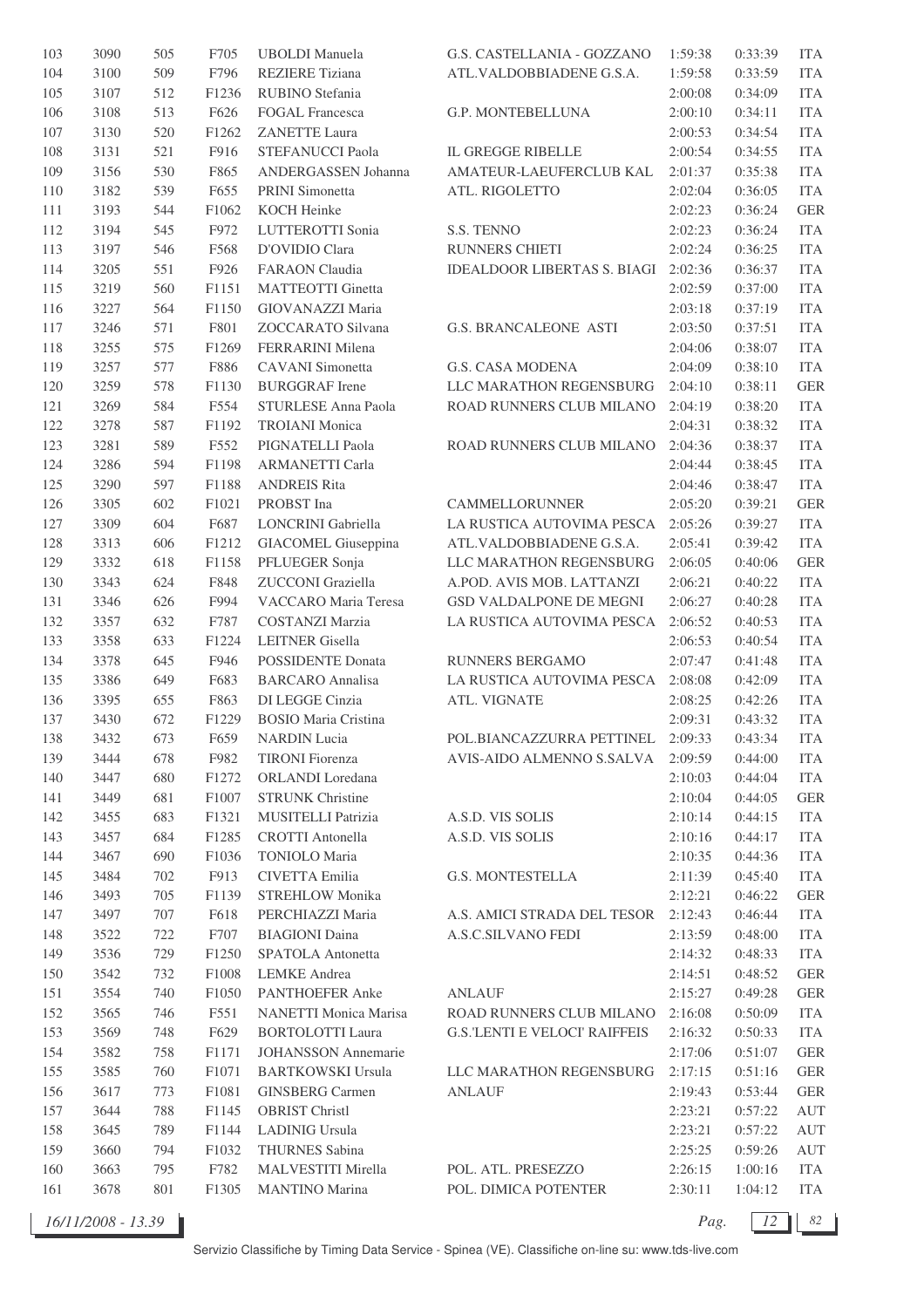| 162 | 3682     |  | 804 F1100 BOMBASINI Marilena | LATIN MARATHON LOVERS   | 2:31:55 1:05:56 ITA |                     |  |
|-----|----------|--|------------------------------|-------------------------|---------------------|---------------------|--|
| 163 | 3692 811 |  | F1025 FLIESER Monika         | <b>TSV GEISENHAUSEN</b> |                     | 2:36:37 1:10:38 GER |  |

*16/11/2008 - 13.39 Pag. 13 82*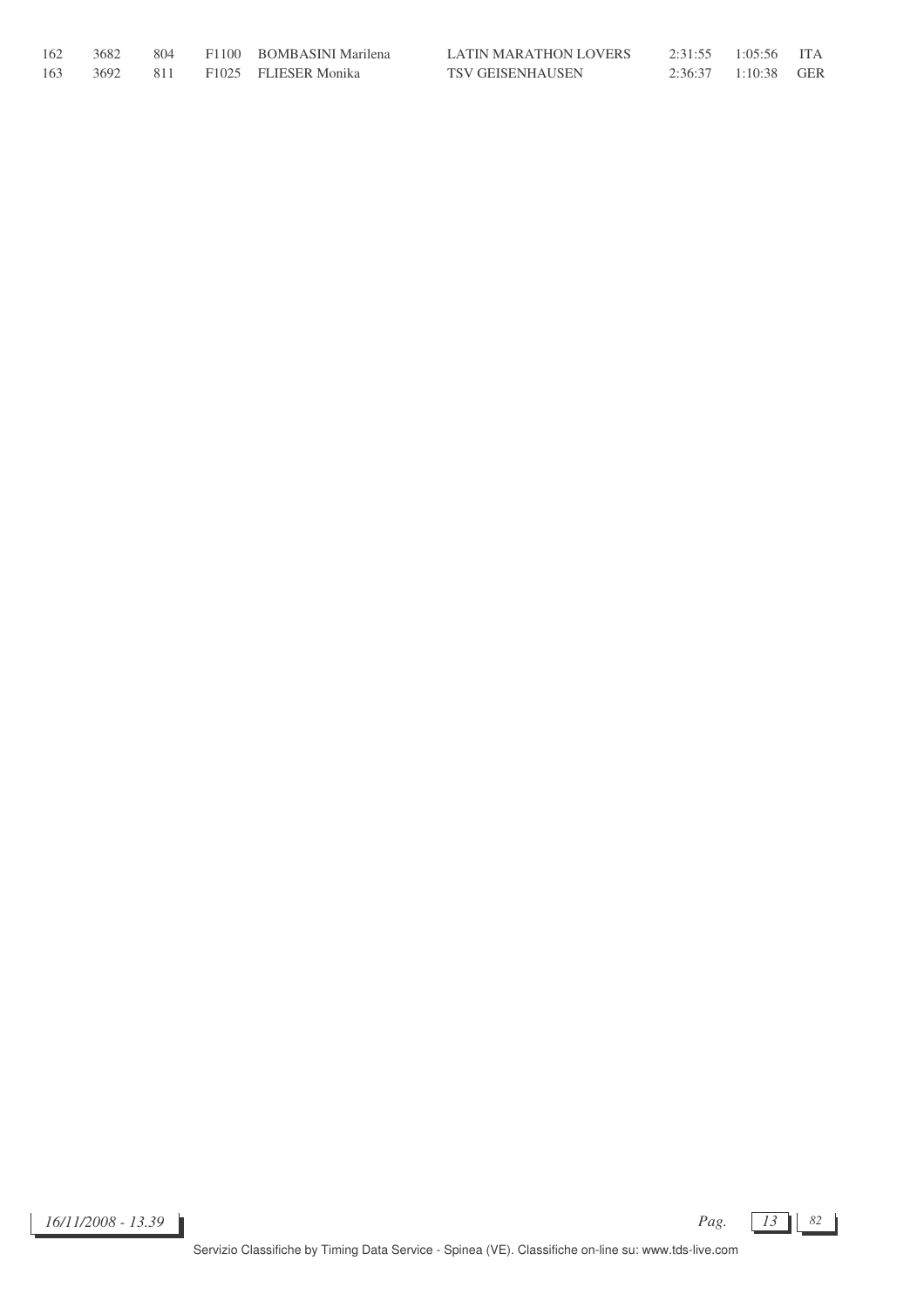

**Generale Riva del Garda - 16/11/2008**

## **ORDINE D'ARRIVO PER CATEGORIA**

| Categoria:     |                    |        | <b>MF50</b>      |                                           |                                   |              |         |            |
|----------------|--------------------|--------|------------------|-------------------------------------------|-----------------------------------|--------------|---------|------------|
|                | Cat. Assoluto      | M/F    |                  | <b>Pettorale Cognome Nome</b>             | Società                           | <b>Tempo</b> | Diff.   | Naz.       |
| 1              | 410                | 10     | F131             | <b>LORENZONI</b> Maria                    | ATL. CARPENEDOLO                  | 1:24:16      |         | <b>ITA</b> |
| $\mathfrak{2}$ | 707                | 29     | F918             | <b>SASSI</b> Antonella                    | <b>G.S.IL FIORINO</b>             | 1:29:26      | 0:05:10 | <b>ITA</b> |
| 3              | 873                | 45     | F749             | <b>BOSCHINI</b> Chiara                    | A.S. ATLETICA 85 FAENZA           | 1:31:39      | 0:07:23 | <b>ITA</b> |
| $\overline{4}$ | 1032               | 58     | F123             | GIRELLI Oriana Barbara                    | SPORT & SPORTIVI CO-VER           | 1:33:54      | 0:09:38 | <b>ITA</b> |
| 5              | 1066               | 62     | F80              | <b>SOLMI</b> Renata                       | A.S. LA PRIMAVERA ATLETICA        | 1:34:23      | 0:10:07 | <b>ITA</b> |
| 6              | 1145               | $72\,$ | F750             | <b>GABELLINI Rita</b>                     | A.S. ATLETICA 85 FAENZA           | 1:35:19      | 0:11:03 | <b>ITA</b> |
| 7              | 1218               | $77\,$ | F37              | ALVONI TAMBURINI Monica ACQUADELA BOLOGNA |                                   | 1:36:23      | 0:12:07 | <b>ITA</b> |
| 8              | 1330               | 97     | F177             | FUMAGALLI Lorella                         | ROAD RUNNERS CLUB MILANO          | 1:37:47      | 0:13:31 | <b>ITA</b> |
| $\overline{9}$ | 1432               | 109    | F147             | VANNINI Vanna                             | <b>ATLETICA AVIANO</b>            | 1:38:55      | 0:14:39 | <b>ITA</b> |
| $10\,$         | 1588               | 134    | F101             | CAMASSA Alessandra                        | C.U.S. LECCE                      | 1:40:30      | 0:16:14 | <b>ITA</b> |
| 11             | 1611               | 138    | F965             | ZIPPERLE Marlene                          | AMATEUR SPORT CLUB BERG           | 1:40:44      | 0:16:28 | <b>ITA</b> |
| 12             | 1736               | 157    | F715             | <b>LEONCINI</b> Federica                  | ATL. CASONE NOCETO                | 1:41:51      | 0:17:35 | <b>ITA</b> |
| 13             | 1854               | 178    | F108             | <b>TAMBURINI Norma</b>                    | ATLETICA TEAM LOPPIO              | 1:43:09      | 0:18:53 | <b>ITA</b> |
| 14             | 1965               | 198    | F612             | <b>BRIGANTINI</b> Gabriella               | ATLETICA ROTALIANA                | 1:44:23      | 0:20:07 | <b>ITA</b> |
| 15             | 2128               | 231    | F866             | <b>GOISIS</b> Laura                       | U.S. S.VITTORE O. 1906            | 1:46:20      | 0:22:04 | <b>ITA</b> |
| 16             | 2137               | 232    | F55              | PERETTI Donatella                         | <b>G.P.V. TAGICAR VILLAFRANCA</b> | 1:46:31      | 0:22:15 | <b>ITA</b> |
| 17             | 2224               | 251    | F779             | ZANZOTTERA Elisabetta                     | <b>BETTI'S GRUP RUN</b>           | 1:47:32      | 0:23:16 | <b>ITA</b> |
| 18             | 2243               | 255    | F821             | MARRA Angela Antonia                      | ATL. CLARINA TRENTO               | 1:47:49      | 0:23:33 | <b>ITA</b> |
| 19             | 2355               | 280    | F573             | <b>FERRARI</b> Patrizia                   | RUNNERS BERGAMO                   | 1:48:57      | 0:24:41 | <b>ITA</b> |
| 20             | 2383               | 288    | F65              | <b>CHESINI Rosa</b>                       | A.S.D. ATL.PRISMA SPEDIZIONI      | 1:49:24      | 0:25:08 | <b>ITA</b> |
| 21             | 2490               | 312    | F633             | LONGO Giovanna                            | G.P. AVIS POL. MALAVICINA         | 1:50:37      | 0:26:21 | <b>ITA</b> |
| $22\,$         | 2512               | 316    | F623             | LAZZERI Angelina                          | ATLETICA VALLE DI CEMBRA          | 1:51:00      | 0:26:44 | <b>ITA</b> |
| 23             | 2657               | 347    | F775             | <b>FONTANA Rita</b>                       | <b>ATL.FIORI BARP</b>             | 1:53:00      | 0:28:44 | <b>ITA</b> |
| 24             | 2711               | 365    | F974             | CERA Daniela                              | RUNNERS TEAM ZANE'                | 1:53:37      | 0:29:21 | <b>ITA</b> |
| 25             | 2729               | 372    | F859             | MICHELOTTI Gianna                         | ATLETICA TEAM LOPPIO              | 1:53:48      | 0:29:32 | <b>ITA</b> |
| 26             | 2732               | 373    | F146             | <b>BEARZATTO Catherine</b>                | <b>ATLETICA AVIANO</b>            | 1:53:50      | 0:29:34 | <b>ITA</b> |
| $27\,$         | 2739               | 375    | F708             | IZZO Immacolata                           | A.S.C.SILVANO FEDI                | 1:53:54      | 0:29:38 | <b>ITA</b> |
| 28             | 2774               | 385    | F748             | <b>BONDI</b> Beatrice                     | A.S. ATLETICA 85 FAENZA           | 1:54:23      | 0:30:07 | <b>ITA</b> |
| 29             | 2793               | 393    | F685             | <b>DONATELLI</b> Donatella                | LA RUSTICA AUTOVIMA PESCA         | 1:54:43      | 0:30:27 | <b>ITA</b> |
| 30             | 2800               | 396    | F706             | SPESSOTTO Patrizia                        | SPORTGEMEINSCHAFT EISACK          | 1:54:48      | 0:30:32 | <b>ITA</b> |
| 31             | 2802               | 397    | F1214            | <b>CREAZZI</b> Carla                      |                                   | 1:54:49      | 0:30:33 | <b>ITA</b> |
| 32             | 2890               | 430    | F574             | VASSALLI Gigliola                         | <b>RUNNERS BERGAMO</b>            | 1:55:56      | 0:31:40 | <b>ITA</b> |
| 33             | 2904               | 434    | F632             | DANESE Loredana                           | G.P. AVIS POL. MALAVICINA         | 1:56:06      | 0:31:50 | <b>ITA</b> |
| 34             | 2923               | 444    | F578             | <b>BERGAMO</b> Antonella                  | ATLETICA TEAM LOPPIO              | 1:56:22      | 0:32:06 | <b>ITA</b> |
| 35             | 2952               | 453    | F <sub>556</sub> | <b>CONTROGUERRA Letizia</b>               | RUNNERS CHIETI                    | 1:57:05      | 0:32:49 | <b>ITA</b> |
| 36             | 2975               | 459    | F979             | <b>GELMINI</b> Mirella                    | AVIS-AIDO ALMENNO S.SALVA         | 1:57:31      | 0:33:15 | <b>ITA</b> |
| 37             | 2992               | 465    | F815             | <b>CORBELLI Barbara</b>                   | G.S. CASA MODENA                  | 1:57:45      | 0:33:29 | <b>ITA</b> |
| $38\,$         | 3018               | 473    | F1299            | <b>BOLZON</b> Rosa                        | POL. MADONNINA                    | 1:58:24      | 0:34:08 | <b>ITA</b> |
| 39             | 3031               | 477    | F1252            | <b>DITTER</b> Ingrid                      |                                   | 1:58:36      | 0:34:20 | AUT        |
| 40             | 3064               | 492    | F647             | PIZZINI Maria Stella                      | A.S.D. GR.SPORT.MOMBOCAR          | 1:59:15      | 0:34:59 | <b>ITA</b> |
| 41             | 3070               | 495    | F825             | CINQUETTI Antonella                       | AAA MARATHON CREMONA              | 1:59:17      | 0:35:01 | <b>ITA</b> |
| 42             | 3089               | 504    | F712             | ORLANDINI Daniela                         | ATL. CASONE NOCETO                | 1:59:36      | 0:35:20 | <b>ITA</b> |
| 43             | 3112               | 515    | F751             | MINARDI Marcella                          | A.S. ATLETICA 85 FAENZA           | 2:00:17      | 0:36:01 | <b>ITA</b> |
|                | 16/11/2008 - 13.39 |        |                  |                                           |                                   | Pag.         | 14      | 82         |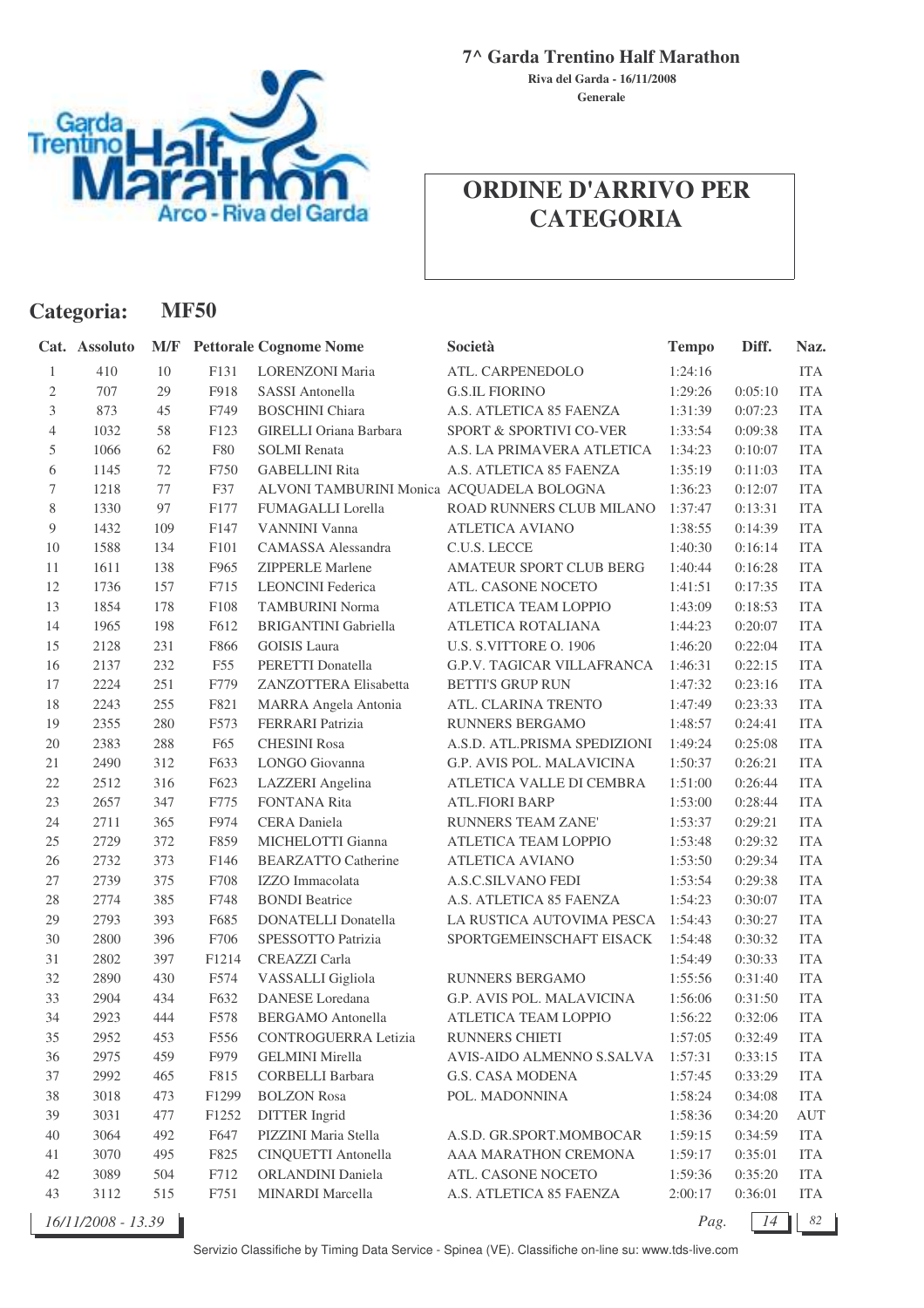| 44 | 3123 | 519 | F92   | FONDRIEST Ivana            | ATL. VALLI DI NON E SOLE           | 2:00:42 | 0:36:26 | <b>ITA</b> |
|----|------|-----|-------|----------------------------|------------------------------------|---------|---------|------------|
| 45 | 3155 | 529 | F764  | <b>VENTURINI</b> Lorenza   | S.P. LA LUMEGA                     | 2:01:35 | 0:37:19 | <b>ITA</b> |
| 46 | 3163 | 533 | F925  | <b>CATTELAN</b> Graziana   | <b>IDEALDOOR LIBERTAS S. BIAGI</b> | 2:01:43 | 0:37:27 | <b>ITA</b> |
| 47 | 3201 | 548 | F1167 | <b>MOGL Renate</b>         | LLC MARATHON REGENSBURG            | 2:02:27 | 0:38:11 | <b>GER</b> |
| 48 | 3202 | 549 | F1084 | VELDKAMP-GERRIHSEN An      |                                    | 2:02:29 | 0:38:13 | <b>NED</b> |
| 49 | 3209 | 554 | F1111 | <b>COSER Teresa</b>        |                                    | 2:02:39 | 0:38:23 | <b>ITA</b> |
| 50 | 3231 | 567 | F826  | ARDIGO' Mariarosa          | AAA MARATHON CREMONA               | 2:03:24 | 0:39:08 | <b>ITA</b> |
| 51 | 3250 | 573 | F634  | PERINELLI Maria Grazia     | G.P. AVIS POL. MALAVICINA          | 2:04:00 | 0:39:44 | <b>ITA</b> |
| 52 | 3265 | 581 | F790  | MOTTA Lorena               | LA RUSTICA AUTOVIMA PESCA          | 2:04:16 | 0:40:00 | <b>ITA</b> |
| 53 | 3316 | 609 | F789  | MICHELOTTI Laura           | LA RUSTICA AUTOVIMA PESCA          | 2:05:48 | 0:41:32 | <b>ITA</b> |
| 54 | 3319 | 612 | F649  | <b>CAIRONI Anna Rosa</b>   | RUNNERS BERGAMO                    | 2:05:51 | 0:41:35 | <b>ITA</b> |
| 55 | 3326 | 614 | F605  | <b>BERTELLI</b> Vincenza   | <b>SURVIVAL TRIATHLON</b>          | 2:05:57 | 0:41:41 | <b>ITA</b> |
| 56 | 3334 | 619 | F988  | CANFARELLI Giovanna        | AVIS-AIDO ALMENNO S.SALVA          | 2:06:06 | 0:41:50 | <b>ITA</b> |
| 57 | 3338 | 621 | F944  | CRISCI Silvana             | RUNNERS BERGAMO                    | 2:06:15 | 0:41:59 | <b>ITA</b> |
| 58 | 3348 | 627 | F1276 | FRUET Lorenza              |                                    | 2:06:30 | 0:42:14 | <b>ITA</b> |
| 59 | 3350 | 628 | F960  | PUCCIARELLI Brunetta       | AMATORI ATLETICA CARRARA           | 2:06:32 | 0:42:16 | <b>ITA</b> |
| 60 | 3353 | 630 | F768  | <b>TERENZIANI Cristina</b> | CIRC.RICREATIVO CITTANOVA          | 2:06:40 | 0:42:24 | <b>ITA</b> |
| 61 | 3359 | 634 | F1165 | <b>SCHEFFERT Gudrun</b>    |                                    | 2:06:54 | 0:42:38 | <b>GER</b> |
| 62 | 3371 | 639 | F920  | VESPRINI Perlina           | ASD.ATL.AMATORI SANGIUSTE          | 2:07:22 | 0:43:06 | <b>ITA</b> |
| 63 | 3374 | 641 | F1035 | DI GIACOMO Nicoletta       | G.P. AVIS SUZZARA                  | 2:07:31 | 0:43:15 | <b>ITA</b> |
| 64 | 3375 | 642 | F1124 | MASCALZONI Giovanna        | PODISTICA BUSSOLENO                | 2:07:31 | 0:43:15 | <b>ITA</b> |
| 65 | 3377 | 644 | F1234 | <b>SOLCIA</b> Enrica       | GRUPPO SCIATORI RIVA DEL G         | 2:07:47 | 0:43:31 | <b>ITA</b> |
| 66 | 3389 | 652 | F1077 | <b>HUTH Beate</b>          |                                    | 2:08:11 | 0:43:55 | <b>AUT</b> |
| 67 | 3450 | 682 | F1309 | <b>COSER Emiliana</b>      | <b>SEZIONE SAT ALDENO</b>          | 2:10:10 | 0:45:54 | <b>ITA</b> |
| 68 | 3472 | 694 | F1138 | <b>IPPISCH Ulrike</b>      | LLC MARATHON REGENSBURG            | 2:10:55 | 0:46:39 | <b>GER</b> |
| 69 | 3473 | 695 | F978  | <b>GAMBA</b> Palmira       | AVIS-AIDO ALMENNO S.SALVA          | 2:11:00 | 0:46:44 | <b>ITA</b> |
| 70 | 3476 | 696 | F990  | <b>DESTROTTI Agnese</b>    | GSD VALDALPONE DE MEGNI            | 2:11:08 | 0:46:52 | <b>ITA</b> |
| 71 | 3478 | 697 | F1260 | <b>WERZ</b> Brigitte       |                                    | 2:11:12 | 0:46:56 | <b>GER</b> |
| 72 | 3519 | 720 | F1045 | <b>HORWATH Jutta</b>       | <b>ANLAUF</b>                      | 2:13:48 | 0:49:32 | <b>GER</b> |
| 73 | 3523 | 723 | F936  | <b>BONOMI</b> Maria Milena | <b>IDEALDOOR LIBERTAS S. BIAGI</b> | 2:14:00 | 0:49:44 | <b>ITA</b> |
| 74 | 3538 | 730 | F943  | <b>COMOLLI Marina</b>      | RUNNERS BERGAMO                    | 2:14:38 | 0:50:22 | <b>ITA</b> |
| 75 | 3548 | 736 | F675  | SERAFINO Vincenza          | A.S. SAN NICOLA RUNNERS            | 2:15:08 | 0:50:52 | <b>ITA</b> |
| 76 | 3571 | 750 | F91   | <b>BISCIAIO</b> Giuseppa   |                                    | 2:16:43 | 0:52:27 | <b>ITA</b> |
| 77 | 3573 | 752 | F555  | <b>BIANCHI</b> Anna Lea    | RUNNERS CHIETI                     | 2:16:45 | 0:52:29 | <b>ITA</b> |
| 78 | 3576 | 753 | F1303 | PORCELLUZZI Angela         | ATL. GIUDICARIE EST.               | 2:16:56 | 0:52:40 | <b>ITA</b> |
| 79 | 3600 | 766 | F899  | GUGLIUCCI Rita             | ATL. BEDIZZOLE                     | 2:17:55 | 0:53:39 | <b>ITA</b> |
| 80 | 3631 | 781 | F1131 | WINDELE Roswitha           | LLC MARATHON REGENSBURG            | 2:21:44 | 0:57:28 | <b>GER</b> |
| 81 | 3643 | 787 | F704  | GAVAZZENI Giovanna Carla   | ATL. MARATHON TEAM BG              | 2:23:21 | 0:59:05 | <b>ITA</b> |
| 82 | 3647 | 790 | F1219 | <b>OWEN</b> Linda          | SPECTRUM STRIDERS RUNNIN           | 2:23:44 | 0:59:28 | <b>GBR</b> |
| 83 | 3649 | 791 | F947  | <b>REMONTI</b> Luisa       | RUNNERS BERGAMO                    | 2:23:53 | 0:59:37 | <b>ITA</b> |
| 84 | 3688 | 808 | F639  | LATARTARA Maria            | NUOVA ATL. FEMM. ACQUAVI           | 2:33:44 | 1:09:28 | ITA        |
| 85 | 3691 | 810 | F989  | <b>BESCHIN Maria</b>       | GSD VALDALPONE DE MEGNI            | 2:36:23 | 1:12:07 | ITA        |

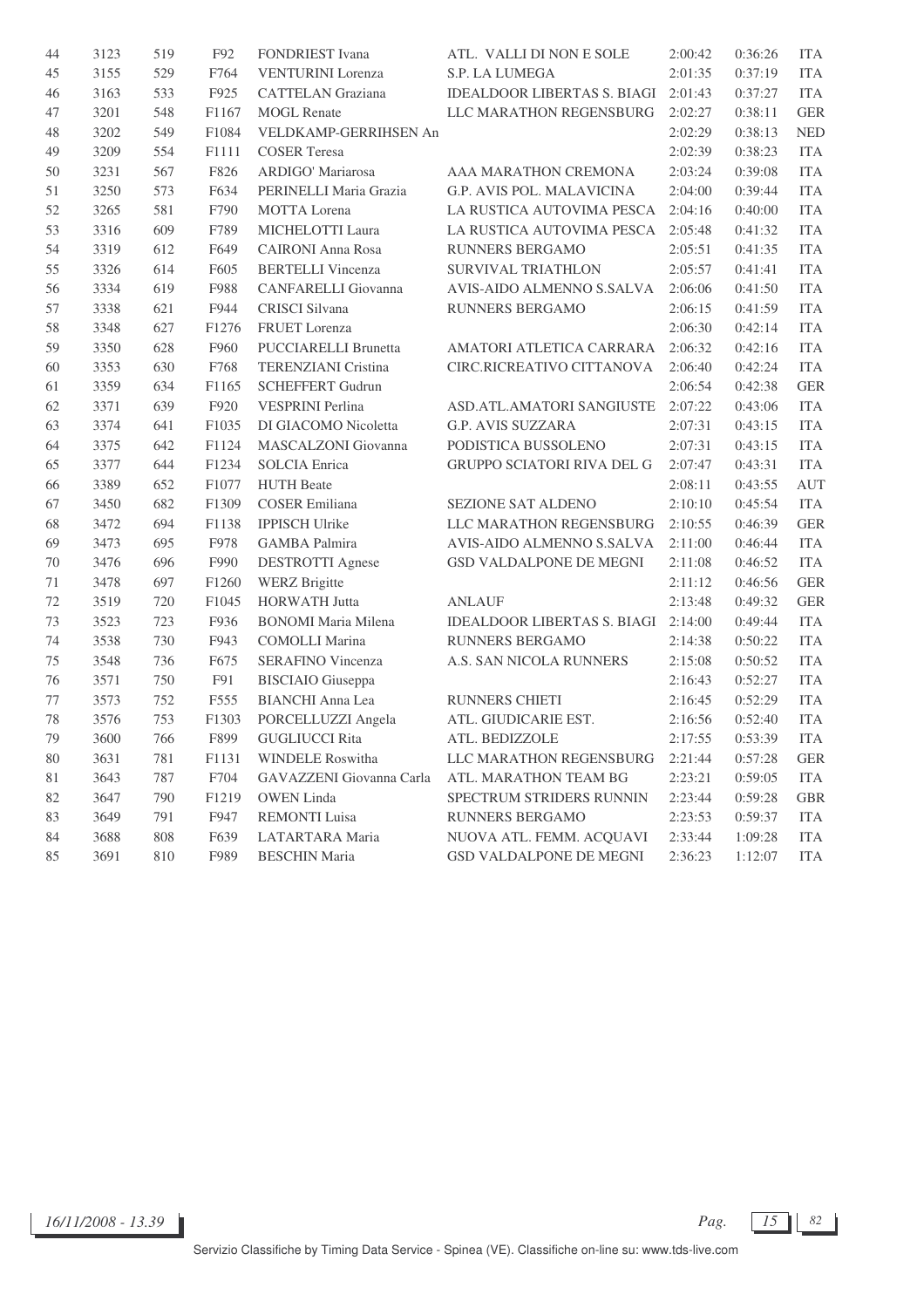

**Categoria: MF55**

**7^ Garda Trentino Half Marathon**

**Generale Riva del Garda - 16/11/2008**

## **ORDINE D'ARRIVO PER CATEGORIA**

|                | Cat. Assoluto      |     |       | <b>M/F</b> Pettorale Cognome Nome | Società                   | <b>Tempo</b> | Diff.   | Naz.       |
|----------------|--------------------|-----|-------|-----------------------------------|---------------------------|--------------|---------|------------|
| $\mathbf{1}$   | 803                | 36  | F77   | <b>ZANONER Rosalia</b>            | ATL. TRENTO CMB           | 1:30:45      |         | <b>ITA</b> |
| 2              | 1230               | 82  | F135  | DALL'ARMI Ivana                   | <b>ATLETICA AVIANO</b>    | 1:36:36      | 0:05:51 | <b>ITA</b> |
| 3              | 1509               | 119 | F36   | <b>MONSORNO Daria</b>             | <b>US CERMIS MASI</b>     | 1:39:43      | 0:08:58 | <b>ITA</b> |
| $\overline{4}$ | 1544               | 125 | F45   | SALVETTI Adalgisa                 | <b>RUNNERS BERGAMO</b>    | 1:40:01      | 0:09:16 | <b>ITA</b> |
| 5              | 1853               | 177 | F47   | AISSAOUI Dallila                  | TEAM ITALIA ROAD RUNNERS  | 1:43:08      | 0:12:23 | <b>ITA</b> |
| 6              | 1913               | 187 | F1210 | POLLAM Adele                      |                           | 1:43:47      | 0:13:02 | <b>ITA</b> |
| 7              | 2090               | 221 | F127  | GIUDICA Isabella                  | ATLETICA ASI VENETO       | 1:45:49      | 0:15:04 | <b>ITA</b> |
| 8              | 2341               | 276 | F148  | <b>ROMANO</b> Maria               | <b>ATLETICA AVIANO</b>    | 1:48:47      | 0:18:02 | <b>ITA</b> |
| 9              | 2393               | 290 | F137  | <b>CALCAGNO</b> Teresa            | <b>BIPEDI</b>             | 1:49:33      | 0:18:48 | <b>ITA</b> |
| 10             | 2461               | 305 | F788  | <b>LEWIS Rebecca</b>              | LA RUSTICA AUTOVIMA PESCA | 1:50:11      | 0:19:26 | <b>ITA</b> |
| 11             | 2491               | 313 | F761  | PIVA Ida Maria                    | A.A.A.MALO                | 1:50:40      | 0:19:55 | <b>ITA</b> |
| 12             | 2561               | 325 | F728  | LOVIGLIO Pasqua                   | ATLETIC CLUB ALTAMURA     | 1:51:32      | 0:20:47 | <b>ITA</b> |
| 13             | 2568               | 328 | F904  | D'ALONZO Chiara                   | ATL.AMAT.OSIMO            | 1:51:43      | 0:20:58 | <b>ITA</b> |
| 14             | 2638               | 344 | F684  | <b>BERZACOLA</b> Ivana            | LA RUSTICA AUTOVIMA PESCA | 1:52:42      | 0:21:57 | <b>ITA</b> |
| 15             | 2673               | 351 | F836  | <b>PERGER Rosy</b>                | ATL. PARATICO             | 1:53:12      | 0:22:27 | <b>ITA</b> |
| 16             | 2735               | 374 | F602  | <b>MORLACCHI Emilia</b>           | ATL. U.S. NERVIANESE 1919 | 1:53:51      | 0:23:06 | <b>ITA</b> |
| 17             | 2754               | 380 | F891  | <b>MOTTA Wilma</b>                | POL. LIB. CERNUSCHESE     | 1:54:05      | 0:23:20 | <b>ITA</b> |
| 18             | 2790               | 390 | F963  | <b>KOFLER GRATL Annaliese</b>     | AMATEUR SPORT CLUB BERG   | 1:54:40      | 0:23:55 | <b>ITA</b> |
| 19             | 2860               | 422 | F583  | <b>MICHELINI</b> Franca           | POL. MADONNINA            | 1:55:28      | 0:24:43 | <b>ITA</b> |
| 20             | 2865               | 424 | F561  | <b>LIBERATORE Stella</b>          | RUNNERS CHIETI            | 1:55:36      | 0:24:51 | <b>ITA</b> |
| 21             | 2919               | 441 | F771  | CONZATTI Mariagrazia              | ATL. VILLAZZANO           | 1:56:18      | 0:25:33 | <b>ITA</b> |
| 22             | 2959               | 455 | F686  | <b>MENEGHINI Rosetta</b>          | LA RUSTICA AUTOVIMA PESCA | 1:57:11      | 0:26:26 | <b>ITA</b> |
| 23             | 2988               | 464 | F560  | DI NARDO Maria Rosaria            | <b>RUNNERS CHIETI</b>     | 1:57:41      | 0:26:56 | <b>ITA</b> |
| 24             | 3021               | 474 | F644  | RAMPONI Pierangela                | G.S. AVIS TREVIGLIO G.B.  | 1:58:27      | 0:27:42 | <b>ITA</b> |
| 25             | 3146               | 525 | F814  | <b>GIUSTI</b> Franca              | <b>G.S. CASA MODENA</b>   | 2:01:26      | 0:30:41 | <b>ITA</b> |
| 26             | 3148               | 526 | F849  | DI GAETANO Giovanna               | A.POD. AVIS MOB. LATTANZI | 2:01:28      | 0:30:43 | <b>ITA</b> |
| 27             | 3211               | 556 | F1104 | <b>REINSTADLER Christine</b>      |                           | 2:02:42      | 0:31:57 | <b>AUT</b> |
| 28             | 3215               | 557 | F710  | SPEZIE Marilena                   | G.M. SPORTING CLUB MONDAD | 2:02:55      | 0:32:10 | <b>ITA</b> |
| 29             | 3230               | 566 | F584  | FERRARI Maria Luisa               | AAA MARATHON CREMONA      | 2:03:24      | 0:32:39 | <b>ITA</b> |
| 30             | 3273               | 585 | F776  | <b>GHEDINI Nadia</b>              | C.U.S. BOLOGNA            | 2:04:27      | 0:33:42 | <b>ITA</b> |
| 31             | 3324               | 613 | F1048 | LOOS Monika                       | <b>ANLAUF</b>             | 2:05:55      | 0:35:10 | <b>GER</b> |
| 32             | 3340               | 622 | F861  | DEDE' Wilma                       | ATL. VIGNATE              | 2:06:17      | 0:35:32 | <b>ITA</b> |
| 33             | 3384               | 647 | F709  | <b>BONGIOVANNI Paola</b>          | G.M. SPORTING CLUB MONDAD | 2:08:06      | 0:37:21 | <b>ITA</b> |
| 34             | 3407               | 663 | F662  | PIVA Fiorella                     | G.P. MONTEBELLUNA         | 2:08:50      | 0:38:05 | <b>ITA</b> |
| 35             | 3420               | 669 | F827  | CERUTI Colomba                    | AAA MARATHON CREMONA      | 2:09:12      | 0:38:27 | ITA        |
| 36             | 3422               | 670 | F1177 | VERZELLESI Maria Pia              | AS GUALTIERI 2000         | 2:09:15      | 0:38:30 | ITA        |
| 37             | 3437               | 675 | F665  | ROTA Giuseppina                   | ATL. CASTEL ROZZONE       | 2:09:52      | 0:39:07 | ITA        |
| 38             | 3470               | 692 | F823  | <b>BOMBARDELLI</b> Gigliola       | G.S. TRILACUM             | 2:10:45      | 0:40:00 | <b>ITA</b> |
| 39             | 3506               | 713 | F996  | ANGINO Pasqualina                 | ROAD RUNNERS CLUB MILANO  | 2:13:06      | 0:42:21 | ITA        |
| 40             | 3507               | 714 | F1043 | HERMANN Gabi                      | ANLAUF                    | 2:13:12      | 0:42:27 | <b>GER</b> |
| 41             | 3510               | 716 | F1056 | <b>WOLF</b> Annette               | <b>ANLAUF</b>             | 2:13:19      | 0:42:34 | <b>GER</b> |
| 42             | 3545               | 734 | F772  | PISETTA Patrizia                  | ATL. VILLAZZANO           | 2:14:59      | 0:44:14 | <b>ITA</b> |
| 43             | 3549               | 737 | F652  | <b>TINCANI</b> Edmea              | RUNNERS BERGAMO           | 2:15:09      | 0:44:24 | ITA        |
|                | 16/11/2008 - 13.39 |     |       |                                   |                           | Pag.         | 16      | 82         |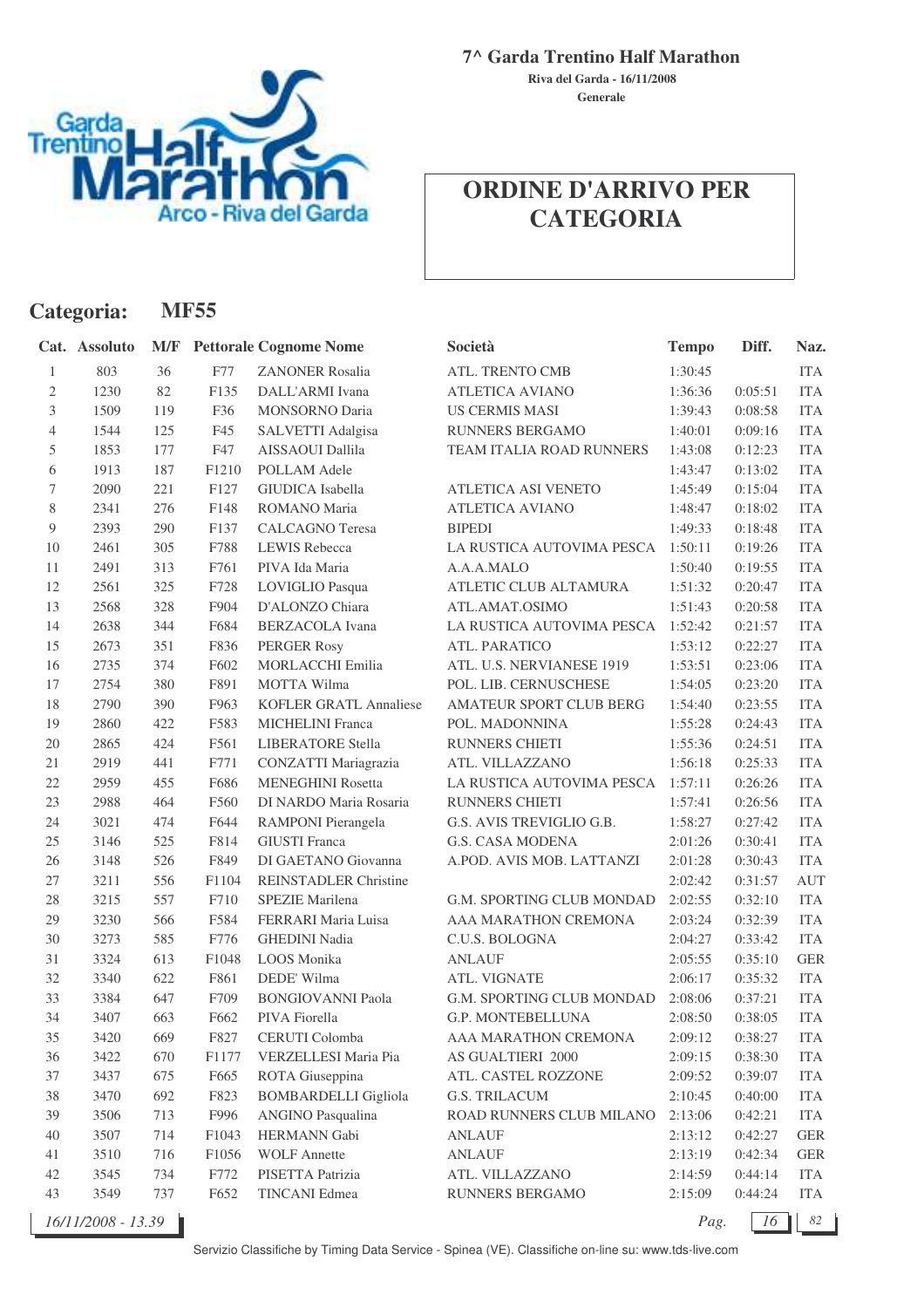| -44 | 3550 | 738 | F <sub>628</sub> | MARCOLIN Norina             | <b>G.P. MONTEBELLUNA</b>  | 2:15:10 | 0:44:25 | <b>ITA</b> |
|-----|------|-----|------------------|-----------------------------|---------------------------|---------|---------|------------|
| 45  | 3566 | 747 | F718             | <b>BRUSCHI Maura</b>        | ATL. CASONE NOCETO        | 2:16:15 | 0:45:30 | <b>ITA</b> |
| 46  | 3591 | 764 | F93              | LATTES Luciana              | A.S. MEDITERRANEA         | 2:17:20 | 0:46:35 | <b>ITA</b> |
| 47  | 3603 | 768 | F643             | <b>BRUSAFERRI Maddalena</b> | G.S. AVIS TREVIGLIO G.B.  | 2:18:17 | 0:47:32 | <b>ITA</b> |
| 48  | 3633 | 782 | F945             | PICCINELLI Rossana          | RUNNERS BERGAMO           | 2:21:53 | 0:51:08 | <b>ITA</b> |
| 49  | 3651 | 792 | F661             | ZANIN Emanuela              | POL.BIANCAZZURRA PETTINEL | 2:24:11 | 0.53.26 | <b>ITA</b> |
| 50  | 3656 | 793 | F565             | STELLIN Luisa               | RUNNERS CHIETI            | 2:24:35 | 0.53.50 | ITA.       |

*16/11/2008 - 13.39 Pag. 17 82*

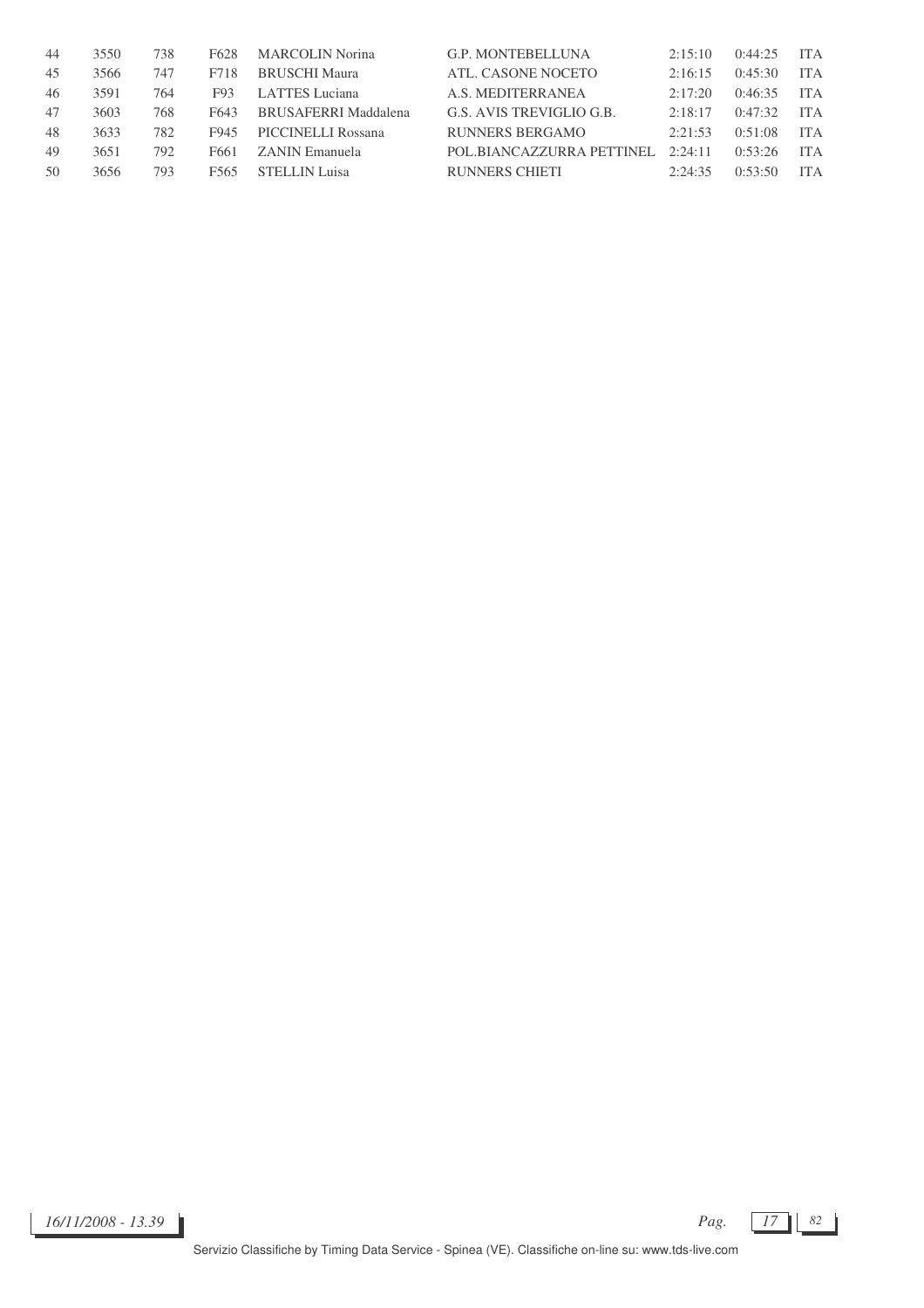

**Generale Riva del Garda - 16/11/2008**

## **ORDINE D'ARRIVO PER CATEGORIA**

| Categoria:     |                 |     | <b>MF60</b>       |                               |                                    |              |         |            |  |  |  |
|----------------|-----------------|-----|-------------------|-------------------------------|------------------------------------|--------------|---------|------------|--|--|--|
| Cat.           | <b>Assoluto</b> | M/F |                   | <b>Pettorale Cognome Nome</b> | Società                            | <b>Tempo</b> | Diff.   | Naz.       |  |  |  |
| 1              | 1192            | 75  | F <sub>167</sub>  | PICCOLO Liviana               | G.S.A. VENEZIA                     | 1:36:03      |         | <b>ITA</b> |  |  |  |
| 2              | 1305            | 93  | F21               | <b>SCHENONE Diana</b>         | ASD PODISTICA PERALTO GEN          | 1:37:32      | 0:01:29 | <b>ITA</b> |  |  |  |
| 3              | 1577            | 133 | F570              | <b>COSTANTINI Franca</b>      | A.S.D G.P. AMATORI TERAMO          | 1:40:21      | 0:04:18 | <b>ITA</b> |  |  |  |
| $\overline{4}$ | 1769            | 163 | F86               | <b>MONDINI</b> Giovanna       | AAA MARATHON CREMONA               | 1:42:11      | 0:06:08 | <b>ITA</b> |  |  |  |
| 5              | 2351            | 279 | F <sub>149</sub>  | <b>FENOS</b> Franca           | <b>ATLETICA AVIANO</b>             | 1:48:53      | 0:12:50 | <b>ITA</b> |  |  |  |
| 6              | 2723            | 370 | F690              | <b>ZORZI</b> Raffaella        | <b>G.P.V. TAGICAR VILLAFRANCA</b>  | 1:53:44      | 0:17:41 | <b>ITA</b> |  |  |  |
| 7              | 2964            | 457 | F929              | POL Emiliana                  | <b>IDEALDOOR LIBERTAS S. BIAGI</b> | 1:57:14      | 0:21:11 | <b>ITA</b> |  |  |  |
| 8              | 3138            | 522 | F1024             | <b>LOURDES Míccoli</b>        |                                    | 2:01:09      | 0:25:06 | <b>BRA</b> |  |  |  |
| 9              | 3383            | 646 | F921              | DI CHIARA Anna                | <b>ASD.ATL.AMATORI SANGIUSTE</b>   | 2:08:04      | 0:32:01 | <b>ITA</b> |  |  |  |
| 10             | 3445            | 679 | F817              | VAJA Burgi                    | SPORTGEMEINSCHAFT EISACK           | 2:10:00      | 0:33:57 | <b>ITA</b> |  |  |  |
| 11             | 3462            | 687 | F <sub>1265</sub> | <b>FALCONI</b> Fedora         | PODISTICA BUSSOLENO                | 2:10:26      | 0:34:23 | <b>ITA</b> |  |  |  |
| 12             | 3541            | 731 | F756              | MIGLIORINI Gabriella          | A.S.D. POD.BASSO VERONESE          | 2:14:43      | 0:38:40 | <b>ITA</b> |  |  |  |
| 13             | 3583            | 759 | F834              | <b>TARTARELLI Francesca</b>   | A.S.D. MONTEDORO NOCI              | 2:17:11      | 0:41:08 | <b>ITA</b> |  |  |  |
| 14             | 3621            | 776 | F820              | <b>MOMENTE' Graziana</b>      | <b>ATL.MOTTENSE</b>                | 2:20:29      | 0:44:26 | <b>ITA</b> |  |  |  |
| 15             | 3641            | 785 | F1026             | <b>CLEMENTINA Dória</b>       | <b>SOCICAM</b>                     | 2:23:14      | 0:47:11 | <b>BRA</b> |  |  |  |
| 16             | 3642            | 786 | F905              | <b>MASSERA</b> Renata         | ATL.AMAT.OSIMO                     | 2:23:14      | 0:47:11 | <b>ITA</b> |  |  |  |
| 17             | 3701            | 817 | F777              | <b>BERSANI</b> Germana        | POL. PONTELUNGO                    | 2:45:22      | 1:09:19 | <b>ITA</b> |  |  |  |

*16/11/2008 - 13.39 Pag. 18 82*

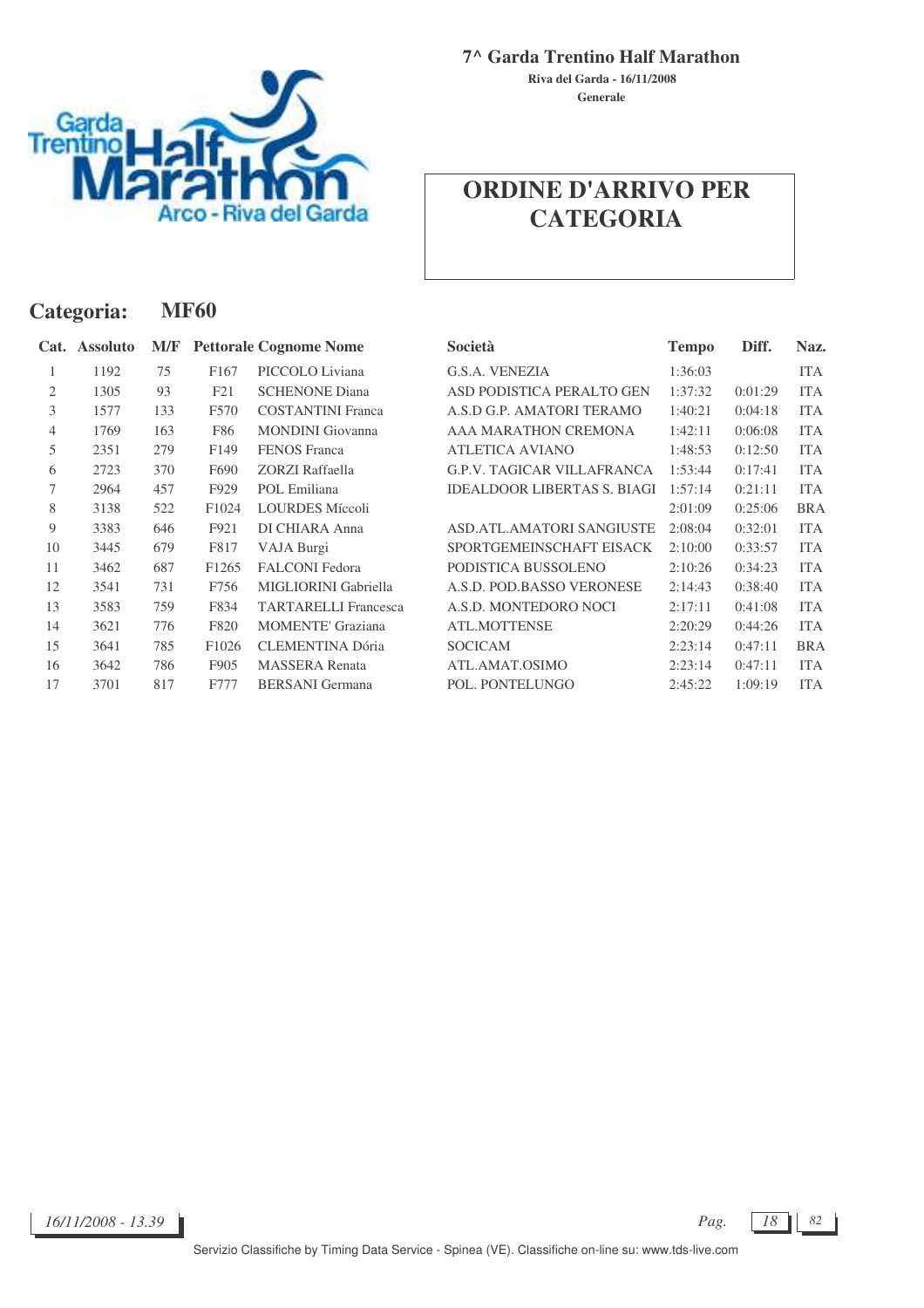

**Generale Riva del Garda - 16/11/2008**

## **ORDINE D'ARRIVO PER CATEGORIA**

| Categoria: |               |     | <b>MF65</b>      |                                   |                             |              |         |            |  |  |  |  |  |
|------------|---------------|-----|------------------|-----------------------------------|-----------------------------|--------------|---------|------------|--|--|--|--|--|
|            | Cat. Assoluto |     |                  | <b>M/F</b> Pettorale Cognome Nome | <b>Società</b>              | <b>Tempo</b> | Diff.   | Naz.       |  |  |  |  |  |
|            | 1755          | 161 | F <sub>671</sub> | DI CARLO Teresa                   | A.S.D G.P. AMATORI TERAMO   | 1:42:02      |         | <b>ITA</b> |  |  |  |  |  |
| 2          | 2406          | 293 | F <sub>128</sub> | <b>MOTTA</b> Antonietta           | A.L.S. CREMELLA SPORT SPECI | 1:49:41      | 0:07:39 | <b>ITA</b> |  |  |  |  |  |
| 3          | 2742          | 378 | F562             | <b>MARIANI</b> Ofelia             | <b>RUNNERS CHIETI</b>       | 1:53:58      | 0:11:56 | <b>ITA</b> |  |  |  |  |  |
| 4          | 3483          | 701 | F969             | <b>STECHER Liselotte</b>          | RENNERCLUB VINSCHGAU        | 2:11:32      | 0:29:30 | <b>ITA</b> |  |  |  |  |  |
|            | 3564          | 745 | <b>F888</b>      | <b>VOLANTI</b> Carla              | ASS. G.P. MARATHON BS       | 2:16:08      | 0:34:06 | <b>ITA</b> |  |  |  |  |  |
| 6          | 3694          | 812 | F752             | <b>BILLI</b> Marta                | A.S. ATLETICA 85 FAENZA     | 2:36:41      | 0:54:39 | <b>ITA</b> |  |  |  |  |  |

| Società                     | <b>Tempo</b> | Diff.   | Naz.       |
|-----------------------------|--------------|---------|------------|
| A.S.D G.P. AMATORI TERAMO   | 1:42:02      |         | <b>ITA</b> |
| A.L.S. CREMELLA SPORT SPECI | 1:49:41      | 0:07:39 | <b>ITA</b> |
| <b>RUNNERS CHIETI</b>       | 1:53:58      | 0:11:56 | <b>ITA</b> |
| RENNERCLUB VINSCHGAU        | 2:11:32      | 0:29:30 | <b>ITA</b> |
| ASS. G.P. MARATHON BS       | 2:16:08      | 0:34:06 | <b>ITA</b> |
| A.S. ATLETICA 85 FAENZA     | 2:36:41      | 0:54:39 | <b>ITA</b> |

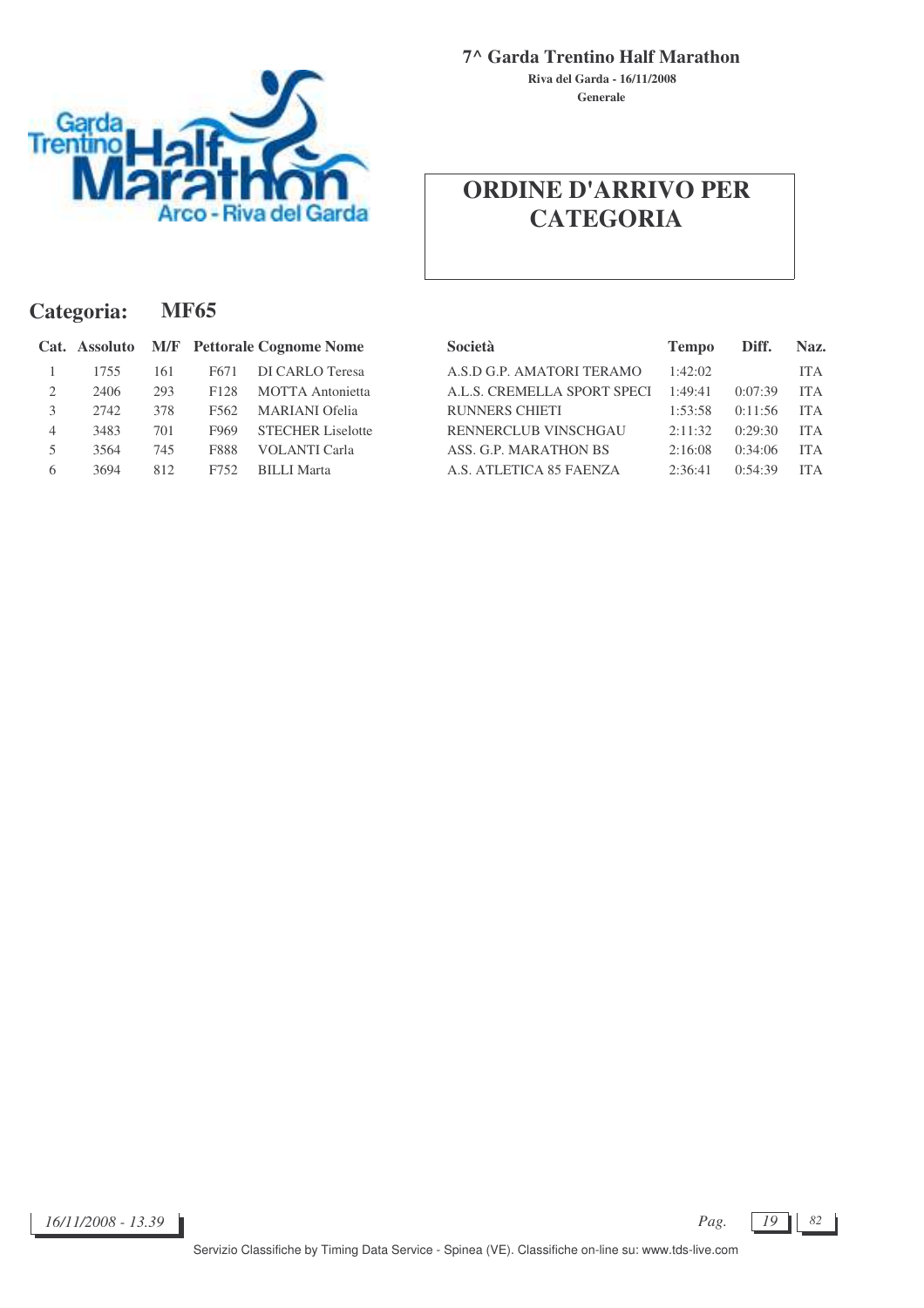

**Generale Riva del Garda - 16/11/2008**

#### **ORDINE D'ARRIVO PER CATEGORIA**

| Categoria: | <b>MF70</b> |
|------------|-------------|
|------------|-------------|

|      |     | Cat. Assoluto M/F Pettorale Cognome Nome       | <b>Società</b>              | Tempo Diff. |               | Naz.       |
|------|-----|------------------------------------------------|-----------------------------|-------------|---------------|------------|
| 3256 | 576 | F792 BRACALE Maria Elena                       | C.S. LIBERTAS C.P. DI UDINE | 2:04:07     |               | <b>ITA</b> |
| 3514 | 717 | F703 FRAGIACOMO Maria Cristina ATLETICA AVIANO |                             | 2:13:41     | $0:09:34$ ITA |            |
| 3546 | 735 | F1038 HINTERDORFER Christa                     | <b>IVC WELS</b>             | 2:15:00     | $0:10:53$ AUT |            |

*16/11/2008 - 13.39 Pag. 20 82*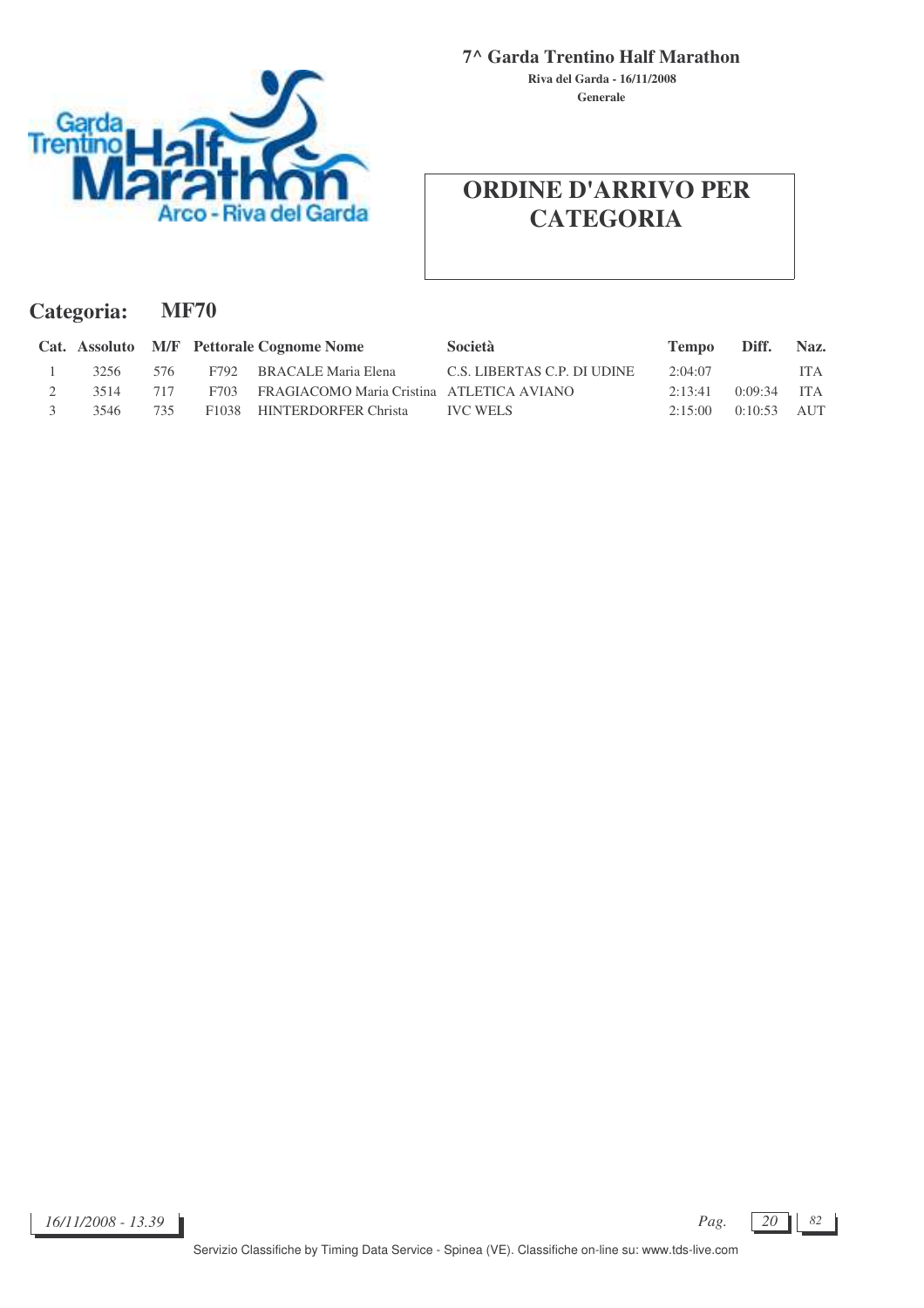

**Categoria: MM35**

**7^ Garda Trentino Half Marathon**

**Generale Riva del Garda - 16/11/2008**

## **ORDINE D'ARRIVO PER CATEGORIA**

|                | Cat. Assoluto      |     |      | <b>M/F</b> Pettorale Cognome Nome | Società                           | <b>Tempo</b> | Diff.   | Naz.       |
|----------------|--------------------|-----|------|-----------------------------------|-----------------------------------|--------------|---------|------------|
| 1              | 8                  | 8   | 7    | <b>BURGHARDT Jakub</b>            | <b>JM DEMOLEX BARDEJOV</b>        | 1:07:36      |         | POL        |
| 2              | 14                 | 14  | 297  | <b>GALLITELLI</b> Giuseppe        | NUOVA ATLETICA LATERZA            | 1:08:47      | 0:01:11 | <b>ITA</b> |
| 3              | 15                 | 15  | 642  | <b>IOMMI</b> Giovanni             | <b>G.P. LIVENZA VIAGGI</b>        | 1:09:36      | 0:02:00 | <b>ITA</b> |
| $\overline{4}$ | 17                 | 17  | 43   | <b>BONELLI Angelo</b>             | <b>US CERMIS MASI</b>             | 1:09:56      | 0:02:20 | <b>ITA</b> |
| 5              | 24                 | 24  | 2311 | <b>BASSO</b> Ivan                 | ATL. SERNAGLIA MOB. VILLAN        | 1:11:32      | 0:03:56 | <b>ITA</b> |
| 6              | 30                 | 30  | 48   | <b>OLIVIERI</b> Simonpietro       | ATL. REBO GUSSAGO                 | 1:12:15      | 0:04:39 | <b>ITA</b> |
| 7              | 31                 | 31  | 707  | SPAGNOLI Massimo                  | ATL. CASONE NOCETO                | 1:12:16      | 0:04:40 | <b>ITA</b> |
| 8              | 35                 | 35  | 2844 | <b>CAVALLI</b> Claudio            | ATL. AVIS CASTEL S.PIETRO         | 1:13:10      | 0:05:34 | <b>ITA</b> |
| 9              | 36                 | 36  | 560  | <b>IPINO Alessandro</b>           | ATL.BASSANO RUNNING STOR          | 1:13:12      | 0:05:36 | <b>ITA</b> |
| 10             | 43                 | 43  | 2782 | <b>DEMURU</b> Stefano             | <b>G.S. MONTESTELLA</b>           | 1:13:48      | 0:06:12 | <b>ITA</b> |
| 11             | 47                 | 47  | 304  | <b>VUERICH Alessandro</b>         | <b>U.S. DOLOMITICA</b>            | 1:14:08      | 0:06:32 | <b>ITA</b> |
| 12             | 51                 | 51  | 152  | SALVADEGO Domiziano               | ATL. SAN MARTINO COOP CAS         | 1:14:17      | 0:06:41 | <b>ITA</b> |
| 13             | 53                 | 53  | 175  | <b>DAGGIANO</b> Vincenzo          | <b>GYMNASIUM C.FITNES MARAT</b>   | 1:14:20      | 0:06:44 | <b>ITA</b> |
| 14             | 57                 | 57  | 57   | <b>MARINO</b> Andrea              | FEDERCLUB TRIESTE                 | 1:14:41      | 0:07:05 | <b>ITA</b> |
| 15             | 61                 | 61  | 2884 | <b>NITTI Rocco</b>                | A.A.'E. MANZARI' CASAMASSIM       | 1:14:49      | 0:07:13 | <b>ITA</b> |
| 16             | 62                 | 62  | 413  | <b>MENAPACE Massimo</b>           | ATL. VALLI DI NON E SOLE          | 1:14:52      | 0:07:16 | <b>ITA</b> |
| 17             | 67                 | 67  | 406  | <b>MARZANO</b> Pietro             | EUROATLETICA 2002                 | 1:15:05      | 0:07:29 | <b>ITA</b> |
| 18             | 68                 | 68  | 730  | SESTITO Leonardo                  | HOBBY MARATHON CATANZA            | 1:15:07      | 0:07:31 | <b>ITA</b> |
| 19             | 74                 | 74  | 559  | POLO Claudio                      | <b>GS VALSUGANA TRENTINO</b>      | 1:15:16      | 0:07:40 | <b>ITA</b> |
| 20             | 76                 | 76  | 646  | <b>MASETTO</b> Stefano            | <b>RUNNERS TEAM ZANE</b>          | 1:15:28      | 0:07:52 | <b>ITA</b> |
| 21             | 91                 | 90  | 575  | PIACENTINI Alberto                | POD. MADONNA DI SOTTO             | 1:16:05      | 0:08:29 | <b>ITA</b> |
| 22             | 97                 | 96  | 327  | <b>BRUNETTI Roberto</b>           | B. R.C. CASTIGLIONE D'ADDA        | 1:16:24      | 0:08:48 | <b>ITA</b> |
| 23             | 100                | 99  | 2785 | <b>FUMO Cristian</b>              | ATL.BASSANO RUNNING STOR          | 1:16:33      | 0:08:57 | <b>ITA</b> |
| 24             | 109                | 108 | 732  | <b>TASSONE Ernesto</b>            | HOBBY MARATHON CATANZA            | 1:16:50      | 0:09:14 | <b>ITA</b> |
| 25             | 112                | 111 | 717  | <b>MANZONI</b> Claudio            | AVIS-AIDO ALMENNO S.SALVA         | 1:16:53      | 0:09:17 | <b>ITA</b> |
| 26             | 113                | 112 | 172  | <b>CORTELLUCCI Marco</b>          | PODISTICA MYRICAE ASS.CUL         | 1:16:57      | 0:09:21 | <b>ITA</b> |
| 27             | 123                | 121 | 1895 | DELLA FERRERA Massimo             | <b>G.S. BRANCALEONE ASTI</b>      | 1:17:13      | 0:09:37 | <b>ITA</b> |
| 28             | 128                | 126 | 2010 | <b>FRANZOI</b> Devis              | ATLETICA VALLE DI CEMBRA          | 1:17:21      | 0:09:45 | <b>ITA</b> |
| 29             | 129                | 127 | 2077 | <b>NADALINI</b> Stefano           | ATL. GR. SANTAROSSA BRUGN         | 1:17:26      | 0:09:50 | <b>ITA</b> |
| 30             | 130                | 128 | 1699 | VISCA Massimiliano                | POLISPORTIVA MONTEREALE           | 1:17:28      | 0:09:52 | <b>ITA</b> |
| 31             | 135                | 133 | 704  | <b>COLETTA</b> Giuseppe           | <b>G.S.BRIGATA CORAZZATA PINE</b> | 1:17:47      | 0:10:11 | <b>ITA</b> |
| 32             | 138                | 136 | 590  | <b>FERRETTI Marco</b>             | ATL. REBO GUSSAGO                 | 1:17:50      | 0:10:14 | <b>ITA</b> |
| 33             | 140                | 138 | 211  | DI CINTIO Alessandro              | S.S.D. SRL RUNNERS ADRIATIC       | 1:17:55      | 0:10:19 | <b>ITA</b> |
| 34             | 146                | 144 | 2392 | <b>CURRI</b> Vitantonio           | A.S.D. MONTEDORO NOCI             | 1:18:07      | 0:10:31 | ITA        |
| 35             | 148                | 146 | 110  | <b>MONTEMURRO Ciro</b>            | AMATORI ATL. ACQUAVIVA            | 1:18:12      | 0:10:36 | ITA        |
| 36             | 151                | 149 | 1632 | <b>GALLEANI</b> Marco             | <b>BETTI'S GRUP RUN</b>           | 1:18:20      | 0:10:44 | <b>ITA</b> |
| 37             | 152                | 150 | 595  | <b>MARINI</b> Alessandro          | ATL. REBO GUSSAGO                 | 1:18:23      | 0:10:47 | <b>ITA</b> |
| $38\,$         | 157                | 155 | 2830 | PARO Fabrizio                     | IDEALDOOR LIBERTAS S. BIAGI       | 1:18:31      | 0:10:55 | <b>ITA</b> |
| 39             | 162                | 160 | 305  | <b>BRATTOLI Matteo Alessandr</b>  | A.S.D. FARNESE VINI ERCA PE       | 1:18:40      | 0:11:04 | <b>ITA</b> |
| 40             | 165                | 163 | 285  | TRIA Ivan                         | A.S. AMATORI PUTIGNANO            | 1:18:48      | 0:11:12 | <b>ITA</b> |
| 41             | 167                | 165 | 708  | <b>MALPELI Walter</b>             | ATL. CASONE NOCETO                | 1:18:51      | 0:11:15 | <b>ITA</b> |
| 42             | 170                | 168 | 640  | <b>ARPIONI Paolo</b>              | G.P. LIVENZA VIAGGI               | 1:18:55      | 0:11:19 | <b>ITA</b> |
| 43             | 171                | 169 | 722  | <b>GOSS Diego</b>                 | <b>US CERMIS MASI</b>             | 1:18:55      | 0:11:19 | <b>ITA</b> |
|                | 16/11/2008 - 13.39 |     |      |                                   |                                   | Pag.         | 21      | 82         |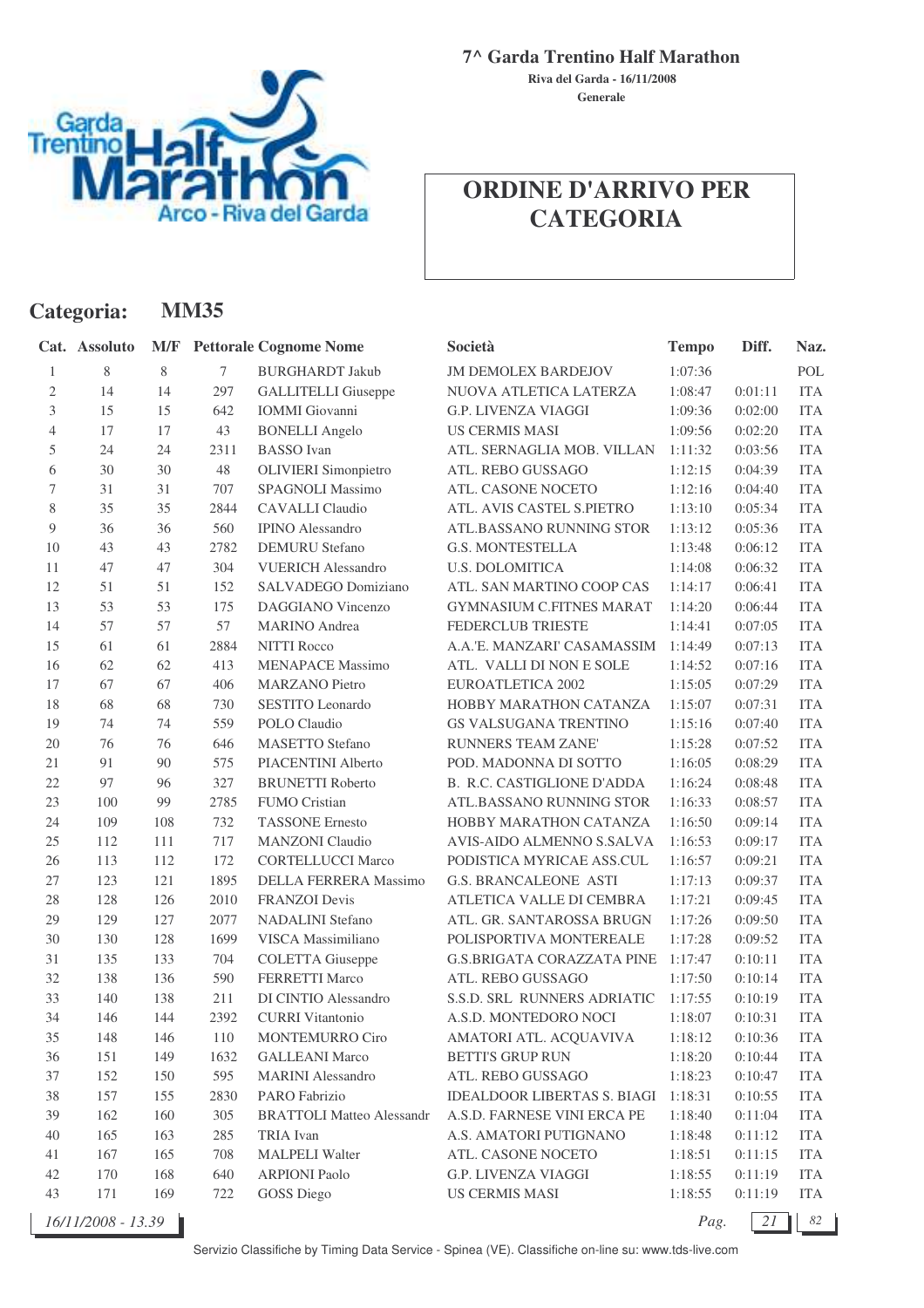| 44  | 178 | 176 | 2827 | CARRARO Andrea             | <b>IDEALDOOR LIBERTAS S. BIAGI</b> | 1:19:16 | 0:11:40 | <b>ITA</b> |
|-----|-----|-----|------|----------------------------|------------------------------------|---------|---------|------------|
| 45  | 180 | 178 | 82   | <b>LAMBERTI</b> Wainer     | <b>G.S. PASTA GRANAROLO</b>        | 1:19:19 | 0:11:43 | <b>ITA</b> |
| 46  | 181 | 179 | 1700 | PIVETTA Federico           | POLISPORTIVA MONTEREALE            | 1:19:24 | 0:11:48 | <b>ITA</b> |
| 47  | 185 | 183 | 5596 | <b>GOTTI</b> Davide        | FRIESIAN TEAM                      | 1:19:29 | 0:11:53 | <b>ITA</b> |
| 48  | 187 | 185 | 662  | <b>APPOLONI</b> Dario      | ATL. GIUDICARIE EST.               | 1:19:31 | 0:11:55 | <b>ITA</b> |
| 49  | 192 | 190 | 544  | <b>SCARATTI Fabiano</b>    | AAA MARATHON CREMONA               | 1:19:44 | 0:12:08 | <b>ITA</b> |
| 50  | 200 | 198 | 2647 | <b>FIORINI</b> Alessandro  | A.S.D.ATL.INSIEME NEW FOOD         | 1:19:55 | 0:12:19 | <b>ITA</b> |
| 51  | 212 | 210 | 539  | <b>GAMBA</b> Angelo        | AAA MARATHON CREMONA               | 1:20:05 | 0:12:29 | <b>ITA</b> |
| 52  | 216 | 213 | 2446 | <b>TRISCIANI</b> Andrea    | A.POD. AVIS MOB. LATTANZI          | 1:20:09 | 0:12:33 | <b>ITA</b> |
| 53  | 217 | 214 | 712  | <b>VANNINI Fabio</b>       | ATL. CASONE NOCETO                 | 1:20:10 | 0:12:34 | <b>ITA</b> |
| 54  | 234 | 231 | 2310 | POSSAMAI Walter            | ATL. SERNAGLIA MOB. VILLAN         | 1:20:37 | 0:13:01 | <b>ITA</b> |
| 55  | 240 | 236 | 2393 | LIUZZI Paolo Domenico      | A.S.D. MONTEDORO NOCI              | 1:20:45 | 0:13:09 | <b>ITA</b> |
| 56  | 241 | 237 | 44   | <b>CARPANI</b> Stefano     | <b>US CERMIS MASI</b>              | 1:20:48 | 0:13:12 | <b>ITA</b> |
| 57  | 242 | 238 | 306  | DE LAZZER Luciano          | CLUB D/TORCIO LATT. MONTE          | 1:20:49 | 0:13:13 | <b>ITA</b> |
| 58  | 245 | 241 | 2831 | SCROCCARO Vanni            | <b>IDEALDOOR LIBERTAS S. BIAGI</b> | 1:20:51 | 0:13:15 | <b>ITA</b> |
| 59  | 260 | 256 | 143  | <b>DALLA TORRE Mauro</b>   | ATL. SAN MARTINO COOP CAS          | 1:21:17 | 0:13:41 | <b>ITA</b> |
| 60  | 274 | 270 | 2227 | DE BIASI Moreno            | ATL.VALDOBBIADENE G.S.A.           | 1:21:35 | 0:13:59 | <b>ITA</b> |
|     | 276 | 272 | 188  | <b>ORTOLANI</b> Nicola     |                                    | 1:21:36 | 0:14:00 | <b>ITA</b> |
| 61  |     |     |      |                            | G.P.V. TAGICAR VILLAFRANCA         | 1:21:47 |         |            |
| 62  | 283 | 279 | 563  | <b>SCALVINI Roberto</b>    | NEW ATHLETICS SULZANO              |         | 0:14:11 | <b>ITA</b> |
| 63  | 295 | 291 | 2958 | <b>STECHER David</b>       | RENNERCLUB VINSCHGAU               | 1:21:59 | 0:14:23 | <b>ITA</b> |
| 64  | 307 | 303 | 5488 | <b>FASOLI</b> Nicola       | PODISTICA BUSSOLENO                | 1:22:14 | 0:14:38 | <b>ITA</b> |
| 65  | 309 | 305 | 425  | <b>CITO</b> Daniele        | <b>EUROATLETICA 2002</b>           | 1:22:17 | 0:14:41 | <b>ITA</b> |
| 66  | 310 | 306 | 470  | <b>MORVILLO Patrick</b>    | G.S. C.S.I. MORBEGNO               | 1:22:17 | 0:14:41 | <b>ITA</b> |
| 67  | 318 | 313 | 98   | <b>BUIO</b> Massimo        | G.P. AVIS POL. MALAVICINA          | 1:22:24 | 0:14:48 | <b>ITA</b> |
| 68  | 320 | 315 | 61   | PRETTO Nicola              | ATLETICA ROTALIANA                 | 1:22:25 | 0:14:49 | <b>ITA</b> |
| 69  | 323 | 318 | 299  | <b>SENES Michele</b>       | <b>CRUS OTTICA GUERRA PEDERS</b>   | 1:22:29 | 0:14:53 | <b>ITA</b> |
| 70  | 324 | 319 | 2202 | PENNACCHIA Francesco       | ATLETIC CLUB ALTAMURA              | 1:22:29 | 0:14:53 | <b>ITA</b> |
| 71  | 330 | 325 | 314  | <b>BECCA</b> Giacomo       | POL. COOP CERAMICA D'IMOL          | 1:22:35 | 0:14:59 | <b>ITA</b> |
| 72  | 332 | 327 | 5137 | <b>LIOCE</b> Giuseppe      | POLIZIA PENITENZIARIA VERO         | 1:22:39 | 0:15:03 | <b>ITA</b> |
| 73  | 335 | 330 | 213  | <b>ERBOGASTO Salvatore</b> | A.S.D. ATL.PRISMA SPEDIZIONI       | 1:22:43 | 0:15:07 | <b>ITA</b> |
| 74  | 336 | 331 | 2312 | <b>BOTTAREL Fabio</b>      | ATL. SERNAGLIA MOB. VILLAN         | 1:22:44 | 0:15:08 | <b>ITA</b> |
| 75  | 339 | 334 | 224  | <b>ZANOL Marco</b>         | GS VALSUGANA TRENTINO              | 1:22:46 | 0:15:10 | <b>ITA</b> |
| 76  | 340 | 335 | 5195 | <b>FARINELLI Natale</b>    | G.P.V. TAGICAR VILLAFRANCA         | 1:22:46 | 0:15:10 | <b>ITA</b> |
| 77  | 343 | 338 | 351  | <b>MORAS</b> David         | ATLETICA BRUGNERA FRIULIN          | 1:22:52 | 0:15:16 | <b>ITA</b> |
| 78  | 348 | 343 | 486  | VIVIANI Damiano            | <b>U.S. BORMIESE ATL.</b>          | 1:23:02 | 0:15:26 | <b>ITA</b> |
| 79  | 349 | 344 | 615  | VISINI Emilio              | POOL SOC.ATL.ALTA VALSERI          | 1:23:05 | 0:15:29 | <b>ITA</b> |
| 80  | 355 | 350 | 137  | VITALI Gianmauro           | RUNNERS BERGAMO                    | 1:23:14 | 0:15:38 | <b>ITA</b> |
| 81  | 358 | 353 | 2719 | DEGASPERI Paolo            | <b>U.S. QUERCIA ROVERETO</b>       | 1:23:17 | 0:15:41 | <b>ITA</b> |
| 82  | 361 | 356 | 104  | <b>BALDI</b> Stefano       | <b>CAPRIANO RUNNERS</b>            | 1:23:25 | 0:15:49 | <b>ITA</b> |
| 83  | 369 | 364 | 2482 | <b>BERETTA Massimo</b>     | EUROATLETICA 2002                  | 1:23:32 | 0:15:56 | <b>ITA</b> |
| 84  | 375 | 370 | 674  | DI CESARE Alberto          | <b>GSD VALDALPONE DE MEGNI</b>     | 1:23:42 | 0:16:06 | <b>ITA</b> |
| 85  | 380 | 374 | 2696 | D'ANDREA Giovanni          | HOBBY MARATHON CATANZA             | 1:23:48 | 0:16:12 | <b>ITA</b> |
| 86  | 389 | 381 | 320  | <b>AGOSTINI</b> Michele    | ATL. TRENTO CMB                    | 1:23:55 | 0:16:19 | <b>ITA</b> |
| 87  | 408 | 399 | 60   | PRETTO Stefano             | ATLETICA ROTALIANA                 | 1:24:15 | 0:16:39 | <b>ITA</b> |
| 88  | 426 | 415 | 261  | <b>ALBERTI</b> Enrico      | <b>G.P. AVIS SUZZARA</b>           | 1:24:38 | 0:17:02 | <b>ITA</b> |
| 89  | 427 | 416 | 2180 | <b>BELTRAMELLO Stefano</b> | ATL. VERBANO                       | 1:24:40 | 0:17:04 | <b>ITA</b> |
| 90  | 431 | 420 | 216  | <b>ANTONACCI</b> Ignazio   | A.S.D. NADIR                       | 1:24:43 | 0:17:07 | <b>ITA</b> |
| 91  | 458 | 445 | 50   | <b>CUEL Fabrizio</b>       | CRUS OTTICA GUERRA PEDERS          | 1:25:10 | 0:17:34 | <b>ITA</b> |
| 92  | 459 | 446 | 163  | COSTA Federico             | POL.BIANCAZZURRA PETTINEL          | 1:25:12 | 0:17:36 | <b>ITA</b> |
| 93  | 481 | 466 | 2981 | <b>BONARDI</b> Massimo     | ATL. PARATICO                      | 1:25:40 | 0:18:04 | <b>ITA</b> |
| 94  | 492 | 476 | 657  | <b>ZANELLI</b> Cristian    | DDF GEROLE SPORT ASSOCIAZ          | 1:25:53 | 0:18:17 | <b>ITA</b> |
| 95  | 494 | 478 | 2271 | <b>VERONESE</b> Michele    | G.S. MARATONETI CASSANO M.         | 1:25:56 | 0:18:20 | <b>ITA</b> |
| 96  | 500 | 483 | 5643 | <b>DEMARTA Paolo</b>       | <b>SCLT BREITENBACH</b>            | 1:26:04 | 0:18:28 | <b>AUT</b> |
| 97  | 509 | 491 | 494  | <b>BUSSOLARI Alberto</b>   | CIRCOLO GHINELLI                   | 1:26:11 | 0:18:35 | <b>ITA</b> |
| 98  | 515 | 496 | 585  | <b>BONALI</b> Alessandro   | ATL. REBO GUSSAGO                  | 1:26:16 | 0:18:40 | <b>ITA</b> |
| 99  | 517 | 498 | 696  | <b>NARDELLI Herman</b>     | <b>G.S. FRAVEGGIO</b>              | 1:26:17 | 0:18:41 | <b>ITA</b> |
| 100 | 519 | 500 | 2580 | <b>BELLONE Roberto</b>     | <b>G.S. BRANCALEONE ASTI</b>       | 1:26:18 | 0:18:42 | <b>ITA</b> |
| 101 | 528 | 509 | 106  | SANTAMBROGIO Stefano       | ATL. CESANO MADERNO                | 1:26:26 | 0:18:50 | ITA        |
| 102 | 530 | 511 | 596  | MONDOLO Ivan               | ATL. REBO GUSSAGO                  | 1:26:30 | 0:18:54 | <b>ITA</b> |
|     |     |     |      |                            |                                    |         |         |            |

*16/11/2008 - 13.39 Pag. 22 82*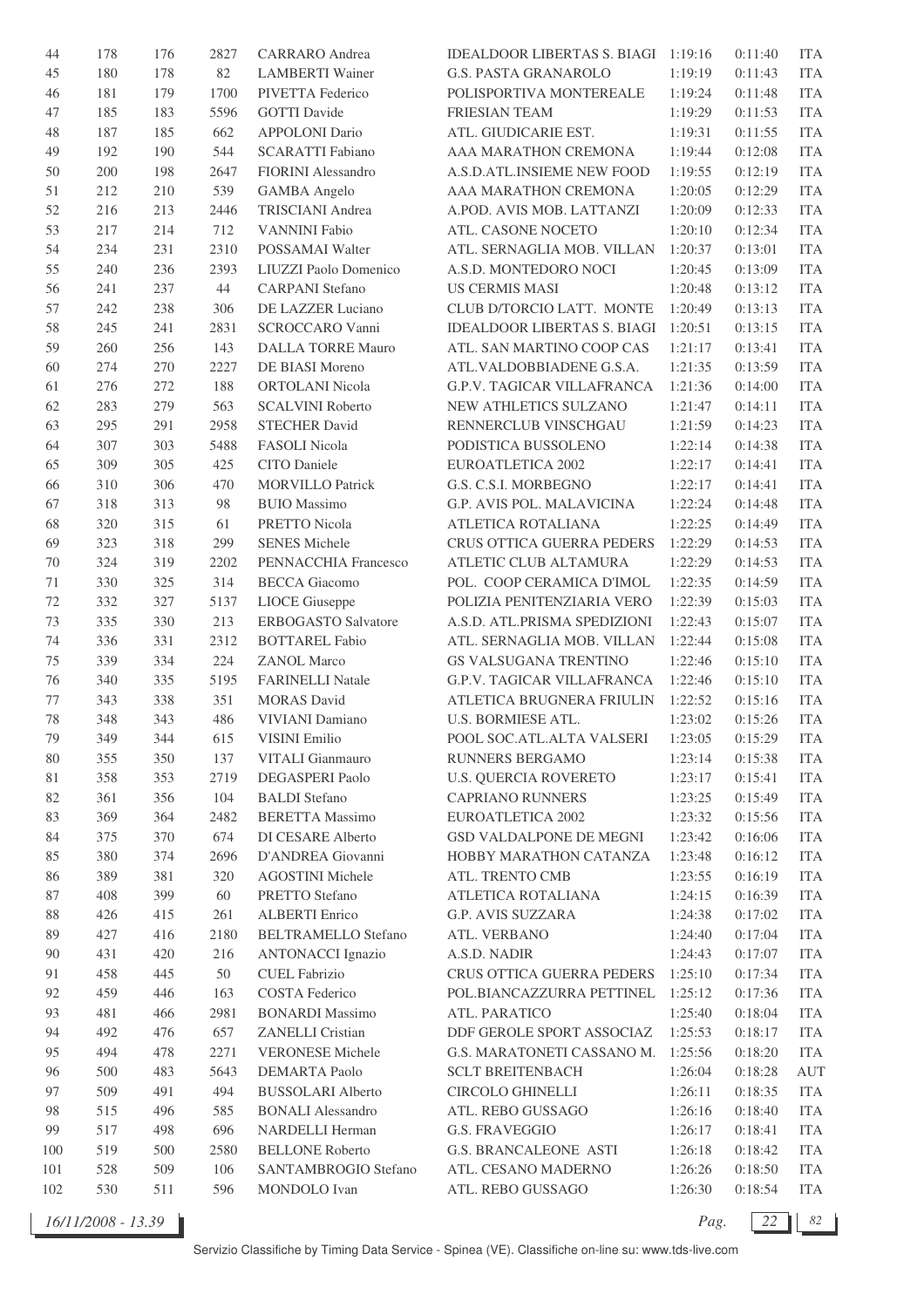| 103 | 534 | 515 | 5106 | PALESTRA Eric              |                                   | 1:26:33 | 0:18:57 | <b>ITA</b> |
|-----|-----|-----|------|----------------------------|-----------------------------------|---------|---------|------------|
| 104 | 537 | 518 | 312  | <b>ACCURTI Guido</b>       | <b>G.S. FRAVEGGIO</b>             | 1:26:37 | 0:19:01 | <b>ITA</b> |
| 105 | 539 | 520 | 5571 | FERRARI Marcello           | ATLETICA ALTO GARDA E LED         | 1:26:43 | 0:19:07 | <b>ITA</b> |
| 106 | 545 | 526 | 2308 | <b>CERESA</b> Andrea       | ATL. SERNAGLIA MOB. VILLAN        | 1:26:51 | 0:19:15 | <b>ITA</b> |
| 107 | 549 | 530 | 232  | <b>GRASSO</b> Michele      | EUROATLETICA 2002                 | 1:26:57 | 0:19:21 | <b>ITA</b> |
| 108 | 552 | 533 | 210  | <b>MURU</b> Pierluigi      | G.M. SPORTING CLUB MONDAD         | 1:27:01 | 0:19:25 | <b>ITA</b> |
| 109 | 555 | 536 | 2170 | <b>BRUGNONI Massimo</b>    | ATL. CASONE NOCETO                | 1:27:03 | 0:19:27 | <b>ITA</b> |
| 110 | 557 | 538 | 453  | <b>BETTELLA</b> Stefano    | <b>G.P.V. TAGICAR VILLAFRANCA</b> | 1:27:04 | 0:19:28 | <b>ITA</b> |
| 111 | 560 | 541 | 1824 | <b>CASAGRANDE Filippo</b>  | <b>G.S. MARATHON MAX</b>          | 1:27:07 | 0:19:31 | <b>ITA</b> |
| 112 | 562 | 543 | 5741 | <b>BIANCHI</b> Gianni      |                                   | 1:27:09 | 0:19:33 | <b>ITA</b> |
| 113 | 567 | 548 | 466  | PESCHERA Flavio            | A.A.A. GIOCO SPORT PIADENA        | 1:27:14 | 0:19:38 | <b>ITA</b> |
| 114 | 575 | 553 | 2973 | <b>MUNARI</b> Massimiliano | RUNNERS TEAM ZANE'                | 1:27:22 | 0:19:46 | <b>ITA</b> |
| 115 | 586 | 564 | 398  | <b>AGNOLI</b> Cristian     | G.P. AVIS POL. MALAVICINA         | 1:27:38 | 0:20:02 | <b>ITA</b> |
| 116 | 588 | 566 | 5439 | MELZANI Umberto            |                                   | 1:27:39 | 0:20:03 | <b>ITA</b> |
| 117 | 593 | 571 | 490  | <b>BONETTI</b> Davide      | A.S.D. ATL.LUPATOTINA             | 1:27:43 | 0:20:07 | <b>ITA</b> |
| 118 | 601 | 578 | 677  | <b>MONTAGNANI Marco</b>    | <b>GSD VALDALPONE DE MEGNI</b>    | 1:27:50 | 0:20:14 | <b>ITA</b> |
| 119 | 625 | 601 | 525  | <b>MASSEROLI Alberto</b>   | AAA MARATHON CREMONA              | 1:28:24 | 0:20:48 | <b>ITA</b> |
| 120 | 628 | 604 | 2008 | <b>CASAGRANDE Antonio</b>  | ATLETICA VALLE DI CEMBRA          | 1:28:26 | 0:20:50 | <b>ITA</b> |
| 121 | 645 | 620 | 134  | PASCALE Luigi              | <b>RUNNERS BERGAMO</b>            | 1:28:42 | 0:21:06 | <b>ITA</b> |
| 122 | 647 | 622 | 68   | VIGLIETTI Andrea           | <b>ATLETICA CAIRO</b>             | 1:28:44 | 0:21:08 | <b>ITA</b> |
| 123 | 651 | 626 | 5687 | <b>GISLIMBERTI Alberto</b> |                                   | 1:28:47 | 0:21:11 | <b>ITA</b> |
| 124 | 656 | 630 | 41   | FRANCAVILLA Tommaso        | POL. LIB. CERNUSCHESE             | 1:28:52 | 0:21:16 | <b>ITA</b> |
| 125 | 658 | 632 | 132  | LA VECCHIA Andrea          | RUNNERS BERGAMO                   | 1:28:54 | 0:21:18 | <b>ITA</b> |
| 126 | 677 | 649 | 529  | <b>RUZZU Gavino</b>        | SS GYMNASIUM ATL ALGHERO          | 1:29:08 | 0:21:32 | <b>ITA</b> |
| 127 | 679 | 651 | 2309 | PILLON Loris               | ATL. SERNAGLIA MOB. VILLAN        | 1:29:09 | 0:21:33 | <b>ITA</b> |
| 128 | 684 | 656 | 658  | <b>CANELLA Davide</b>      | ATLETICA CORRIFERRARA             | 1:29:14 | 0:21:38 | <b>ITA</b> |
| 129 | 688 | 660 | 237  | <b>GAIBAZZI Matteo</b>     | <b>KINOMANA</b>                   | 1:29:16 | 0:21:40 | <b>ITA</b> |
| 130 | 692 | 664 | 286  | <b>DAPRILE Massimo</b>     | A.S. AMATORI PUTIGNANO            | 1:29:17 | 0:21:41 | <b>ITA</b> |
| 131 | 696 | 668 | 1635 | <b>MORIGGI Stefano</b>     | <b>BETTI'S GRUP RUN</b>           | 1:29:19 | 0:21:43 | <b>ITA</b> |
| 132 | 699 | 671 | 268  | <b>VILLA Davide</b>        | G.S. MONTEGARGNANO                | 1:29:20 | 0:21:44 | <b>ITA</b> |
| 133 | 706 | 678 | 2443 | SPURIO GIUSEPPETTI Fabio   | A.POD. AVIS MOB. LATTANZI         | 1:29:26 | 0:21:50 | <b>ITA</b> |
| 134 | 727 | 697 | 739  | <b>ZIMATORE</b> Alessandro | HOBBY MARATHON CATANZA            | 1:29:42 | 0:22:06 | <b>ITA</b> |
| 135 | 736 | 704 | 1537 | <b>BEGGIO Massimo</b>      | A.A.A.MALO                        | 1:29:50 | 0:22:14 | <b>ITA</b> |
| 136 | 743 | 711 | 1297 | <b>LAMPERTI</b> Gianluca   | <b>G.S. ALTITUDE</b>              | 1:29:56 | 0:22:20 | <b>ITA</b> |
| 137 | 745 | 713 | 2971 | <b>BERTOLINI</b> Stefano   | <b>U.S. QUERCIA ROVERETO</b>      | 1:29:58 | 0:22:22 | <b>ITA</b> |
| 138 | 747 | 715 | 253  | <b>SONN</b> Claudio        | ATL. VILLAZZANO                   | 1:29:58 | 0:22:22 | <b>ITA</b> |
| 139 | 748 | 716 | 2225 | <b>BERNARDI</b> Giorgio    | ATL.VALDOBBIADENE G.S.A.          | 1:30:00 | 0:22:24 | <b>ITA</b> |
| 140 | 749 | 717 | 5236 | <b>BERARDO</b> Michele     | PODISTICA BUSSOLENO               | 1:30:00 | 0:22:24 | <b>ITA</b> |
| 141 | 752 | 720 | 608  | NAPOLETANO Alberto         | ATLETICA CASALINI                 | 1:30:02 | 0:22:26 | <b>ITA</b> |
| 142 | 760 | 728 | 5292 | DELLANTONIO Paolo          |                                   | 1:30:11 | 0:22:35 | <b>ITA</b> |
| 143 | 785 | 751 | 179  | LUNELLI Umberto            | ATL. TRENTO CMB                   | 1:30:30 | 0:22:54 | <b>ITA</b> |
| 144 | 788 | 754 | 2925 | <b>BONOMELLI Barnaba</b>   | <b>U.S. MALONNO</b>               | 1:30:32 | 0:22:56 | <b>ITA</b> |
| 145 | 791 | 756 | 385  | <b>MANCA</b> Alessandro    | <b>MARATHON CLUB ORISTANO</b>     | 1:30:33 | 0:22:57 | <b>ITA</b> |
| 146 | 793 | 758 | 5450 | <b>MARINO</b> Mattia       |                                   | 1:30:36 | 0:23:00 | <b>ITA</b> |
| 147 | 795 | 760 | 2555 | ROVERSELLI Alessandro      | ATL. VIGNATE                      | 1:30:38 | 0:23:02 | <b>ITA</b> |
| 148 | 796 | 761 | 5079 | RANZANI Giorgio            |                                   | 1:30:38 | 0:23:02 | <b>ITA</b> |
| 149 | 800 | 765 | 1684 | <b>UBER</b> Andrea         | CRUS OTTICA GUERRA PEDERS         | 1:30:41 | 0:23:05 | <b>ITA</b> |
| 150 | 801 | 766 | 504  | <b>GASPERIN Stefano</b>    | ASS.GIRO DELLE MURA CITTA'        | 1:30:44 | 0:23:08 | <b>ITA</b> |
| 151 | 807 | 771 | 5795 | <b>LEONI</b> Renato        |                                   | 1:30:46 | 0:23:10 | <b>ITA</b> |
| 152 | 808 | 772 | 5793 | <b>GIRARDI</b> Ettore      |                                   | 1:30:47 | 0:23:11 | <b>ITA</b> |
| 153 | 815 | 779 | 638  | PETROSINO Pierpaolo        | ACQUADELA BOLOGNA                 | 1:30:53 | 0:23:17 | <b>ITA</b> |
| 154 | 823 | 785 | 1543 | DAL SANTO Alberto          | A.A.A.MALO                        | 1:30:58 | 0:23:22 | <b>ITA</b> |
| 155 | 825 | 787 | 5760 | <b>TREVISAN</b> Denis      |                                   | 1:31:00 | 0:23:24 | <b>ITA</b> |
| 156 | 841 | 800 | 5784 | <b>CREMA</b> Simone        |                                   | 1:31:13 | 0:23:37 | <b>ITA</b> |
| 157 | 852 | 809 | 192  | <b>ZATTONI</b> Alessandro  | <b>G.P.V. TAGICAR VILLAFRANCA</b> | 1:31:20 | 0:23:44 | <b>ITA</b> |
| 158 | 854 | 811 | 5804 | GIUTTARI Gianluca          | POL. MADONNINA                    | 1:31:21 | 0:23:45 | <b>ITA</b> |
| 159 | 863 | 820 | 619  | <b>CORRADINI Mauro</b>     | ATL. TRENTO CMB                   | 1:31:28 | 0:23:52 | <b>ITA</b> |
| 160 | 869 | 825 | 5379 | <b>USINABIA Marco</b>      | <b>INTERAUTO</b>                  | 1:31:33 | 0:23:57 | <b>ITA</b> |
| 161 | 881 | 836 | 1560 | <b>TIRELLI Adriano</b>     | G.S. ZELOFORAMAGNO                | 1:31:45 | 0:24:09 | <b>ITA</b> |
|     |     |     |      |                            |                                   |         |         |            |

*16/11/2008 - 13.39 Pag. 23 82*

Servizio Classifiche by Timing Data Service - Spinea (VE). Classifiche on-line su: www.tds-live.com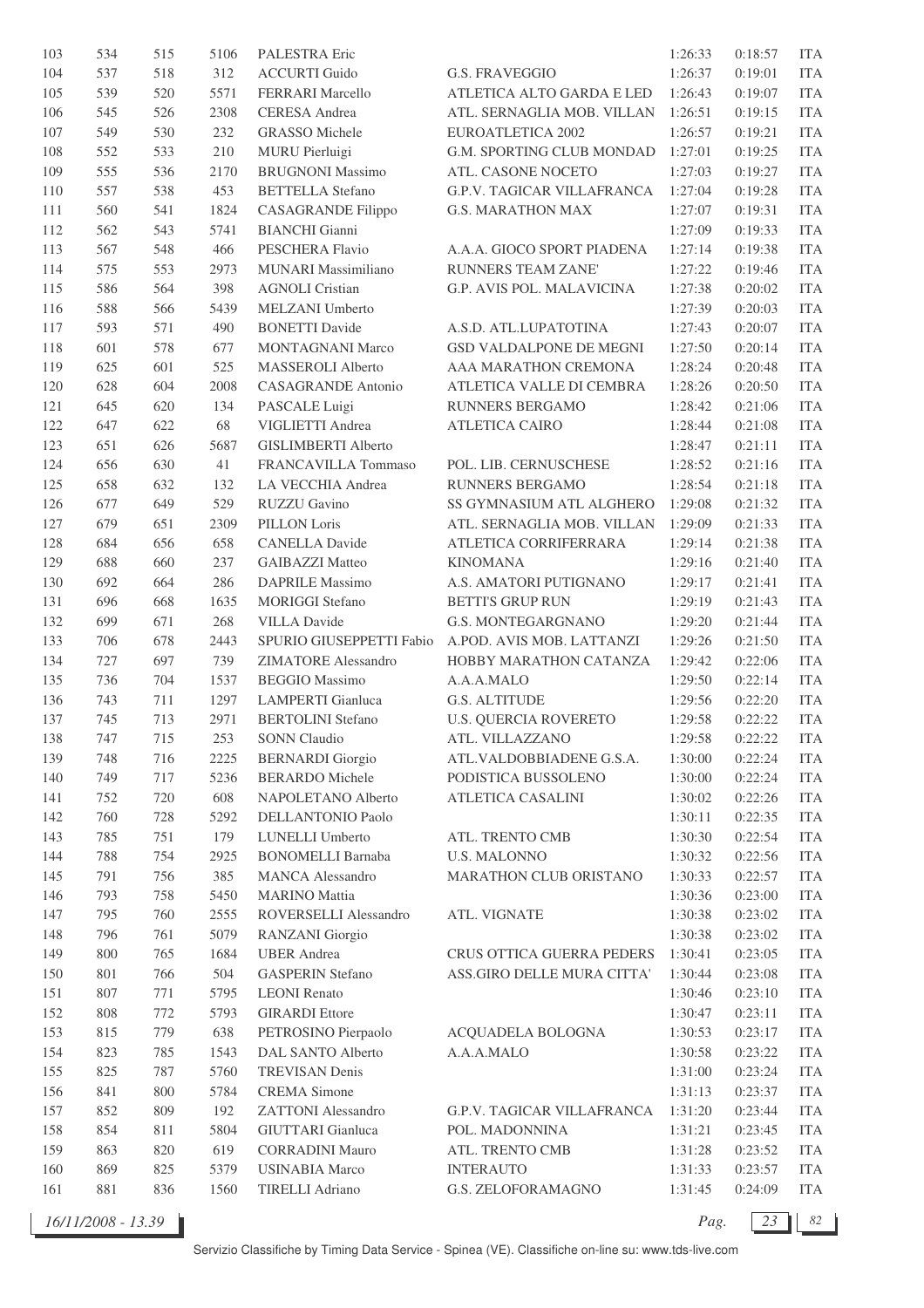| 162     | 887  | 842  | 199  | <b>BIANCHI</b> Gabriele                    | G.S. MARATONETI CASSANO M.         | 1:31:52 | 0:24:16 | <b>ITA</b> |
|---------|------|------|------|--------------------------------------------|------------------------------------|---------|---------|------------|
| 163     | 891  | 846  | 1976 | <b>CARBOLLI</b> Gianpietro                 | ATL. CASTEL ROZZONE                | 1:31:58 | 0:24:22 | <b>ITA</b> |
| 164     | 893  | 848  | 2016 | <b>MATTEVI</b> Stefano                     | ATLETICA VALLE DI CEMBRA           | 1:32:00 | 0:24:24 | <b>ITA</b> |
| 165     | 895  | 850  | 262  | PEDRONCELLI Stefano                        | G.S. C.S.I. MORBEGNO               | 1:32:01 | 0:24:25 | <b>ITA</b> |
| 166     | 898  | 853  | 2885 | <b>BRESCIANI Paolo</b>                     | ATL. REBO GUSSAGO                  | 1:32:02 | 0:24:26 | <b>ITA</b> |
| 167     | 911  | 864  | 2967 | <b>SALVATERRA Michele</b>                  | <b>ATLETICA TIONE</b>              | 1:32:17 | 0:24:41 | <b>ITA</b> |
| 168     | 913  | 866  | 280  | PERICO Tobia                               | POL. ATL. PRESEZZO                 | 1:32:18 | 0:24:42 | <b>ITA</b> |
| 169     | 919  | 872  | 2961 | <b>BERTOL Antonio</b>                      | ATLETICA ROTALIANA                 | 1:32:24 | 0:24:48 | <b>ITA</b> |
| 170     | 922  | 874  | 2828 | FAVARO Claudio                             | <b>IDEALDOOR LIBERTAS S. BIAGI</b> | 1:32:27 | 0:24:51 | <b>ITA</b> |
| 171     | 924  | 875  | 5172 | PEDRINOLLA Davide                          |                                    | 1:32:27 | 0:24:51 | <b>ITA</b> |
| 172     | 934  | 884  | 1905 | SPALLINO Vito                              | A.S.D. GR.SPORT.MOMBOCAR           | 1:32:35 | 0:24:59 | <b>ITA</b> |
| 173     | 935  | 885  | 5416 | <b>VICENTINI Simone</b>                    |                                    | 1:32:35 | 0:24:59 | <b>ITA</b> |
| 174     | 961  | 908  | 5349 | <b>MEUCCI</b> Paolo                        |                                    | 1:32:59 | 0:25:23 | <b>ITA</b> |
| 175     | 964  | 911  | 5381 | <b>NORMAN</b> Stefan                       | FK STUDENTERNA                     | 1:33:01 | 0:25:25 | <b>SWE</b> |
|         |      |      | 5578 |                                            |                                    |         |         | <b>ITA</b> |
| 176     | 967  | 914  |      | <b>ARRIGHI Gabriele</b>                    |                                    | 1:33:05 | 0:25:29 |            |
| 177     | 970  | 917  | 443  | <b>BOLPAGNI Herivan</b>                    | ATL. CELLATICA                     | 1:33:06 | 0:25:30 | <b>ITA</b> |
| 178     | 980  | 926  | 2015 | <b>TOLLER Fabio</b>                        | ATLETICA VALLE DI CEMBRA           | 1:33:13 | 0:25:37 | <b>ITA</b> |
| 179     | 982  | 928  | 5306 | LA SCALA Luca                              |                                    | 1:33:13 | 0:25:37 | <b>ITA</b> |
| 180     | 988  | 933  | 2163 | GIOVANNACCI Gianluca                       | ATL. CASONE NOCETO                 | 1:33:19 | 0:25:43 | <b>ITA</b> |
| 181     | 999  | 944  | 2771 | MONFASANI Luigi Marco Ath G.S. MONTESTELLA |                                    | 1:33:29 | 0:25:53 | <b>ITA</b> |
| 182     | 1008 | 952  | 5524 | <b>BENEDETTI Walter</b>                    | PODISTICA BUSSOLENO                | 1:33:37 | 0:26:01 | <b>ITA</b> |
| 183     | 1012 | 956  | 1637 | <b>MORONI</b> Lorens                       | <b>BETTI'S GRUP RUN</b>            | 1:33:41 | 0:26:05 | <b>ITA</b> |
| 184     | 1018 | 961  | 565  | <b>MALDERA</b> Gaetano                     | <b>G.S. FRAVEGGIO</b>              | 1:33:43 | 0:26:07 | <b>ITA</b> |
| 185     | 1023 | 966  | 2688 | <b>ARACRI Walter</b>                       | HOBBY MARATHON CATANZA             | 1:33:47 | 0:26:11 | <b>ITA</b> |
| 186     | 1027 | 970  | 138  | <b>URSO</b> Alessandro                     | A.S. TRENTINO EVENTI               | 1:33:50 | 0:26:14 | <b>ITA</b> |
| 187     | 1034 | 976  | 1201 | <b>SCALA Stefano</b>                       | ROAD RUNNERS CLUB MILANO           | 1:33:56 | 0:26:20 | <b>ITA</b> |
| 188     | 1038 | 980  | 181  | CARRETTA Ferdinando                        | A.S. LIBERTAS MANTOVA              | 1:33:58 | 0:26:22 | <b>ITA</b> |
| 189     | 1039 | 981  | 5670 | <b>REINISCH Gerhard</b>                    |                                    | 1:33:58 | 0:26:22 | <b>AUT</b> |
| 190     | 1065 | 1004 | 272  | <b>SERAFINO Ugo</b>                        | PODISTILOCRI                       | 1:34:21 | 0:26:45 | <b>ITA</b> |
| 191     | 1067 | 1005 | 105  | <b>VANNI</b> Luca                          | ATL.BORGO A BUGGIANO               | 1:34:23 | 0:26:47 | <b>ITA</b> |
| 192     | 1069 | 1006 | 5244 | <b>GHILARDI</b> Michele                    |                                    | 1:34:24 | 0:26:48 | <b>ITA</b> |
| 193     | 1075 | 1011 | 1990 | FRANCHI Carlo                              | A.S.D G.P. AMATORI TERAMO          | 1:34:29 | 0:26:53 | <b>ITA</b> |
| 194     | 1078 | 1014 | 5487 | PIANCASTELLI Matteo                        |                                    | 1:34:32 | 0:26:56 | <b>ITA</b> |
| 195     | 1080 | 1016 | 5526 | STIZZOLI Lorenzo                           | PODISTICA BUSSOLENO                | 1:34:35 | 0:26:59 | <b>ITA</b> |
| 196     | 1099 | 1034 | 2509 | <b>MELLUZZI Marco</b>                      | A.S.D. SAN PATRIGNANO              | 1:34:50 | 0:27:14 | <b>ITA</b> |
| 197     | 1109 | 1043 | 1847 | PEDERGNANA Carlo                           | ATLETICA ALTO GARDA E LED          | 1:35:01 | 0:27:25 | <b>ITA</b> |
| 198     | 1116 | 1050 | 225  | POLETTO Claudio                            | A.A.A.MALO                         | 1:35:05 | 0:27:29 | <b>ITA</b> |
| 199     | 1120 | 1054 | 2953 | RICCIONI Alberto                           | S.S. ATL. DESENZANO                | 1:35:07 | 0:27:31 | <b>ITA</b> |
| 200     | 1128 | 1059 | 5718 | SALFENAUER Robert                          | LRL SÖLLANDL GOING                 | 1:35:12 | 0:27:36 | AUT        |
| 201     | 1140 | 1069 | 2119 | ZANOLLI Andrea                             | G.M. SPORTING CLUB MONDAD          | 1:35:18 | 0:27:42 | <b>ITA</b> |
| 202     | 1142 | 1071 | 5798 | <b>MINANTE Massimo</b>                     | POL. MADONNINA                     | 1:35:18 | 0:27:42 | <b>ITA</b> |
| 203     | 1163 | 1091 | 2442 | <b>QUATRINI Paolo</b>                      | A.POD. AVIS MOB. LATTANZI          | 1:35:37 | 0:28:01 | <b>ITA</b> |
| 204     | 1169 | 1097 | 2563 | ASSON Dino                                 | ATL. VALLI DI NON E SOLE           | 1:35:41 | 0:28:05 | <b>ITA</b> |
| $205\,$ | 1171 | 1099 | 2579 | LEIVI BERTERA Ivo                          | LAKE GARDA MARATHON                | 1:35:44 | 0:28:08 | <b>ITA</b> |
| $206\,$ | 1176 | 1103 | 1585 | VIOLA Simone                               | PIEDI DI GHISA                     | 1:35:49 | 0:28:13 | <b>ITA</b> |
|         |      |      |      |                                            |                                    |         |         |            |
| 207     | 1203 | 1128 | 1181 | <b>GABUSI</b> Eugenio                      | POL. DI BIONE                      | 1:36:13 | 0:28:37 | <b>ITA</b> |
| 208     | 1206 | 1130 | 51   | <b>BONAPACE Giulio</b>                     | CRUS OTTICA GUERRA PEDERS          | 1:36:14 | 0:28:38 | <b>ITA</b> |
| 209     | 1207 | 1131 | 448  | ZANOLLI Graziano                           | ATLETICA TEAM LOPPIO               | 1:36:15 | 0:28:39 | <b>ITA</b> |
| 210     | 1209 | 1133 | 1835 | RIZZOLI Mauro                              | <b>US CERMIS MASI</b>              | 1:36:17 | 0:28:41 | <b>ITA</b> |
| 211     | 1231 | 1149 | 1986 | MICHILLI Umberto                           | A.S.D G.P. AMATORI TERAMO          | 1:36:36 | 0:29:00 | <b>ITA</b> |
| 212     | 1246 | 1161 | 2287 | POMPANIN Sergio                            | <b>US CERMIS MASI</b>              | 1:36:51 | 0:29:15 | <b>ITA</b> |
| 213     | 1258 | 1171 | 191  | <b>TESSARO</b> Luca                        | G.P.V. TAGICAR VILLAFRANCA         | 1:36:59 | 0:29:23 | <b>ITA</b> |
| 214     | 1259 | 1172 | 1843 | SANTONI Alessandro                         | S.S. TENNO                         | 1:36:59 | 0:29:23 | <b>ITA</b> |
| 215     | 1261 | 1174 | 5140 | <b>CRESTONI</b> Lucio                      | POLIZIA PENITENZIARIA VERO         | 1:37:00 | 0:29:24 | <b>ITA</b> |
| 216     | 1279 | 1190 | 2716 | <b>BORMOLINI Armando</b>                   | MARATHON C.-ALTA QUOTA LI          | 1:37:15 | 0:29:39 | <b>ITA</b> |
| 217     | 1291 | 1201 | 5129 | VANGELISTI Giampiero                       | POL. DILET. LA TORRE CENAIA        | 1:37:23 | 0:29:47 | <b>ITA</b> |
| 218     | 1302 | 1211 | 5436 | HOFBAUER Wolfgang                          |                                    | 1:37:30 | 0:29:54 | AUT        |
| 219     | 1306 | 1213 | 5346 | <b>RUELE Stefano</b>                       |                                    | 1:37:32 | 0:29:56 | <b>ITA</b> |
| 220     | 1314 | 1219 | 326  | FRISANCO Ezio                              | ASS.SPORT.DILETTANT.DRIBBL         | 1:37:38 | 0:30:02 | <b>ITA</b> |

*16/11/2008 - 13.39 Pag. 24 82*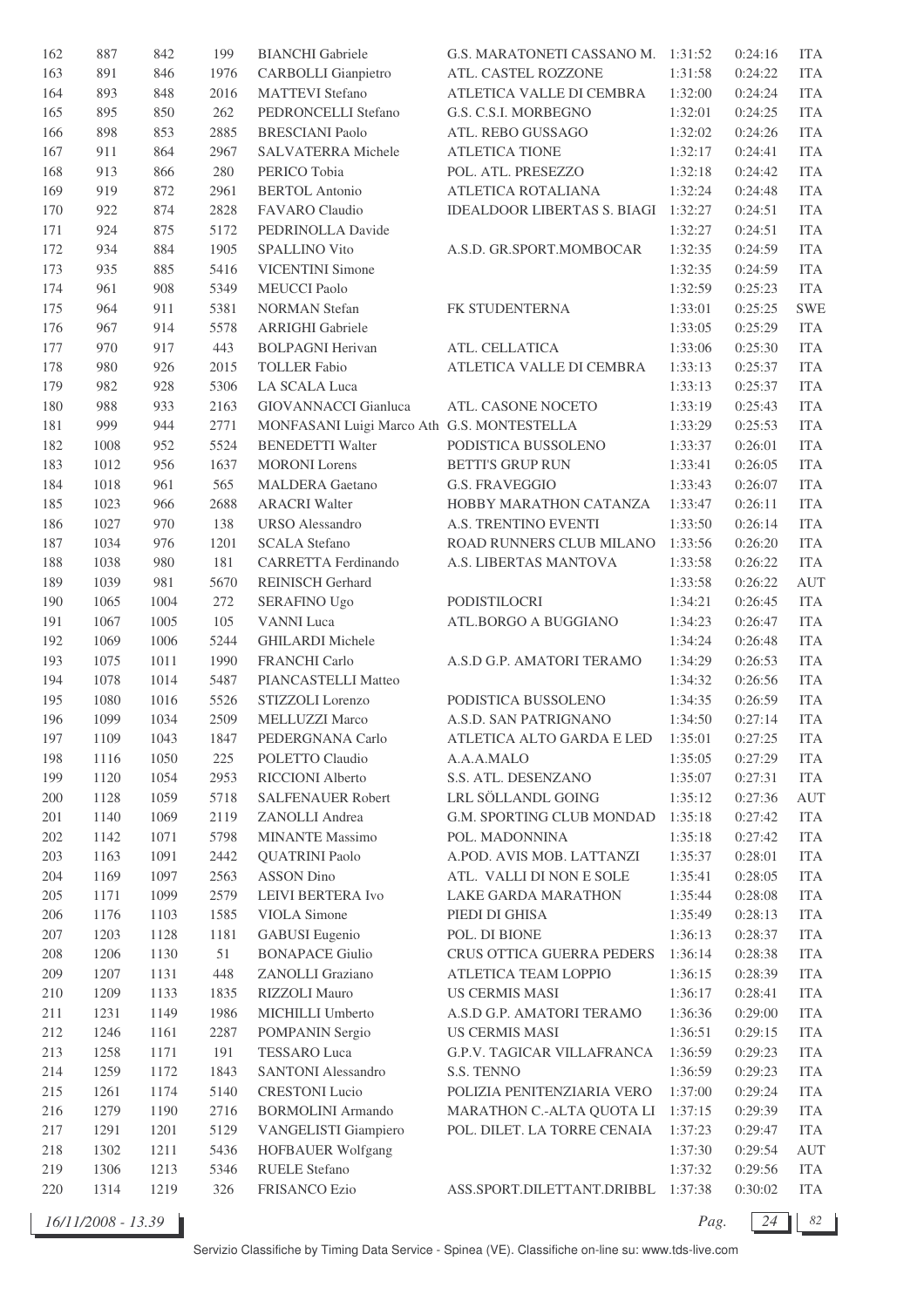| 221        | 1318         | 1222         | 1206        | ANGELOZZI Luca                | ASD SAN PAOLO VILLA REALE                       | 1:37:39            | 0:30:03            | <b>ITA</b>               |
|------------|--------------|--------------|-------------|-------------------------------|-------------------------------------------------|--------------------|--------------------|--------------------------|
| 222        | 1326         | 1230         | 2146        | PIZZOLA Andrea                | ATL. CASONE NOCETO                              | 1:37:43            | 0:30:07            | <b>ITA</b>               |
| 223        | 1328         | 1232         | 2736        | PEDERSINI Antonio             | ATL. GAVARDO '90 LIB.                           | 1:37:45            | 0:30:09            | <b>ITA</b>               |
| 224        | 1333         | 1235         | 1710        | <b>COLUCCI Marco</b>          | ATL. U.S. NERVIANESE 1919                       | 1:37:48            | 0:30:12            | <b>ITA</b>               |
| 225        | 1347         | 1244         | 5561        | <b>MANARA</b> Roberto         | <b>GP VILLAFONTANA</b>                          | 1:37:56            | 0:30:20            | <b>ITA</b>               |
| 226        | 1349         | 1246         | 2350        | <b>AMORETTI Andrea</b>        | RENNERCLUB VINSCHGAU                            | 1:37:57            | 0:30:21            | <b>ITA</b>               |
| 227        | 1368         | 1265         | 5339        | MODENA Luigi                  |                                                 | 1:38:09            | 0:30:33            | <b>ITA</b>               |
| 228        | 1369         | 1266         | 5380        | TOVO Giovanni Luca            | <b>IDROSCALO CLUB</b>                           | 1:38:10            | 0:30:34            | <b>ITA</b>               |
| 229        | 1372         | 1269         | 5735        | <b>OLIOSO</b> Marco           |                                                 | 1:38:14            | 0:30:38            | <b>ITA</b>               |
| 230        | 1376         | 1273         | 5399        | FRIZZERA Gianni               |                                                 | 1:38:16            | 0:30:40            | <b>ITA</b>               |
| 231        | 1389         | 1285         | 2480        | <b>GHINATO Marco</b>          | GR.SPOR.DILETT. PODISTI ADRI                    | 1:38:26            | 0:30:50            | <b>ITA</b>               |
| 232        | 1397         | 1292         | 5581        | <b>BACCHIAVINI Alessandro</b> | A.D. KURMA                                      | 1:38:38            | 0:31:02            | <b>ITA</b>               |
| 233        | 1404         | 1298         | 556         | SCANDIUZZO Roberto            | MONTELLO RUNNERS CLUB                           | 1:38:42            | 0:31:06            | <b>ITA</b>               |
| 234        | 1409         | 1303         | 2926        | <b>IOPPI</b> Dario            | A.S. TRENTINO EVENTI                            | 1:38:46            | 0:31:10            | <b>ITA</b>               |
| 235        | 1412         | 1306         | 1577        | TAVA Alessandro               | ATLETICA ROTALIANA                              | 1:38:47            | 0:31:11            | <b>ITA</b>               |
|            |              |              | 5541        |                               |                                                 |                    |                    | <b>ITA</b>               |
| 236        | 1416         | 1309         |             | <b>GHIELMI Rocco</b>          |                                                 | 1:38:48            | 0:31:12            |                          |
| 237        | 1431         | 1323         | 5777        | <b>LANFRANCHI</b> Angelo      | A.S.D. VIS SOLIS                                | 1:38:54            | 0:31:18            | <b>ITA</b>               |
| 238        | 1442         | 1333         | 2492        | RODELLI Michele               | ATL. RIGOLETTO                                  | 1:38:59            | 0:31:23            | <b>ITA</b>               |
| 239        | 1446         | 1337         | 5681        | NICOLETTI Valerio             |                                                 | 1:39:02            | 0:31:26            | <b>ITA</b>               |
| 240        | 1447         | 1338         | 5640        | <b>GAROSI</b> Rossano         |                                                 | 1:39:02            | 0:31:26            | <b>ITA</b>               |
| 241        | 1451         | 1342         | 2012        | POIER Umberto                 | ATLETICA VALLE DI CEMBRA                        | 1:39:05            | 0:31:29            | <b>ITA</b>               |
| 242        | 1457         | 1348         | 1621        | <b>IENNARO</b> Vincenzo       | PODISTILOCRI                                    | 1:39:09            | 0:31:33            | <b>ITA</b>               |
| 243        | 1461         | 1351         | 1909        | <b>BELOTTI</b> Giuseppe       | RUNNERS BERGAMO                                 | 1:39:11            | 0:31:35            | <b>ITA</b>               |
| 244        | 1471         | 1358         | 5484        | LONGO Carlo                   | <b>U.S. DOLOMITICA</b>                          | 1:39:19            | 0:31:43            | <b>ITA</b>               |
| 245        | 1480         | 1367         | 5352        | MONTAGNOLI Luca               |                                                 | 1:39:28            | 0:31:52            | <b>ITA</b>               |
| 246        | 1481         | 1368         | 1579        | <b>BONELLI Alessio</b>        | U.S. STELLA ALPINA CARANO                       | 1:39:28            | 0:31:52            | <b>ITA</b>               |
| 247        | 1485         | 1371         | 1983        | <b>TOLFO</b> Luca             | ATL.MOTTENSE                                    | 1:39:34            | 0:31:58            | <b>ITA</b>               |
| 248        | 1494         | 1380         | 5757        | <b>SCUTTERI</b> Davide        |                                                 | 1:39:37            | 0:32:01            | <b>ITA</b>               |
| 249        | 1499         | 1383         | 5490        | PATTARO Alessandro            |                                                 | 1:39:39            | 0:32:03            | <b>ITA</b>               |
| 250        | 1501         | 1385         | 2348        | <b>MAGHINI</b> Luca           | EUROPA SPORTING CLUB                            | 1:39:40            | 0:32:04            | <b>ITA</b>               |
| 251        | 1512         | 1393         | 5605        | <b>MERZ</b> Roberto           |                                                 | 1:39:44            | 0:32:08            | <b>ITA</b>               |
| 252        | 1532         | 1408         | 2001        | TEMPESTILLI Giovanni          | A.S.D G.P. AMATORI TERAMO                       | 1:39:56            | 0:32:20            | <b>ITA</b>               |
| 253        | 1539         | 1415         | 2594        | FIORI Massimiliano            | G.P. AVIS POL. MALAVICINA                       | 1:39:59            | 0:32:23            | <b>ITA</b>               |
| 254        | 1556         | 1429         | 2125        | <b>BATTIFERRO</b> Alessandro  | G.M. SPORTING CLUB MONDAD                       | 1:40:07            | 0:32:31            | <b>ITA</b>               |
| 255        | 1557         | 1430         | 5260        | RIGOBELLO Igor                |                                                 | 1:40:07            | 0:32:31            | <b>ITA</b>               |
| 256        | 1569         | 1438         | 2373        | RIPARI Franco                 | AAA MARATHON CREMONA                            | 1:40:14            | 0:32:38            | <b>ITA</b>               |
| 257        | 1572         | 1440         | 1869        | <b>CELANO</b> Vincenzo        | <b>GA ARISTIDE COIN VENEZIA 19</b>              | 1:40:15            | 0:32:39            | <b>ITA</b>               |
| 258        | 1574         | 1442         | 1658        | SPORTELLI Angelo              | A.S. AMATORI PUTIGNANO                          | 1:40:16            | 0:32:40            | <b>ITA</b>               |
| 259        | 1576         | 1444         | 1918        | <b>TIRONI</b> Stefano         | RUNNERS BERGAMO                                 | 1:40:18            | 0:32:42            | <b>ITA</b>               |
| 260        | 1579         | 1446         | 5652        | <b>SCAGLIA Carlo</b>          |                                                 | 1:40:21            | 0:32:45            | <b>ITA</b>               |
| 261        | 1596         | 1461         | 2177        | <b>AZZOLINI</b> Simone        | ATL. CASONE NOCETO                              | 1:40:34            | 0:32:58            | <b>ITA</b>               |
| 262        | 1597         | 1462         | 1742        | PATERNESI Marco               | ASS.GIRO DELLE MURA CITTA'                      | 1:40:35            | 0:32:59            | <b>ITA</b>               |
| 263        | 1600         | 1465         | 5465        | FILIP Hynek                   |                                                 | 1:40:36            | 0:33:00            | <b>CZE</b>               |
| 264        | 1609         | 1472         | 5494        | PREXL Thomas                  |                                                 | 1:40:43            | 0:33:07            | <b>AUT</b>               |
| 265        | 1618         | 1480         | 5317        | <b>ROSSINI Matteo</b>         |                                                 | 1:40:46            | 0:33:10            | <b>ITA</b>               |
| 266        | 1633         | 1493         | 5466        | LAZZARINI Luca                |                                                 | 1:40:54            | 0:33:18            | <b>ITA</b>               |
| 267        | 1635         | 1495         | 1264        | <b>ANDREOLLI Sergio</b>       | CRUS OTTICA GUERRA PEDERS                       | 1:40:56            | 0:33:20            | <b>ITA</b>               |
| 268        | 1641         | 1501         | 1245        | DI MECO Emiliano              | RUNNERS CHIETI                                  | 1:40:59            | 0:33:23            | <b>ITA</b>               |
| 269        | 1646         | 1506         | 5695        | <b>VOLCAN</b> Enrico          |                                                 | 1:41:04            | 0:33:28            | <b>ITA</b>               |
| 270        | 1647         | 1507         | 5635        | <b>POSTIGLIONE Ruggero</b>    |                                                 | 1:41:04            | 0:33:28            | <b>ITA</b>               |
| 271        | 1648         | 1508         | 5501        | COLLOVA' Rosario              |                                                 | 1:41:05            | 0:33:29            | <b>ITA</b>               |
| 272        | 1652         | 1511         | 2576        | <b>USARDI</b> Claudio         | LAKE GARDA MARATHON                             | 1:41:07            | 0:33:31            | <b>ITA</b>               |
|            |              |              |             | <b>VISCANTI Francesco</b>     |                                                 |                    |                    |                          |
| 273<br>274 | 1660<br>1662 | 1518<br>1520 | 2194<br>725 |                               | ATLETIC CLUB ALTAMURA<br>HOBBY MARATHON CATANZA | 1:41:10<br>1:41:11 | 0:33:34<br>0:33:35 | <b>ITA</b><br><b>ITA</b> |
|            |              |              |             | <b>SERGI</b> Sergio           |                                                 |                    |                    |                          |
| 275        | 1672         | 1530         | 1821        | <b>BARBATTI Dario</b>         | <b>G.S. MARATHON MAX</b>                        | 1:41:14            | 0:33:38            | <b>ITA</b>               |
| 276        | 1677         | 1535         | 2020        | <b>MECARELLI</b> Federico     | PODISTICA MYRICAE ASS.CUL                       | 1:41:17            | 0:33:41            | <b>ITA</b>               |
| 277        | 1680         | 1537         | 2226        | <b>BRESSAN Alberto</b>        | ATL.VALDOBBIADENE G.S.A.                        | 1:41:19            | 0:33:43            | <b>ITA</b>               |
| 278        | 1681         | 1538         | 1562        | <b>TARTER Marco</b>           | U.S. STELLA ALPINA CARANO                       | 1:41:21            | 0:33:45            | <b>ITA</b>               |
| 279        | 1683         | 1540         | 290         | <b>CALABRESE Mario</b>        | G.S. AVIS TREVIGLIO G.B.                        | 1:41:22            | 0:33:46            | <b>ITA</b>               |

*16/11/2008 - 13.39 Pag. 25 82*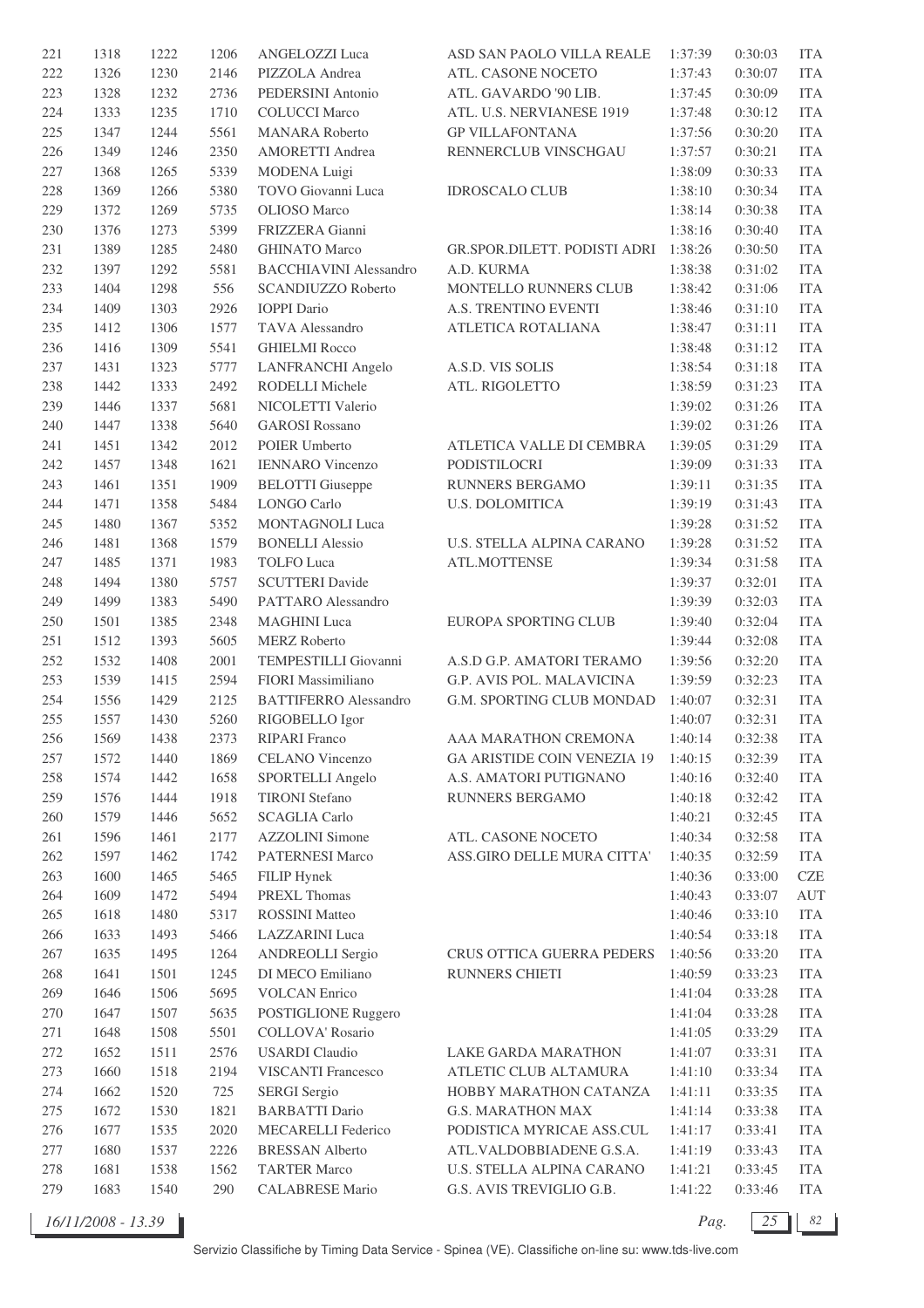| 280 | 1696 | 1550 | 5590 | SIBILATO Massimo             |                                   | 1:41:28 | 0:33:52 | <b>ITA</b> |
|-----|------|------|------|------------------------------|-----------------------------------|---------|---------|------------|
| 281 | 1699 | 1552 | 1736 | PELLEGRINI Luigi             | A.A.A. GIOCO SPORT PIADENA        | 1:41:31 | 0:33:55 | <b>ITA</b> |
| 282 | 1709 | 1561 | 5361 | <b>VALLAPERTA Enrico</b>     |                                   | 1:41:37 | 0:34:01 | <b>ITA</b> |
| 283 | 1720 | 1570 | 2447 | VERDECCHIA Carlo             | A.POD. AVIS MOB. LATTANZI         | 1:41:42 | 0:34:06 | <b>ITA</b> |
| 284 | 1724 | 1573 | 2307 | <b>BUSO</b> Franco           | ATL. SERNAGLIA MOB. VILLAN        | 1:41:45 | 0:34:09 | <b>ITA</b> |
| 285 | 1745 | 1586 | 391  | RAGUSA Vargas De M.          |                                   | 1:41:54 | 0:34:18 | <b>ITA</b> |
| 286 | 1749 | 1590 | 2361 | <b>BONETTO Massimo</b>       | A.S.D. ATL.LUPATOTINA             | 1:41:56 | 0:34:20 | <b>ITA</b> |
| 287 | 1758 | 1596 | 5343 | <b>GAIONI</b> Giuliano       |                                   | 1:42:04 | 0:34:28 | <b>ITA</b> |
| 288 | 1762 | 1600 | 5089 | VANOTTI Ivano                |                                   | 1:42:07 | 0:34:31 | <b>ITA</b> |
| 289 | 1797 | 1628 | 1776 | <b>TRENTINI Paolo</b>        | <b>G.S. FRAVEGGIO</b>             | 1:42:27 | 0:34:51 | <b>ITA</b> |
| 290 | 1803 | 1634 | 5159 | <b>CORRADINO</b> Sergio      |                                   | 1:42:34 | 0:34:58 | <b>ITA</b> |
|     |      |      |      |                              |                                   |         |         |            |
| 291 | 1807 | 1637 | 5663 | <b>SCORCIONI</b> Antonio     | POD. MADONNA DI SOTTO             | 1:42:38 | 0:35:02 | <b>ITA</b> |
| 292 | 1811 | 1639 | 1866 | PIGOZZO Enrico               | G.P. AVIS POL. MALAVICINA         | 1:42:41 | 0:35:05 | <b>ITA</b> |
| 293 | 1827 | 1654 | 5840 | <b>VITALE Pasquale</b>       | POL. 'D. PIETRI' GRAVINA          | 1:42:52 | 0:35:16 | <b>ITA</b> |
| 294 | 1828 | 1655 | 5500 | <b>MARINELLO Riccardo</b>    |                                   | 1:42:52 | 0:35:16 | <b>ITA</b> |
| 295 | 1840 | 1665 | 2297 | NICO Francesco               | G.S. AMATORI CRAL-APAM            | 1:43:01 | 0:35:25 | <b>ITA</b> |
| 296 | 1841 | 1666 | 5691 | <b>CAROLLO</b> Alessandro    |                                   | 1:43:02 | 0:35:26 | <b>ITA</b> |
| 297 | 1852 | 1676 | 5582 | SPAMPATTI Roberto            |                                   | 1:43:08 | 0:35:32 | <b>ITA</b> |
| 298 | 1856 | 1678 | 2718 | VEZZANI Davide               | PODISTICA CORREGGIO               | 1:43:11 | 0:35:35 | <b>ITA</b> |
| 299 | 1871 | 1691 | 1982 | PANIGHEL Ivan                | ATL.MOTTENSE                      | 1:43:22 | 0:35:46 | <b>ITA</b> |
| 300 | 1878 | 1696 | 1573 | <b>DALVIT</b> Giorgio        | ATLETICA ROTALIANA                | 1:43:26 | 0:35:50 | <b>ITA</b> |
| 301 | 1879 | 1697 | 1705 | PANIZZARI Marco              | <b>GINN.MONZESE FORTI E LIBER</b> | 1:43:27 | 0:35:51 | <b>ITA</b> |
| 302 | 1883 | 1701 | 1516 | <b>CAPELLI</b> Roberto       | 3C (COMP. CREMONESE CORRI         | 1:43:28 | 0:35:52 | <b>ITA</b> |
| 303 | 1884 | 1702 | 1899 | ZIGLIOLI Massimiliano        | A.A.A. GIOCO SPORT PIADENA        | 1:43:29 | 0:35:53 | <b>ITA</b> |
| 304 | 1888 | 1705 | 2009 | VICENZI Maurizio             | ATLETICA VALLE DI CEMBRA          | 1:43:31 | 0:35:55 | <b>ITA</b> |
| 305 | 1890 | 1707 | 5146 | <b>MATTEI</b> Andrea         |                                   | 1:43:33 | 0:35:57 | <b>ITA</b> |
| 306 | 1897 | 1714 | 1257 | <b>GIANSOLDATI Paolo</b>     | ATL. CASTELNOVO MONTI             | 1:43:39 | 0:36:03 | <b>ITA</b> |
| 307 | 1900 | 1717 | 2145 | PIOVANI Stefano              | ATL. CASONE NOCETO                | 1:43:39 | 0:36:03 | <b>ITA</b> |
| 308 | 1922 | 1734 | 5406 | <b>CONFETTA Massimo</b>      |                                   | 1:43:54 | 0:36:18 | <b>ITA</b> |
| 309 | 1923 | 1735 | 2528 | <b>ZAMPIERI</b> Davide       | ATHLETIC CLUB BELLUNO             | 1:43:54 | 0:36:18 | <b>ITA</b> |
| 310 | 1935 | 1743 | 5108 | DE BIASI Alessandro          |                                   | 1:44:01 | 0:36:25 | <b>ITA</b> |
| 311 | 1939 | 1747 | 2382 | VARUZZA Moreno               | ATLETICA BRUGNERA FRIULIN         | 1:44:04 | 0:36:28 | <b>ITA</b> |
| 312 | 1940 | 1748 | 5298 | <b>GELATI</b> Luca           |                                   | 1:44:04 | 0:36:28 | <b>ITA</b> |
|     |      |      |      | <b>BIMBI</b> Roberto         |                                   |         |         | <b>ITA</b> |
| 313 | 1945 | 1753 | 5130 |                              | POL. DILET. LA TORRE CENAIA       | 1:44:07 | 0:36:31 |            |
| 314 | 1969 | 1771 | 5023 | <b>VERBANCK Stefaan</b>      |                                   | 1:44:25 | 0:36:49 | <b>BEL</b> |
| 315 | 1970 | 1772 | 5800 | <b>GRAZZI</b> Simone         | POL. MADONNINA                    | 1:44:26 | 0:36:50 | <b>ITA</b> |
| 316 | 1971 | 1773 | 1603 | <b>LEPERA</b> Giuseppe       | G.S. C.S.I. MORBEGNO              | 1:44:27 | 0:36:51 | <b>ITA</b> |
| 317 | 1982 | 1782 | 5168 | PESCI Tiziano                | ATL. BEDIZZOLE                    | 1:44:33 | 0:36:57 | <b>ITA</b> |
| 318 | 1986 | 1785 | 5787 | <b>VALERIO Alberto</b>       |                                   | 1:44:35 | 0:36:59 | <b>ITA</b> |
| 319 | 1988 | 1787 | 1872 | <b>VALAGUZZA Marco</b>       | ATL. VALLE BREMBANA               | 1:44:40 | 0:37:04 | <b>ITA</b> |
| 320 | 1992 | 1790 | 5679 | <b>BERTAMINI Moreno</b>      |                                   | 1:44:42 | 0:37:06 | <b>ITA</b> |
| 321 | 1994 | 1791 | 5224 | NEGRI Maximilian             |                                   | 1:44:44 | 0:37:08 | <b>ITA</b> |
| 322 | 2017 | 1809 | 1553 | MAROCCHI Gianmaria           | S.S. TENNO                        | 1:44:56 | 0:37:20 | <b>ITA</b> |
| 323 | 2019 | 1811 | 5186 | <b>ERLER Markus</b>          |                                   | 1:44:57 | 0:37:21 | <b>AUT</b> |
| 324 | 2040 | 1829 | 2507 | <b>CUVIELLO Paolo</b>        | A.S.D. SAN PATRIGNANO             | 1:45:15 | 0:37:39 | <b>ITA</b> |
| 325 | 2045 | 1834 | 1810 | PIGOZZI Giorgio              | ATL. BANCOLE                      | 1:45:21 | 0:37:45 | <b>ITA</b> |
| 326 | 2050 | 1838 | 5479 | <b>AZZOLINI</b> Valentino    |                                   | 1:45:24 | 0:37:48 | <b>ITA</b> |
| 327 | 2056 | 1844 | 2691 | <b>BENINCASA Francesco</b>   | HOBBY MARATHON CATANZA            | 1:45:31 | 0:37:55 | <b>ITA</b> |
| 328 | 2072 | 1858 | 5685 | <b>BURATTI Andrea</b>        |                                   | 1:45:40 | 0:38:04 | <b>ITA</b> |
| 329 | 2086 | 1868 | 5719 | <b>CAMPETTI Andrea</b>       |                                   | 1:45:48 | 0:38:12 | <b>ITA</b> |
| 330 | 2096 | 1875 | 5674 | SINELLI Stefano              |                                   | 1:45:54 | 0:38:18 | <b>ITA</b> |
| 331 | 2097 | 1876 | 5204 | <b>GAINELLI Massimo</b>      |                                   | 1:45:54 | 0:38:18 | <b>ITA</b> |
| 332 | 2101 | 1878 | 1649 | POZZI Andrea                 | POL. ATL. PRESEZZO                | 1:46:00 | 0:38:24 | <b>ITA</b> |
| 333 | 2119 | 1891 | 5631 | <b>BRUNNER</b> Michael Josef |                                   | 1:46:14 | 0:38:38 | <b>GER</b> |
| 334 | 2120 | 1892 | 1176 | PATANO Luca                  | ROAD RUNNERS CLUB MILANO          | 1:46:14 | 0:38:38 | <b>ITA</b> |
| 335 | 2135 | 1904 | 1276 | <b>CROCE</b> Stefano         | POD. FORMIGINESE                  |         | 0:38:52 | <b>ITA</b> |
|     |      |      | 5585 |                              |                                   | 1:46:28 |         |            |
| 336 | 2139 | 1906 |      | <b>ZANINI Paolo</b>          |                                   | 1:46:32 | 0:38:56 | <b>ITA</b> |
| 337 | 2179 | 1938 | 2228 | <b>TESSARO</b> Fabio         | ATL.VALDOBBIADENE G.S.A.          | 1:46:54 | 0:39:18 | <b>ITA</b> |
| 338 | 2185 | 1943 | 5128 | VANGELISTI Giordano          | POL. DILET. LA TORRE CENAIA       | 1:47:06 | 0:39:30 | <b>ITA</b> |

*Pag.*  $\boxed{26}$  82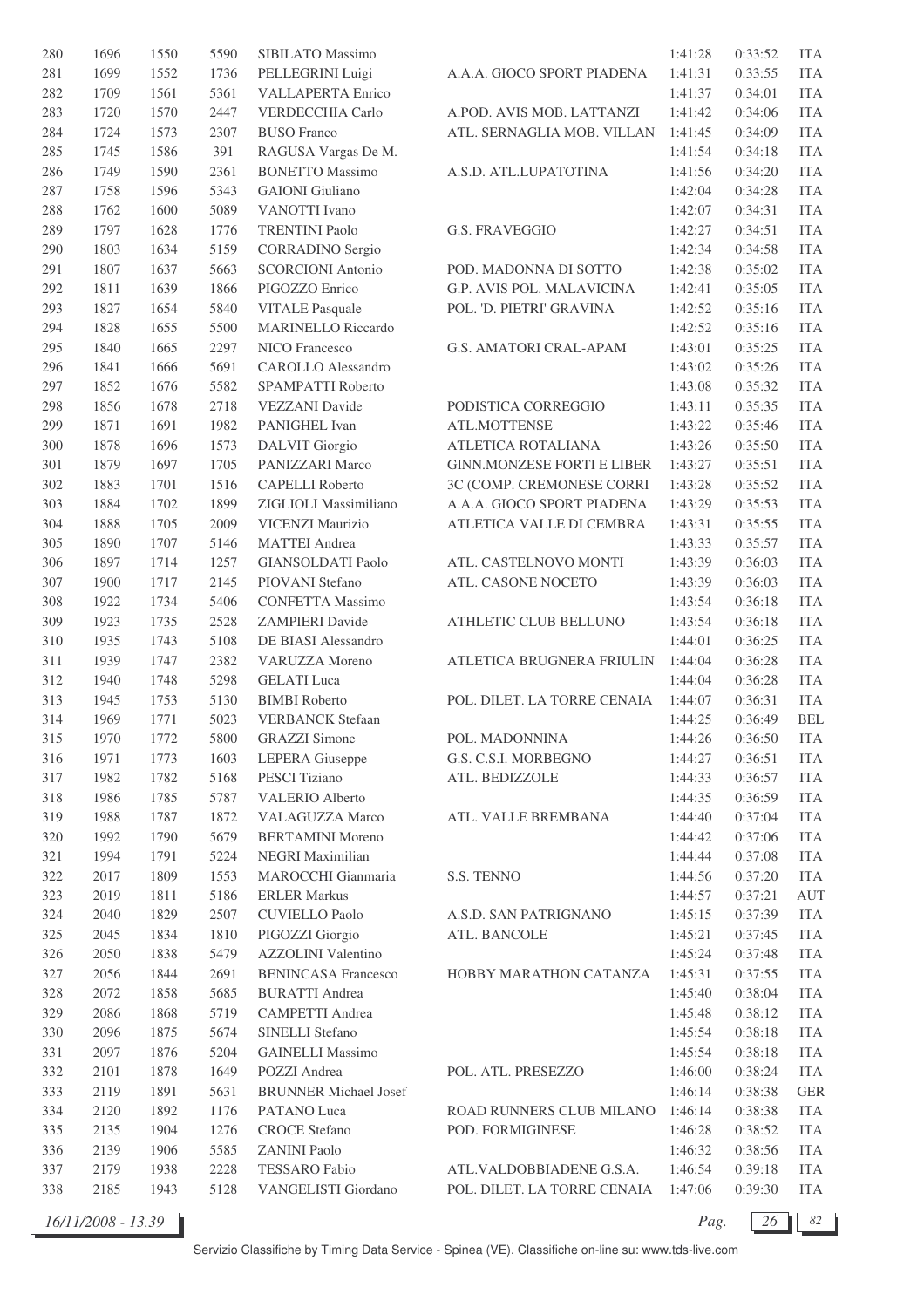| 339 | 2195 | 1953 | 1178 | <b>ANELLI</b> Gianluca           | ROAD RUNNERS CLUB MILANO 1:47:16 |         | 0:39:40 | <b>ITA</b>         |
|-----|------|------|------|----------------------------------|----------------------------------|---------|---------|--------------------|
| 340 | 2196 | 1954 | 5502 | PERETTI Andrea                   |                                  | 1:47:18 | 0:39:42 | <b>ITA</b>         |
| 341 | 2197 | 1955 | 5556 | GIOACCHINI Lorenzo               | ATL. GHIRLANDINA                 | 1:47:18 | 0:39:42 | <b>ITA</b>         |
| 342 | 2200 | 1958 | 5499 | RAVIDA' Lorenzo                  |                                  | 1:47:23 | 0:39:47 | <b>ITA</b>         |
| 343 | 2227 | 1975 | 1190 | LOMBARDO Gianmaria               | ROAD RUNNERS CLUB MILANO         | 1:47:34 | 0:39:58 | <b>ITA</b>         |
| 344 | 2228 | 1976 | 2134 | SACCO' Mirko                     | ATL. CASONE NOCETO               | 1:47:37 | 0:40:01 | <b>ITA</b>         |
| 345 | 2229 | 1977 | 5311 | <b>SCHWAIGER Oswald</b>          | <b>FULPMER BAISSER</b>           | 1:47:37 | 0:40:01 | <b>AUT</b>         |
| 346 | 2237 | 1984 | 663  | <b>STEFANI Fausto</b>            | ATL. GIUDICARIE EST.             | 1:47:46 | 0:40:10 | <b>ITA</b>         |
| 347 | 2242 | 1988 | 2386 | <b>STEDILE Michele</b>           | ATLETICA VALLE DI CEMBRA         | 1:47:49 | 0:40:13 | <b>ITA</b>         |
| 348 | 2252 | 1996 | 1139 | <b>BROCCHINI</b> Damiano         | GSD VALDALPONE DE MEGNI          | 1:47:54 | 0:40:18 | <b>ITA</b>         |
| 349 | 2256 | 1999 | 5808 | DIARMAID Mulholland              |                                  | 1:47:57 | 0:40:21 | IRL                |
| 350 | 2275 | 2014 | 1606 | <b>FERRARI</b> Simone            | A.A.A. GIOCO SPORT PIADENA       | 1:48:08 | 0:40:32 | <b>ITA</b>         |
| 351 | 2277 | 2016 | 2380 | COSENZA Gianni                   | ATL. BONDENO                     | 1:48:08 | 0:40:32 | <b>ITA</b>         |
|     | 2298 |      | 2633 |                                  |                                  |         |         |                    |
| 352 |      | 2031 |      | ZAMBELLI Luca                    | G.P. LA GUGLIA                   | 1:48:18 | 0:40:42 | <b>ITA</b>         |
| 353 | 2301 | 2034 | 1902 | PORTA Massimo                    | A.S.D. GR.SPORT.MOMBOCAR         | 1:48:24 | 0:40:48 | <b>ITA</b>         |
| 354 | 2316 | 2047 | 1841 | <b>DORIGO</b> Massimo            | G.P. MONTEBELLUNA                | 1:48:34 | 0:40:58 | <b>ITA</b>         |
| 355 | 2317 | 2048 | 1775 | <b>ALTAVILLA Salvatore Sante</b> | PODISTICA ALBEROBELLO A.S.       | 1:48:35 | 0:40:59 | <b>ITA</b>         |
| 356 | 2319 | 2049 | 5363 | FANTONI Andrea                   |                                  | 1:48:36 | 0:41:00 | <b>ITA</b>         |
| 357 | 2320 | 2050 | 117  | <b>SPINETTI Marco</b>            | G.S. C.S.I. MORBEGNO             | 1:48:37 | 0:41:01 | <b>ITA</b>         |
| 358 | 2323 | 2053 | 5469 | <b>OPRANDI</b> Antonio           |                                  | 1:48:39 | 0:41:03 | <b>ITA</b>         |
| 359 | 2325 | 2055 | 5790 | <b>OLIVIERI</b> Alessandro       | <b>TRAGURADO VOLANTE</b>         | 1:48:40 | 0:41:04 | <b>ITA</b>         |
| 360 | 2332 | 2059 | 5766 | VOLPI Luigi                      | A.S.D. VIS SOLIS                 | 1:48:44 | 0:41:08 | <b>ITA</b>         |
| 361 | 2347 | 2070 | 2089 | <b>CERZA</b> Giuseppe            | <b>U.S. QUERCIA ROVERETO</b>     | 1:48:50 | 0:41:14 | <b>ITA</b>         |
| 362 | 2348 | 2071 | 1268 | <b>MAGONI</b> Paolo              | <b>G.S. ALTITUDE</b>             | 1:48:50 | 0:41:14 | <b>ITA</b>         |
| 363 | 2356 | 2076 | 2726 | <b>BEGNI Marco</b>               | S.S. ROBUR BARBARANO             | 1:48:57 | 0:41:21 | <b>ITA</b>         |
| 364 | 2361 | 2080 | 5378 | <b>AZZOLINI</b> Walter           |                                  | 1:49:03 | 0:41:27 | <b>ITA</b>         |
| 365 | 2373 | 2090 | 5641 | DAL RI' Ettore                   |                                  | 1:49:09 | 0:41:33 | <b>ITA</b>         |
| 366 | 2397 | 2106 | 1275 | FERRARI Alessandro               | CIRC.RICREATIVO CITTANOVA        | 1:49:35 | 0:41:59 | <b>ITA</b>         |
| 367 | 2398 | 2107 | 5789 | GIORDANO Massimo                 |                                  | 1:49:36 | 0:42:00 | <b>ITA</b>         |
| 368 | 2400 | 2109 | 653  | CASSOL Rodolfo                   | ASS.GIRO DELLE MURA CITTA'       | 1:49:38 | 0:42:02 | <b>ITA</b>         |
| 369 | 2405 | 2113 | 5028 | RICKERT Michael                  |                                  | 1:49:40 | 0:42:04 | <b>GER</b>         |
| 370 | 2410 | 2116 | 2508 | D'INCA Loris                     | A.S.D. SAN PATRIGNANO            | 1:49:44 | 0:42:08 | <b>ITA</b>         |
| 371 | 2428 | 2129 | 5320 | <b>BIONDANI</b> Andrea           |                                  | 1:49:57 | 0:42:21 | <b>ITA</b>         |
| 372 | 2433 | 2133 | 5612 | <b>TAMINI Roberto</b>            |                                  | 1:49:59 | 0:42:23 | <b>ITA</b>         |
| 373 | 2435 | 2135 | 5546 | RAVIDA' Michele                  |                                  | 1:50:01 | 0:42:25 | <b>ITA</b>         |
| 374 | 2437 | 2137 | 2960 | PEZZI Danilo                     | ATLETICA ROTALIANA               | 1:50:01 | 0:42:25 | <b>ITA</b>         |
| 375 | 2440 | 2139 | 5415 | PASSIATORE Mauro                 |                                  | 1:50:02 | 0:42:26 | <b>ITA</b>         |
| 376 | 2441 | 2140 | 5070 | POLI Mauro                       |                                  | 1:50:03 | 0:42:27 | <b>ITA</b>         |
| 377 | 2452 | 2149 | 1609 | <b>IAZZI</b> Marco               | 3C (COMP. CREMONESE CORRI        | 1:50:10 | 0:42:34 | <b>ITA</b>         |
| 378 | 2457 | 2153 | 256  | <b>MERLI</b> Fabrizio            | 3C (COMP. CREMONESE CORRI        | 1:50:10 | 0:42:34 | <b>ITA</b>         |
| 379 | 2462 | 2157 | 5377 | <b>UEZ</b> Michele               |                                  | 1:50:12 | 0:42:36 | <b>ITA</b>         |
| 380 | 2463 | 2158 | 5383 | VISIOLI Stefano                  |                                  | 1:50:12 | 0:42:36 | <b>ITA</b>         |
| 381 | 2479 | 2170 | 5602 | <b>SPAN</b> Gerhard              |                                  | 1:50:22 | 0:42:46 | $\mathop{\rm AUT}$ |
| 382 | 2481 | 2172 | 5207 | MUSELLA Paolo                    | 33 TRENTINI TRIATHLON            | 1:50:23 | 0:42:47 | <b>ITA</b>         |
|     |      |      |      | HÖLLWARTH Armin                  |                                  |         |         |                    |
| 383 | 2495 | 2182 | 5096 | <b>ANGELINI</b> Luciano          | ZILLERTALER RENNSAU              | 1:50:45 | 0:43:09 | <b>AUT</b>         |
| 384 | 2507 | 2192 | 1707 |                                  | S.S. TENNO                       | 1:50:58 | 0:43:22 | <b>ITA</b>         |
| 385 | 2508 | 2193 | 5629 | <b>TONINI</b> Luca               |                                  | 1:50:58 | 0:43:22 | <b>ITA</b>         |
| 386 | 2521 | 2203 | 2790 | FERRETTO Giuseppe                | ATL.BASSANO RUNNING STOR         | 1:51:04 | 0:43:28 | <b>ITA</b>         |
| 387 | 2534 | 2214 | 1548 | CAFFÙ Luca                       | ATL. CESANO MADERNO              | 1:51:13 | 0:43:37 | <b>ITA</b>         |
| 388 | 2537 | 2217 | 1768 | REDI Lorenzo                     | ATL. TRENTO CMB                  | 1:51:14 | 0:43:38 | <b>ITA</b>         |
| 389 | 2540 | 2219 | 5333 | RINALDI Michel                   |                                  | 1:51:16 | 0:43:40 | <b>ITA</b>         |
| 390 | 2542 | 2221 | 5397 | <b>MERELLI</b> Fausto            |                                  | 1:51:17 | 0:43:41 | <b>ITA</b>         |
| 391 | 2545 | 2223 | 5649 | <b>FORMICI Roberto</b>           |                                  | 1:51:20 | 0:43:44 | <b>ITA</b>         |
| 392 | 2556 | 2232 | 5592 | <b>BERTONI</b> Giuseppe          |                                  | 1:51:27 | 0:43:51 | <b>ITA</b>         |
| 393 | 2557 | 2233 | 5714 | DE ZORZI Lorenzo                 |                                  | 1:51:29 | 0:43:53 | <b>ITA</b>         |
| 394 | 2569 | 2241 | 5145 | <b>TOGNOTTI Augusto</b>          |                                  | 1:51:43 | 0:44:07 | <b>ITA</b>         |
| 395 | 2573 | 2245 | 1904 | SIVERO Roberto                   | A.S.D. GR.SPORT.MOMBOCAR         | 1:51:45 | 0:44:09 | <b>ITA</b>         |
| 396 | 2575 | 2247 | 1130 | ROMANATO Fabrizio                | G.S.A. BRUGHERIO                 | 1:51:48 | 0:44:12 | <b>ITA</b>         |
| 397 | 2576 | 2248 | 2136 | <b>SCITA Michele</b>             | ATL. CASONE NOCETO               | 1:51:50 | 0:44:14 | <b>ITA</b>         |
|     |      |      |      |                                  |                                  |         |         |                    |

*16/11/2008 - 13.39 Pag. 27 82*

Servizio Classifiche by Timing Data Service - Spinea (VE). Classifiche on-line su: www.tds-live.com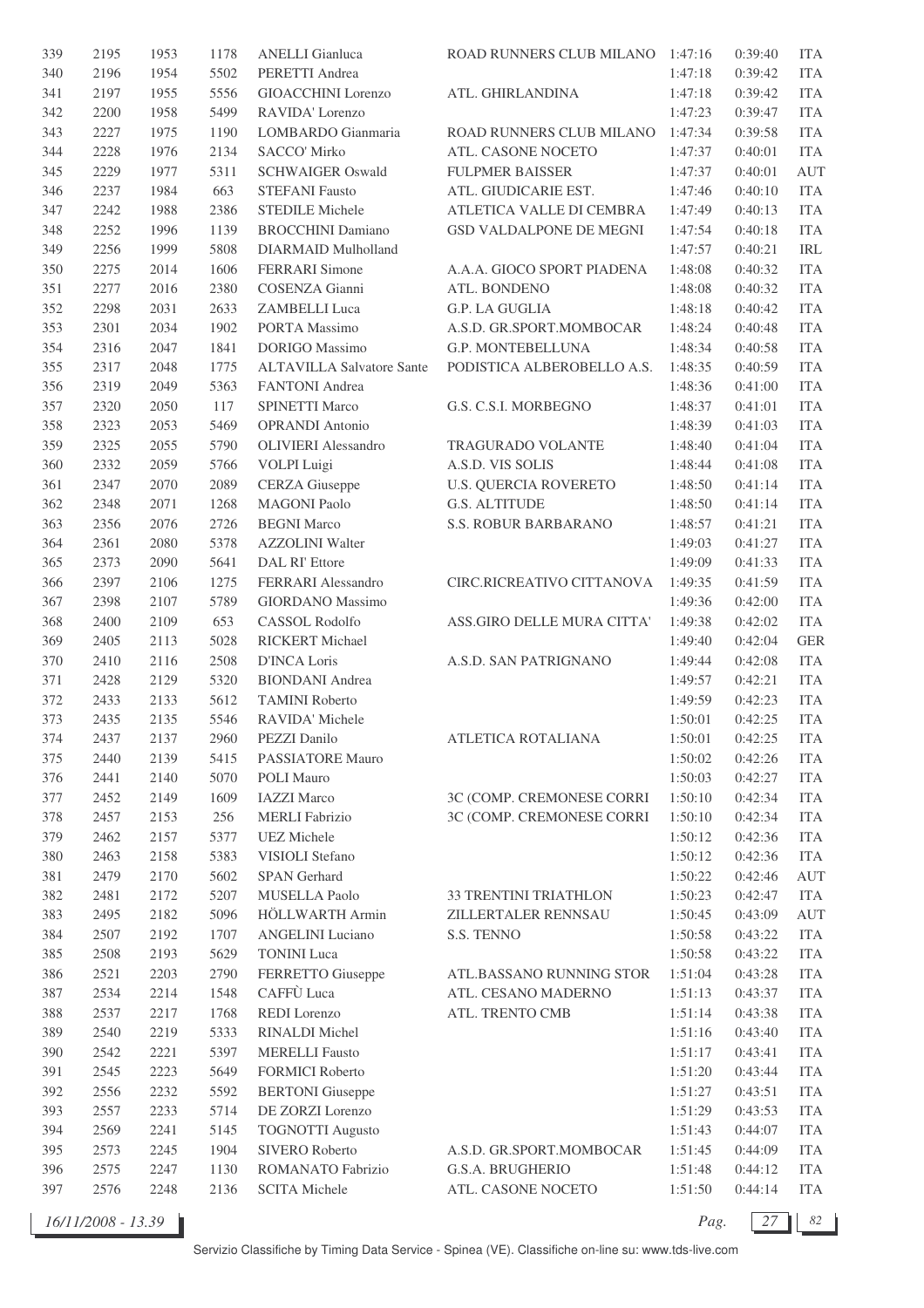| 398 | 2578 | 2250 | 5737 | <b>AMIRANTE Alessandro</b>  |                                   | 1:51:52 | 0:44:16 | <b>ITA</b> |
|-----|------|------|------|-----------------------------|-----------------------------------|---------|---------|------------|
| 399 | 2580 | 2252 | 5733 | <b>MIGLIORINI Riccardo</b>  |                                   | 1:51:54 | 0:44:18 | <b>ITA</b> |
| 400 | 2584 | 2254 | 5614 | <b>CHISTE' Marco</b>        |                                   | 1:51:58 | 0:44:22 | <b>ITA</b> |
| 401 | 2595 | 2263 | 2098 | <b>GIACOMETTI Devis</b>     | MARCIATORI CASTELLANI             | 1:52:06 | 0:44:30 | <b>ITA</b> |
| 402 | 2600 | 2265 | 1695 | PEDERZOLLI Andrea           | S.A. GIUSTINO                     | 1:52:11 | 0:44:35 | <b>ITA</b> |
| 403 | 2604 | 2268 | 1622 | MOLLICA Luigi Maria         | PODISTILOCRI                      | 1:52:17 | 0:44:41 | <b>ITA</b> |
| 404 | 2611 | 2274 | 1788 | FRANZOSO Enrico             | <b>ESSETRE RUNNING</b>            | 1:52:24 | 0:44:48 | <b>ITA</b> |
| 405 | 2612 | 2275 | 5088 | SOTTANA Christian           |                                   | 1:52:24 | 0:44:48 | <b>ITA</b> |
|     |      |      | 5046 |                             |                                   |         |         |            |
| 406 | 2648 | 2303 |      | HASLWANTER Sieghard         |                                   | 1:52:50 | 0:45:14 | <b>AUT</b> |
| 407 | 2650 | 2305 | 5593 | <b>SAPORITI Vasco</b>       |                                   | 1:52:51 | 0:45:15 | <b>ITA</b> |
| 408 | 2660 | 2312 | 5074 | PFAU Henrik                 | <b>ANLAUF</b>                     | 1:53:03 | 0:45:27 | <b>GER</b> |
| 409 | 2677 | 2325 | 2363 | <b>GAMBERONI Massimo</b>    | A.S.D. ATL.LUPATOTINA             | 1:53:16 | 0:45:40 | <b>ITA</b> |
| 410 | 2694 | 2337 | 1137 | <b>DESIDERIO Olivar</b>     | CIRCOLO GHINELLI                  | 1:53:26 | 0:45:50 | <b>ITA</b> |
| 411 | 2696 | 2339 | 5548 | <b>IATTONI Alex</b>         |                                   | 1:53:27 | 0:45:51 | <b>ITA</b> |
| 412 | 2710 | 2346 | 5427 | <b>CORNETTI Furio</b>       | PRO PIACENZA TEAM                 | 1:53:36 | 0:46:00 | <b>ITA</b> |
| 413 | 2713 | 2347 | 5020 | <b>SANFORD Matthew</b>      |                                   | 1:53:38 | 0:46:02 | <b>USA</b> |
| 414 | 2738 | 2364 | 1581 | <b>BELLARDI Marco</b>       | G.P. ARREDAMENTI MAIANDI          | 1:53:54 | 0:46:18 | <b>ITA</b> |
| 415 | 2757 | 2377 | 5153 | <b>SCANDOLA Raffaele</b>    |                                   | 1:54:07 | 0:46:31 | <b>ITA</b> |
| 416 | 2762 | 2381 | 2809 | <b>GATTI Mirko Renzo</b>    | <b>BIPEDI</b>                     | 1:54:12 | 0:46:36 | <b>ITA</b> |
| 417 | 2767 | 2384 | 5742 | <b>MORINI</b> Cristiano     |                                   | 1:54:18 | 0:46:42 | <b>ITA</b> |
| 418 | 2779 | 2392 | 5588 | <b>BENEDETTI Michele</b>    |                                   | 1:54:31 | 0:46:55 | <b>ITA</b> |
| 419 | 2783 | 2394 | 5443 | ROMANO Sergio               |                                   | 1:54:35 | 0:46:59 | <b>ITA</b> |
| 420 | 2789 | 2400 | 5515 | DE MATTE' Fabrizio          | <b>G.P.ROMANI BIONDANI</b>        | 1:54:39 | 0:47:03 | <b>ITA</b> |
| 421 | 2804 | 2407 | 2886 | <b>CERONI</b> Marco         | ATL. REBO GUSSAGO                 | 1:54:50 | 0:47:14 | <b>ITA</b> |
| 422 | 2807 | 2410 | 5209 | VAROTTO Massimiliano        | 33 TRENTINI TRIATHLON             | 1:54:50 | 0:47:14 | <b>ITA</b> |
| 423 | 2827 | 2420 | 1195 | PASERO Luigi Maria          | ROAD RUNNERS CLUB MILANO          | 1:55:07 | 0:47:31 | <b>ITA</b> |
| 424 |      |      | 363  | <b>ATZENI</b> Francesco     |                                   |         |         | <b>ITA</b> |
|     | 2828 | 2421 |      |                             |                                   | 1:55:08 | 0:47:32 |            |
| 425 | 2832 | 2424 | 5420 | <b>CALOSI</b> Daniele       | <b>GSD. MOMBOCAR</b>              | 1:55:09 | 0:47:33 | <b>ITA</b> |
| 426 | 2863 | 2440 | 5693 | MOSCHI Paolo                | POL.OLIMPIA                       | 1:55:32 | 0:47:56 | <b>ITA</b> |
| 427 | 2885 | 2456 | 5340 | <b>OLIARI</b> Riccardo      |                                   | 1:55:53 | 0:48:17 | <b>ITA</b> |
| 428 | 2907 | 2472 | 1566 | <b>BATTOCCHI</b> Stefano    | <b>ATLETICA TIONE</b>             | 1:56:08 | 0:48:32 | <b>ITA</b> |
| 429 | 2930 | 2484 | 5181 | <b>SEIWALD Hans</b>         |                                   | 1:56:31 | 0:48:55 | AUT        |
| 430 | 2945 | 2494 | 5257 | LURAGHI Stefano             |                                   | 1:56:59 | 0:49:23 | <b>ITA</b> |
| 431 | 2954 | 2500 | 1853 | VALENTI Gilberto            | G.S. BONDO                        | 1:57:06 | 0:49:30 | <b>ITA</b> |
| 432 | 2957 | 2503 | 1544 | <b>BARON Vittorio</b>       | A.A.A.MALO                        | 1:57:09 | 0:49:33 | <b>ITA</b> |
| 433 | 2966 | 2509 | 2997 | ROTA Fausto Paolo           | AVIS-AIDO ALMENNO S.SALVA 1:57:16 |         | 0:49:40 | <b>ITA</b> |
| 434 | 2969 | 2512 | 5374 | LUPO Michel                 |                                   | 1:57:22 | 0:49:46 | <b>ITA</b> |
| 435 | 2976 | 2517 | 5144 | <b>CORAZZOLA</b> Fabio      |                                   | 1:57:33 | 0:49:57 | <b>ITA</b> |
| 436 | 2983 | 2520 | 5314 | <b>SALVINI Renato</b>       |                                   | 1:57:39 | 0:50:03 | <b>ITA</b> |
| 437 | 2984 | 2521 | 5178 | <b>GSALLER Michael</b>      |                                   | 1:57:39 | 0:50:03 | AUT        |
| 438 | 2985 | 2522 | 1586 | <b>CARTA Vittorio</b>       | RUNNING OLTREPO'                  | 1:57:39 | 0:50:03 | <b>ITA</b> |
| 439 | 2991 | 2527 | 5403 | DAL CERO Luigi              |                                   | 1:57:44 | 0:50:08 | <b>ITA</b> |
| 440 | 2994 | 2529 | 2043 | <b>GHIRARDI Roberto</b>     | ATL. LIB. CASTEGNATO              | 1:57:46 | 0:50:10 | <b>ITA</b> |
| 441 | 2996 | 2530 | 2808 | <b>CONTE Vittorio</b>       | <b>BIPEDI</b>                     | 1:57:50 | 0:50:14 | <b>ITA</b> |
| 442 | 3009 | 2540 | 2294 | <b>MARANGI</b> Andrea       | <b>G.S. AMATORI CRAL-APAM</b>     | 1:58:10 | 0:50:34 | <b>ITA</b> |
| 443 | 3013 | 2544 | 2724 | <b>GUGLIUCCI</b> Giancarlo  | ATL. BEDIZZOLE                    | 1:58:15 | 0:50:39 | <b>ITA</b> |
| 444 | 3020 | 2547 | 5015 | DATSCHEWSKY Kai             |                                   | 1:58:26 | 0:50:50 | <b>GER</b> |
|     |      |      |      |                             |                                   |         |         |            |
| 445 | 3023 | 2549 | 1254 | <b>BUZZACCHI</b> Simone     | MARATHON LEGNAGO                  | 1:58:28 | 0:50:52 | <b>ITA</b> |
| 446 | 3027 | 2553 | 1512 | FRALONARDO Vito             | A.S.D. NADIR                      | 1:58:31 | 0:50:55 | <b>ITA</b> |
| 447 | 3055 | 2568 | 2130 | RE DIONIGI William          | ATL. CASONE NOCETO                | 1:59:05 | 0:51:29 | <b>ITA</b> |
| 448 | 3076 | 2580 | 5576 | <b>LONARDI</b> Mario Simone |                                   | 1:59:23 | 0:51:47 | <b>ITA</b> |
| 449 | 3119 | 2602 | 1980 | <b>FURLAN Silvio</b>        | ATL.MOTTENSE                      | 2:00:40 | 0:53:04 | <b>ITA</b> |
| 450 | 3122 | 2604 | 1563 | DAL BEN Andrea              | <b>U.S. CERMIS MASI</b>           | 2:00:42 | 0:53:06 | <b>ITA</b> |
| 451 | 3127 | 2608 | 5510 | CAZZOLLI Carlo              |                                   | 2:00:51 | 0:53:15 | <b>ITA</b> |
| 452 | 3134 | 2613 | 5252 | <b>GEYER</b> Stefan         |                                   | 2:01:00 | 0:53:24 | <b>GER</b> |
| 453 | 3143 | 2619 | 5646 | MUSELLA Domenico            |                                   | 2:01:19 | 0:53:43 | <b>ITA</b> |
| 454 | 3168 | 2632 | 2431 | <b>BERTANI</b> Umberto      | ATL. RIGOLETTO                    | 2:01:45 | 0:54:09 | <b>ITA</b> |
| 455 | 3179 | 2641 | 5044 | barbier Frederic            | LLC MARATHON REGENSBURG           | 2:02:02 | 0:54:26 | BEL        |
| 456 | 3183 | 2644 | 2916 | PIZZOLATO Luca              | POL.BIANCAZZURRA PETTINEL 2:02:05 |         | 0:54:29 | ITA        |
|     |      |      |      |                             |                                   |         |         |            |

*16/11/2008 - 13.39 Pag. 28 82*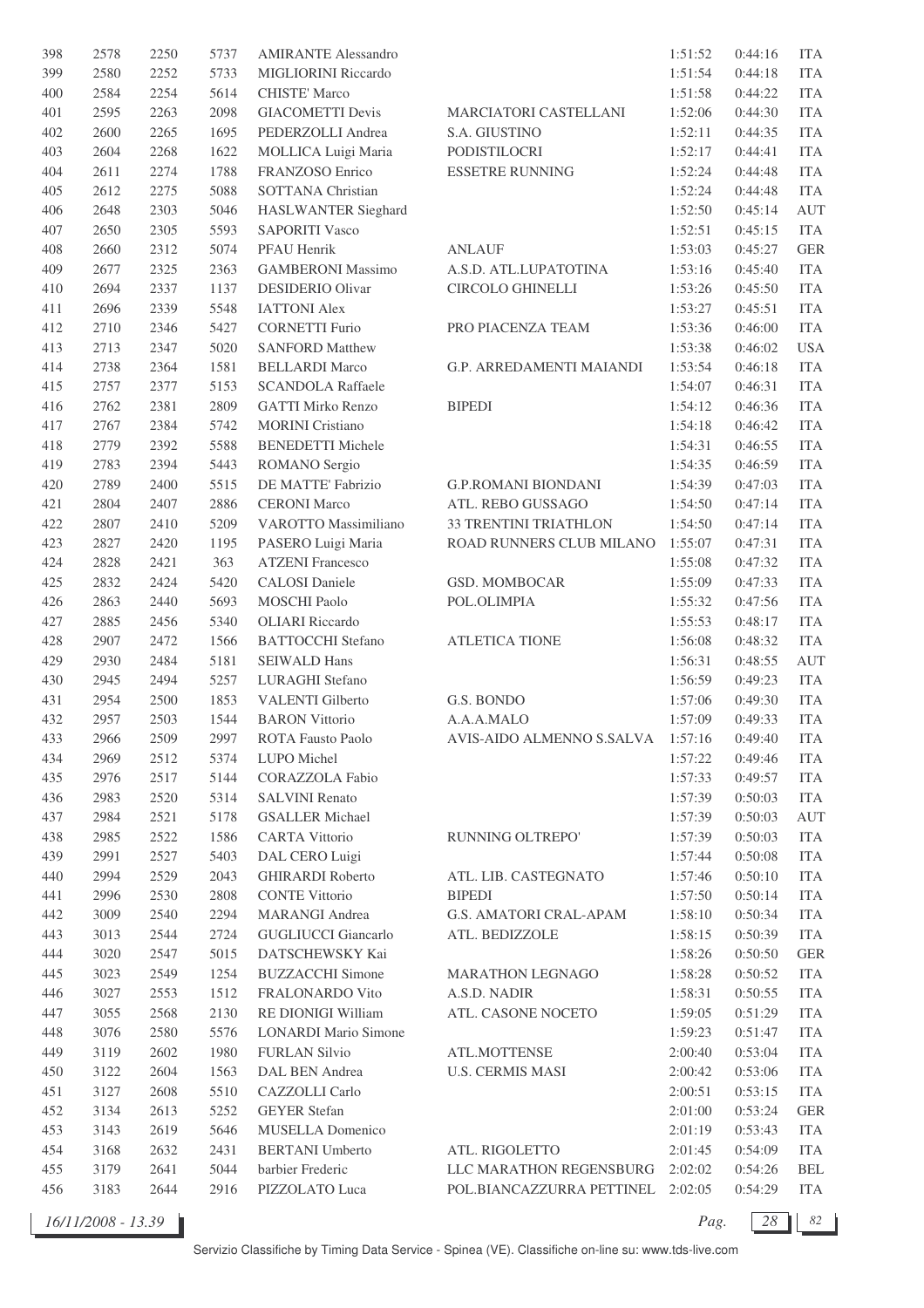| 457 | 3187 | 2645 | 1800 | <b>BOCELLI Marco</b>         | 3C (COMP. CREMONESE CORRI    | 2:02:11 | 0:54:35 | <b>ITA</b> |
|-----|------|------|------|------------------------------|------------------------------|---------|---------|------------|
| 458 | 3225 | 2663 | 5173 | <b>DREIER Markus</b>         |                              | 2:03:14 | 0:55:38 | <b>AUT</b> |
| 459 | 3235 | 2667 | 5706 | PELLICELLI Simone            | <b>AVIS POVIGLIO</b>         | 2:03:32 | 0:55:56 | <b>ITA</b> |
| 460 | 3238 | 2669 | 5124 | <b>BACCHI</b> Matteo         |                              | 2:03:36 | 0:56:00 | <b>ITA</b> |
| 461 | 3248 | 2676 | 5707 | <b>BEDINI</b> Davide         | <b>AVIS POVIGLIO</b>         | 2:03:55 | 0:56:19 | <b>ITA</b> |
| 462 | 3264 | 2684 | 5594 | CASTAGNA Ornella             |                              | 2:04:16 | 0:56:40 | <b>ITA</b> |
| 463 | 3320 | 2708 | 5001 | <b>FRITSCHE Rainer</b>       |                              | 2:05:52 | 0:58:16 | <b>GER</b> |
| 464 | 3336 | 2716 | 2285 | <b>SCAGLIANTI Luca</b>       | G.S. GABBI                   | 2:06:08 | 0:58:32 | <b>ITA</b> |
| 465 | 3363 | 2727 | 1546 | <b>ZORDAN</b> Diego          | A.A.A.MALO                   | 2:07:01 | 0:59:25 | <b>ITA</b> |
| 466 | 3392 | 2738 | 5249 | <b>BUCKWITZ Karsten</b>      | <b>CVDM</b>                  | 2:08:13 | 1:00:37 | <b>GER</b> |
| 467 | 3393 | 2739 | 5210 | <b>CORRIAS</b> Corrado       | <b>33 TRENTINI TRIATHLON</b> | 2:08:13 | 1:00:37 | <b>ITA</b> |
| 468 | 3419 | 2751 | 1205 | DI NELLA Antonio             | <b>G.P. LA SORGENTE</b>      | 2:09:12 | 1:01:36 | <b>ITA</b> |
| 469 | 3433 | 2760 | 5780 | <b>TROTTA</b> Giuseppe       | A.S.D. VIS SOLIS             | 2:09:35 | 1:01:59 | <b>ITA</b> |
| 470 | 3454 | 2772 | 2722 | PINI Eugenio                 | <b>G.P. ALLEGRINI</b>        | 2:10:14 | 1:02:38 | <b>ITA</b> |
| 471 | 3459 | 2774 | 246  | <b>BIGATTO Nicola</b>        | RUNNING OLTREPO'             | 2:10:21 | 1:02:45 | <b>ITA</b> |
| 472 | 3500 | 2792 | 474  | <b>BORMOLINI</b> Bernardo    | MARATHON C.-ALTA QUOTA LI    | 2:12:47 | 1:05:11 | <b>ITA</b> |
| 473 | 3592 | 2828 | 5601 | SPIAZZI Luigi                |                              | 2:17:22 | 1:09:46 | <b>ITA</b> |
| 474 | 3604 | 2836 | 5394 | CERETTA Geremia              |                              | 2:18:40 | 1:11:04 | <b>ITA</b> |
| 475 | 3629 | 2849 | 5261 | <b>FORMAGGIONI Carlo</b>     |                              | 2:21:39 | 1:14:03 | <b>ITA</b> |
| 476 | 3632 | 2851 | 5066 | VOGL Josef                   | LLC MARATHON REGENSBURG      | 2:21:44 | 1:14:08 | <b>GER</b> |
| 477 | 3655 | 2863 | 5076 | <b>MAFFEI</b> Gabriele       |                              | 2:24:20 | 1:16:44 | <b>ITA</b> |
| 478 | 3665 | 2870 | 5080 | JÄRVENPÄÄ Jari               |                              | 2:26:59 | 1:19:23 | <b>FIN</b> |
| 479 | 3680 | 2878 | 5655 | <b>BERTETTI Massimiliano</b> |                              | 2:31:10 | 1:23:34 | <b>ITA</b> |
|     |      |      |      |                              |                              |         |         |            |

Servizio Classifiche by Timing Data Service - Spinea (VE). Classifiche on-line su: www.tds-live.com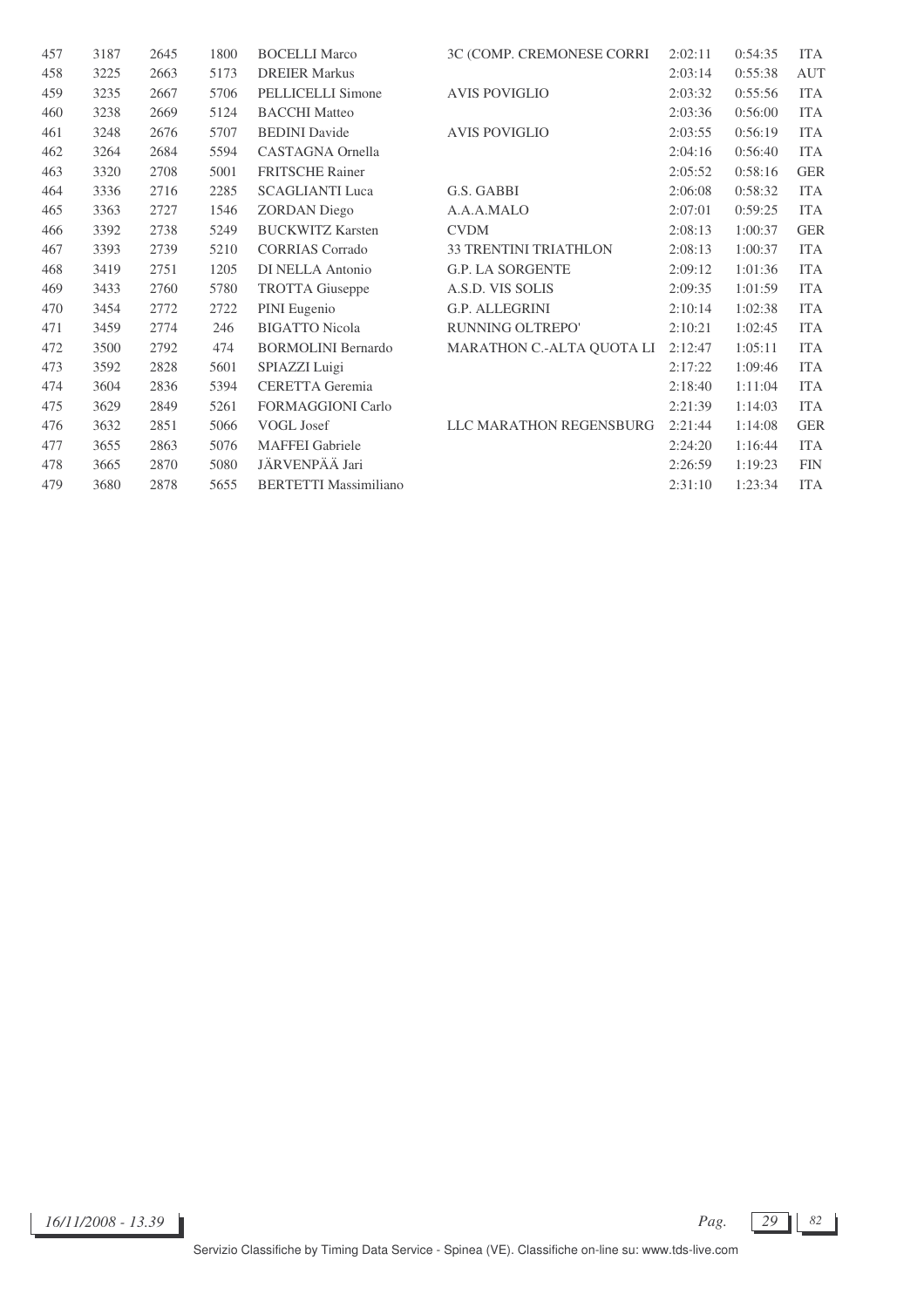

**Categoria: MM40**

**7^ Garda Trentino Half Marathon**

**Generale Riva del Garda - 16/11/2008**

## **ORDINE D'ARRIVO PER CATEGORIA**

|                | Cat. Assoluto      |     |      | <b>M/F</b> Pettorale Cognome Nome | Società                            | <b>Tempo</b> | Diff.   | Naz.       |
|----------------|--------------------|-----|------|-----------------------------------|------------------------------------|--------------|---------|------------|
| $\mathbf{1}$   | 18                 | 18  | 2861 | <b>TIRELLI Davide</b>             | ATL. AVIS CASTEL S.PIETRO          | 1:10:12      |         | <b>ITA</b> |
| $\mathbf{2}$   | 33                 | 33  | 412  | <b>MORETTON Moreno</b>            | ATLETICA VITTORIO VENETO           | 1:12:23      | 0:02:11 | <b>ITA</b> |
| 3              | 42                 | 42  | 2862 | <b>VALERI</b> Claudio             | ATL. AVIS CASTEL S.PIETRO          | 1:13:45      | 0:03:33 | <b>ITA</b> |
| $\overline{4}$ | 50                 | 50  | 2313 | <b>BETTAMIN Roberto</b>           | ATL. SERNAGLIA MOB. VILLAN         | 1:14:17      | 0:04:05 | <b>ITA</b> |
| 5              | 56                 | 56  | 2792 | <b>LACHI</b> Alessio              | <b>IL GREGGE RIBELLE</b>           | 1:14:37      | 0:04:25 | <b>ITA</b> |
| 6              | 65                 | 65  | 606  | MINOIA Filomeno                   | ATLETICA CASALINI                  | 1:15:02      | 0:04:50 | <b>ITA</b> |
| 7              | 69                 | 69  | 584  | <b>ARRIGHINI Mario</b>            | ATL. REBO GUSSAGO                  | 1:15:11      | 0:04:59 | <b>ITA</b> |
| 8              | 79                 | 79  | 2315 | DE BORTOLI Jean                   | ATL. SERNAGLIA MOB. VILLAN         | 1:15:36      | 0:05:24 | <b>ITA</b> |
| 9              | 80                 | 80  | 734  | <b>CURCIO</b> Giuseppe            | HOBBY MARATHON CATANZA             | 1:15:37      | 0:05:25 | <b>ITA</b> |
| 10             | 81                 | 81  | 418  | VAGNOLI Luigi                     | ATLETICA MAXICAR CIVITANO          | 1:15:44      | 0:05:32 | <b>ITA</b> |
| 11             | 82                 | 82  | 273  | ZATTI Luigi                       | AAA MARATHON CREMONA               | 1:15:49      | 0:05:37 | <b>ITA</b> |
| 12             | 83                 | 83  | 149  | PERUZZO Fulvio                    | ATL. SAN MARTINO COOP CAS          | 1:15:50      | 0:05:38 | <b>ITA</b> |
| 13             | 88                 | 88  | 459  | <b>DUSINI</b> Cesare              | ATL. VALLI DI NON E SOLE           | 1:16:01      | 0:05:49 | <b>ITA</b> |
| 14             | 89                 | 89  | 2233 | <b>SIMEONI Mauro</b>              | ATL.VALDOBBIADENE G.S.A.           | 1:16:03      | 0:05:51 | <b>ITA</b> |
| 15             | 92                 | 91  | 53   | <b>CECCHETTO Domenico</b>         | <b>U.S. PRIMIERO - SAN MARTINO</b> | 1:16:06      | 0:05:54 | <b>ITA</b> |
| 16             | 93                 | 92  | 33   | <b>BOSCOLO</b> Fernando           | ATL. TRENTO CMB                    | 1:16:09      | 0:05:57 | <b>ITA</b> |
| 17             | 94                 | 93  | 113  | <b>LADURNER Robert</b>            | A.S.DIL. FULL SPORT NATURAF        | 1:16:10      | 0:05:58 | <b>ITA</b> |
| 18             | 98                 | 97  | 2829 | <b>FAVARO</b> Francesco           | <b>IDEALDOOR LIBERTAS S. BIAGI</b> | 1:16:27      | 0:06:15 | <b>ITA</b> |
| 19             | 102                | 101 | 709  | VIGNALI Fabrizio                  | ATL. CASONE NOCETO                 | 1:16:37      | 0:06:25 | <b>ITA</b> |
| $20\,$         | 104                | 103 | 687  | PISTIS Giovanni                   | ROAD RUNNERS CLUB MILANO           | 1:16:42      | 0:06:30 | <b>ITA</b> |
| 21             | 108                | 107 | 723  | <b>BELIA Salvatore</b>            | AMATORI ATLETICA CARRARA           | 1:16:49      | 0:06:37 | <b>ITA</b> |
| 22             | 114                | 113 | 746  | <b>RUNGGER Franz</b>              | SUEDTIROLER LAUFVEREIN A           | 1:16:59      | 0:06:47 | <b>ITA</b> |
| 23             | 115                | 114 | 166  | RIZZI Michele                     | POL.BIANCAZZURRA PETTINEL          | 1:17:00      | 0:06:48 | <b>ITA</b> |
| 24             | 116                | 115 | 309  | <b>BIANCHIN Mirco</b>             | ATL.VALDOBBIADENE G.S.A.           | 1:17:02      | 0:06:50 | <b>ITA</b> |
| 25             | 118                | 117 | 740  | <b>GAGLIARDI</b> Oreste           | HOBBY MARATHON CATANZA             | 1:17:02      | 0:06:50 | <b>ITA</b> |
| 26             | 125                | 123 | 1290 | <b>GRANDE Sabatino</b>            | 'F.A.R.T. SPORT'                   | 1:17:16      | 0:07:04 | <b>ITA</b> |
| 27             | 127                | 125 | 5325 | <b>BAROZZI Massimo</b>            |                                    | 1:17:19      | 0:07:07 | <b>ITA</b> |
| 28             | 131                | 129 | 58   | <b>ISOPPO</b> Andrea              | U.S. DILETTANTISTICA BRONZ         | 1:17:31      | 0:07:19 | <b>ITA</b> |
| 29             | 132                | 130 | 673  | <b>CHERUBIN Paolo</b>             | <b>GSD VALDALPONE DE MEGNI</b>     | 1:17:35      | 0:07:23 | <b>ITA</b> |
| 30             | 133                | 131 | 705  | <b>BENEDETTI Massimo</b>          | ATLETICA VALLE DI CEMBRA           | 1:17:41      | 0:07:29 | <b>ITA</b> |
| 31             | 139                | 137 | 727  | <b>GALATI</b> Claudio             | HOBBY MARATHON CATANZA             | 1:17:53      | 0:07:41 | <b>ITA</b> |
| 32             | 141                | 139 | 731  | <b>BENEFICO Francesco</b>         | HOBBY MARATHON CATANZA             | 1:17:56      | 0:07:44 | <b>ITA</b> |
| 33             | 142                | 140 | 616  | <b>BIGONI</b> Michele             | <b>G.S.LA RECASTELLO RADICI G</b>  | 1:17:58      | 0:07:46 | <b>ITA</b> |
| 34             | 149                | 147 | 621  | <b>MATTEI Valerio</b>             | ATHLETIC TEAM                      | 1:18:14      | 0:08:02 | ITA        |
| 35             | 155                | 153 | 533  | <b>MOSER</b> Giuseppe             | GS VALSUGANA TRENTINO              | 1:18:28      | 0:08:16 | <b>ITA</b> |
| 36             | 158                | 156 | 665  | RICCADONNA Piercarlo              | ATL. GIUDICARIE EST.               | 1:18:33      | 0:08:21 | <b>ITA</b> |
| 37             | 163                | 161 | 641  | <b>DALLA TORRE Guido</b>          | G.P. LIVENZA VIAGGI                | 1:18:41      | 0:08:29 | <b>ITA</b> |
| 38             | 166                | 164 | 2023 | <b>BOVOLENTA Alessandro</b>       | ATLETICA TRECATE                   | 1:18:49      | 0:08:37 | <b>ITA</b> |
| 39             | 169                | 167 | 328  | ROTA Pasqualino                   | A.ATL.DOLOMITI BELLUNO             | 1:18:53      | 0:08:41 | <b>ITA</b> |
| 40             | 172                | 170 | 711  | <b>ARENA</b> Letterio             | ATL. CASONE NOCETO                 | 1:19:00      | 0:08:48 | <b>ITA</b> |
| 41             | 174                | 172 | 1531 | DALLA POZZA Simone                | A.A.A.MALO                         | 1:19:07      | 0:08:55 | <b>ITA</b> |
| 42             | 175                | 173 | 65   | DE GASPERI Alessandro             | CRUS OTTICA GUERRA PEDERS          | 1:19:09      | 0:08:57 | <b>ITA</b> |
| 43             | 176                | 174 | 238  | TIRIPICCHIO Tiri                  | <b>CUS PARMA</b>                   | 1:19:14      | 0:09:02 | <b>ITA</b> |
|                | 16/11/2008 - 13.39 |     |      |                                   |                                    | Pag.         | 30      | 82         |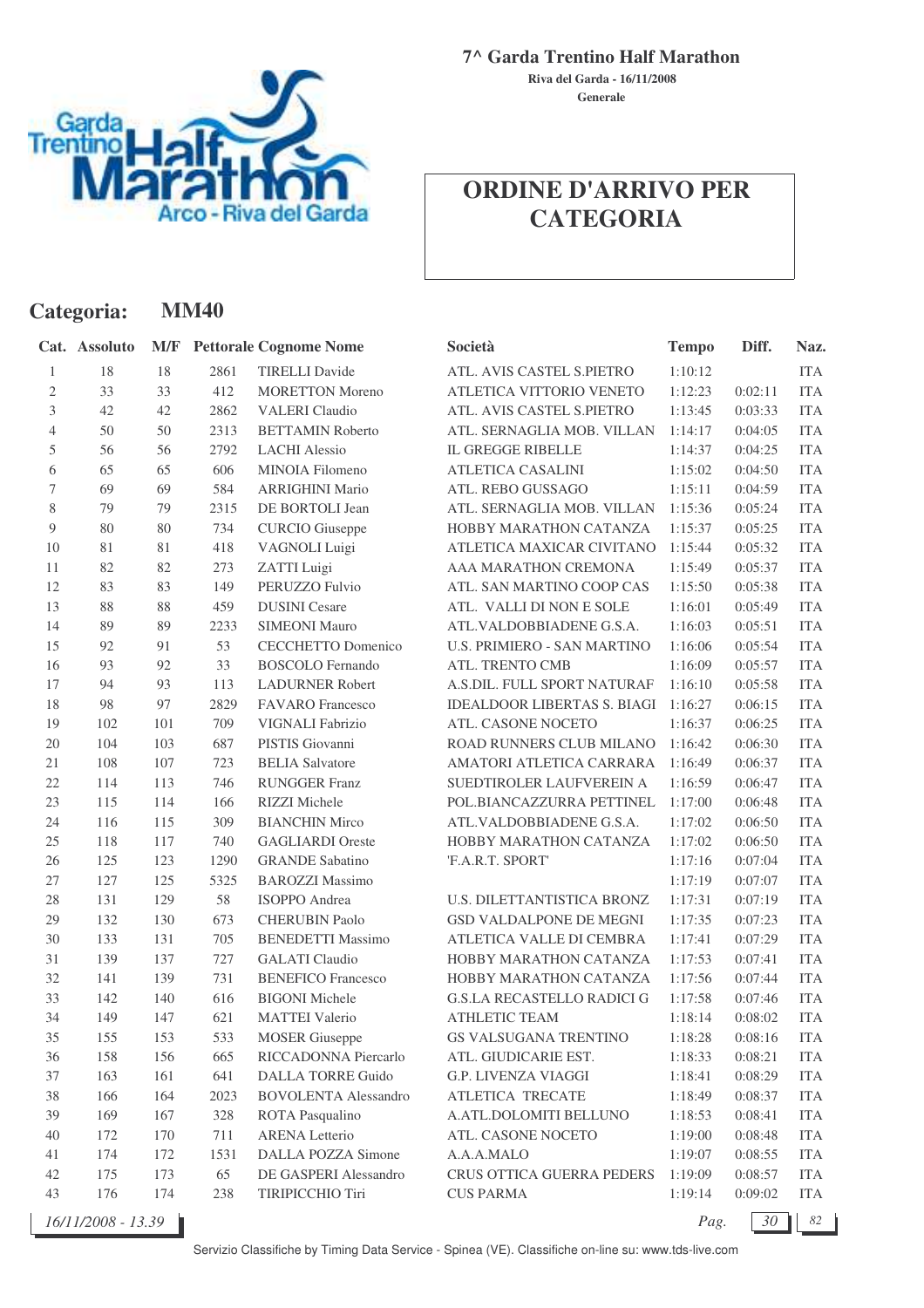| 44  | 179 | 177 | 1283   | <b>GOZZOLI</b> Luca          | A.S. LA FRATELLANZA 1874           | 1:19:18 | 0:09:06 | <b>ITA</b> |
|-----|-----|-----|--------|------------------------------|------------------------------------|---------|---------|------------|
| 45  | 183 | 181 | 688    | PREZIOSA Massimo             | ROAD RUNNERS CLUB MILANO           | 1:19:26 | 0:09:14 | <b>ITA</b> |
| 46  | 186 | 184 | 591    | <b>FRANCESCHETTI Alberto</b> | ATL. REBO GUSSAGO                  | 1:19:30 | 0:09:18 | <b>ITA</b> |
| 47  | 190 | 188 | 146    | <b>GRIMAZ Marco</b>          | ATL. SAN MARTINO COOP CAS          | 1:19:41 | 0:09:29 | <b>ITA</b> |
| 48  | 191 | 189 | 287    | DEROBERTIS Giovanni          | A.S. AMATORI PUTIGNANO             | 1:19:42 | 0:09:30 | <b>ITA</b> |
| 49  | 195 | 193 | 123    | <b>DELVAI Mauro</b>          | <b>US CERMIS MASI</b>              | 1:19:50 | 0:09:38 | <b>ITA</b> |
| 50  | 199 | 197 | 729    | MUGGIANU Giovanni            | HOBBY MARATHON CATANZA             | 1:19:54 | 0:09:42 | <b>ITA</b> |
| 51  | 202 | 200 | 298    | <b>CASAROLA</b> Michele      | NUOVA ATLETICA LATERZA             | 1:19:57 | 0:09:45 | <b>ITA</b> |
| 52  | 204 | 202 | 664    | <b>SALVADORI Enos</b>        | ATL. GIUDICARIE EST.               | 1:19:59 | 0:09:47 | <b>ITA</b> |
| 53  | 205 | 203 | 78     | <b>FERRARI</b> Giulio        | G.P. AVIS SUZZARA                  | 1:19:59 | 0:09:47 | <b>ITA</b> |
| 54  | 206 | 204 | 239    | PARAZZOLI Carlo              | O.S.A. ORG.SPORTIVA ALPINIS        | 1:20:00 | 0:09:48 | <b>ITA</b> |
| 55  | 211 | 209 | 710    | <b>VALENTI Paolo</b>         | ATL. CASONE NOCETO                 | 1:20:05 | 0:09:53 | <b>ITA</b> |
|     |     |     | 75     |                              |                                    |         | 0:09:59 | <b>ITA</b> |
| 56  | 219 | 216 |        | <b>BACER</b> Giorgio         | C.AZ. FINCANTIERI WARTSILA         | 1:20:11 |         |            |
| 57  | 222 | 219 | 2780   | <b>DANTE Roberto</b>         | <b>G.S. MONTESTELLA</b>            | 1:20:17 | 0:10:05 | <b>ITA</b> |
| 58  | 226 | 223 | 2781   | <b>BERGONTI Pierangelo</b>   | <b>G.S. MONTESTELLA</b>            | 1:20:30 | 0:10:18 | <b>ITA</b> |
| 59  | 229 | 226 | 205    | PIOMBARDI Michele            | G.S. VALGEROLA CIAPPARELLI         | 1:20:31 | 0:10:19 | <b>ITA</b> |
| 60  | 231 | 228 | 600    | PELLEGRINO Elio              | A.S.D. BOVES RUN                   | 1:20:34 | 0:10:22 | <b>ITA</b> |
| 61  | 237 | 233 | 469    | <b>LOMBELLA Danilo</b>       | G.S. C.S.I. MORBEGNO               | 1:20:40 | 0:10:28 | <b>ITA</b> |
| 62  | 238 | 234 | 654    | ARGENTI Giovanni             | ASS.GIRO DELLE MURA CITTA'         | 1:20:43 | 0:10:31 | <b>ITA</b> |
| 63  | 239 | 235 | 1112   | VALOTA Mauro                 | RUNNING TORRE DE' ROVERI           | 1:20:44 | 0:10:32 | <b>ITA</b> |
| 64  | 249 | 245 | 518    | PARATO Antonio               | ATLETICA CERIALE SAN GIORG 1:21:02 |         | 0:10:50 | <b>ITA</b> |
| 65  | 250 | 246 | 522    | <b>BALDO</b> Corrado         | <b>G.S. FRAVEGGIO</b>              | 1:21:04 | 0:10:52 | <b>ITA</b> |
| 66  | 251 | 247 | 500    | PANINFORNI Giovanni          | <b>G.S. OROBIE</b>                 | 1:21:05 | 0:10:53 | <b>ITA</b> |
| 67  | 252 | 248 | 736    | <b>GRECO</b> Mauro           | HOBBY MARATHON CATANZA             | 1:21:07 | 0:10:55 | <b>ITA</b> |
| 68  | 253 | 249 | 2319   | <b>SALES Roberto</b>         | ATL. SERNAGLIA MOB. VILLAN         | 1:21:08 | 0:10:56 | <b>ITA</b> |
| 69  | 254 | 250 | 433    | <b>MINELLI</b> Antonio       | ATL. CARPENEDOLO                   | 1:21:09 | 0:10:57 | <b>ITA</b> |
| 70  | 256 | 252 | 629    | <b>FALTNER Kurt</b>          | SÜDTIROLER LAUFVEREIN SPA          | 1:21:14 | 0:11:02 | <b>ITA</b> |
| 71  | 258 | 254 | 389    | PESENTI Pietro               | <b>SCHNEIDER ELECTRIC</b>          | 1:21:15 | 0:11:03 | <b>ITA</b> |
| 72  | 259 | 255 | 197    | POJER Alfredo                | ATLETICA VALLE DI CEMBRA           | 1:21:17 | 0:11:05 | <b>ITA</b> |
| 73  | 262 | 258 | 548    | PEDRAZZOLI Paolo             | G.P. TALAMONA                      | 1:21:20 | 0:11:08 | <b>ITA</b> |
| 74  | 267 | 263 | 718    | PIROLA Germano               | AVIS-AIDO ALMENNO S.SALVA          | 1:21:28 | 0:11:16 | <b>ITA</b> |
| 75  | 268 | 264 | 250    | <b>GASPERI</b> Roberto       | ATL. VILLAZZANO                    | 1:21:28 | 0:11:16 | <b>ITA</b> |
| 76  | 271 | 267 | 2084   | <b>ALFONSO Daniele</b>       | A.S.D.ATLETICA SALUZZO             | 1:21:32 | 0:11:20 | <b>ITA</b> |
| 77  | 275 | 271 | 558    | ROSSATO Gianni               | VOLKSBANK TEAM RUNNING             | 1:21:36 | 0:11:24 | <b>ITA</b> |
| 78  | 278 | 274 | 2076   | <b>BALDO</b> Michele         | ATL. GR. SANTAROSSA BRUGN          | 1:21:36 | 0:11:24 | <b>ITA</b> |
|     |     |     |        |                              | RUNNERS TEAM ZANE'                 |         |         |            |
| 79  | 280 | 276 | 644    | RONCAGLIA Massimo            |                                    | 1:21:42 | 0:11:30 | <b>ITA</b> |
| 80  | 287 | 283 | 150    | PETRIS Gianni                | ATL. SAN MARTINO COOP CAS          | 1:21:50 | 0:11:38 | <b>ITA</b> |
| 81  | 289 | 285 | 574    | <b>BELLINI</b> Andrea        | POD. MADONNA DI SOTTO              | 1:21:54 | 0:11:42 | <b>ITA</b> |
| 82  | 290 | 286 | 1282   | <b>CENCI Marino</b>          | CIRC.RICREATIVO CITTANOVA          | 1:21:55 | 0:11:43 | <b>ITA</b> |
| 83  | 292 | 288 | 432    | FACCHETTI Fabio              | ATL. CARPENEDOLO                   | 1:21:56 | 0:11:44 | <b>ITA</b> |
| 84  | 293 | 289 | 341    | PERINONI Matteo              | A.S.D. ATL.LUPATOTINA              | 1:21:56 | 0:11:44 | <b>ITA</b> |
| 85  | 294 | 290 | 441    | <b>BOTTI Raffaele</b>        | G.P. VALCHIAVENNA LIQUIGA          | 1:21:58 | 0:11:46 | <b>ITA</b> |
| 86  | 297 | 293 | 1541   | <b>BIANCHINI</b> Davide      | A.A.A.MALO                         | 1:22:00 | 0:11:48 | <b>ITA</b> |
| 87  | 304 | 300 | 651    | ZANNONI Gianni               | ATL. CASTELNOVO MONTI              | 1:22:12 | 0:12:00 | <b>ITA</b> |
| 88  | 306 | 302 | 684    | PELLEGRINI Ivano             | ATLETICA VALLE DI CEMBRA           | 1:22:14 | 0:12:02 | <b>ITA</b> |
| 89  | 311 | 307 | 333    | <b>BOLLANI</b> Valter        | G.P. CASALESE                      | 1:22:19 | 0:12:07 | <b>ITA</b> |
| 90  | 321 | 316 | 706    | <b>ADAMI</b> Roberto         | ATL. CASONE NOCETO                 | 1:22:27 | 0:12:15 | <b>ITA</b> |
| 91  | 337 | 332 | 215    | <b>EDERLE Luigi</b>          | A.S.D. ATL.PRISMA SPEDIZIONI       | 1:22:45 | 0:12:33 | <b>ITA</b> |
| 92  | 338 | 333 | 402    | MENEGHETTI Lucio             | G.P. VIRGILIANO                    | 1:22:45 | 0:12:33 | <b>ITA</b> |
| 93  | 342 | 337 | 308    | <b>TONINI Alberto</b>        | <b>U.S. LA SPORTIVA</b>            | 1:22:52 | 0:12:40 | <b>ITA</b> |
| 94  | 344 | 339 | 680    | FASOLI Tiziano               | <b>GP FLYING COLOURS MARATH</b>    | 1:22:54 | 0:12:42 | <b>ITA</b> |
| 95  | 353 | 348 | 332    | PANIZZA Fabrizio             | ATLETICA TEAM LOPPIO               | 1:23:10 | 0:12:58 | <b>ITA</b> |
| 96  | 354 | 349 | $80\,$ | <b>AMADINI</b> Luca          | AAA MARATHON CREMONA               | 1:23:12 | 0:13:00 | <b>ITA</b> |
| 97  | 356 | 351 | 542    | LO SENNO Luca                | <b>ESSETRE RUNNING</b>             | 1:23:15 | 0:13:03 | <b>ITA</b> |
| 98  | 359 | 354 | 541    | CILLARI Pierluigi            | G.M. SPORTING CLUB MONDAD          | 1:23:18 | 0:13:06 | <b>ITA</b> |
| 99  | 363 | 358 | 527    | LAZZAROTTO Claudio           | ATL.BASSANO RUNNING STOR           | 1:23:27 | 0:13:15 | <b>ITA</b> |
| 100 | 384 | 377 | 5642   | <b>HARALD Oswald</b>         |                                    | 1:23:50 | 0:13:38 | AUT        |
| 101 | 387 | 379 | 2794   | TUMINO Lorenzo               | IL GREGGE RIBELLE                  | 1:23:54 | 0:13:42 | ITA        |
| 102 | 388 |     | 455    | RICCA Paolo                  | MARATHON C.-ALTA QUOTA LI 1:23:54  |         |         | <b>ITA</b> |
|     |     | 380 |        |                              |                                    |         | 0:13:42 |            |

*16/11/2008 - 13.39 Pag. 31 82*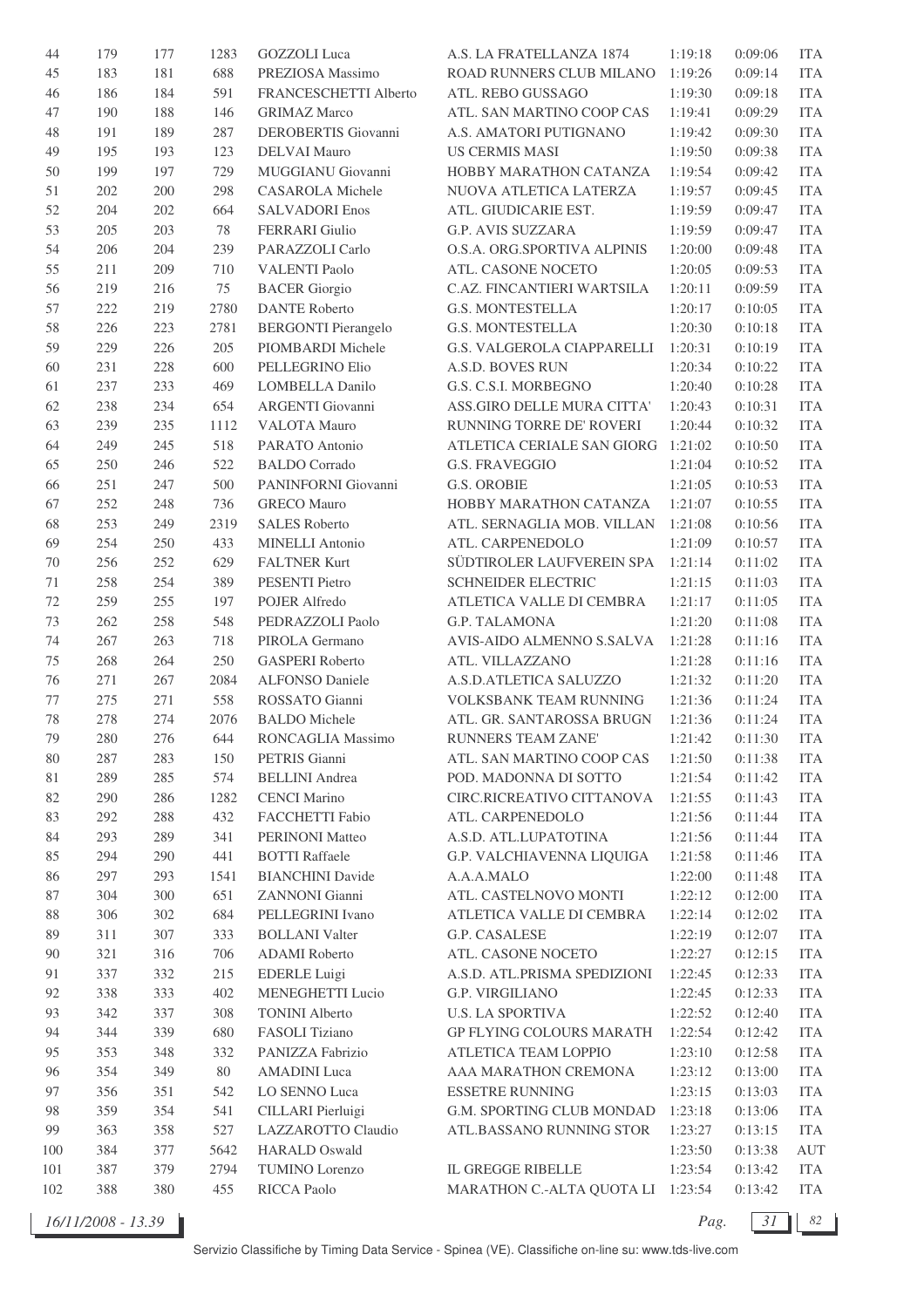| 103 | 393 | 385 | 1999 | PELUSI Annino                     | A.S.D G.P. AMATORI TERAMO          | 1:23:58 | 0:13:46 | <b>ITA</b> |
|-----|-----|-----|------|-----------------------------------|------------------------------------|---------|---------|------------|
| 104 | 401 | 393 | 434  | ZADRA Roberto                     | ATL. CARPENEDOLO                   | 1:24:06 | 0:13:54 | <b>ITA</b> |
| 105 | 402 | 394 | 119  | MAZZOLENI Paolo                   | G.S. AVIS TREVIGLIO G.B.           | 1:24:08 | 0:13:56 | <b>ITA</b> |
| 106 | 403 | 395 | 499  | <b>PANINFORNI</b> Giuseppe        | <b>G.S. OROBIE</b>                 | 1:24:10 | 0:13:58 | <b>ITA</b> |
| 107 | 404 | 396 | 603  | VALCANAIA Alessandro              | A.S.D. COMANDO TRUPPE ALPI         | 1:24:10 | 0:13:58 | <b>ITA</b> |
| 108 | 411 | 401 | 349  | <b>GIACOMELLI</b> Gianluca        | A.S.D.ATL.INSIEME NEW FOOD         | 1:24:17 | 0:14:05 | <b>ITA</b> |
| 109 | 415 | 404 | 2252 | <b>VIAN</b> Giuseppe              | ATL.VALDOBBIADENE G.S.A.           | 1:24:23 | 0:14:11 | <b>ITA</b> |
| 110 | 416 | 405 | 1288 | <b>BASCHIERI</b> Stefano          | CIRC.RICREATIVO CITTANOVA          | 1:24:23 | 0:14:11 | <b>ITA</b> |
| 111 | 417 | 406 | 627  | PASSARINI Pierluigi               | <b>GPV TAGICAR VILLAFRANCA</b>     | 1:24:24 | 0:14:12 | <b>ITA</b> |
| 112 | 420 | 409 | 96   | <b>BERGAMINI Roberto</b>          | G.P. AVIS POL. MALAVICINA          | 1:24:32 | 0:14:20 | <b>ITA</b> |
|     |     |     |      | <b>TOMASI Silvano</b>             | <b>IDEALDOOR LIBERTAS S. BIAGI</b> |         |         | <b>ITA</b> |
| 113 | 438 | 426 | 2832 |                                   |                                    | 1:24:49 | 0:14:37 |            |
| 114 | 446 | 433 | 214  | <b>CHILELLI Nicola</b>            | A.S.D. ATL.PRISMA SPEDIZIONI       | 1:24:57 | 0:14:45 | <b>ITA</b> |
| 115 | 447 | 434 | 498  | MOLINARI Gianfranco               | G.S. BONDO                         | 1:24:58 | 0:14:46 | <b>ITA</b> |
| 116 | 453 | 440 | 1892 | <b>CARBONE</b> Stefano            | <b>G.S. BRANCALEONE ASTI</b>       | 1:25:05 | 0:14:53 | <b>ITA</b> |
| 117 | 454 | 441 | 2394 | <b>NANNI</b> Antonio              | A.S.D. MONTEDORO NOCI              | 1:25:05 | 0:14:53 | <b>ITA</b> |
| 118 | 456 | 443 | 2625 | ZANETTI Giovanni                  | <b>G.S. FRAVEGGIO</b>              | 1:25:08 | 0:14:56 | <b>ITA</b> |
| 119 | 457 | 444 | 2972 | <b>BASEI</b> Loris                | ATL.VALDOBBIADENE G.S.A.           | 1:25:10 | 0:14:58 | <b>ITA</b> |
| 120 | 461 | 448 | 484  | PITTI Claudio                     | AMICI DEL MOMBARONE                | 1:25:13 | 0:15:01 | <b>ITA</b> |
| 121 | 464 | 451 | 112  | PETRELLI Vincenzo                 | AMATORI ATL. ACQUAVIVA             | 1:25:19 | 0:15:07 | <b>ITA</b> |
| 122 | 466 | 453 | 697  | ZAZZETTA Vittorio                 | ATL. AVIS S.BENEDETTO DEL T        | 1:25:21 | 0:15:09 | <b>ITA</b> |
| 123 | 467 | 454 | 5661 | <b>ZINGONI Nicola</b>             |                                    | 1:25:23 | 0:15:11 | <b>ITA</b> |
| 124 | 468 | 455 | 2320 | <b>SARTOR Claudio</b>             | ATL. SERNAGLIA MOB. VILLAN         | 1:25:24 | 0:15:12 | <b>ITA</b> |
| 125 | 469 | 456 | 570  | PARISI Gaetano                    | <b>ILPRA ATL.VIGEVANO PARCO</b>    | 1:25:26 | 0:15:14 | <b>ITA</b> |
| 126 | 473 | 459 | 2017 | <b>TOLLER</b> Andrea              | ATLETICA VALLE DI CEMBRA           | 1:25:30 | 0:15:18 | <b>ITA</b> |
| 127 | 475 | 461 | 154  | <b>SOVRAN Paolo</b>               | ATL. SAN MARTINO COOP CAS          | 1:25:33 | 0:15:21 | <b>ITA</b> |
| 128 | 477 | 463 | 340  | <b>MAESTRINI</b> Gabriele         | A.S.D. ATL.LUPATOTINA              | 1:25:35 | 0:15:23 | <b>ITA</b> |
| 129 | 480 | 465 | 536  | <b>CASTELLANI Ercole</b>          | MARATHON C.-ALTA QUOTA LI          | 1:25:38 | 0:15:26 | <b>ITA</b> |
| 130 | 482 | 467 | 174  | <b>BUCCOLIERI</b> Pancrazio       | <b>GYMNASIUM C.FITNES MARAT</b>    | 1:25:41 | 0:15:29 | <b>ITA</b> |
| 131 | 483 | 468 | 1296 | <b>CUNEAZ Sandro</b>              | C.C.S. COGNE AOSTA ATLETIC         | 1:25:43 | 0:15:31 | <b>ITA</b> |
| 132 | 488 | 472 | 2660 | <b>GASPARI Mirco</b>              | GS.TORTELLINI VOLTAN MART          | 1:25:50 | 0:15:38 | <b>ITA</b> |
| 133 | 495 | 479 | 492  | <b>FABRIS Mario</b>               | <b>6XCORRERE</b>                   | 1:25:57 | 0:15:45 | <b>ITA</b> |
| 134 | 498 | 481 | 397  | <b>ZECCA</b> Augusto Giuseppe     | ATL. ROCCA PRIORA                  | 1:26:03 | 0:15:51 | <b>ITA</b> |
| 135 | 503 | 486 | 2871 | <b>CIARDO Rocco</b>               | ATL. CASONE NOCETO                 | 1:26:07 | 0:15:55 | <b>ITA</b> |
|     | 510 |     |      |                                   |                                    |         |         | <b>ITA</b> |
| 136 |     | 492 | 2836 | <b>BISCARO</b> Roberto            | <b>IDEALDOOR LIBERTAS S. BIAGI</b> | 1:26:12 | 0:16:00 |            |
| 137 | 512 | 494 | 702  | PALOMBO Sandro                    | PODISTICA VASTO                    | 1:26:14 | 0:16:02 | <b>ITA</b> |
| 138 | 516 | 497 | 429  | PAROLARI Delio                    | ATL. PARATICO                      | 1:26:17 | 0:16:05 | <b>ITA</b> |
| 139 | 522 | 503 | 681  | PAGANI Fabrizio                   | <b>GP FLYING COLOURS MARATH</b>    | 1:26:20 | 0:16:08 | <b>ITA</b> |
| 140 | 527 | 508 | 180  | <b>LUNELLI</b> Diego              | ATL. TRENTO CMB                    | 1:26:26 | 0:16:14 | <b>ITA</b> |
| 141 | 535 | 516 | 5764 | <b>GEROLIMON Giulio</b>           | A.S.D. VIS SOLIS                   | 1:26:35 | 0:16:23 | <b>ITA</b> |
| 142 | 543 | 524 | 5473 | DI CARLO Albino                   |                                    | 1:26:48 | 0:16:36 | <b>ITA</b> |
| 143 | 544 | 525 | 5238 | <b>ORLANDI</b> Pierpaolo          | PODISTICA BUSSOLENO                | 1:26:48 | 0:16:36 | <b>ITA</b> |
| 144 | 548 | 529 | 5434 | <b>WINDISCH Hannes</b>            |                                    | 1:26:54 | 0:16:42 | <b>AUT</b> |
| 145 | 551 | 532 | 196  | ZANOLLI Giancarlo                 | S.S. TENNO                         | 1:27:00 | 0:16:48 | <b>ITA</b> |
| 146 | 556 | 537 | 120  | FILIPPI Michele                   | ATL. VILLAZZANO                    | 1:27:04 | 0:16:52 | <b>ITA</b> |
| 147 | 558 | 539 | 2471 | <b>MATTEI Paolo</b>               | CRUS OTTICA GUERRA PEDERS          | 1:27:04 | 0:16:52 | <b>ITA</b> |
| 148 | 564 | 545 | 217  | <b>CARLESCHI Pietro Benedetto</b> | ATL. LIB. CASTEGNATO               | 1:27:11 | 0:16:59 | <b>ITA</b> |
| 149 | 565 | 546 | 1301 | <b>SARTOR Stefano</b>             | ATLETICA TEAM LOPPIO               | 1:27:12 | 0:17:00 | <b>ITA</b> |
| 150 | 569 | 549 | 249  | <b>MAZZONE</b> Corrado            | RUNNING OLTREPO'                   | 1:27:14 | 0:17:02 | <b>ITA</b> |
| 151 | 570 | 550 | 2148 | <b>GUARESCHI Adriano</b>          | ATL. CASONE NOCETO                 | 1:27:17 | 0:17:05 | <b>ITA</b> |
| 152 | 573 | 551 | 390  | PIPITONE Giuseppe                 | A.S. DILETT. G.S.ATL.MAZARA        | 1:27:19 | 0:17:07 | <b>ITA</b> |
| 153 | 577 | 555 | 5410 | ROMAGNONI Gianluca                |                                    | 1:27:25 | 0:17:13 | <b>ITA</b> |
| 154 | 580 | 558 | 410  | <b>BERTAZZONI</b> Paolone         | <b>G.P. VIRGILIANO</b>             | 1:27:29 | 0:17:17 | <b>ITA</b> |
| 155 | 582 | 560 | 1960 | <b>GEMELLI</b> Fabrizio           | ATL. CASTEL ROZZONE                | 1:27:32 | 0:17:20 | <b>ITA</b> |
| 156 | 589 | 567 | 497  | <b>BONENTI</b> Corrado            | G.S. BONDO                         | 1:27:40 | 0:17:28 | <b>ITA</b> |
| 157 | 591 | 569 | 148  | <b>OITZINGER William</b>          | ATL. SAN MARTINO COOP CAS          | 1:27:41 | 0:17:29 | <b>ITA</b> |
| 158 | 594 | 572 | 245  | <b>BALLERINI</b> Andrea           | RUNNING OLTREPO'                   | 1:27:45 | 0:17:33 | <b>ITA</b> |
| 159 | 605 | 582 | 719  | <b>GRITTI</b> Luigi               | AVIS-AIDO ALMENNO S.SALVA          | 1:27:55 | 0:17:43 | <b>ITA</b> |
|     |     |     | 507  |                                   |                                    |         |         |            |
| 160 | 606 | 583 |      | CARROZZINO Ivano                  | G.P. MARCIACARATESI                | 1:27:55 | 0:17:43 | <b>ITA</b> |
| 161 | 608 | 585 | 267  | <b>DALLERA</b> Guerino            | <b>FILA EQUIPE</b>                 | 1:27:57 | 0:17:45 | <b>ITA</b> |

*16/11/2008 - 13.39 Pag. 32 82*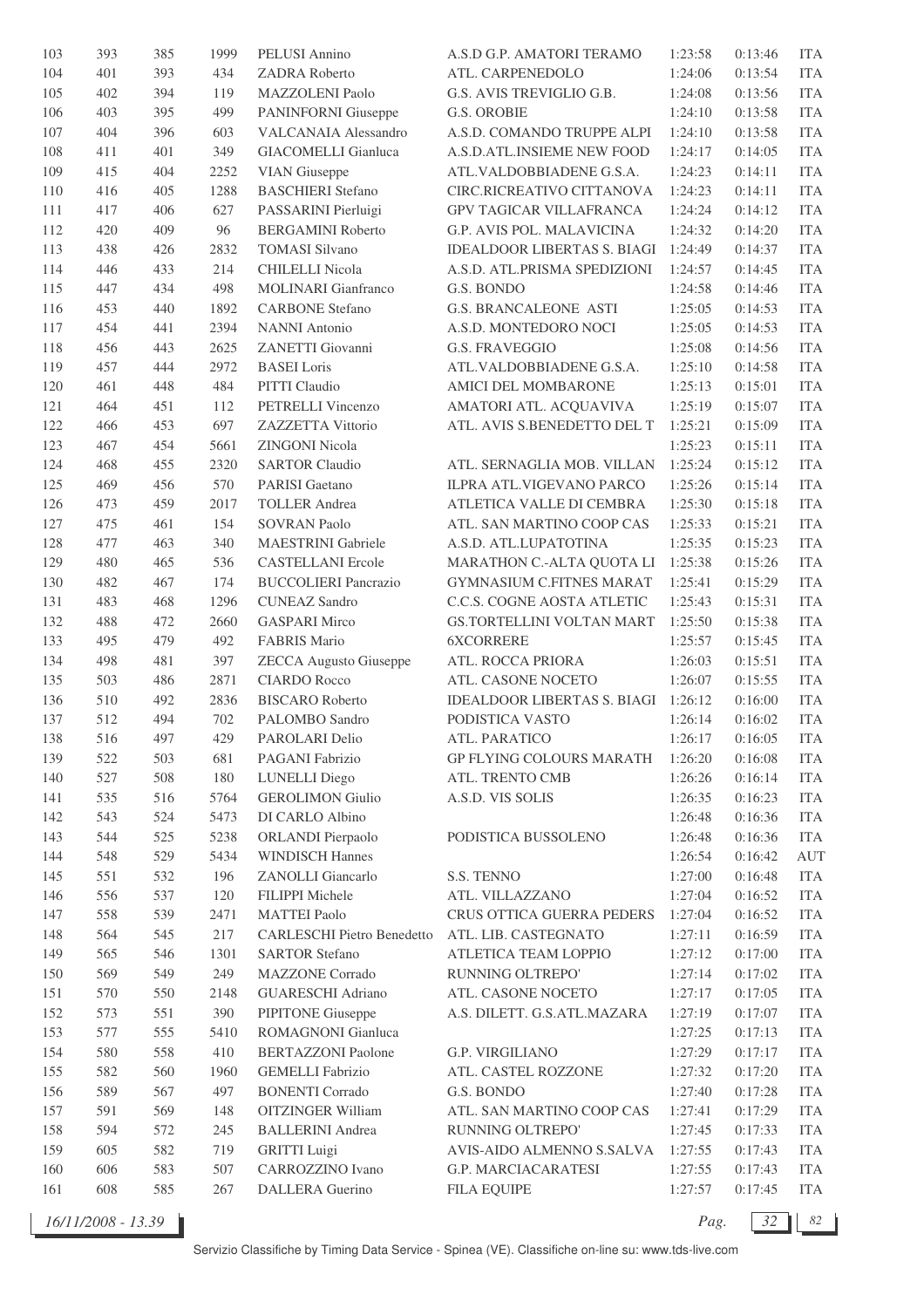| 162     | 612        | 589 | 5626 | FACCHINI Walter            |                              | 1:28:02 | 0:17:50 | <b>ITA</b> |
|---------|------------|-----|------|----------------------------|------------------------------|---------|---------|------------|
| 163     | 613        | 590 | 348  | <b>CASTELLAN Luca</b>      | ATLETICA ROTALIANA           | 1:28:03 | 0:17:51 | <b>ITA</b> |
| 164     | 614        | 591 | 2116 | <b>NOCENTINI Marco</b>     | A.S.C.SILVANO FEDI           | 1:28:04 | 0:17:52 | <b>ITA</b> |
| 165     | 618        | 594 | 99   | <b>CENGIA</b> Sergio       | G.P. AVIS POL. MALAVICINA    | 1:28:10 | 0:17:58 | <b>ITA</b> |
| 166     | 624        | 600 | 421  | <b>BIANCHI</b> Fabio       | CRUS OTTICA GUERRA PEDERS    | 1:28:21 | 0:18:09 | <b>ITA</b> |
| 167     | 632        | 608 | 5281 | FANTAPPIÈ Leonardo         | <b>CRAL ATAF</b>             | 1:28:28 | 0:18:16 | <b>ITA</b> |
| 168     | 636        | 612 | 2921 | <b>SALVADOR</b> Diego      | <b>ATLETICA FASSA 08</b>     | 1:28:31 | 0:18:19 | <b>ITA</b> |
| 169     | 641        | 616 | 2113 | <b>CARRARA</b> Gabriele    | A.S.C.SILVANO FEDI           | 1:28:39 | 0:18:27 | <b>ITA</b> |
| 170     | 642        | 617 | 2169 | <b>BONELLI Paolo</b>       | ATL. CASONE NOCETO           | 1:28:40 | 0:18:28 | <b>ITA</b> |
| 171     | 653        | 628 | 91   | RONCHETTI Maurizio         | ATL. FRI.MA.S.               | 1:28:50 | 0:18:38 | <b>ITA</b> |
| 172     | 661        | 635 | 102  | <b>GALVANI</b> Giuliano    | G.P. AVIS POL. MALAVICINA    | 1:28:55 | 0:18:43 | <b>ITA</b> |
| 173     | 675        | 648 | 686  | D'ALESSANDRO Nicola        | ROAD RUNNERS CLUB MILANO     | 1:29:06 | 0:18:54 | <b>ITA</b> |
| 174     | 678        | 650 | 1160 | STANGHELLINI Paolo         | GSD VALDALPONE DE MEGNI      | 1:29:08 | 0:18:56 | <b>ITA</b> |
| 175     | 682        | 654 | 2574 | DEBATTISTI Aldo            | ATL. RIGOLETTO               | 1:29:11 | 0:18:59 | <b>ITA</b> |
| 176     | 683        | 655 | 482  | <b>BOSELLI</b> Angelo      | A.S.D. RUNNERS LENO          | 1:29:12 | 0:19:00 | <b>ITA</b> |
| 177     | 686        | 658 | 407  | <b>MARKUS</b> Oberleiter   | SÜDTIROLER LAUFVEREIN        | 1:29:14 | 0:19:02 | <b>ITA</b> |
| 178     | 691        | 663 | 77   | <b>BENATTI Mauro</b>       | <b>G.P. AVIS SUZZARA</b>     | 1:29:17 | 0:19:05 | <b>ITA</b> |
| 179     | 695        | 667 | 288  | MEZZAPESA Michele          | A.S. AMATORI PUTIGNANO       | 1:29:18 | 0:19:06 | <b>ITA</b> |
| 180     | 702        | 674 | 1787 | MAZZALAI Giancarlo         | ATLETICA ROTALIANA           | 1:29:23 | 0:19:11 | <b>ITA</b> |
| 181     | 703        | 675 | 177  | PIRAN Alfonso              | LA RUSTICA AUTOVIMA PESCA    | 1:29:24 | 0:19:12 | <b>ITA</b> |
| 182     | 705        | 677 | 2517 | PANZA Michele              | <b>G.S. BRANCALEONE ASTI</b> | 1:29:25 | 0:19:13 | <b>ITA</b> |
| 183     | 708        | 679 | 5131 | ROSSI Pier Luigi           | PODISTICA ULIVETESE          | 1:29:26 | 0:19:14 | <b>ITA</b> |
| 184     | 709        | 680 | 2530 | <b>BERLANDA Corrado</b>    | ATLETICA TEAM LOPPIO         | 1:29:27 | 0:19:15 | <b>ITA</b> |
| 185     | 714        | 685 | 2230 | <b>DALLO</b> Giuseppe      | ATL.VALDOBBIADENE G.S.A.     | 1:29:32 | 0:19:20 | <b>ITA</b> |
| 186     | 715        | 686 | 234  | <b>CHINCARINI Federico</b> | ATLETICA ALTO GARDA E LED    | 1:29:33 | 0:19:21 | <b>ITA</b> |
| 187     | 720        | 690 | 666  | <b>ARTINI Fabrizio</b>     | ATL. GIUDICARIE EST.         | 1:29:38 | 0:19:26 | <b>ITA</b> |
| 188     | 726        | 696 | 170  | <b>TOLLER Carlo</b>        | ATLETICA VALLE DI CEMBRA     | 1:29:40 | 0:19:28 | <b>ITA</b> |
| 189     | 730        | 699 | 5187 | <b>RAMPL Gerhard</b>       |                              | 1:29:46 | 0:19:34 | <b>AUT</b> |
| 190     | 731        | 700 | 1238 | <b>SANTONE Gianni</b>      | RUNNERS CHIETI               | 1:29:46 | 0:19:34 | <b>ITA</b> |
| 191     | 732        | 701 | 5324 | <b>CAINELLI</b> Claudio    |                              | 1:29:46 | 0:19:34 | <b>ITA</b> |
| 192     | 737        | 705 | 208  | PERINELLI Andrea           | G.M. SPORTING CLUB MONDAD    | 1:29:50 | 0:19:38 | <b>ITA</b> |
| 193     | 740        | 708 | 2843 | <b>CAPETTI Ugo</b>         | ATL. AVIS CASTEL S.PIETRO    | 1:29:54 | 0:19:42 | <b>ITA</b> |
| 194     | 761        | 729 | 266  | GATTA Giovanni             | <b>FILA EQUIPE</b>           | 1:30:11 | 0:19:59 | <b>ITA</b> |
| 195     | 765        | 733 | 409  | <b>VALENTINI Sergio</b>    | ATLETICA VALLE DI CEMBRA     | 1:30:14 | 0:20:02 | <b>ITA</b> |
| 196     | 766        | 734 | 5678 | <b>SERAFINI</b> Ireno      |                              | 1:30:14 | 0:20:02 | <b>ITA</b> |
| 197     | 770        | 737 | 2184 | <b>BRUNO Carmelo</b>       | ATL. VERBANO                 | 1:30:17 | 0:20:05 | <b>ITA</b> |
| 198     | 779        | 745 | 5562 | ROSSATO Paolo              | <b>GP VILLAFONTANA</b>       | 1:30:24 | 0:20:12 | <b>ITA</b> |
| 199     | 784        | 750 | 173  | <b>BRAGA</b> John          | ATLETICA TRECATE             | 1:30:28 | 0:20:16 | <b>ITA</b> |
| 200     | 786        | 752 | 5458 | FRIZZI SORENSEN Giorgio    |                              | 1:30:31 | 0:20:19 | <b>ITA</b> |
| 201     | 787        | 753 | 5125 | <b>RACKWITZ Matthias</b>   |                              | 1:30:32 | 0:20:20 | <b>GER</b> |
| 202     | 794        | 759 | 444  | <b>BERTOLINI</b> Giuliano  | ATLETICA TEAM LOPPIO         | 1:30:36 | 0:20:24 | <b>ITA</b> |
| 203     | 809        | 773 | 243  | <b>PAOLI</b> Oreste        | ATL. TRENTO CMB              | 1:30:49 | 0:20:37 | <b>ITA</b> |
| 204     | 812        | 776 | 5136 | <b>BALESTRIERO Roberto</b> |                              | 1:30:52 | 0:20:40 | <b>ITA</b> |
| 205     | 816        | 780 | 2419 | CATTOLICO Vincenzo         | A.S.A. DETUR NAPOLI          | 1:30:54 | 0:20:42 | <b>ITA</b> |
| 206     | 817        | 781 | 5666 | <b>BACHER Wolfgang</b>     |                              | 1:30:54 | 0:20:42 | <b>AUT</b> |
| $207\,$ | 826        | 788 | 440  | <b>GALLI</b> Paolo         | ATL. PARATICO                | 1:31:00 | 0:20:48 | <b>ITA</b> |
| 208     | 829        | 790 | 1798 | <b>VIVIANI</b> Luca        | <b>U.S. QUERCIA ROVERETO</b> | 1:31:03 | 0:20:51 | <b>ITA</b> |
| 209     | 831        | 791 | 5794 | <b>TAVERNINI</b> Andrea    |                              | 1:31:05 | 0:20:53 | <b>ITA</b> |
| 210     | 855        | 812 | 2079 | TOME' Denny                | ATL. GR. SANTAROSSA BRUGN    | 1:31:23 | 0:21:11 | <b>ITA</b> |
|         | 859        |     | 630  | <b>STRAUSS Hartmann</b>    |                              |         |         |            |
| 211     |            | 816 | 339  |                            | SÜDTIROLER LAUFVEREIN SPA    | 1:31:25 | 0:21:13 | <b>ITA</b> |
| 212     | 861<br>862 | 818 |      | <b>LORENZI</b> Leonino     | A.S.D. ATL.LUPATOTINA        | 1:31:28 | 0:21:16 | <b>ITA</b> |
| 213     |            | 819 | 1557 | DELLA PIETRA Andrea        | A.S.D. PODISTICA ARONA       | 1:31:28 | 0:21:16 | <b>ITA</b> |
| 214     | 871        | 827 | 2933 | SASSO Antonio              | A.S.C.SILVANO FEDI           | 1:31:38 | 0:21:26 | <b>ITA</b> |
| 215     | 877        | 832 | 1826 | MIGLIORINI Giovanni        | <b>G.S. MARATHON MAX</b>     | 1:31:42 | 0:21:30 | <b>ITA</b> |
| 216     | 880        | 835 | 2022 | <b>BERTOLO</b> Stefano     | ATLETICA TRECATE             | 1:31:44 | 0:21:32 | <b>ITA</b> |
| 217     | 889        | 844 | 2317 | <b>GRANZOTTO Maurizio</b>  | ATL. SERNAGLIA MOB. VILLAN   | 1:31:56 | 0:21:44 | <b>ITA</b> |
| 218     | 896        | 851 | 5449 | <b>VINANTE Roberto</b>     |                              | 1:32:01 | 0:21:49 | <b>ITA</b> |
| 219     | 897        | 852 | 5417 | <b>SCATTOLO Davide</b>     |                              | 1:32:01 | 0:21:49 | <b>ITA</b> |
| 220     | 902        | 857 | 2531 | <b>BERLOFFA Flavio</b>     | ATLETICA TEAM LOPPIO         | 1:32:05 | 0:21:53 | <b>ITA</b> |

*16/11/2008 - 13.39 Pag. 33 82*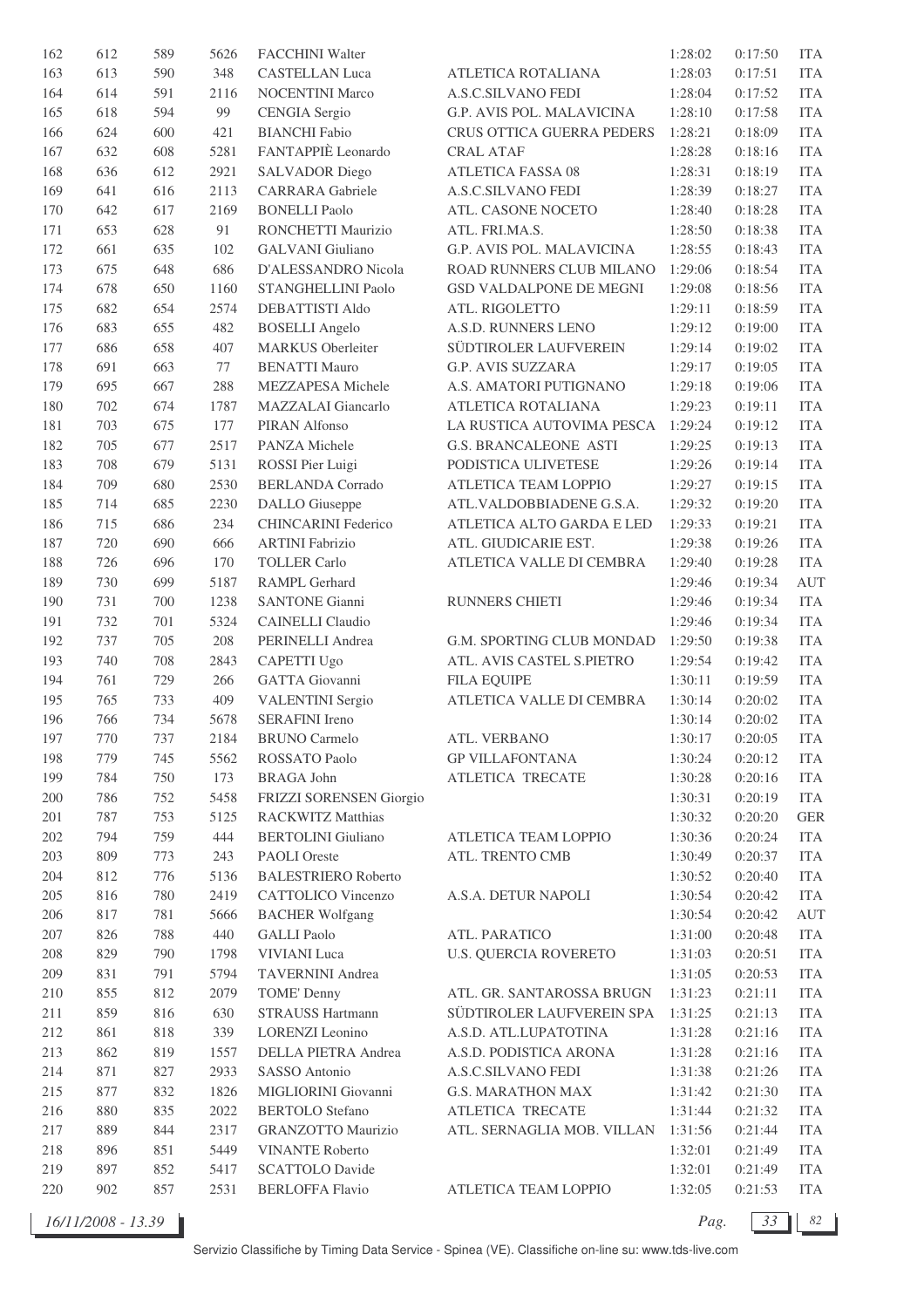| 221 | 906  | 860  | 2611 | PESATORI Guido Pompeo       | ATL. AMBROSIANA              | 1:32:08 | 0:21:56 | <b>ITA</b> |
|-----|------|------|------|-----------------------------|------------------------------|---------|---------|------------|
| 222 | 908  | 862  | 1786 | <b>LECHTHALER Sergio</b>    | ATLETICA ROTALIANA           | 1:32:10 | 0:21:58 | <b>ITA</b> |
| 223 | 921  | 873  | 1850 | <b>TEDESCHI</b> Giuseppe    | A.S.D. ATLETICA PEZZE DI GRE | 1:32:26 | 0:22:14 | <b>ITA</b> |
| 224 | 927  | 878  | 1861 | <b>GALLINA Davide</b>       | G.P. AVIS POL. MALAVICINA    | 1:32:28 | 0:22:16 | <b>ITA</b> |
| 225 | 930  | 880  | 5534 | <b>SONCIN</b> Giuseppe      | TRAGURADO VOLANTE            | 1:32:32 | 0:22:20 | <b>ITA</b> |
| 226 | 933  | 883  | 2852 | <b>MARCHETTI Claudio</b>    | ATL. AVIS CASTEL S.PIETRO    | 1:32:35 | 0:22:23 | <b>ITA</b> |
| 227 | 938  | 888  | 220  | <b>ROSSI</b> Christian      | ATLETICA ALTO GARDA E LED    | 1:32:38 | 0:22:26 | <b>ITA</b> |
| 228 | 943  | 893  | 1858 | CRISTOFOLETTI Luca          | G.P. AVIS POL. MALAVICINA    | 1:32:41 | 0:22:29 | <b>ITA</b> |
| 229 | 945  | 895  | 1971 | FORLANI Giovanni            | ATL. CASTEL ROZZONE          | 1:32:43 | 0:22:31 | <b>ITA</b> |
| 230 | 947  | 896  | 1803 | <b>BADANELLI Mauro</b>      | U.S.ACLI ATL. SAN MARCO B.A. | 1:32:44 | 0:22:32 | <b>ITA</b> |
| 231 | 950  | 898  | 1725 | <b>STRETTI Ruggero</b>      | ATL. U.S. NERVIANESE 1919    | 1:32:49 | 0:22:37 | <b>ITA</b> |
| 232 | 963  | 910  | 2120 | <b>TESTI Davide</b>         | G.M. SPORTING CLUB MONDAD    | 1:33:01 | 0:22:49 | <b>ITA</b> |
| 233 | 975  | 922  | 1539 | <b>ISRAELI Massimo</b>      | A.A.A.MALO                   | 1:33:09 | 0:22:57 | <b>ITA</b> |
| 234 | 976  | 923  | 1886 | <b>BOMBARDELLI Luca</b>     | A.S. TRENTINO EVENTI         | 1:33:10 | 0:22:58 | <b>ITA</b> |
| 235 | 981  | 927  | 64   | <b>BIOTTI Adriano</b>       | <b>G.S. FRAVEGGIO</b>        | 1:33:13 | 0:23:01 | <b>ITA</b> |
|     |      |      |      |                             |                              |         |         |            |
| 236 | 990  | 935  | 2181 | <b>DIDONE' Paolo</b>        | ATL. VERBANO                 | 1:33:22 | 0:23:10 | <b>ITA</b> |
| 237 | 995  | 940  | 32   | <b>MAROCCHI</b> Gianmarco   | S.S. TENNO                   | 1:33:25 | 0:23:13 | <b>ITA</b> |
| 238 | 998  | 943  | 5622 | LA LUMIA Vincenzo           | LATIN MARATHON LOVERS        | 1:33:28 | 0:23:16 | <b>ITA</b> |
| 239 | 1015 | 958  | 161  | <b>COVIZZI</b> Gaetano      | U.S.ACLI ATL. SAN MARCO B.A. | 1:33:43 | 0:23:31 | <b>ITA</b> |
| 240 | 1021 | 964  | 2469 | <b>TERNALI Roberto</b>      | POL. MADONNINA               | 1:33:44 | 0:23:32 | <b>ITA</b> |
| 241 | 1022 | 965  | 1804 | <b>REBASTI</b> Luca         | <b>ATLETICA CAIRO</b>        | 1:33:47 | 0:23:35 | <b>ITA</b> |
| 242 | 1030 | 973  | 5127 | <b>ONTINI Mauro</b>         | POL. DILET. LA TORRE CENAIA  | 1:33:52 | 0:23:40 | <b>ITA</b> |
| 243 | 1031 | 974  | 478  | RODIGARI Maurizio           | MARATHON C .- ALTA QUOTA LI  | 1:33:53 | 0:23:41 | <b>ITA</b> |
| 244 | 1046 | 987  | 2209 | <b>BRUNO</b> Giacomo        | ATLETIC CLUB ALTAMURA        | 1:34:03 | 0:23:51 | <b>ITA</b> |
| 245 | 1048 | 989  | 2207 | RAFAELE Angelo              | ATLETIC CLUB ALTAMURA        | 1:34:03 | 0:23:51 | <b>ITA</b> |
| 246 | 1062 | 1001 | 5528 | <b>GOVERNO</b> Marco        |                              | 1:34:19 | 0:24:07 | <b>ITA</b> |
| 247 | 1063 | 1002 | 5400 | <b>FORANTE Giuseppe</b>     |                              | 1:34:20 | 0:24:08 | <b>ITA</b> |
| 248 | 1071 | 1008 | 2054 | <b>SILVESTRI</b> Tiziano    | LA RUSTICA AUTOVIMA PESCA    | 1:34:25 | 0:24:13 | <b>ITA</b> |
| 249 | 1072 | 1009 | 2846 | DALL'OSSO Giulio            | ATL. AVIS CASTEL S.PIETRO    | 1:34:27 | 0:24:15 | <b>ITA</b> |
| 250 | 1081 | 1017 | 2057 | <b>ZENORINI Nicola</b>      | LA RUSTICA AUTOVIMA PESCA    | 1:34:35 | 0:24:23 | <b>ITA</b> |
| 251 | 1085 | 1021 | 2501 | PUGLIESE Bruno Davide       | A.S.D. SAN PATRIGNANO        | 1:34:37 | 0:24:25 | <b>ITA</b> |
| 252 | 1087 | 1023 | 1940 | <b>BEDENDI</b> Massimiliano | POL.BIANCAZZURRA PETTINEL    | 1:34:40 | 0:24:28 | <b>ITA</b> |
| 253 | 1093 | 1029 | 408  | <b>MORENGHI</b> Samuele     | 3C (COMP. CREMONESE CORRI    | 1:34:45 | 0:24:33 | <b>ITA</b> |
| 254 | 1104 | 1039 | 1994 | DE LAURENTIIS Fabrizio      | A.S.D G.P. AMATORI TERAMO    | 1:34:54 | 0:24:42 | <b>ITA</b> |
| 255 | 1106 | 1041 | 5654 | FRASSANELLA Simone          |                              | 1:34:56 | 0:24:44 | <b>ITA</b> |
| 256 | 1112 | 1046 | 372  | <b>CUNEAZ Marco</b>         | C.C.S. COGNE AOSTA ATLETIC   | 1:35:02 | 0:24:50 | ITA        |
| 257 | 1114 | 1048 | 2321 | <b>VIEZZER</b> Angelo       | ATL. SERNAGLIA MOB. VILLAN   | 1:35:03 | 0:24:51 | <b>ITA</b> |
| 258 | 1122 | 1056 | 2081 | <b>BONO</b> Alberto         | ATL. FRANCIACORTA            | 1:35:08 | 0:24:56 | <b>ITA</b> |
| 259 | 1134 | 1064 | 2605 | <b>ASPERTI Stefano</b>      | ATL. VIGNATE                 | 1:35:14 | 0:25:02 | <b>ITA</b> |
| 260 | 1141 | 1070 | 2060 | <b>BOSCARINI</b> Andrea     | G.P.V. TAGICAR VILLAFRANCA   | 1:35:18 | 0:25:06 | <b>ITA</b> |
| 261 | 1146 | 1074 | 526  | <b>VEZZOLA</b> Nicola       | ATL. VIGHENZI PADENGHE       | 1:35:19 | 0:25:07 | <b>ITA</b> |
| 262 | 1150 | 1078 | 5347 | CIPRIANI Gianpaolo          |                              | 1:35:22 | 0:25:10 | <b>ITA</b> |
| 263 | 1152 | 1080 | 1118 | <b>BERASI</b> Giorgio       | ATL. GIUDICARIE EST.         | 1:35:25 | 0:25:13 | <b>ITA</b> |
| 264 | 1157 | 1085 | 5503 | DAL ZOVO Marco              |                              | 1:35:31 | 0:25:19 | <b>ITA</b> |
| 265 | 1168 | 1096 | 5239 | <b>BOSCAINI Alfonso</b>     | PODISTICA BUSSOLENO          | 1:35:40 | 0:25:28 | <b>ITA</b> |
|     | 1178 | 1105 | 2199 |                             | ATLETIC CLUB ALTAMURA        | 1:35:51 | 0:25:39 | <b>ITA</b> |
| 266 |      |      |      | CHIRONNA Evangelista        |                              |         |         |            |
| 267 | 1181 | 1107 | 5218 | <b>CALANCHI Michele</b>     | G.M. SPORTING CLUB MONDAD    | 1:35:56 | 0:25:44 | <b>ITA</b> |
| 268 | 1194 | 1119 | 2955 | RIVA Roberto                | A.L.S. CREMELLA SPORT SPECI  | 1:36:06 | 0:25:54 | <b>ITA</b> |
| 269 | 1195 | 1120 | 395  | <b>TILARO</b> Marco         | A.S.DIL. C.REG. TEMPO LIBERO | 1:36:07 | 0:25:55 | <b>ITA</b> |
| 270 | 1204 | 1129 | 5085 | RIGATTI Giovanni            |                              | 1:36:14 | 0:26:02 | <b>ITA</b> |
| 271 | 1215 | 1139 | 5373 | RIGO Giuseppe               |                              | 1:36:20 | 0:26:08 | <b>ITA</b> |
| 272 | 1221 | 1143 | 5365 | SPAGGIARI Antonio           | <b>BERIV MULTISPORT</b>      | 1:36:25 | 0:26:13 | <b>ITA</b> |
| 273 | 1237 | 1154 | 1991 | <b>ALIMONTI Renato</b>      | A.S.D G.P. AMATORI TERAMO    | 1:36:41 | 0:26:29 | <b>ITA</b> |
| 274 | 1244 | 1160 | 1639 | <b>SERITS Attilio</b>       | <b>BETTI'S GRUP RUN</b>      | 1:36:48 | 0:26:36 | <b>ITA</b> |
| 275 | 1248 | 1163 | 350  | <b>TOSONI</b> Ivano         | A.S.D.ATL.INSIEME NEW FOOD   | 1:36:53 | 0:26:41 | <b>ITA</b> |
| 276 | 1250 | 1165 | 1602 | LAMPERTICO Fernando         | POL. DIMICA POTENTER         | 1:36:54 | 0:26:42 | <b>ITA</b> |
| 277 | 1254 | 1167 | 5533 | RIGHETTI Ivo                | TRAGURADO VOLANTE            | 1:36:55 | 0:26:43 | ITA        |
| 278 | 1257 | 1170 | 5797 | <b>TRENTIN Alessandro</b>   |                              | 1:36:58 | 0:26:46 | <b>ITA</b> |
| 279 | 1264 | 1176 | 5328 | <b>BOERI</b> Celeste        |                              | 1:37:04 | 0:26:52 | <b>ITA</b> |
|     |      |      |      |                             |                              |         |         |            |

*16/11/2008 - 13.39 Pag. 34 82*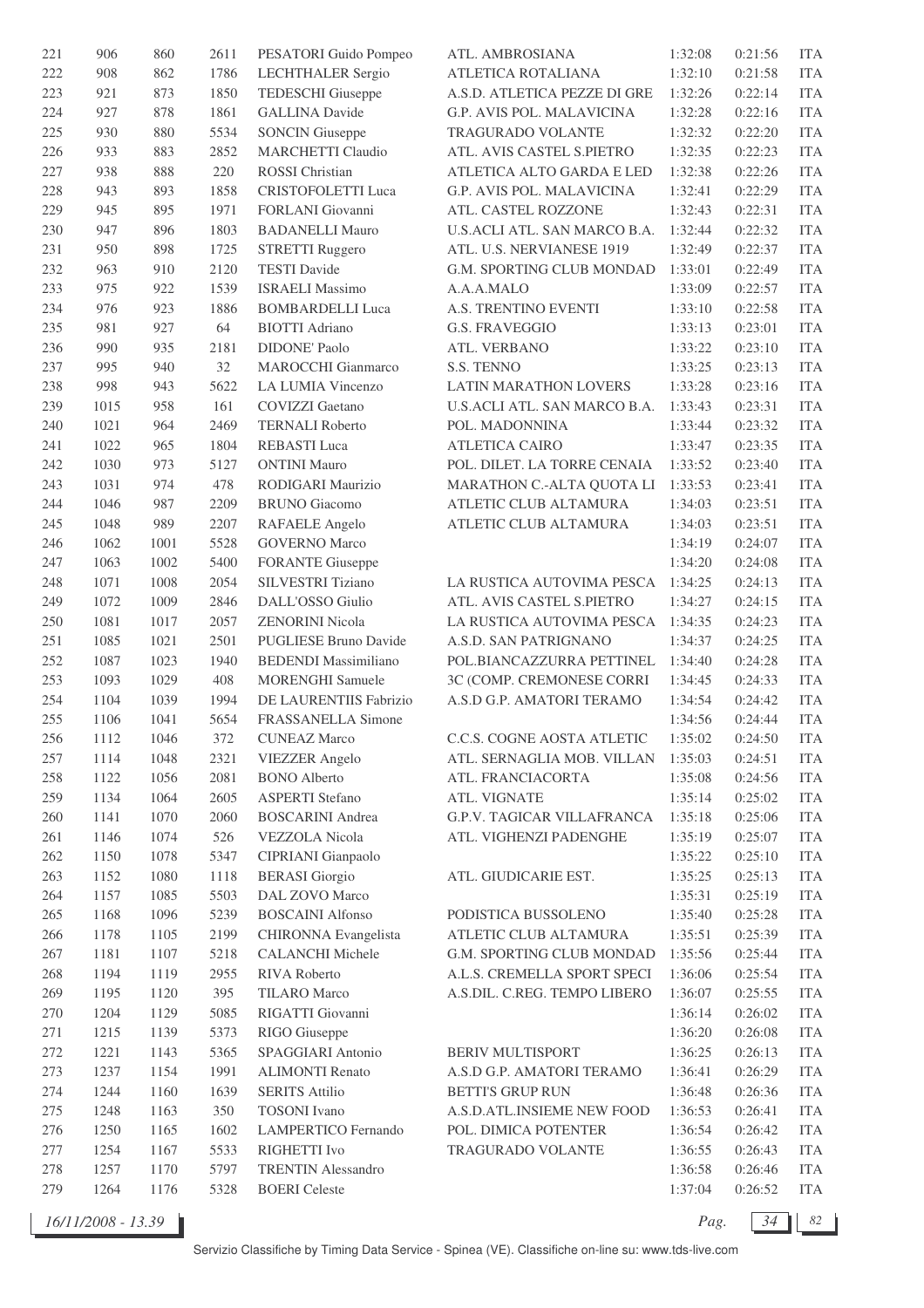| 280 | 1268 | 1180 | 2288 | <b>SIVIERO Daniele</b>    | ATL. CLARINA TRENTO                | 1:37:06 | 0:26:54            | <b>ITA</b> |
|-----|------|------|------|---------------------------|------------------------------------|---------|--------------------|------------|
| 281 | 1272 | 1184 | 545  | <b>SCAGLIA Jan</b>        | CREMONA SPORTIVA ATL. AR           | 1:37:07 | 0:26:55            | <b>ITA</b> |
| 282 | 1273 | 1185 | 1285 | VESCOVINI Mirco           | POL. SAN DONNINO                   | 1:37:08 | 0:26:56            | <b>ITA</b> |
| 283 | 1277 | 1189 | 1882 | <b>BALACCO</b> Antonio    | AMATORI ATL. ACQUAVIVA             | 1:37:13 | 0:27:01            | <b>ITA</b> |
| 284 | 1287 | 1197 | 1722 | <b>SCHIANCHI Daniele</b>  | <b>ATLETICA MANARA</b>             | 1:37:19 | 0:27:07            | <b>ITA</b> |
| 285 | 1288 | 1198 | 458  | <b>WEBER Daniele</b>      | U.S. STELLA ALPINA CARANO          | 1:37:21 | 0:27:09            | <b>ITA</b> |
| 286 | 1289 | 1199 | 5366 | <b>BASSI</b> Corrado      | <b>BERIV MULTISPORT</b>            | 1:37:22 | 0:27:10            | <b>ITA</b> |
| 287 | 1292 | 1202 | 2175 | <b>ANGELLA Riccardo</b>   | ATL. CASONE NOCETO                 | 1:37:23 | 0:27:11            | <b>ITA</b> |
| 288 | 1293 | 1203 | 90   | <b>BRESCIANI</b> Stefano  | ATLETICA ALTO GARDA E LED          | 1:37:23 | 0:27:11            | <b>ITA</b> |
| 289 | 1295 | 1205 | 356  | <b>CORRADINI Renzo</b>    | U.S. STELLA ALPINA CARANO          | 1:37:25 | 0:27:13            | <b>ITA</b> |
| 290 | 1309 | 1215 | 1949 | <b>SARAMIN Stefano</b>    | POL.BIANCAZZURRA PETTINEL          | 1:37:34 | 0:27:22            | <b>ITA</b> |
| 291 | 1316 | 1221 | 5312 | <b>MARCONI</b> Michele    | G.M. SPORTING CLUB MONDAD          | 1:37:39 | 0:27:27            | <b>ITA</b> |
| 292 | 1319 | 1223 | 2179 | <b>NEGRI Marco</b>        | ATL. VERBANO                       | 1:37:40 | 0:27:28            | <b>ITA</b> |
| 293 | 1324 | 1228 | 5472 | STURNEGA Massimo          |                                    | 1:37:42 | 0:27:30            | <b>ITA</b> |
| 294 | 1335 | 1236 | 2013 | <b>MATTEVI</b> Diego      | ATLETICA VALLE DI CEMBRA           | 1:37:49 | 0:27:37            | <b>ITA</b> |
| 295 | 1336 | 1237 | 5139 | CANEVAROLLO Giancarlo     | POLIZIA PENITENZIARIA VERO         | 1:37:51 | 0:27:39            | <b>ITA</b> |
| 296 |      | 1239 | 5097 | <b>VERONESE Luca</b>      |                                    |         |                    | <b>ITA</b> |
| 297 | 1339 |      | 5745 | <b>MAINETTI Franco</b>    |                                    | 1:37:54 | 0:27:42<br>0:27:42 | <b>ITA</b> |
|     | 1341 | 1241 |      |                           |                                    | 1:37:54 |                    |            |
| 298 | 1346 | 1243 | 1199 | <b>SASSI Maurizio</b>     | ROAD RUNNERS CLUB MILANO           | 1:37:56 | 0:27:44            | <b>ITA</b> |
| 299 | 1350 | 1247 | 1504 | RIDOLFO Francesco         | ATL. VILLAZZANO                    | 1:37:58 | 0:27:46            | <b>ITA</b> |
| 300 | 1351 | 1248 | 2662 | PANGRAZZI Massimo         | ATL. VALLI DI NON E SOLE           | 1:37:59 | 0:27:47            | <b>ITA</b> |
| 301 | 1352 | 1249 | 2479 | <b>SPERANDIO Marco</b>    | <b>U.S. PRIMIERO - SAN MARTINO</b> | 1:38:00 | 0:27:48            | <b>ITA</b> |
| 302 | 1354 | 1251 | 1894 | <b>GERBO</b> Marcello     | <b>G.S. BRANCALEONE ASTI</b>       | 1:38:01 | 0:27:49            | <b>ITA</b> |
| 303 | 1356 | 1253 | 611  | <b>HOFER Alois</b>        | A.S.D. POL. AVI VIPITENO           | 1:38:01 | 0:27:49            | <b>ITA</b> |
| 304 | 1359 | 1256 | 2866 | MAZZETTI Pierfrancesco    | SPORT & SPORTIVI CO-VER            | 1:38:04 | 0:27:52            | <b>ITA</b> |
| 305 | 1360 | 1257 | 1972 | <b>BORELLA Davide</b>     | ATL. CASTEL ROZZONE                | 1:38:05 | 0:27:53            | <b>ITA</b> |
| 306 | 1361 | 1258 | 2109 | <b>AZZOLINI</b> Giorgio   | ATLETICA ROTALIANA                 | 1:38:05 | 0:27:53            | <b>ITA</b> |
| 307 | 1367 | 1264 | 5256 | <b>ZIZZARI</b> Marco      |                                    | 1:38:09 | 0:27:57            | <b>ITA</b> |
| 308 | 1371 | 1268 | 371  | COSTAGLIOLA Giovanni      | A.S. A.L.B.A. BACOLI               | 1:38:11 | 0:27:59            | <b>ITA</b> |
| 309 | 1375 | 1272 | 5375 | <b>BERTOLDI</b> Gilberto  |                                    | 1:38:16 | 0:28:04            | <b>ITA</b> |
| 310 | 1377 | 1274 | 1552 | <b>CAUCCHIOLI Marco</b>   | S.S. ATL. DESENZANO                | 1:38:17 | 0:28:05            | <b>ITA</b> |
| 311 | 1390 | 1286 | 1452 | <b>ZANOLETTI Marco</b>    | YOUNG RUNNING                      | 1:38:27 | 0:28:15            | <b>ITA</b> |
| 312 | 1392 | 1288 | 2214 | <b>BODINI</b> Alberto     | A.S.D. ATL.PRISMA SPEDIZIONI       | 1:38:32 | 0:28:20            | <b>ITA</b> |
| 313 | 1398 | 1293 | 2494 | <b>MARRAFFA Francesco</b> | ATL. FRI.MA.S.                     | 1:38:38 | 0:28:26            | <b>ITA</b> |
| 314 | 1410 | 1304 | 260  | <b>MARANGIO Osvaldo</b>   | <b>G.P. VIRGILIANO</b>             | 1:38:46 | 0:28:34            | <b>ITA</b> |
| 315 | 1411 | 1305 | 1262 | <b>UBALDI</b> David       | ATLETICA ALTO GARDA E LED          | 1:38:46 | 0:28:34            | <b>ITA</b> |
| 316 | 1419 | 1312 | 2572 | LECCA Fabrizio            | ATL. CASTEL ROZZONE                | 1:38:50 | 0:28:38            | <b>ITA</b> |
| 317 | 1420 | 1313 | 5042 | <b>SVALDI Paolo</b>       |                                    | 1:38:51 | 0:28:39            | <b>ITA</b> |
| 318 | 1422 | 1315 | 5202 | GIAMBERARDINO Sergio      |                                    | 1:38:51 | 0:28:39            | <b>ITA</b> |
| 319 | 1438 | 1329 | 2623 | MODENA Mauro              | ATLETICA ALTO GARDA E LED          | 1:38:56 | 0:28:44            | <b>ITA</b> |
| 320 | 1444 | 1335 | 5504 | RIDOLFI Andrea            |                                    | 1:39:01 | 0:28:49            | <b>ITA</b> |
| 321 | 1445 | 1336 | 5680 | FERRARI Mauro             |                                    | 1:39:01 | 0:28:49            | <b>ITA</b> |
| 322 | 1449 | 1340 | 2102 | <b>TORTORA</b> Claudio    | ATLETICA VALLE DI CEMBRA           | 1:39:03 | 0:28:51            | <b>ITA</b> |
| 323 | 1455 | 1346 | 2395 | <b>LENOCI</b> Pasquale    | A.S.D. MONTEDORO NOCI              | 1:39:08 | 0:28:56            | <b>ITA</b> |
| 324 | 1466 | 1355 | 1723 | <b>TONELLI Lucillo</b>    | S.S. TENNO                         | 1:39:13 | 0:29:01            | <b>ITA</b> |
| 325 | 1467 | 1356 | 2041 | <b>VALENTE Eupremio</b>   | <b>GYMNASIUM C.FITNES MARAT</b>    | 1:39:15 | 0:29:03            | <b>ITA</b> |
| 326 | 1487 | 1373 | 5307 | <b>SCHNEIDER Stefan</b>   |                                    | 1:39:34 | 0:29:22            | AUT        |
| 327 | 1488 | 1374 | 5453 | <b>BURRINI</b> Massimo    |                                    | 1:39:35 | 0:29:23            | <b>ITA</b> |
| 328 | 1489 | 1375 | 1215 | COIA Giuseppe             | RUNNERS CHIETI                     | 1:39:35 | 0:29:23            | <b>ITA</b> |
| 329 | 1493 | 1379 | 1253 | <b>BOSETTO Davide</b>     | MARATHON LEGNAGO                   | 1:39:36 | 0:29:24            | <b>ITA</b> |
| 330 | 1507 | 1389 | 5791 | PERETTI Gianfranco        |                                    | 1:39:42 | 0:29:30            | <b>ITA</b> |
| 331 | 1510 | 1391 | 2278 | <b>AGNOLIN Alberto</b>    | ATLETICA ALTO GARDA E LED          | 1:39:43 | 0:29:31            | <b>ITA</b> |
| 332 | 1514 | 1394 | 5647 | <b>BERLOFFA Daniele</b>   |                                    | 1:39:44 | 0:29:32            | <b>ITA</b> |
| 333 | 1517 | 1396 | 564  | <b>GNUTTI Massimo</b>     | POL. DI BIONE                      | 1:39:46 | 0:29:34            | <b>ITA</b> |
| 334 | 1518 | 1397 | 464  | <b>GIORDANI</b> Lorenzo   | GR.SPOR.DILETT. PODISTI ADRI       | 1:39:48 | 0:29:36            | <b>ITA</b> |
| 335 | 1520 | 1399 | 5215 | <b>KRAUS</b> Michael      | <b>SC AISING PANG</b>              | 1:39:49 | 0:29:37            | <b>GER</b> |
| 336 | 1521 | 1400 | 5102 | <b>BERTI</b> Moreno       | <b>LIBERO</b>                      | 1:39:49 | 0:29:37            | <b>ITA</b> |
| 337 | 1535 | 1411 | 5231 | VACCA Nicola              | PODISTICA BUSSOLENO                | 1:39:58 | 0:29:46            | <b>ITA</b> |
| 338 | 1540 | 1416 | 1772 | ZUCCHI Nicola             | G.P. VIRGILIANO                    | 1:39:59 | 0:29:47            | <b>ITA</b> |
|     |      |      |      |                           |                                    |         |                    |            |

*16/11/2008 - 13.39 Pag. 35 82*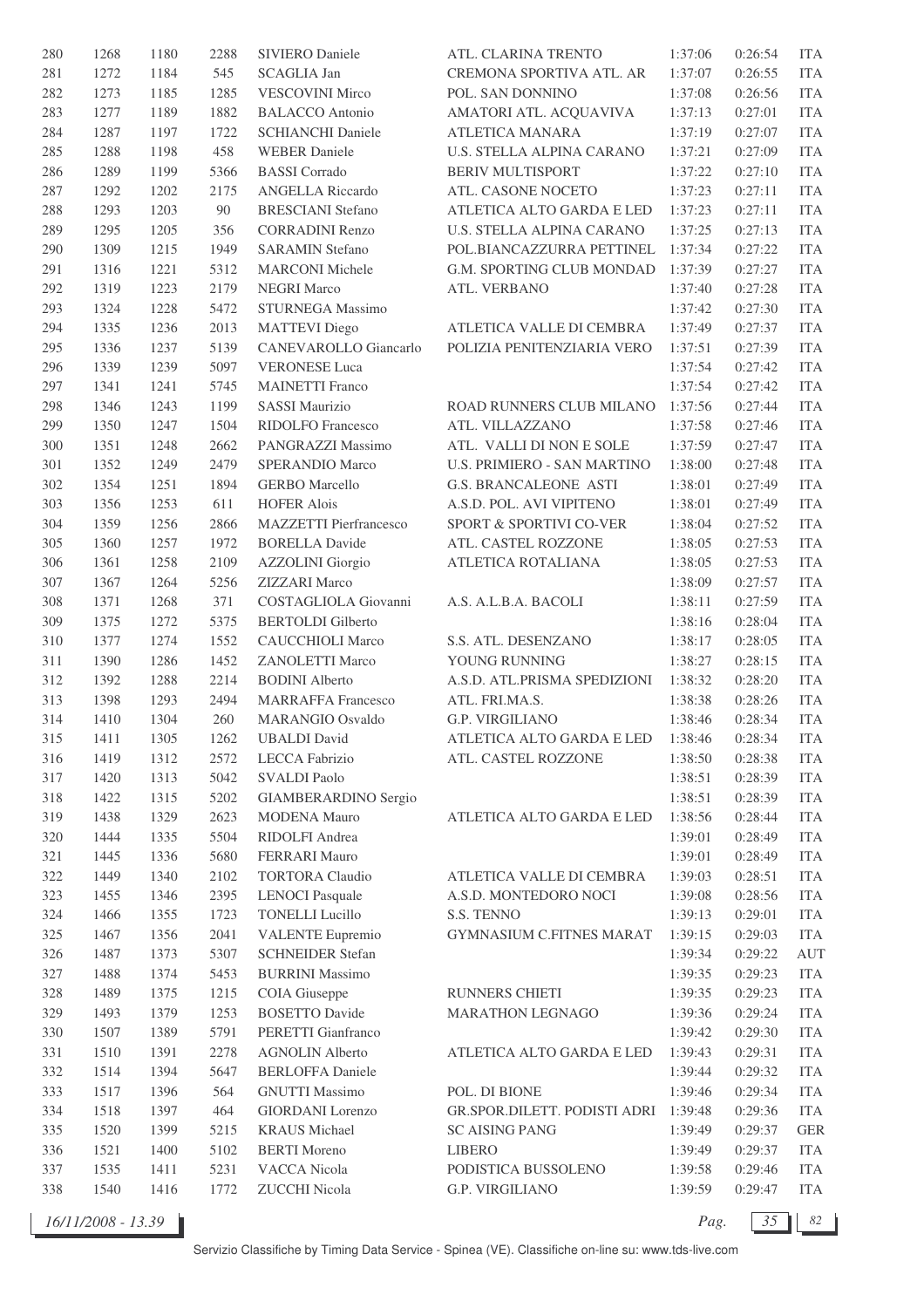| 339 | 1545 | 1420 | 275  | <b>BORDIGNON Luciano</b>  | MONTELLO RUNNERS CLUB        | 1:40:02 | 0:29:50 | <b>ITA</b> |
|-----|------|------|------|---------------------------|------------------------------|---------|---------|------------|
| 340 | 1568 | 1437 | 2011 | <b>MATTEVI Mauro</b>      | ATLETICA VALLE DI CEMBRA     | 1:40:13 | 0:30:01 | <b>ITA</b> |
| 341 | 1575 | 1443 | 2293 | ROTA Gian Mario           | <b>BIGACC DE ELA</b>         | 1:40:17 | 0:30:05 | <b>ITA</b> |
| 342 | 1580 | 1447 | 1888 | <b>BERTELLI</b> Edoardo   | ATL. GAVARDO '90 LIB.        | 1:40:22 | 0:30:10 | <b>ITA</b> |
| 343 | 1587 | 1454 | 5505 | MIORELLI Claudio          | <b>LIBERO</b>                | 1:40:30 | 0:30:18 | <b>ITA</b> |
| 344 | 1603 | 1468 | 2448 | <b>ANGELINI Emiliano</b>  | A.POD. AVIS MOB. LATTANZI    | 1:40:38 | 0:30:26 | <b>ITA</b> |
| 345 | 1606 | 1469 | 2161 | FOGLIA Fabrizio           | ATL. CASONE NOCETO           | 1:40:42 | 0:30:30 | <b>ITA</b> |
| 346 | 1615 | 1477 | 5086 | ROSÀ Vittorio             |                              | 1:40:45 | 0:30:33 | <b>ITA</b> |
| 347 | 1623 | 1485 | 1714 | <b>TSETINIS Salvatore</b> | ATL. BARILLA                 | 1:40:49 | 0:30:37 | <b>ITA</b> |
| 348 | 1636 | 1496 | 5689 | PIROLO Claudio            | VOLKSBANK TEAM RUNNING       | 1:40:56 | 0:30:44 | <b>ITA</b> |
| 349 | 1639 | 1499 | 283  | SELVESTREL Fabio          | ATL.VALDOBBIADENE G.S.A.     | 1:40:59 | 0:30:47 | <b>ITA</b> |
| 350 | 1640 | 1500 | 5567 | CUNEGO Piergiorgio        | LATIN MARATHON LOVERS        | 1:40:59 | 0:30:47 | <b>ITA</b> |
| 351 | 1642 | 1502 | 2276 | MARAZZINA Giampietro      | POD. GRUPPO SOLIDARIETA'     | 1:41:01 | 0:30:49 | <b>ITA</b> |
| 352 | 1651 | 1510 | 1401 | <b>MARCONI Francesco</b>  | ASA ASCOLI PICENO            | 1:41:07 | 0:30:55 | <b>ITA</b> |
| 353 | 1654 | 1513 | 1571 | SEGHEZZI Giorgio          | U.S. STELLA ALPINA CARANO    | 1:41:08 | 0:30:56 | <b>ITA</b> |
|     |      |      |      |                           |                              |         |         |            |
| 354 | 1657 | 1515 | 5357 | COGO Giovanni             | <b>INTERAUTO</b>             | 1:41:09 | 0:30:57 | <b>ITA</b> |
| 355 | 1658 | 1516 | 1194 | PASQUARELLI Alberto       | ROAD RUNNERS CLUB MILANO     | 1:41:09 | 0:30:57 | <b>ITA</b> |
| 356 | 1661 | 1519 | 2203 | TORTORELLI Roberto Jose'  | ATLETIC CLUB ALTAMURA        | 1:41:10 | 0:30:58 | <b>ITA</b> |
| 357 | 1663 | 1521 | 1111 | <b>CHIERCHIA</b> Carmine  | RUNNING TORRE DE' ROVERI     | 1:41:11 | 0:30:59 | <b>ITA</b> |
| 358 | 1669 | 1527 | 1617 | <b>BERTONE Gianfranco</b> | PODISTILOCRI                 | 1:41:13 | 0:31:01 | <b>ITA</b> |
| 359 | 1670 | 1528 | 2732 | <b>DALMONEGO Fausto</b>   | ATLETICA ROTALIANA           | 1:41:14 | 0:31:02 | <b>ITA</b> |
| 360 | 1671 | 1529 | 1619 | <b>COFFA Rocco</b>        | <b>PODISTILOCRI</b>          | 1:41:14 | 0:31:02 | <b>ITA</b> |
| 361 | 1676 | 1534 | 2583 | <b>MANCINI Francesco</b>  | POLISPORTIVA SAN PIO X       | 1:41:17 | 0:31:05 | <b>ITA</b> |
| 362 | 1688 | 1544 | 2414 | FERRO Gian Luca           | ATL. ISEO 'GIORGIO FORESTI'  | 1:41:25 | 0:31:13 | <b>ITA</b> |
| 363 | 1691 | 1547 | 2908 | PORTA Gianmarco           | A.S.D.ATL.INSIEME NEW FOOD   | 1:41:26 | 0:31:14 | <b>ITA</b> |
| 364 | 1697 | 1551 | 5507 | <b>BENZONI</b> Roberto    |                              | 1:41:29 | 0:31:17 | <b>ITA</b> |
| 365 | 1706 | 1558 | 5658 | <b>BONACINA</b> Ivan      |                              | 1:41:36 | 0:31:24 | <b>ITA</b> |
| 366 | 1708 | 1560 | 2978 | <b>TODESCHINI Augusto</b> | <b>RUNNERS TEAM ZANE'</b>    | 1:41:37 | 0:31:25 | <b>ITA</b> |
| 367 | 1715 | 1566 | 1556 | ANELLI Fabio Giambattista | TELEMARKET RUNNER'S TEAM     | 1:41:41 | 0:31:29 | <b>ITA</b> |
| 368 | 1716 | 1567 | 1947 | <b>MASIERO</b> Domenico   | POL.BIANCAZZURRA PETTINEL    | 1:41:41 | 0:31:29 | <b>ITA</b> |
| 369 | 1719 | 1569 | 5694 | ROTA Giovanni             |                              | 1:41:42 | 0:31:30 | <b>ITA</b> |
| 370 | 1723 | 1572 | 5237 | <b>BERTONCINI Paolo</b>   | PODISTICA BUSSOLENO          | 1:41:44 | 0:31:32 | <b>ITA</b> |
| 371 | 1727 | 1574 | 2066 | <b>BALTER</b> Andrea      | ATL. TRENTO CMB              | 1:41:47 | 0:31:35 | <b>ITA</b> |
| 372 | 1731 | 1577 | 1753 | LEDDA Antonello           | <b>SS SULCIS MAB SERVICE</b> | 1:41:48 | 0:31:36 | <b>ITA</b> |
| 373 | 1737 | 1580 | 69   | <b>ROMANO</b> Ivano       | <b>ATLETICA CAIRO</b>        | 1:41:51 | 0:31:39 | <b>ITA</b> |
| 374 | 1739 | 1582 | 1739 | <b>TINELLI Nerio</b>      | AAA MARATHON CREMONA         | 1:41:52 | 0:31:40 | ITA        |
| 375 | 1756 | 1595 | 1620 | <b>GALLO</b> Fernando     | PODISTILOCRI                 | 1:42:03 | 0:31:51 | <b>ITA</b> |
| 376 | 1761 | 1599 | 5081 | <b>BONFÀ Luca</b>         |                              | 1:42:06 | 0:31:54 | <b>ITA</b> |
| 377 | 1766 | 1604 | 1935 | <b>GANAZZOLI</b> Paolo    | ATL. RIGOLETTO               | 1:42:08 | 0:31:56 | <b>ITA</b> |
| 378 | 1767 | 1605 | 5133 | PREZZI Enrico             | <b>LIBERO</b>                | 1:42:10 | 0:31:58 | <b>ITA</b> |
| 379 | 1772 | 1609 | 5508 | <b>ALLEGRINI</b> Giuseppe |                              | 1:42:13 | 0:32:01 | <b>ITA</b> |
| 380 | 1779 | 1615 | 2481 | <b>BERNASCONI Marco</b>   | G.S. VILLA GUARDIA           | 1:42:16 | 0:32:04 | <b>ITA</b> |
| 381 | 1780 | 1616 | 5017 | <b>EKFELDT</b> Magnus     |                              | 1:42:17 | 0:32:05 | <b>SWE</b> |
| 382 | 1784 | 1619 | 2138 | <b>SQUARCIA Giuseppe</b>  | ATL. CASONE NOCETO           | 1:42:19 | 0:32:07 | <b>ITA</b> |
| 383 | 1786 | 1621 | 5818 | <b>AGOSTINELLO Franco</b> |                              | 1:42:20 | 0:32:08 | <b>ITA</b> |
| 384 | 1790 | 1622 | 5072 | <b>MENZEL</b> Jorg        |                              | 1:42:24 | 0:32:12 | <b>GER</b> |
| 385 | 1802 | 1633 | 2522 | <b>LUCIN</b> Alessandro   | ATL. TRENTO CMB              | 1:42:33 | 0:32:21 | ITA        |
| 386 | 1821 | 1648 | 1277 | <b>LUGARI Mauro</b>       | POL. MADONNINA               | 1:42:45 | 0:32:33 | <b>ITA</b> |
| 387 | 1822 | 1649 | 5677 | <b>MARNICCO</b> Giancarlo |                              | 1:42:45 | 0:32:33 | <b>ITA</b> |
| 388 |      |      |      |                           |                              |         | 0:32:34 |            |
|     | 1823 | 1650 | 1929 | COVA Danilo               | ATL. VALLI DI NON E SOLE     | 1:42:46 |         | <b>ITA</b> |
| 389 | 1825 | 1652 | 2035 | LEO Enzo                  | GYMNASIUM C.FITNES MARAT     | 1:42:49 | 0:32:37 | <b>ITA</b> |
| 390 | 1829 | 1656 | 1884 | <b>CERUTTI Mario</b>      | ATLETICA ALTO GARDA E LED    | 1:42:53 | 0:32:41 | <b>ITA</b> |
| 391 | 1845 | 1670 | 5386 | <b>BUFFONI Francesco</b>  |                              | 1:43:03 | 0:32:51 | <b>ITA</b> |
| 392 | 1848 | 1672 | 2812 | <b>NASUTI Bruno</b>       | U.S. ATL. VEDANO             | 1:43:05 | 0:32:53 | <b>ITA</b> |
| 393 | 1850 | 1674 | 1306 | RISATTI Ottavio           | S.S. TENNO                   | 1:43:05 | 0:32:53 | <b>ITA</b> |
| 394 | 1858 | 1680 | 5206 | FERRARI Fabrizio          |                              | 1:43:12 | 0:33:00 | <b>ITA</b> |
| 395 | 1860 | 1682 | 5662 | <b>BAGGI Francesco</b>    |                              | 1:43:13 | 0:33:01 | ITA        |
| 396 | 1872 | 1692 | 1893 | <b>BIANCO Maurizio</b>    | <b>G.S. BRANCALEONE ASTI</b> | 1:43:23 | 0:33:11 | <b>ITA</b> |
| 397 | 1874 | 1693 | 1901 | GIUDICATTI Massimo        | G.S. AVIS TREVIGLIO G.B.     | 1:43:24 | 0:33:12 | ITA        |
|     |      |      |      |                           |                              |         |         |            |

*16/11/2008 - 13.39 Pag. 36 82*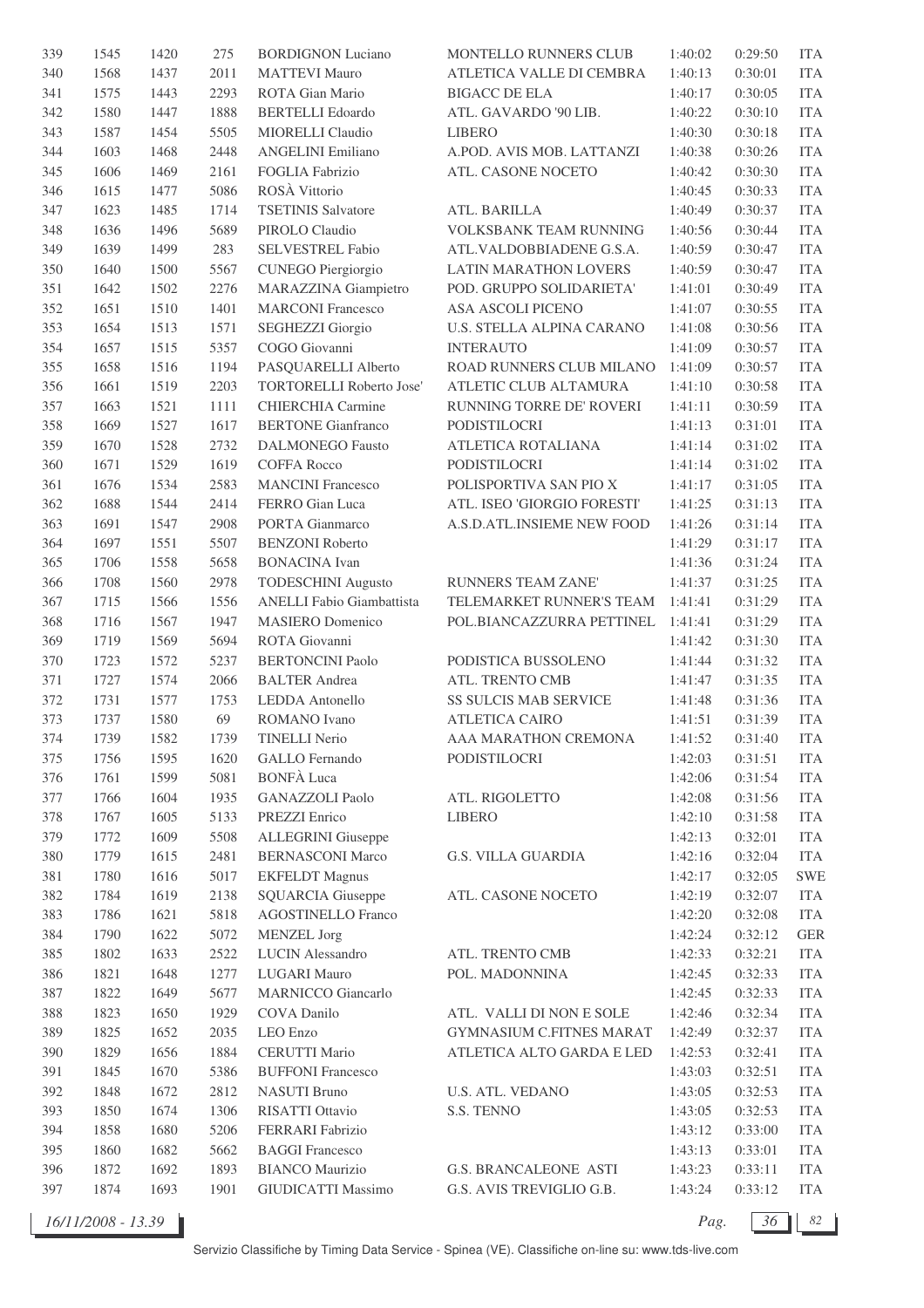| 398 | 1880 | 1698 | 5290 | vellini Riccardo            | <b>G.S.BARDOLINO</b>                              | 1:43:27 | 0:33:15 | <b>ITA</b> |
|-----|------|------|------|-----------------------------|---------------------------------------------------|---------|---------|------------|
| 399 | 1881 | 1699 | 5266 | <b>BATTISTONI</b> Luca      | <b>LIBERO</b>                                     | 1:43:28 | 0:33:16 | <b>ITA</b> |
| 400 | 1895 | 1712 | 2412 | RIZZI Giacomo               | ATL. ISEO 'GIORGIO FORESTI'                       | 1:43:37 | 0:33:25 | <b>ITA</b> |
| 401 | 1898 | 1715 | 2788 | GAIO Emanuele Antonio       | ATL.BASSANO RUNNING STOR                          | 1:43:39 | 0:33:27 | <b>ITA</b> |
| 402 | 1915 | 1728 | 2427 | <b>AGARINIS Aleandro</b>    | <b>ALDO MORO</b>                                  | 1:43:48 | 0:33:36 | <b>ITA</b> |
| 403 | 1918 | 1731 | 2841 | <b>MARIGNANI Enrico</b>     | IDEALDOOR LIBERTAS S. BIAGI 1:43:52               |         | 0:33:40 | <b>ITA</b> |
| 404 | 1927 | 1736 | 2826 | <b>BOBBATO</b> Giovanni     | IDEALDOOR LIBERTAS S. BIAGI 1:43:55               |         | 0:33:43 | <b>ITA</b> |
| 405 | 1931 | 1740 | 5008 | <b>KÜFNER</b> Michael       |                                                   | 1:43:59 | 0:33:47 | <b>GER</b> |
| 406 | 1936 | 1744 | 5295 | <b>SCHRETTHAUSER Martin</b> |                                                   | 1:44:01 | 0:33:49 | <b>AUT</b> |
| 407 | 1942 | 1750 | 5107 | DE BIASI Gianni             |                                                   | 1:44:05 | 0:33:53 | <b>ITA</b> |
| 408 | 1955 | 1759 | 1564 | <b>SAMBATI</b> Stefano      | POD. S.MAURIZIO                                   | 1:44:14 | 0:34:02 | <b>ITA</b> |
| 409 | 1967 | 1769 | 1934 | <b>CUNEGATTI Cornelio</b>   | ATL. BEDIZZOLE                                    | 1:44:24 | 0:34:12 | <b>ITA</b> |
| 410 | 1968 | 1770 | 5771 | <b>BIONDOLILLO Marco</b>    | A.S.D. VIS SOLIS                                  | 1:44:24 | 0:34:12 | <b>ITA</b> |
| 411 | 1974 | 1775 | 1914 | MANGLAVITI Mario            | RUNNERS BERGAMO                                   | 1:44:28 | 0:34:16 | <b>ITA</b> |
| 412 | 1978 | 1779 | 5200 | <b>KOESSL Guenther</b>      |                                                   | 1:44:31 | 0:34:19 | AUT        |
| 413 | 2001 | 1797 | 2728 |                             |                                                   |         |         | <b>ITA</b> |
|     |      |      |      | DI PAOLO Giuseppe           | S.S.D. SRL RUNNERS ADRIATIC                       | 1:44:46 | 0:34:34 |            |
| 414 | 2008 | 1804 | 2681 | FOSSATI Andrea              | ATL. ABBIATEGRASSO                                | 1:44:50 | 0:34:38 | <b>ITA</b> |
| 415 | 2012 | 1806 | 5205 | <b>BOLDRINI</b> Giorgio     |                                                   | 1:44:52 | 0:34:40 | <b>ITA</b> |
| 416 | 2014 | 1807 | 2558 | HOERTNAGL Michael           | <b>IVC WELS</b>                                   | 1:44:54 | 0:34:42 | <b>AUT</b> |
| 417 | 2018 | 1810 | 1605 | <b>BEDOGNI</b> Umberto      | 3C (COMP. CREMONESE CORRI                         | 1:44:56 | 0:34:44 | <b>ITA</b> |
| 418 | 2020 | 1812 | 2354 | SIRI Leonardo               | 3C (COMP. CREMONESE CORRI                         | 1:44:57 | 0:34:45 | <b>ITA</b> |
| 419 | 2026 | 1817 | 5197 | <b>ACCORDI Gianni</b>       |                                                   | 1:45:01 | 0:34:49 | <b>ITA</b> |
| 420 | 2031 | 1822 | 2224 | CAVOSI Roberto              | <b>US CERMIS MASI</b>                             | 1:45:06 | 0:34:54 | <b>ITA</b> |
| 421 | 2032 | 1823 | 1823 | <b>CARGNIN Luca</b>         | <b>G.S. MARATHON MAX</b>                          | 1:45:07 | 0:34:55 | <b>ITA</b> |
| 422 | 2038 | 1827 | 2232 | FAVERO Cosma                | ATL.VALDOBBIADENE G.S.A.                          | 1:45:13 | 0:35:01 | <b>ITA</b> |
| 423 | 2039 | 1828 | 5264 | <b>LAZZERI</b> Massimo      | G.S. MARZOLA                                      | 1:45:14 | 0:35:02 | <b>ITA</b> |
| 424 | 2043 | 1832 | 2897 | VAVASSORI Alessandro        | RUNNERS BERGAMO                                   | 1:45:20 | 0:35:08 | <b>ITA</b> |
| 425 | 2051 | 1839 | 5536 | <b>BURATTO Luca</b>         | TRAGURADO VOLANTE                                 | 1:45:25 | 0:35:13 | <b>ITA</b> |
| 426 | 2052 | 1840 | 5609 | <b>VALENTINI Stefano</b>    |                                                   | 1:45:26 | 0:35:14 | <b>ITA</b> |
| 427 | 2053 | 1841 | 5720 | ROVEDA Alberto              | LATIN MARATHON LOVERS                             | 1:45:28 | 0:35:16 | <b>ITA</b> |
| 428 | 2062 | 1850 | 1921 | <b>BENEDETTI</b> Germano    | ATL. SAN MARTINO COOP CAS                         | 1:45:33 | 0:35:21 | <b>ITA</b> |
| 429 | 2077 | 1862 | 2603 | <b>TURINA Roberto</b>       | <b>6XCORRERE</b>                                  | 1:45:42 | 0:35:30 | <b>ITA</b> |
| 430 | 2083 | 1865 | 2668 | <b>BORLINI</b> Maurizio     | ATL. VIGHENZI PADENGHE                            | 1:45:47 | 0:35:35 | <b>ITA</b> |
| 431 | 2091 | 1870 | 2024 | <b>BUSTO</b> Corrado        | ATLETICA TRECATE                                  | 1:45:50 | 0:35:38 | <b>ITA</b> |
| 432 | 2093 | 1872 | 2630 | MOSCHETTA Andrea            | POL. SAN DONNINO                                  | 1:45:52 | 0:35:40 | <b>ITA</b> |
| 433 | 2110 | 1885 | 1183 | <b>CALDARELLI</b> Francesco | ROAD RUNNERS CLUB MILANO 1:46:05                  |         | 0:35:53 | <b>ITA</b> |
| 434 | 2117 | 1889 | 129  | <b>DAMINELLI Stefano</b>    | RUNNERS BERGAMO                                   | 1:46:11 | 0:35:59 | <b>ITA</b> |
| 435 | 2118 | 1890 | 5550 | FONTANA Federico            |                                                   | 1:46:13 | 0:36:01 | <b>ITA</b> |
| 436 | 2144 | 1910 | 2559 | RAPACHI Gabriele            | <b>G.P. AVIS SUZZARA</b>                          | 1:46:35 | 0:36:23 | <b>ITA</b> |
| 437 | 2146 | 1912 | 2911 |                             | CARDINALE CICCOTTI Giuse MARATHON CLUB ARIANO IRP | 1:46:36 | 0:36:24 | <b>ITA</b> |
| 438 | 2156 | 1921 | 2599 | VIGANO' Aurelio             | ATL. AMATORI LECCO                                | 1:46:43 | 0:36:31 | <b>ITA</b> |
| 439 | 2159 | 1924 | 2548 | <b>BELLIZZI</b> Tommaso     | ATL. VIGNATE                                      | 1:46:44 | 0:36:32 | <b>ITA</b> |
| 440 | 2165 | 1930 | 1108 | DAL LAGO Olfeo              | <b>G.S.ALPINI VICENZA</b>                         | 1:46:47 | 0:36:35 | <b>ITA</b> |
| 441 | 2182 | 1940 | 2619 | <b>BISOL</b> Stefano        | ATL.VALDOBBIADENE G.S.A.                          | 1:46:58 | 0:36:46 | <b>ITA</b> |
| 442 | 2186 | 1944 | 5090 | <b>MARCHESE Michele</b>     | <b>U.S. 5 STELLE SEREGNANO</b>                    | 1:47:07 | 0:36:55 | <b>ITA</b> |
| 443 | 2191 | 1949 | 1171 | <b>SORZI Franco</b>         | RUNNERS BERGAMO                                   | 1:47:12 | 0:37:00 | <b>ITA</b> |
| 444 | 2192 | 1950 | 5051 |                             | SILLI BENTIVOGLIO Francesc LATIN MARATHON LOVERS  | 1:47:12 | 0:37:00 | <b>ITA</b> |
| 445 | 2201 | 1959 | 5385 | <b>BRIGATO</b> Eugenio      |                                                   | 1:47:23 | 0:37:11 | <b>ITA</b> |
| 446 | 2206 | 1961 | 5384 | MESSINA Roberto             |                                                   | 1:47:24 | 0:37:12 | <b>ITA</b> |
| 447 | 2212 | 1965 | 5636 | VIGNOLA Claudio             | <b>U.S. INTREPIDA</b>                             | 1:47:27 | 0:37:15 | <b>ITA</b> |
| 448 | 2213 | 1966 | 1133 | MALVESTIO Fabrizio          | NUOVA ATLETICA 3 COMUNI                           | 1:47:28 | 0:37:16 | <b>ITA</b> |
| 449 | 2214 | 1967 | 1600 | <b>GALIOTTO Paolo</b>       | PODISTICA CORREGGIO                               | 1:47:28 | 0:37:16 | <b>ITA</b> |
| 450 | 2218 | 1970 | 2942 | <b>BUCCI</b> Giuseppe       | AMATORI ATLETICA CARRARA                          | 1:47:30 | 0:37:18 | <b>ITA</b> |
| 451 | 2232 | 1980 | 1555 | <b>ZANETTI Paolo</b>        | TELEMARKET RUNNER'S TEAM                          | 1:47:40 | 0:37:28 | <b>ITA</b> |
| 452 | 2269 | 2008 | 2437 | ELLENO Ferdinando           | RUNNERS BERGAMO                                   | 1:48:03 | 0:37:51 | <b>ITA</b> |
| 453 | 2271 | 2010 | 2664 | <b>NEGRI Marco</b>          | ATL. IRIENSE VOGHERA                              | 1:48:03 | 0:37:51 | <b>ITA</b> |
| 454 | 2272 | 2011 | 5513 | <b>CAREGNATO Luca</b>       | <b>G.P.ROMANI BIONDANI</b>                        | 1:48:05 | 0:37:53 | <b>ITA</b> |
| 455 | 2274 | 2013 | 5052 | RIGATTI Luca                |                                                   | 1:48:07 | 0:37:55 | <b>ITA</b> |
| 456 | 2281 | 2019 | 1930 | FUMAGALLI Antonio Carlo     | ATL. CESANO MADERNO                               | 1:48:09 | 0:37:57 | ITA        |
|     |      |      |      |                             |                                                   |         |         |            |

*16/11/2008 - 13.39 Pag. 37 82*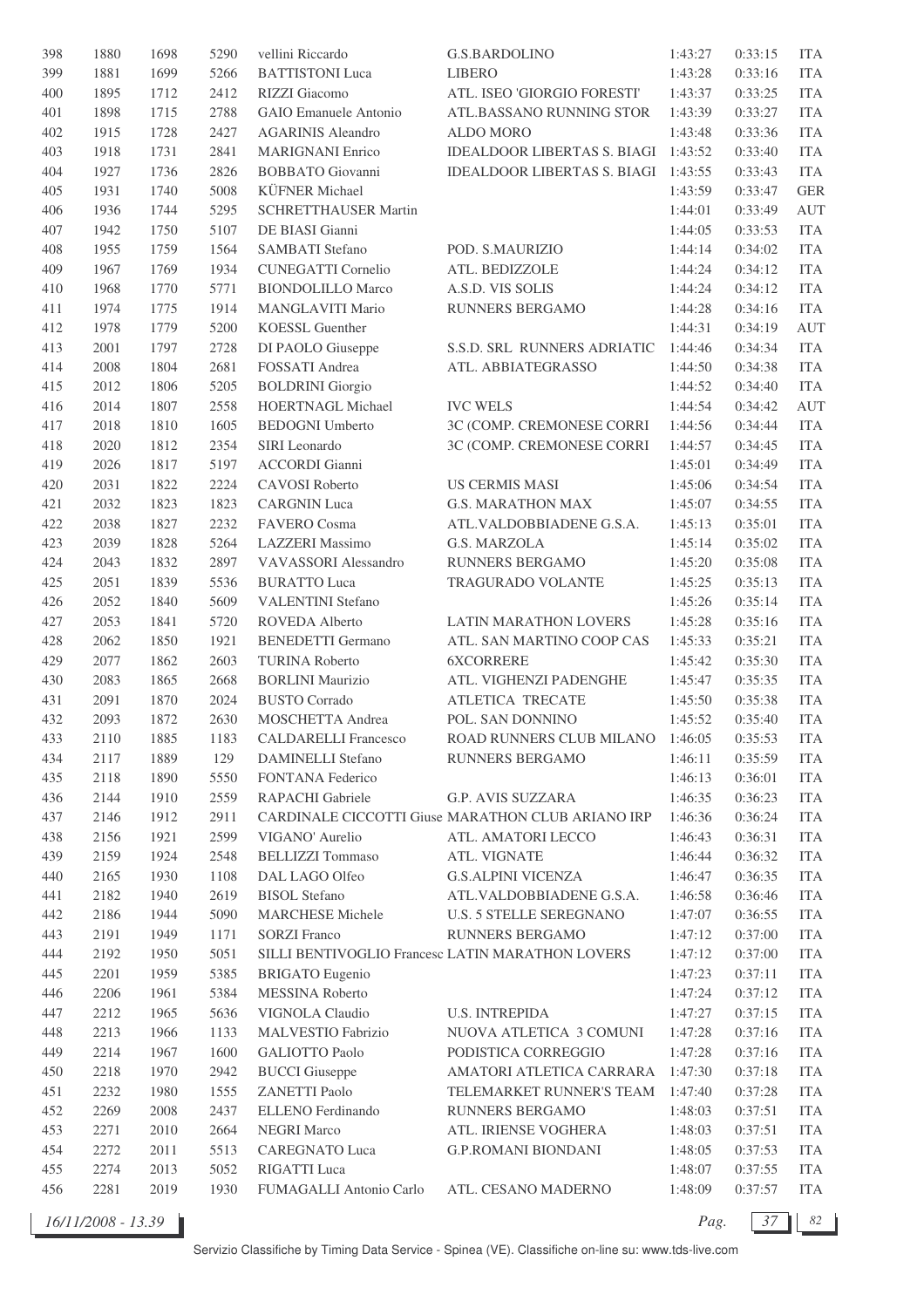| 457     | 2300 | 2033 | 2037 | PICCIONE Giovanni          | GYMNASIUM C.FITNES MARAT            | 1:48:21 | 0:38:09 | <b>ITA</b> |
|---------|------|------|------|----------------------------|-------------------------------------|---------|---------|------------|
| 458     | 2307 | 2038 | 2977 | <b>TERRIN Diego</b>        | <b>RUNNERS TEAM ZANE'</b>           | 1:48:28 | 0:38:16 | <b>ITA</b> |
| 459     | 2309 | 2040 | 2588 | <b>CUSINI</b> Armando      | MARATHON C .- ALTA QUOTA LI         | 1:48:29 | 0:38:17 | <b>ITA</b> |
| 460     | 2321 | 2051 | 1659 | <b>CAMPANELLA Vito</b>     | A.S. AMATORI PUTIGNANO              | 1:48:38 | 0:38:26 | <b>ITA</b> |
| 461     | 2354 | 2075 | 5422 | <b>HARRISON John</b>       |                                     | 1:48:55 | 0:38:43 | <b>USA</b> |
| 462     | 2362 | 2081 | 1719 | <b>BASSI</b> Alessandro    | 3C (COMP. CREMONESE CORRI           | 1:49:04 | 0:38:52 | <b>ITA</b> |
| 463     | 2369 | 2086 | 107  | <b>CORTESI Florenzo</b>    | ATL. VALLE BREMBANA                 | 1:49:06 | 0:38:54 | <b>ITA</b> |
| 464     | 2382 | 2095 | 1923 | CIACCIA Carlo              | ATL. SAN MARTINO COOP CAS           | 1:49:23 | 0:39:11 | <b>ITA</b> |
| 465     | 2386 | 2098 | 5584 | <b>TREVISANI Massimo</b>   |                                     | 1:49:26 | 0:39:14 | <b>ITA</b> |
| 466     | 2387 | 2099 | 5083 | LUCCHESE Francesco         | LATIN MARATHON LOVERS               | 1:49:28 | 0:39:16 | <b>ITA</b> |
| 467     | 2395 | 2105 | 2067 | <b>RESTANO Riccardo</b>    | <b>SESIA RUNNING</b>                | 1:49:34 | 0:39:22 | <b>ITA</b> |
|         |      |      |      |                            |                                     |         |         |            |
| 468     | 2403 | 2111 | 655  | <b>RICCI</b> Federico      | ASS.GIRO DELLE MURA CITTA'          | 1:49:40 | 0:39:28 | <b>ITA</b> |
| 469     | 2415 | 2121 | 2449 | TURTU' Gianluca            | A.POD. AVIS MOB. LATTANZI           | 1:49:48 | 0:39:36 | <b>ITA</b> |
| 470     | 2444 | 2142 | 2976 | FAGGIONATO Nicola          | RUNNERS TEAM ZANE'                  | 1:50:05 | 0:39:53 | <b>ITA</b> |
| 471     | 2449 | 2147 | 1801 | <b>CARACCIOLO Alberto</b>  | 3C (COMP. CREMONESE CORRI           | 1:50:09 | 0:39:57 | <b>ITA</b> |
| 472     | 2450 | 2148 | 5573 | ROSATI Maurizio            |                                     | 1:50:09 | 0:39:57 | <b>ITA</b> |
| 473     | 2454 | 2151 | 2434 | <b>BEDANI Mirco</b>        | 3C (COMP. CREMONESE CORRI           | 1:50:10 | 0:39:58 | <b>ITA</b> |
| 474     | 2458 | 2154 | 2922 | RONCHINI Leonardo          | 3C (COMP. CREMONESE CORRI           | 1:50:10 | 0:39:58 | <b>ITA</b> |
| 475     | 2459 | 2155 | 2410 | <b>BERNABE' Fabio</b>      | G.P. ARREDAMENTI MAIANDI            | 1:50:11 | 0:39:59 | <b>ITA</b> |
| 476     | 2460 | 2156 | 1779 | <b>BORSELLA Marco</b>      | 3C (COMP. CREMONESE CORRI           | 1:50:11 | 0:39:59 | <b>ITA</b> |
| 477     | 2465 | 2160 | 2296 | SPAGNA Loris               | G.S. AMATORI CRAL-APAM              | 1:50:13 | 0:40:01 | <b>ITA</b> |
| 478     | 2475 | 2168 | 1182 | <b>BUCCI</b> Alessandro    | ROAD RUNNERS CLUB MILANO            | 1:50:20 | 0:40:08 | <b>ITA</b> |
| 479     | 2498 | 2185 | 5659 | <b>MANESSI Massimo</b>     |                                     | 1:50:48 | 0:40:36 | <b>ITA</b> |
| 480     | 2499 | 2186 | 2571 | PALA Giovanni              | ATL. CASTEL ROZZONE                 | 1:50:50 | 0:40:38 | <b>ITA</b> |
| 481     | 2504 | 2189 | 5768 | <b>MARINONI</b> Giovanni   | A.S.D. VIS SOLIS                    | 1:50:54 | 0:40:42 | <b>ITA</b> |
| 482     | 2510 | 2195 | 5179 | HALBEDEL Richard           |                                     | 1:50:59 | 0:40:47 | AUT        |
| 483     | 2517 | 2200 | 5675 | <b>BERTORELLE Luca</b>     |                                     | 1:51:02 | 0:40:50 | <b>ITA</b> |
| 484     | 2529 | 2209 | 2944 | <b>MANFREDI</b> Alessandro | AMATORI ATLETICA CARRARA            | 1:51:10 | 0:40:58 | <b>ITA</b> |
| 485     | 2533 | 2213 | 2591 | <b>CASTELLANI</b> Livio    | MARATHON C.-ALTA QUOTA LI           | 1:51:13 | 0:41:01 | <b>ITA</b> |
| 486     | 2535 | 2215 | 5094 | HÖLLWARTH Daniel           | <b>SV MATREI</b>                    | 1:51:13 | 0:41:01 | AUT        |
| 487     | 2536 | 2216 | 2582 | DALTO Dino                 | ATL.AVIS AIDO VOLPAGO               | 1:51:14 | 0:41:02 | <b>ITA</b> |
| 488     | 2541 | 2220 | 2964 | DALLASERRA Claudio         | ATL. CLARINA TRENTO                 | 1:51:17 | 0:41:05 | <b>ITA</b> |
|         |      |      |      |                            |                                     |         |         |            |
| 489     | 2555 | 2231 | 5093 | <b>CECCHIN</b> Gianluca    |                                     | 1:51:27 | 0:41:15 | <b>ITA</b> |
| 490     | 2571 | 2243 | 5599 | <b>BILLIANI</b> Maurizio   |                                     | 1:51:45 | 0:41:33 | <b>ITA</b> |
| 491     | 2590 | 2259 | 2802 | <b>MARTINI</b> Giovanni    | <b>MARATONA DI TORINO</b>           | 1:52:02 | 0:41:50 | <b>ITA</b> |
| 492     | 2591 | 2260 | 1588 | <b>VALICATI Marco</b>      | RUNNING OLTREPO'                    | 1:52:02 | 0:41:50 | <b>ITA</b> |
| 493     | 2601 | 2266 | 5656 | POLI Marco                 | <b>GRUPPO SCIATORI RIVA DEL G</b>   | 1:52:12 | 0:42:00 | <b>ITA</b> |
| 494     | 2615 | 2277 | 5796 | <b>CARLETTI Carlo</b>      | <b>AS.GUALTIERI 2000</b>            | 1:52:25 | 0:42:13 | <b>ITA</b> |
| 495     | 2617 | 2279 | 573  | MASTROIANNI Luigi          | IDEALDOOR LIBERTAS S. BIAGI 1:52:26 |         | 0:42:14 | <b>ITA</b> |
| 496     | 2629 | 2287 | 1644 | ROSSETTI Domenico          | PODISTILOCRI                        | 1:52:32 | 0:42:20 | <b>ITA</b> |
| 497     | 2630 | 2288 | 2570 | <b>MASSEROLI Francesco</b> | ATL. CASTEL ROZZONE                 | 1:52:33 | 0:42:21 | <b>ITA</b> |
| 498     | 2633 | 2291 | 5299 | MASTROPAOLO Vincenzo       |                                     | 1:52:38 | 0:42:26 | <b>ITA</b> |
| 499     | 2637 | 2294 | 2193 | <b>NUZZI</b> Giuseppe      | ATLETIC CLUB ALTAMURA               | 1:52:42 | 0:42:30 | <b>ITA</b> |
| $500\,$ | 2640 | 2295 | 5262 | <b>VERNESONI</b> Germano   |                                     | 1:52:42 | 0:42:30 | <b>ITA</b> |
| 501     | 2643 | 2298 | 2638 | <b>MARCHESINI</b> Luca     | <b>G.S. CASA MODENA</b>             | 1:52:44 | 0:42:32 | <b>ITA</b> |
| 502     | 2645 | 2300 | 2156 | D'ALTO Daniele             | ATL. CASONE NOCETO                  | 1:52:45 | 0:42:33 | <b>ITA</b> |
| 503     | 2647 | 2302 | 2893 | LEVATI Emilio Mario        | RUNNERS BERGAMO                     | 1:52:49 | 0:42:37 | <b>ITA</b> |
| 504     | 2661 | 2313 | 5242 | <b>BONIOTTI Michele</b>    |                                     | 1:53:04 | 0:42:52 | <b>ITA</b> |
| 505     | 2662 | 2314 | 411  | PIACENZA Mario             | 3C (COMP. CREMONESE CORRI           | 1:53:04 | 0:42:52 | <b>ITA</b> |
| 506     | 2664 | 2316 | 5664 | FRONZA Nicola              | <b>U.S. VILLAZZANO</b>              | 1:53:06 | 0:42:54 | <b>ITA</b> |
| 507     | 2666 | 2317 | 160  | FONDRIEST Alberto          | ATL. CLARINA TRENTO                 | 1:53:07 | 0:42:55 | <b>ITA</b> |
| 508     | 2681 | 2328 | 2298 | <b>NATALI</b> Valter       | G.S. AMATORI CRAL-APAM              | 1:53:20 | 0:43:08 | <b>ITA</b> |
| 509     | 2695 | 2338 | 5105 | PALLAVICINI Luca           | LATIN MARATHON LOVERS               | 1:53:27 | 0:43:15 | <b>ITA</b> |
| 510     | 2700 | 2341 | 1513 | MICCOLIS Paolo             | A.S.D. NADIR                        | 1:53:31 | 0:43:19 | <b>ITA</b> |
| 511     | 2707 | 2345 | 5736 | <b>LEOBRUNI Roberto</b>    |                                     | 1:53:34 | 0:43:22 | <b>ITA</b> |
|         |      |      |      | ANDREELLA Nicola           |                                     |         |         |            |
| 512     | 2724 | 2354 | 1170 |                            | A.S.D. LIB. VR LUPATOTINA           | 1:53:44 | 0:43:32 | <b>ITA</b> |
| 513     | 2725 | 2355 | 1937 | <b>CAGIONI Nerino</b>      | G.S. CARLO BUTTARELLI               | 1:53:45 | 0:43:33 | <b>ITA</b> |
| 514     | 2744 | 2366 | 2340 | TEDESCO Francesco          | <b>JOLLY</b>                        | 1:53:58 | 0:43:46 | <b>ITA</b> |
| 515     | 2748 | 2369 | 5721 | <b>NEELY Blair</b>         |                                     | 1:54:02 | 0:43:50 | CAN        |

*16/11/2008 - 13.39 Pag. 38 82*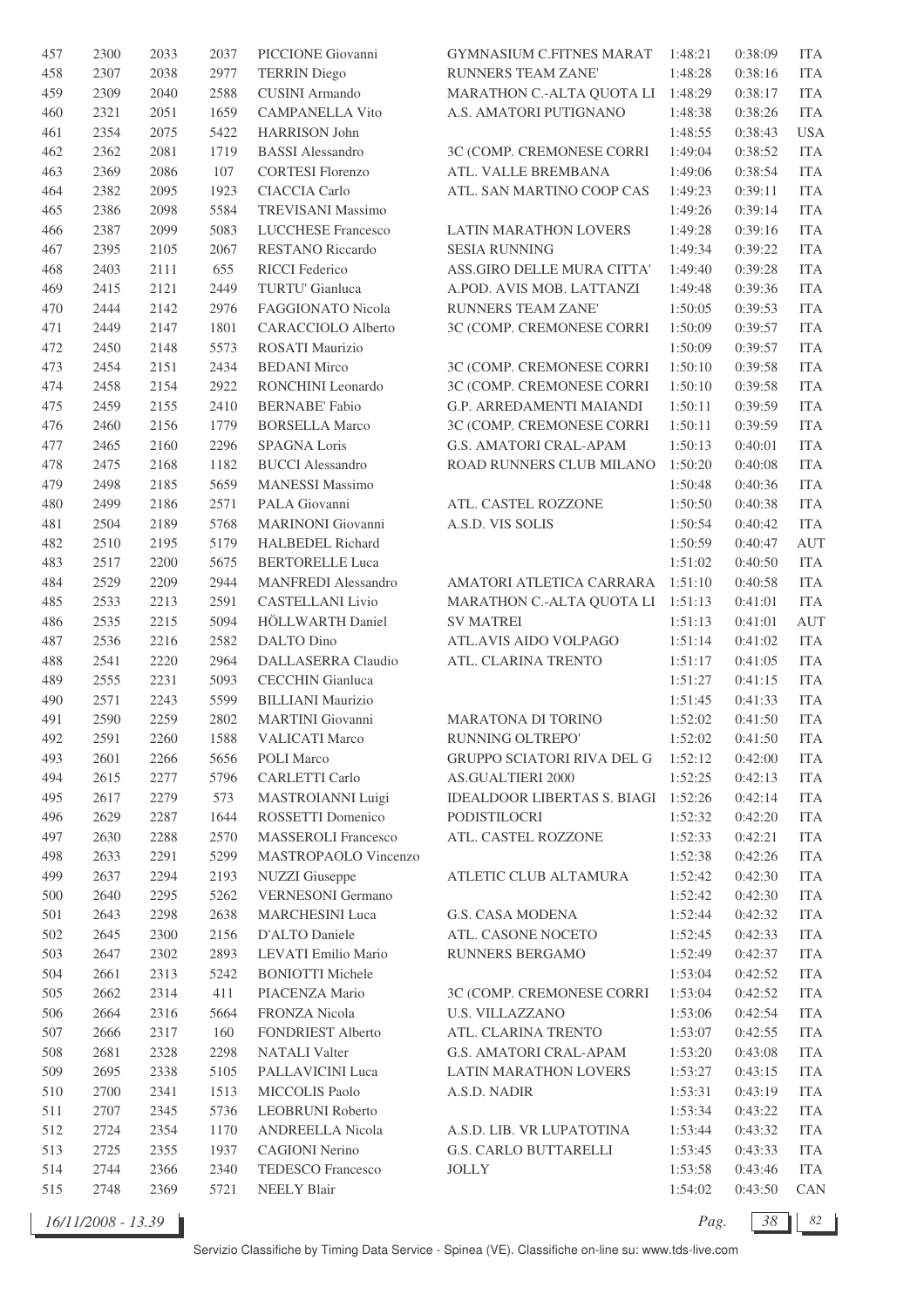| 516 | 2750 | 2371 | 5437 | DEBIASI Gabriele           |                                                  | 1:54:03 | 0:43:51 | <b>ITA</b>  |
|-----|------|------|------|----------------------------|--------------------------------------------------|---------|---------|-------------|
| 517 | 2752 | 2373 | 5294 | DAL CAPPELLO Giovanni Ant  |                                                  | 1:54:04 | 0:43:52 | <b>ITA</b>  |
| 518 | 2772 | 2388 | 5538 | <b>TREDICI Simone</b>      |                                                  | 1:54:21 | 0:44:09 | <b>ITA</b>  |
| 519 | 2776 | 2391 | 2894 | <b>RINALDI</b> Angelo      | <b>RUNNERS BERGAMO</b>                           | 1:54:26 | 0:44:14 | <b>ITA</b>  |
| 520 | 2786 | 2397 | 1265 | <b>GABRIELLI Marco</b>     | CRUS OTTICA GUERRA PEDERS                        | 1:54:37 | 0:44:25 | <b>ITA</b>  |
| 521 | 2787 | 2398 | 5412 | <b>CASILLO</b> Antonio     |                                                  | 1:54:37 | 0:44:25 | <b>ITA</b>  |
| 522 | 2801 | 2405 | 2807 | <b>CAMMI</b> Stefano       | <b>BIPEDI</b>                                    | 1:54:49 | 0:44:37 | <b>ITA</b>  |
| 523 | 2806 | 2409 | 2618 | <b>BONENTI Paolo</b>       | G.S. BONDO                                       | 1:54:50 | 0:44:38 | <b>ITA</b>  |
| 524 | 2808 | 2411 | 5624 | <b>TONET Graziano</b>      |                                                  | 1:54:52 | 0:44:40 | <b>ITA</b>  |
| 525 | 2825 | 2419 | 5007 | <b>CHIARINO Paolo</b>      | SSD EFFETTO PER LO SPORT                         | 1:55:06 | 0:44:54 | <b>ITA</b>  |
| 526 | 2830 | 2422 | 5617 | PATTON Mario               | <b>U.S. 5 STELLE SEREGNANO</b>                   | 1:55:09 | 0:44:57 | <b>ITA</b>  |
| 527 | 2833 | 2425 | 1932 | DICICCO Tiziano            | <b>G.S. TRILACUM</b>                             | 1:55:10 | 0:44:58 | <b>ITA</b>  |
| 528 | 2840 | 2429 | 2490 | <b>SECCAMANI</b> Giuseppe  | G.P. FELTER SPORT PUEGNAGO                       | 1:55:12 | 0:45:00 | <b>ITA</b>  |
| 529 | 2850 | 2434 | 5688 | <b>RICCI</b> Franco        |                                                  | 1:55:24 | 0:45:12 | <b>ITA</b>  |
| 530 | 2877 | 2450 | 1726 | TREROTOLA Antonio          | ATL. U.S. NERVIANESE 1919                        | 1:55:48 | 0:45:36 | <b>ITA</b>  |
|     |      |      |      |                            |                                                  |         |         |             |
| 531 | 2879 | 2451 | 5396 | DAL NEGRO Paolo            |                                                  | 1:55:48 | 0:45:36 | <b>ITA</b>  |
| 532 | 2881 | 2452 | 5750 | VIVOLI Pierlugi            |                                                  | 1:55:50 | 0:45:38 | <b>ITA</b>  |
| 533 | 2887 | 2458 | 2201 | TESORO Giovanni            | ATLETIC CLUB ALTAMURA                            | 1:55:55 | 0:45:43 | <b>ITA</b>  |
| 534 | 2889 | 2460 | 1813 | SOZZI Paolo                | ROAD RUNNERS CLUB MILANO                         | 1:55:55 | 0:45:43 | <b>ITA</b>  |
| 535 | 2909 | 2473 | 2680 | <b>SCOCCIA Carlo</b>       | ATL.BASSANO RUNNING STOR                         | 1:56:10 | 0:45:58 | <b>ITA</b>  |
| 536 | 2912 | 2474 | 5268 | <b>TRABUCCHI</b> Stefano   | A.S.D. ATL.PRISMA SPEDIZIONI                     | 1:56:11 | 0:45:59 | <b>ITA</b>  |
| 537 | 2914 | 2475 | 5334 | <b>ZANIBONI</b> Luciano    |                                                  | 1:56:13 | 0:46:01 | <b>ITA</b>  |
| 538 | 2920 | 2479 | 5803 | <b>COMASTRI Claudio</b>    | POL. MADONNINA                                   | 1:56:20 | 0:46:08 | <b>ITA</b>  |
| 539 | 2933 | 2487 | 2430 | <b>DORIS</b> Lorenzo       | ATLETICA GALLIERA VENETA                         | 1:56:36 | 0:46:24 | <b>ITA</b>  |
| 540 | 2939 | 2490 | 5222 | <b>AVESANI</b> Andrea      | G.M. SPORTING CLUB MONDAD                        | 1:56:45 | 0:46:33 | <b>ITA</b>  |
| 541 | 2971 | 2514 | 2818 | VOLPATI Roberto            | G.P. AVIS VIGEVANO-GRAVELL                       | 1:57:23 | 0:47:11 | <b>ITA</b>  |
| 542 | 2978 | 2518 | 5586 | <b>TURINA</b> Giorgio      |                                                  | 1:57:34 | 0:47:22 | <b>ITA</b>  |
| 543 | 2997 | 2531 | 5563 | <b>CROTTI Marco</b>        |                                                  | 1:57:51 | 0:47:39 | <b>ITA</b>  |
| 544 | 2999 | 2533 | 5201 | <b>TANZER Christian</b>    |                                                  | 1:57:56 | 0:47:44 | <b>AUT</b>  |
| 545 | 3003 | 2537 | 5418 | <b>SARTORE Francesco</b>   |                                                  | 1:58:00 | 0:47:48 | <b>ITA</b>  |
| 546 | 3007 | 2539 | 5440 | <b>MARLETTO</b> Egidio     |                                                  | 1:58:09 | 0:47:57 | <b>ITA</b>  |
| 547 | 3011 | 2542 | 1572 | <b>TOLOMINI</b> Stefano    | 3C (COMP. CREMONESE CORRI                        | 1:58:14 | 0:48:02 | <b>ITA</b>  |
| 548 | 3012 | 2543 | 2750 | RODONDI Paolo              | ASS. SPORTIVA FREE-ZONE                          | 1:58:15 | 0:48:03 | <b>ITA</b>  |
| 549 | 3040 | 2558 | 579  | <b>GALUPPI Marco</b>       | POD. MADONNA DI SOTTO                            | 1:58:41 | 0:48:29 | <b>ITA</b>  |
| 550 | 3042 | 2559 | 5775 | <b>DONADONI</b> Giovanni   | A.S.D. VIS SOLIS                                 | 1:58:43 | 0:48:31 | <b>ITA</b>  |
| 551 | 3047 | 2563 | 2536 | <b>MANFREDI</b> Giancarlo  | ATLETICA TEAM LOPPIO                             | 1:58:54 | 0:48:42 | <b>ITA</b>  |
| 552 | 3067 | 2573 | 2369 | FIORI Massimiliano         | AAA MARATHON CREMONA                             | 1:59:16 | 0:49:04 | <b>ITA</b>  |
| 553 | 3074 | 2578 | 2168 | <b>BILZI</b> Roberto       | ATL. CASONE NOCETO                               | 1:59:22 | 0:49:10 | <b>ITA</b>  |
| 554 | 3077 | 2581 | 5575 | <b>MARCHESINI Stefano</b>  |                                                  | 1:59:23 | 0:49:11 | <b>ITA</b>  |
| 555 | 3080 | 2583 | 5539 | <b>MORINI</b> Duccio       |                                                  | 1:59:25 | 0:49:13 | <b>ITA</b>  |
| 556 | 3086 | 2584 | 5409 | LEPORATI Massimo           |                                                  | 1:59:32 | 0:49:20 | <b>ITA</b>  |
| 557 | 3099 | 2591 | 5577 | <b>LONARDI</b> Cesare      |                                                  | 1:59:54 | 0:49:42 | <b>ITA</b>  |
| 558 | 3140 | 2618 | 5271 | <b>CRIVELLARI Paolo</b>    |                                                  | 2:01:13 | 0:51:01 | <b>ITA</b>  |
| 559 | 3144 | 2620 | 2879 | PANIZZUT Andrea            | ATLETICA AVIANO                                  | 2:01:19 | 0:51:07 | <b>ITA</b>  |
| 560 | 3145 | 2621 | 1163 | ZOCCATELLI Gianluca        | GSD VALDALPONE DE MEGNI                          | 2:01:23 | 0:51:11 | <b>ITA</b>  |
| 561 | 3147 | 2622 | 5163 | PEZZI Narciso              |                                                  | 2:01:27 | 0:51:15 | <b>ITA</b>  |
| 562 | 3160 | 2628 | 2027 | SOLAZZO Stefano            | ATLETICA TRECATE                                 | 2:01:40 | 0:51:28 | <b>ITA</b>  |
| 563 | 3169 | 2633 | 1146 | <b>GECCHELE Giorgio</b>    | GSD VALDALPONE DE MEGNI                          | 2:01:47 | 0:51:35 | <b>ITA</b>  |
| 564 | 3178 | 2640 | 5194 |                            | SONNLEITNER Hans-juergen LLC MARATHON REGENSBURG | 2:02:02 | 0:51:50 | <b>GER</b>  |
| 565 | 3212 | 2656 | 5668 | <b>GRAMOLA</b> Gianluca    |                                                  | 2:02:44 | 0:52:32 | <b>ITA</b>  |
| 566 | 3221 | 2661 | 5258 | <b>GEYER Michael</b>       |                                                  | 2:02:59 | 0:52:47 | <b>GER</b>  |
| 567 | 3234 | 2666 | 5542 | VIARENGO Giovanni          |                                                  | 2:03:32 | 0:53:20 | <b>ITA</b>  |
| 568 | 3263 | 2683 | 5323 | <b>DELVAI Tullio</b>       | STELLA ALPINA CARANO                             | 2:04:16 | 0:54:04 | <b>ITA</b>  |
| 569 | 3272 | 2688 | 5030 | <b>THANEI Thomas</b>       | LAUFTREFF SCHWANDORF                             | 2:04:26 | 0:54:14 | ${\tt GER}$ |
| 570 | 3280 | 2692 | 5669 | <b>BARIVIERA Renzo</b>     |                                                  | 2:04:33 | 0:54:21 | <b>ITA</b>  |
| 571 | 3292 | 2695 | 5134 | <b>CENGIAROTTI Massimo</b> | LATIN MARATHON LOVERS                            | 2:04:48 | 0:54:36 | <b>ITA</b>  |
| 572 | 3306 | 2704 | 5606 | POPPI Marco                |                                                  | 2:05:21 | 0:55:09 | <b>ITA</b>  |
| 573 | 3321 | 2709 | 5196 | <b>MANTOVANI Paolo</b>     |                                                  | 2:05:52 | 0:55:40 | <b>ITA</b>  |
| 574 | 3325 | 2712 | 5433 | <b>BONDAVALLI Danilo</b>   |                                                  | 2:05:55 | 0:55:43 | <b>ITA</b>  |
|     |      |      |      |                            |                                                  |         |         |             |

*16/11/2008 - 13.39 Pag. 39 82*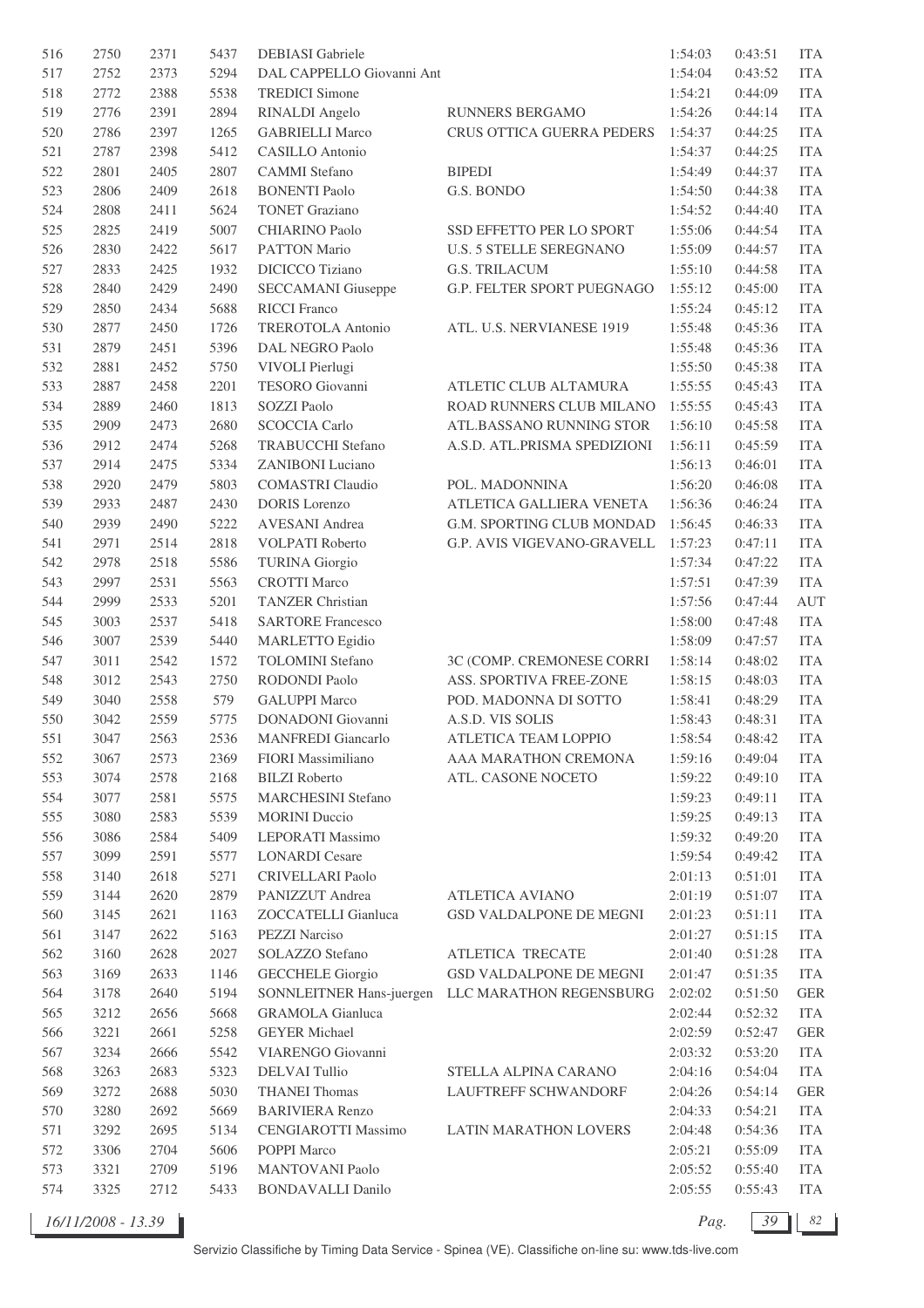| 3367 | 2730 | 5607 | <b>BEGGI</b> Andrea       |                                 | 2:07:07 | 0:56:55 | <b>ITA</b> |
|------|------|------|---------------------------|---------------------------------|---------|---------|------------|
| 3370 | 2732 | 5382 | <b>MARANELLI Luca</b>     |                                 | 2:07:20 | 0:57:08 | <b>ITA</b> |
| 3379 | 2734 | 1623 | PILEGGI Giuseppe          | PODISTILOCRI                    | 2:07:49 | 0:57:37 | <b>ITA</b> |
| 3382 | 2737 | 5724 | <b>TOMASI</b> Franco      |                                 | 2:08:03 | 0:57:51 | <b>ITA</b> |
| 3429 | 2758 | 5226 | <b>TALAMINI</b> Giancarlo |                                 | 2:09:30 | 0:59:18 | <b>ITA</b> |
| 3461 | 2775 | 5540 | DI MULO Antonio           |                                 | 2:10:22 | 1:00:10 | <b>ITA</b> |
| 3496 | 2790 | 5608 | <b>VALENTINI</b> Angelo   |                                 | 2:12:31 | 1:02:19 | <b>ITA</b> |
| 3503 | 2793 | 5291 | <b>EGL Karl</b>           |                                 | 2:12:57 | 1:02:45 | <b>GER</b> |
| 3530 | 2805 | 2526 | PAROLINI Andrea           | 3C (COMP. CREMONESE CORRI       | 2:14:22 | 1:04:10 | <b>ITA</b> |
| 3553 | 2814 | 2040 | <b>SCARCIGLIA Oronzo</b>  | <b>GYMNASIUM C.FITNES MARAT</b> | 2:15:22 | 1:05:10 | <b>ITA</b> |
| 3555 | 2815 | 5067 | MASSARELLI Andrea         |                                 | 2:15:29 | 1:05:17 | <b>ITA</b> |
| 3559 | 2817 | 5522 | <b>ELMO</b> Gennaro       |                                 | 2:15:44 | 1:05:32 | <b>ITA</b> |
| 3562 | 2818 | 5061 | <b>SECCHI Marco</b>       |                                 | 2:15:55 | 1:05:43 | <b>ITA</b> |
| 3590 | 2827 | 5099 | <b>BARTKOWSKI Herbert</b> | LLC MARATHON REGENSBURG         | 2:17:20 | 1:07:08 | <b>GER</b> |
| 3602 | 2835 | 5747 | PUNZO Stefano             |                                 | 2:18:10 | 1:07:58 | <b>ITA</b> |
| 3630 | 2850 | 2915 | <b>BENETTI</b> Loris      | POL.BIANCAZZURRA PETTINEL       | 2:21:41 | 1:11:29 | <b>ITA</b> |
| 3636 | 2853 | 2994 | <b>OLDANI</b> Roberto     | AVIS-AIDO ALMENNO S.SALVA       | 2:22:08 | 1:11:56 | <b>ITA</b> |
| 3693 | 2882 | 5032 | <b>FLIESER</b> Michael    | <b>TSV GEISENHAUSEN</b>         | 2:36:37 | 1:26:25 | <b>GER</b> |
|      |      |      |                           |                                 |         |         |            |

 $16/11/2008 - 13.39$  **Pag.**  $\boxed{40}$  82

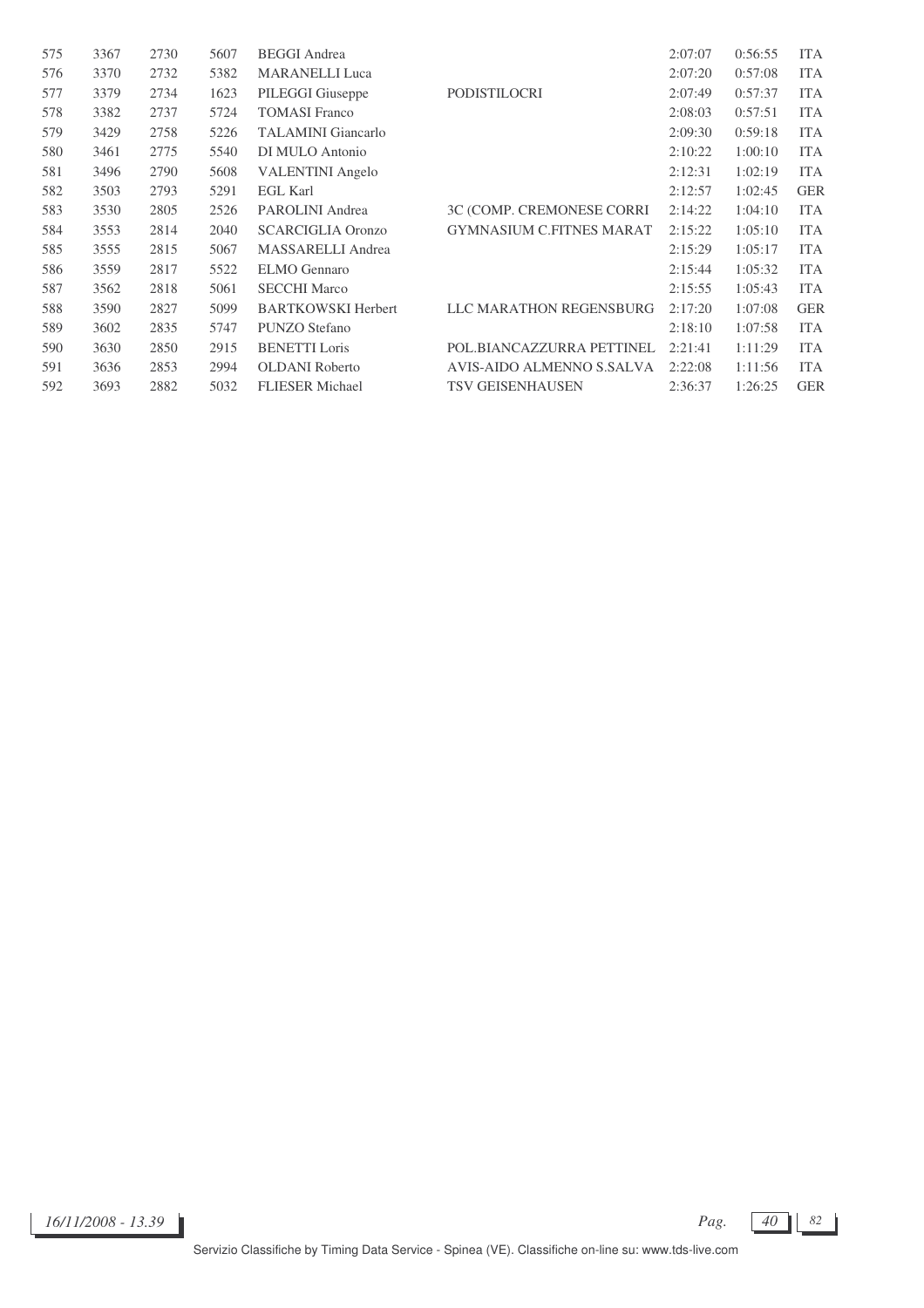

**Generale Riva del Garda - 16/11/2008**

# **ORDINE D'ARRIVO PER CATEGORIA**

|                | Categoria:         |        | <b>MM45</b> |                               |                               |              |         |            |
|----------------|--------------------|--------|-------------|-------------------------------|-------------------------------|--------------|---------|------------|
|                | Cat. Assoluto      | M/F    |             | <b>Pettorale Cognome Nome</b> | Società                       | <b>Tempo</b> | Diff.   | Naz.       |
| 1              | 26                 | 26     | 416         | VAGNOLI Maurizio              | ATLETICA MAXICAR CIVITANO     | 1:11:51      |         | <b>ITA</b> |
| $\mathfrak{2}$ | 29                 | 29     | 81          | <b>DONATI</b> Donato          | S.A. VALCHIESE                | 1:11:59      | 0:00:08 | <b>ITA</b> |
| 3              | 32                 | 32     | 713         | ABOU EL WAFA Abdel Illah      | ATL. CASONE NOCETO            | 1:12:21      | 0:00:30 | <b>ITA</b> |
| $\overline{4}$ | 46                 | 46     | 334         | <b>ARDUIN</b> Ivano           | A.S.D. ATL.LUPATOTINA         | 1:14:03      | 0:02:12 | <b>ITA</b> |
| $\mathfrak s$  | 71                 | 71     | 1634        | <b>MORI</b> Giorgio           | <b>BETTI'S GRUP RUN</b>       | 1:15:14      | 0:03:23 | <b>ITA</b> |
| 6              | 73                 | 73     | 555         | <b>GELOSINI</b> Claudio       | <b>JOGGING TEAM PATERLINI</b> | 1:15:16      | 0:03:25 | <b>ITA</b> |
| $\tau$         | 77                 | $77\,$ | 599         | <b>CASTELLINO Guido</b>       | A.S.D. G.S. ROATA CHIUSANI    | 1:15:34      | 0:03:43 | <b>ITA</b> |
| 8              | 99                 | 98     | 2324        | DAM Diego                     | ATL. SERNAGLIA MOB. VILLAN    | 1:16:32      | 0:04:41 | <b>ITA</b> |
| 9              | 101                | 100    | 139         | <b>BARDONI</b> Luca           | ATL. SAN MARTINO COOP CAS     | 1:16:36      | 0:04:45 | <b>ITA</b> |
| 10             | 106                | 105    | 521         | <b>STANCHINA Sandro</b>       | ATL. VALLI DI NON E SOLE      | 1:16:44      | 0:04:53 | <b>ITA</b> |
| 11             | 107                | 106    | 2786        | <b>BALBO</b> Pietro           | ATL.BASSANO RUNNING STOR      | 1:16:46      | 0:04:55 | <b>ITA</b> |
| 12             | 111                | 110    | 473         | SEBASTIANI Giorgio            | GS VALSUGANA TRENTINO         | 1:16:52      | 0:05:01 | <b>ITA</b> |
| 13             | 117                | 116    | 737         | <b>GUARNIERI</b> Leandro      | HOBBY MARATHON CATANZA        | 1:17:02      | 0:05:11 | <b>ITA</b> |
| 14             | 126                | 124    | 158         | <b>VERSOLATO Enzo</b>         | ATL. SAN MARTINO COOP CAS     | 1:17:17      | 0:05:26 | <b>ITA</b> |
| 15             | 150                | 148    | 1167        | <b>VENTURINI Cesarino</b>     | A.S.D.ATL.INSIEME NEW FOOD    | 1:18:17      | 0:06:26 | <b>ITA</b> |
| 16             | 154                | 152    | 1106        | <b>BATTISTELLA Maurizio</b>   | <b>G.S.ALPINI VICENZA</b>     | 1:18:26      | 0:06:35 | <b>ITA</b> |
| 17             | 159                | 157    | 537         | <b>LIBERA</b> Pietro          | 2002 MARATHON CLUB            | 1:18:34      | 0:06:43 | <b>ITA</b> |
| 18             | 161                | 159    | 741         | CAVALLARO Angelo              | HOBBY MARATHON CATANZA        | 1:18:38      | 0:06:47 | <b>ITA</b> |
| 19             | 164                | 162    | 2760        | <b>ZEIMA</b> Mohamed          | <b>G.S. MONTESTELLA</b>       | 1:18:44      | 0:06:53 | <b>ITA</b> |
| 20             | 168                | 166    | 689         | ODORIZZI Michele              | ATL. VALLI DI NON E SOLE      | 1:18:51      | 0:07:00 | <b>ITA</b> |
| $21\,$         | 173                | 171    | 597         | VALOTTI Stefano               | ATL. REBO GUSSAGO             | 1:19:06      | 0:07:15 | <b>ITA</b> |
| 22             | 184                | 182    | 613         | PESTUGIA Andrea               | POL.BIANCAZZURRA PETTINEL     | 1:19:27      | 0:07:36 | <b>ITA</b> |
| 23             | 194                | 192    | 2787        | <b>MOCELLIN</b> Gianfranco    | ATL.BASSANO RUNNING STOR      | 1:19:47      | 0:07:56 | <b>ITA</b> |
| 24             | 197                | 195    | 656         | <b>MORACAS</b> Marco          | ACQUADELA BOLOGNA             | 1:19:52      | 0:08:01 | <b>ITA</b> |
| 25             | 209                | 207    | 1174        | <b>RIGON Siro</b>             | GS.TORTELLINI VOLTAN MART     | 1:20:03      | 0:08:12 | <b>ITA</b> |
| 26             | 215                | 212    | 700         | STRADI Gianluca               | POL. MADONNINA                | 1:20:08      | 0:08:17 | <b>ITA</b> |
| 27             | 220                | 217    | 2329        | <b>SEGAT Renato</b>           | ATL. SERNAGLIA MOB. VILLAN    | 1:20:13      | 0:08:22 | <b>ITA</b> |
| 28             | 223                | 220    | 337         | FRANCAVILLA Maurizio          | A.S.D. ATL.LUPATOTINA         | 1:20:19      | 0:08:28 | <b>ITA</b> |
| 29             | 224                | 221    | 635         | <b>GUARDA</b> Mario           | <b>US BRONSOLO</b>            | 1:20:20      | 0:08:29 | <b>ITA</b> |
| 30             | 230                | 227    | 59          | <b>MAINO Paolo</b>            | S.S. TENNO                    | 1:20:33      | 0:08:42 | <b>ITA</b> |
| 31             | 235                | 232    | 235         | <b>GATTO Marco</b>            | RUNNING TEAM CONEGLIANO       | 1:20:38      | 0:08:47 | <b>ITA</b> |
| 32             | 257                | 253    | 156         | TRACANELLI Giovanni           | ATL. SAN MARTINO COOP CAS     | 1:21:14      | 0:09:23 | <b>ITA</b> |
| 33             | 261                | 257    | 2904        | DAMETTO Stefano               | ASS.SPORT.DILETTANT.DRIBBL    | 1:21:20      | 0:09:29 | <b>ITA</b> |
| 34             | 264                | 260    | 2452        | <b>GENTILI Alberto</b>        | A.POD. AVIS MOB. LATTANZI     | 1:21:23      | 0:09:32 | <b>ITA</b> |
| 35             | 279                | 275    | 1697        | PITAU Maurizio                | POLISPORTIVA MONTEREALE       | 1:21:40      | 0:09:49 | <b>ITA</b> |
| 36             | 281                | 277    | 2326        | <b>MORET Paolo</b>            | ATL. SERNAGLIA MOB. VILLAN    | 1:21:44      | 0:09:53 | <b>ITA</b> |
| 37             | 282                | 278    | 594         | LAVAGNINI Giambattista        | ATL. REBO GUSSAGO             | 1:21:46      | 0:09:55 | <b>ITA</b> |
| 38             | 284                | 280    | 495         | RIGAMONTI Giuseppe            | ATL. CENTRO LARIO             | 1:21:47      | 0:09:56 | <b>ITA</b> |
| 39             | 285                | 281    | 240         | DALLA VIA Walter              | <b>MARATHON LEGNAGO</b>       | 1:21:47      | 0:09:56 | <b>ITA</b> |
| 40             | 286                | 282    | 1295        | PIAGGIO Fabian                | RUNNERS PADOVA                | 1:21:49      | 0:09:58 | <b>ITA</b> |
| 41             | 291                | 287    | 645         | <b>BARON</b> Moreno           | RUNNERS TEAM ZANE'            | 1:21:55      | 0:10:04 | <b>ITA</b> |
| 42             | 322                | 317    | 207         | <b>MARANI</b> Giangaetano     | G.M. SPORTING CLUB MONDAD     | 1:22:29      | 0:10:38 | <b>ITA</b> |
| 43             | 326                | 321    | 2793        | <b>MARTINI Roberto</b>        | IL GREGGE RIBELLE             | 1:22:33      | 0:10:42 | <b>ITA</b> |
|                | 16/11/2008 - 13.39 |        |             |                               |                               | Pag.         | 41      | 82         |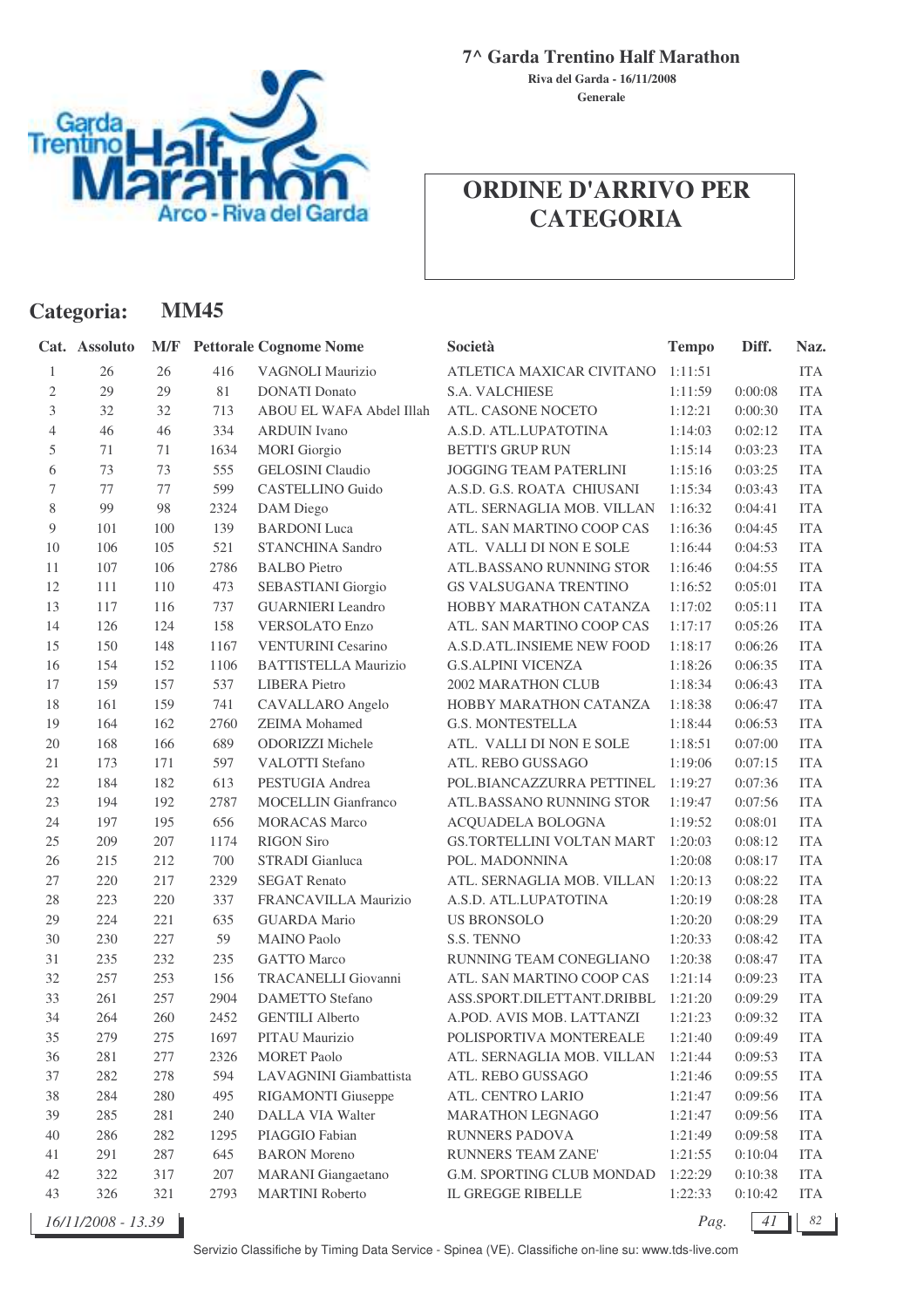| 44     | 327 | 322 | 89     | <b>SANNELLI Domenico</b>     | <b>RUNNERS GINOSA</b>             | 1:22:34 | 0:10:43 | <b>ITA</b> |
|--------|-----|-----|--------|------------------------------|-----------------------------------|---------|---------|------------|
| 45     | 328 | 323 | 270    | <b>BOLOGNINO Roberto</b>     | PODISTILOCRI                      | 1:22:34 | 0:10:43 | <b>ITA</b> |
| 46     | 350 | 345 | 376    | DI STEFANO Maurizio          | POD. NEW CASTLE CASTELN. V        | 1:23:07 | 0:11:16 | <b>ITA</b> |
| 47     | 351 | 346 | 255    | <b>BERTOLI</b> Paolo         | ATL. CLARINA TRENTO               | 1:23:09 | 0:11:18 | <b>ITA</b> |
| 48     | 362 | 357 | 546    | DE MEO Sergio                | <b>G.P. TALAMONA</b>              | 1:23:26 | 0:11:35 | <b>ITA</b> |
| 49     | 364 | 359 | 2331   | <b>MENEGHEL Denis</b>        | ATL. SERNAGLIA MOB. VILLAN        | 1:23:27 | 0:11:36 | <b>ITA</b> |
| 50     | 365 | 360 | 625    | <b>GIORDANI Dimitri</b>      | <b>U.S. QUERCIA ROVERETO</b>      | 1:23:28 | 0:11:37 | <b>ITA</b> |
| 51     | 366 | 361 | 493    | EL MADIOUNI Abdellah         | ATL. CASONE NOCETO                | 1:23:31 | 0:11:40 | <b>ITA</b> |
| 52     | 370 | 365 | 679    | <b>SANTI Paolo</b>           | GSD VALDALPONE DE MEGNI           | 1:23:35 | 0:11:44 | <b>ITA</b> |
|        |     |     |        | <b>SGUBBI Sanzio</b>         |                                   | 1:23:45 | 0:11:54 | <b>ITA</b> |
| 53     | 378 | 372 | 2858   |                              | ATL. AVIS CASTEL S.PIETRO         |         |         |            |
| 54     | 390 | 382 | 639    | <b>TOMIO Carmine</b>         | U.S. STELLA ALPINA CARANO         | 1:23:56 | 0:12:05 | <b>ITA</b> |
| 55     | 398 | 390 | 63     | <b>DANTONE</b> Donato        | LENTI E VELOCI LAGHETTI BZ        | 1:24:01 | 0:12:10 | <b>ITA</b> |
| 56     | 406 | 397 | 2957   | <b>BALDAUF</b> Erwin         | RENNERCLUB VINSCHGAU              | 1:24:12 | 0:12:21 | <b>ITA</b> |
| 57     | 409 | 400 | $72\,$ | <b>SBALZER Roberto</b>       | <b>ATLETICA CAIRO</b>             | 1:24:15 | 0:12:24 | <b>ITA</b> |
| 58     | 412 | 402 | 70     | <b>LAUNO</b> Marco           | <b>ATLETICA CAIRO</b>             | 1:24:19 | 0:12:28 | <b>ITA</b> |
| 59     | 421 | 410 | 2930   | <b>CECCONI Riccardo</b>      | A.S.C.SILVANO FEDI                | 1:24:32 | 0:12:41 | <b>ITA</b> |
| 60     | 424 | 413 | 31     | <b>FACCIOLI Paolo</b>        | ATL. AMATORI LECCO                | 1:24:37 | 0:12:46 | <b>ITA</b> |
| 61     | 425 | 414 | 508    | <b>COSTANTINO Antonino</b>   | <b>LAKE GARDA MARATHON</b>        | 1:24:37 | 0:12:46 | <b>ITA</b> |
| 62     | 429 | 418 | 151    | ROSEANO Attilio              | ATL. SAN MARTINO COOP CAS         | 1:24:41 | 0:12:50 | <b>ITA</b> |
| 63     | 440 | 428 | 1273   | FAGANELLO Andrea             | A.ATL.DOLOMITI BELLUNO            | 1:24:52 | 0:13:01 | <b>ITA</b> |
| 64     | 442 | 430 | 2238   | <b>MARCON Celestino</b>      | ATL.VALDOBBIADENE G.S.A.          | 1:24:53 | 0:13:02 | <b>ITA</b> |
| 65     | 443 | 431 | 2323   | <b>BUSO</b> Achille          | ATL. SERNAGLIA MOB. VILLAN        | 1:24:54 | 0:13:03 | <b>ITA</b> |
| 66     | 444 | 432 | 477    | <b>LANFRANCHI</b> Giancarlo  | MARATHON C.-ALTA QUOTA LI         | 1:24:56 | 0:13:05 | <b>ITA</b> |
| 67     | 451 | 438 | 353    | <b>ZECCHIN</b> Pietro        | ATLETICA BRUGNERA FRIULIN         | 1:25:04 | 0:13:13 | <b>ITA</b> |
| 68     | 455 | 442 | 1820   | <b>AMATO</b> Donato          | <b>G.S. MARATHON MAX</b>          | 1:25:06 | 0:13:15 | <b>ITA</b> |
| 69     | 460 | 447 | 566    | LIUZZI Leonardo              | POLISPORT CICLO CLUB FASA         | 1:25:12 | 0:13:21 | <b>ITA</b> |
| 70     | 462 | 449 | 2083   | <b>CASTAGNO</b> Massimo      | A.S.D.ATLETICA SALUZZO            | 1:25:13 | 0:13:22 | <b>ITA</b> |
| 71     | 465 | 452 | 487    | <b>LAVAGNINI Marco</b>       | A.S.D. LIB. VR LUPATOTINA         | 1:25:20 | 0:13:29 | <b>ITA</b> |
| 72     | 470 | 457 | 79     | CASALAINA Fabrizio           | ATHLETIC CLUB BELLUNO             | 1:25:27 | 0:13:36 | <b>ITA</b> |
|        |     |     |        |                              |                                   |         |         |            |
| 73     | 474 | 460 | 1642   | ROSAT Giovanni               | ATL. VALLI DI NON E SOLE          | 1:25:32 | 0:13:41 | <b>ITA</b> |
| 74     | 476 | 462 | 185    | <b>TAMAI</b> Luigino         | G.P.V. TAGICAR VILLAFRANCA        | 1:25:35 | 0:13:44 | <b>ITA</b> |
| 75     | 486 | 470 | 650    | <b>BRESSAN Lino</b>          | POL.MONTECCHIO PRECALCIN          | 1:25:48 | 0:13:57 | <b>ITA</b> |
| 76     | 487 | 471 | 140    | <b>BASEI</b> Andrea          | ATL. SAN MARTINO COOP CAS         | 1:25:49 | 0:13:58 | <b>ITA</b> |
| 77     | 491 | 475 | 393    | <b>SCRUGLI Giuseppe</b>      | AS DELOGU NUORO                   | 1:25:53 | 0:14:02 | <b>ITA</b> |
| 78     | 497 | 480 | 685    | <b>CORRADINI Fabio Luigi</b> | ROAD RUNNERS CLUB MILANO          | 1:26:02 | 0:14:11 | <b>ITA</b> |
| 79     | 499 | 482 | 1747   | CAU Gian Franco              | <b>SS SULCIS MAB SERVICE</b>      | 1:26:04 | 0:14:13 | ITA        |
| 80     | 501 | 484 | 178    | <b>SCATTOLINI Elpidio</b>    | LA RUSTICA AUTOVIMA PESCA 1:26:05 |         | 0:14:14 | <b>ITA</b> |
| 81     | 502 | 485 | 2937   | PARRELLO Federico            | AMATORI ATLETICA CARRARA          | 1:26:06 | 0:14:15 | <b>ITA</b> |
| 82     | 504 | 487 | 5545   | <b>TONIATTI Marco</b>        |                                   | 1:26:07 | 0:14:16 | <b>ITA</b> |
| 83     | 505 | 488 | 247    | <b>BRUSCHI</b> Maurizio      | RUNNING OLTREPO'                  | 1:26:07 | 0:14:16 | <b>ITA</b> |
| 84     | 511 | 493 | 547    | MAFFEZZINI Fabio             | G.P. TALAMONA                     | 1:26:12 | 0:14:21 | <b>ITA</b> |
| 85     | 520 | 501 | 5322   | VANZETTA Gianni              | S.S. MARCIALONGA                  | 1:26:19 | 0:14:28 | <b>ITA</b> |
| 86     | 521 | 502 | 675    | <b>GAMBERONI Alain</b>       | GSD VALDALPONE DE MEGNI           | 1:26:19 | 0:14:28 | <b>ITA</b> |
| $87\,$ | 536 | 517 | 85     | <b>CONFALONIERI</b> Leonardo | S. CLUB ALZANO                    | 1:26:36 | 0:14:45 | <b>ITA</b> |
| 88     | 538 | 519 | 2856   | PISOTTI Maurizio             | ATL. AVIS CASTEL S.PIETRO         | 1:26:42 | 0:14:51 | <b>ITA</b> |
| 89     | 541 | 522 | 1744   | <b>AMORE Carlo</b>           | SS SULCIS MAB SERVICE             | 1:26:44 | 0:14:53 | <b>ITA</b> |
| 90     | 547 | 528 | 749    | <b>ZANZOTTI Francesco</b>    | ATLETICA ROTALIANA                | 1:26:53 | 0:15:02 | <b>ITA</b> |
| 91     | 554 | 535 | 2606   | <b>BALZANO</b> Nicola        | ATL. AMBROSIANA                   | 1:27:02 | 0:15:11 | <b>ITA</b> |
| 92     | 563 | 544 | 698    | PALLADINI Massimo            | ATL. AVIS S.BENEDETTO DEL T       | 1:27:09 | 0:15:18 | <b>ITA</b> |
| 93     | 578 | 556 | 5118   | <b>ZWECK Josef</b>           |                                   | 1:27:27 | 0:15:36 | <b>GER</b> |
|        |     |     |        |                              |                                   |         |         |            |
| 94     | 587 | 565 | 1234   | PLACIDO Giancarlo            | RUNNERS CHIETI                    | 1:27:38 | 0:15:47 | <b>ITA</b> |
| 95     | 590 | 568 | 2842   | <b>BACCHILEGA Orlando</b>    | ATL. AVIS CASTEL S.PIETRO         | 1:27:40 | 0:15:49 | <b>ITA</b> |
| 96     | 592 | 570 | 2094   | MEROTTO Roberto              | <b>ATLETICA AVIANO</b>            | 1:27:41 | 0:15:50 | <b>ITA</b> |
| 97     | 595 | 573 | 588    | <b>BURLOTTI Giorgio</b>      | ATL. REBO GUSSAGO                 | 1:27:45 | 0:15:54 | <b>ITA</b> |
| 98     | 597 | 575 | 1636   | <b>MORONI</b> Giuseppe       | <b>BETTI'S GRUP RUN</b>           | 1:27:48 | 0:15:57 | <b>ITA</b> |
| 99     | 604 | 581 | 278    | <b>BONAVITA Nunzio</b>       | ASD PODISTICA PERALTO GEN         | 1:27:53 | 0:16:02 | <b>ITA</b> |
| 100    | 610 | 587 | 427    | <b>BUSI</b> Ivo              | POL. ATL. PRESEZZO                | 1:28:01 | 0:16:10 | <b>ITA</b> |
| 101    | 616 | 592 | 1246   | DI SANZA Oreste              | A.S.D. RUNNERS SULMONA            | 1:28:08 | 0:16:17 | <b>ITA</b> |
| 102    | 619 | 595 | 167    | <b>SCARAMUZZA Francesco</b>  | POL.BIANCAZZURRA PETTINEL         | 1:28:11 | 0:16:20 | <b>ITA</b> |

*16/11/2008 - 13.39 Pag. 42 82*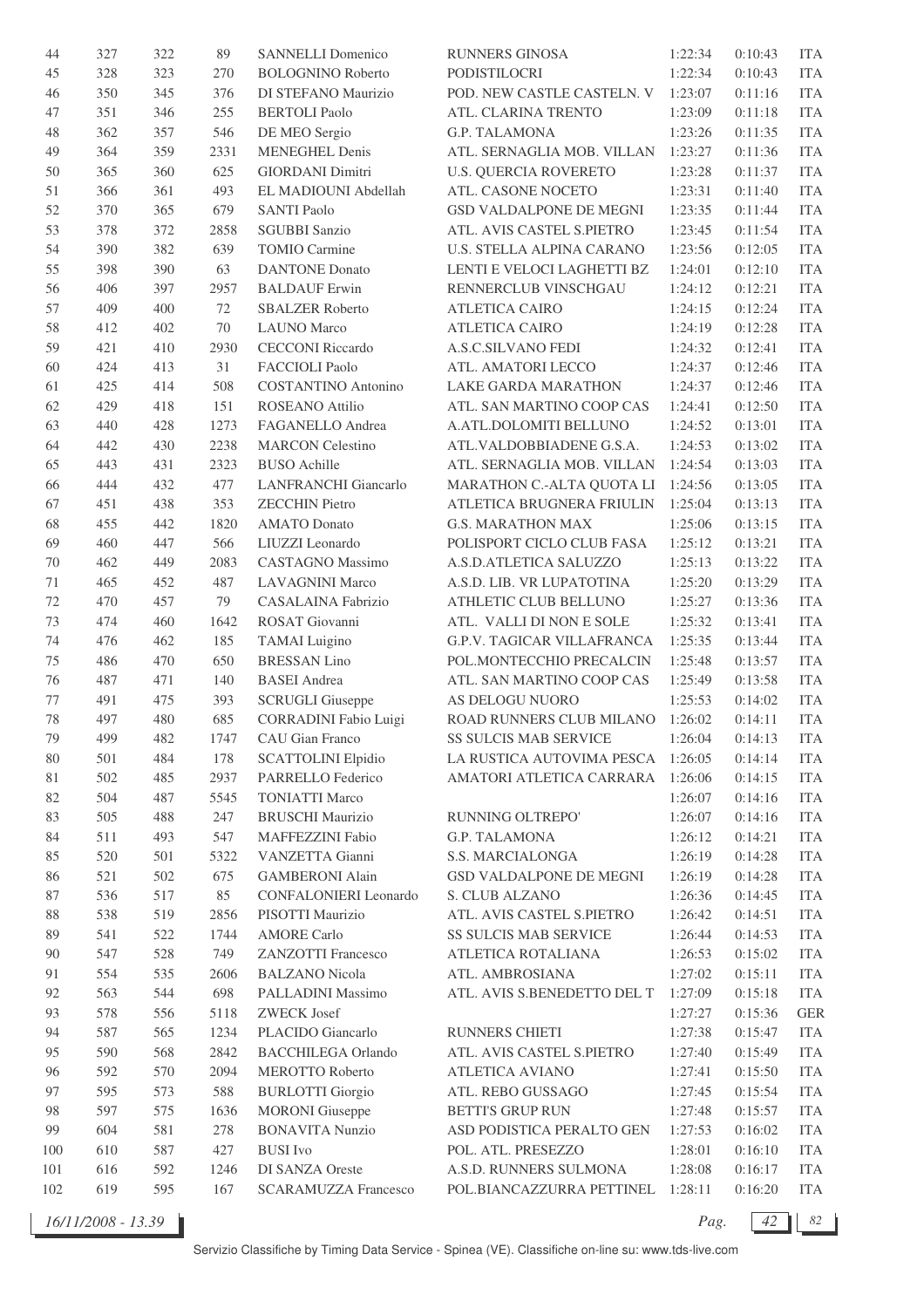| 103 | 621 | 597 | 130  | D'ANTONI Antonino           | RUNNERS BERGAMO                    | 1:28:12 | 0:16:21 | <b>ITA</b> |
|-----|-----|-----|------|-----------------------------|------------------------------------|---------|---------|------------|
| 104 | 627 | 603 | 693  | SASSI Ivano                 | ATL. CASTELNOVO MONTI              | 1:28:25 | 0:16:34 | <b>ITA</b> |
| 105 | 630 | 606 | 509  | <b>GERVASONI</b> Dario      | ATL. VALLE BREMBANA                | 1:28:27 | 0:16:36 | <b>ITA</b> |
| 106 | 634 | 610 | 2838 | VISCONTI Ignazio            | <b>IDEALDOOR LIBERTAS S. BIAGI</b> | 1:28:29 | 0:16:38 | <b>ITA</b> |
| 107 | 637 | 613 | 592  | <b>GNOCCHI Dario</b>        | ATL. REBO GUSSAGO                  | 1:28:34 | 0:16:43 | <b>ITA</b> |
| 108 | 660 | 634 | 587  | <b>BONTEMPI Mauro</b>       | ATL. REBO GUSSAGO                  | 1:28:55 | 0:17:04 | <b>ITA</b> |
| 109 | 662 | 636 | 2328 | ROSSO Michele               | ATL. SERNAGLIA MOB. VILLAN         | 1:28:56 | 0:17:05 | <b>ITA</b> |
| 110 | 667 | 641 | 281  | PRESSIANI Giampietro        | POL. ATL. PRESEZZO                 | 1:28:59 | 0:17:08 | <b>ITA</b> |
| 111 | 671 | 644 | 128  | <b>CATTANEO</b> Severino    | RUNNERS BERGAMO                    | 1:29:04 | 0:17:13 | <b>ITA</b> |
| 112 | 685 | 657 | 2573 | <b>CANTONI</b> Giampaolo    | <b>G.P. VIRGILIANO</b>             | 1:29:14 | 0:17:23 | <b>ITA</b> |
| 113 | 693 | 665 | 5454 | <b>GARZONI</b> Ettore       |                                    | 1:29:18 | 0:17:27 | <b>ITA</b> |
| 114 | 694 | 666 | 5537 | <b>AVI Paolo</b>            | <b>TRAGURADO VOLANTE</b>           | 1:29:18 | 0:17:27 | <b>ITA</b> |
| 115 | 700 | 672 | 424  | <b>TONELLI Paolo</b>        | G.S. FRAVEGGIO                     | 1:29:21 | 0:17:30 | <b>ITA</b> |
| 116 | 704 | 676 | 368  | <b>CANEVESE Stefano</b>     | ATL.MOTTENSE                       | 1:29:24 | 0:17:33 | <b>ITA</b> |
| 117 | 712 | 683 | 125  | <b>BORELLA Santo</b>        | RUNNERS BERGAMO                    | 1:29:31 | 0:17:40 | <b>ITA</b> |
| 118 | 716 | 687 | 2450 | <b>CRUCIANELLI Mauro</b>    | A.POD. AVIS MOB. LATTANZI          | 1:29:34 | 0:17:43 | <b>ITA</b> |
|     |     |     |      |                             |                                    | 1:29:38 |         |            |
| 119 | 722 | 692 | 1523 | <b>SADLER Paolo</b>         | <b>GS VALSUGANA TRENTINO</b>       |         | 0:17:47 | <b>ITA</b> |
| 120 | 734 | 702 | 95   | DE GENNARO Fabio            | AAA MARATHON CREMONA               | 1:29:47 | 0:17:56 | <b>ITA</b> |
| 121 | 739 | 707 | 5310 | <b>GARDENER Andrea</b>      | <b>U.S. CORNACCI TESERO</b>        | 1:29:52 | 0:18:01 | <b>ITA</b> |
| 122 | 741 | 709 | 2210 | RELLA Filippo Antonio       | ATLETIC CLUB ALTAMURA              | 1:29:55 | 0:18:04 | <b>ITA</b> |
| 123 | 746 | 714 | 496  | <b>VALENTI Franco</b>       | G.S. BONDO                         | 1:29:58 | 0:18:07 | <b>ITA</b> |
| 124 | 750 | 718 | 468  | <b>BONZI</b> Vincenzo       | POL. ATL. PRESEZZO                 | 1:30:01 | 0:18:10 | <b>ITA</b> |
| 125 | 756 | 724 | 116  | PORTA Giorgio               | G.S. C.S.I. MORBEGNO               | 1:30:04 | 0:18:13 | <b>ITA</b> |
| 126 | 759 | 727 | 5103 | <b>BETTA</b> Stefano        | <b>US CERMIS MASI</b>              | 1:30:09 | 0:18:18 | <b>ITA</b> |
| 127 | 762 | 730 | 701  | ROSSETTO Claudio            | POL. MADONNINA                     | 1:30:13 | 0:18:22 | <b>ITA</b> |
| 128 | 771 | 738 | 5759 | <b>ADAMI</b> Stefano        |                                    | 1:30:18 | 0:18:27 | <b>ITA</b> |
| 129 | 783 | 749 | 2707 | PULLANO Tommaso             | HOBBY MARATHON CATANZA             | 1:30:28 | 0:18:37 | <b>ITA</b> |
| 130 | 792 | 757 | 5547 | <b>MAGLIFIORE Enrico</b>    |                                    | 1:30:35 | 0:18:44 | <b>ITA</b> |
| 131 | 797 | 762 | 1638 | PROCOPIO Franco             | <b>BETTI'S GRUP RUN</b>            | 1:30:39 | 0:18:48 | <b>ITA</b> |
| 132 | 798 | 763 | 1685 | FOLGARAIT Efrem             | CRUS OTTICA GUERRA PEDERS          | 1:30:39 | 0:18:48 | <b>ITA</b> |
| 133 | 802 | 767 | 374  | DALCOLMO Elio               | GS VALSUGANA TRENTINO              | 1:30:44 | 0:18:53 | <b>ITA</b> |
| 134 | 828 | 789 | 1830 | <b>MONTICHIARI</b> Giuseppe | <b>G.S. MARATHON MAX</b>           | 1:31:02 | 0:19:11 | <b>ITA</b> |
| 135 | 833 | 793 | 5263 | <b>REVOLTI</b> Giorgio      | G.S. MARZOLA                       | 1:31:05 | 0:19:14 | <b>ITA</b> |
| 136 | 839 | 798 | 454  | <b>LINDER Reinhard</b>      | AMATEUR-LAEUFERCLUB KAL            | 1:31:10 | 0:19:19 | <b>ITA</b> |
| 137 | 840 | 799 | 1967 | SALVETTI Giuseppe           | ATL. CASTEL ROZZONE                | 1:31:12 | 0:19:21 | <b>ITA</b> |
| 138 | 844 | 803 | 2659 | <b>BERTI Luigi</b>          | GS.TORTELLINI VOLTAN MART          | 1:31:15 | 0:19:24 | ITA        |
| 139 | 850 | 808 | 346  | <b>SCANDOLARA</b> Igor      | AAA MARATHON CREMONA               | 1:31:19 | 0:19:28 | <b>ITA</b> |
| 140 | 853 | 810 | 5432 | <b>WIMBERGER Richard</b>    |                                    | 1:31:20 | 0:19:29 | AUT        |
| 141 | 856 | 813 | 5233 | CARIGI Gilberto             | PODISTICA BUSSOLENO                | 1:31:23 | 0:19:32 | <b>ITA</b> |
| 142 | 874 | 829 | 475  | RODIGARI Martino            | MARATHON C.-ALTA QUOTA LI          | 1:31:40 | 0:19:49 | <b>ITA</b> |
| 143 | 884 | 839 | 1805 | <b>SAI Mauro</b>            | <b>ATLETICA CAIRO</b>              | 1:31:48 | 0:19:57 | <b>ITA</b> |
| 144 | 888 | 843 | 1169 | <b>DARRA</b> Daniele        | A.S.D. U.S. INTREPIDA              | 1:31:53 | 0:20:02 | <b>ITA</b> |
| 145 | 890 | 845 | 277  | <b>DONINELLI Fausto</b>     | ATLETICA LONATO-LEM ITALI          | 1:31:58 | 0:20:07 | <b>ITA</b> |
| 146 | 894 | 849 | 511  | <b>CONTIERO</b> Angelo      | G.P. MONSELICENSI                  | 1:32:01 | 0:20:10 | <b>ITA</b> |
| 147 | 899 | 854 | 1134 | ZAMPICCOLI Ricki            | ATLETICA ALTO GARDA E LED          | 1:32:02 | 0:20:11 | <b>ITA</b> |
| 148 | 915 | 868 | 2204 | <b>BRUNO</b> Michele        | ATLETIC CLUB ALTAMURA              | 1:32:21 | 0:20:30 | <b>ITA</b> |
| 149 | 926 | 877 | 5241 | POLI Maurizio               |                                    | 1:32:27 | 0:20:36 | <b>ITA</b> |
| 150 | 929 | 879 | 520  | <b>ZORZI</b> Carlo          | ATL. VALLI DI NON E SOLE           | 1:32:29 | 0:20:38 | <b>ITA</b> |
| 151 | 931 | 881 | 2352 | <b>MARCHET</b> Roberto      | ASS.GIRO DELLE MURA CITTA'         | 1:32:34 | 0:20:43 | <b>ITA</b> |
| 152 | 937 | 887 | 543  | <b>ERBA</b> Giulio          | ATL. MUGGIO`                       | 1:32:38 | 0:20:47 | <b>ITA</b> |
| 153 | 941 | 891 | 2237 | CASSOL Valter               | ATL.VALDOBBIADENE G.S.A.           | 1:32:39 | 0:20:48 | <b>ITA</b> |
| 154 | 951 | 899 | 460  | LIVERANI Luigi              | A.S. ATLETICA 85 FAENZA            | 1:32:50 | 0:20:59 | <b>ITA</b> |
| 155 | 956 | 903 | 5623 | DAL ZOVO Franco             | LATIN MARATHON LOVERS              | 1:32:54 | 0:21:03 | <b>ITA</b> |
| 156 | 957 | 904 | 5591 | PEDRETTI Dario              |                                    | 1:32:56 | 0:21:05 | <b>ITA</b> |
| 157 | 958 | 905 | 2535 | FRAPPORTI Danilo            | ATLETICA TEAM LOPPIO               | 1:32:56 | 0:21:05 | <b>ITA</b> |
| 158 | 962 | 909 | 2239 | RASERA Antonio              | ATL.VALDOBBIADENE G.S.A.           | 1:33:01 | 0:21:10 | <b>ITA</b> |
| 159 | 966 | 913 | 2129 | <b>VOLPE Michele</b>        | ATL. CASONE NOCETO                 |         |         |            |
|     |     |     |      |                             |                                    | 1:33:03 | 0:21:12 | ITA        |
| 160 | 968 | 915 | 1969 | VITALI Massimo              | ATL. CASTEL ROZZONE                | 1:33:05 | 0:21:14 | <b>ITA</b> |
| 161 | 971 | 918 | 1978 | <b>CALDERAN</b> Pasquale    | ATL.MOTTENSE                       | 1:33:07 | 0:21:16 | ITA        |

*16/11/2008 - 13.39 Pag. 43 82*

Servizio Classifiche by Timing Data Service - Spinea (VE). Classifiche on-line su: www.tds-live.com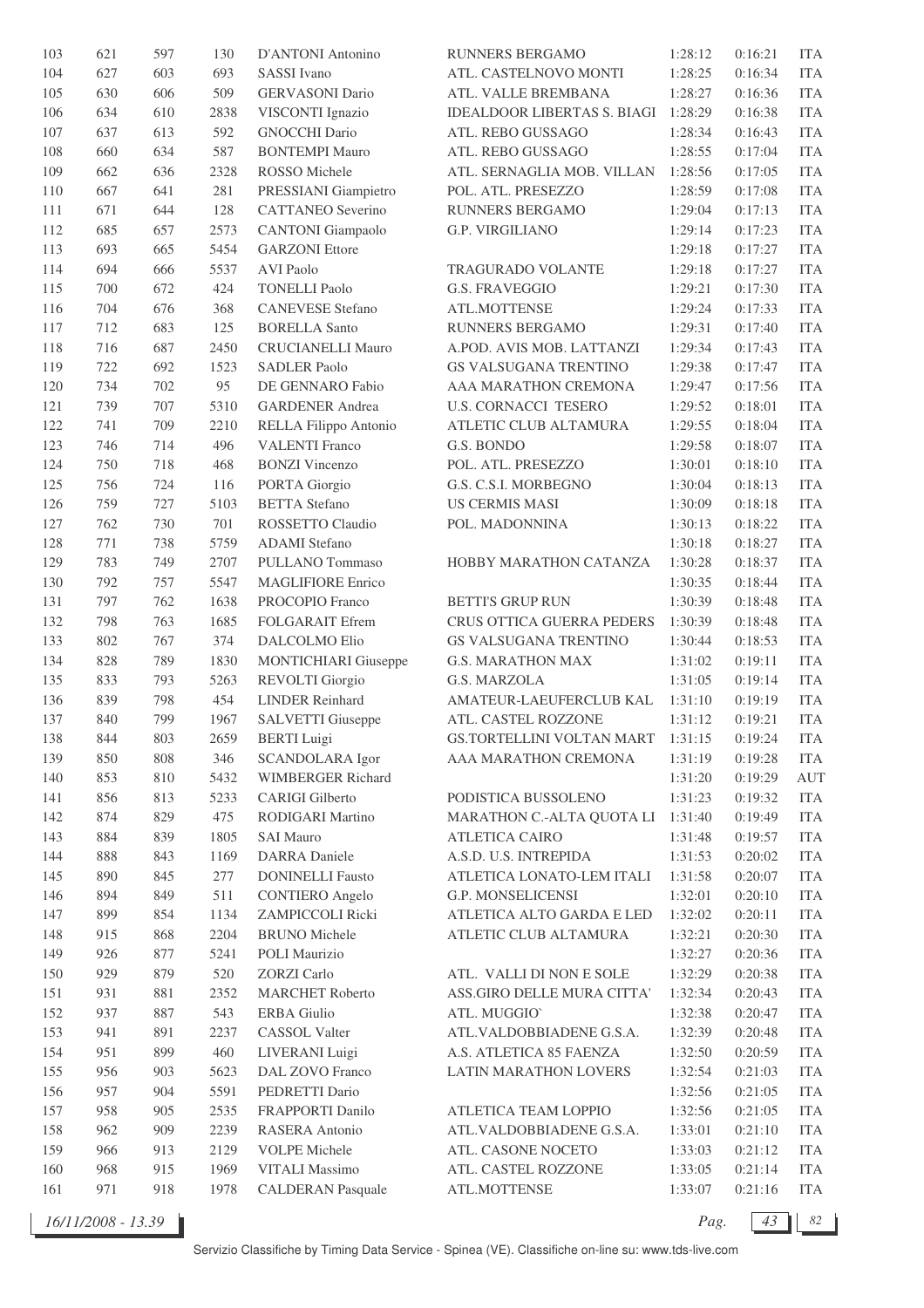| 162     | 973  | 920  | 480  | RODIGARI Roberto                 | MARATHON C.-ALTA QUOTA LI 1:33:07  |         | 0:21:16 | <b>ITA</b>  |
|---------|------|------|------|----------------------------------|------------------------------------|---------|---------|-------------|
| 163     | 977  | 924  | 2235 | <b>BISOL Oliviero</b>            | ATL.VALDOBBIADENE G.S.A.           | 1:33:10 | 0:21:19 | <b>ITA</b>  |
| 164     | 986  | 932  | 5273 | <b>GALLIZIOLI Claudio</b>        |                                    | 1:33:17 | 0:21:26 | <b>ITA</b>  |
| 165     | 997  | 942  | 223  | MANTOVAN Piergiorgio             | GS VALSUGANA TRENTINO              | 1:33:27 | 0:21:36 | <b>ITA</b>  |
| 166     | 1007 | 951  | 1887 | <b>ZENI</b> Giorgio              | ATL. TRENTO CMB                    | 1:33:37 | 0:21:46 | <b>ITA</b>  |
| 167     | 1010 | 954  | 1209 | <b>BIANCHI</b> Luciano           | <b>RUNNERS CHIETI</b>              | 1:33:39 | 0:21:48 | <b>ITA</b>  |
| 168     | 1013 | 957  | 5673 | LUCINI PAIONI Gian Paolo         |                                    | 1:33:41 | 0:21:50 | <b>ITA</b>  |
| 169     | 1017 | 960  | 2628 | LO CIGNO Renato                  | AMICI DEL MOMBARONE                | 1:33:43 | 0:21:52 | <b>ITA</b>  |
| 170     | 1024 | 967  | 2327 | <b>QUARTA</b> Antonio            | ATL. SERNAGLIA MOB. VILLAN         | 1:33:47 | 0:21:56 | <b>ITA</b>  |
| 171     | 1025 | 968  | 5092 | <b>FUGEN</b> Andreas             |                                    | 1:33:48 | 0:21:57 | <b>GER</b>  |
|         |      |      |      |                                  |                                    |         |         |             |
| 172     | 1033 | 975  | 516  | <b>CORSI</b> Tiziano             | SPORT & SPORTIVI CO-VER            | 1:33:54 | 0:22:03 | <b>ITA</b>  |
| 173     | 1035 | 977  | 202  | <b>ADAMO</b> Nicola              | G.S. MARATONETI CASSANO M.         | 1:33:57 | 0:22:06 | <b>ITA</b>  |
| 174     | 1036 | 978  | 1237 | RULLO Ferdinando                 | RUNNERS CHIETI                     | 1:33:57 | 0:22:06 | <b>ITA</b>  |
| 175     | 1045 | 986  | 435  | RADICI Oliviero                  | ATL. CARPENEDOLO                   | 1:34:03 | 0:22:12 | <b>ITA</b>  |
| 176     | 1050 | 990  | 5286 | FOLGARAIT Sandro                 |                                    | 1:34:05 | 0:22:14 | <b>ITA</b>  |
| 177     | 1051 | 991  | 2073 | ZAMBARDA Angelo                  | S.S. ROBUR BARBARANO               | 1:34:08 | 0:22:17 | <b>ITA</b>  |
| 178     | 1052 | 992  | 5535 | VALDESALICI Gianluca             | TRAGURADO VOLANTE                  | 1:34:11 | 0:22:20 | <b>ITA</b>  |
| 179     | 1053 | 993  | 676  | MARZOLO Lucio                    | GSD VALDALPONE DE MEGNI            | 1:34:12 | 0:22:21 | <b>ITA</b>  |
| 180     | 1054 | 994  | 2511 | POMPEO Loreno                    | <b>ESSETRE RUNNING</b>             | 1:34:13 | 0:22:22 | <b>ITA</b>  |
| 181     | 1059 | 998  | 184  | MISTURA Stefano                  | <b>G.P.V. TAGICAR VILLAFRANCA</b>  | 1:34:16 | 0:22:25 | <b>ITA</b>  |
| 182     | 1061 | 1000 | 2733 | PELLEGRINI Roberto               | ATLETICA ROTALIANA                 | 1:34:19 | 0:22:28 | <b>ITA</b>  |
| 183     | 1079 | 1015 | 379  | <b>GALLO</b> Francesco           | A.S.DIL. PALERMO H. 13,30          | 1:34:34 | 0:22:43 | <b>ITA</b>  |
| 184     | 1083 | 1019 | 5149 | POVOLI Diego                     |                                    | 1:34:37 | 0:22:46 | <b>ITA</b>  |
| 185     | 1095 | 1031 | 2095 | <b>ZACCARON</b> Renato           | <b>ATLETICA AVIANO</b>             | 1:34:48 | 0:22:57 | <b>ITA</b>  |
| 186     | 1097 | 1033 | 5638 | RIZZO Guido                      |                                    | 1:34:49 | 0:22:58 | <b>ITA</b>  |
| 187     | 1110 | 1044 | 2822 | MORELLATO Paolo                  | <b>IDEALDOOR LIBERTAS S. BIAGI</b> | 1:35:01 | 0:23:10 | <b>ITA</b>  |
| 188     | 1111 | 1045 | 1789 | <b>IORI</b> Edmondo              | <b>ATLETICA FASSA 08</b>           | 1:35:02 | 0:23:11 | <b>ITA</b>  |
| 189     |      |      | 1987 | <b>IACHINI</b> Danilo            |                                    |         |         | <b>ITA</b>  |
|         | 1119 | 1053 |      |                                  | A.S.D G.P. AMATORI TERAMO          | 1:35:07 | 0:23:16 |             |
| 190     | 1130 | 1061 | 2033 | <b>GRECO</b> Oronzo              | GYMNASIUM C.FITNES MARAT           | 1:35:12 | 0:23:21 | <b>ITA</b>  |
| 191     | 1135 | 1065 | 2739 | <b>BONZANINI</b> Domenico        | ATL. GAVARDO '90 LIB.              | 1:35:14 | 0:23:23 | <b>ITA</b>  |
| 192     | 1137 | 1067 | 2607 | SPINA Giovanni                   | ATL. AMBROSIANA                    | 1:35:16 | 0:23:25 | <b>ITA</b>  |
| 193     | 1144 | 1073 | 5309 | <b>EGGER</b> Peter               | <b>FULPMER BAISSER</b>             | 1:35:19 | 0:23:28 | <b>AUT</b>  |
| 194     | 1147 | 1075 | 2189 | RIPANI Luigi                     | S.S.D. SRL RUNNERS ADRIATIC        | 1:35:20 | 0:23:29 | <b>ITA</b>  |
| 195     | 1149 | 1077 | 2018 | PATERNOLLO Renato                | CANOTTIERI MILANO                  | 1:35:22 | 0:23:31 | <b>ITA</b>  |
| 196     | 1151 | 1079 | 5331 | <b>TIBONI Ezio</b>               |                                    | 1:35:23 | 0:23:32 | <b>ITA</b>  |
| 197     | 1155 | 1083 | 2585 | <b>RODIGARI</b> Lorenzo Costante | MARATHON C.-ALTA QUOTA LI          | 1:35:28 | 0:23:37 | ITA         |
| 198     | 1160 | 1088 | 5660 | CASAROTTI Andrea                 |                                    | 1:35:34 | 0:23:43 | <b>ITA</b>  |
| 199     | 1162 | 1090 | 5004 | <b>HOECKELE Uwe</b>              | <b>SWC REGENSBURG</b>              | 1:35:36 | 0:23:45 | ${\tt GER}$ |
| 200     | 1165 | 1093 | 1966 | <b>DEFENDI</b> Floriano          | ATL. CASTEL ROZZONE                | 1:35:38 | 0:23:47 | <b>ITA</b>  |
| 201     | 1175 | 1102 | 5165 | D'ALESSIO Gino                   |                                    | 1:35:47 | 0:23:56 | <b>ITA</b>  |
| 202     | 1182 | 1108 | 76   | <b>GRIZZI Bruno</b>              | ATL C.R.C. CA'FOSCARI              | 1:35:58 | 0:24:07 | <b>ITA</b>  |
| 203     | 1184 | 1110 | 2670 | <b>MARZORATI</b> Fausto          | A.L.S. CREMELLA SPORT SPECI        | 1:35:59 | 0:24:08 | <b>ITA</b>  |
| 204     | 1186 | 1112 | 189  | PUGGIA Roberto                   | <b>G.P.V. TAGICAR VILLAFRANCA</b>  | 1:36:01 | 0:24:10 | <b>ITA</b>  |
| $205\,$ | 1189 | 1115 | 2753 | <b>BINCI</b> Stefano             | ATL.AMAT.OSIMO                     | 1:36:02 | 0:24:11 | <b>ITA</b>  |
| 206     | 1193 | 1118 | 1759 | ORRU' Valentino                  | SS SULCIS MAB SERVICE              | 1:36:03 | 0:24:12 | <b>ITA</b>  |
| 207     | 1197 | 1122 | 2560 | VIOLA Adriano                    | ATLETICA ROTALIANA                 | 1:36:08 | 0:24:17 | <b>ITA</b>  |
|         |      |      |      |                                  |                                    |         |         |             |
| 208     | 1201 | 1126 | 5100 | VERSINI Giovanni                 |                                    | 1:36:12 | 0:24:21 | ITA         |
| 209     | 1208 | 1132 | 62   | <b>PRATI</b> Daniele             | PODISTICA CORREGGIO                | 1:36:16 | 0:24:25 | <b>ITA</b>  |
| 210     | 1211 | 1135 | 2438 | <b>ZANON Carlo</b>               | ATL. VALLI DI NON E SOLE           | 1:36:18 | 0:24:27 | <b>ITA</b>  |
| 211     | 1213 | 1137 | 472  | <b>VERNA Vincenzo Rocco</b>      | G.S. C.S.I. MORBEGNO               | 1:36:18 | 0:24:27 | <b>ITA</b>  |
| 212     | 1217 | 1141 | 1263 | ESPOSITO Maurizio                | <b>ATLETICA TIONE</b>              | 1:36:23 | 0:24:32 | <b>ITA</b>  |
| 213     | 1226 | 1146 | 265  | <b>MARELLA Paolo</b>             | G.P. GORGONZOLA '88                | 1:36:30 | 0:24:39 | <b>ITA</b>  |
| 214     | 1232 | 1150 | 479  | MAZZUCCHI Roberto                | MARATHON C.-ALTA QUOTA LI          | 1:36:38 | 0:24:47 | <b>ITA</b>  |
| 215     | 1233 | 1151 | 2920 | <b>ZAMPEDRI</b> Riccardo         | U.S. DILETTANTISTICA BRONZ         | 1:36:38 | 0:24:47 | <b>ITA</b>  |
| 216     | 1238 | 1155 | 5276 | <b>MARCHI</b> Andrea             | G.S.MARZOLA                        | 1:36:42 | 0:24:51 | <b>ITA</b>  |
| 217     | 1239 | 1156 | 1113 | PERDOMINI Enrico                 | RUNNING TORRE DE' ROVERI           | 1:36:43 | 0:24:52 | <b>ITA</b>  |
| 218     | 1240 | 1157 | 2196 | <b>LEONE</b> Giuseppe            | ATLETIC CLUB ALTAMURA              | 1:36:44 | 0:24:53 | <b>ITA</b>  |
| 219     | 1242 | 1159 | 1352 | <b>REICH Massimo</b>             |                                    | 1:36:46 | 0:24:55 | <b>ITA</b>  |
| 220     | 1262 | 1175 | 2241 | ZARDETTO Renzo                   | ATL.VALDOBBIADENE G.S.A.           | 1:37:02 | 0:25:11 | <b>ITA</b>  |
|         |      |      |      |                                  |                                    |         |         |             |

*16/11/2008 - 13.39 Pag. 44 82*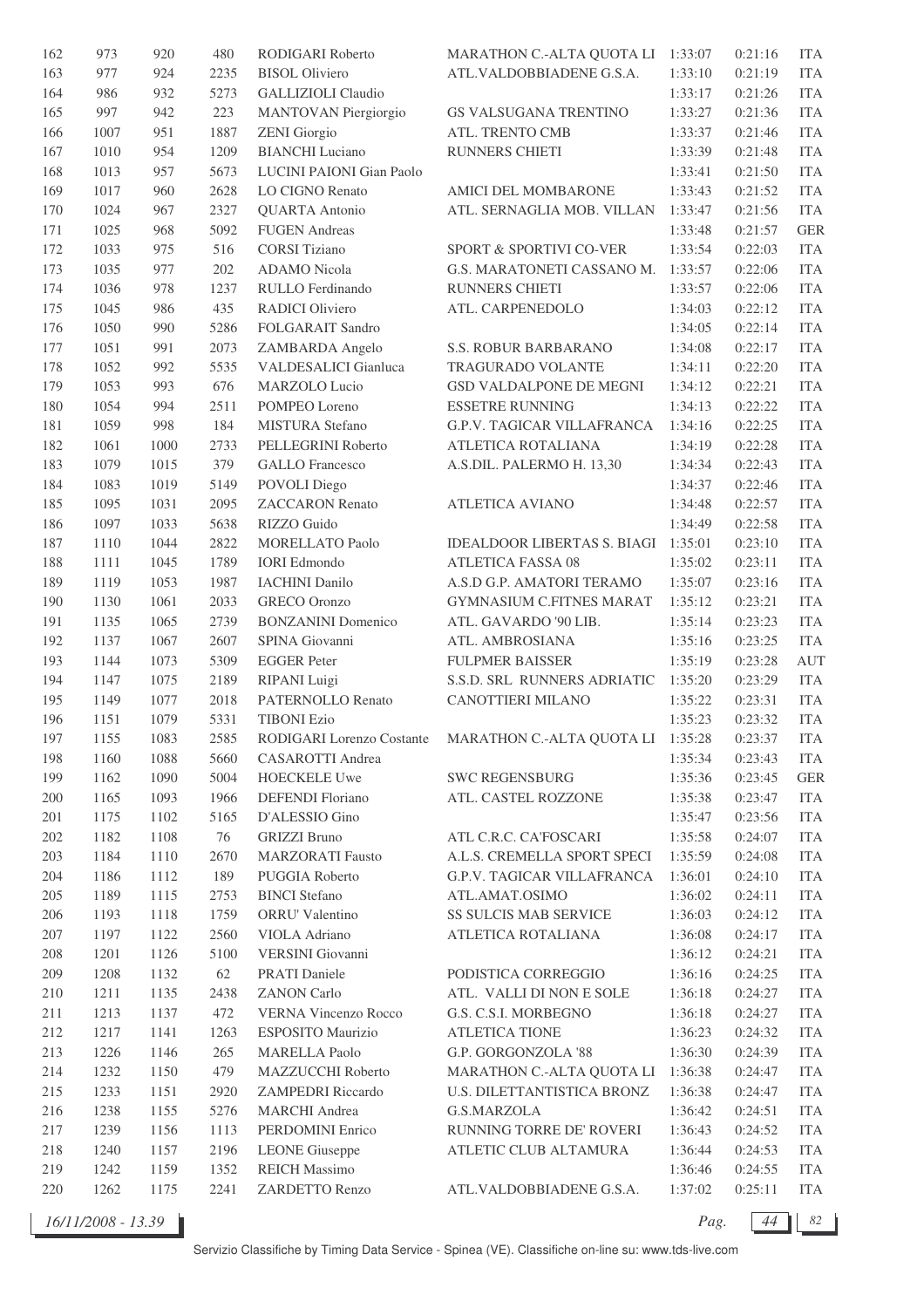| 221 | 1274 | 1186 | 2357 | FEDRIZZI Danilo             | ATLETICA ROTALIANA                 | 1:37:09 | 0:25:18 | <b>ITA</b> |
|-----|------|------|------|-----------------------------|------------------------------------|---------|---------|------------|
| 222 | 1276 | 1188 | 5143 | SANTAGATA Alfredo           | POLIZIA PENITENZIARIA VERO         | 1:37:10 | 0:25:19 | <b>ITA</b> |
| 223 | 1281 | 1191 | 614  | <b>VUERICH Daniele</b>      | C.A.OLIMPIA-C.M.VALSERIANA         | 1:37:17 | 0:25:26 | <b>ITA</b> |
| 224 | 1284 | 1194 | 2381 | PANDOCCHI Mauro Giuseppe    | SACCENSE 2000                      | 1:37:18 | 0:25:27 | <b>ITA</b> |
| 225 | 1294 | 1204 | 2880 | <b>FORMENTIN Giorgio</b>    | <b>ATLETICA AVIANO</b>             | 1:37:24 | 0:25:33 | <b>ITA</b> |
| 226 | 1296 | 1206 | 2840 | <b>DONADI</b> Antonio       | <b>IDEALDOOR LIBERTAS S. BIAGI</b> | 1:37:25 | 0:25:34 | <b>ITA</b> |
| 227 | 1308 | 1214 | 2928 | <b>UBBIALI</b> Alessandro   | LAKE GARDA MARATHON                | 1:37:33 | 0:25:42 | <b>ITA</b> |
| 228 | 1315 | 1220 | 2877 | <b>GULMINI Roberto</b>      | POD. MADONNA DI SOTTO              | 1:37:39 | 0:25:48 | <b>ITA</b> |
| 229 |      |      | 5549 |                             |                                    |         |         | <b>ITA</b> |
|     | 1320 | 1224 |      | SALVA' Alberto              | A.L.S. CREMELLA SPORT SPECI        | 1:37:40 | 0:25:49 | <b>ITA</b> |
| 230 | 1325 | 1229 | 2671 | PINEL Bruno                 |                                    | 1:37:43 | 0:25:52 |            |
| 231 | 1340 | 1240 | 300  | DALLACOSTA Mauro            | CRUS OTTICA GUERRA PEDERS          | 1:37:54 | 0:26:03 | <b>ITA</b> |
| 232 | 1353 | 1250 | 612  | VILUCCHI Walter             | L.F. SARNTAL RAIFFEISEN            | 1:38:00 | 0:26:09 | <b>ITA</b> |
| 233 | 1355 | 1252 | 2454 | SILENZI Luigino             | A.POD. AVIS MOB. LATTANZI          | 1:38:01 | 0:26:10 | <b>ITA</b> |
| 234 | 1357 | 1254 | 586  | <b>BONIZZI</b> Edoardo      | ATL. REBO GUSSAGO                  | 1:38:02 | 0:26:11 | <b>ITA</b> |
| 235 | 1358 | 1255 | 2358 | <b>BALDERI</b> Andrea       | <b>CUS FERRARA</b>                 | 1:38:03 | 0:26:12 | <b>ITA</b> |
| 236 | 1379 | 1276 | 2186 | <b>GASPARRONI Piero</b>     | S.S.D. SRL RUNNERS ADRIATIC        | 1:38:18 | 0:26:27 | <b>ITA</b> |
| 237 | 1384 | 1281 | 2896 | <b>SOGNE Aldo</b>           | RUNNERS BERGAMO                    | 1:38:23 | 0:26:32 | <b>ITA</b> |
| 238 | 1395 | 1290 | 1706 | <b>SARTORI</b> Tarcisio     | ATL. LIB. CASTEGNATO               | 1:38:34 | 0:26:43 | <b>ITA</b> |
| 239 | 1400 | 1295 | 2046 | <b>CINQUETTI</b> Lucio      | LA RUSTICA AUTOVIMA PESCA          | 1:38:40 | 0:26:49 | <b>ITA</b> |
| 240 | 1414 | 1307 | 5618 | <b>ECCEL Giorgio</b>        |                                    | 1:38:47 | 0:26:56 | <b>ITA</b> |
| 241 | 1417 | 1310 | 1212 | CANDELORO Claudio           | RUNNERS CHIETI                     | 1:38:50 | 0:26:59 | <b>ITA</b> |
| 242 | 1427 | 1319 | 2899 | <b>VISCARDI</b> Marco       | RUNNERS BERGAMO                    | 1:38:52 | 0:27:01 | <b>ITA</b> |
| 243 | 1429 | 1321 | 2131 | <b>RONCONI</b> Arturo       | ATL. CASONE NOCETO                 | 1:38:53 | 0:27:02 | <b>ITA</b> |
| 244 | 1430 | 1322 | 623  | <b>BONOMI</b> Silvano       | <b>ATLETICA TIONE</b>              | 1:38:53 | 0:27:02 | <b>ITA</b> |
| 245 | 1435 | 1326 | 5423 | PENNATI Paolo               |                                    | 1:38:55 | 0:27:04 | <b>ITA</b> |
| 246 | 1436 | 1327 | 5162 | LONGHI Gianluigi            |                                    | 1:38:56 | 0:27:05 | <b>ITA</b> |
| 247 | 1437 | 1328 | 523  | <b>COLEOTTERO</b> Riccardo  | G.P. GORGONZOLA '88                | 1:38:56 | 0:27:05 | <b>ITA</b> |
| 248 | 1440 | 1331 | 1687 | MASTRO PAOLO Giovanni       | CRUS OTTICA GUERRA PEDERS          | 1:38:57 | 0:27:06 | <b>ITA</b> |
| 249 | 1448 | 1339 | 5174 | <b>ZMECK Anton</b>          |                                    | 1:39:02 | 0:27:11 | <b>AUT</b> |
|     |      |      |      |                             |                                    |         | 0:27:13 | <b>ITA</b> |
| 250 | 1450 | 1341 | 1908 | ZAMPICININI Mario           | AMATORI MASTERS NOVARA             | 1:39:04 |         |            |
| 251 | 1452 | 1343 | 2254 | <b>ANTIGA</b> Arcieri       | ATL.VALDOBBIADENE G.S.A.           | 1:39:05 | 0:27:14 | <b>ITA</b> |
| 252 | 1456 | 1347 | 2127 | <b>ZIRONI</b> Fausto        | POL. MADONNINA                     | 1:39:08 | 0:27:17 | <b>ITA</b> |
| 253 | 1458 | 1349 | 5391 | <b>FERRARI</b> Paolo        | LATIN MARATHON LOVERS              | 1:39:09 | 0:27:18 | <b>ITA</b> |
| 254 | 1462 | 1352 | 1120 | <b>ANDREATTA Flavio</b>     | ATL. GIUDICARIE EST.               | 1:39:12 | 0:27:21 | <b>ITA</b> |
| 255 | 1464 | 1354 | 1162 | ZANTEDESCHI Davide          | <b>GSD VALDALPONE DE MEGNI</b>     | 1:39:12 | 0:27:21 | <b>ITA</b> |
| 256 | 1473 | 1360 | 2483 | VICIDOMINI Domenico         | G.S. AMICI PODISTI BS              | 1:39:21 | 0:27:30 | <b>ITA</b> |
| 257 | 1477 | 1364 | 5155 | TERRAGNOLO Walter           |                                    | 1:39:25 | 0:27:34 | <b>ITA</b> |
| 258 | 1486 | 1372 | 1102 | ZARBA' Marcello             | AVIS-AIDO ALMENNO S.SALVA          | 1:39:34 | 0:27:43 |            |
| 259 | 1500 | 1384 | 1207 | <b>ADRIANI</b> Donatello    | RUNNERS CHIETI                     | 1:39:39 | 0:27:48 | <b>ITA</b> |
| 260 | 1504 | 1387 | 1745 | <b>ANARDU</b> Ignazio       | SS SULCIS MAB SERVICE              | 1:39:41 | 0:27:50 | <b>ITA</b> |
| 261 | 1525 | 1403 | 1955 | <b>BANDIERA</b> Antonio     | G.P. MONTEBELLUNA                  | 1:39:53 | 0:28:02 | <b>ITA</b> |
| 262 | 1534 | 1410 | 5247 | <b>TESCH Markus</b>         |                                    | 1:39:57 | 0:28:06 | <b>GER</b> |
| 263 | 1537 | 1413 | 2280 | <b>MALLIA Venerando</b>     | <b>G.S. SAN DAMIANESE</b>          | 1:39:58 | 0:28:07 | <b>ITA</b> |
| 264 | 1543 | 1419 | 5837 | AMISTADI Giancarlo          | A.S. TRENTINO EVENTI               | 1:40:01 | 0:28:10 | <b>ITA</b> |
| 265 | 1549 | 1424 | 5272 | <b>DELLANA</b> Giuseppe     |                                    | 1:40:04 | 0:28:13 | <b>ITA</b> |
| 266 | 1554 | 1427 | 2815 | <b>MAFFEI</b> Giorgio       | S.A. GIUSTINO                      | 1:40:05 | 0:28:14 | <b>ITA</b> |
| 267 | 1555 | 1428 | 1530 | <b>ROMAN Stefano</b>        | A.A.A.MALO                         | 1:40:07 | 0:28:16 | <b>ITA</b> |
| 268 | 1561 | 1432 | 1912 | <b>INVERNIZZI Vittorino</b> | RUNNERS BERGAMO                    | 1:40:09 | 0:28:18 | <b>ITA</b> |
| 269 | 1562 | 1433 | 2451 | DI PALMA Salvatore          | A.POD. AVIS MOB. LATTANZI          | 1:40:09 | 0:28:18 | <b>ITA</b> |
| 270 | 1566 | 1435 | 2945 | <b>ZEPPIERI</b> Patrizio    | AMATORI ATLETICA CARRARA           | 1:40:11 | 0:28:20 | <b>ITA</b> |
| 271 | 1591 | 1457 | 1502 | STIFANI Cosimo              | A.S.D. SALENTO D'AMARE PRO         | 1:40:31 | 0:28:40 | <b>ITA</b> |
|     |      |      |      |                             |                                    |         |         |            |
| 272 | 1593 | 1459 | 1855 | <b>BENATTI</b> Giorgio      | G.P. AVIS POL. MALAVICINA          | 1:40:33 | 0:28:42 | <b>ITA</b> |
| 273 | 1599 | 1464 | 2991 | <b>MAGGIONI Pietro</b>      | AVIS-AIDO ALMENNO S.SALVA          | 1:40:36 | 0:28:45 | <b>ITA</b> |
| 274 | 1602 | 1467 | 2047 | DE LUCCA Stefano            | LA RUSTICA AUTOVIMA PESCA          | 1:40:37 | 0:28:46 | <b>ITA</b> |
| 275 | 1620 | 1482 | 2111 | <b>AGOSTINI Renzo</b>       | A.S.C.SILVANO FEDI                 | 1:40:48 | 0:28:57 | <b>ITA</b> |
| 276 | 1621 | 1483 | 2365 | <b>TRAZZI</b> Claudio       | A.S.D. ATL.LUPATOTINA              | 1:40:49 | 0:28:58 | <b>ITA</b> |
| 277 | 1627 | 1487 | 1851 | DE LEONARDIS Giampaolo      | ATLETICA ALTO GARDA E LED          | 1:40:51 | 0:29:00 | <b>ITA</b> |
| 278 | 1632 | 1492 | 2286 | PINAZZI Umberto             | <b>G.P. VIRGILIANO</b>             | 1:40:54 | 0:29:03 | <b>ITA</b> |
| 279 | 1634 | 1494 | 5150 | <b>BAIETTA Graziano</b>     | A.S.D. GR.SPORT.MOMBOCAR           | 1:40:56 | 0:29:05 | <b>ITA</b> |

*16/11/2008 - 13.39 Pag. 45 82*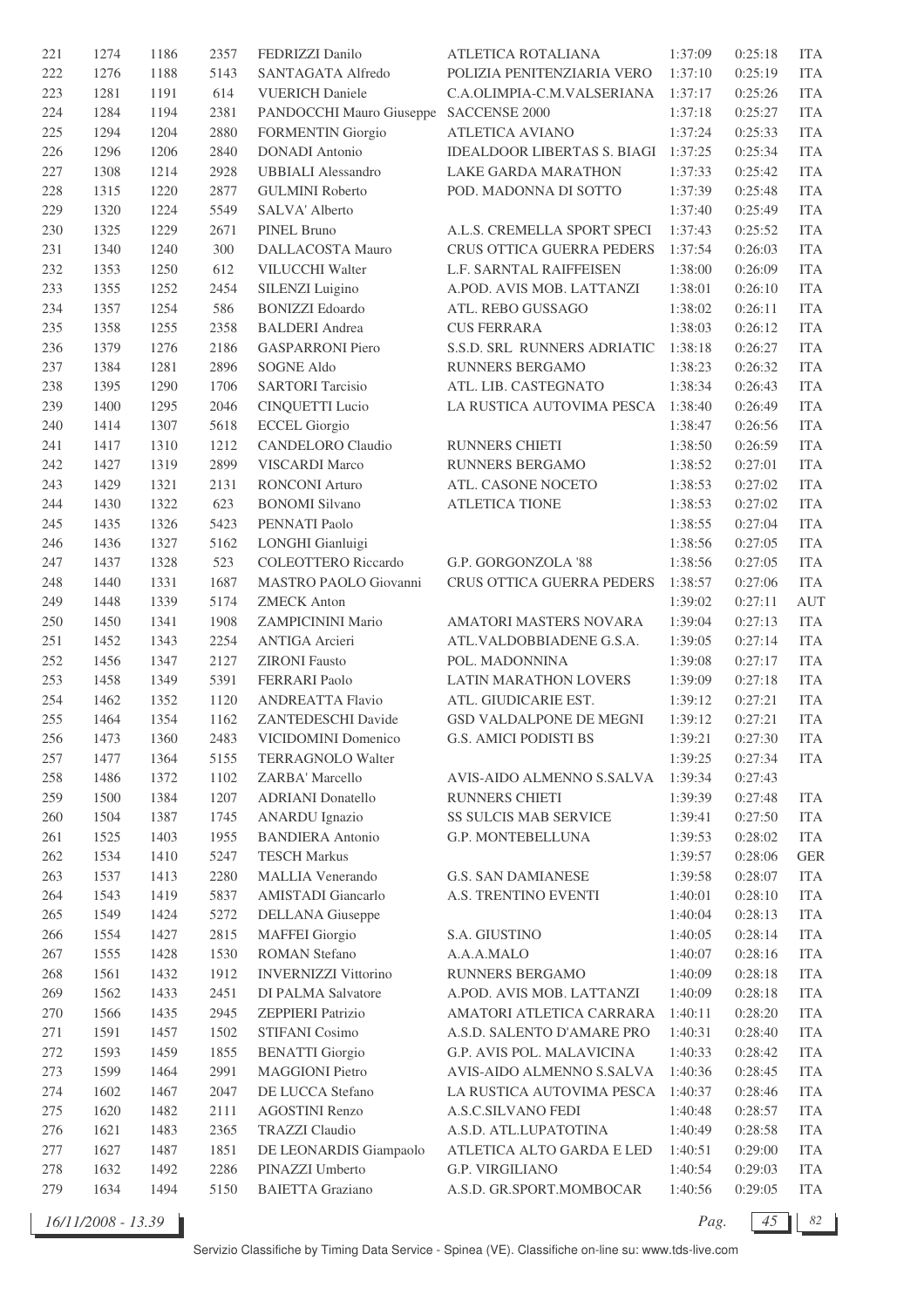| 280 | 1643 | 1503 | 1674 | PIROTTA Clemente           | G.S. AVIS TREVIGLIO G.B.        | 1:41:03 | 0:29:12 | <b>ITA</b> |
|-----|------|------|------|----------------------------|---------------------------------|---------|---------|------------|
| 281 | 1650 | 1509 | 5568 | <b>RIOLFI Rossano</b>      | LATIN MARATHON LOVERS           | 1:41:06 | 0:29:15 | <b>ITA</b> |
| 282 | 1653 | 1512 | 1832 | <b>TOLETTI</b> Alberto     | <b>G.S. MARATHON MAX</b>        | 1:41:08 | 0:29:17 | <b>ITA</b> |
| 283 | 1656 | 1514 | 1698 | RUGO Renzo                 | POLISPORTIVA MONTEREALE         | 1:41:09 | 0:29:18 | <b>ITA</b> |
| 284 | 1679 | 1536 | 2342 | QUAGLIOTTO Roberto         | G.P. FELTER SPORT PUEGNAGO      | 1:41:19 | 0:29:28 | <b>ITA</b> |
| 285 | 1701 | 1554 | 2995 | PERICO Pietro              | AVIS-AIDO ALMENNO S.SALVA       | 1:41:32 | 0:29:41 | <b>ITA</b> |
| 286 | 1710 | 1562 | 5551 | <b>GARUTI Paolo</b>        | ATL. GHIRLANDINA                | 1:41:38 | 0:29:47 | <b>ITA</b> |
| 287 | 1711 | 1563 | 2552 | <b>GRIFFINI</b> Giovanni   | ATL. VIGNATE                    | 1:41:38 | 0:29:47 | <b>ITA</b> |
| 288 | 1722 | 1571 | 71   | <b>AVELLINO</b> Ivano      | <b>ATLETICA CAIRO</b>           | 1:41:44 | 0:29:53 | <b>ITA</b> |
| 289 | 1738 | 1581 | 476  | <b>BUSSU</b> Gesuino       | MARATHON C.-ALTA QUOTA LI       | 1:41:52 | 0:30:01 | <b>ITA</b> |
| 290 | 1740 | 1583 | 2876 | <b>CAMPANI</b> Claudio     | POD. MADONNA DI SOTTO           | 1:41:53 | 0:30:02 | <b>ITA</b> |
| 291 |      |      |      |                            |                                 |         |         |            |
|     | 1742 | 1584 | 617  | <b>TORMEN Luigi</b>        | PROLOCO TRICHIANA               | 1:41:53 | 0:30:02 | <b>ITA</b> |
| 292 | 1743 | 1585 | 5474 | <b>CARLUCCI Marco</b>      |                                 | 1:41:53 | 0:30:02 | <b>ITA</b> |
| 293 | 1746 | 1587 | 5158 | <b>GANDOLFO</b> Fabio      |                                 | 1:41:55 | 0:30:04 | <b>ITA</b> |
| 294 | 1768 | 1606 | 1925 | <b>MONDELLO Carlo</b>      | ATL. SAN MARTINO COOP CAS       | 1:42:10 | 0:30:19 | <b>ITA</b> |
| 295 | 1773 | 1610 | 1503 | D'AMICO Antonio            | A.S.D. SALENTO D'AMARE PRO      | 1:42:13 | 0:30:22 | <b>ITA</b> |
| 296 | 1785 | 1620 | 5018 | <b>AHLBERG</b> Staffan     |                                 | 1:42:20 | 0:30:29 | <b>SWE</b> |
| 297 | 1791 | 1623 | 1761 | <b>PUCCI</b> Roberto       | SS SULCIS MAB SERVICE           | 1:42:24 | 0:30:33 | <b>ITA</b> |
| 298 | 1795 | 1626 | 1568 | <b>ZANE</b> Stefano        | S.S. ROBUR BARBARANO            | 1:42:25 | 0:30:34 | <b>ITA</b> |
| 299 | 1800 | 1631 | 2614 | CAIMI Gianluca             | ROAD RUNNERS CLUB MILANO        | 1:42:32 | 0:30:41 | <b>ITA</b> |
| 300 | 1801 | 1632 | 2275 | <b>TONELLI Alessandro</b>  | A.S. TRENTINO EVENTI            | 1:42:33 | 0:30:42 | <b>ITA</b> |
| 301 | 1809 | 1638 | 2643 | <b>MARCHIO' Giorgio</b>    | POLISPORTIVA MONTEREALE         | 1:42:39 | 0:30:48 | <b>ITA</b> |
| 302 | 1832 | 1658 | 582  | <b>ANTONELLI Antonello</b> | ATL. REBO GUSSAGO               | 1:42:55 | 0:31:04 | <b>ITA</b> |
| 303 | 1836 | 1662 | 5413 | <b>ERDIN Robert</b>        | LG SCHMUTTERPARK                | 1:42:58 | 0:31:07 | <b>GER</b> |
| 304 | 1839 | 1664 | 2684 | PEJROLO Luca               | MARATONA DI TORINO              | 1:43:01 | 0:31:10 | <b>ITA</b> |
| 305 | 1844 | 1669 | 2029 | <b>BORRELLI Raffaele</b>   | <b>GYMNASIUM C.FITNES MARAT</b> | 1:43:03 | 0:31:12 | <b>ITA</b> |
| 306 | 1863 | 1684 | 1936 | <b>GARRO'</b> Sandro       | ATL. RIGOLETTO                  | 1:43:15 | 0:31:24 | <b>ITA</b> |
| 307 | 1868 | 1688 | 1784 | PERONI Gianluca            | ATLETICA GHERDEINA              | 1:43:21 | 0:31:30 | <b>ITA</b> |
| 308 | 1870 | 1690 | 1984 | ZOIA Mario                 | ATL.MOTTENSE                    | 1:43:22 | 0:31:31 | <b>ITA</b> |
| 309 | 1886 | 1703 | 2058 | MORANDI Leonardo           | S.S. TENNO                      | 1:43:29 | 0:31:38 | <b>ITA</b> |
| 310 | 1889 | 1706 | 1724 | <b>BUA</b> Gennaro         | ATL. U.S. NERVIANESE 1919       | 1:43:32 | 0:31:41 | <b>ITA</b> |
| 311 | 1902 | 1719 | 1950 | <b>UCCELLI</b> Stefano     | POL.BIANCAZZURRA PETTINEL       | 1:43:41 | 0:31:50 | <b>ITA</b> |
| 312 | 1903 | 1720 | 2914 | SPARAPANI Giorgio          | L.F. SARNTAL RAIFFEISEN         | 1:43:41 | 0:31:50 | <b>ITA</b> |
| 313 | 1908 | 1722 | 5734 | <b>BUSELLATO</b> Giuseppe  |                                 | 1:43:44 | 0:31:53 | <b>ITA</b> |
| 314 | 1916 | 1729 | 1749 | <b>DESSI'</b> Giorgio      | <b>SS SULCIS MAB SERVICE</b>    | 1:43:49 | 0:31:58 | <b>ITA</b> |
| 315 | 1938 | 1746 | 2360 | <b>BONETTI Paolo</b>       | A.S.D. ATL.LUPATOTINA           | 1:44:03 | 0:32:12 | <b>ITA</b> |
| 316 | 1941 | 1749 | 5650 | <b>BRAGAGNA Marco</b>      |                                 | 1:44:05 | 0:32:14 | <b>ITA</b> |
|     |      |      |      |                            |                                 |         |         |            |
| 317 | 1943 | 1751 | 5027 | <b>STEFANONI Fabio</b>     |                                 | 1:44:05 | 0:32:14 | <b>ITA</b> |
| 318 | 1949 | 1756 | 2428 | <b>LARCHER Robert</b>      | SUEDTIROLER LAUFVEREIN A        | 1:44:09 | 0:32:18 | <b>ITA</b> |
| 319 | 1952 | 1758 | 2104 | PINTON Achille             | ATL. FOREDIL MACCHINE PAD       | 1:44:11 | 0:32:20 | <b>ITA</b> |
| 320 | 1956 | 1760 | 2038 | PURICELLA Pietro           | <b>GYMNASIUM C.FITNES MARAT</b> | 1:44:15 | 0:32:24 | <b>ITA</b> |
| 321 | 1958 | 1761 | 168  | <b>FACCIN</b> Daniele      | G.P. MONTEBELLUNA               | 1:44:16 | 0:32:25 | <b>ITA</b> |
| 322 | 1960 | 1763 | 2106 | <b>BIANCHI Marco</b>       | G.S. MARATONETI CASSANO M.      | 1:44:18 | 0:32:27 | <b>ITA</b> |
| 323 | 1975 | 1776 | 1773 | RIZZO Paolo                | CIRC SPORT ATL AMATORI          | 1:44:29 | 0:32:38 | <b>ITA</b> |
| 324 | 1984 | 1783 | 1919 | <b>TODESCHINI Flavio</b>   | RUNNERS BERGAMO                 | 1:44:34 | 0:32:43 | <b>ITA</b> |
| 325 | 1990 | 1789 | 1680 | FRIGIOLA Alessandro        | NUOVA ATLETICA LATERZA          | 1:44:41 | 0:32:50 | <b>ITA</b> |
| 326 | 1997 | 1793 | 2473 | MAZZOLA Mauro              | CRUS OTTICA GUERRA PEDERS       | 1:44:45 | 0:32:54 | <b>ITA</b> |
| 327 | 2002 | 1798 | 2187 | <b>GUERRINI</b> Luigi      | S.S.D. SRL RUNNERS ADRIATIC     | 1:44:47 | 0:32:56 | <b>ITA</b> |
| 328 | 2003 | 1799 | 2262 | RIGOTTI Umberto            | <b>G.S. FRAVEGGIO</b>           | 1:44:47 | 0:32:56 | <b>ITA</b> |
| 329 | 2004 | 1800 | 2253 | FURLAN Gianluigi           | ATL.VALDOBBIADENE G.S.A.        | 1:44:48 | 0:32:57 | <b>ITA</b> |
| 330 | 2005 | 1801 | 2152 | <b>LOPEZ</b> Antonio       | ATL. CASONE NOCETO              | 1:44:49 | 0:32:58 | <b>ITA</b> |
| 331 | 2007 | 1803 | 2534 | FERRANDI Giuseppe          | ATLETICA TEAM LOPPIO            | 1:44:50 | 0:32:59 | <b>ITA</b> |
| 332 | 2009 | 1805 | 2551 | ALBERGATI Andrea           | ATL. VIGNATE                    | 1:44:51 | 0:33:00 | <b>ITA</b> |
| 333 | 2022 | 1813 | 1713 | MUSAZZI Gianfranco         | ATL. U.S. NERVIANESE 1919       | 1:44:58 | 0:33:07 | <b>ITA</b> |
| 334 | 2033 | 1824 | 2211 | PALASCIANO Francesco       | ATLETIC CLUB ALTAMURA           | 1:45:08 | 0:33:17 | <b>ITA</b> |
| 335 | 2035 | 1826 | 1651 | SERTORIO Elio Mario        | POL. ATL. PRESEZZO              | 1:45:10 | 0:33:19 | <b>ITA</b> |
| 336 | 2041 | 1830 | 1906 | PIASTRA Gianfranco         | ATL. U.S. NERVIANESE 1919       | 1:45:15 | 0:33:24 | <b>ITA</b> |
| 337 | 2047 | 1835 | 1945 | <b>SEGGI Mauro</b>         | POL.BIANCAZZURRA PETTINEL       | 1:45:22 | 0:33:31 | <b>ITA</b> |
| 338 | 2057 | 1845 | 2004 | TARTAROTTI Guido           | U.S. DILETTANTISTICA BRONZ      | 1:45:31 | 0:33:40 | <b>ITA</b> |
|     |      |      |      |                            |                                 |         |         |            |

*Pag.*  $\boxed{46}$  82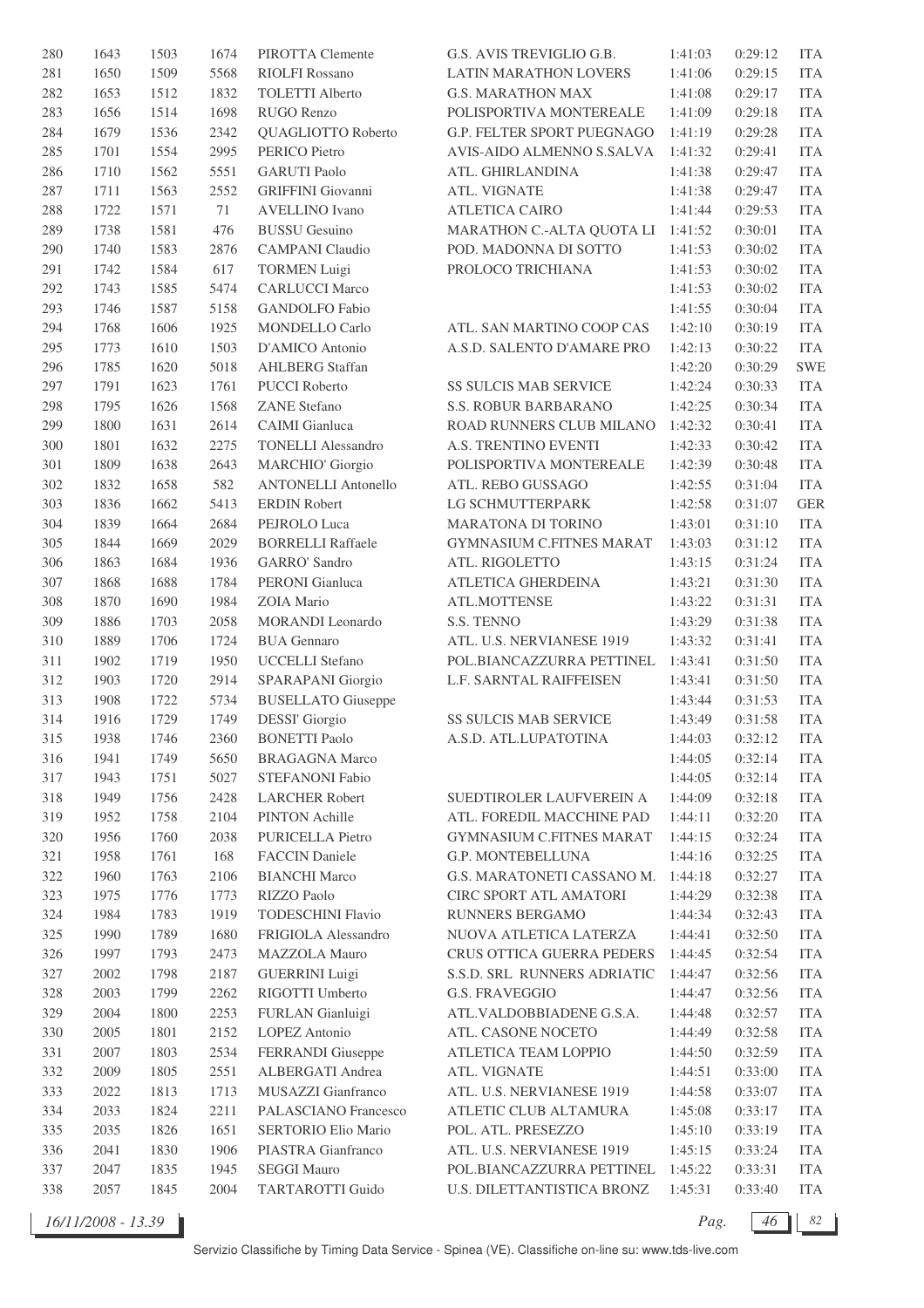| 339 | 2060 | 1848 | 5184 | <b>KLUCKNER Hubert</b>           |                                | 1:45:33 | 0:33:42 | <b>AUT</b>   |
|-----|------|------|------|----------------------------------|--------------------------------|---------|---------|--------------|
| 340 | 2064 | 1851 | 2240 | RIZZI Claudio                    | ATL.VALDOBBIADENE G.S.A.       | 1:45:34 | 0:33:43 | <b>ITA</b>   |
| 341 | 2074 | 1859 | 2954 | <b>GERLONI Robert</b>            | SÜDTIROLER LAUFVEREIN SPA      | 1:45:40 | 0:33:49 | <b>ITA</b>   |
| 342 | 2082 | 1864 | 5293 | <b>GONZALEZ Claudio</b>          |                                | 1:45:47 | 0:33:56 | <b>BRA</b>   |
| 343 | 2106 | 1882 | 2362 | <b>CREMONTI Pierstefano</b>      | A.S.D. ATL.LUPATOTINA          | 1:46:02 | 0:34:11 | <b>ITA</b>   |
| 344 | 2122 | 1894 | 1717 | <b>FUMAGALLI Alberto</b>         | POL. CARUGATESE                | 1:46:16 | 0:34:25 | <b>ITA</b>   |
| 345 | 2134 | 1903 | 1748 | <b>COLLU</b> Angelo              | SS SULCIS MAB SERVICE          | 1:46:28 | 0:34:37 | <b>ITA</b>   |
| 346 | 2136 | 1905 | 2687 | <b>VISINTAINER Marco</b>         | <b>G.S. FRAVEGGIO</b>          | 1:46:29 | 0:34:38 | <b>ITA</b>   |
| 347 | 2143 | 1909 | 2347 | <b>TOBALDI</b> Raffaele          | A.S. TRENTINO EVENTI           | 1:46:35 | 0:34:44 | <b>ITA</b>   |
| 348 |      |      | 5639 |                                  |                                | 1:46:41 | 0:34:50 | <b>ITA</b>   |
|     | 2151 | 1916 |      | <b>BENASSI</b> Stefano           |                                |         |         |              |
| 349 | 2153 | 1918 | 5214 | VOLPATO Mario                    | G.P. MONTEBELLUNA              | 1:46:42 | 0:34:51 | <b>ITA</b>   |
| 350 | 2155 | 1920 | 1159 | <b>SARTORI</b> Matteo            | GSD VALDALPONE DE MEGNI        | 1:46:43 | 0:34:52 | <b>ITA</b>   |
| 351 | 2160 | 1925 | 1985 | <b>DALFOVO</b> Franco            | ATLETICA ROTALIANA             | 1:46:45 | 0:34:54 | <b>ITA</b>   |
| 352 | 2166 | 1931 | 2074 | <b>BONTEMPI Roberto</b>          | S.S. ROBUR BARBARANO           | 1:46:47 | 0:34:56 | <b>ITA</b>   |
| 353 | 2169 | 1933 | 1708 | <b>ANTONIOLI Alberto Attilio</b> | 3C (COMP. CREMONESE CORRI      | 1:46:49 | 0:34:58 | <b>ITA</b>   |
| 354 | 2170 | 1934 | 5511 | <b>ACCORDINI</b> Angelo          | <b>G.P.ROMANI BIONDANI</b>     | 1:46:49 | 0:34:58 | <b>ITA</b>   |
| 355 | 2178 | 1937 | 2052 | MICIELI Luigi                    | LA RUSTICA AUTOVIMA PESCA      | 1:46:53 | 0:35:02 | <b>ITA</b>   |
| 356 | 2184 | 1942 | 2988 | <b>GAMBA</b> Graziano            | AVIS-AIDO ALMENNO S.SALVA      | 1:47:04 | 0:35:13 | <b>ITA</b>   |
| 357 | 2187 | 1945 | 5482 | <b>GAPP</b> Manfred              |                                | 1:47:08 | 0:35:17 | <b>AUT</b>   |
| 358 | 2198 | 1956 | 5229 | <b>LONDERO</b> Franco            |                                | 1:47:19 | 0:35:28 | <b>ITA</b>   |
| 359 | 2199 | 1957 | 303  | MASSIGNAN Adriano                | A.S.D. GR.SPORT.MOMBOCAR       | 1:47:22 | 0:35:31 | <b>ITA</b>   |
| 360 | 2207 | 1962 | 5246 | <b>ANTONINI</b> Giovanni         |                                | 1:47:25 | 0:35:34 | $\mbox{SUI}$ |
| 361 | 2223 | 1973 | 2409 | <b>SACCOMANNI Francesco</b>      | NUOVA ATLETICA LATERZA         | 1:47:32 | 0:35:41 | <b>ITA</b>   |
| 362 | 2235 | 1982 | 5555 | <b>GALLI Massimo</b>             |                                | 1:47:44 | 0:35:53 | <b>ITA</b>   |
| 363 | 2236 | 1983 | 5161 | <b>BORTOLON</b> Giovanni         |                                | 1:47:45 | 0:35:54 | <b>ITA</b>   |
| 364 | 2238 | 1985 | 2154 | <b>MALDINI</b> Giuseppe          | ATL. CASONE NOCETO             | 1:47:46 | 0:35:55 | <b>ITA</b>   |
|     |      |      |      |                                  |                                |         |         |              |
| 365 | 2248 | 1992 | 1647 | VIGANO' Marco Valentino          | POL. ATL. PRESEZZO             | 1:47:53 | 0:36:02 | <b>ITA</b>   |
| 366 | 2249 | 1993 | 1147 | <b>GIOACHINI</b> Alessandro      | <b>GSD VALDALPONE DE MEGNI</b> | 1:47:53 | 0:36:02 | <b>ITA</b>   |
| 367 | 2251 | 1995 | 1144 | FRANCHETTO Adone                 | GSD VALDALPONE DE MEGNI        | 1:47:54 | 0:36:03 | <b>ITA</b>   |
| 368 | 2253 | 1997 | 1155 | PRESSI Giovanni                  | GSD VALDALPONE DE MEGNI        | 1:47:54 | 0:36:03 | <b>ITA</b>   |
| 369 | 2268 | 2007 | 5167 | <b>DELLI CARRI Giuseppe</b>      |                                | 1:48:01 | 0:36:10 | <b>ITA</b>   |
| 370 | 2276 | 2015 | 1121 | <b>BERTOLINI</b> Sergio          | ATL. GIUDICARIE EST.           | 1:48:08 | 0:36:17 | <b>ITA</b>   |
| 371 | 2278 | 2017 | 2816 | <b>MONFREDINI Bruno</b>          | S.A. GIUSTINO                  | 1:48:08 | 0:36:17 | <b>ITA</b>   |
| 372 | 2289 | 2025 | 5598 | FIOR Gianluca                    |                                | 1:48:14 | 0:36:23 | <b>ITA</b>   |
| 373 | 2291 | 2026 | 5315 | RODIGHIERO Giorgio               |                                | 1:48:15 | 0:36:24 | <b>ITA</b>   |
| 374 | 2310 | 2041 | 2364 | <b>MAI</b> Daniele               | A.S.D. ATL.LUPATOTINA          | 1:48:30 | 0:36:39 | <b>ITA</b>   |
| 375 | 2313 | 2044 | 1266 | <b>FESTINI</b> Marco             | CRUS OTTICA GUERRA PEDERS      | 1:48:32 | 0:36:41 | <b>ITA</b>   |
| 376 | 2315 | 2046 | 2759 | <b>MANCINI Mauro</b>             | ATL.AMAT.OSIMO                 | 1:48:33 | 0:36:42 | <b>ITA</b>   |
| 377 | 2324 | 2054 | 1598 | <b>BATTIGELLI Silvano</b>        | GRUPPO MARCIATORI UDINESI      | 1:48:40 | 0:36:49 | <b>ITA</b>   |
| 378 | 2334 | 2061 | 1977 | <b>ANSELMI</b> Carlo             | ATL.MOTTENSE                   | 1:48:45 | 0:36:54 | <b>ITA</b>   |
| 379 | 2367 | 2084 | 2424 | PALTRINIERI Daniele              | POD. MADONNA DI SOTTO          | 1:49:06 | 0:37:15 | <b>ITA</b>   |
| 380 | 2385 | 2097 | 2609 | MAGNI Michele Carlo              | ATL. AMBROSIANA                | 1:49:25 | 0:37:34 | <b>ITA</b>   |
| 381 | 2388 | 2100 | 1740 | <b>BODINI</b> Giorgio            | AAA MARATHON CREMONA           | 1:49:29 | 0:37:38 | <b>ITA</b>   |
| 382 | 2402 | 2110 | 1251 | <b>GALATI</b> Pietro             | MARATHON LEGNAGO               | 1:49:39 | 0:37:48 | <b>ITA</b>   |
| 383 | 2407 | 2114 | 5710 | KASTL Hans-jürgen                | LLC MARATHON REGENSBURG        | 1:49:42 | 0:37:51 | <b>GER</b>   |
| 384 | 2412 | 2118 | 1596 | <b>GUGLIELMI</b> Roberto         | G.S. MARATONETI DEL TIGULL     | 1:49:46 | 0:37:55 | <b>ITA</b>   |
|     |      |      |      |                                  |                                |         |         |              |
| 385 | 2417 | 2122 | 5054 | LAUB Helmut                      |                                | 1:49:49 | 0:37:58 | <b>GER</b>   |
| 386 | 2423 | 2125 | 2617 | COMI Giancarlo                   | ATL. FRI.MA.S.                 | 1:49:51 | 0:38:00 | <b>ITA</b>   |
| 387 | 2425 | 2126 | 1735 | CASTALDINI Andrea                | A.S.D. VIGARANOMARATONA        | 1:49:52 | 0:38:01 | <b>ITA</b>   |
| 388 | 2426 | 2127 | 5518 | <b>BARBIERI</b> Claudio          |                                | 1:49:54 | 0:38:03 | <b>ITA</b>   |
| 389 | 2429 | 2130 | 5613 | <b>BAROSI</b> Caludio            |                                | 1:49:58 | 0:38:07 | <b>ITA</b>   |
| 390 | 2430 | 2131 | 5344 | CASTELLETTI Stefano              | PODISTICA BUSSOLENO            | 1:49:59 | 0:38:08 | <b>ITA</b>   |
| 391 | 2431 | 2132 | 2234 | AGNOLAZZA Antonio                | ATL.VALDOBBIADENE G.S.A.       | 1:49:59 | 0:38:08 | <b>ITA</b>   |
| 392 | 2448 | 2146 | 5160 | DE FRANCESCO Michele             |                                | 1:50:09 | 0:38:18 | <b>ITA</b>   |
| 393 | 2453 | 2150 | 1979 | <b>CALDO</b> Giuseppe            | ATL.MOTTENSE                   | 1:50:10 | 0:38:19 | <b>ITA</b>   |
| 394 | 2455 | 2152 | 1270 | <b>SCANSETTI Mario</b>           | <b>SESIA RUNNING</b>           | 1:50:10 | 0:38:19 | <b>ITA</b>   |
| 395 | 2469 | 2163 | 1145 | FRIZZERIN Roberto                | GSD VALDALPONE DE MEGNI        | 1:50:16 | 0:38:25 | <b>ITA</b>   |
| 396 | 2472 | 2165 | 2006 | <b>OCCHI</b> Marcello            | POL. OTELLO PUTINATI           | 1:50:19 | 0:38:28 | <b>ITA</b>   |
| 397 | 2482 | 2173 | 5223 | PETRELLA Francesco               |                                | 1:50:25 | 0:38:34 | <b>ITA</b>   |
|     |      |      |      |                                  |                                |         |         |              |

*16/11/2008 - 13.39 Pag. 47 82*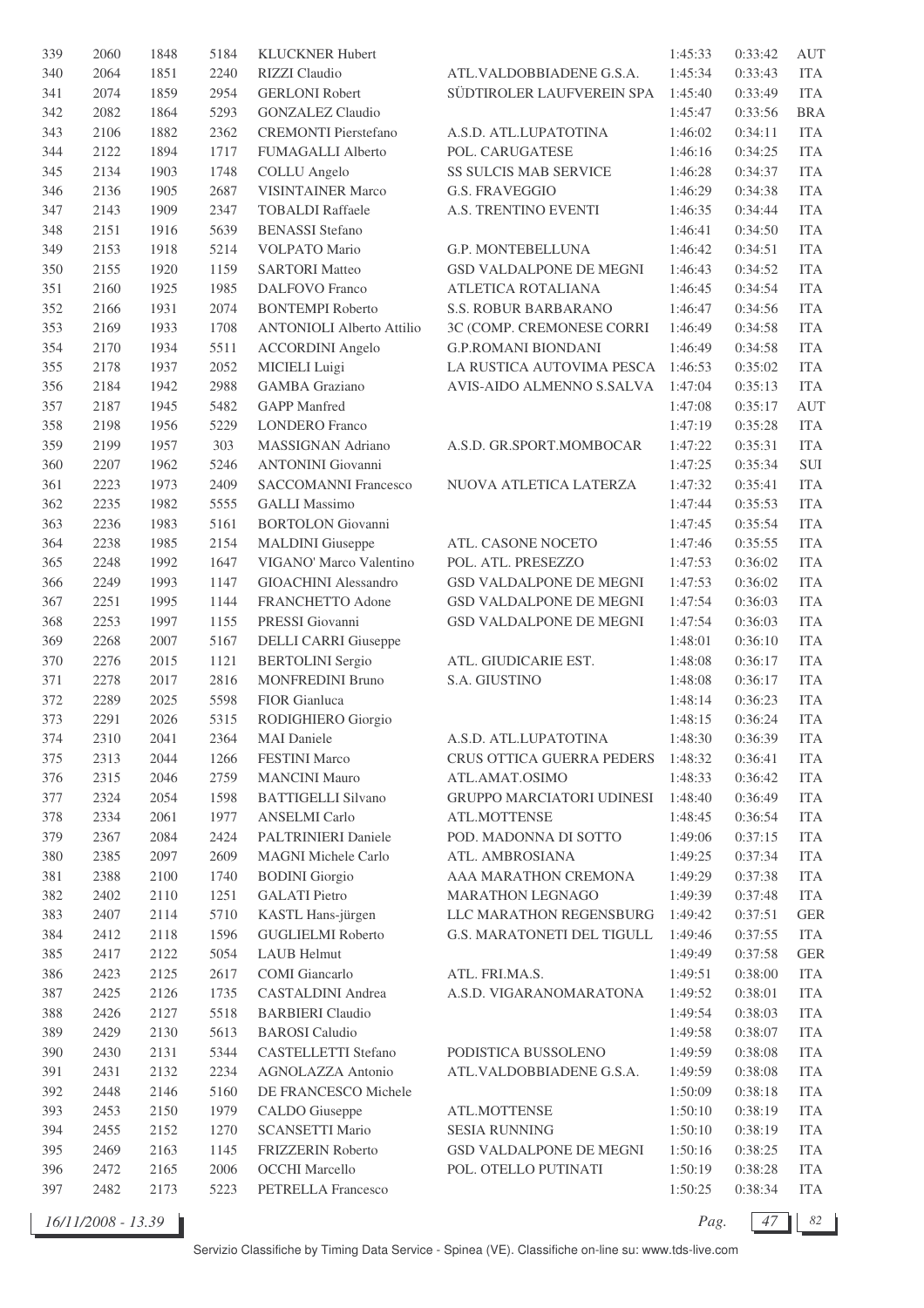| 398 | 2484 | 2175 | 5616 | <b>VILLA</b> Sergio         |                                                     | 1:50:33 | 0:38:42            | <b>ITA</b> |
|-----|------|------|------|-----------------------------|-----------------------------------------------------|---------|--------------------|------------|
| 399 | 2486 | 2177 | 2478 | PANDOLFI Alessandro         | ROAD RUNNERS CLUB MILANO                            | 1:50:35 | 0:38:44            | <b>ITA</b> |
| 400 | 2487 | 2178 | 5389 | <b>BRIANI Aldo</b>          | <b>LATIN MARATHON LOVERS</b>                        | 1:50:36 | 0:38:45            | <b>ITA</b> |
| 401 | 2497 | 2184 | 2031 | <b>CAVALLONE</b> Carmelo    | <b>GYMNASIUM C.FITNES MARAT</b>                     | 1:50:47 | 0:38:56            | <b>ITA</b> |
| 402 | 2511 | 2196 | 1716 | <b>GIGANTE Alfonso</b>      | CIRC SPORT ATL AMATORI                              | 1:50:59 | 0:39:08            | <b>ITA</b> |
| 403 | 2513 | 2197 | 5557 | <b>ZORZI Michele</b>        |                                                     | 1:51:00 | 0:39:09            | <b>ITA</b> |
| 404 | 2514 | 2198 | 1799 | TRISOTTO Renzo              | <b>G.S. TRILACUM</b>                                | 1:51:01 | 0:39:10            | <b>ITA</b> |
| 405 | 2519 | 2201 | 2682 | CODOGNI Franco              | LAKE GARDA MARATHON                                 | 1:51:02 | 0:39:11            | <b>ITA</b> |
| 406 | 2531 | 2211 | 2946 | <b>CECCARELLI</b> Giuseppe  | AMATORI ATLETICA CARRARA                            | 1:51:11 | 0:39:20            | <b>ITA</b> |
| 407 | 2532 | 2212 | 5077 | <b>ZORZAN Marco</b>         |                                                     | 1:51:12 | 0:39:21            | <b>ITA</b> |
| 408 | 2544 | 2222 | 5180 | <b>JENEWEIN Walter</b>      |                                                     | 1:51:19 | 0:39:28            | <b>AUT</b> |
| 409 | 2559 | 2235 | 5073 | <b>NEUGEBAUER Dieter</b>    | ANLAUF                                              | 1:51:31 | 0:39:40            | <b>GER</b> |
| 410 | 2577 | 2249 | 2080 | <b>TURINA Roberto</b>       | <b>SESIA RUNNING</b>                                | 1:51:51 | 0:40:00            | <b>ITA</b> |
|     |      |      |      |                             |                                                     |         |                    |            |
| 411 | 2585 | 2255 | 5175 | <b>MARKSTEINER Otmar</b>    |                                                     | 1:51:59 | 0:40:08            | <b>AUT</b> |
| 412 | 2606 | 2270 | 5393 | <b>FORMIGNANI Cesare</b>    | <b>DELEZ TEAM</b>                                   | 1:52:19 | 0:40:28            | <b>ITA</b> |
| 413 | 2641 | 2296 | 5024 | FRITZ Stephan               |                                                     | 1:52:43 | 0:40:52            | <b>AUT</b> |
| 414 | 2642 | 2297 | 1242 | <b>TORACCHIO Maurizio</b>   | <b>RUNNERS CHIETI</b>                               | 1:52:44 | 0:40:53            | <b>ITA</b> |
| 415 | 2653 | 2307 | 2064 | <b>ZATTONI</b> Giampaolo    | <b>G.P.V. TAGICAR VILLAFRANCA</b>                   | 1:52:54 | 0:41:03            | <b>ITA</b> |
| 416 | 2655 | 2309 | 2026 | RIZZOTTI Maurizio           | ATLETICA TRECATE                                    | 1:52:57 | 0:41:06            | <b>ITA</b> |
| 417 | 2672 | 2322 | 5104 | <b>LA MANNA Marco</b>       |                                                     | 1:53:10 | 0:41:19            | <b>ITA</b> |
| 418 | 2678 | 2326 | 2810 | <b>LENTONI</b> Paolo        | <b>BIPEDI</b>                                       | 1:53:16 | 0:41:25            | <b>ITA</b> |
| 419 | 2680 | 2327 | 2525 | <b>CALDIROLA Matteo</b>     | SPORT & SPORTIVI CO-VER                             | 1:53:18 | 0:41:27            | <b>ITA</b> |
| 420 | 2687 | 2331 | 2370 | TILL Ian                    | AAA MARATHON CREMONA                                | 1:53:23 | 0:41:32            | <b>ITA</b> |
| 421 | 2688 | 2332 | 2093 | DE LUCA Giorgio             | <b>ATLETICA AVIANO</b>                              | 1:53:23 | 0:41:32            | <b>ITA</b> |
| 422 | 2701 | 2342 | 2407 | <b>VALESINI Paolo</b>       | G.P. GORGONZOLA '88                                 | 1:53:32 | 0:41:41            | <b>ITA</b> |
| 423 | 2730 | 2358 | 1510 | <b>LAERA</b> Domenico       | A.S.D. NADIR                                        | 1:53:49 | 0:41:58            | <b>ITA</b> |
| 424 | 2731 | 2359 | 5313 | <b>POJER Paolo</b>          |                                                     | 1:53:50 | 0:41:59            | <b>ITA</b> |
| 425 | 2733 | 2360 | 2634 | DE PIETRI Giuliano          | <b>G.S. CASA MODENA</b>                             | 1:53:51 | 0:42:00            | <b>ITA</b> |
| 426 | 2734 | 2361 | 5362 | <b>BATTAGLINI</b> Lorenzo   |                                                     | 1:53:51 | 0:42:00            | <b>ITA</b> |
| 427 | 2756 | 2376 | 2349 | <b>ARIATTA Alberto</b>      | A.S. ATLETICA 85 FAENZA                             | 1:54:07 | 0:42:16            | <b>ITA</b> |
| 428 | 2758 | 2378 | 5278 | <b>GUIDOTTI</b> Sergio      | LATIN MARATHON LOVERS                               | 1:54:08 | 0:42:17            | <b>ITA</b> |
| 429 | 2773 | 2389 | 1575 | <b>VENEZIANI Fabrizio</b>   | POLISPORTIVA SAN PIO X                              | 1:54:22 | 0:42:31            | <b>ITA</b> |
| 430 | 2782 | 2393 | 5442 | <b>LARGER Marco</b>         |                                                     | 1:54:34 | 0:42:43            | <b>ITA</b> |
| 431 | 2795 | 2401 | 5297 | FASOLI Gianluca             | PODISTICA BUSSOLENO                                 | 1:54:46 | 0:42:55            | <b>ITA</b> |
| 432 | 2799 | 2404 | 1946 | FARALLI Alfredo             | POL.BIANCAZZURRA PETTINEL                           | 1:54:47 | 0:42:56            | <b>ITA</b> |
| 433 | 2816 | 2415 | 5039 | <b>SALZBERGER Karl</b>      | LLC MARATHON REGENSBURG                             | 1:54:58 | 0:43:07            | <b>GER</b> |
| 434 | 2821 | 2418 | 2151 | <b>LEONI</b> Stefano        | ATL. CASONE NOCETO                                  | 1:55:00 | 0:43:09            | <b>ITA</b> |
| 435 | 2842 | 2431 | 2266 | <b>OLIVIERI</b> Daniele     | <b>G.P. VIRGILIANO</b>                              | 1:55:15 |                    | <b>ITA</b> |
|     |      |      |      |                             |                                                     |         | 0:43:24<br>0:43:40 |            |
| 436 | 2861 | 2439 | 386  | <b>MANCOSU Salvatore</b>    | MARATHON CLUB ORISTANO                              | 1:55:31 |                    | <b>ITA</b> |
| 437 | 2870 | 2446 | 5101 | <b>BIERBAUM Rainer</b>      |                                                     | 1:55:41 | 0:43:50            | <b>GER</b> |
| 438 | 2875 | 2449 | 5367 | NEVIANI Andrea              | BERIV MULTISPORT                                    | 1:55:46 | 0:43:55            | <b>ITA</b> |
| 439 | 2892 | 2462 | 5572 | <b>BIZZOTTO</b> Massimo     |                                                     | 1:55:56 | 0:44:05            | <b>ITA</b> |
| 440 | 2898 | 2467 | 1161 | <b>TURATA Stefano</b>       | GSD VALDALPONE DE MEGNI                             | 1:56:03 | 0:44:12            | <b>ITA</b> |
| 441 | 2905 | 2471 | 5014 | <b>BIGHIGNOLI Gian Luca</b> |                                                     | 1:56:06 | 0:44:15            | <b>ITA</b> |
| 442 | 2917 | 2477 | 2429 | <b>BOTTAZZI</b> Gianluca    | <b>SESIA RUNNING</b>                                | 1:56:16 | 0:44:25            | <b>ITA</b> |
| 443 | 2926 | 2482 | 2389 | <b>BOSTICCO</b> Irino       | S.S. VITTORIO ALFIERI ASTI                          | 1:56:27 | 0:44:36            | <b>ITA</b> |
| 444 | 2931 | 2485 | 5632 | <b>GARTNER Franz</b>        |                                                     | 1:56:32 | 0:44:41            | AUT        |
| 445 | 2948 | 2496 | 2105 | FERRAZZO Marcello           | G.S. MARATONETI CASSANO M.                          | 1:57:04 | 0:45:13            | <b>ITA</b> |
| 446 | 2949 | 2497 | 5785 | <b>CUNIAL</b> Luca          | <b>U.S. VILLAZZANO</b>                              | 1:57:04 | 0:45:13            | <b>ITA</b> |
| 447 | 2950 | 2498 | 2377 | <b>CARINI</b> Ivan          | AAA MARATHON CREMONA                                | 1:57:05 | 0:45:14            | <b>ITA</b> |
| 448 | 2958 | 2504 | 2729 | RAPAGNA' Giancarlo          | S.S.D. SRL RUNNERS ADRIATIC                         | 1:57:11 | 0:45:20            | <b>ITA</b> |
| 449 | 2967 | 2510 | 2714 | <b>MASLA Carlo</b>          | ATL. MARATHON TEAM BG                               | 1:57:16 | 0:45:25            | <b>ITA</b> |
| 450 | 2968 | 2511 | 1274 | <b>CARNEVALI Rossano</b>    | POL. MADONNINA                                      | 1:57:22 | 0:45:31            | <b>ITA</b> |
| 451 | 2986 | 2523 | 5428 | <b>FORNASARI</b> Enrico     |                                                     | 1:57:40 | 0:45:49            | <b>ITA</b> |
| 452 | 2987 | 2524 | 5544 | RUGGERI Francesco           |                                                     | 1:57:41 | 0:45:50            | <b>ITA</b> |
| 453 | 3026 | 2552 | 5444 | <b>TOMASI Umberto</b>       |                                                     | 1:58:31 | 0:46:40            | <b>ITA</b> |
| 454 | 3028 | 2554 | 2453 | QUINTOZZI Massimo           | A.POD. AVIS MOB. LATTANZI                           | 1:58:33 | 0:46:42            | <b>ITA</b> |
| 455 | 3048 | 2564 | 5060 | <b>BEVINI</b> Giampaolo     | POD. FORMIGINESE                                    | 1:58:55 | 0:47:04            | <b>ITA</b> |
| 456 | 3052 | 2566 | 2032 |                             | FALANGONE Giuseppe Pantale GYMNASIUM C.FITNES MARAT | 1:59:02 | 0:47:11            | <b>ITA</b> |
|     |      |      |      |                             |                                                     |         |                    |            |

*16/11/2008 - 13.39 Pag. 48 82*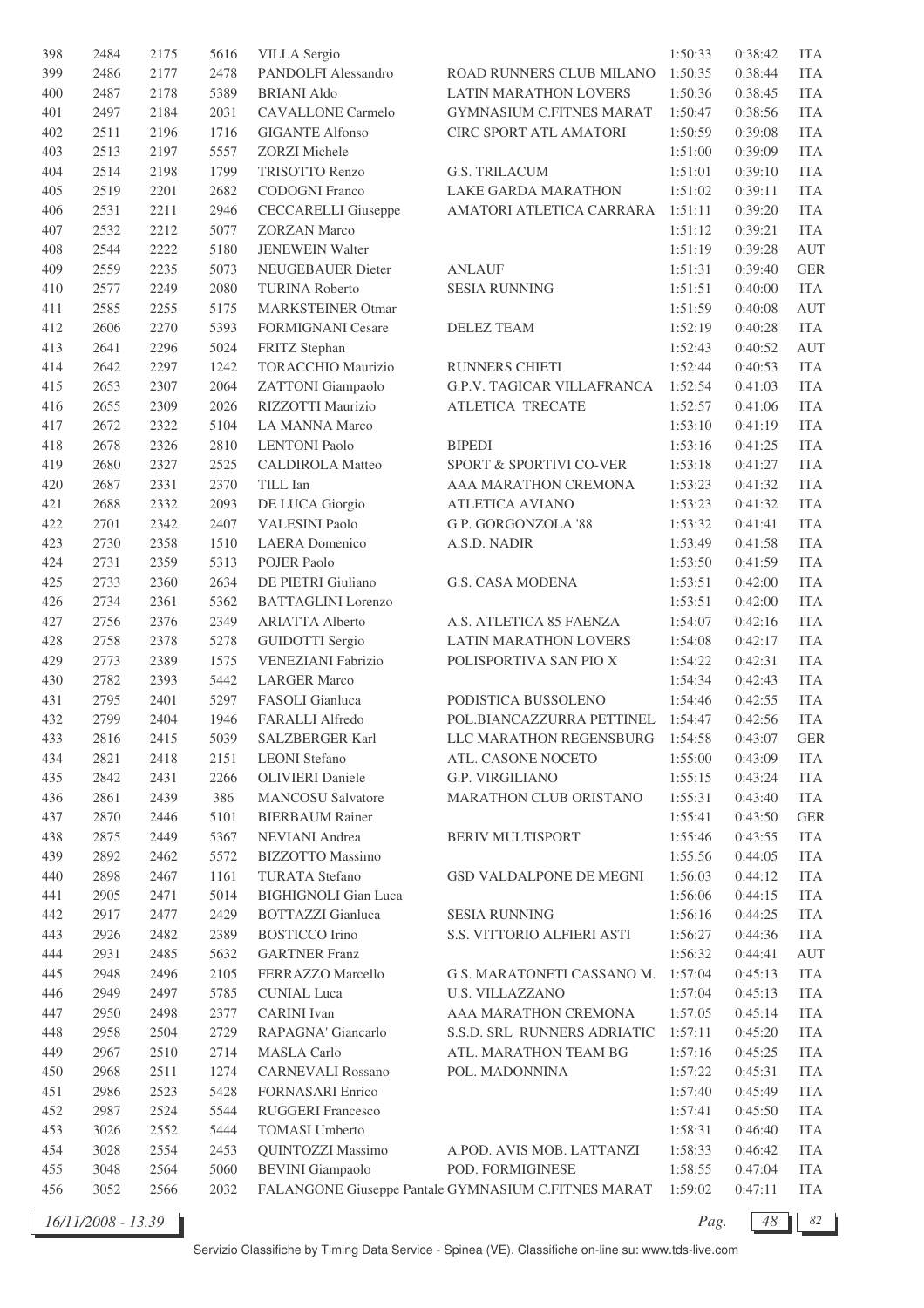| 457 | 3068 | 2574 | 2371 | GAZZANIGA Giuseppe        | AAA MARATHON CREMONA              | 1:59:16 | 0:47:25 | <b>ITA</b>                         |
|-----|------|------|------|---------------------------|-----------------------------------|---------|---------|------------------------------------|
| 458 | 3069 | 2575 | 2368 | PEDRONI Mario             | AAA MARATHON CREMONA              | 1:59:17 | 0:47:26 | <b>ITA</b>                         |
| 459 | 3072 | 2576 | 1549 | DI CARLO Nicola           | A.S.D. FARNESE VINI ERCA PE       | 1:59:20 | 0:47:29 | <b>ITA</b>                         |
| 460 | 3092 | 2587 | 1782 | <b>FARINA Marco</b>       | A.S. ATLETICA 85 FAENZA           | 1:59:42 | 0:47:51 | <b>ITA</b>                         |
| 461 | 3109 | 2596 | 2806 | CALZA Roberto             | <b>BIPEDI</b>                     | 2:00:12 | 0:48:21 | <b>ITA</b>                         |
| 462 | 3114 | 2599 | 2206 | LOPORCARO Carlo           | ATLETIC CLUB ALTAMURA             | 2:00:28 | 0:48:37 | <b>ITA</b>                         |
| 463 | 3120 | 2603 | 5319 | <b>CARRERA</b> Claudio    |                                   | 2:00:40 | 0:48:49 | <b>ITA</b>                         |
| 464 | 3128 | 2609 | 1660 | CHIAPPERINO Raffaele      | A.S. AMATORI PUTIGNANO            | 2:00:51 | 0:49:00 | <b>ITA</b>                         |
| 465 | 3129 | 2610 | 2330 | <b>VILLANOVA Raffaele</b> | ATL. SERNAGLIA MOB. VILLAN        | 2:00:52 | 0:49:01 | <b>ITA</b>                         |
| 466 | 3139 | 2617 | 1179 | <b>BALDI</b> Enrico       | ROAD RUNNERS CLUB MILANO          | 2:01:13 | 0:49:22 | <b>ITA</b>                         |
| 467 | 3150 | 2624 | 5672 | <b>CUNEGO</b> Emanuele    | LATIN MARATHON LOVERS             | 2:01:29 | 0:49:38 | <b>ITA</b>                         |
| 468 | 3162 | 2630 | 2103 | <b>GIACON</b> Stefano     | ATL. FOREDIL MACCHINE PAD         | 2:01:42 | 0:49:51 | <b>ITA</b>                         |
| 469 | 3181 | 2643 | 5041 | <b>REIF Thomas</b>        | ZAUBERBAR                         | 2:02:04 | 0:50:13 | <b>GER</b>                         |
| 470 | 3195 | 2650 | 2476 | ZANETTI Fabio             | <b>G.P. VIRGILIANO</b>            | 2:02:23 | 0:50:32 | <b>ITA</b>                         |
| 471 | 3196 | 2651 | 5729 | <b>MAFESSONI</b> Santino  |                                   | 2:02:23 | 0:50:32 | <b>ITA</b>                         |
| 472 | 3214 | 2658 | 2636 | IANNICELLI Massimiliano   | GIOVANNI SCAVO 2000 ATL.          | 2:02:49 | 0:50:58 | <b>ITA</b>                         |
| 473 | 3217 | 2659 | 2883 | <b>FANELLI</b> Domenico   | BREMA RUNNING TEAM                | 2:02:56 | 0:51:05 | <b>ITA</b>                         |
| 474 | 3223 | 2662 | 2071 | <b>MARRAFFA Giuseppe</b>  | S.S. ROBUR BARBARANO              | 2:03:06 | 0:51:15 | <b>ITA</b>                         |
| 475 | 3239 | 2670 | 2335 | <b>SERAFINI</b> Ivano     | G.S. CASA MODENA                  | 2:03:38 | 0:51:47 | <b>ITA</b>                         |
| 476 | 3242 | 2673 | 2486 | CAVAGNA Gian Pietro       | POL. ATL. PRESEZZO                | 2:03:43 | 0:51:52 | <b>ITA</b>                         |
| 477 | 3254 | 2680 | 2072 | FRANCESCHI Fabio          | S.S. ROBUR BARBARANO              | 2:04:05 | 0:52:14 | $\ensuremath{\mathsf{ITA}}\xspace$ |
| 478 | 3277 | 2691 | 5456 | TAGLIAFERRO Gabriele      |                                   | 2:04:31 | 0:52:40 | <b>ITA</b>                         |
| 479 | 3322 | 2710 | 5459 | <b>FRIZZI Rocco</b>       |                                   | 2:05:55 | 0:54:04 | <b>ITA</b>                         |
| 480 | 3323 | 2711 | 1141 | <b>DALLA VIA Luca</b>     | <b>GSD VALDALPONE DE MEGNI</b>    | 2:05:55 | 0:54:04 | <b>ITA</b>                         |
| 481 | 3337 | 2717 | 5506 | CHIAPPANI Paolo           |                                   | 2:06:08 | 0:54:17 | <b>ITA</b>                         |
| 482 | 3339 | 2718 | 5342 | MAGNANINI Andrea          |                                   | 2:06:16 | 0:54:25 | <b>ITA</b>                         |
| 483 | 3354 | 2724 | 1551 | <b>CREMONESE Massimo</b>  | ASSINDUSTRIA SPORT PD             | 2:06:40 | 0:54:49 | <b>ITA</b>                         |
| 484 | 3366 | 2729 | 1852 | CAPECCHI Roberto          | G.P. LA GALLA                     | 2:07:07 | 0:55:16 | <b>ITA</b>                         |
| 485 | 3394 | 2740 | 2564 | PASI Pier Paolo           | A.S. ATLETICA 85 FAENZA           | 2:08:17 | 0:56:26 | <b>ITA</b>                         |
| 486 | 3406 | 2744 | 5251 | <b>BOTTICINI</b> Giovanni |                                   | 2:08:45 | 0:56:54 | <b>ITA</b>                         |
| 487 | 3410 | 2746 | 5230 | <b>BERNARDI</b> Riccardo  | PODISTICA BUSSOLENO               | 2:08:58 | 0:57:07 | <b>ITA</b>                         |
| 488 | 3421 | 2752 | 5364 | <b>MARGUTTI Valerio</b>   |                                   | 2:09:14 | 0:57:23 | <b>ITA</b>                         |
| 489 | 3425 | 2754 | 5078 | <b>WINDISCH Klaus</b>     | LLC MARATHON REGENSBURG           | 2:09:19 | 0:57:28 | <b>GER</b>                         |
| 490 | 3426 | 2755 | 2477 | <b>CECCHERELLI Diego</b>  | ROAD RUNNERS CLUB MILANO          | 2:09:21 | 0:57:30 | <b>ITA</b>                         |
| 491 | 3427 | 2756 | 1298 | <b>GALLI</b> Piergiorgio  | A.S. MARATONA D'ITALIA            | 2:09:27 | 0:57:36 | <b>ITA</b>                         |
| 492 | 3435 | 2761 | 5722 | <b>GHISOLFI</b> Federico  |                                   | 2:09:50 | 0:57:59 | <b>ITA</b>                         |
| 493 | 3448 | 2768 | 5754 | MILESI Luciano            |                                   | 2:10:04 | 0:58:13 | <b>ITA</b>                         |
| 494 | 3452 | 2770 | 1797 | D'ORAZIO Piero            | <b>U.S. ACLI MARATHON IMPERIA</b> | 2:10:13 | 0:58:22 | <b>ITA</b>                         |
| 495 | 3456 | 2773 | 1122 | OSS Tommaso               | ATL. GIUDICARIE EST.              | 2:10:15 | 0:58:24 | <b>ITA</b>                         |
| 496 | 3465 | 2776 | 2273 | FORNO Fabio               | ATL. VALLI DI NON E SOLE          | 2:10:32 | 0:58:41 | <b>ITA</b>                         |
| 497 | 3482 | 2782 | 2212 | SELVAGGI Michele          | ATLETIC CLUB ALTAMURA             | 2:11:20 | 0:59:29 | <b>ITA</b>                         |
| 498 | 3492 | 2788 | 5288 | KILIAN Joachim            |                                   | 2:12:21 | 1:00:30 | <b>GER</b>                         |
| 499 | 3524 | 2801 | 5029 | <b>KOLB</b> Ludwig        |                                   | 2:14:07 | 1:02:16 | <b>GER</b>                         |
| 500 | 3525 | 2802 | 5857 | <b>MORGHEN Mario</b>      |                                   | 2:14:15 | 1:02:24 | <b>ITA</b>                         |
| 501 | 3529 | 2804 | 5520 | <b>MALVEZZI</b> Giorgio   | LATIN MARATHON LOVERS             | 2:14:17 | 1:02:26 | <b>ITA</b>                         |
| 502 | 3537 | 2808 | 1915 | PANSERA Fabio             | RUNNERS BERGAMO                   | 2:14:37 | 1:02:46 | <b>ITA</b>                         |
| 503 | 3563 | 2819 | 5059 | <b>BECHIS Roberto</b>     | LATIN MARATHON LOVERS             | 2:15:57 | 1:04:06 | <b>ITA</b>                         |
| 504 | 3598 | 2833 | 678  | PROVOLO Maurizio          | GSD VALDALPONE DE MEGNI           | 2:17:50 | 1:05:59 | <b>ITA</b>                         |
| 505 | 3639 | 2855 | 5026 | HÄRTL Richard             | LLC MARATHON REGENSBURG           | 2:22:54 | 1:11:03 | <b>GER</b>                         |
| 506 | 3650 | 2859 | 1796 | DI MARZIO Guido           | U.S. ACLI MARATHON IMPERIA        | 2:24:04 | 1:12:13 | <b>ITA</b>                         |
| 507 | 3652 | 2860 | 1941 | <b>BEVILACQUA Stefano</b> | POL.BIANCAZZURRA PETTINEL         | 2:24:11 | 1:12:20 | <b>ITA</b>                         |
| 508 | 3686 | 2880 | 5098 | TAUBER Albert Johann      | LLC MARATHON REGENSBURG           | 2:33:04 | 1:21:13 | <b>GER</b>                         |
|     |      |      |      |                           |                                   |         |         |                                    |

*16/11/2008 - 13.39 Pag. 49 82*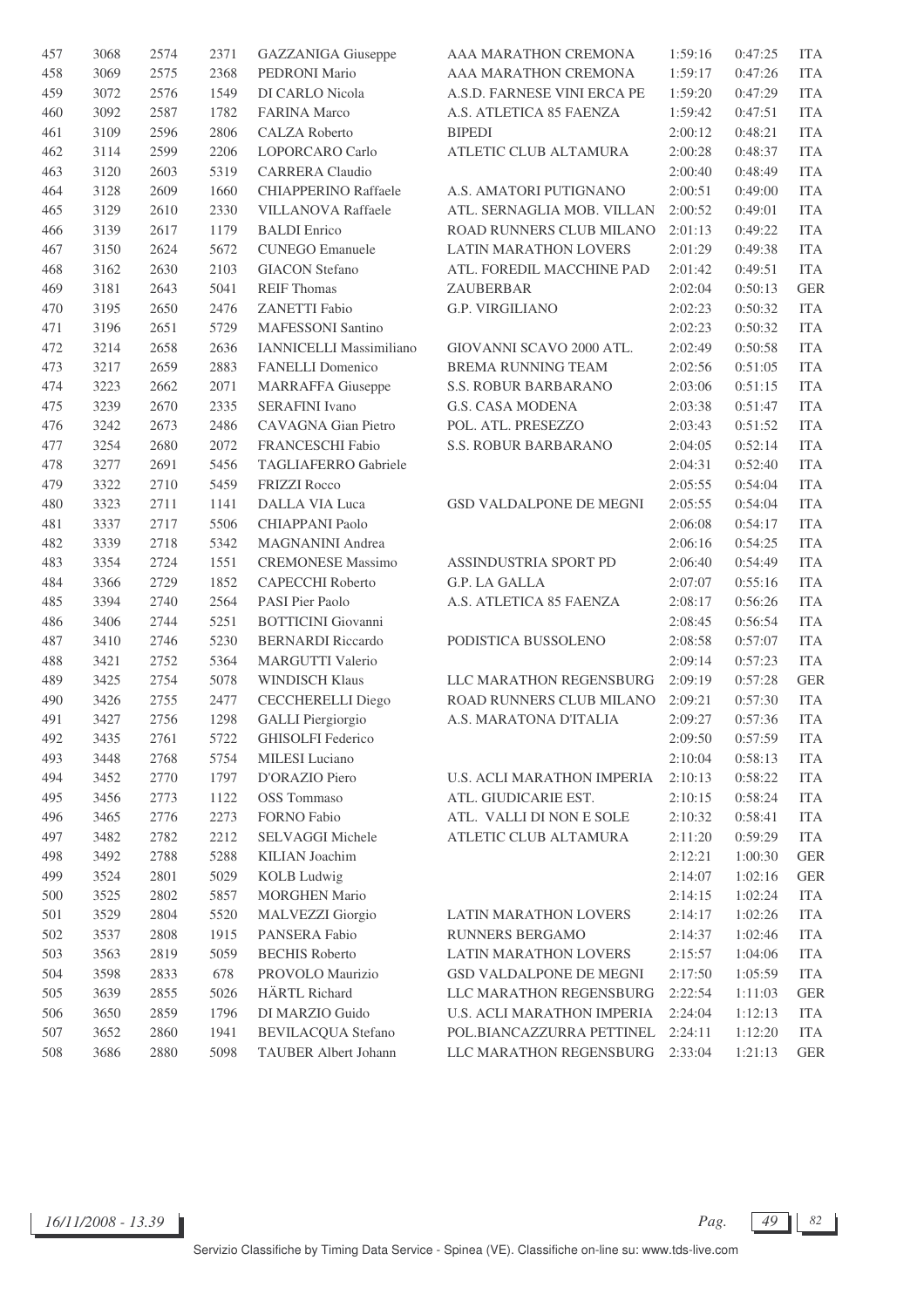

**Categoria: MM50**

**7^ Garda Trentino Half Marathon**

**Generale Riva del Garda - 16/11/2008**

# **ORDINE D'ARRIVO PER CATEGORIA**

|                | Cat. Assoluto      |     |      | <b>M/F</b> Pettorale Cognome Nome | Società                            | <b>Tempo</b> | Diff.   | Naz.       |
|----------------|--------------------|-----|------|-----------------------------------|------------------------------------|--------------|---------|------------|
| 1              | 37                 | 37  | 45   | <b>ALTINI Rossano</b>             | ATL. MAMELI RAVENNA                | 1:13:15      |         | <b>ITA</b> |
| 2              | 45                 | 45  | 1249 | <b>ACCONCIA Carlo</b>             | A.S.D. FARNESE VINI ERCA PE        | 1:13:56      | 0:00:41 | <b>ITA</b> |
| 3              | 52                 | 52  | 355  | <b>DI LUCA Antonio</b>            | ASS. POL. DIL. TERGESTINA          | 1:14:19      | 0:01:04 | <b>ITA</b> |
| $\overline{4}$ | 54                 | 54  | 501  | <b>IGINI</b> Ivano                | <b>S.A. VALCHIESE</b>              | 1:14:31      | 0:01:16 | <b>ITA</b> |
| 5              | 60                 | 60  | 254  | <b>BEGLIOMINI Massimiliano</b>    | A.S.C.SILVANO FEDI                 | 1:14:45      | 0:01:30 | <b>ITA</b> |
| 6              | 75                 | 75  | 274  | <b>SGRO'</b> Leandro              | A.S. CANTURINA POL. S.MARC         | 1:15:21      | 0:02:06 | <b>ITA</b> |
| 7              | 84                 | 84  | 672  | <b>BONVECCHI Maurizio</b>         | ATL. POTENZA PICENA                | 1:15:53      | 0:02:38 | <b>ITA</b> |
| 8              | 96                 | 95  | 194  | PENONE Pier Mariano               | A.S.D.ATLETICA SALUZZO             | 1:16:18      | 0:03:03 | <b>ITA</b> |
| 9              | 124                | 122 | 301  | <b>SENONER Hugo</b>               | ATLETICA GHERDEINA                 | 1:17:14      | 0:03:59 | <b>ITA</b> |
| 10             | 144                | 142 | 530  | <b>SESTITO</b> Giuseppe           | <b>VIOLETTACLUB</b>                | 1:18:00      | 0:04:45 | <b>ITA</b> |
| 11             | 156                | 154 | 1240 | SILIPO Mario                      | RUNNERS CHIETI                     | 1:18:30      | 0:05:15 | <b>ITA</b> |
| 12             | 182                | 180 | 284  | <b>WOLF Luciano</b>               | <b>U.S. QUERCIA ROVERETO</b>       | 1:19:25      | 0:06:10 | <b>ITA</b> |
| 13             | 189                | 187 | 222  | <b>GADLER Claudio</b>             | GS VALSUGANA TRENTINO              | 1:19:38      | 0:06:23 | <b>ITA</b> |
| 14             | 218                | 215 | 2300 | <b>ANDREOLI Vincenzo</b>          | ATL. SERNAGLIA MOB. VILLAN         | 1:20:10      | 0:06:55 | <b>ITA</b> |
| 15             | 244                | 240 | 431  | <b>TABONI</b> Angelo              | U.S. MALONNO                       | 1:20:50      | 0:07:35 | <b>ITA</b> |
| 16             | 288                | 284 | 2834 | <b>TRENTIN Virginio</b>           | <b>IDEALDOOR LIBERTAS S. BIAGI</b> | 1:21:51      | 0:08:36 | <b>ITA</b> |
| 17             | 299                | 295 | 715  | <b>GATTI Mauro</b>                | ATL. CASONE NOCETO                 | 1:22:03      | 0:08:48 | <b>ITA</b> |
| 18             | 300                | 296 | 503  | <b>ROBOL Danilo</b>               | CRUS OTTICA GUERRA PEDERS          | 1:22:06      | 0:08:51 | <b>ITA</b> |
| 19             | 303                | 299 | 2765 | <b>RUGGIU Mario</b>               | <b>G.S. MONTESTELLA</b>            | 1:22:11      | 0:08:56 | <b>ITA</b> |
| 20             | 305                | 301 | 2642 | <b>TERUGGI Furio</b>              | <b>U.S.C. MARATHON VERBANIA</b>    | 1:22:13      | 0:08:58 | <b>ITA</b> |
| 21             | 308                | 304 | 1168 | <b>TANARA</b> Giuseppe            | A.S.D.ATL.INSIEME NEW FOOD         | 1:22:16      | 0:09:01 | <b>ITA</b> |
| 22             | 315                | 310 | 2085 | <b>BACCONI</b> Cirino             | A.S.D.ATLETICA SALUZZO             | 1:22:21      | 0:09:06 | <b>ITA</b> |
| 23             | 316                | 311 | 733  | <b>SPINA Bruno</b>                | HOBBY MARATHON CATANZA             | 1:22:22      | 0:09:07 | <b>ITA</b> |
| 24             | 319                | 314 | 571  | <b>NANULA Savino</b>              | ATLETICA TRINITAPOLI               | 1:22:24      | 0:09:09 | <b>ITA</b> |
| 25             | 325                | 320 | 49   | <b>DALLIO</b> Graziano            | ATLETICA VALLE DI CEMBRA           | 1:22:32      | 0:09:17 | <b>ITA</b> |
| 26             | 341                | 336 | 1453 | <b>ABRAM</b> Luciano              | ATL. VALLI DI NON E SOLE           | 1:22:50      | 0:09:35 | <b>ITA</b> |
| 27             | 352                | 347 | 744  | <b>LEONE</b> Gaetano              | HOBBY MARATHON CATANZA             | 1:23:09      | 0:09:54 | <b>ITA</b> |
| 28             | 367                | 362 | 310  | <b>GUADAGNINI Mariano</b>         | ATL.VALDOBBIADENE G.S.A.           | 1:23:31      | 0:10:16 | <b>ITA</b> |
| 29             | 368                | 363 | 428  | <b>SBRUZZI</b> Giorgio            | AAA MARATHON CREMONA               | 1:23:32      | 0:10:17 | <b>ITA</b> |
| 30             | 385                | 378 | 1751 | <b>FULGHERI</b> Sergio            | <b>SS SULCIS MAB SERVICE</b>       | 1:23:51      | 0:10:36 | <b>ITA</b> |
| 31             | 394                | 386 | 583  | <b>ANTONELLI Gianfranco</b>       | ATL. REBO GUSSAGO                  | 1:23:58      | 0:10:43 | <b>ITA</b> |
| 32             | 407                | 398 | 2174 | <b>ALINOVI</b> Stefano            | ATL. CASONE NOCETO                 | 1:24:15      | 0:11:00 | <b>ITA</b> |
| 33             | 413                | 403 | 1778 | RIZZO Silvano                     | ATL. SERNAGLIA MOB. VILLAN         | 1:24:20      | 0:11:05 | <b>ITA</b> |
| 34             | 423                | 412 | 2246 | <b>TOSCAN Rinaldo</b>             | ATL.VALDOBBIADENE G.S.A.           | 1:24:36      | 0:11:21 | <b>ITA</b> |
| 35             | 428                | 417 | 1896 | <b>LEUZZI</b> Domenico            | G.S. BRANCALEONE ASTI              | 1:24:40      | 0:11:25 | <b>ITA</b> |
| 36             | 452                | 439 | 2178 | <b>ANANIA Gennaro</b>             | ATL. VERBANO                       | 1:25:05      | 0:11:50 | <b>ITA</b> |
| 37             | 463                | 450 | 1519 | <b>CIETTO Sandro</b>              | ATL. SERNAGLIA MOB. VILLAN         | 1:25:19      | 0:12:04 | ITA        |
| 38             | 479                | 464 | 145  | DI BIN Alido                      | ATL. SAN MARTINO COOP CAS          | 1:25:37      | 0:12:22 | <b>ITA</b> |
| 39             | 518                | 499 | 716  | FOLEGNANI Giordano                | ATL. CASONE NOCETO                 | 1:26:18      | 0:13:03 | <b>ITA</b> |
| 40             | 524                | 505 | 742  | <b>GAGLIARDI</b> Vitaliano        | HOBBY MARATHON CATANZA             | 1:26:22      | 0:13:07 | <b>ITA</b> |
| 41             | 525                | 506 | 114  | <b>BERTOLA Mauro</b>              | G.S. C.S.I. MORBEGNO               | 1:26:23      | 0:13:08 | <b>ITA</b> |
| 42             | 526                | 507 | 5431 | <b>SARTORI</b> Dino               |                                    | 1:26:23      | 0:13:08 | <b>ITA</b> |
| 43             | 529                | 510 | 5037 | <b>SCHUDERER Georg</b>            | LLC MARATHON REGENSBURG            | 1:26:28      | 0:13:13 | <b>GER</b> |
|                | 16/11/2008 - 13.39 |     |      |                                   |                                    | Pag.         | 50      | 82         |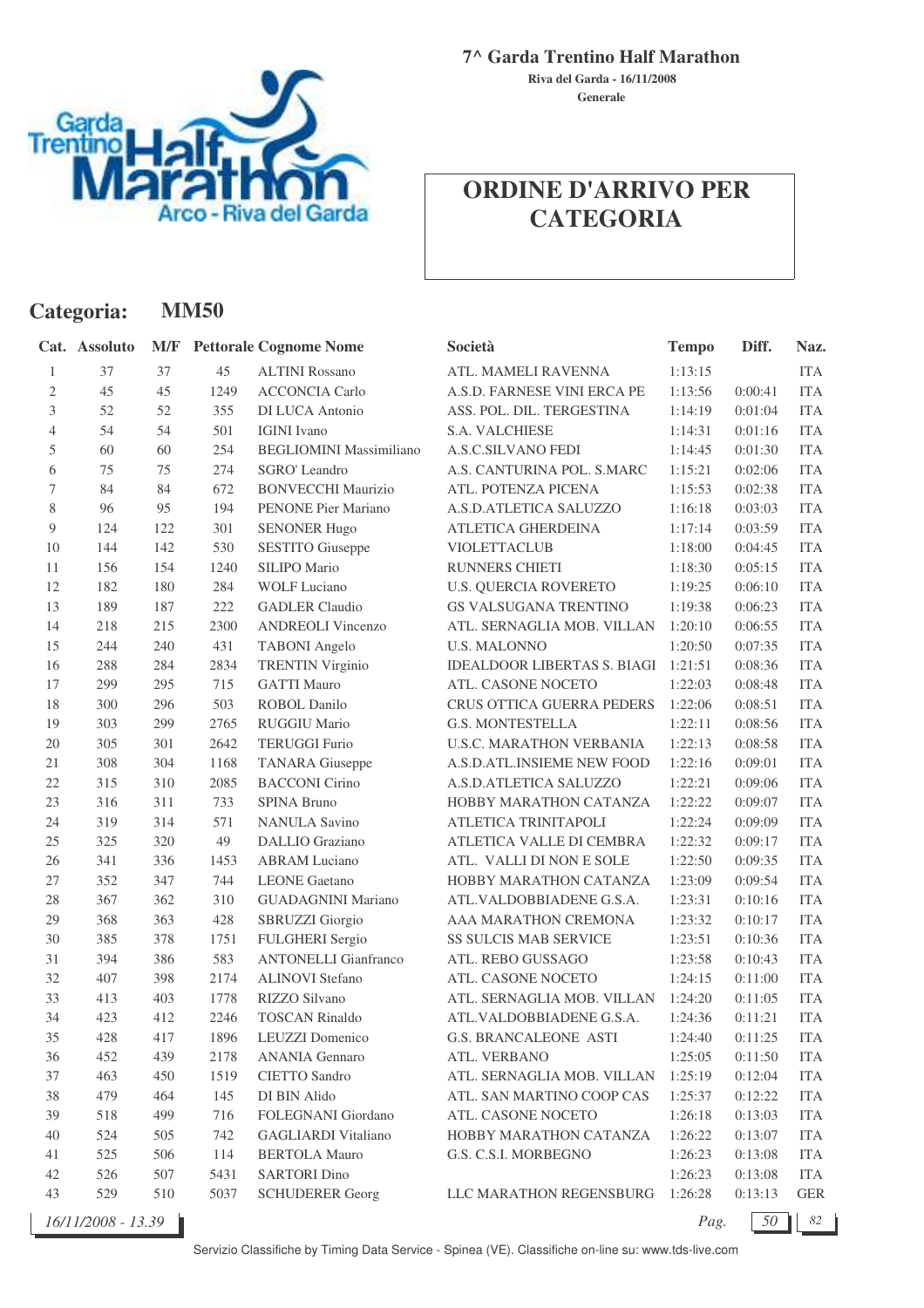| 44     | 550  | 531 | 324  | <b>ESPOSITO Ezio</b>       | <b>G.P. VIRGILIANO</b>                                        | 1:26:58 | 0:13:43 | <b>ITA</b> |
|--------|------|-----|------|----------------------------|---------------------------------------------------------------|---------|---------|------------|
| 45     | 566  | 547 | 2000 | SALVATORELLI Attilio       | A.S.D G.P. AMATORI TERAMO                                     | 1:27:13 | 0:13:58 | <b>ITA</b> |
| 46     | 585  | 563 | 147  | <b>MONTE</b> Ivano         | ATL. SAN MARTINO COOP CAS                                     | 1:27:36 | 0:14:21 | <b>ITA</b> |
| 47     | 598  | 576 | 325  | <b>ZENATO Claudio</b>      | G.P. FELTER SPORT PUEGNAGO                                    | 1:27:48 | 0:14:33 | <b>ITA</b> |
| 48     | 603  | 580 | 135  | PIROTTA Mario              | RUNNERS BERGAMO                                               | 1:27:52 | 0:14:37 | <b>ITA</b> |
| 49     | 617  | 593 | 2777 | <b>SQUILLACE Luigi</b>     | <b>G.S. MONTESTELLA</b>                                       | 1:28:08 | 0:14:53 | <b>ITA</b> |
| 50     | 620  | 596 | 1239 | SATIREYO Luigi             | RUNNERS CHIETI                                                | 1:28:11 | 0:14:56 | <b>ITA</b> |
| 51     | 626  | 602 | 447  | <b>TITA Maurizio</b>       | ATLETICA TEAM LOPPIO                                          | 1:28:24 | 0:15:09 | <b>ITA</b> |
| 52     | 638  | 614 | 2398 | <b>PACE Carmine</b>        | A.S.D. MONTEDORO NOCI                                         | 1:28:34 | 0:15:19 | <b>ITA</b> |
| 53     | 639  | 615 | 1115 | MAZZOLENI Osvaldo          | RUNNING TORRE DE' ROVERI                                      | 1:28:35 | 0:15:20 | <b>ITA</b> |
| 54     | 654  | 629 | 5565 | PASQUALINI Stefano         |                                                               | 1:28:51 | 0:15:36 | <b>ITA</b> |
| 55     | 668  | 642 | 169  | <b>COSTARELLA Luciano</b>  | A.S.D. PODISTICA JONIA GIAR                                   | 1:29:02 | 0:15:47 | <b>ITA</b> |
| 56     | 674  | 647 | 2848 | <b>DREI</b> Gilberto       | ATL. AVIS CASTEL S.PIETRO                                     | 1:29:06 | 0:15:51 | <b>ITA</b> |
| 57     | 680  | 652 | 2658 | <b>BUSETTO Fabio</b>       | GS.TORTELLINI VOLTAN MART                                     | 1:29:10 | 0:15:55 | <b>ITA</b> |
| 58     | 687  | 659 | 315  | MASOUDI Mohammed           | ATLETICA BRUGNERA FRIULIN                                     | 1:29:15 | 0:16:00 | <b>ITA</b> |
|        |      |     |      |                            |                                                               |         |         |            |
| 59     | 698  | 670 | 670  | <b>LONATI</b> Pietro       | ATL. FRANCIACORTA                                             | 1:29:20 | 0:16:05 | <b>ITA</b> |
| 60     | 701  | 673 | 319  | PIROVANO Erminio           | A.L.S. CREMELLA SPORT SPECI                                   | 1:29:21 | 0:16:06 | <b>ITA</b> |
| 61     | 711  | 682 | 264  | SELLA Maurizio             | G.S.D. ALPINI CANEVA                                          | 1:29:29 | 0:16:14 | <b>ITA</b> |
| 62     | 724  | 694 | 2773 | <b>PAGANI</b> Loris        | <b>G.S. MONTESTELLA</b>                                       | 1:29:39 | 0:16:24 | <b>ITA</b> |
| 63     | 735  | 703 | 115  | <b>CRESTA</b> Soccorso     | G.S. C.S.I. MORBEGNO                                          | 1:29:47 | 0:16:32 | <b>ITA</b> |
| 64     | 738  | 706 | 141  | <b>CALLIGARIS Fabrizio</b> | ATL. SAN MARTINO COOP CAS                                     | 1:29:50 | 0:16:35 | <b>ITA</b> |
| 65     | 742  | 710 | 430  | <b>GUARINONI Alberto</b>   | <b>U.S. MALONNO</b>                                           | 1:29:56 | 0:16:41 | <b>ITA</b> |
| 66     | 751  | 719 | 2769 | <b>LOLLINI Rodolfo</b>     | <b>G.S. MONTESTELLA</b>                                       | 1:30:01 | 0:16:46 | <b>ITA</b> |
| 67     | 755  | 723 | 607  | DE BLASIO Antonio          | ATLETICA CASALINI                                             | 1:30:03 | 0:16:48 | <b>ITA</b> |
| 68     | 763  | 731 | 452  | <b>OCCELLI</b> Filippo     | A.S.D. LA MICHETTA                                            | 1:30:14 | 0:16:59 | <b>ITA</b> |
| 69     | 764  | 732 | 456  | <b>RENNER Rudi</b>         | AMATEUR-LAEUFERCLUB KAL                                       | 1:30:14 | 0:16:59 | <b>ITA</b> |
| 70     | 767  | 735 | 136  | VISMARA Mario              | RUNNERS BERGAMO                                               | 1:30:16 | 0:17:01 | <b>ITA</b> |
| 71     | 769  | 736 | 296  | DI MARZO Antonio           | G.P. ARREDAMENTI MAIANDI                                      | 1:30:17 | 0:17:02 | <b>ITA</b> |
| 72     | 804  | 768 | 1881 | <b>GARIBOLDI</b> Mario     | ATL. VALLE BREMBANA                                           | 1:30:46 | 0:17:31 | <b>ITA</b> |
| 73     | 814  | 778 | 387  | <b>MORMILE Gaetano</b>     | <b>MARATHON CLUB FRATTESE</b>                                 | 1:30:53 | 0:17:38 | <b>ITA</b> |
| 74     | 837  | 796 | 2267 | <b>AGOSTINI Mauro</b>      | <b>G.S. BRANCALEONE ASTI</b>                                  | 1:31:09 | 0:17:54 | <b>ITA</b> |
| 75     | 842  | 801 | 2610 | FRANCO Fabio               | ATL. AMBROSIANA                                               | 1:31:14 | 0:17:59 | <b>ITA</b> |
| 76     | 858  | 815 | 126  | CAMPANA Alessandro         | RUNNERS BERGAMO                                               | 1:31:24 | 0:18:09 | <b>ITA</b> |
| 77     | 864  | 821 | 317  | <b>COMINI</b> Franco       | ATL. BANCOLE                                                  | 1:31:29 | 0:18:14 | <b>ITA</b> |
| 78     | 872  | 828 | 2931 | FILIPPINI Stefano          | <b>A.S.C.SILVANO FEDI</b>                                     | 1:31:39 | 0:18:24 | <b>ITA</b> |
| 79     | 878  | 833 | 667  | SAPORITO Michele           | ATL. GIUDICARIE EST.                                          | 1:31:43 | 0:18:28 | <b>ITA</b> |
| 80     | 882  | 837 | 361  | <b>ACCIARI</b> Claudio     | A.S. ATL. ROCCA DI PAPA                                       | 1:31:45 | 0:18:30 | <b>ITA</b> |
| 81     | 903  | 858 | 2521 | <b>LEONI</b> Aurelio       | S.S. TENNO                                                    | 1:32:05 | 0:18:50 | <b>ITA</b> |
| 82     | 905  | 859 | 2281 | <b>FURGHIERI Bernardo</b>  | G.P. VIRGILIANO                                               | 1:32:07 | 0:18:52 | <b>ITA</b> |
| 83     | 925  | 876 | 73   | <b>BIANCO Valter</b>       | <b>ATLETICA CAIRO</b>                                         | 1:32:27 | 0:19:12 | <b>ITA</b> |
| 84     | 936  | 886 | 369  | <b>CASIRAGHI Vittorio</b>  |                                                               | 1:32:38 | 0:19:23 | <b>ITA</b> |
| 85     | 939  | 889 | 426  | PASOTTI Giuseppe           | G.S. AMICI PODISTI BS                                         | 1:32:39 | 0:19:24 | <b>ITA</b> |
| 86     | 948  | 897 | 1754 | LOCCI Luigi                | SS SULCIS MAB SERVICE                                         | 1:32:47 | 0:19:32 | <b>ITA</b> |
| 87     | 954  | 901 | 567  | FERRI Claudio              | <b>BIPEDI</b>                                                 | 1:32:51 | 0:19:36 | <b>ITA</b> |
| $88\,$ | 965  | 912 | 1114 | PAGANI Angelo              | RUNNING TORRE DE' ROVERI                                      | 1:33:03 | 0:19:48 | <b>ITA</b> |
| 89     | 969  | 916 | 1241 | TARABORRELLI Fabrizio      | RUNNERS CHIETI                                                | 1:33:05 | 0:19:50 | <b>ITA</b> |
| 90     | 972  | 919 | 230  | <b>GASTALDINI Daniele</b>  | MARATHON C.-ALTA QUOTA LI                                     | 1:33:07 | 0:19:52 | <b>ITA</b> |
| 91     | 974  | 921 | 1965 | <b>BERVA</b> Mario         | ATL. CASTEL ROZZONE                                           | 1:33:07 | 0:19:52 | <b>ITA</b> |
| 92     | 991  | 936 | 1608 | <b>BENEDETTO Michele</b>   | G.S. TOCCALMATTO                                              | 1:33:22 | 0:20:07 | <b>ITA</b> |
| 93     | 994  | 939 | 5141 | SIRIANNI Fernando          | POLIZIA PENITENZIARIA VERO                                    | 1:33:25 | 0:20:10 | <b>ITA</b> |
| 94     | 1003 | 948 | 2675 | CAPUANO Ignazio            | ONDAVERDE ATHLETIC TEAM                                       | 1:33:31 | 0:20:16 | <b>ITA</b> |
| 95     | 1005 | 949 | 5451 | PELLOGIA Giancarlo         |                                                               | 1:33:33 | 0:20:18 | <b>ITA</b> |
| 96     | 1009 | 953 | 2075 | TODESCATO Mario            | S.S. ROBUR BARBARANO                                          | 1:33:38 | 0:20:23 | <b>ITA</b> |
| 97     | 1011 | 955 | 1220 | GIORGETTA Luciano          | MARATHON LEGNAGO                                              | 1:33:40 | 0:20:25 | <b>ITA</b> |
| 98     | 1016 | 959 | 67   | <b>BETTA Mauro</b>         | <b>US CERMIS MASI</b>                                         | 1:33:43 | 0:20:28 | <b>ITA</b> |
| 99     | 1020 | 963 | 2912 | PANARO Mauro               | ATHLETIC PROJECT SAVONA                                       | 1:33:44 | 0:20:29 | <b>ITA</b> |
| 100    | 1037 | 979 | 2873 | UGOLINI Ferruccio          | ATL. CASONE NOCETO                                            | 1:33:58 | 0:20:43 | <b>ITA</b> |
| 101    | 1040 | 982 | 1720 |                            | CORROCHER Giovanni Battist ATL. SERNAGLIA MOB. VILLAN 1:33:59 |         | 0:20:44 | <b>ITA</b> |
| 102    | 1056 | 996 | 1836 | PUNZI Jose'                | RUNNERS GINOSA                                                | 1:34:15 | 0:21:00 | <b>ITA</b> |
|        |      |     |      |                            |                                                               |         |         |            |

*16/11/2008 - 13.39 Pag. 51 82*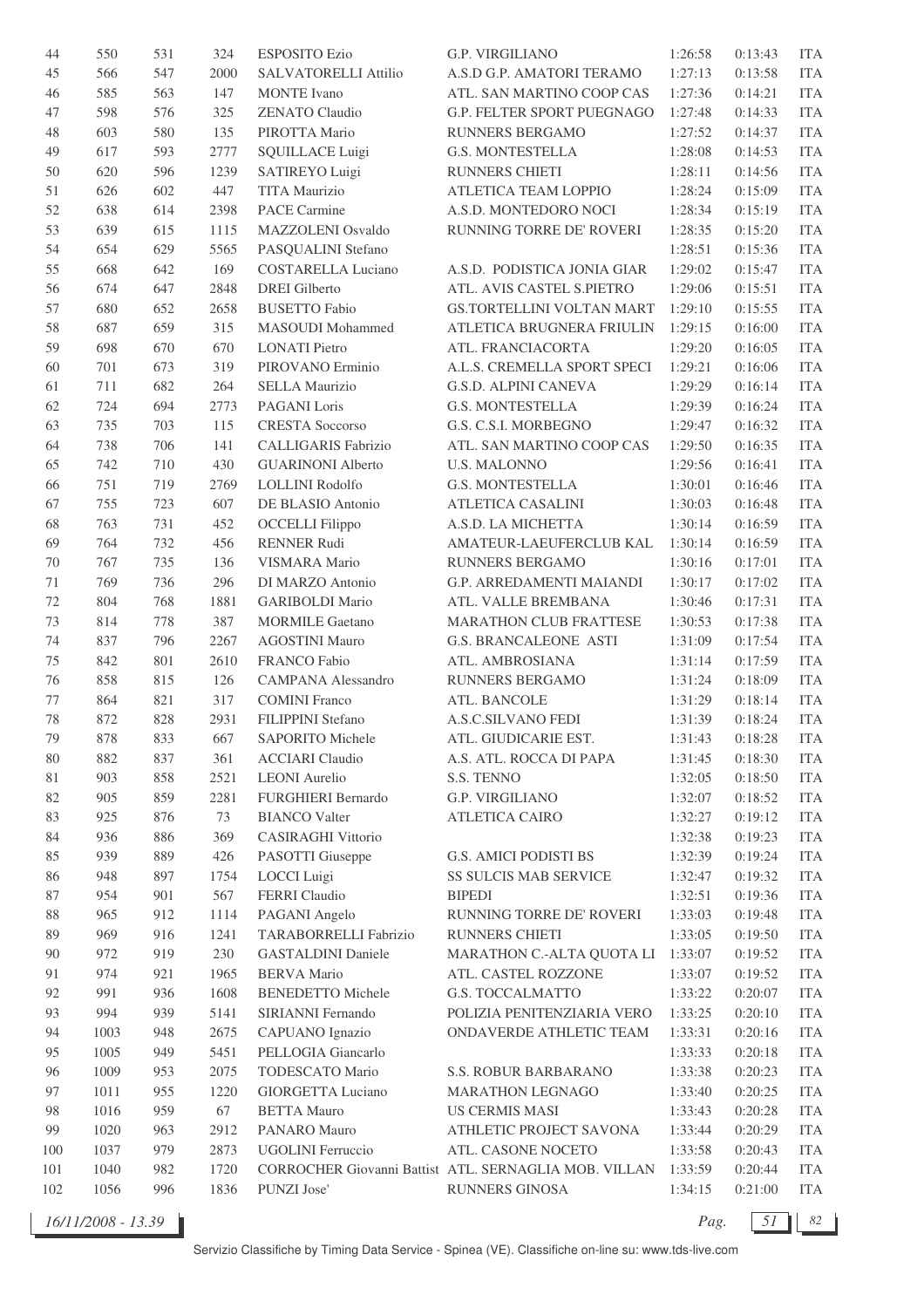| 103        | 1058 | 997  | 2141   | <b>MODERNELLI Daniele</b>                      | ATL. CASONE NOCETO                                | 1:34:16            | 0:21:01 | <b>ITA</b> |
|------------|------|------|--------|------------------------------------------------|---------------------------------------------------|--------------------|---------|------------|
| 104        | 1073 | 1010 | 437    | MARZORATI Roldano                              | S.S. TENNO                                        | 1:34:27            | 0:21:12 | <b>ITA</b> |
| 105        | 1089 | 1025 | 2974   | <b>BAGGIO Franco</b>                           | RUNNERS TEAM ZANE'                                | 1:34:41            | 0:21:26 | <b>ITA</b> |
| 106        | 1091 | 1027 | 257    | DE MIN Carlo                                   | <b>ATL.FIORI BARP</b>                             | 1:34:43            | 0:21:28 | <b>ITA</b> |
| 107        | 1096 | 1032 | 1774   | <b>ROSSO</b> Francesco                         | ATL. SERNAGLIA MOB. VILLAN                        | 1:34:49            | 0:21:34 | <b>ITA</b> |
| 108        | 1100 | 1035 | 1962   | STUCCHI Gianmario                              | ATL. CASTEL ROZZONE                               | 1:34:51            | 0:21:36 | <b>ITA</b> |
| 109        | 1117 | 1051 | 1996   | DI OTTAVIO Galliano                            | A.S.D G.P. AMATORI TERAMO                         | 1:35:06            | 0:21:51 | <b>ITA</b> |
| 110        | 1129 | 1060 | 2160   | <b>FERRARI</b> Bruno                           | ATL. CASONE NOCETO                                | 1:35:12            | 0:21:57 | <b>ITA</b> |
| 111        | 1154 | 1082 | 1731   | <b>DUGNANI</b> Moreno                          | <b>G.P. MARCIACARATESI</b>                        | 1:35:27            | 0:22:12 | <b>ITA</b> |
| 112        | 1156 | 1084 | 2117   | <b>GRANDO</b> Alessandro                       | G.M. SPORTING CLUB MONDAD                         | 1:35:29            | 0:22:14 | <b>ITA</b> |
| 113        | 1159 | 1087 | 2762   | <b>NOBILI Paolo</b>                            | <b>G.S. MONTESTELLA</b>                           | 1:35:33            | 0:22:18 | <b>ITA</b> |
| 114        | 1164 | 1092 | 512    | <b>MOSTARDA</b> Mario                          | RUNNERS PADOVA                                    | 1:35:37            | 0:22:22 | <b>ITA</b> |
| 115        | 1170 | 1098 | 1777   | VETTORELLO Diego                               | ATL. SERNAGLIA MOB. VILLAN                        | 1:35:42            | 0:22:27 | <b>ITA</b> |
| 116        | 1187 | 1113 | 1837   | <b>BOZZA</b> Giovanni                          | RUNNERS GINOSA                                    | 1:36:02            | 0:22:47 | <b>ITA</b> |
| $117\,$    | 1188 | 1114 | 2541   | POLI Valerio                                   | ATLETICA TEAM LOPPIO                              | 1:36:02            | 0:22:47 | <b>ITA</b> |
| 118        | 1196 | 1121 | 1729   | <b>BRAMBILLA Roberto</b>                       | G.P. MARCIACARATESI                               | 1:36:07            | 0:22:52 | <b>ITA</b> |
| 119        | 1199 | 1124 | 2244   | FELETTO Francesco                              | ATL.VALDOBBIADENE G.S.A.                          | 1:36:10            | 0:22:55 | <b>ITA</b> |
| 120        | 1202 | 1127 | 2243   | <b>BOTTESELLE Lucio</b>                        | ATL.VALDOBBIADENE G.S.A.                          | 1:36:12            | 0:22:57 | <b>ITA</b> |
|            |      |      | 5138   |                                                |                                                   |                    | 0:23:11 | <b>ITA</b> |
| 121<br>122 | 1222 | 1144 |        | <b>MURGIA Gino</b><br><b>CRESPI Bruno</b>      | POLIZIA PENITENZIARIA VERO<br>ATL. CLARINA TRENTO | 1:36:26<br>1:36:33 |         | <b>ITA</b> |
|            | 1228 | 1147 | 2965   |                                                |                                                   |                    | 0:23:18 |            |
| 123        | 1235 | 1152 | 624    | MEZZANATO Giorgio                              | U.S. DILETTANTISTICA BRONZ                        | 1:36:39            | 0:23:24 | <b>ITA</b> |
| 124        | 1236 | 1153 | 1856   | <b>BERTOLDI</b> Roberto                        | G.P. AVIS POL. MALAVICINA                         | 1:36:39            | 0:23:24 | <b>ITA</b> |
| 125        | 1255 | 1168 | 5245   | <b>INZANI</b> Bruno                            |                                                   | 1:36:56            | 0:23:41 | <b>ITA</b> |
| 126        | 1260 | 1173 | 602    | <b>PAOLI</b> Valter                            | <b>ATLETICA TIONE</b>                             | 1:37:00            | 0:23:45 | <b>ITA</b> |
| 127        | 1283 | 1193 | 34     | <b>BAZZOLI</b> Ovidio                          | <b>S.A. VALCHIESE</b>                             | 1:37:18            | 0:24:03 | <b>ITA</b> |
| 128        | 1286 | 1196 | 1188   | FELLI Angelo                                   | ROAD RUNNERS CLUB MILANO                          | 1:37:19            | 0:24:04 | <b>ITA</b> |
| 129        | 1290 | 1200 | 1561   | <b>ZORZI Fulvio</b>                            | U.S. STELLA ALPINA CARANO                         | 1:37:22            | 0:24:07 | <b>ITA</b> |
| 130        | 1297 | 1207 | 236    | <b>ABENI</b> Roberto                           | ATL. BEDIZZOLE                                    | 1:37:25            | 0:24:10 | <b>ITA</b> |
| 131        | 1321 | 1225 | 1300   | <b>LORENZINI Mario</b>                         | ATLETICA TEAM LOPPIO                              | 1:37:40            | 0:24:25 | <b>ITA</b> |
| 132        | 1323 | 1227 | 1202   | <b>VALLI</b> Walter                            | ROAD RUNNERS CLUB MILANO                          | 1:37:42            | 0:24:27 | <b>ITA</b> |
| 133        | 1327 | 1231 | 190    | <b>VENTURINI Carlo</b>                         | <b>G.P.V. TAGICAR VILLAFRANCA</b>                 | 1:37:44            | 0:24:29 | <b>ITA</b> |
| 134        | 1329 | 1233 | 1998   | LA PENNA Maurizio                              | A.S.D G.P. AMATORI TERAMO                         | 1:37:46            | 0:24:31 | <b>ITA</b> |
| 135        | 1362 | 1259 | 1757   | <b>MATTANA Claudio</b>                         | SS SULCIS MAB SERVICE                             | 1:38:06            | 0:24:51 | <b>ITA</b> |
| 136        | 1364 | 1261 | 2795   | <b>AMADDII</b> Roberto                         | IL GREGGE RIBELLE                                 | 1:38:08            | 0:24:53 | <b>ITA</b> |
| 137        | 1366 | 1263 | 2048   | FRANCESCHETTI Diego                            | LA RUSTICA AUTOVIMA PESCA                         | 1:38:08            | 0:24:53 | <b>ITA</b> |
| 138        | 1370 | 1267 | 1116   | <b>OBERTI Maurizio</b>                         | RUNNING TORRE DE' ROVERI                          | 1:38:11            | 0:24:56 | ITA        |
| 139        | 1380 | 1277 | 1865   | <b>MENEGOTTI Giampietro</b>                    | G.P. AVIS POL. MALAVICINA                         | 1:38:19            | 0:25:04 | <b>ITA</b> |
| 140        | 1381 | 1278 | 471    | <b>SPINI</b> Erico                             | G.S. C.S.I. MORBEGNO                              | 1:38:19            | 0:25:04 | <b>ITA</b> |
| 141        | 1382 | 1279 | 1230   | <b>MARRONE Claudio</b>                         | RUNNERS CHIETI                                    | 1:38:20            | 0:25:05 | <b>ITA</b> |
| 142        | 1386 | 1283 | 5512   | <b>BALLINI</b> Giuseppe                        | <b>G.P.ROMANI BIONDANI</b>                        | 1:38:24            | 0:25:09 | <b>ITA</b> |
| 143        | 1388 | 1284 | 1873   | PANINFORNI Giovanni Antoni ATL. VALLE BREMBANA |                                                   | 1:38:25            | 0:25:10 | <b>ITA</b> |
| 144        | 1399 | 1294 | 5786   | <b>BRAGAGNA Claudio</b>                        | <b>U.S. VILLAZZANO</b>                            | 1:38:39            | 0:25:24 | <b>ITA</b> |
| 145        | 1406 | 1300 | 1762   | <b>SERRA Maurizio</b>                          | SS SULCIS MAB SERVICE                             | 1:38:43            | 0:25:28 | <b>ITA</b> |
| 146        | 1407 | 1301 | 5821   | <b>BUSI</b> Sandro                             |                                                   | 1:38:44            | 0:25:29 | <b>ITA</b> |
| 147        | 1415 | 1308 | 1524   | NICOLUSSI MOZZE Bruno                          | GS VALSUGANA TRENTINO                             | 1:38:47            | 0:25:32 | <b>ITA</b> |
| 148        | 1433 | 1324 | 2547   | MENEGHETTI Gianni                              | ATL. VIGNATE                                      | 1:38:55            | 0:25:40 | <b>ITA</b> |
| 149        | 1439 | 1330 | 2458   | <b>ILLUMINATI Sandro</b>                       | A.POD. AVIS MOB. LATTANZI                         | 1:38:57            | 0:25:42 | <b>ITA</b> |
| 150        | 1441 | 1332 | 2185   | DEL SORDO Enio                                 | S.S.D. SRL RUNNERS ADRIATIC                       | 1:38:58            | 0:25:43 | <b>ITA</b> |
| 151        | 1472 | 1359 | 1766   | <b>BASSETTI</b> Stefano                        | <b>G.S. TRILACUM</b>                              | 1:39:19            | 0:26:04 | <b>ITA</b> |
| 152        | 1484 | 1370 | 5359   | <b>BOGGIAN</b> Angelo                          | <b>INTERAUTO</b>                                  | 1:39:31            | 0:26:16 | <b>ITA</b> |
| 153        | 1492 | 1378 | 1214   | CHIAVAROLI Gianni                              | RUNNERS CHIETI                                    | 1:39:36            | 0:26:21 | <b>ITA</b> |
| 154        | 1495 | 1381 | 2927   | <b>GENETTI Enzo</b>                            | ATL. VALLI DI NON E SOLE                          | 1:39:37            | 0:26:22 | <b>ITA</b> |
| 155        | 1511 | 1392 | 2635   | <b>MONTORSI</b> Fiorenzo                       | G.P. LA GUGLIA                                    | 1:39:43            | 0:26:28 | <b>ITA</b> |
| 156        | 1528 | 1405 | 2198   | <b>SARDONE</b> Angelo                          | ATLETIC CLUB ALTAMURA                             | 1:39:55            | 0:26:40 | <b>ITA</b> |
| 157        | 1531 | 1407 | 46     | FORMENTI Vincenzo                              | G.P. MARCIACARATESI                               | 1:39:56            | 0:26:41 | <b>ITA</b> |
| 158        | 1533 | 1409 | $47\,$ | <b>TRABATTONI</b> Sandro                       | G.P. MARCIACARATESI                               | 1:39:57            | 0:26:42 | <b>ITA</b> |
| 159        | 1536 | 1412 | 401    | <b>CERVI</b> Daniele                           | G.P. MONTEBELLUNA                                 | 1:39:58            | 0:26:43 | <b>ITA</b> |
| 160        | 1546 | 1421 | 5704   | WERZ Hans-joachim                              |                                                   | 1:40:02            | 0:26:47 | <b>GER</b> |
| 161        | 1548 | 1423 | 2355   | ELLEMUNTER Johann                              | SUEDTIROLER LAUFVEREIN A                          | 1:40:04            | 0:26:49 | <b>ITA</b> |
|            |      |      |        |                                                |                                                   |                    |         |            |

*16/11/2008 - 13.39 Pag. 52 82*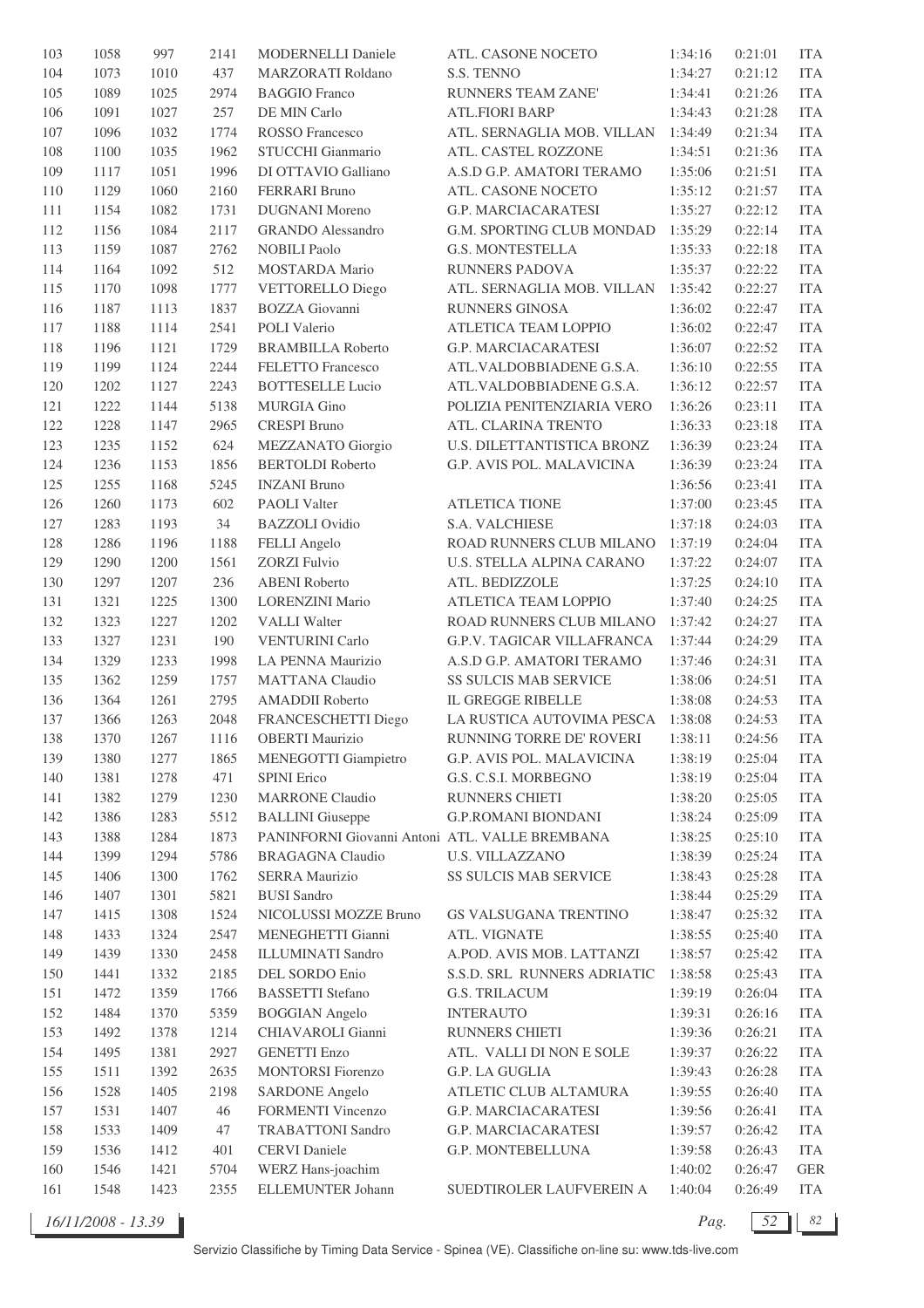| 162     | 1590 | 1456 | 1846 | <b>STARZ Emilio</b>        | MARATHON U.O.E.I. TRIESTE          | 1:40:31            | 0:27:16 | <b>ITA</b> |
|---------|------|------|------|----------------------------|------------------------------------|--------------------|---------|------------|
| 163     | 1594 | 1460 | 1811 | <b>BIGHELLI Renzo</b>      | ATL C.R.C. CA'FOSCARI              | 1:40:34            | 0:27:19 | <b>ITA</b> |
| 164     | 1601 | 1466 | 5835 | <b>SAMA</b> Giancarlo      | A.S.D. VIS SOLIS                   | 1:40:37            | 0:27:22 | <b>ITA</b> |
| 165     | 1613 | 1475 | 1944 | DE ROSSI Vladimiro         | POL.BIANCAZZURRA PETTINEL          | 1:40:44            | 0:27:29 | <b>ITA</b> |
| 166     | 1617 | 1479 | 5814 | <b>ISCHIA Adriano</b>      | GRUPPO SCIATORI RIVA DEL G         | 1:40:46            | 0:27:31 | <b>ITA</b> |
| 167     | 1624 | 1486 | 2096 | <b>CENEDESE Maurizio</b>   | <b>ATLETICA AVIANO</b>             | 1:40:49            | 0:27:34 | <b>ITA</b> |
| 168     | 1631 | 1491 | 1806 | MARINIELLO Vincenzo        | <b>ATLETICA CAIRO</b>              | 1:40:54            | 0:27:39 | <b>ITA</b> |
| 169     | 1637 | 1497 | 1235 | RAPINO Angelo              | RUNNERS CHIETI                     | 1:40:58            | 0:27:43 | <b>ITA</b> |
| 170     | 1659 | 1517 | 2918 | <b>BEVILACQUA Adriano</b>  | ATL. GIUDICARIE EST.               | 1:41:10            | 0:27:55 | <b>ITA</b> |
| 171     | 1664 | 1522 | 2568 | <b>GILLIO Rolando</b>      | AMICI DEL MOMBARONE                | 1:41:11            | 0:27:56 | <b>ITA</b> |
| 172     | 1665 | 1523 | 1956 | NIERO Mauro                | <b>G.P. MONTEBELLUNA</b>           | 1:41:11            | 0:27:56 | <b>ITA</b> |
| 173     | 1666 | 1524 | 2245 | LONGO Diego                | ATL.VALDOBBIADENE G.S.A.           | 1:41:12            | 0:27:57 | <b>ITA</b> |
| 174     | 1667 | 1525 | 2115 | <b>ERCOLI</b> Luigi        | A.S.C.SILVANO FEDI                 | 1:41:12            | 0:27:57 | <b>ITA</b> |
| 175     | 1695 | 1549 | 2813 | <b>BERTON</b> Lorenzo      | G.P. MONSELICENSI                  | 1:41:28            | 0:28:13 | <b>ITA</b> |
| 176     | 1713 | 1564 | 2379 | YEUILLAZ Rodolfo           | A.P.D. PONT-SAINT-MARTIN           | 1:41:39            | 0:28:24 | <b>ITA</b> |
|         |      | 1576 | 2947 |                            |                                    |                    |         | <b>ITA</b> |
| 177     | 1730 |      |      | RICCIARELLI Fabrizio       | AMATORI ATLETICA CARRARA           | 1:41:48<br>1:41:50 | 0:28:33 |            |
| 178     | 1733 | 1578 | 2677 | PIZZININI Michele          | MILANO CITY MARATHON CLU           |                    | 0:28:35 | <b>ITA</b> |
| 179     | 1734 | 1579 | 2182 | DABRAIO Vincenzo           | ATL. VERBANO                       | 1:41:50            | 0:28:35 | <b>ITA</b> |
| 180     | 1747 | 1588 | 2738 | <b>FACCHINI Narciso</b>    | ATL. GAVARDO '90 LIB.              | 1:41:55            | 0:28:40 | <b>ITA</b> |
| 181     | 1748 | 1589 | 5221 | <b>CARBON</b> Moreno       | G.M. SPORTING CLUB MONDAD          | 1:41:56            | 0:28:41 | <b>ITA</b> |
| 182     | 1751 | 1592 | 1299 | STEFANI Stefano            | POD. MADONNA DI SOTTO              | 1:41:58            | 0:28:43 | <b>ITA</b> |
| 183     | 1760 | 1598 | 1153 | PADOAN Pierluigi           | GSD VALDALPONE DE MEGNI            | 1:42:05            | 0:28:50 | <b>ITA</b> |
| 184     | 1763 | 1601 | 604  | <b>TAIT Roberto</b>        | GS VALSUGANA TRENTINO              | 1:42:08            | 0:28:53 | <b>ITA</b> |
| 185     | 1777 | 1614 | 289  | SANSOLINO Vito             | A.S. AMATORI PUTIGNANO             | 1:42:15            | 0:29:00 | <b>ITA</b> |
| 186     | 1782 | 1617 | 1703 | ORIZIO Alessandro          | ATL. LIB. CASTEGNATO               | 1:42:17            | 0:29:02 | <b>ITA</b> |
| 187     | 1792 | 1624 | 1730 | MISSAGLIA Ivano Franco     | G.P. MARCIACARATESI                | 1:42:24            | 0:29:09 | <b>ITA</b> |
| 188     | 1794 | 1625 | 2837 | <b>PERIN</b> Tiziano       | <b>IDEALDOOR LIBERTAS S. BIAGI</b> | 1:42:24            | 0:29:09 | <b>ITA</b> |
| 189     | 1798 | 1629 | 1287 | RISTALLO Valentino         | POL. MADONNINA                     | 1:42:31            | 0:29:16 | <b>ITA</b> |
| 190     | 1804 | 1635 | 2087 | <b>CASTELLI</b> Eugenio    | ATL. FRI.MA.S.                     | 1:42:36            | 0:29:21 | <b>ITA</b> |
| 191     | 1814 | 1642 | 1661 | <b>SPORTELLI Vito</b>      | A.S. AMATORI PUTIGNANO             | 1:42:43            | 0:29:28 | <b>ITA</b> |
| 192     | 1826 | 1653 | 1633 | <b>GATTA</b> Graziano      | <b>BETTI'S GRUP RUN</b>            | 1:42:51            | 0:29:36 | <b>ITA</b> |
| 193     | 1835 | 1661 | 251  | <b>OGNIBENI</b> Cesarino   | ATL. VILLAZZANO                    | 1:42:57            | 0:29:42 | <b>ITA</b> |
| 194     | 1855 | 1677 | 2932 | MAGRINI Leonardo           | A.S.C.SILVANO FEDI                 | 1:43:10            | 0:29:55 | <b>ITA</b> |
| 195     | 1857 | 1679 | 5166 | MACCHIARULO Sergio         |                                    | 1:43:11            | 0:29:56 | <b>ITA</b> |
| 196     | 1859 | 1681 | 1261 | PIVETTI Maurizio           | POD. FORMIGINESE                   | 1:43:12            | 0:29:57 | <b>ITA</b> |
| 197     | 1861 | 1683 | 2998 | ROTA Gianni                | AVIS-AIDO ALMENNO S.SALVA 1:43:13  |                    | 0:29:58 | <b>ITA</b> |
| 198     | 1866 | 1686 | 5457 | <b>THOMA Roman</b>         |                                    | 1:43:17            | 0:30:02 | <b>ITA</b> |
| 199     | 1867 | 1687 | 229  | <b>MUSSI</b> Danilo        | <b>GS FRAVEGGIO</b>                | 1:43:20            | 0:30:05 | <b>ITA</b> |
| 200     | 1875 | 1694 | 5836 | PELLEGRINELLI Emanuele     | A.S.D. VIS SOLIS                   | 1:43:24            | 0:30:09 | <b>ITA</b> |
| 201     | 1891 | 1708 | 1123 | <b>COMINO</b> Ignazio      | ATL. GIUDICARIE EST.               | 1:43:35            | 0:30:20 | <b>ITA</b> |
| 202     | 1906 | 1721 | 2539 | PALADINO Pasquale          | ATLETICA TEAM LOPPIO               | 1:43:42            | 0:30:27 | <b>ITA</b> |
| 203     | 1911 | 1725 | 2805 | <b>BEFANI</b> Fabrizio     | <b>BIPEDI</b>                      | 1:43:45            | 0:30:30 | <b>ITA</b> |
| 204     | 1919 | 1732 | 1545 | PIVA Mario                 | A.A.A.MALO                         | 1:43:52            | 0:30:37 | <b>ITA</b> |
| 205     | 1928 | 1737 | 2456 | CAPORALETTI Angelo         | A.POD. AVIS MOB. LATTANZI          | 1:43:56            | 0:30:41 | <b>ITA</b> |
| 206     | 1937 | 1745 | 1963 | <b>SCAPERROTTA Michele</b> | ATL. CASTEL ROZZONE                | 1:44:02            | 0:30:47 | <b>ITA</b> |
| $207\,$ | 1961 | 1764 | 1612 | <b>AMMESSO Ettore</b>      | ATL. VIGNATE                       | 1:44:18            | 0:31:03 | <b>ITA</b> |
| 208     | 1962 | 1765 | 2751 | <b>TORRI Marco</b>         | A.ATL. LECCO-COLOMBO COST          | 1:44:20            | 0:31:05 | <b>ITA</b> |
| 209     | 1980 | 1781 | 2097 | <b>MORETTON Gelindo</b>    | <b>ATLETICA AVIANO</b>             | 1:44:32            | 0:31:17 | <b>ITA</b> |
| 210     | 1989 | 1788 | 2114 | DEL CITTADINO Alessandro   | A.S.C.SILVANO FEDI                 | 1:44:40            | 0:31:25 | <b>ITA</b> |
| 211     | 2023 | 1814 | 5696 | <b>KOLLER Karl</b>         | SK RÜCKENWIND TRI                  | 1:44:59            | 0:31:44 | <b>AUT</b> |
| 212     | 2024 | 1815 | 2493 | ALDEGHI Alberto            | ATL. FRI.MA.S.                     | 1:45:00            | 0:31:45 | <b>ITA</b> |
| 213     | 2027 | 1818 | 2153 | <b>LUZI Elio</b>           | ATL. CASONE NOCETO                 | 1:45:01            | 0:31:46 | <b>ITA</b> |
| 214     | 2044 | 1833 | 2575 | <b>MORONI</b> Giorgio      | CANOTTIERI MILANO                  | 1:45:21            | 0:32:06 | <b>ITA</b> |
| 215     | 2055 | 1843 | 2091 | <b>AZZOLINI</b> Luigi      | CRUS OTTICA GUERRA PEDERS          | 1:45:30            | 0:32:15 | <b>ITA</b> |
| 216     | 2068 | 1854 | 5185 | <b>GUERRINI</b> Andre      |                                    | 1:45:37            | 0:32:22 | AUT        |
| 217     | 2069 | 1855 | 381  | <b>GRUSSU Marcello</b>     | MARATHON CLUB ORISTANO             | 1:45:39            | 0:32:24 | <b>ITA</b> |
| 218     | 2070 | 1856 | 1614 | SEGUNA Alessandro          | POL. LIB. CERNUSCHESE              | 1:45:39            | 0:32:24 | <b>ITA</b> |
| 219     | 2071 | 1857 | 2513 | <b>GERELLI</b> Ivano       | AAA MARATHON CREMONA               | 1:45:39            | 0:32:24 | <b>ITA</b> |
| 220     | 2076 | 1861 | 5559 | DEMATTIO Donato            |                                    | 1:45:41            | 0:32:26 | <b>ITA</b> |
|         |      |      |      |                            |                                    |                    |         |            |

*16/11/2008 - 13.39 Pag. 53 82*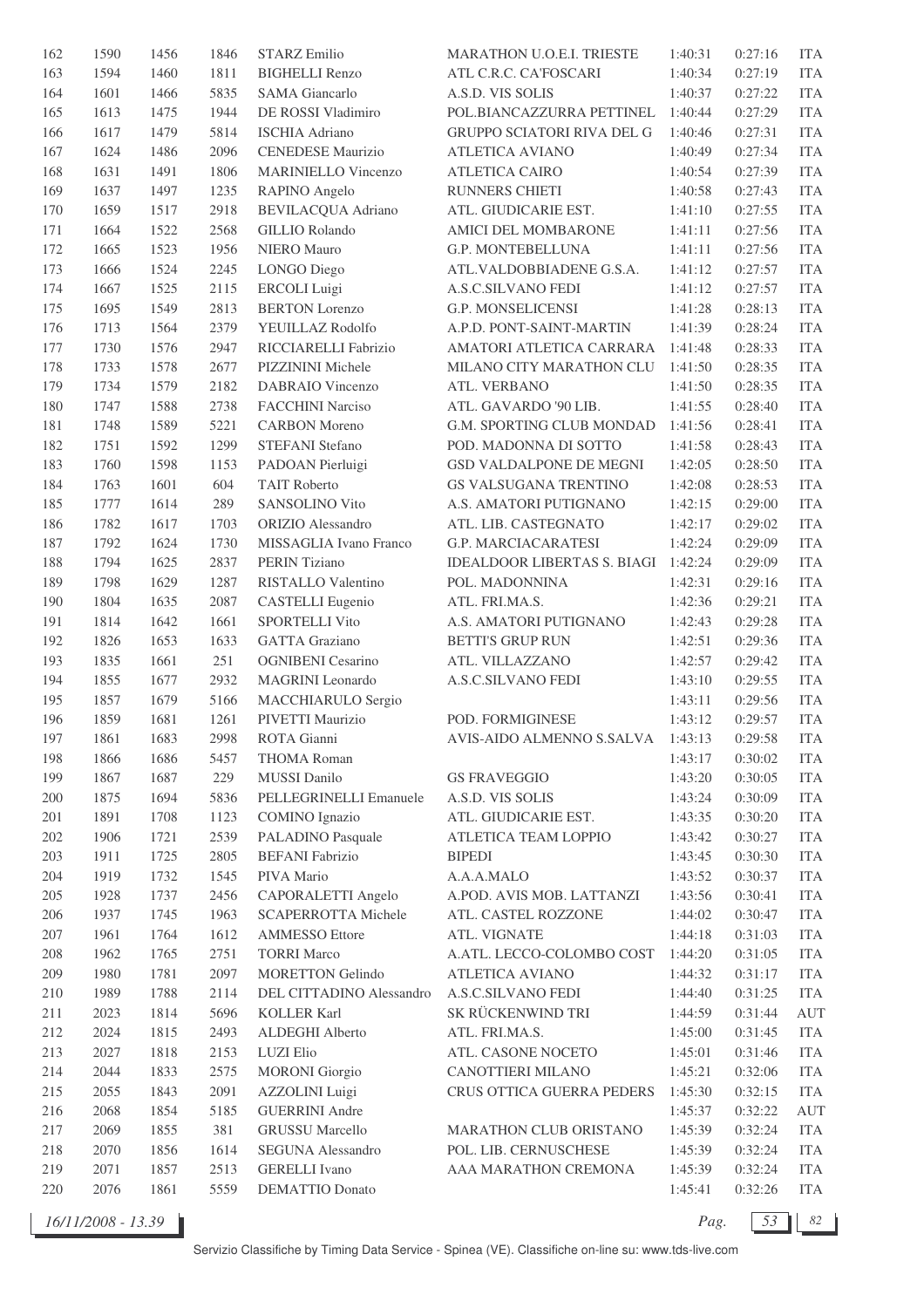| 221     | 2081 | 1863 | 2578 | PERLOTTI Gregorio           | ATL. GAVARDO '90 LIB.                              | 1:45:46 | 0:32:31 | <b>ITA</b> |
|---------|------|------|------|-----------------------------|----------------------------------------------------|---------|---------|------------|
| 222     | 2092 | 1871 | 5426 | <b>CICOLINI</b> Franco      |                                                    | 1:45:51 | 0:32:36 | <b>ITA</b> |
| 223     | 2103 | 1880 | 2895 | <b>ROSSI</b> Pierangelo     | RUNNERS BERGAMO                                    | 1:46:01 | 0:32:46 | <b>ITA</b> |
| 224     | 2104 | 1881 | 2132 | <b>ROSSI</b> Eugenio        | ATL. CASONE NOCETO                                 | 1:46:02 | 0:32:47 | <b>ITA</b> |
| 225     | 2107 | 1883 | 5353 | <b>MOLINA Maurizio</b>      |                                                    | 1:46:03 | 0:32:48 | <b>ITA</b> |
| 226     | 2109 | 1884 | 2749 | DONGIOVANNI Nicola          | <b>G.S.P. III REGIONE AEREA BARI</b>               | 1:46:04 | 0:32:49 | <b>ITA</b> |
| 227     | 2113 | 1887 | 2512 | <b>FORNACIARI Franco</b>    | AAA MARATHON CREMONA                               | 1:46:10 | 0:32:55 | <b>ITA</b> |
| 228     | 2115 | 1888 | 2282 | ZANCHI Renzo                | RUNNERS BERGAMO                                    | 1:46:10 | 0:32:55 | <b>ITA</b> |
| 229     | 2124 | 1896 | 1527 | <b>OSS EMER Roberto</b>     | GS VALSUGANA TRENTINO                              | 1:46:17 | 0:33:02 | <b>ITA</b> |
| 230     | 2129 | 1898 | 1815 | <b>RUTIGLIANO Francesco</b> | A.S. AMICI STRADA DEL TESOR                        | 1:46:20 | 0:33:05 | <b>ITA</b> |
|         |      |      |      |                             |                                                    |         |         | <b>ITA</b> |
| 231     | 2145 | 1911 | 5068 | <b>BRONZINI</b> Dario       |                                                    | 1:46:35 | 0:33:20 |            |
| 232     | 2147 | 1913 | 2910 | <b>BILOTTA Emilio</b>       | MARATHON CLUB ARIANO IRP                           | 1:46:37 | 0:33:22 | <b>ITA</b> |
| 233     | 2150 | 1915 | 228  | LAVORE Giampaolo            | <b>GS FRAVEGGIO</b>                                | 1:46:38 | 0:33:23 | <b>ITA</b> |
| 234     | 2154 | 1919 | 2413 | <b>CAPITANIO Edoardo</b>    | ATL. ISEO 'GIORGIO FORESTI'                        | 1:46:43 | 0:33:28 | <b>ITA</b> |
| 235     | 2157 | 1922 | 1662 | <b>MAGGIPINTO Giuseppe</b>  | A.S. AMATORI PUTIGNANO                             | 1:46:44 | 0:33:29 | <b>ITA</b> |
| 236     | 2162 | 1927 | 2565 | DEL FORNO Gianluigi         | G.S.D.VALTANARO                                    | 1:46:46 | 0:33:31 | <b>ITA</b> |
| 237     | 2164 | 1929 | 2397 | <b>BIANCO</b> Stefano       | A.S.D. MONTEDORO NOCI                              | 1:46:47 | 0:33:32 | <b>ITA</b> |
| 238     | 2167 | 1932 | 1681 | MATERA Giovanni             | NUOVA ATLETICA LATERZA                             | 1:46:48 | 0:33:33 | <b>ITA</b> |
| 239     | 2174 | 1935 | 1885 | PELLEGATTA Franco           | G.S. C.S.I. MORBEGNO                               | 1:46:51 | 0:33:36 | <b>ITA</b> |
| $240\,$ | 2205 | 1960 | 2030 | <b>CAROLI</b> Giovanni      | <b>GYMNASIUM C.FITNES MARAT</b>                    | 1:47:24 | 0:34:09 | <b>ITA</b> |
| 241     | 2219 | 1971 | 2878 | <b>GANDOLFI Marco</b>       | POD. MADONNA DI SOTTO                              | 1:47:30 | 0:34:15 | <b>ITA</b> |
| 242     | 2220 | 1972 | 2164 | <b>GIOVANELLI Sergio</b>    | ATL. CASONE NOCETO                                 | 1:47:31 | 0:34:16 | <b>ITA</b> |
| 243     | 2230 | 1978 | 1217 | D'ANSELMO Giacomino         | RUNNERS CHIETI                                     | 1:47:38 | 0:34:23 | <b>ITA</b> |
| $244\,$ | 2233 | 1981 | 2984 |                             | ALBANI ROCCHETTI Giusepp AVIS-AIDO ALMENNO S.SALVA | 1:47:42 | 0:34:27 | <b>ITA</b> |
| 245     | 2240 | 1986 | 1616 | <b>BARBARO</b> Carmelo      | PODISTILOCRI                                       | 1:47:48 | 0:34:33 | <b>ITA</b> |
| 246     | 2241 | 1987 | 2242 | <b>BARATTO Renato</b>       | ATL.VALDOBBIADENE G.S.A.                           | 1:47:48 | 0:34:33 | <b>ITA</b> |
| 247     | 2245 | 1990 | 5198 | <b>TINNIRELLO Salvatore</b> | POLIZIA PENITENZIARIA VERO                         | 1:47:50 | 0:34:35 | <b>ITA</b> |
| 248     | 2254 | 1998 | 1156 | RIZZOTTO Lorenzo            | GSD VALDALPONE DE MEGNI                            | 1:47:54 | 0:34:39 | <b>ITA</b> |
| 249     | 2258 | 2001 | 2039 | <b>SCARAFILE Pasquale</b>   | <b>GYMNASIUM C.FITNES MARAT</b>                    | 1:47:58 | 0:34:43 | <b>ITA</b> |
| 250     | 2262 | 2004 | 2387 | <b>TORBOLI Paolo</b>        | A.S. TRENTINO EVENTI                               | 1:48:00 | 0:34:45 | <b>ITA</b> |
| 251     | 2273 | 2012 | 2909 | <b>VALSECCHI Patrizio</b>   | ATL. AMATORI LECCO                                 | 1:48:07 | 0:34:52 | <b>ITA</b> |
|         |      |      | 2983 |                             |                                                    |         | 0:34:57 | <b>ITA</b> |
| 252     | 2286 | 2022 |      | <b>GORINI</b> Gilberto      | ATL. PARATICO                                      | 1:48:12 |         |            |
| 253     | 2293 | 2028 | 2291 | <b>BONETTI</b> Lino         | ATL. BANCOLE                                       | 1:48:16 | 0:35:01 | <b>ITA</b> |
| 254     | 2308 | 2039 | 1624 | <b>TELLINI</b> Antonio      | G.S. AMATORI CRAL-APAM                             | 1:48:28 | 0:35:13 | <b>ITA</b> |
| 255     | 2329 | 2057 | 1569 | <b>TURRINI Paolo</b>        | ASSINDUSTRIA SPORT PD                              | 1:48:43 | 0:35:28 | <b>ITA</b> |
| 256     | 2333 | 2060 | 1272 | PENSO Paolo                 | POL.BIANCAZZURRA PETTINEL                          | 1:48:45 | 0:35:30 | ITA        |
| 257     | 2338 | 2064 | 1611 | STRAPAZZON Felice           | ATL.AGORDINA OTTICA MOTT                           | 1:48:47 | 0:35:32 | <b>ITA</b> |
| 258     | 2344 | 2068 | 2923 | <b>BONOMELLI</b> Gian Mario | <b>U.S. MALONNO</b>                                | 1:48:48 | 0:35:33 | <b>ITA</b> |
| 259     | 2353 | 2074 | 1166 | <b>VENTURINELLI Roberto</b> | <b>GP FLYING COLOURS MARATH</b>                    | 1:48:55 | 0:35:40 | <b>ITA</b> |
| 260     | 2357 | 2077 | 5560 | <b>BUSSON</b> Luca          |                                                    | 1:48:58 | 0:35:43 | <b>ITA</b> |
| 261     | 2359 | 2078 | 1771 | <b>ORSINI</b> Angelo        | <b>CIRC SPORT ATL AMATORI</b>                      | 1:49:00 | 0:35:45 | <b>ITA</b> |
| 262     | 2360 | 2079 | 5461 | FERRARI Giovanni            |                                                    | 1:49:01 | 0:35:46 | <b>ITA</b> |
| 263     | 2363 | 2082 | 5019 | <b>DOEGE</b> Michael        | TEAM ERDINGER ALKOHOLFR                            | 1:49:04 | 0:35:49 | <b>GER</b> |
| 264     | 2376 | 2092 | 2669 | DE NADAI Gianpaolo          | POL. ATL. PRESEZZO                                 | 1:49:16 | 0:36:01 | <b>ITA</b> |
| 265     | 2377 | 2093 | 2752 | <b>CAFINI</b> Andrea        | A.POD. AVIS MOB. LATTANZI                          | 1:49:16 | 0:36:01 | <b>ITA</b> |
| 266     | 2384 | 2096 | 1599 | <b>GIALDI</b> Dino          | A.S. LIBERTAS MANTOVA                              | 1:49:24 | 0:36:09 | <b>ITA</b> |
| 267     | 2391 | 2103 | 1518 | <b>CESTARO</b> Tiziano      | A.S.TREVISOSTAR                                    | 1:49:31 | 0:36:16 | <b>ITA</b> |
| 268     | 2414 | 2120 | 2601 | <b>GHISONI Renzo</b>        | PLACENTIA EVENT'S                                  | 1:49:48 | 0:36:33 | <b>ITA</b> |
| 269     | 2436 | 2136 | 5358 | FERRO Bruno                 | <b>INTERAUTO</b>                                   | 1:50:01 | 0:36:46 | <b>ITA</b> |
| 270     | 2438 | 2138 | 1913 | LOCATELLI Ferdinando        | RUNNERS BERGAMO                                    | 1:50:01 | 0:36:46 | <b>ITA</b> |
| 271     | 2446 | 2144 | 258  | <b>VARESCO Ezio</b>         | U.S. STELLA ALPINA CARANO                          | 1:50:08 | 0:36:53 | <b>ITA</b> |
|         | 2467 | 2162 | 5401 | <b>VENTURI</b> Albino       |                                                    | 1:50:14 | 0:36:59 | <b>ITA</b> |
| 272     |      |      | 5619 |                             |                                                    |         |         |            |
| 273     | 2493 | 2180 |      | <b>ZAMBELLI Marco</b>       | <b>G.P.ROMANI BIONDANI</b>                         | 1:50:41 | 0:37:26 | <b>ITA</b> |
| 274     | 2502 | 2187 | 5232 | <b>GIACOMELLI</b> Giancarlo | PODISTICA BUSSOLENO                                | 1:50:52 | 0:37:37 | <b>ITA</b> |
| 275     | 2509 | 2194 | 5621 | <b>RINALDI Marco</b>        | <b>LATIN MARATHON LOVERS</b>                       | 1:50:59 | 0:37:44 | <b>ITA</b> |
| 276     | 2515 | 2199 | 1143 | FRACCAROLI Roberto          | GSD VALDALPONE DE MEGNI                            | 1:51:01 | 0:37:46 | <b>ITA</b> |
| 277     | 2522 | 2204 | 1711 | <b>GIROTTI</b> Sergio       | ATL. U.S. NERVIANESE 1919                          | 1:51:06 | 0:37:51 | <b>ITA</b> |
| 278     | 2525 | 2207 | 2059 | <b>GASPARINI Fabrizio</b>   | <b>G.P.V. TAGICAR VILLAFRANCA</b>                  | 1:51:08 | 0:37:53 | <b>ITA</b> |
| 279     | 2538 | 2218 | 1942 | BORTOLOZZO Roberto          | POL.BIANCAZZURRA PETTINEL                          | 1:51:15 | 0:38:00 | <b>ITA</b> |

*16/11/2008 - 13.39 Pag. 54 82*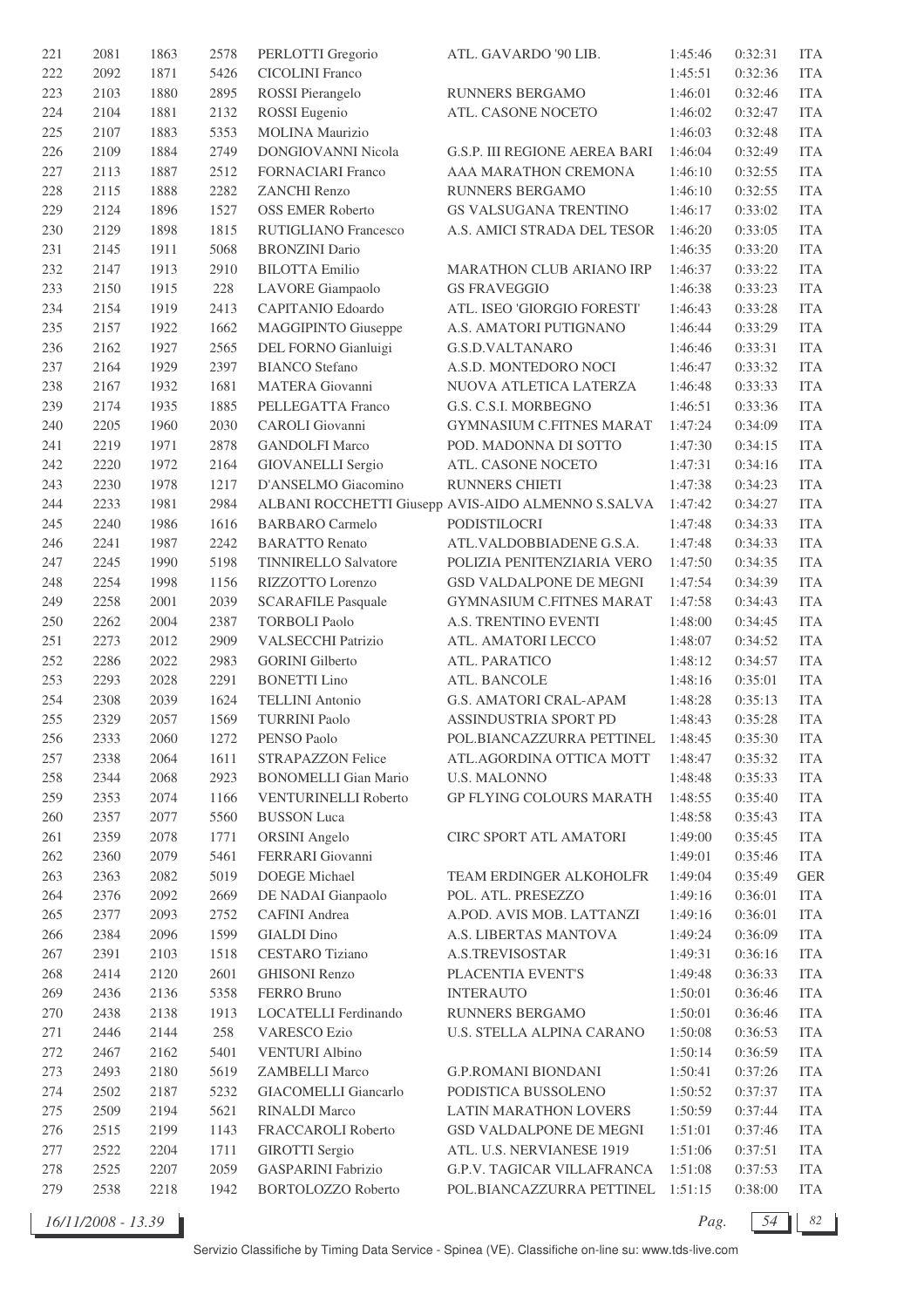| 280 | 2546 | 2224 | 5809 | <b>MIORI</b> Attilio      |                                  | 1:51:20 | 0:38:05 | <b>ITA</b> |
|-----|------|------|------|---------------------------|----------------------------------|---------|---------|------------|
| 281 | 2548 | 2226 | 2542 | RAFFAELLI Ilario          | ATLETICA TEAM LOPPIO             | 1:51:21 | 0:38:06 | <b>ITA</b> |
| 282 | 2558 | 2234 | 2474 | PANDELLI Antonio          | CRUS OTTICA GUERRA PEDERS        | 1:51:29 | 0:38:14 | <b>ITA</b> |
| 283 | 2567 | 2240 | 5091 | <b>HAND</b> Geoff         | SPECTRUM STRIDERS                | 1:51:42 | 0:38:27 | <b>GBR</b> |
| 284 | 2574 | 2246 | 1196 | PETRICCIOLI Rino          | ROAD RUNNERS CLUB MILANO         | 1:51:47 | 0:38:32 | <b>ITA</b> |
| 285 | 2589 | 2258 | 1615 | <b>LORE'</b> Massimo      | RUNNING OLTREPO'                 | 1:52:02 | 0:38:47 | <b>ITA</b> |
| 286 | 2592 | 2261 | 1943 | CHINELLATO Reginaldo      | POL.BIANCAZZURRA PETTINEL        | 1:52:03 | 0:38:48 | <b>ITA</b> |
| 287 | 2597 | 2264 | 1746 | <b>ARGIOLAS Elio</b>      | SS SULCIS MAB SERVICE            | 1:52:09 | 0:38:54 | <b>ITA</b> |
| 288 | 2619 | 2280 | 2336 | FERRARIS Eugenio          | S. CLUB ALZANO                   | 1:52:27 | 0:39:12 | <b>ITA</b> |
| 289 | 2624 | 2284 | 2055 | <b>VANTINI</b> Giorgio    | LA RUSTICA AUTOVIMA PESCA        | 1:52:30 | 0:39:15 | <b>ITA</b> |
| 290 | 2644 | 2299 | 2889 | <b>BARCELLA Virgilio</b>  | <b>RUNNERS BERGAMO</b>           | 1:52:44 | 0:39:29 | <b>ITA</b> |
| 291 | 2646 | 2301 | 5254 | <b>BRADLEY Michael</b>    | SPECTRUM STRIDERS                | 1:52:49 | 0:39:34 | <b>GBR</b> |
| 292 | 2651 | 2306 | 5164 | <b>TOMMASINI Bruno</b>    |                                  | 1:52:53 | 0:39:38 | <b>ITA</b> |
| 293 | 2663 | 2315 | 5529 | DE BIANCHI Dario          |                                  | 1:53:05 | 0:39:50 | <b>ITA</b> |
| 294 | 2674 | 2323 | 5003 | <b>BENIN</b> Giovanni     |                                  | 1:53:12 | 0:39:57 | <b>ITA</b> |
| 295 | 2684 | 2329 | 2784 | <b>VANTINI Marco</b>      | <b>G.S. MONTESTELLA</b>          | 1:53:22 | 0:40:07 | <b>ITA</b> |
| 296 | 2692 | 2335 | 5392 | <b>BORTOLASO</b> Matteo   | <b>LATIN MARATHON LOVERS</b>     | 1:53:26 | 0:40:11 | <b>ITA</b> |
| 297 | 2697 | 2340 | 2283 | CORNACCHIA Gianfranco     | S.S.D. SRL RUNNERS ADRIATIC      | 1:53:27 | 0:40:12 | <b>ITA</b> |
| 298 | 2706 | 2344 | 5376 | <b>FERRARI</b> Bruno      |                                  | 1:53:34 | 0:40:19 | <b>ITA</b> |
| 299 | 2716 | 2349 | 5749 | <b>INCARDONA</b> Giacomo  |                                  | 1:53:39 | 0:40:24 | <b>ITA</b> |
| 300 | 2717 | 2350 | 5746 | <b>INCARDONA Vincenzo</b> |                                  | 1:53:39 | 0:40:24 | <b>ITA</b> |
| 301 | 2718 | 2351 | 2343 | ROSSETTI Gilberto         | G.S. ATL. 5 STELLE               | 1:53:41 | 0:40:26 | <b>ITA</b> |
| 302 | 2737 | 2363 | 1514 | REBECCHI Lanfranco        | <b>G.S. MARATONETI MIRANDOLE</b> | 1:53:53 | 0:40:38 | <b>ITA</b> |
| 303 | 2746 | 2367 | 1877 | <b>MANZONI</b> Tarcisio   | ATL. VALLE BREMBANA              | 1:53:59 | 0:40:44 | <b>ITA</b> |
| 304 | 2751 | 2372 | 5301 | RONCAGALLI Luciano        |                                  | 1:54:04 | 0:40:49 | <b>ITA</b> |
| 305 | 2759 | 2379 | 5370 | <b>ZANANDREIS Romano</b>  |                                  | 1:54:11 | 0:40:56 | <b>ITA</b> |
| 306 | 2763 | 2382 | 370  | <b>CONSIGLIO Michele</b>  |                                  | 1:54:12 | 0:40:57 | <b>ITA</b> |
| 307 | 2770 | 2386 | 5176 | <b>KRIPS</b> Alfred       |                                  | 1:54:20 | 0:41:05 | AUT        |
| 308 | 2788 | 2399 | 5283 | OWEN John                 | SPECTRUM STRIDERS                | 1:54:38 | 0:41:23 | <b>GBR</b> |
| 309 | 2835 | 2427 | 1750 | FIGUS Antonello           | SS SULCIS MAB SERVICE            | 1:55:11 | 0:41:56 | <b>ITA</b> |
| 310 | 2836 | 2428 | 2796 | DALL'OGLIO Carlocesare    | G.P. VIRGILIANO                  | 1:55:11 | 0:41:56 | <b>ITA</b> |
| 311 | 2871 | 2447 | 2459 | <b>MARINUCCI Luigi</b>    | A.POD. AVIS MOB. LATTANZI        | 1:55:42 | 0:42:27 | <b>ITA</b> |
| 312 | 2883 | 2454 | 5761 | RAVENNA Guido             | ROAD RUNNERS CLUB MILANO         | 1:55:51 | 0:42:36 | <b>ITA</b> |
| 313 | 2891 | 2461 | 2435 | <b>SERENI Roberto</b>     | <b>CAPRIANO RUNNERS</b>          | 1:55:56 | 0:42:41 | <b>ITA</b> |
| 314 | 2897 | 2466 | 1150 | MIRANDOLA Gino            | GSD VALDALPONE DE MEGNI          | 1:56:03 | 0:42:48 | <b>ITA</b> |
| 315 | 2924 | 2480 | 5193 | <b>SCARDIGLI Andrea</b>   |                                  | 1:56:23 | 0:43:08 | ITA        |
| 316 | 2943 | 2492 | 5478 | DE GUELMI Alessandro      |                                  | 1:56:51 | 0:43:36 | <b>ITA</b> |
| 317 | 2956 | 2502 | 2167 | <b>BENECCHI</b> Sergio    | ATL. CASONE NOCETO               | 1:57:07 | 0:43:52 | <b>ITA</b> |
| 318 | 2974 | 2516 | 1501 | <b>SANTORO</b> Giacinto   | A.S.D. SALENTO D'AMARE PRO       | 1:57:31 | 0:44:16 | <b>ITA</b> |
| 319 | 2993 | 2528 | 5348 | <b>SESANA Lucio</b>       |                                  | 1:57:46 | 0:44:31 | <b>ITA</b> |
| 320 | 2998 | 2532 | 5527 | <b>DASCHNER Lothar</b>    | LLC MARATHON REGENSBURG          | 1:57:55 | 0:44:40 | <b>GER</b> |
| 321 | 3000 | 2534 | 5633 | <b>OBERERLACHER Hans</b>  |                                  | 1:57:58 | 0:44:43 | AUT        |
| 322 | 3001 | 2535 | 1897 | <b>TURELLO Naldo</b>      | <b>G.S. BRANCALEONE ASTI</b>     | 1:58:00 | 0:44:45 | <b>ITA</b> |
| 323 | 3002 | 2536 | 1995 | DI CARLO Gabriele         | A.S.D G.P. AMATORI TERAMO        | 1:58:00 | 0:44:45 | <b>ITA</b> |
| 324 | 3054 | 2567 | 2640 | <b>BEDESCHI Paolo</b>     | G.S. CASA MODENA                 | 1:59:03 | 0:45:48 | <b>ITA</b> |
| 325 | 3060 | 2569 | 5604 | PALAMIDESE Amedeo         |                                  | 1:59:09 | 0:45:54 | <b>ITA</b> |
| 326 | 3063 | 2572 | 5807 | <b>ALAI</b> Giuseppe      |                                  | 1:59:14 | 0:45:59 | <b>ITA</b> |
| 327 | 3078 | 2582 | 5553 | <b>MAESTRI</b> Massimo    | ATL. GHIRLANDINA                 | 1:59:24 | 0:46:09 | <b>ITA</b> |
| 328 | 3102 | 2592 | 366  | <b>BISCIAIO</b> Attilio   |                                  | 2:00:00 | 0:46:45 | <b>ITA</b> |
| 329 | 3103 | 2593 | 394  | <b>TANIELI Salvatore</b>  | ATL. AMATORI CORIGLIANO          | 2:00:02 | 0:46:47 | <b>ITA</b> |
| 330 | 3104 | 2594 | 1128 | <b>BETTAZZONI</b> Gianni  | SOCIETA' VICTORIA ATLETICA       | 2:00:03 | 0:46:48 | <b>ITA</b> |
| 331 | 3125 | 2606 | 5816 | RIGHELE Pier Giorgio      |                                  | 2:00:50 | 0:47:35 | <b>ITA</b> |
| 332 | 3126 | 2607 | 5117 | FAVERO Romano             | G.P. MONTEBELLUNA                | 2:00:50 | 0:47:35 | <b>ITA</b> |
| 333 | 3136 | 2615 | 5603 | DI PIERRI Giovanni        |                                  | 2:01:05 | 0:47:50 | <b>ITA</b> |
| 334 | 3149 | 2623 | 1511 | <b>CAMPANELLA Pietro</b>  | A.S.D. NADIR                     | 2:01:29 | 0:48:14 | <b>ITA</b> |
| 335 | 3164 | 2631 | 5497 | ENDRIZZI Claudio          | ATL. TRENTO CMB                  | 2:01:43 | 0:48:28 | <b>ITA</b> |
| 336 | 3170 | 2634 | 5713 | <b>SCHMID Bernhard</b>    |                                  | 2:01:49 | 0:48:34 | <b>GER</b> |
| 337 | 3173 | 2636 | 5270 | PASSARINI Lorenzo         |                                  | 2:01:54 | 0:48:39 | <b>ITA</b> |
| 338 | 3175 | 2637 | 1279 | <b>GUARNITI Marco</b>     | POL. MADONNINA                   | 2:02:00 | 0:48:45 | <b>ITA</b> |
|     |      |      |      |                           |                                  |         |         |            |

*16/11/2008 - 13.39 Pag. 55 82*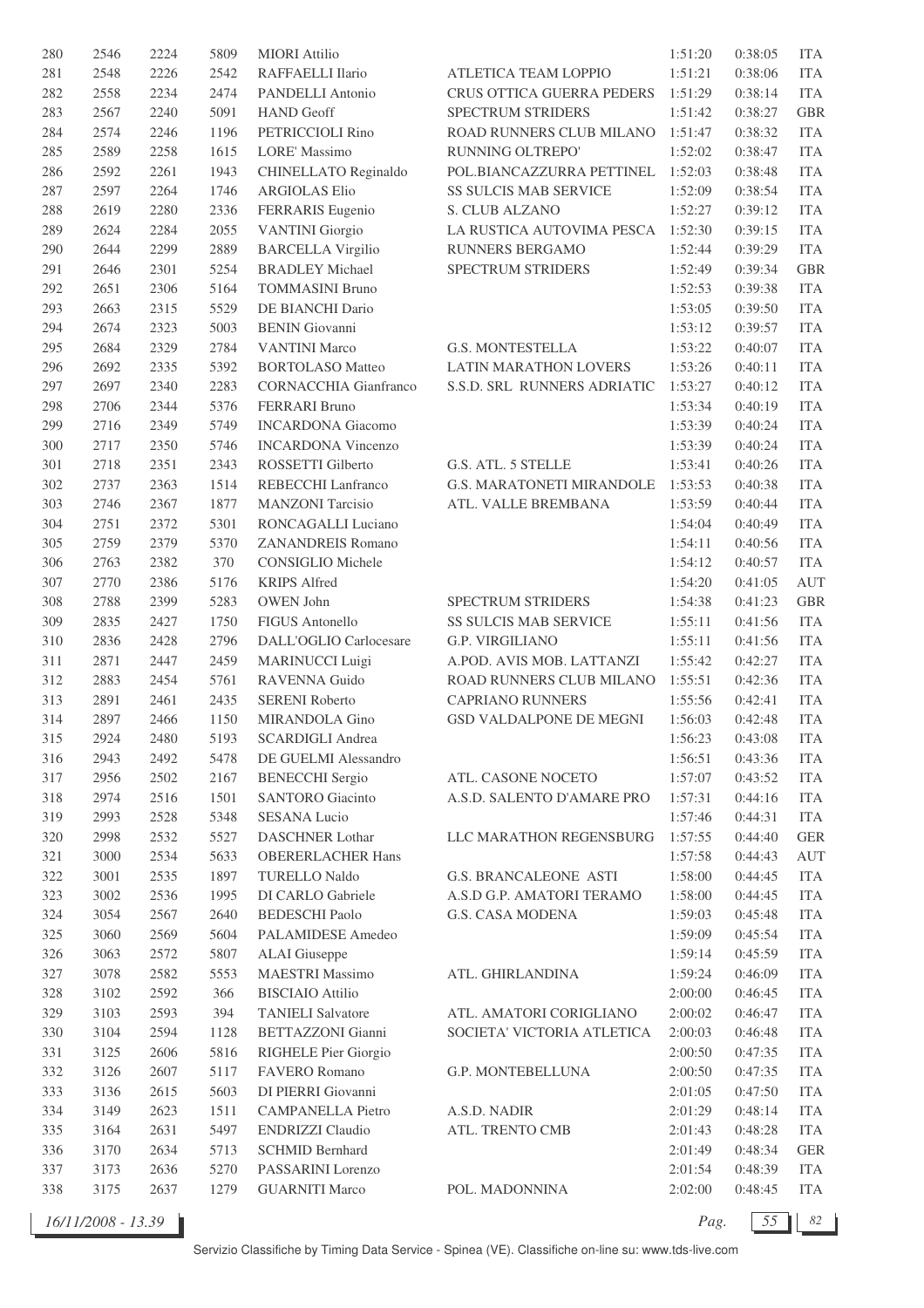| 339 | 3177 | 2639 | 2892 | <b>GELPI</b> Marco         | RUNNERS BERGAMO                   | 2:02:01 | 0:48:46 | <b>ITA</b> |
|-----|------|------|------|----------------------------|-----------------------------------|---------|---------|------------|
| 340 | 3180 | 2642 | 1646 | <b>COLANGELO Michele</b>   | POL. ATL. PRESEZZO                | 2:02:03 | 0:48:48 | <b>ITA</b> |
| 341 | 3189 | 2647 | 1610 | MAZZOLENI Virio Mario      | POL. ATL. PRESEZZO                | 2:02:17 | 0:49:02 | <b>ITA</b> |
| 342 | 3190 | 2648 | 2457 | <b>CARDINALI</b> Luciano   | ATL. MONTURANESE                  | 2:02:18 | 0:49:03 | <b>ITA</b> |
| 343 | 3203 | 2654 | 2706 | <b>BALDRINI</b> Eugenio    | HOBBY MARATHON CATANZA            | 2:02:34 | 0:49:19 | <b>ITA</b> |
| 344 | 3207 | 2655 | 5203 | <b>CONDINI Silvano</b>     |                                   | 2:02:39 | 0:49:24 | <b>ITA</b> |
| 345 | 3213 | 2657 | 5815 | SPEZIALI Marcello          |                                   | 2:02:48 | 0:49:33 | <b>ITA</b> |
| 346 | 3244 | 2674 | 1125 | <b>NOVALI</b> Giuseppe     | ATL. GIUDICARIE EST.              | 2:03:47 | 0:50:32 | <b>ITA</b> |
| 347 | 3260 | 2682 | 2770 | <b>INZAGHI</b> Giorgio     | <b>G.S. MONTESTELLA</b>           | 2:04:11 | 0:50:56 | <b>ITA</b> |
| 348 | 3268 | 2685 | 5303 | <b>RUDOLF Ladinig</b>      |                                   | 2:04:17 | 0:51:02 | <b>AUT</b> |
| 349 | 3276 | 2690 | 383  | <b>IPPOLITO</b> Enrico     |                                   | 2:04:29 | 0:51:14 | <b>ITA</b> |
| 350 | 3302 | 2701 | 1593 | <b>TOCCOLI</b> Giuseppe    | ATL. VILLAZZANO                   | 2:05:19 | 0:52:04 | <b>ITA</b> |
| 351 | 3307 | 2705 | 1958 | <b>POMPERMAIER Flavio</b>  | ATLETICA ALTO GARDA E LED         | 2:05:23 | 0:52:08 | <b>ITA</b> |
| 352 | 3310 | 2706 | 1795 | <b>FREZZINI Romano</b>     | <b>U.S. ACLI MARATHON IMPERIA</b> | 2:05:29 | 0:52:14 | <b>ITA</b> |
| 353 | 3349 | 2722 | 2948 | <b>BALDINI</b> Massimo     | AMATORI ATLETICA CARRARA          | 2:06:32 | 0:53:17 | <b>ITA</b> |
| 354 | 3351 | 2723 | 1938 | <b>BASANA</b> Maurizio     | POL.BIANCAZZURRA PETTINEL         | 2:06:33 | 0:53:18 | <b>ITA</b> |
| 355 | 3355 | 2725 | 5213 | SIEF Eugenio               |                                   | 2:06:49 | 0:53:34 | <b>ITA</b> |
| 356 | 3373 | 2733 | 1920 | <b>ZUCCHINALI Gregorio</b> | RUNNERS BERGAMO                   | 2:07:30 | 0:54:15 | <b>ITA</b> |
| 357 | 3408 | 2745 | 2005 | <b>MALAVASI</b> Luciano    | <b>G.S. MARATONETI MIRANDOLE</b>  | 2:08:56 | 0:55:41 | <b>ITA</b> |
| 358 | 3440 | 2764 | 5116 | PAVAN Paolo                | <b>G.P. MONTEBELLUNA</b>          | 2:09:55 | 0:56:40 | <b>ITA</b> |
| 359 | 3442 | 2765 | 5055 | <b>GUZZABOCCA Enrico</b>   | <b>G.P. MARCIACARATESI</b>        | 2:09:57 | 0:56:42 | <b>ITA</b> |
| 360 | 3443 | 2766 | 2985 | <b>BONFANTI Duilio</b>     | AVIS-AIDO ALMENNO S.SALVA         | 2:09:59 | 0:56:44 | <b>ITA</b> |
| 361 | 3475 | 2780 | 1693 | <b>VARANINI Zeno</b>       | LA RUSTICA AUTOVIMA PESCA         | 2:11:07 | 0:57:52 | <b>ITA</b> |
| 362 | 3488 | 2786 | 2484 | CAVAGNA Antonello          | POL. ATL. PRESEZZO                | 2:12:05 | 0:58:50 | <b>ITA</b> |
| 363 | 3495 | 2789 | 1157 | RODIGHIERO Roberto         | GSD VALDALPONE DE MEGNI           | 2:12:23 | 0:59:08 | <b>ITA</b> |
| 364 | 3499 | 2791 | 2144 | PICCININI Guido            | ATL. CASONE NOCETO                | 2:12:46 | 0:59:31 | <b>ITA</b> |
| 365 | 3515 | 2798 | 2881 | SACILOTTO Luigi            | <b>ATLETICA AVIANO</b>            | 2:13:42 | 1:00:27 | <b>ITA</b> |
| 366 | 3521 | 2800 | 2264 | <b>FILIPPI</b> Franco      | <b>G.S. FRAVEGGIO</b>             | 2:13:58 | 1:00:43 | <b>ITA</b> |
| 367 | 3534 | 2807 | 5189 | <b>STORARI</b> Daniele     | ATL. FOLGORE CONA                 | 2:14:28 | 1:01:13 | <b>ITA</b> |
| 368 | 3539 | 2809 | 5858 | ZAMBONI Sergio             |                                   | 2:14:39 | 1:01:24 | <b>ITA</b> |
| 369 | 3547 | 2812 | 5773 | <b>MIDASH Karl</b>         |                                   | 2:15:01 | 1:01:46 | <b>GER</b> |
| 370 | 3575 | 2823 | 2110 | <b>AMERINI</b> Guido       | <b>A.S.C.SILVANO FEDI</b>         | 2:16:51 | 1:03:36 | <b>ITA</b> |
| 371 | 3580 | 2824 | 5318 | <b>ABBIATI</b> Roberto     |                                   | 2:17:04 | 1:03:49 | <b>ITA</b> |
| 372 | 3586 | 2826 | 5350 | <b>GRAGGO Roman</b>        | LLC MARATHON REGENSBURG           | 2:17:17 | 1:04:02 | <b>GER</b> |
| 373 | 3611 | 2841 | 1732 | <b>SOLA Lorenzo</b>        | ATHLETIC CLUB 96 ITAS ASSIC       | 2:19:27 | 1:06:12 | <b>ITA</b> |
| 374 | 3616 | 2844 | 2044 | <b>BORON</b> Pietro        | LA RUSTICA AUTOVIMA PESCA         | 2:19:40 | 1:06:25 | <b>ITA</b> |
| 375 | 3627 | 2847 | 5113 | MASATAKA Morizono          |                                   | 2:20:55 | 1:07:40 | <b>JPN</b> |
| 376 | 3659 | 2866 | 5250 | <b>BRUNNER Helmut</b>      |                                   | 2:25:23 | 1:12:08 | AUT        |
| 377 | 3666 | 2871 | 1185 | <b>COMPARELLI Ettore</b>   | ROAD RUNNERS CLUB MILANO          | 2:27:08 | 1:13:53 | <b>ITA</b> |
| 378 | 3674 | 2875 | 2376 | <b>BODINI</b> Guido        | AAA MARATHON CREMONA              | 2:29:17 | 1:16:02 | <b>ITA</b> |
| 379 | 3675 | 2876 | 2372 | FIORETTI Maurizio          | AAA MARATHON CREMONA              | 2:29:17 | 1:16:02 | <b>ITA</b> |

*16/11/2008 - 13.39 Pag. 56 82*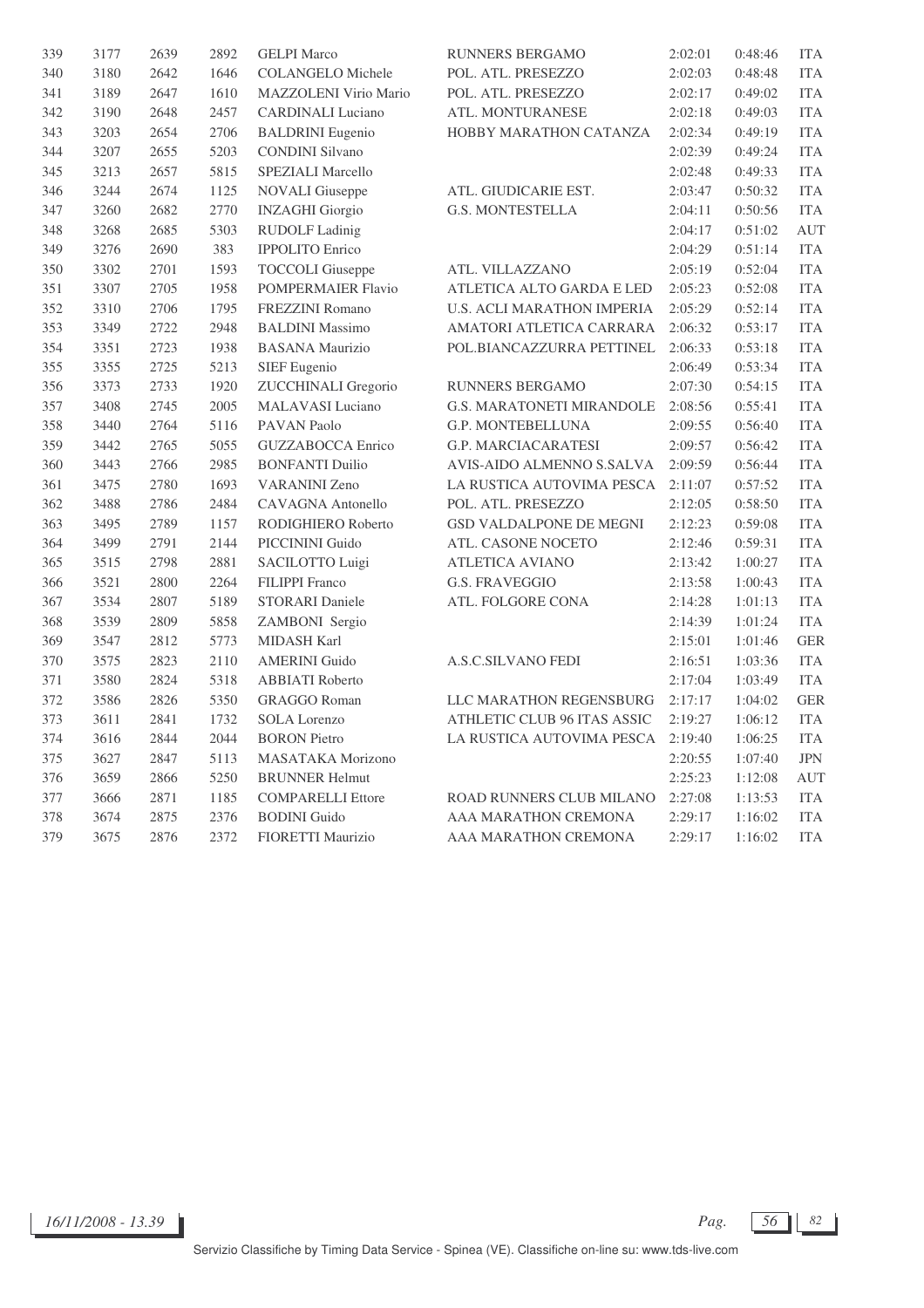

**7^ Garda Trentino Half Marathon**

**Generale Riva del Garda - 16/11/2008**

# **ORDINE D'ARRIVO PER CATEGORIA**

| Categoria:   |                    |     | <b>MM55</b> |                               |                                   |              |         |            |
|--------------|--------------------|-----|-------------|-------------------------------|-----------------------------------|--------------|---------|------------|
|              | Cat. Assoluto      | M/F |             | <b>Pettorale Cognome Nome</b> | Società                           | <b>Tempo</b> | Diff.   | Naz.       |
| 1            | 59                 | 59  | 745         | <b>RUNGGER Albert</b>         | SUEDTIROLER LAUFVEREIN A          | 1:14:43      |         | <b>ITA</b> |
| $\mathbf{2}$ | 196                | 194 | 121         | IPPOLITO Luigi                | G.P. GORGONZOLA '88               | 1:19:51      | 0:05:08 | <b>ITA</b> |
| 3            | 213                | 211 | 572         | <b>COMETTI Gianfranco</b>     | <b>G.P. FELTER SPORT PUEGNAGO</b> | 1:20:06      | 0:05:23 | <b>ITA</b> |
| 4            | 225                | 222 | 2400        | <b>ATTOLICO</b> Giuseppe      | A.S.D. MONTEDORO NOCI             | 1:20:30      | 0:05:47 | <b>ITA</b> |
| 5            | 317                | 312 | 201         | <b>MACCHI</b> Giuseppe        | G.S. MARATONETI CASSANO M.        | 1:22:23      | 0:07:40 | <b>ITA</b> |
| 6            | 331                | 326 | 660         | <b>VALENTE Raffaello</b>      | <b>G.S.ALPINI VICENZA</b>         | 1:22:38      | 0:07:55 | <b>ITA</b> |
| 7            | 346                | 341 | 1818        | <b>TUBIA Oddone</b>           | ATL. SERNAGLIA MOB. VILLAN        | 1:22:59      | 0:08:16 | <b>ITA</b> |
| 8            | 379                | 373 | 2779        | <b>AMBROSIONI Franco</b>      | <b>G.S. MONTESTELLA</b>           | 1:23:47      | 0:09:04 | <b>ITA</b> |
| 9            | 400                | 392 | 344         | NICOLETTI Luciano             | ATL. VALLI DI NON E SOLE          | 1:24:04      | 0:09:21 | <b>ITA</b> |
| 10           | 422                | 411 | 743         | <b>BAVA</b> Francesco         | HOBBY MARATHON CATANZA            | 1:24:34      | 0:09:51 | <b>ITA</b> |
| 11           | 450                | 437 | 728         | <b>RUFFO</b> Gaetano          | HOBBY MARATHON CATANZA            | 1:25:02      | 0:10:19 | <b>ITA</b> |
| 12           | 508                | 490 | 439         | <b>BUTTIRONI Valerio</b>      | A.ATL. LECCO-COLOMBO COST         | 1:26:11      | 0:11:28 | <b>ITA</b> |
| 13           | 514                | 495 | 335         | <b>CARPENE Palmino</b>        | A.S.D. ATL.LUPATOTINA             | 1:26:16      | 0:11:33 | <b>ITA</b> |
| 14           | 533                | 514 | 133         | <b>MANGILI Flavio</b>         | <b>RUNNERS BERGAMO</b>            | 1:26:33      | 0:11:50 | <b>ITA</b> |
| 15           | 553                | 534 | 292         | PAPAPIETRO Cosimo             | NUOVA ATLETICA LATERZA            | 1:27:02      | 0:12:19 | <b>ITA</b> |
| 16           | 581                | 559 | 647         | <b>NEZOSI</b> Giocondo        | ATL. PARATICO                     | 1:27:30      | 0:12:47 | <b>ITA</b> |
| 17           | 600                | 577 | 451         | SPINELLI Luigi                | ATL. VIGNATE                      | 1:27:50      | 0:13:07 | <b>ITA</b> |
| 18           | 602                | 579 | 513         | VIGNA Antonio                 | ATL.CASTROVILLARI                 | 1:27:51      | 0:13:08 | <b>ITA</b> |
| 19           | 635                | 611 | 581         | <b>BETTONI Aldo</b>           | G.P. PUBBLICA ASS.NZA BUSSE       | 1:28:30      | 0:13:47 | <b>ITA</b> |
| 20           | 644                | 619 | 2851        | <b>GIACOMETTI Graziano</b>    | ATL. AVIS CASTEL S.PIETRO         | 1:28:40      | 0:13:57 | <b>ITA</b> |
| 21           | 652                | 627 | 1223        | DI TOMMASO Franco             | RUNNERS CHIETI                    | 1:28:50      | 0:14:07 | <b>ITA</b> |
| 22           | 663                | 637 | 735         | <b>COSTA Francesco</b>        | HOBBY MARATHON CATANZA            | 1:28:57      | 0:14:14 | <b>ITA</b> |
| 23           | 665                | 639 | 2952        | <b>MUELLER Helmut</b>         | AMATEUR SPORT CLUB BERG           | 1:28:58      | 0:14:15 | <b>ITA</b> |
| 24           | 669                | 643 | 176         | <b>GUARDINI Francesco</b>     | LA RUSTICA AUTOVIMA PESCA         | 1:29:03      | 0:14:20 | <b>ITA</b> |
| 25           | 673                | 646 | 445         | CAPPELLETTI Tarcisio          | ATLETICA TEAM LOPPIO              | 1:29:05      | 0:14:22 | <b>ITA</b> |
| 26           | 690                | 662 | 436         | <b>ZALDINI</b> Giorgio        | <b>G.P. AVIS SUZZARA</b>          | 1:29:17      | 0:14:34 | <b>ITA</b> |
| 27           | 723                | 693 | 384         | LIBERTO Vincenzo              | A.S.D. ATL. SCUOLA LENTINI        | 1:29:38      | 0:14:55 | <b>ITA</b> |
| 28           | 725                | 695 | 101         | <b>CORDIOLI</b> Luciano       | G.P. AVIS POL. MALAVICINA         | 1:29:39      | 0:14:56 | <b>ITA</b> |
| 29           | 758                | 726 | 1536        | <b>ZAVAGNIN Fausto</b>        | A.A.A.MALO                        | 1:30:06      | 0:15:23 | <b>ITA</b> |
| 30           | 772                | 739 | 1654        | <b>BASSANELLI Ruggero</b>     | <b>G.S.LA RECASTELLO RADICI G</b> | 1:30:18      | 0:15:35 | <b>ITA</b> |
| 31           | 782                | 748 | 2608        | ZUCCHELLI Rino Paolo          | ATL. AMBROSIANA                   | 1:30:28      | 0:15:45 | <b>ITA</b> |
| 32           | 805                | 769 | 279         | FACOETTI Angelo               | POL. ATL. PRESEZZO                | 1:30:46      | 0:16:03 | <b>ITA</b> |
| 33           | 813                | 777 | 1831        | PEZZINI Roberto               | <b>G.S. MARATHON MAX</b>          | 1:30:53      | 0:16:10 | <b>ITA</b> |
| 34           | 822                | 784 | 171         | <b>BATTISTA Vincenzo</b>      | A.S. SAN NICOLA RUNNERS           | 1:30:58      | 0:16:15 | <b>ITA</b> |
| 35           | 824                | 786 | 450         | <b>COATI</b> Walter           | ATL. VIGNATE                      | 1:30:59      | 0:16:16 | <b>ITA</b> |
| 36           | 838                | 797 | 2488        | PEDEFERRI Eugenio             | A.S. CANTURINA POL. S.MARC        | 1:31:10      | 0:16:27 | <b>ITA</b> |
| 37           | 845                | 804 | 1903        | SALGARO Antonio               | A.S.D. GR.SPORT.MOMBOCAR          | 1:31:16      | 0:16:33 | <b>ITA</b> |
| 38           | 849                | 807 | 87          | ROMANO Giuseppe Luigi         | TOP RUNNING BRINDISI              | 1:31:16      | 0:16:33 | <b>ITA</b> |
| 39           | 860                | 817 | 467         | <b>VERULENTO Salvatore</b>    | ATHLETIC RUNNER CLUB BUS          | 1:31:26      | 0:16:43 | <b>ITA</b> |
| 40           | 866                | 823 | 2854        | MINGHINI Graziano             | ATL. AVIS CASTEL S.PIETRO         | 1:31:32      | 0:16:49 | <b>ITA</b> |
| 41           | 868                | 824 | 535         | <b>BOSCHETTI</b> Giovanni     | B. R.C. CASTIGLIONE D'ADDA        | 1:31:32      | 0:16:49 | <b>ITA</b> |
| 42           | 879                | 834 | 457         | MONTAGNA Daniele              | U.S. S.VITTORE O. 1906            | 1:31:44      | 0:17:01 | <b>ITA</b> |
| 43           | 886                | 841 | 200         | <b>MARCHESI</b> Sergio        | G.S. MARATONETI CASSANO M.        | 1:31:51      | 0:17:08 | <b>ITA</b> |
|              | 16/11/2008 - 13.39 |     |             |                               |                                   | Pag.         | 57      | 82         |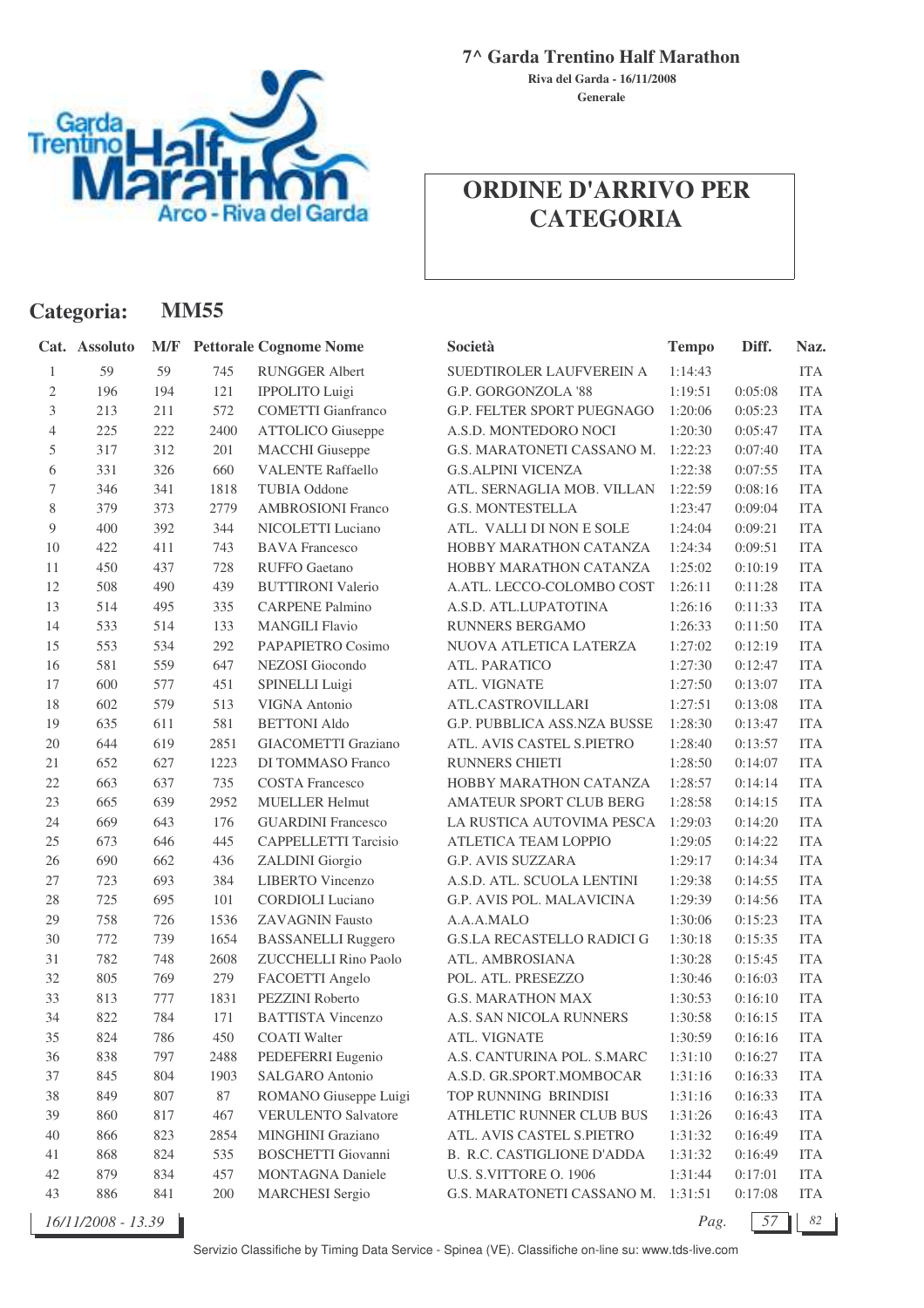| 44     | 892  | 847  | 2401 | PACE Luigi Guglielmo          | A.S.D. MONTEDORO NOCI              | 1:31:59 | 0:17:16 | <b>ITA</b> |
|--------|------|------|------|-------------------------------|------------------------------------|---------|---------|------------|
| 45     | 914  | 867  | 5123 | <b>BRAIONI Bruno</b>          |                                    | 1:32:21 | 0:17:38 | <b>ITA</b> |
| 46     | 916  | 869  | 2833 | <b>MACCAGNAN Antonio</b>      | <b>IDEALDOOR LIBERTAS S. BIAGI</b> | 1:32:21 | 0:17:38 | <b>ITA</b> |
| 47     | 944  | 894  | 668  | RIGOTTI Anselmo               | ATL. GIUDICARIE EST.               | 1:32:42 | 0:17:59 | <b>ITA</b> |
| 48     | 960  | 907  | 449  | TAGLIAFERRI Antonio           | ATL. VIGNATE                       | 1:32:57 | 0:18:14 | <b>ITA</b> |
| 49     | 983  | 929  | 1535 | CAZZOLA Enrico                | A.A.A.MALO                         | 1:33:15 | 0:18:32 | <b>ITA</b> |
| 50     | 989  | 934  | 2905 | <b>ANDERGASSEN Franz</b>      | AMATEUR-LAEUFERCLUB KAL            | 1:33:20 | 0:18:37 | <b>ITA</b> |
| 51     | 1029 | 972  | 1924 | <b>MANIAGO Bruno</b>          | ATL. SAN MARTINO COOP CAS          | 1:33:51 | 0:19:08 | <b>ITA</b> |
| 52     | 1055 | 995  | 5525 | <b>GIAMBENINI Claudio</b>     | PODISTICA BUSSOLENO                | 1:34:14 | 0:19:31 | <b>ITA</b> |
| 53     | 1064 | 1003 | 2487 | <b>MARELLI</b> Ernesto        | A.S. CANTURINA POL. S.MARC         | 1:34:20 | 0:19:37 | <b>ITA</b> |
| 54     | 1077 | 1013 | 2002 | CHIAPPINI Luciano             | A.S.D G.P. AMATORI TERAMO          | 1:34:31 | 0:19:48 | <b>ITA</b> |
| 55     | 1086 | 1022 | 2569 | TESTA Danilo                  | S. CLUB ALZANO                     | 1:34:38 | 0:19:55 | <b>ITA</b> |
| 56     | 1124 | 1058 | 155  | <b>TOMMASINI Flavio</b>       | ATL. SAN MARTINO COOP CAS          | 1:35:09 | 0:20:26 | <b>ITA</b> |
| 57     | 1136 | 1066 | 1284 | <b>ZAGNONI</b> Claudio        | POL. MADONNINA                     | 1:35:15 | 0:20:32 | <b>ITA</b> |
| 58     | 1138 | 1068 | 404  | <b>CASIRAGHI Walter</b>       | <b>G.S. SAN DAMIANESE</b>          | 1:35:16 | 0:20:33 | <b>ITA</b> |
|        |      | 1081 | 2620 | <b>BANDORIA Tiziano</b>       |                                    |         | 0:20:43 | <b>ITA</b> |
| 59     | 1153 |      |      |                               | G.P. AVIS POL. MALAVICINA          | 1:35:26 |         |            |
| 60     | 1161 | 1089 | 422  | <b>COMAI</b> Roberto          | CRUS OTTICA GUERRA PEDERS          | 1:35:35 | 0:20:52 | <b>ITA</b> |
| 61     | 1166 | 1094 | 1218 | DE LEONIBUS Antonino          | RUNNERS CHIETI                     | 1:35:39 | 0:20:56 | <b>ITA</b> |
| 62     | 1167 | 1095 | 5732 | CAVADA Sergio                 |                                    | 1:35:40 | 0:20:57 | <b>ITA</b> |
| 63     | 1172 | 1100 | 2907 | PRIGHEL Maurizio              | <b>G.S. FRAVEGGIO</b>              | 1:35:44 | 0:21:01 | <b>ITA</b> |
| 64     | 1216 | 1140 | 2215 | PANI Antonio                  | A.S.D. ATL.PRISMA SPEDIZIONI       | 1:36:22 | 0:21:39 | <b>ITA</b> |
| 65     | 1229 | 1148 | 2903 | <b>COBBE Giorgio</b>          | ASS.SPORT.DILETTANT.DRIBBL         | 1:36:33 | 0:21:50 | <b>ITA</b> |
| 66     | 1241 | 1158 | 377  | <b>DORE</b> Angelo            | CIRC SPORT ATL AMATORI             | 1:36:45 | 0:22:02 | <b>ITA</b> |
| 67     | 1253 | 1166 | 1631 | <b>CARNOVALI Elio</b>         | <b>BETTI'S GRUP RUN</b>            | 1:36:55 | 0:22:12 | <b>ITA</b> |
| 68     | 1271 | 1183 | 2516 | RECHICHI Raffaele             | <b>G.S. BRANCALEONE ASTI</b>       | 1:37:06 | 0:22:23 | <b>ITA</b> |
| 69     | 1282 | 1192 | 1790 | POLONI Hubert                 | ATL. SERNAGLIA MOB. VILLAN         | 1:37:17 | 0:22:34 | <b>ITA</b> |
| 70     | 1299 | 1209 | 1738 | CAZZANIGA Silvano             | <b>ATLETICA INTESA</b>             | 1:37:28 | 0:22:45 | <b>ITA</b> |
| 71     | 1300 | 1210 | 568  | FRANCESCHI Giuseppe           | ATLETICA VALLE DI CEMBRA           | 1:37:29 | 0:22:46 | <b>ITA</b> |
| 72     | 1332 | 1234 | 2561 | <b>MORANDELL Helmuth</b>      | AMATEUR-LAEUFERCLUB KAL            | 1:37:48 | 0:23:05 | <b>ITA</b> |
| 73     | 1348 | 1245 | 2627 | <b>MANZONI</b> Giuseppe       | ATL. VALLE BREMBANA                | 1:37:56 | 0:23:13 | <b>ITA</b> |
| 74     | 1391 | 1287 | 2875 | ROTEGLIA Ettore               | POD. MADONNA DI SOTTO              | 1:38:31 | 0:23:48 | <b>ITA</b> |
| 75     | 1424 | 1317 | 695  | <b>LURASCHI</b> Ettore        |                                    | 1:38:51 | 0:24:08 | <b>ITA</b> |
| 76     | 1428 | 1320 | 1103 | MAZZONI Mario                 | G.S. VALGEROLA CIAPPARELLI         | 1:38:53 | 0:24:10 | <b>ITA</b> |
| 77     | 1453 | 1344 | 2673 | SPARACINO Giuseppe            | A.L.S. CREMELLA SPORT SPECI        | 1:39:07 | 0:24:24 | <b>ITA</b> |
| 78     | 1463 | 1353 | 5217 | LOVATO Severino               | G.M. SPORTING CLUB MONDAD          | 1:39:12 | 0:24:29 | <b>ITA</b> |
| 79     | 1474 | 1361 | 2982 | <b>CANTAMESSI</b> Giorgio     | ATL. PARATICO                      | 1:39:23 | 0:24:40 | <b>ITA</b> |
| 80     | 1476 | 1363 | 2626 | LOSMA Pierantonio             | ATL. VALLE BREMBANA                | 1:39:24 | 0:24:41 | <b>ITA</b> |
| 81     | 1479 | 1366 | 5625 | MISDEA Damiano                |                                    | 1:39:27 | 0:24:44 | <b>ITA</b> |
| 82     | 1482 | 1369 | 2418 | POLASTRI Oder                 | ATL. BONDENO                       | 1:39:29 | 0:24:46 | <b>ITA</b> |
| 83     | 1522 | 1401 | 1889 | <b>CORRENTI Gaetano</b>       | <b>G.S. BRANCALEONE ASTI</b>       | 1:39:50 | 0:25:07 | <b>ITA</b> |
| 84     | 1529 | 1406 | 2197 | FERRULLI Giuseppe             | ATLETIC CLUB ALTAMURA              | 1:39:55 | 0:25:12 | <b>ITA</b> |
| 85     | 1578 | 1445 | 2415 | <b>VERRI</b> William          | SINTOFARM ATLETICA                 | 1:40:21 | 0:25:38 | <b>ITA</b> |
| 86     | 1581 | 1448 | 2290 | <b>COMINI</b> Luciano         | ATL. BANCOLE                       | 1:40:22 | 0:25:39 | <b>ITA</b> |
| 87     | 1585 | 1452 | 2247 | <b>BORTOLINI</b> Severino     | ATL.VALDOBBIADENE G.S.A.           | 1:40:27 | 0:25:44 | <b>ITA</b> |
| $88\,$ | 1592 | 1458 | 5390 | PATERNITI Fabrizio            | LATIN MARATHON LOVERS              | 1:40:32 | 0:25:49 | <b>ITA</b> |
| 89     | 1607 | 1470 | 1258 | FANTINI Ideo                  | ATL. CASTELNOVO MONTI              | 1:40:42 | 0:25:59 | <b>ITA</b> |
| 90     | 1629 | 1489 | 2692 | CALIO' Sergio                 | HOBBY MARATHON CATANZA             | 1:40:52 | 0:26:09 | <b>ITA</b> |
| 91     | 1630 | 1490 | 2755 | <b>BRACACCINI Alessandro</b>  | ATL.AMAT.OSIMO                     | 1:40:52 | 0:26:09 | <b>ITA</b> |
| 92     | 1638 | 1498 | 2621 | <b>TARDIANI Renato</b>        | G.P. AVIS POL. MALAVICINA          | 1:40:58 | 0:26:15 | <b>ITA</b> |
| 93     | 1673 | 1531 | 219  | <b>SPERI</b> Walter           | A.S.D.ATL.INSIEME NEW FOOD         | 1:41:15 | 0:26:32 | <b>ITA</b> |
| 94     | 1686 | 1542 | 2704 | <b>MILLEA Vito</b>            | HOBBY MARATHON CATANZA             | 1:41:25 | 0:26:42 | <b>ITA</b> |
| 95     | 1690 | 1546 | 5627 | <b>LEITNER Alois</b>          |                                    | 1:41:26 | 0:26:43 | <b>ITA</b> |
| 96     | 1700 | 1553 | 1911 | <b>DINARDO</b> Andrea         | RUNNERS BERGAMO                    | 1:41:31 | 0:26:48 | <b>ITA</b> |
| 97     | 1702 | 1555 | 5514 | PONTARA Roberto               | <b>G.P.ROMANI BIONDANI</b>         | 1:41:32 | 0:26:49 | <b>ITA</b> |
| 98     | 1754 | 1594 | 1594 | <b>TOCCOLI Paolo</b>          | ATL. VILLAZZANO                    | 1:42:01 | 0:27:18 | ITA        |
| 99     | 1764 | 1602 | 1718 | <b>FOLTRAN Paolo</b>          | G.P. LIVENZA VIAGGI                | 1:42:08 | 0:27:25 | ITA        |
| 100    | 1817 | 1645 | 2248 | DAL DIN Pierluigi             | ATL.VALDOBBIADENE G.S.A.           | 1:42:44 | 0:28:01 | <b>ITA</b> |
| 101    | 1824 | 1651 | 1817 | <b>BARONCHELLI Ferdinando</b> | ATL. CARPENEDOLO                   | 1:42:48 | 0:28:05 | ITA        |
| 102    | 1842 | 1667 | 2200 | PALASCIANO Giuseppe           | ATLETIC CLUB ALTAMURA              | 1:43:02 | 0:28:19 | <b>ITA</b> |
|        |      |      |      |                               |                                    |         |         |            |

*16/11/2008 - 13.39 Pag. 58 82*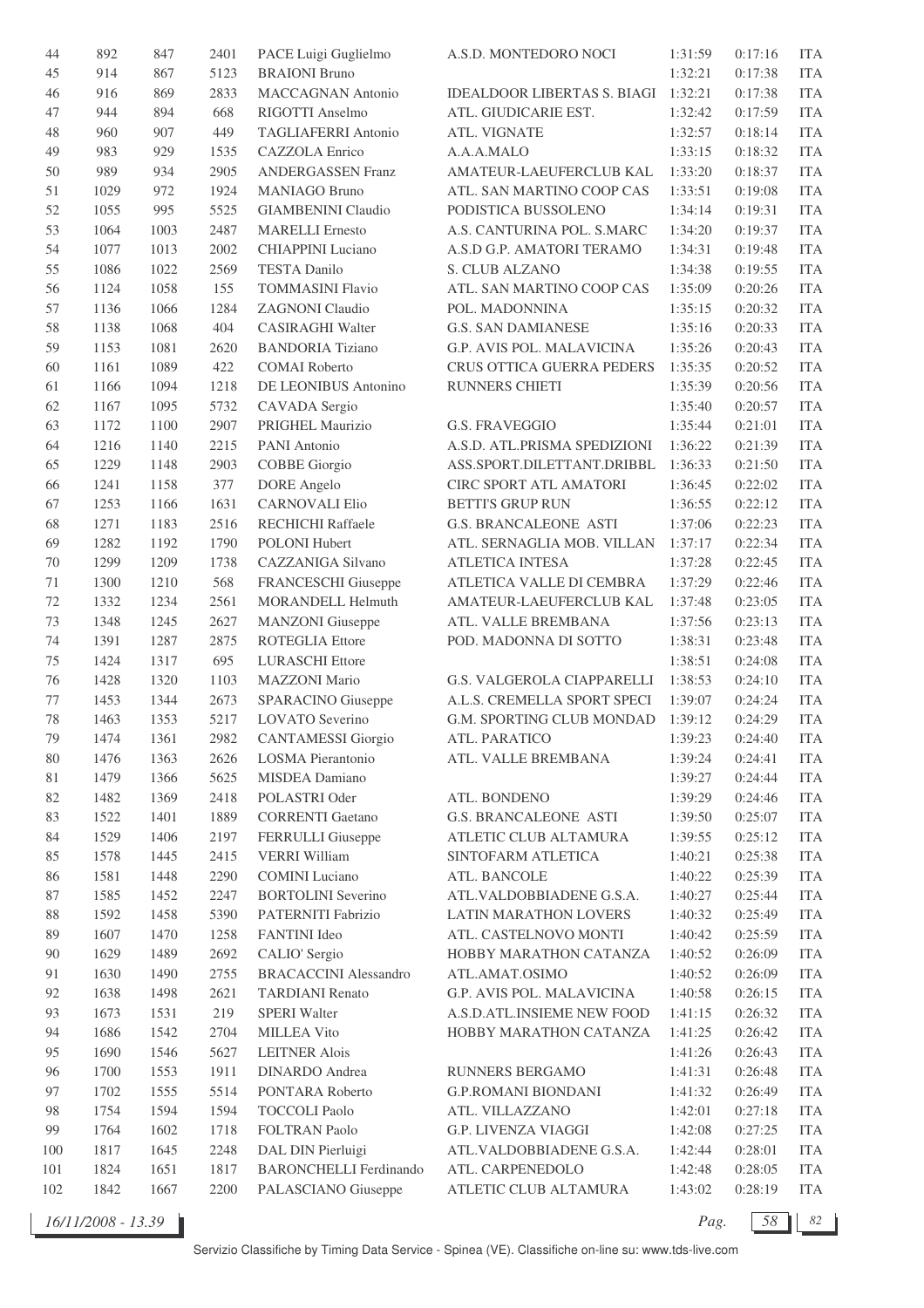| 103 | 1846 | 1671 | 5492 | ZAMBELLI Eugenio         |                              | 1:43:03 | 0:28:20 | <b>ITA</b> |
|-----|------|------|------|--------------------------|------------------------------|---------|---------|------------|
| 104 | 1849 | 1673 | 2257 | FLORIO Ferdinando        | <b>US CERMIS MASI</b>        | 1:43:05 | 0:28:22 | <b>ITA</b> |
| 105 | 1851 | 1675 | 5354 | CAPPELLO Sergio          | <b>INTERAUTO</b>             | 1:43:06 | 0:28:23 | <b>ITA</b> |
| 106 | 1865 | 1685 | 2652 | POLI Filippo             | GS.TORTELLINI VOLTAN MART    | 1:43:17 | 0:28:34 | <b>ITA</b> |
| 107 | 1892 | 1709 | 5475 | <b>BUCCELLA Erminio</b>  |                              | 1:43:36 | 0:28:53 | <b>ITA</b> |
| 108 | 1893 | 1710 | 423  | <b>STANCARI Dino</b>     | <b>G.P. AVIS SUZZARA</b>     | 1:43:36 | 0:28:53 | <b>ITA</b> |
| 109 | 1896 | 1713 | 1891 | <b>GALATI</b> Antonio    | <b>G.S. BRANCALEONE ASTI</b> | 1:43:38 | 0:28:55 | <b>ITA</b> |
| 110 | 1909 | 1723 | 1764 | <b>TIDDIA</b> Salvatore  | <b>SS SULCIS MAB SERVICE</b> | 1:43:44 | 0:29:01 | <b>ITA</b> |
| 111 | 1910 | 1724 | 1140 | <b>BURATO Arturo</b>     | GSD VALDALPONE DE MEGNI      | 1:43:45 | 0:29:02 | <b>ITA</b> |
| 112 | 1917 | 1730 | 2663 | <b>CONCI Camillo</b>     | ATL. VALLI DI NON E SOLE     | 1:43:51 | 0:29:08 | <b>ITA</b> |
| 113 |      |      | 2545 |                          | ATL. VIGNATE                 |         |         | <b>ITA</b> |
|     | 1920 | 1733 |      | <b>TOMASELLI Luigi</b>   |                              | 1:43:53 | 0:29:10 |            |
| 114 | 1930 | 1739 | 5326 | <b>POLICANTE Renzo</b>   |                              | 1:43:59 | 0:29:16 | <b>ITA</b> |
| 115 | 1934 | 1742 | 2472 | <b>BUFFA</b> Inio        | CRUS OTTICA GUERRA PEDERS    | 1:44:01 | 0:29:18 | <b>ITA</b> |
| 116 | 1948 | 1755 | 1812 | PERINA Renzo             | ATL C.R.C. CA'FOSCARI        | 1:44:07 | 0:29:24 | <b>ITA</b> |
| 117 | 1951 | 1757 | 2774 | SPINAZZOLA Luciano       | <b>G.S. MONTESTELLA</b>      | 1:44:11 | 0:29:28 | <b>ITA</b> |
| 118 | 1964 | 1767 | 1769 | PANIZZA Ilario           | ATLETICA ROTALIANA           | 1:44:22 | 0:29:39 | <b>ITA</b> |
| 119 | 1977 | 1778 | 5805 | <b>COLLIVA Paolo</b>     | POL. MADONNINA               | 1:44:30 | 0:29:47 | <b>ITA</b> |
| 120 | 1979 | 1780 | 505  | <b>TOMASI</b> Lino       | GS VALSUGANA TRENTINO        | 1:44:32 | 0:29:49 | <b>ITA</b> |
| 121 | 2006 | 1802 | 1760 | PILLONI Sergio           | <b>SS SULCIS MAB SERVICE</b> | 1:44:49 | 0:30:06 | <b>ITA</b> |
| 122 | 2025 | 1816 | 2142 | <b>MORI</b> Luigi        | ATL. CASONE NOCETO           | 1:45:00 | 0:30:17 | <b>ITA</b> |
| 123 | 2028 | 1819 | 2592 | PASQUETTI Francesco      | G.S. MONTEGARGNANO           | 1:45:02 | 0:30:19 | <b>ITA</b> |
| 124 | 2030 | 1821 | 1294 | <b>CORNIATI Valter</b>   | S.S.PIETRO MICCA             | 1:45:05 | 0:30:22 | <b>ITA</b> |
| 125 | 2042 | 1831 | 2249 | <b>GALLINA Lino</b>      | ATL.VALDOBBIADENE G.S.A.     | 1:45:19 | 0:30:36 | <b>ITA</b> |
| 126 | 2054 | 1842 | 2766 | LARATTA Leonardo         | <b>G.S. MONTESTELLA</b>      | 1:45:29 | 0:30:46 | <b>ITA</b> |
| 127 | 2058 | 1846 | 2337 | <b>LAMANNA</b> Antonio   | RUNNERS GINOSA               | 1:45:31 | 0:30:48 | <b>ITA</b> |
| 128 | 2059 | 1847 | 2408 | FRANCHIONI Mario         | CRAL BANCA POP. BERGAMO C    | 1:45:32 | 0:30:49 | <b>ITA</b> |
| 129 | 2065 | 1852 | 1922 | <b>BIASIN Fulvio</b>     | ATL. SAN MARTINO COOP CAS    | 1:45:35 | 0:30:52 | <b>ITA</b> |
| 130 | 2067 | 1853 | 2118 | <b>SARTORI</b> Giancarlo | G.M. SPORTING CLUB MONDAD    | 1:45:36 | 0:30:53 | <b>ITA</b> |
| 131 | 2075 | 1860 | 5583 | <b>MAPELLI</b> Carlo     | PODISTICA BUSSOLENO          | 1:45:40 | 0:30:57 | <b>ITA</b> |
| 132 | 2084 | 1866 | 5552 | VIVI Gilberto            | ATL. GHIRLANDINA             | 1:45:47 | 0:31:04 | <b>ITA</b> |
| 133 | 2095 | 1874 | 2034 | LECCESE Lorenzo          | GYMNASIUM C.FITNES MARAT     | 1:45:54 | 0:31:11 | <b>ITA</b> |
| 134 | 2123 | 1895 | 1578 | <b>SARACINI</b> Giorgio  | CIRC.RICREATIVO CITTANOVA    | 1:46:16 | 0:31:33 | <b>ITA</b> |
|     |      |      |      | <b>OSS Romano</b>        |                              |         |         | <b>ITA</b> |
| 135 | 2127 | 1897 | 2263 |                          | ATL. VILLAZZANO              | 1:46:19 | 0:31:36 |            |
| 136 | 2131 | 1900 | 1675 | PARUTA Pietro            | A.S.D. ATL SELVA BOVOLONE    | 1:46:22 | 0:31:39 | <b>ITA</b> |
| 137 | 2141 | 1907 | 1781 | DOTTO Albino             | ATL. SERNAGLIA MOB. VILLAN   | 1:46:33 | 0:31:50 | <b>ITA</b> |
| 138 | 2161 | 1926 | 1630 | <b>BONONI</b> Massimo    | <b>BETTI'S GRUP RUN</b>      | 1:46:46 | 0:32:03 | <b>ITA</b> |
| 139 | 2188 | 1946 | 2683 | <b>BORGHI Roberto</b>    | ATL. VIRTUS SENAGO           | 1:47:09 | 0:32:26 | <b>ITA</b> |
| 140 | 2190 | 1948 | 1770 | <b>FARINA</b> Franco     | CIRC SPORT ATL AMATORI       | 1:47:11 | 0:32:28 | <b>ITA</b> |
| 141 | 2193 | 1951 | 2403 | LIPPOLIS Saverio         | A.S.D. MONTEDORO NOCI        | 1:47:14 | 0:32:31 | <b>ITA</b> |
| 142 | 2231 | 1979 | 1236 | <b>RAPINO Nicola</b>     | RUNNERS CHIETI               | 1:47:38 | 0:32:55 | <b>ITA</b> |
| 143 | 2287 | 2023 | 2987 | <b>COLOMBI</b> Daniele   | AVIS-AIDO ALMENNO S.SALVA    | 1:48:12 | 0:33:29 | <b>ITA</b> |
| 144 | 2311 | 2042 | 5648 | <b>BERLANDA</b> Giuseppe |                              | 1:48:31 | 0:33:48 | <b>ITA</b> |
| 145 | 2314 | 2045 | 2351 | PEDROTTI Diego           | ATL. VILLAZZANO              | 1:48:32 | 0:33:49 | <b>ITA</b> |
| 146 | 2345 | 2069 | 5752 | <b>ROMEN Klaus</b>       |                              | 1:48:49 | 0:34:06 | <b>ITA</b> |
| 147 | 2352 | 2073 | 1870 | NAPOLI Beniamino         | G. POD. LE SBARRE            | 1:48:54 | 0:34:11 | <b>ITA</b> |
| 148 | 2368 | 2085 | 2538 | <b>MERIGHI Siro</b>      | ATLETICA TEAM LOPPIO         | 1:49:06 | 0:34:23 | <b>ITA</b> |
| 149 | 2372 | 2089 | 2183 | <b>BENEVENTO Nicola</b>  | ATL. VERBANO                 | 1:49:08 | 0:34:25 | <b>ITA</b> |
| 150 | 2374 | 2091 | 2272 | <b>BARBI</b> Dario       | ATL. VALLI DI NON E SOLE     | 1:49:11 | 0:34:28 | <b>ITA</b> |
| 151 | 2390 | 2102 | 5753 | <b>CALLIARI</b> Cornelio |                              | 1:49:31 | 0:34:48 | <b>ITA</b> |
| 152 | 2404 | 2112 | 1583 | COZZI Pierluigi          | ATL. U.S. NERVIANESE 1919    | 1:49:40 | 0:34:57 | <b>ITA</b> |
| 153 | 2411 | 2117 | 2402 | <b>SCARANO</b> Angelo    | A.S.D. MONTEDORO NOCI        | 1:49:45 | 0:35:02 | <b>ITA</b> |
| 154 | 2419 | 2124 | 2107 | <b>ADAMO</b> Pasquale    | G.S. MARATONETI CASSANO M.   | 1:49:49 | 0:35:06 | <b>ITA</b> |
| 155 | 2442 | 2141 | 1149 | <b>MANTELLO Silvano</b>  | GSD VALDALPONE DE MEGNI      | 1:50:03 | 0:35:20 | <b>ITA</b> |
| 156 | 2447 | 2145 | 1219 | DI CECCO Franco          | RUNNERS CHIETI               | 1:50:08 | 0:35:25 | <b>ITA</b> |
| 157 | 2471 | 2164 | 5477 | <b>LICON</b> Andrea      | ATL. BANCOLE                 | 1:50:19 | 0:35:36 | <b>ITA</b> |
| 158 |      |      |      |                          |                              |         |         |            |
|     | 2474 | 2167 | 2462 | MASSUCCI Giovanni        | A.POD. AVIS MOB. LATTANZI    | 1:50:19 | 0:35:36 | <b>ITA</b> |
| 159 | 2477 | 2169 | 2581 | FACOETTI Venanzio        | POL. ATL. PRESEZZO           | 1:50:21 | 0:35:38 | <b>ITA</b> |
| 160 | 2480 | 2171 | 1756 | <b>MASSAIU Pietro</b>    | SS SULCIS MAB SERVICE        | 1:50:23 | 0:35:40 | <b>ITA</b> |
| 161 | 2483 | 2174 | 1643 | PIECHELE Pietro          | ATL. VALLI DI NON E SOLE     | 1:50:28 | 0:35:45 | <b>ITA</b> |

*16/11/2008 - 13.39 Pag. 59 82*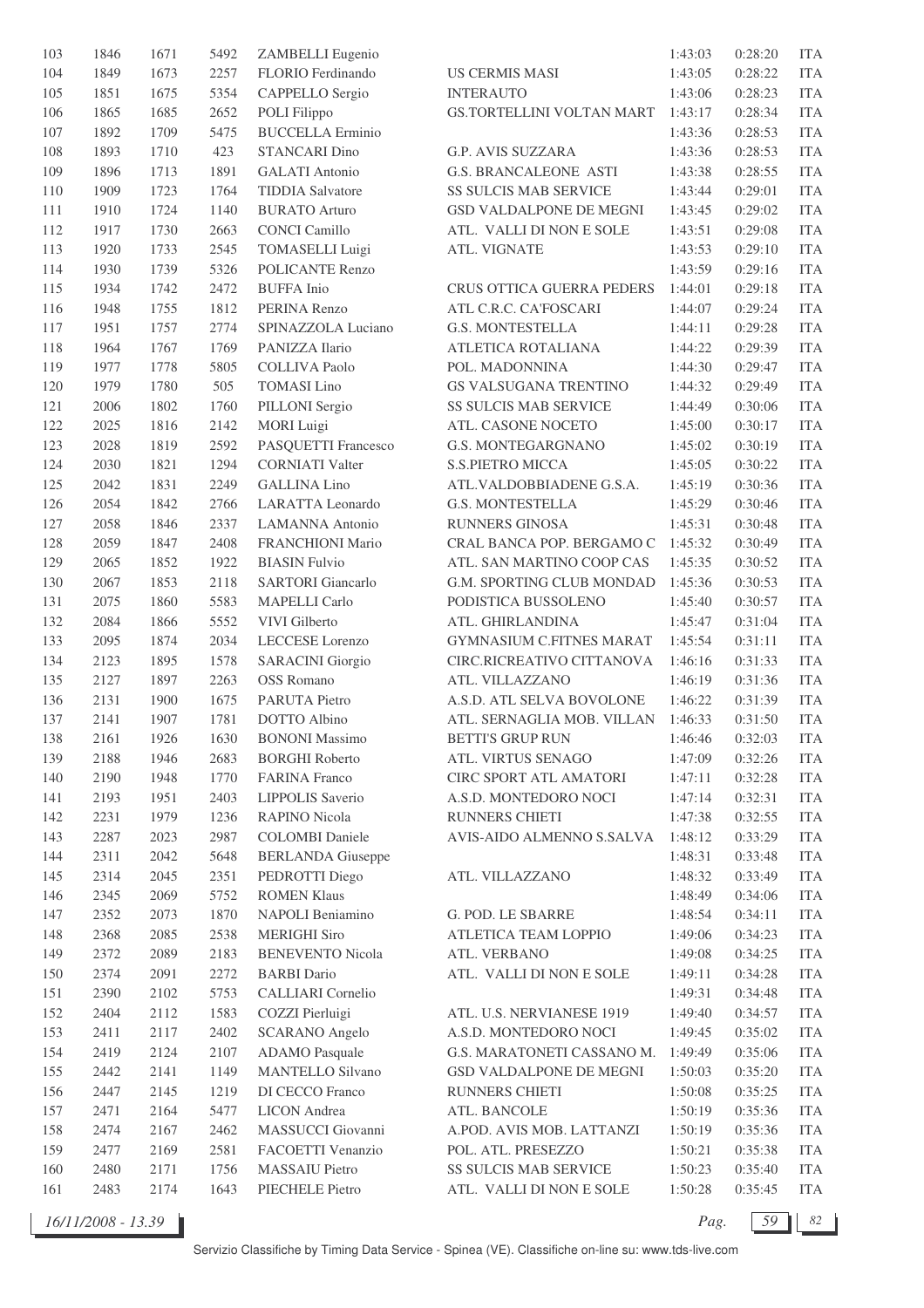| 162     | 2503 | 2188 | 1597 | SCOPA Maurizio                                     | RUNNING SARONNO                     | 1:50:53 | 0:36:10 | <b>ITA</b> |
|---------|------|------|------|----------------------------------------------------|-------------------------------------|---------|---------|------------|
| 163     | 2506 | 2191 | 2279 | <b>DELLA TORRE Cosimo</b>                          | <b>G.S. SAN DAMIANESE</b>           | 1:50:57 | 0:36:14 | <b>ITA</b> |
| 164     | 2528 | 2208 | 2882 | <b>BOTTI</b> Luciano                               | <b>ATLETICA AVIANO</b>              | 1:51:10 | 0:36:27 | <b>ITA</b> |
| 165     | 2570 | 2242 | 5554 | <b>BORGHI Adriano</b>                              | ATL. GHIRLANDINA                    | 1:51:43 | 0:37:00 | <b>ITA</b> |
| 166     | 2572 | 2244 | 5834 | <b>LORENZI</b> Giancarlo                           | A.S.D. VIS SOLIS                    | 1:51:45 | 0:37:02 | <b>ITA</b> |
| 167     | 2579 | 2251 | 218  | <b>MADAU</b> Gianfranco                            | MARATHON CLUB ORISTANO              | 1:51:53 | 0:37:10 | <b>ITA</b> |
| 168     | 2587 | 2256 | 2637 | MALAVASI Luciano                                   | G.S. CASA MODENA                    | 1:52:00 | 0:37:17 | <b>ITA</b> |
| 169     | 2593 | 2262 | 2801 | CIOZZANI Giuseppe                                  | A.S. YAMA-ARASHI                    | 1:52:05 | 0:37:22 | <b>ITA</b> |
| 170     | 2614 | 2276 | 2986 | <b>CHIESA</b> Marco                                | AVIS-AIDO ALMENNO S.SALVA           | 1:52:25 | 0:37:42 | <b>ITA</b> |
| 171     | 2625 | 2285 | 2420 | <b>BRUNO</b> Francesco                             | <b>G.S. ZELOFORAMAGNO</b>           | 1:52:30 | 0:37:47 | <b>ITA</b> |
| 172     | 2668 | 2318 | 2334 | <b>MAMELI</b> Salvatore                            | G.S. CASA MODENA                    | 1:53:07 | 0:38:24 | <b>ITA</b> |
| 173     | 2670 | 2320 | 2990 | LICINI Luigi                                       | AVIS-AIDO ALMENNO S.SALVA           | 1:53:09 | 0:38:26 | <b>ITA</b> |
| 174     | 2671 | 2321 | 1691 | FONTANA Giovanni                                   | LA RUSTICA AUTOVIMA PESCA 1:53:09   |         | 0:38:26 | <b>ITA</b> |
| 175     | 2686 | 2330 | 5371 | <b>ORLANDI Bruno</b>                               | PODISTICA BUSSOLENO                 | 1:53:23 | 0:38:40 | <b>ITA</b> |
| 176     | 2690 | 2333 | 2126 | <b>VEGNUTI Sauro</b>                               | ATL. CASONE NOCETO                  | 1:53:25 | 0:38:42 | <b>ITA</b> |
| 177     | 2693 | 2336 | 5831 | <b>GINEXI</b> Angelo                               |                                     | 1:53:26 | 0:38:43 | <b>ITA</b> |
|         |      |      |      |                                                    |                                     | 1:53:33 |         |            |
| 178     | 2703 | 2343 | 2405 | <b>MATARRESE Paolo</b><br><b>LATTARULO Carmine</b> | A.S.D. MONTEDORO NOCI               | 1:53:42 | 0:38:50 | <b>ITA</b> |
| 179     | 2720 | 2353 | 1664 |                                                    | A.S. AMATORI PUTIGNANO              |         | 0:38:59 | <b>ITA</b> |
| 180     | 2726 | 2356 | 1728 | <b>BERTOLINI</b> Gabriele                          | <b>G.P. VIRGILIANO</b>              | 1:53:46 | 0:39:03 | <b>ITA</b> |
| 181     | 2736 | 2362 | 2821 | <b>BORTOLAN Renzo</b>                              | IDEALDOOR LIBERTAS S. BIAGI 1:53:52 |         | 0:39:09 | <b>ITA</b> |
| 182     | 2743 | 2365 | 1243 | <b>TRUBIANI</b> Fabio                              | RUNNERS CHIETI                      | 1:53:58 | 0:39:15 | <b>ITA</b> |
| 183     | 2753 | 2374 | 5441 | DEBIASI Livio                                      |                                     | 1:54:05 | 0:39:22 | <b>ITA</b> |
| 184     | 2765 | 2383 | 2540 | PIZZINI Vigilio                                    | ATLETICA TEAM LOPPIO                | 1:54:15 | 0:39:32 | <b>ITA</b> |
| 185     | 2771 | 2387 | 1595 | <b>VALENTINI</b> Ivan                              | ATL. VILLAZZANO                     | 1:54:20 | 0:39:37 | <b>ITA</b> |
| 186     | 2785 | 2396 | 5464 | <b>GEILER</b> Toni                                 | LLC MARATHON REGENSBURG             | 1:54:37 | 0:39:54 | <b>GER</b> |
| 187     | 2797 | 2402 | 2656 | PIOVAN Renzo                                       | GS.TORTELLINI VOLTAN MART           | 1:54:46 | 0:40:03 | <b>ITA</b> |
| 188     | 2803 | 2406 | 2811 | ROCCA Wolmer                                       | <b>BIPEDI</b>                       | 1:54:49 | 0:40:06 | <b>ITA</b> |
| 189     | 2812 | 2413 | 2108 | ADAMO Pancrazio                                    | G.S. MARATONETI CASSANO M.          | 1:54:55 | 0:40:12 | <b>ITA</b> |
| 190     | 2820 | 2417 | 1854 | <b>BARBIERI</b> Emilio                             | G.P. AVIS POL. MALAVICINA           | 1:55:00 | 0:40:17 | <b>ITA</b> |
| 191     | 2859 | 2438 | 2639 | VERZONI Pierluigi                                  | CIRC.RICREATIVO CITTANOVA           | 1:55:28 | 0:40:45 | <b>ITA</b> |
| 192     | 2869 | 2445 | 2999 | SALVI Pietro Bruno                                 | AVIS-AIDO ALMENNO S.SALVA           | 1:55:41 | 0:40:58 | <b>ITA</b> |
| 193     | 2895 | 2465 | 2865 | <b>DEANTONI</b> Felice                             | A.S. AMATORI SPORT                  | 1:56:01 | 0:41:18 | <b>ITA</b> |
| 194     | 2900 | 2468 | 1653 | <b>CARMINATI Pierangelo</b>                        | POL. ATL. PRESEZZO                  | 1:56:05 | 0:41:22 | <b>ITA</b> |
| 195     | 2915 | 2476 | 2853 | <b>MELONE</b> Antonio                              | ATL. AVIS CASTEL S.PIETRO           | 1:56:14 | 0:41:31 | <b>ITA</b> |
| 196     | 2918 | 2478 | 2949 | <b>FERRARI</b> Mirco                               | <b>G.S. AVIS SARZANA</b>            | 1:56:17 | 0:41:34 | <b>ITA</b> |
| 197     | 2944 | 2493 | 2463 | <b>MENGHI</b> Renato                               | A.POD. AVIS MOB. LATTANZI           | 1:56:57 | 0:42:14 | <b>ITA</b> |
| 198     | 2982 | 2519 | 2068 | <b>MACI</b> Franco                                 | S.S. A.V.I.S. SPORT NOVOLI          | 1:57:38 | 0:42:55 | <b>ITA</b> |
| 199     | 2989 | 2525 | 1229 | <b>MARCUCCI Rocco</b>                              | RUNNERS CHIETI                      | 1:57:42 | 0:42:59 | <b>ITA</b> |
| 200     | 3016 | 2545 | 2597 | CALZA' Maurizio                                    |                                     | 1:58:19 | 0:43:36 | <b>ITA</b> |
| 201     | 3024 | 2550 | 1839 | <b>ARMENTO Vito</b>                                | RUNNERS GINOSA                      | 1:58:29 | 0:43:46 | <b>ITA</b> |
| 202     | 3039 | 2557 | 5446 | <b>MATORDES</b> Angelo                             |                                     | 1:58:41 | 0:43:58 | <b>ITA</b> |
| 203     | 3095 | 2589 | 1692 | SEMPREBONI Gaetano                                 | LA RUSTICA AUTOVIMA PESCA           | 1:59:49 | 0:45:06 | <b>ITA</b> |
| $204\,$ | 3124 | 2605 | 5369 | <b>BICELLI</b> Lino                                | G.P. FELTER SPORT PUEGNAGO          | 2:00:42 | 0:45:59 | <b>ITA</b> |
| 205     | 3133 | 2612 | 5493 | <b>BETZ</b> Ernst                                  | LLC MARATHON REGENSBURG             | 2:00:56 | 0:46:13 | <b>GER</b> |
| 206     | 3135 | 2614 | 1648 | <b>OGGIONI</b> Ernesto                             | POL. ATL. PRESEZZO                  | 2:01:03 | 0:46:20 | <b>ITA</b> |
| $207\,$ | 3161 | 2629 | 1793 | PERRUCCI Pietro                                    | <b>U.S. ACLI MARATHON IMPERIA</b>   | 2:01:41 | 0:46:58 | <b>ITA</b> |
| 208     | 3176 | 2638 | 2566 | <b>TROST Rudy</b>                                  | LIBERTAS PORCIA                     | 2:02:01 | 0:47:18 | <b>ITA</b> |
| 209     | 3188 | 2646 | 5517 | <b>TACCONI Roberto</b>                             |                                     | 2:02:15 | 0:47:32 | <b>ITA</b> |
| 210     | 3228 | 2664 | 2385 | <b>BONDANDINI Mauro</b>                            | G.P. NUOVA ATLETICA MOLINE          | 2:03:20 | 0:48:37 | <b>ITA</b> |
| 211     | 3240 | 2671 | 2641 | <b>MELDI</b> Franco                                | G.S. CASA MODENA                    | 2:03:40 | 0:48:57 | <b>ITA</b> |
| 212     | 3245 | 2675 | 1652 | <b>BINI</b> Massimo                                | POL. ATL. PRESEZZO                  | 2:03:48 | 0:49:05 | <b>ITA</b> |
| 213     | 3253 | 2679 | 2584 | <b>FRATTON Mario</b>                               | G.P. FELTER SPORT PUEGNAGO          | 2:04:05 | 0:49:22 | <b>ITA</b> |
| 214     | 3287 | 2693 | 1645 | <b>BRENA Pierino</b>                               | POL. ATL. PRESEZZO                  | 2:04:45 | 0:50:02 | <b>ITA</b> |
| 215     | 3299 | 2699 | 2051 | <b>MARIOTTI Vincenzo</b>                           | LA RUSTICA AUTOVIMA PESCA           | 2:05:05 | 0:50:22 | <b>ITA</b> |
| 216     | 3301 | 2700 | 2277 | AMISTADI Giovanni                                  | ATLETICA ALTO GARDA E LED           | 2:05:18 | 0:50:35 | <b>ITA</b> |
| 217     | 3328 | 2713 | 1871 | RUGGIERO Vincenzo                                  | A.POD.FAGGIANO ALL TRADE            | 2:05:59 | 0:51:16 | <b>ITA</b> |
| 218     | 3331 | 2714 | 2049 | <b>GIAROLO</b> Costantino                          | LA RUSTICA AUTOVIMA PESCA           | 2:06:02 | 0:51:19 | <b>ITA</b> |
| 219     | 3361 | 2726 | 1704 | <b>LAZZARONI</b> Walter                            | ATL. U.S. NERVIANESE 1919           | 2:06:56 | 0:52:13 | <b>ITA</b> |
| 220     | 3364 | 2728 | 1538 | CASARA Giuseppe Maria                              | A.A.A.MALO                          | 2:07:01 | 0:52:18 | <b>ITA</b> |
|         |      |      |      |                                                    |                                     |         |         |            |

*Pag.*  $\begin{bmatrix} 60 \end{bmatrix}$  82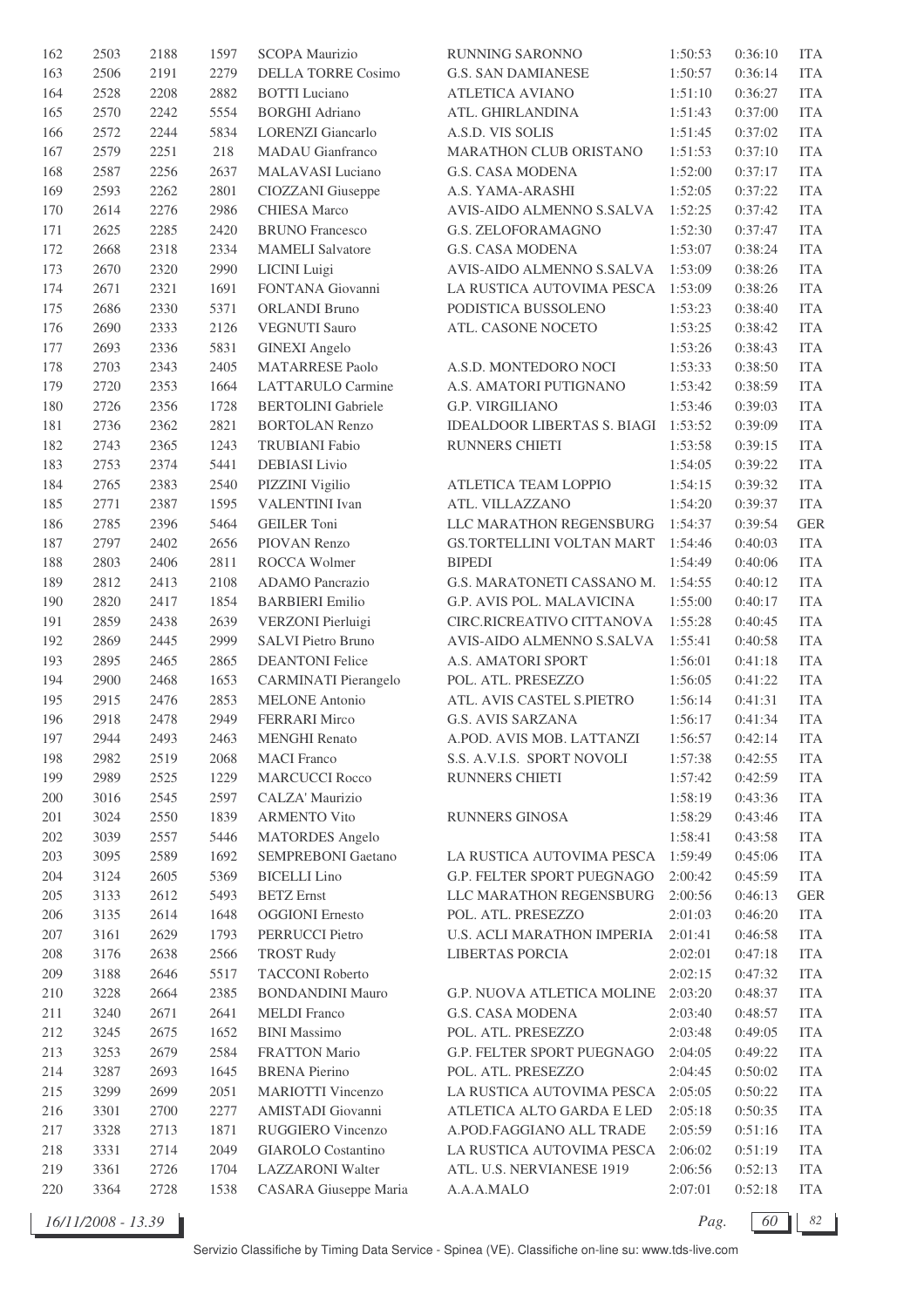| 221 | 3380 | 2735 | 1101 | VIGANO Emilio               | AVIS-AIDO ALMENNO S.SALVA         | 2:07:52 | 0:53:09 | <b>ITA</b> |
|-----|------|------|------|-----------------------------|-----------------------------------|---------|---------|------------|
| 222 | 3381 | 2736 | 1574 | <b>AZIBA</b> Mourad         |                                   | 2:08:01 | 0:53:18 | <b>GER</b> |
| 223 | 3403 | 2742 | 2061 | DE ANGELI Claudio           | <b>G.P.V. TAGICAR VILLAFRANCA</b> | 2:08:43 | 0:54:00 | <b>ITA</b> |
| 224 | 3404 | 2743 | 1957 | ROBAZZA Carlo               | <b>G.P. MONTEBELLUNA</b>          | 2:08:43 | 0:54:00 | <b>ITA</b> |
| 225 | 3413 | 2748 | 1939 | <b>BATTAGGIA</b> Angelo     | POL.BIANCAZZURRA PETTINEL         | 2:09:01 | 0:54:18 | <b>ITA</b> |
| 226 | 3417 | 2749 | 5645 | <b>POSSAMAI</b> Renato      | ATL. VALLI DI NON E SOLE          | 2:09:08 | 0:54:25 | <b>ITA</b> |
| 227 | 3451 | 2769 | 5801 | PIVETTI Vanni               | POL. MADONNINA                    | 2:10:13 | 0:55:30 | <b>ITA</b> |
| 228 | 3477 | 2781 | 1152 | <b>MODENESE</b> Sergio      | <b>GSD VALDALPONE DE MEGNI</b>    | 2:11:09 | 0:56:26 | <b>ITA</b> |
| 229 | 3487 | 2785 | 2274 | <b>MALFATTI</b> Gualtiero   | ATL. VALLI DI NON E SOLE          | 2:11:54 | 0:57:11 | <b>ITA</b> |
| 230 | 3513 | 2797 | 1844 | <b>GOBBATO</b> Luciano      | ATL. SERNAGLIA MOB. VILLAN        | 2:13:40 | 0:58:57 | <b>ITA</b> |
| 231 | 3518 | 2799 | 5329 | <b>CORRADINI</b> Gianfranco |                                   | 2:13:48 | 0:59:05 | <b>ITA</b> |
| 232 | 3543 | 2811 | 5731 | <b>MASERA</b> Vincenzo      |                                   | 2:14:56 | 1:00:13 | <b>ITA</b> |
| 233 | 3584 | 2825 | 2404 | <b>MARTUCCI</b> Giuseppe    | A.S.D. MONTEDORO NOCI             | 2:17:12 | 1:02:29 | <b>ITA</b> |
| 234 | 3596 | 2831 | 5033 | <b>ANTONIO Zeferino</b>     |                                   | 2:17:24 | 1:02:41 | <b>BRA</b> |
| 235 | 3610 | 2840 | 5126 | <b>BACCARIN Mario</b>       |                                   | 2:19:19 | 1:04:36 | <b>ITA</b> |
| 236 | 3646 | 2857 | 2764 | PERCETTI Luigino            | <b>G.S. MONTESTELLA</b>           | 2:23:41 | 1:08:58 | <b>ITA</b> |
| 237 | 3648 | 2858 | 2919 | <b>ALBERGONI</b> Severino   | POL. ATL. PRESEZZO                | 2:23:50 | 1:09:07 | <b>ITA</b> |
| 238 | 3654 | 2862 | 2757 | <b>BROCANELLI</b> Giuseppe  | ATL.AMAT.OSIMO                    | 2:24:20 | 1:09:37 | <b>ITA</b> |
| 239 | 3658 | 2865 | 1269 | <b>GUALDI</b> Ettore        | ATL. REBO GUSSAGO                 | 2:24:58 | 1:10:15 | <b>ITA</b> |
| 240 | 3671 | 2874 | 1859 | <b>DISCO</b> Duilio         | <b>G.P. AVIS POL. MALAVICINA</b>  | 2:28:47 | 1:14:04 | <b>ITA</b> |

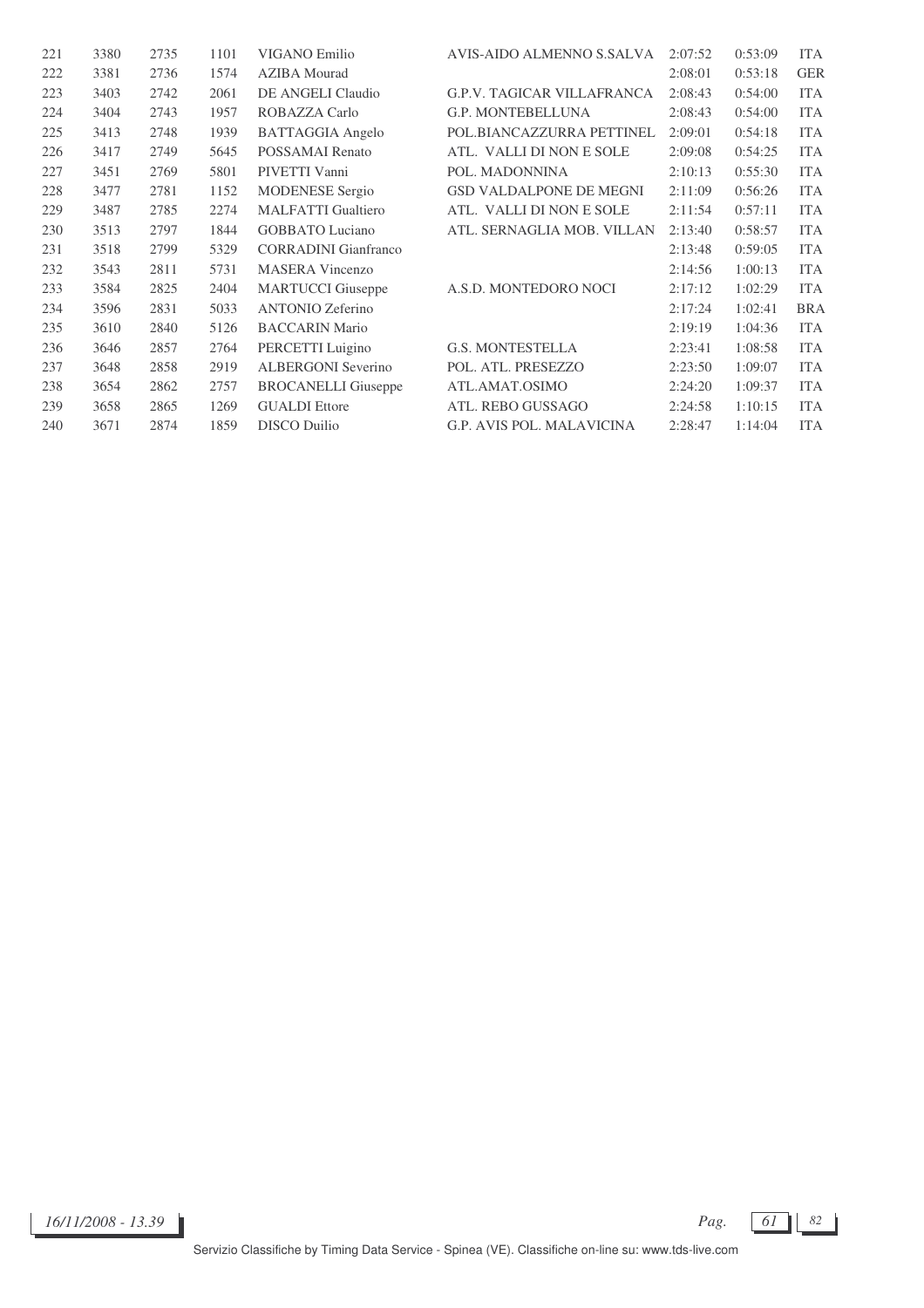

**Categoria: MM60**

**7^ Garda Trentino Half Marathon**

**Generale Riva del Garda - 16/11/2008**

|                | Cat. Assoluto      | M/F  |      | <b>Pettorale Cognome Nome</b> | Società                            | <b>Tempo</b> | Diff.   | Naz.       |
|----------------|--------------------|------|------|-------------------------------|------------------------------------|--------------|---------|------------|
| 1              | 233                | 230  | 39   | REDEPAOLINI Luciano           | ATL. U.S. NERVIANESE 1919          | 1:20:36      |         | <b>ITA</b> |
| 2              | 247                | 243  | 1247 | <b>TROLLA Vincenzino</b>      | A.S.D. RUNNERS SULMONA             | 1:20:53      | 0:00:17 | <b>ITA</b> |
| 3              | 265                | 261  | 276  | <b>GANASSI Marco</b>          | POL. PONTELUNGO                    | 1:21:23      | 0:00:47 | <b>ITA</b> |
| $\overline{4}$ | 266                | 262  | 2980 | <b>BELOTTI Alessandro</b>     | ATL. PARATICO                      | 1:21:26      | 0:00:50 | <b>ITA</b> |
| 5              | 360                | 355  | 2622 | RAPPO Dario                   | <b>MASTERATLETICA</b>              | 1:23:19      | 0:02:43 | <b>ITA</b> |
| 6              | 372                | 367  | 748  | FRANCESCHINI Diego            | A.S.D G.P. AMATORI TERAMO          | 1:23:37      | 0:03:01 | <b>ITA</b> |
| 7              | 485                | 469  | 721  | <b>BARIZZA Giuliano</b>       | <b>SEZ.ATL.CARIVE</b>              | 1:25:44      | 0:05:08 | <b>ITA</b> |
| 8              | 493                | 477  | 446  | ROBBIATI Sergio               | ATLETICA TEAM LOPPIO               | 1:25:55      | 0:05:19 | <b>ITA</b> |
| 9              | 507                | 489  | 2195 | <b>LATERZA</b> Domenico       | ATLETIC CLUB ALTAMURA              | 1:26:11      | 0:05:35 | <b>ITA</b> |
| 10             | 531                | 512  | 1628 | <b>BETTINELLI Bruno</b>       | <b>BETTI'S GRUP RUN</b>            | 1:26:32      | 0:05:56 | <b>ITA</b> |
| 11             | 561                | 542  | 330  | <b>RUBIS Elio</b>             | ATL. VALLE BREMBANA                | 1:27:07      | 0:06:31 | <b>ITA</b> |
| 12             | 574                | 552  | 720  | <b>CHIONCHIO Matteo</b>       | G.P. OLIMPIA TERENZANO ART         | 1:27:22      | 0:06:46 | <b>ITA</b> |
| 13             | 631                | 607  | 1216 | D'ALESSANDRO Giancarlo        | RUNNERS CHIETI                     | 1:28:27      | 0:07:51 | <b>ITA</b> |
| 14             | 657                | 631  | 1678 | <b>MORLACCHI Fiorenzo</b>     | PADANIA SPORT                      | 1:28:53      | 0:08:17 | <b>ITA</b> |
| 15             | 753                | 721  | 1683 | <b>VALLIERI</b> Giancarlo     | <b>PADANIA SPORT</b>               | 1:30:03      | 0:09:27 | <b>ITA</b> |
| 16             | 778                | 744  | 153  | SALVADEGO Oddo                | ATL. SAN MARTINO COOP CAS          | 1:30:24      | 0:09:48 | <b>ITA</b> |
| 17             | 781                | 747  | 1211 | <b>BUCCI</b> Quintino         | <b>RUNNERS CHIETI</b>              | 1:30:27      | 0:09:51 | <b>ITA</b> |
| 18             | 790                | 755  | 2678 | <b>FRONER</b> Iginio          | GS VALSUGANA TRENTINO              | 1:30:33      | 0:09:57 | <b>ITA</b> |
| 19             | 811                | 775  | 553  | LOMBARDO Giuseppe             | ATL. GAVARDO '90 LIB.              | 1:30:52      | 0:10:16 | <b>ITA</b> |
| 20             | 819                | 783  | 1974 | <b>CODIBUE Alfonso</b>        | ATL. CASTEL ROZZONE                | 1:30:56      | 0:10:20 | <b>ITA</b> |
| 21             | 832                | 792  | 1175 | <b>VIDALE Marco Ruggero</b>   | <b>GS.TORTELLINI VOLTAN MART</b>   | 1:31:05      | 0:10:29 | <b>ITA</b> |
| 22             | 834                | 794  | 1129 | <b>BALBI</b> Claudio          | <b>ESSETRE RUNNING</b>             | 1:31:06      | 0:10:30 | <b>ITA</b> |
| 23             | 836                | 795  | 593  | <b>LA DUCA Giulio</b>         | ATL. REBO GUSSAGO                  | 1:31:08      | 0:10:32 | <b>ITA</b> |
| 24             | 857                | 814  | 124  | <b>BALDI</b> Renzo            | <b>RUNNERS BERGAMO</b>             | 1:31:23      | 0:10:47 | <b>ITA</b> |
| 25             | 900                | 855  | 183  | POLATO Giacomo                | G.P.V. TAGICAR VILLAFRANCA         | 1:32:03      | 0:11:27 | <b>ITA</b> |
| 26             | 909                | 863  | 159  | <b>VIOLIN</b> Giuseppe        | ATL. SAN MARTINO COOP CAS          | 1:32:14      | 0:11:38 | <b>ITA</b> |
| 27             | 992                | 937  | 1107 | <b>DAL SANTO Fiorello</b>     | <b>G.S.ALPINI VICENZA</b>          | 1:33:24      | 0:12:48 | <b>ITA</b> |
| 28             | 993                | 938  | 1117 | <b>BONICCHIO Luigi</b>        | RUNNING TORRE DE' ROVERI           | 1:33:24      | 0:12:48 | <b>ITA</b> |
| 29             | 1019               | 962  | 54   | <b>GIAMMANCO Michele</b>      | ATHLETIC TEAM PALAGIANO            | 1:33:44      | 0:13:08 | <b>ITA</b> |
| 30             | 1047               | 988  | 2406 | <b>MOREA</b> Leonardo         | A.S.D. MONTEDORO NOCI              | 1:34:03      | 0:13:27 | <b>ITA</b> |
| 31             | 1094               | 1030 | 1289 | LEONZIO Generoso              | PODISTICA VASTO                    | 1:34:46      | 0:14:10 | <b>ITA</b> |
| 32             | 1103               | 1038 | 2783 | LACERENZA Arcangelo           | <b>G.S. MONTESTELLA</b>            | 1:34:54      | 0:14:18 | <b>ITA</b> |
| 33             | 1105               | 1040 | 1165 | <b>CIPRIANI Renato</b>        | A.S.D.ATL.VALPOLICELLA             | 1:34:56      | 0:14:20 | <b>ITA</b> |
| 34             | 1158               | 1086 | 618  | <b>SMALI</b> Roberto          | <b>G.S.QUANTIN - TRATT.I°NOVE</b>  | 1:35:32      | 0:14:56 | <b>ITA</b> |
| 35             | 1177               | 1104 | 1172 | GASPARRO Gerardo              | AMATORI ATL. ACQUAVIVA             | 1:35:51      | 0:15:15 | <b>ITA</b> |
| 36             | 1210               | 1134 | 1534 | CAZZOLA Gilio                 | A.A.A.MALO                         | 1:36:17      | 0:15:41 | <b>ITA</b> |
| 37             | 1214               | 1138 | 1177 | <b>ALEMANNI</b> Giorgio       | ROAD RUNNERS CLUB MILANO           | 1:36:19      | 0:15:43 | <b>ITA</b> |
| 38             | 1249               | 1164 | 362  | <b>ARGENTIERE Eliseo</b>      | <b>MARATHON CLUB FRATTESE</b>      | 1:36:54      | 0:16:18 | <b>ITA</b> |
| 39             | 1265               | 1177 | 2645 | <b>TURRA Silvano</b>          | <b>G.S. PASTA GRANAROLO</b>        | 1:37:05      | 0:16:29 | <b>ITA</b> |
| 40             | 1266               | 1178 | 682  | <b>NODARI</b> Alessandro      | <b>GP FLYING COLOURS MARATH</b>    | 1:37:05      | 0:16:29 | ITA        |
| 41             | 1275               | 1187 | 2824 | ZAGO Adriano                  | <b>IDEALDOOR LIBERTAS S. BIAGI</b> | 1:37:10      | 0:16:34 | <b>ITA</b> |
| 42             | 1285               | 1195 | 2295 | <b>FERRONI</b> Giorgio        | <b>G.S. AMATORI CRAL-APAM</b>      | 1:37:18      | 0:16:42 | <b>ITA</b> |
| 43             | 1304               | 1212 | 5424 | <b>GIOVANNINI Ruggero</b>     |                                    | 1:37:31      | 0:16:55 | <b>ITA</b> |
|                | 16/11/2008 - 13.39 |      |      |                               |                                    | Pag.         | 62      | 82         |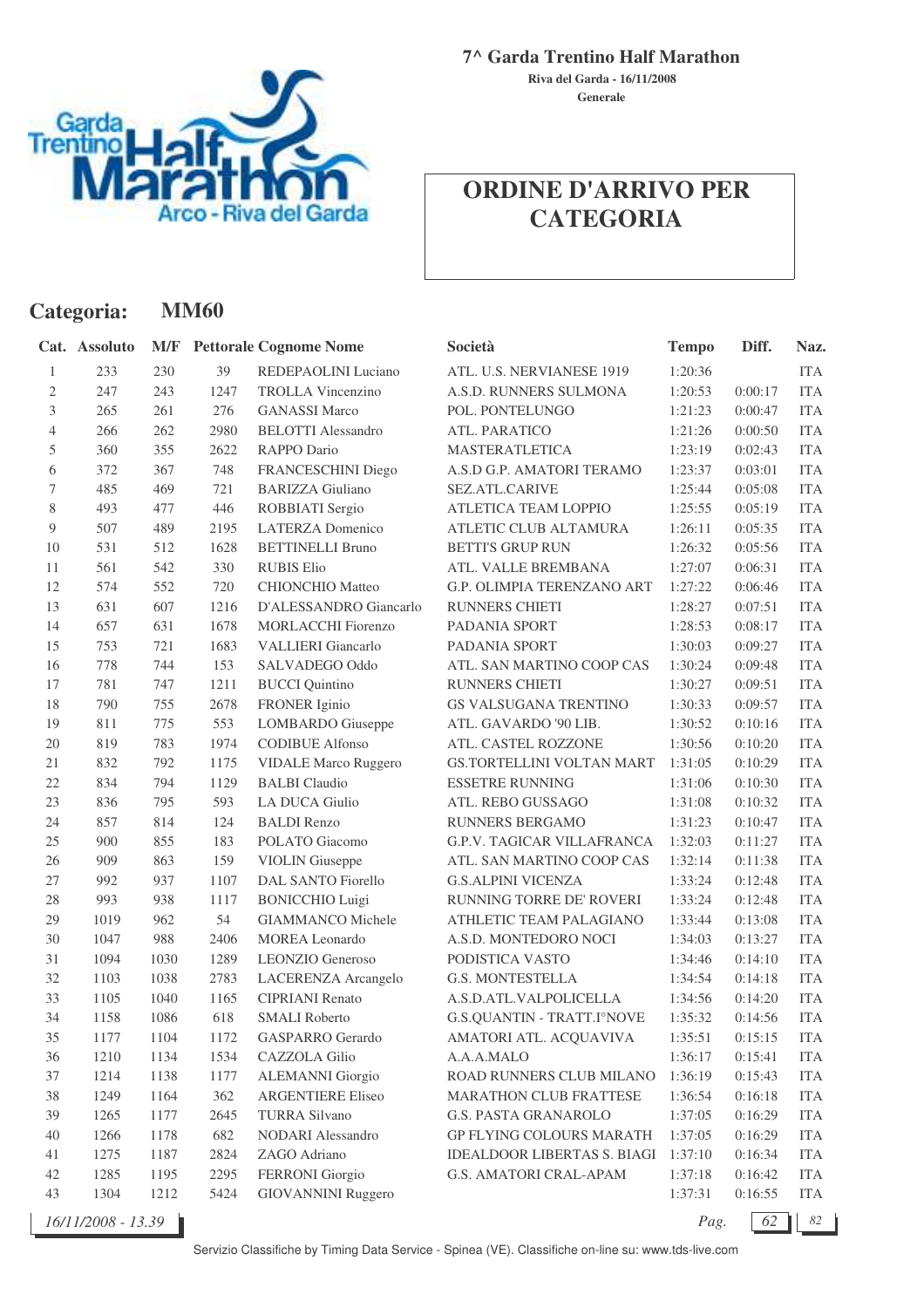| 44     | 1313 | 1218 | 1845 | <b>ERHARD</b> Gebhard           | RENNERCLUB VINSCHGAU         | 1:37:36 | 0:17:00 | <b>ITA</b> |
|--------|------|------|------|---------------------------------|------------------------------|---------|---------|------------|
| 45     | 1363 | 1260 | 2260 | QUADRIO Pierluigi               | ROAD RUNNERS CLUB MILANO     | 1:38:07 | 0:17:31 | <b>ITA</b> |
| 46     | 1373 | 1270 | 2562 | <b>VERDOLIN</b> Luigi           | LAKE GARDA MARATHON          | 1:38:15 | 0:17:39 | <b>ITA</b> |
| 47     | 1378 | 1275 | 2537 | MANZANA Giuliano                | ATLETICA TEAM LOPPIO         | 1:38:18 | 0:17:42 | <b>ITA</b> |
| 48     | 1385 | 1282 | 2772 | LUNGHI Gerolamo                 | <b>G.S. MONTESTELLA</b>      | 1:38:23 | 0:17:47 | <b>ITA</b> |
| 49     | 1405 | 1299 | 2250 | <b>EMILIO</b> Silvano           | ATL.VALDOBBIADENE G.S.A.     | 1:38:43 | 0:18:07 | <b>ITA</b> |
| 50     | 1418 | 1311 | 1928 | ZUIN Delfino                    | ATL. SAN MARTINO COOP CAS    | 1:38:50 | 0:18:14 | <b>ITA</b> |
| 51     | 1421 | 1314 | 365  | <b>BARRETTA Vincenzo</b>        | <b>US CERMIS MASI</b>        | 1:38:51 | 0:18:15 | <b>ITA</b> |
| 52     | 1434 | 1325 | 2367 | <b>POLI</b> Pietro              | AAA MARATHON CREMONA         | 1:38:55 | 0:18:19 | <b>ITA</b> |
| 53     | 1460 | 1350 | 1667 | <b>TRIA Domenico</b>            | A.S. AMATORI PUTIGNANO       | 1:39:10 | 0:18:34 | <b>ITA</b> |
| 54     | 1468 | 1357 | 2255 | LEONARDI Armando                | <b>U.S. DOLOMITICA</b>       | 1:39:16 | 0:18:40 | <b>ITA</b> |
| 55     | 1491 | 1377 | 2940 | ZUBBANI Pietrino                | AMATORI ATLETICA CARRARA     | 1:39:36 | 0:19:00 | <b>ITA</b> |
| 56     | 1523 | 1402 | 2549 | RENCUROSI Rodolfo               | ATL. VIGNATE                 | 1:39:50 | 0:19:14 | <b>ITA</b> |
| 57     | 1538 | 1414 | 631  | <b>MAINES Paolo</b>             | ATLETICA ROTALIANA           | 1:39:59 | 0:19:23 | <b>ITA</b> |
| 58     | 1542 | 1418 | 1670 | <b>COSACCO</b> Michele Clemente | A.S. AMATORI PUTIGNANO       | 1:39:59 | 0:19:23 | <b>ITA</b> |
| 59     | 1558 | 1431 | 380  | <b>GIORDANO Raffaele</b>        | MARATHON CLUB FRATTESE       | 1:40:07 | 0:19:31 | <b>ITA</b> |
|        |      | 1434 | 1669 | <b>INTINI Vito</b>              | A.S. AMATORI PUTIGNANO       | 1:40:09 | 0:19:33 | <b>ITA</b> |
| 60     | 1563 |      |      | <b>NEGRI</b> Gabriele           |                              |         |         |            |
| 61     | 1589 | 1455 | 2527 |                                 | G.P. PUBBLICA ASS.NZA BUSSE  | 1:40:30 | 0:19:54 | <b>ITA</b> |
| 62     | 1610 | 1473 | 1679 | <b>SANTERAMO Raffaele</b>       | NUOVA ATLETICA LATERZA       | 1:40:43 | 0:20:07 | <b>ITA</b> |
| 63     | 1675 | 1533 | 2661 | <b>TOLLER</b> Giuliano          | ATL. VALLI DI NON E SOLE     | 1:41:16 | 0:20:40 | <b>ITA</b> |
| 64     | 1687 | 1543 | 5485 | <b>GIACOMINI Renato</b>         | ATL. GAVARDO '90 LIB.        | 1:41:25 | 0:20:49 | <b>ITA</b> |
| 65     | 1692 | 1548 | 1690 | <b>FACCINCANI Luciano</b>       | LA RUSTICA AUTOVIMA PESCA    | 1:41:27 | 0:20:51 | <b>ITA</b> |
| 66     | 1718 | 1568 | 1267 | FERRARI Silvano                 | ATL. TRENTO CMB              | 1:41:42 | 0:21:06 | <b>ITA</b> |
| 67     | 1750 | 1591 | 5234 | <b>RACASI</b> Enrico            | PODISTICA BUSSOLENO          | 1:41:57 | 0:21:21 | <b>ITA</b> |
| 68     | 1765 | 1603 | 93   | LAGHEZZA Paolo                  | A.S.D. ATLETICA PEZZE DI GRE | 1:42:08 | 0:21:32 | <b>ITA</b> |
| 69     | 1770 | 1607 | 2065 | DEGIAMPIETRO Giorgio            | <b>US CERMIS MASI</b>        | 1:42:12 | 0:21:36 | <b>ITA</b> |
| 70     | 1834 | 1660 | 5532 | <b>TONELLI Dino</b>             |                              | 1:42:56 | 0:22:20 | <b>ITA</b> |
| 71     | 1837 | 1663 | 2845 | CAVINA Anselmo                  | ATL. AVIS CASTEL S.PIETRO    | 1:42:59 | 0:22:23 | <b>ITA</b> |
| 72     | 1876 | 1695 | 1671 | <b>BIANCO</b> Giovanni          | A.S. AMATORI PUTIGNANO       | 1:43:25 | 0:22:49 | <b>ITA</b> |
| 73     | 1894 | 1711 | 1200 | SASSO Piermario                 | ROAD RUNNERS CLUB MILANO     | 1:43:37 | 0:23:01 | <b>ITA</b> |
| 74     | 1963 | 1766 | 1898 | <b>BAVOSI</b> Marco             | ATL. SERNAGLIA MOB. VILLAN   | 1:44:21 | 0:23:45 | <b>ITA</b> |
| 75     | 1987 | 1786 | 2859 | <b>SPERTI</b> Lorenzo           | ATL. AVIS CASTEL S.PIETRO    | 1:44:38 | 0:24:02 | <b>ITA</b> |
| 76     | 1996 | 1792 | 2727 | DE GIORGI Giacomo               | ATL. CASTEL ROZZONE          | 1:44:44 | 0:24:08 | <b>ITA</b> |
| 77     | 2016 | 1808 | 2533 | <b>CAPPELLETTI Luciano</b>      | ATLETICA TEAM LOPPIO         | 1:44:55 | 0:24:19 | <b>ITA</b> |
| 78     | 2034 | 1825 | 1910 | <b>CANCARE'</b> Giacomo         | <b>RUNNERS BERGAMO</b>       | 1:45:08 | 0:24:32 | <b>ITA</b> |
| 79     | 2130 | 1899 | 5154 | <b>SCHIAVETTI Gianfausto</b>    | <b>GMP GLI SBANDATI</b>      | 1:46:21 | 0:25:45 | ITA        |
| 80     | 2142 | 1908 | 1807 | <b>ZUMIANI</b> Giuseppe         | S.S. TENNO                   | 1:46:34 | 0:25:58 | <b>ITA</b> |
| 81     | 2148 | 1914 | 1286 | RAGAZZI Antonio                 | POL. MADONNINA               | 1:46:37 | 0:26:01 | <b>ITA</b> |
| 82     | 2152 | 1917 | 1233 | PELLICCIOTTA Nino               | RUNNERS CHIETI               | 1:46:42 | 0:26:06 | <b>ITA</b> |
| 83     | 2158 | 1923 | 2553 | TAGLIAFERRI Ruggero             | ATL. VIGNATE                 | 1:46:44 | 0:26:08 | <b>ITA</b> |
| 84     | 2189 | 1947 | 1878 | <b>BOFFELLI</b> Gianmario       | ATL. VALLE BREMBANA          | 1:47:09 | 0:26:33 | <b>ITA</b> |
| 85     | 2194 | 1952 | 5156 | <b>BARDASI</b> Emilio           |                              | 1:47:15 | 0:26:39 | <b>ITA</b> |
| 86     | 2217 | 1969 | 1451 | <b>CRISCI</b> Antonio           | ATL. VIGHENZI PADENGHE       | 1:47:28 | 0:26:52 | <b>ITA</b> |
| 87     | 2244 | 1989 | 2587 | DALLAPOZZA Luciano              | MARATHON C.-ALTA QUOTA LI    | 1:47:49 | 0:27:13 | <b>ITA</b> |
| $88\,$ | 2259 | 2002 | 2082 | <b>BALDASSARRI Luciano</b>      | A.S. ATLETICA 85 FAENZA      | 1:47:58 | 0:27:22 | <b>ITA</b> |
| 89     | 2288 | 2024 | 2465 | <b>BORDENGA Mario</b>           | A.POD. AVIS MOB. LATTANZI    | 1:48:13 | 0:27:37 | <b>ITA</b> |
| 90     | 2302 | 2035 | 1666 | <b>CAMPANELLA</b> Angelo        | A.S. AMATORI PUTIGNANO       | 1:48:24 | 0:27:48 | <b>ITA</b> |
| 91     | 2343 | 2067 | 2629 | <b>TAFURI</b> Francesco         | ATL.CASTROVILLARI            | 1:48:48 | 0:28:12 | <b>ITA</b> |
| 92     | 2349 | 2072 | 5372 | <b>ZANINI Roberto</b>           |                              | 1:48:52 | 0:28:16 | <b>ITA</b> |
| 93     | 2485 | 2176 | 1158 | SANTI Severino G.               | GSD VALDALPONE DE MEGNI      | 1:50:35 | 0:29:59 | <b>ITA</b> |
| 94     | 2524 | 2206 | 2685 | ROSSETTI Tito                   | <b>S.S.MARCIA 4 PONTI</b>    | 1:51:08 | 0:30:32 | <b>ITA</b> |
| 95     | 2550 | 2227 | 2216 | <b>BARUFFALDI Bruno</b>         | A.S.D. ATL.PRISMA SPEDIZIONI | 1:51:22 | 0:30:46 | <b>ITA</b> |
| 96     | 2554 | 2230 | 1688 | <b>STEDILE Gino</b>             | CRUS OTTICA GUERRA PEDERS    | 1:51:27 | 0:30:51 | <b>ITA</b> |
| 97     | 2560 | 2236 | 2192 | RAGONE Giovanni                 | ATLETIC CLUB ALTAMURA        | 1:51:32 | 0:30:56 | <b>ITA</b> |
| 98     | 2581 | 2253 | 2544 | <b>ZAMBANINI Enrico</b>         | ATLETICA TEAM LOPPIO         | 1:51:55 | 0:31:19 | <b>ITA</b> |
| 99     | 2607 | 2271 | 1668 | RENNA Onofrio                   | A.S. AMATORI PUTIGNANO       | 1:52:21 | 0:31:45 | <b>ITA</b> |
| 100    | 2616 | 2278 | 2612 | FAINA Claudio                   | ATL. AMBROSIANA              | 1:52:26 | 0:31:50 | <b>ITA</b> |
| 101    | 2621 | 2281 | 1532 | <b>GONZO</b> Ivano              | A.A.A.MALO                   | 1:52:28 | 0:31:52 | <b>ITA</b> |
| 102    | 2622 | 2282 | 2299 | <b>GUERRA</b> Pietro            | G.P. MONTEBELLUNA            | 1:52:29 | 0:31:53 | <b>ITA</b> |
|        |      |      |      |                                 |                              |         |         |            |

*16/11/2008 - 13.39 Pag. 63 82*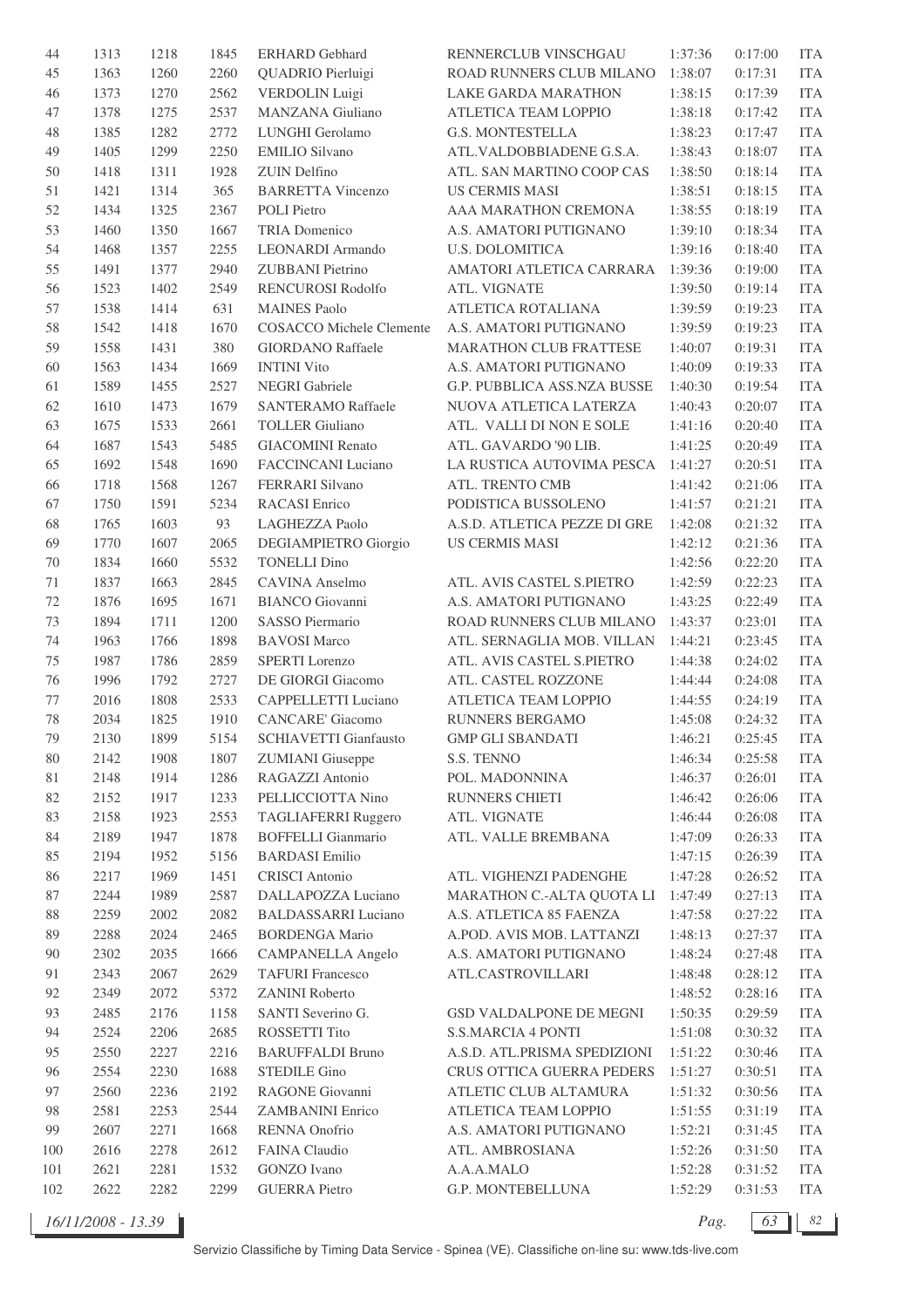| 103 | 2623 | 2283 | 2421 | <b>ANGHINELLI Alberto</b>   | <b>G.S. ZELOFORAMAGNO</b>          | 1:52:29 | 0:31:53 | <b>ITA</b>  |
|-----|------|------|------|-----------------------------|------------------------------------|---------|---------|-------------|
| 104 | 2632 | 2290 | 1682 | <b>BONGERMINO</b> Giuseppe  | NUOVA ATLETICA LATERZA             | 1:52:34 | 0:31:58 | <b>ITA</b>  |
| 105 | 2656 | 2310 | 1187 | <b>DONELLI Mirco</b>        | ROAD RUNNERS CLUB MILANO           | 1:52:58 | 0:32:22 | <b>ITA</b>  |
| 106 | 2691 | 2334 | 1138 | <b>MAHMOUD</b> Ismat        | CIRCOLO GHINELLI                   | 1:53:25 | 0:32:49 | <b>ITA</b>  |
| 107 | 2755 | 2375 | 1582 | FERRONI Angelo              | ASS.POL.ATL.SCANDIANO              | 1:54:07 | 0:33:31 | <b>ITA</b>  |
| 108 | 2784 | 2395 | 2950 | PANTERA Antonio             | AMATORI ATLETICA CARRARA           | 1:54:36 | 0:34:00 | <b>ITA</b>  |
| 109 | 2805 | 2408 | 2924 | <b>PAINI</b> Alberto        | <b>U.S. MALONNO</b>                | 1:54:50 | 0:34:14 | <b>ITA</b>  |
| 110 | 2831 | 2423 | 2140 | <b>MARRANGONE Antonio</b>   | ATL. CASONE NOCETO                 | 1:55:09 | 0:34:33 | <b>ITA</b>  |
| 111 | 2834 | 2426 | 1842 | <b>GASPARETTO Luciano</b>   | G.P. MONTEBELLUNA                  | 1:55:11 | 0:34:35 | <b>ITA</b>  |
| 112 | 2866 | 2442 | 318  | RUGGERI Luigi               | A.A.A. GIOCO SPORT PIADENA         | 1:55:38 | 0:35:02 | <b>ITA</b>  |
| 113 | 2886 | 2457 | 5429 | <b>MAZZOLDI</b> Glauco      | ATL. VALLI DI NON E SOLE           | 1:55:55 | 0:35:19 | <b>ITA</b>  |
| 114 | 2888 | 2459 | 2979 | MUNARETTO Pasqualino        | RUNNERS TEAM ZANE'                 | 1:55:55 | 0:35:19 | <b>ITA</b>  |
| 115 | 2901 | 2469 | 2188 | PETRELLA Gianni             | S.S.D. SRL RUNNERS ADRIATIC        | 1:56:05 | 0:35:29 | <b>ITA</b>  |
| 116 | 2932 | 2486 | 2122 | <b>TIZIANI</b> Angelino     | G.M. SPORTING CLUB MONDAD          | 1:56:34 | 0:35:58 | <b>ITA</b>  |
| 117 | 2936 | 2489 | 5243 | <b>MARAN</b> Ernesto        |                                    | 1:56:42 | 0:36:06 | <b>ITA</b>  |
| 118 | 2941 | 2491 | 2800 | <b>VERDICCHIO Giancarlo</b> | ASD.ATL.AMATORI SANGIUSTE          | 1:56:48 | 0:36:12 | <b>ITA</b>  |
| 119 | 2955 | 2501 | 1224 | <b>DILIGENTI Enio</b>       | RUNNERS CHIETI                     | 1:57:06 | 0:36:30 | <b>ITA</b>  |
| 120 | 2990 | 2526 | 1931 | DAL CIN Antonio             | ATL. SERNAGLIA MOB. VILLAN         | 1:57:44 | 0:37:08 | <b>ITA</b>  |
| 121 | 3004 | 2538 | 2943 | STIPCEVICH Umberto          | AMATORI ATLETICA CARRARA           | 1:58:00 | 0:37:24 | <b>ITA</b>  |
| 122 | 3019 | 2546 | 1592 | <b>MARGONI Mauro</b>        | ATL. VILLAZZANO                    | 1:58:24 | 0:37:48 | <b>ITA</b>  |
| 123 | 3033 | 2556 | 5177 | LUTZ Heinz                  |                                    | 1:58:36 | 0:38:00 | <b>AUT</b>  |
| 124 | 3044 | 2560 | 2825 | <b>CARRARO</b> Alberto      | <b>IDEALDOOR LIBERTAS S. BIAGI</b> | 1:58:47 | 0:38:11 | <b>ITA</b>  |
| 125 | 3046 | 2562 | 5119 | <b>UBER Mario</b>           |                                    | 1:58:53 | 0:38:17 | <b>ITA</b>  |
| 126 | 3106 | 2595 | 5327 | <b>OLIOSI</b> Giuseppe      |                                    | 2:00:07 | 0:39:31 | <b>ITA</b>  |
| 127 | 3118 | 2601 | 2767 | SOMMARIVA Mario Carlo       | <b>G.S. MONTESTELLA</b>            | 2:00:39 | 0:40:03 | <b>ITA</b>  |
| 128 | 3157 | 2627 | 5171 | <b>POLONI Renzo</b>         |                                    | 2:01:38 | 0:41:02 | <b>ITA</b>  |
| 129 | 3192 | 2649 | 5084 | <b>HESS</b> Gerhard         | TSV FELDKIRCHEN                    | 2:02:22 | 0:41:46 | <b>GER</b>  |
| 130 | 3249 | 2677 | 2464 | ABBADINI Alfredo            | A.POD. AVIS MOB. LATTANZI          | 2:03:58 | 0:43:22 | <b>ITA</b>  |
| 131 | 3291 | 2694 | 5345 | FINI Emilio                 |                                    | 2:04:46 | 0:44:10 | <b>ITA</b>  |
| 132 | 3294 | 2696 | 2756 | <b>STABILE Gaspare</b>      | ATL.AMAT.OSIMO                     | 2:05:02 | 0:44:26 | <b>ITA</b>  |
| 133 | 3312 | 2707 | 2650 | <b>BIANCHINI Bruno</b>      | ASS. POD. M. RIGAMONTI             | 2:05:36 | 0:45:00 | <b>ITA</b>  |
| 134 | 3431 | 2759 | 2374 | <b>TOSI</b> Ettore          | AAA MARATHON CREMONA               | 2:09:33 | 0:48:57 | <b>ITA</b>  |
| 135 | 3436 | 2762 | 2676 | <b>ZAMBRINI</b> Giancarlo   | ATL. CALDERARA TECNO-PLAS          | 2:09:51 | 0:49:15 | <b>ITA</b>  |
| 136 | 3439 | 2763 | 1961 | <b>BONI</b> Gian Franco     | ATL. CASTEL ROZZONE                | 2:09:52 | 0:49:16 | <b>ITA</b>  |
| 137 | 3466 | 2777 | 1792 | DI MUZIO Luigi              | U.S. ACLI MARATHON IMPERIA         | 2:10:33 | 0:49:57 | <b>ITA</b>  |
| 138 | 3486 | 2784 | 2333 | LAMAZZI Giuliano            | G.S. CASA MODENA                   | 2:11:53 | 0:51:17 | <b>ITA</b>  |
| 139 | 3512 | 2796 | 2814 | <b>MASE'</b> Efrem          | S.A. GIUSTINO                      | 2:13:31 | 0:52:55 | <b>ITA</b>  |
| 140 | 3551 | 2813 | 1625 | MASCETTI Angelo             | POL. PONTELUNGO                    | 2:15:15 | 0:54:39 | <b>ITA</b>  |
| 141 | 3574 | 2822 | 1794 | LIBERATOSCIOLI Raffaele     | <b>U.S. ACLI MARATHON IMPERIA</b>  | 2:16:45 | 0:56:09 | <b>ITA</b>  |
| 142 | 3605 | 2837 | 1916 | PIAZZALUNGA Giuliano        | RUNNERS BERGAMO                    | 2:18:42 | 0:58:06 | <b>ITA</b>  |
| 143 | 3618 | 2845 | 5321 | PARUSSEL Gernot             | <b>ANLAUF</b>                      | 2:19:43 | 0:59:07 | ${\tt GER}$ |
| 144 | 3628 | 2848 | 1213 | <b>CERRONI</b> Antonio      | RUNNERS CHIETI                     | 2:21:24 | 1:00:48 | <b>ITA</b>  |
| 145 | 3635 | 2852 | 2992 | <b>MANZONI</b> Angelo       | AVIS-AIDO ALMENNO S.SALVA          | 2:22:07 | 1:01:31 | <b>ITA</b>  |
| 146 | 3638 | 2854 | 5491 | <b>MUZI Renzo</b>           |                                    | 2:22:43 | 1:02:07 | <b>ITA</b>  |
| 147 | 3662 | 2868 | 1626 | <b>BEDESCHI</b> Carlo       | POL. PONTELUNGO                    | 2:25:51 | 1:05:15 | <b>ITA</b>  |
| 148 | 3664 | 2869 | 2554 | <b>FADINI Roberto</b>       | ATL. VIGNATE                       | 2:26:51 | 1:06:15 | <b>ITA</b>  |
| 149 | 3690 | 2881 | 2466 | DI BIAGIO Adriano           | A.POD. AVIS MOB. LATTANZI          | 2:34:12 | 1:13:36 | <b>ITA</b>  |

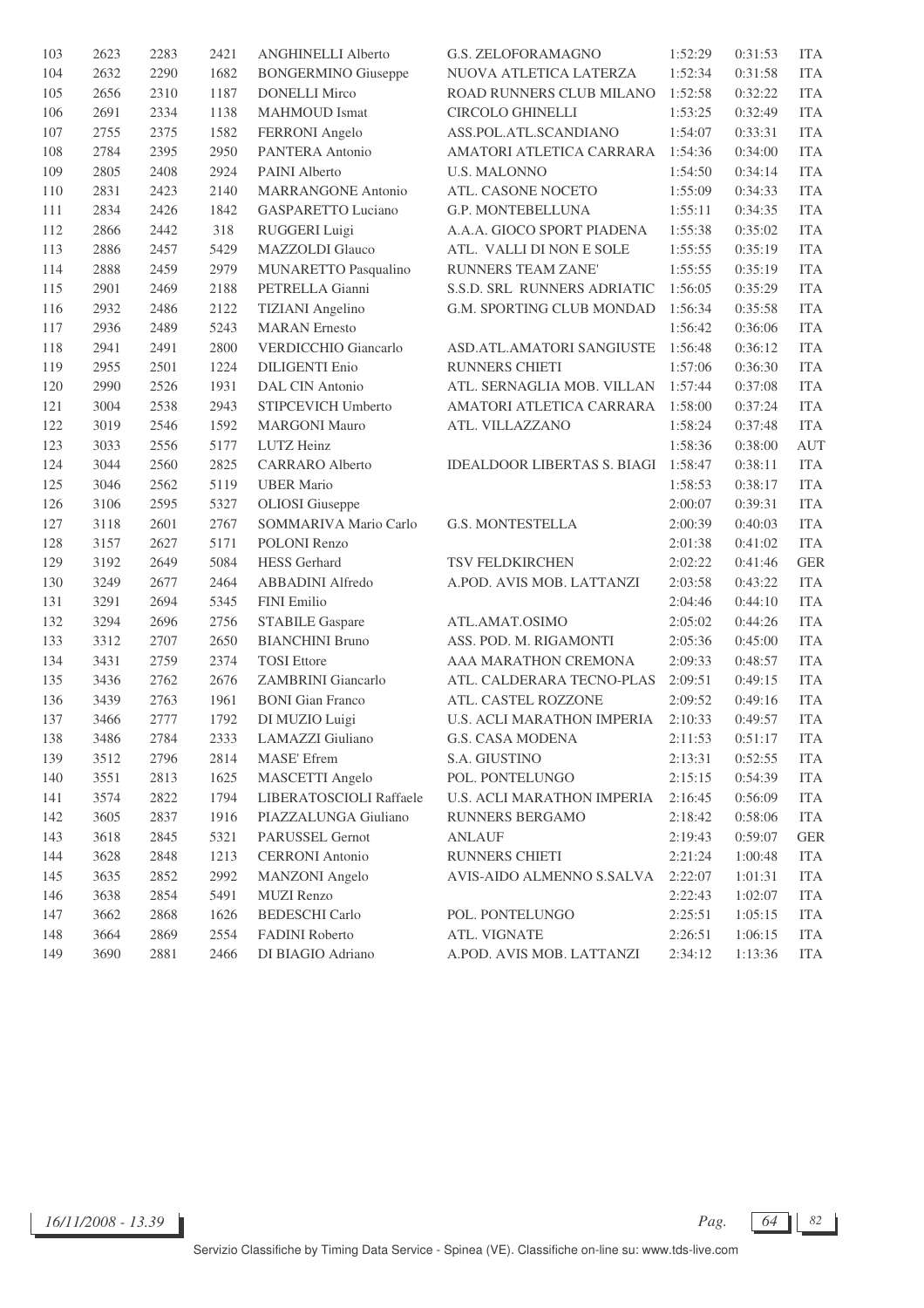

**Categoria: MM65**

**7^ Garda Trentino Half Marathon**

**Generale Riva del Garda - 16/11/2008**

# **ORDINE D'ARRIVO PER CATEGORIA**

|        | Cat. Assoluto      | M/F  |      | <b>Pettorale Cognome Nome</b> | Società                            | <b>Tempo</b> | Diff.   | Naz.       |
|--------|--------------------|------|------|-------------------------------|------------------------------------|--------------|---------|------------|
| 1      | 391                | 383  | 747  | DE DONATO Vittorio            | A.S.D G.P. AMATORI TERAMO          | 1:23:56      |         | <b>ITA</b> |
| 2      | 710                | 681  | 2515 | DAL BEN Gianfranco            | <b>G.S. BRANCALEONE ASTI</b>       | 1:29:29      | 0:05:33 | <b>ITA</b> |
| 3      | 1070               | 1007 | 1260 | <b>MARINI</b> Antonio         | NUOVA POD. CENTOBUCHI              | 1:34:25      | 0:10:29 | <b>ITA</b> |
| 4      | 1118               | 1052 | 2593 | <b>VEGRO</b> Federico         | <b>RUNNERS PADOVA</b>              | 1:35:07      | 0:11:11 | <b>ITA</b> |
| 5      | 1185               | 1111 | 2384 | <b>BRUGNARA Aldo</b>          | ATLETICA VALLE DI CEMBRA           | 1:36:00      | 0:12:04 | <b>ITA</b> |
| 6      | 1225               | 1145 | 1281 | <b>MASONI</b> Giancarlo       | POD. BIASOLA                       | 1:36:28      | 0:12:32 | <b>ITA</b> |
| 7      | 1311               | 1217 | 2491 | <b>MARINO</b> Giuseppe        | ATL. RUN FINALE LIGURE             | 1:37:35      | 0:13:39 | <b>ITA</b> |
| 8      | 1454               | 1345 | 2359 | <b>MANGRONI Paolo</b>         | G.S. MARATONETI DEL TIGULL         | 1:39:08      | 0:15:12 | <b>ITA</b> |
| 9      | 1526               | 1404 | 1701 | <b>BOSCHERINI</b> Ennio       | ATL. POMEZIA E.SERVIZI             | 1:39:54      | 0:15:58 | <b>ITA</b> |
| 10     | 1571               | 1439 | 2390 | <b>TREVISANI Stefano</b>      | ATL. BONDENO                       | 1:40:14      | 0:16:18 | <b>ITA</b> |
| 11     | 1582               | 1449 | 2855 | MINGHETTI Luciano             | ATL. AVIS CASTEL S.PIETRO          | 1:40:23      | 0:16:27 | <b>ITA</b> |
| 12     | 1608               | 1471 | 2657 | <b>TARGHETTA Luciano</b>      | GS.TORTELLINI VOLTAN MART          | 1:40:43      | 0:16:47 | <b>ITA</b> |
| 13     | 1612               | 1474 | 726  | <b>SERGI</b> Giuseppe         | HOBBY MARATHON CATANZA             | 1:40:44      | 0:16:48 | <b>ITA</b> |
| 14     | 1614               | 1476 | 2338 | <b>MARTINI</b> Luigi          | ATL. VALLI DI NON E SOLE           | 1:40:45      | 0:16:49 | <b>ITA</b> |
| 15     | 1689               | 1545 | 1180 | <b>BERNARDINI Oliviero</b>    | ROAD RUNNERS CLUB MILANO           | 1:41:26      | 0:17:30 | <b>ITA</b> |
| 16     | 1901               | 1718 | 2543 | <b>VILLA Danilo</b>           | <b>ATLETICA TEAM LOPPIO</b>        | 1:43:40      | 0:19:44 | <b>ITA</b> |
| 17     | 1976               | 1777 | 1672 | <b>NETTI</b> Giuseppe         | A.S. AMATORI PUTIGNANO             | 1:44:30      | 0:20:34 | <b>ITA</b> |
| 18     | 2087               | 1869 | 2003 | <b>CARACENI</b> Dionigi       | A.S.D G.P. AMATORI TERAMO          | 1:45:48      | 0:21:52 | <b>ITA</b> |
| 19     | 2094               | 1873 | 2631 | <b>GUERZONI</b> Giuseppe      | ATL. GNARRO JET MATTEI             | 1:45:53      | 0:21:57 | <b>ITA</b> |
| 20     | 2163               | 1928 | 2929 | <b>BONACCHI Marco</b>         | <b>A.S.C.SILVANO FEDI</b>          | 1:46:46      | 0:22:50 | <b>ITA</b> |
| 21     | 2247               | 1991 | 1875 | <b>BUSI</b> Renato            | ATL. VALLE BREMBANA                | 1:47:52      | 0:23:56 | <b>ITA</b> |
| $22\,$ | 2257               | 2000 | 2951 | <b>AUFDERKLAMM Roland</b>     | AMATEUR SPORT CLUB BERG            | 1:47:57      | 0:24:01 | <b>ITA</b> |
| 23     | 2266               | 2005 | 1576 | <b>AVESANI Paolo</b>          | A.S.D. ATL.PRISMA SPEDIZIONI       | 1:48:01      | 0:24:05 | <b>ITA</b> |
| 24     | 2295               | 2029 | 2556 | GUASTAMACCHIA Luigi           | A.S.D. LA MICHETTA                 | 1:48:17      | 0:24:21 | <b>ITA</b> |
| 25     | 2306               | 2037 | 1737 | PIZZA Antonio                 | A.A.A. GIOCO SPORT PIADENA         | 1:48:28      | 0:24:32 | <b>ITA</b> |
| 26     | 2327               | 2056 | 2776 | <b>MASSARA</b> Carlo          | <b>G.S. MONTESTELLA</b>            | 1:48:42      | 0:24:46 | <b>ITA</b> |
| 27     | 2394               | 2104 | 2546 | <b>CREMA Umberto</b>          | ATL. VIGNATE                       | 1:49:34      | 0:25:38 | <b>ITA</b> |
| 28     | 2464               | 2159 | 2261 | <b>LUCIN</b> Luigi            | <b>G.S. FRAVEGGIO</b>              | 1:50:12      | 0:26:16 | <b>ITA</b> |
| 29     | 2492               | 2179 | 1521 | FOLETTO Emilio                | A.S.D. POD.BASSO VERONESE          | 1:50:41      | 0:26:45 | <b>ITA</b> |
| 30     | 2494               | 2181 | 2835 | NICOLINI Corrado              | <b>IDEALDOOR LIBERTAS S. BIAGI</b> | 1:50:44      | 0:26:48 | <b>ITA</b> |
| 31     | 2564               | 2238 | 5574 | <b>FABBI</b> Giancarlo        | CIRC.DIP.CASSA RISPARMIO P         | 1:51:37      | 0:27:41 | <b>ITA</b> |
| 32     | 2628               | 2286 | 1221 | DI IANNI Sabatino             | <b>RUNNERS CHIETI</b>              | 1:52:32      | 0:28:36 | <b>ITA</b> |
| 33     | 2675               | 2324 | 1304 | <b>FERRARI</b> Mariano        | <b>G.S. FRAVEGGIO</b>              | 1:53:13      | 0:29:17 | <b>ITA</b> |
| 34     | 2714               | 2348 | 5356 | LUCCHIARI Dino                | <b>INTERAUTO</b>                   | 1:53:39      | 0:29:43 | ITA        |
| 35     | 2927               | 2483 | 2514 | <b>SALA Mario</b>             | A.ATL. LECCO-COLOMBO COST          | 1:56:28      | 0:32:32 | <b>ITA</b> |
| 36     | 3050               | 2565 | 2036 | <b>MARINACI Fernando</b>      | <b>GYMNASIUM C.FITNES MARAT</b>    | 1:58:57      | 0:35:01 | <b>ITA</b> |
| 37     | 3061               | 2570 | 5111 | KOJI Kinoshita                |                                    | 1:59:11      | 0:35:15 | JPN        |
| 38     | 3062               | 2571 | 1890 | FANTAUZZI Francesco           | G.S. BRANCALEONE ASTI              | 1:59:11      | 0:35:15 | <b>ITA</b> |
| 39     | 3075               | 2579 | 2839 | NUVOLARA Giuseppe             | <b>IDEALDOOR LIBERTAS S. BIAGI</b> | 1:59:22      | 0:35:26 | <b>ITA</b> |
| 40     | 3087               | 2585 | 2500 | RECCHIA Giuseppe              | A.POD.FAGGIANO ALL TRADE           | 1:59:33      | 0:35:37 | <b>ITA</b> |
| 41     | 3091               | 2586 | 1280 | <b>MERIGHI Romano</b>         | POL. MADONNINA                     | 1:59:39      | 0:35:43 | <b>ITA</b> |
| 42     | 3154               | 2626 | 2053 | PAVONI Giancarlo              | LA RUSTICA AUTOVIMA PESCA          | 2:01:35      | 0:37:39 | <b>ITA</b> |
| 43     | 3171               | 2635 | 2646 | CAPPELLINI Roberto            | ASS. G.P. MARATHON BS              | 2:01:51      | 0:37:55 | <b>ITA</b> |
|        | 16/11/2008 - 13.39 |      |      |                               |                                    | Pag.         | 65      | 82         |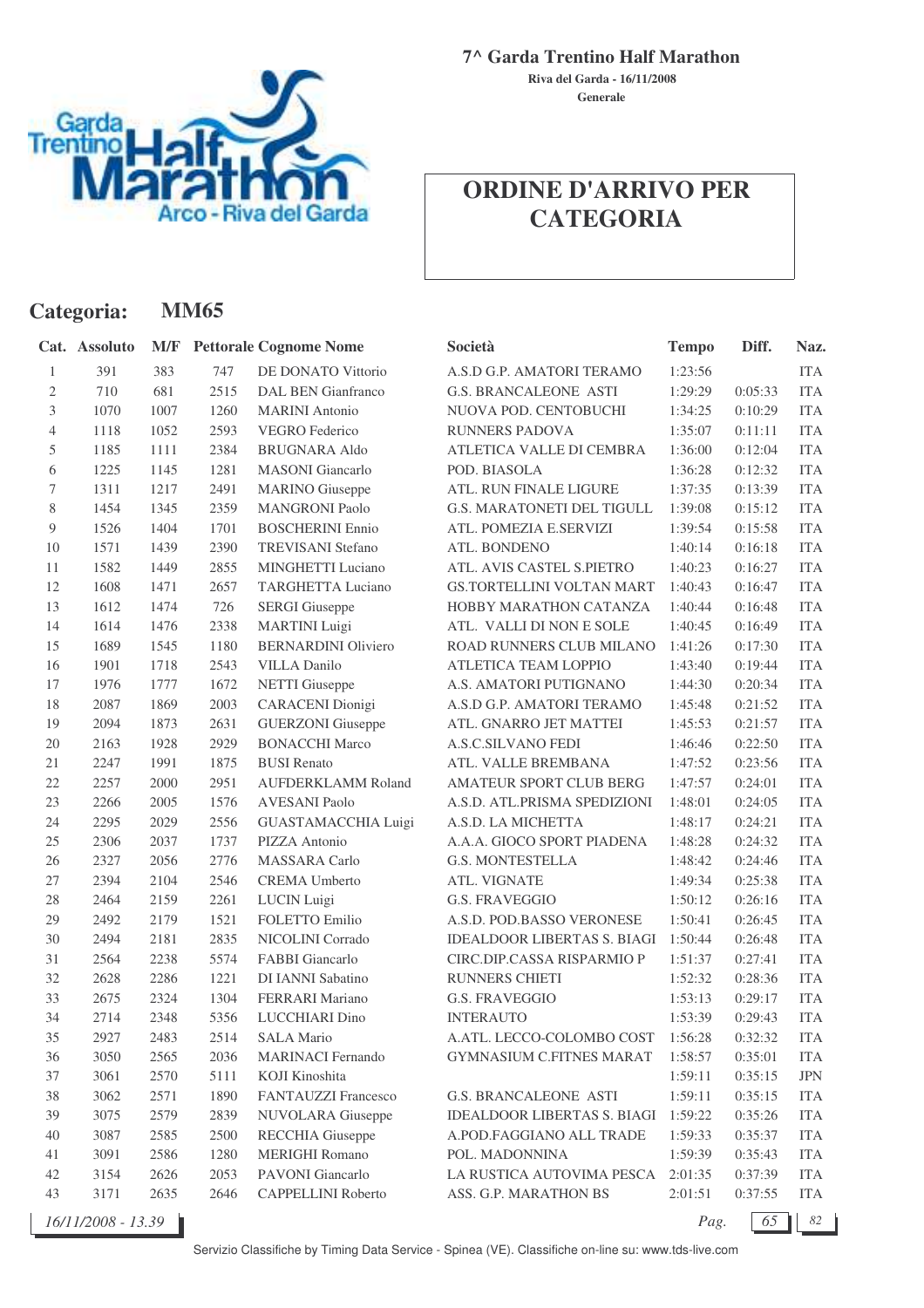| 44 | 3198 | 2652 | 2056 | VINCO Gianantonio        | LA RUSTICA AUTOVIMA PESCA     | 2:02:25 | 0:38:29 | <b>ITA</b> |
|----|------|------|------|--------------------------|-------------------------------|---------|---------|------------|
| 45 | 3233 | 2665 | 2550 | <b>TASSELLO</b> Girolamo | <b>ATL. VIGNATE</b>           | 2:03:26 | 0:39:30 | <b>ITA</b> |
| 46 | 3241 | 2672 | 1627 | <b>MARCHESINI</b> Piero  | POL. PONTELUNGO               | 2:03:42 | 0:39:46 | <b>ITA</b> |
| 47 | 3252 | 2678 | 2708 | ROSSANO Domenico         | <b>HOBBY MARATHON CATANZA</b> | 2:04:02 | 0:40:06 | <b>ITA</b> |
| 48 | 3258 | 2681 | 2191 | <b>CORNACCHIA Biagio</b> | ATLETIC CLUB ALTAMURA         | 2:04:10 | 0:40:14 | <b>ITA</b> |
| 49 | 3275 | 2689 | 1755 | <b>LODDO</b> Pietro      | <b>SS SULCIS MAB SERVICE</b>  | 2:04:29 | 0:40:33 | <b>ITA</b> |
| 50 | 3303 | 2702 | 2941 | <b>VIOLI</b> Giuseppe    | AMATORI ATLETICA CARRARA      | 2:05:19 | 0:41:23 | <b>ITA</b> |
| 51 | 3347 | 2721 | 2135 | <b>SCHIA Stefano</b>     | ATL. CASONE NOCETO            | 2:06:29 | 0:42:33 | <b>ITA</b> |
| 52 | 3423 | 2753 | 2416 | <b>LASAGNI</b> Serafino  | CIRC.RICREATIVO CITTANOVA     | 2:09:16 | 0:45:20 | <b>ITA</b> |
| 53 | 3453 | 2771 | 2723 | PINI Andrea              | <b>G.P. ALLEGRINI</b>         | 2:10:13 | 0:46:17 | <b>ITA</b> |
| 54 | 3491 | 2787 | 5110 | <b>MAKOTO</b> Furuta     |                               | 2:12:21 | 0:48:25 | <b>JPN</b> |
| 55 | 3557 | 2816 | 5112 | <b>MICHINORI Honda</b>   |                               | 2:15:43 | 0:51:47 | <b>JPN</b> |
| 56 | 3568 | 2821 | 1590 | <b>BERLOFFA</b> Graziano | ATL. VILLAZZANO               | 2:16:31 | 0:52:35 | <b>ITA</b> |
| 57 | 3593 | 2829 | 1351 | <b>VILLANI</b> Livio     | A.S. MEDITERRANEA             | 2:17:22 | 0:53:26 | <b>ITA</b> |
| 58 | 3595 | 2830 | 5031 | <b>JOSÉ</b> Míccoli      | <b>SOCICAM</b>                | 2:17:23 | 0:53:27 | <b>BRA</b> |
| 59 | 3599 | 2834 | 2725 | <b>BARTOLINI Mario</b>   | G.P. ALLEGRINI                | 2:17:54 | 0:53:58 | <b>ITA</b> |
| 60 | 3640 | 2856 | 2468 | <b>TRAINI</b> Giancarlo  | A.POD. AVIS MOB. LATTANZI     | 2:23:10 | 0:59:14 | <b>ITA</b> |
| 61 | 3670 | 2873 | 2467 | CHESSA Antonio           | A.POD. AVIS MOB. LATTANZI     | 2:28:47 | 1:04:51 | <b>ITA</b> |
| 62 | 3685 | 2879 | 1244 | <b>TURI</b> Carlo        | RUNNERS CHIETI                | 2:33:03 | 1:09:07 | <b>ITA</b> |

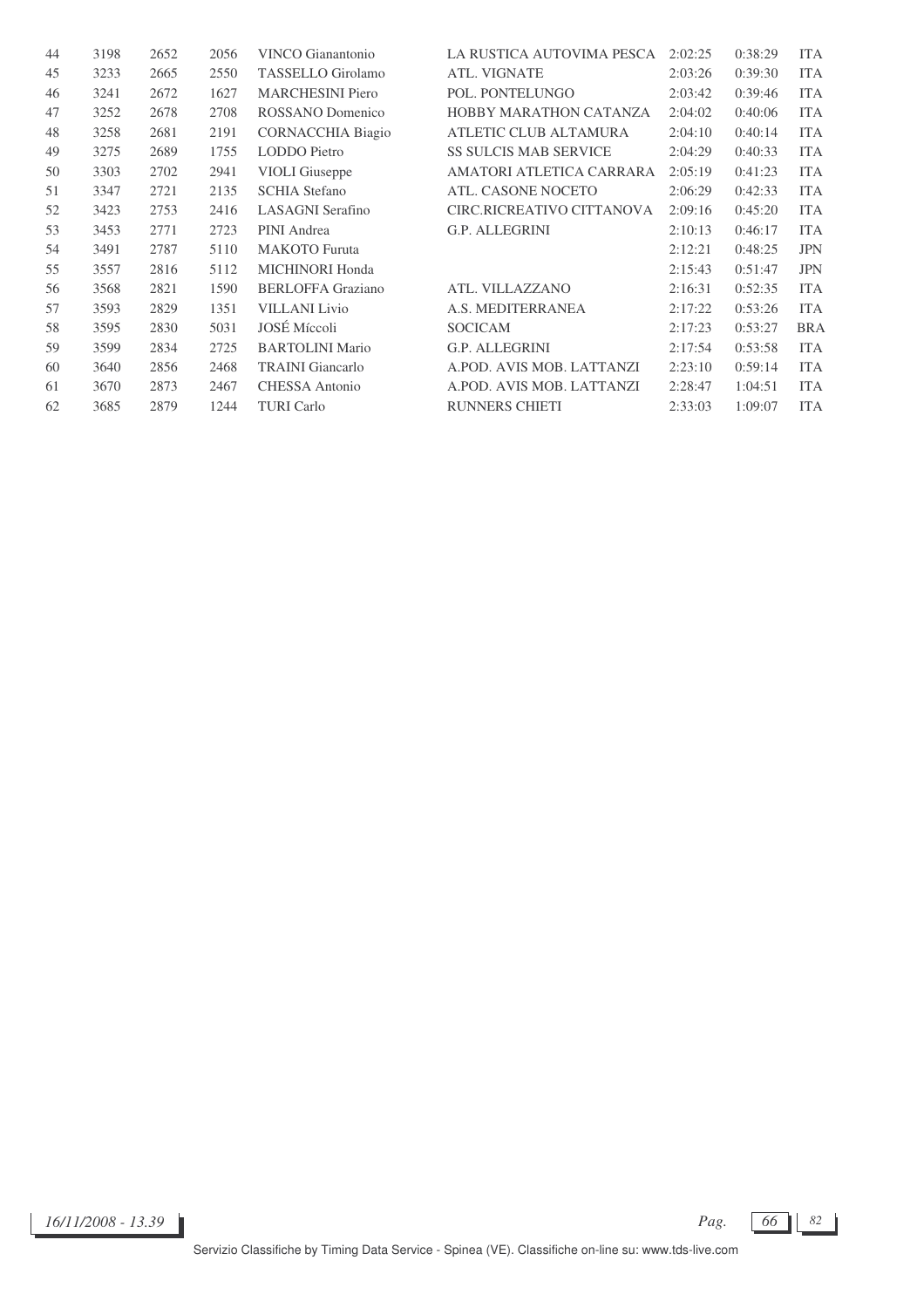

#### **7^ Garda Trentino Half Marathon**

**Generale Riva del Garda - 16/11/2008**

# **ORDINE D'ARRIVO PER CATEGORIA**

| Categoria:     |               | <b>MM70</b> |      |                                |                                   |              |         |            |  |  |  |  |
|----------------|---------------|-------------|------|--------------------------------|-----------------------------------|--------------|---------|------------|--|--|--|--|
|                | Cat. Assoluto | M/F         |      | <b>Pettorale Cognome Nome</b>  | Società                           | <b>Tempo</b> | Diff.   | Naz.       |  |  |  |  |
| $\mathbf{1}$   | 885           | 840         | 92   | RAVERA Giovanni                | <b>G.A.U. GIOVANI AMICI UNITI</b> | 1:31:49      |         | <b>ITA</b> |  |  |  |  |
| $\sqrt{2}$     | 907           | 861         | 2820 | <b>MENGHI Nino</b>             | ATL. MAMELI RAVENNA               | 1:32:09      | 0:00:20 | <b>ITA</b> |  |  |  |  |
| 3              | 1102          | 1037        | 5829 | <b>SEEGER Horst</b>            |                                   | 1:34:53      | 0:03:04 | <b>GER</b> |  |  |  |  |
| 4              | 1200          | 1125        | 2730 | <b>AMBRUSCHI Giulio Natale</b> | AMATORI LAZZARETTO                | 1:36:11      | 0:04:22 | <b>ITA</b> |  |  |  |  |
| 5              | 1383          | 1280        | 322  | <b>BAGGIA Bruno</b>            | ATL. VALLI DI NON E SOLE          | 1:38:22      | 0:06:33 | <b>ITA</b> |  |  |  |  |
| 6              | 1598          | 1463        | 1926 | PERUZZO Tullio                 | ATL. SAN MARTINO COOP CAS         | 1:40:36      | 0:08:47 | <b>ITA</b> |  |  |  |  |
| $\tau$         | 1682          | 1539        | 2256 | ROVISI Virgilio Carlo          | <b>U.S. DOLOMITICA</b>            | 1:41:21      | 0:09:32 | <b>ITA</b> |  |  |  |  |
| $8\,$          | 1816          | 1644        | 2939 | <b>GIANNONI</b> Giuseppe       | AMATORI ATLETICA CARRARA          | 1:42:43      | 0:10:54 | <b>ITA</b> |  |  |  |  |
| $\overline{9}$ | 1831          | 1657        | 2887 | <b>VENTO Vito</b>              | ATL. REBO GUSSAGO                 | 1:42:54      | 0:11:05 | <b>ITA</b> |  |  |  |  |
| 10             | 1932          | 1741        | 2121 | SAMBUGARO Giuliano             | G.M. SPORTING CLUB MONDAD         | 1:43:59      | 0:12:10 | <b>ITA</b> |  |  |  |  |
| 11             | 2133          | 1902        | 2968 | <b>CANTONE Vincenzo</b>        | A.S. TEAM FRANCAVILLA             | 1:46:27      | 0:14:38 | <b>ITA</b> |  |  |  |  |
| 12             | 2371          | 2088        | 2653 | ROCCHESSO Silvano              | <b>GS.TORTELLINI VOLTAN MART</b>  | 1:49:07      | 0:17:18 | <b>ITA</b> |  |  |  |  |
| 13             | 2427          | 2128        | 1225 | FASOLI Gino                    | RUNNERS CHIETI                    | 1:49:57      | 0:18:08 | <b>ITA</b> |  |  |  |  |
| 14             | 2523          | 2205        | 1733 | <b>BARTOLI</b> Luciano         | G.S. ATL. 5 STELLE                | 1:51:07      | 0:19:18 | <b>ITA</b> |  |  |  |  |
| 15             | 2747          | 2368        | 2383 | <b>CARBONI</b> Gianni          | POLISPORTIVA TORRILE              | 1:54:00      | 0:22:11 | <b>ITA</b> |  |  |  |  |
| 16             | 2817          | 2416        | 1191 | <b>MOTTA</b> Isolano           | ROAD RUNNERS CLUB MILANO          | 1:54:59      | 0:23:10 | <b>ITA</b> |  |  |  |  |
| 17             | 2893          | 2463        | 1305 | <b>BERTAMINI Alessandro</b>    | ATLETICA TEAM LOPPIO              | 1:55:59      | 0:24:10 | <b>ITA</b> |  |  |  |  |
| 18             | 2951          | 2499        | 1189 | FERRARI Pietro                 | ROAD RUNNERS CLUB MILANO          | 1:57:05      | 0:25:16 | <b>ITA</b> |  |  |  |  |
| 19             | 2962          | 2506        | 2775 | MAIOCCHI Luigi                 | <b>G.S. MONTESTELLA</b>           | 1:57:13      | 0:25:24 | <b>ITA</b> |  |  |  |  |
| 20             | 2965          | 2508        | 2302 | <b>STELLA Francesco</b>        | ATL. SERNAGLIA MOB. VILLAN        | 1:57:15      | 0:25:26 | <b>ITA</b> |  |  |  |  |
| 21             | 2970          | 2513        | 1591 | <b>GIACOMELLI Cesarino</b>     | ATL. VILLAZZANO                   | 1:57:23      | 0:25:34 | <b>ITA</b> |  |  |  |  |
| 22             | 3032          | 2555        | 2667 | <b>UNTERER Fritz</b>           | RENNERCLUB VINSCHGAU              | 1:58:36      | 0:26:47 | <b>ITA</b> |  |  |  |  |
| 23             | 3111          | 2597        | 2251 | <b>LORENZON Mario</b>          | ATL.VALDOBBIADENE G.S.A.          | 2:00:15      | 0:28:26 | <b>ITA</b> |  |  |  |  |
| 24             | 3113          | 2598        | 1186 | <b>DEGRASSI</b> Giuseppe       | ROAD RUNNERS CLUB MILANO          | 2:00:19      | 0:28:30 | <b>ITA</b> |  |  |  |  |
| 25             | 3295          | 2697        | 1689 | DALLA PEGORARA Angelo          | LA RUSTICA AUTOVIMA PESCA         | 2:05:02      | 0:33:13 | <b>ITA</b> |  |  |  |  |
| 26             | 3344          | 2720        | 2529 | <b>BELLINI</b> Giacomo         | ATLETICA TEAM LOPPIO              | 2:06:22      | 0:34:33 | <b>ITA</b> |  |  |  |  |
| 27             | 3474          | 2779        | 2124 | <b>FIORI</b> Francesco         | G.M. SPORTING CLUB MONDAD         | 2:11:05      | 0:39:16 | <b>ITA</b> |  |  |  |  |
| 28             | 3511          | 2795        | 2763 | NOTARANGELO Giovanni           | <b>G.S. MONTESTELLA</b>           | 2:13:19      | 0:41:30 | <b>ITA</b> |  |  |  |  |
| 29             | 3533          | 2806        | 2150 | <b>LANZI</b> Germano           | ATL. CASONE NOCETO                | 2:14:26      | 0:42:37 | <b>ITA</b> |  |  |  |  |
| 30             | 3597          | 2832        | 1917 | <b>SESTINI</b> Dino Giulio     | <b>RUNNERS BERGAMO</b>            | 2:17:48      | 0:45:59 | <b>ITA</b> |  |  |  |  |
| 31             | 3606          | 2838        | 1809 | SORDO Aldo                     | <b>ATLETICA CAIRO</b>             | 2:18:43      | 0:46:54 | <b>ITA</b> |  |  |  |  |
| 32             | 3657          | 2864        | 1727 | COCCHIO Antonio                | CEDAS FIAT GRUPPO PODISMO         | 2:24:42      | 0:52:53 | <b>ITA</b> |  |  |  |  |
| 33             | 3661          | 2867        | 1808 | <b>CAVIGLIA</b> Enrico         | <b>ATLETICA CAIRO</b>             | 2:25:47      | 0:53:58 | <b>ITA</b> |  |  |  |  |
| 34             | 3696          | 2883        | 2586 | <b>CERESA</b> Gianbattista     | MARATHON C.-ALTA QUOTA LI         | 2:38:10      | 1:06:21 | <b>ITA</b> |  |  |  |  |

*16/11/2008 - 13.39 Pag. 67 82*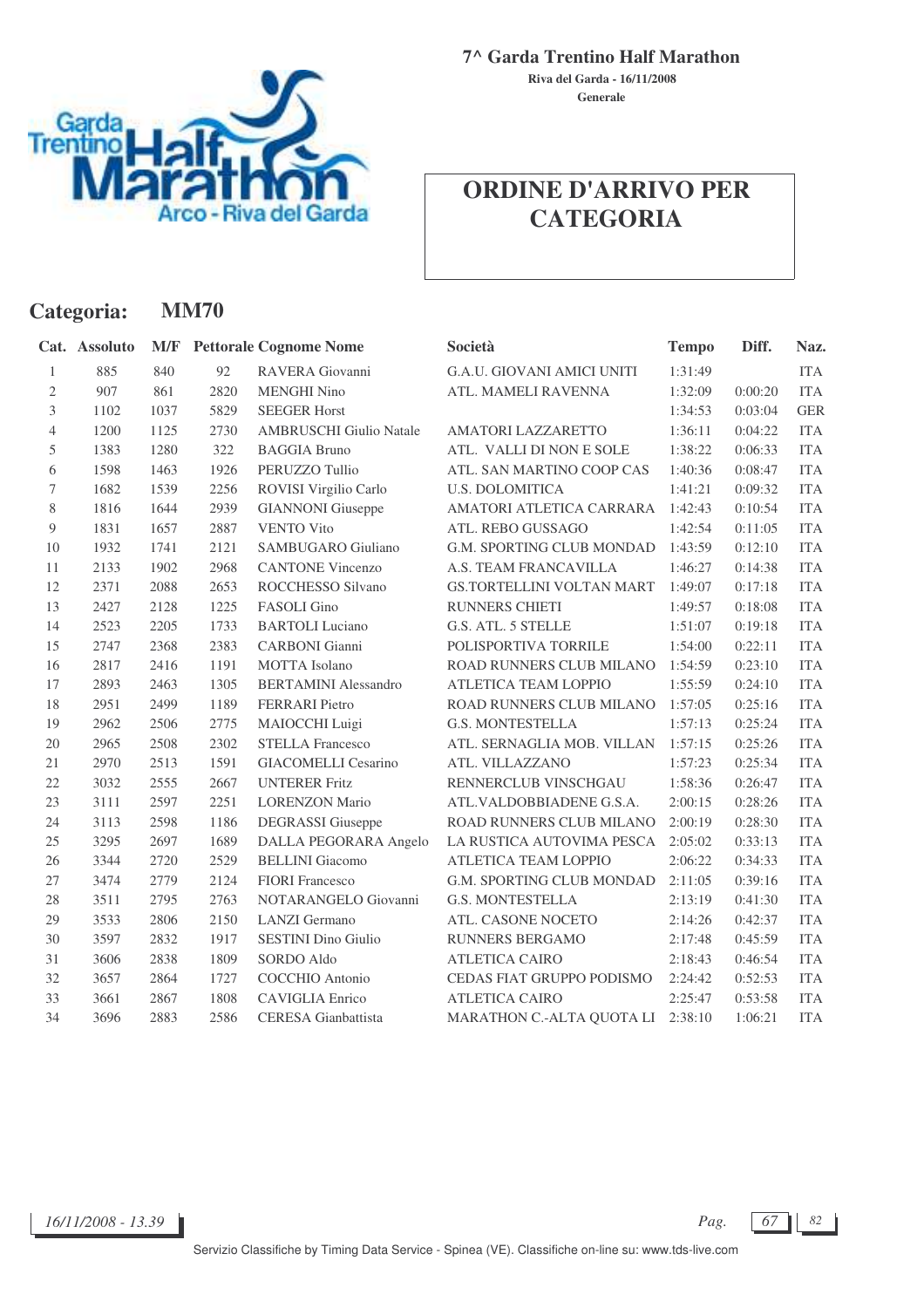

**7^ Garda Trentino Half Marathon**

**Generale Riva del Garda - 16/11/2008**

| Categoria: |               |      | <b>MM75</b> |                                   |                                  |              |         |            |  |  |  |  |
|------------|---------------|------|-------------|-----------------------------------|----------------------------------|--------------|---------|------------|--|--|--|--|
|            | Cat. Assoluto |      |             | <b>M/F</b> Pettorale Cognome Nome | <b>Società</b>                   | <b>Tempo</b> | Diff.   | Naz.       |  |  |  |  |
|            | 1256          | 1169 | 2731        | <b>GUERINI</b> Giovanni           | POOL SOC.ATL.ALTA VALSERI        | 1:36:56      |         | <b>ITA</b> |  |  |  |  |
| 2          | 2635          | 2292 | 5191        | <b>BENVENUTI Alessandro</b>       | LA RUSTICA AUTOVIMA PESCA        | 1:52:41      | 0:15:45 | <b>ITA</b> |  |  |  |  |
| 3          | 3094          | 2588 | 1814        | RICCIARDIELLO Donato              | A.S. AMICI STRADA DEL TESOR      | 1:59:49      | 0:22:53 | <b>ITA</b> |  |  |  |  |
| 4          | 3098          | 2590 | 2388        | ALESSIO Gianpiero                 | <b>L.G. SCHLERN RAIFFEISEN</b>   | 1:59:52      | 0:22:56 | <b>ITA</b> |  |  |  |  |
| 5          | 3270          | 2686 | 1198        | <b>SALA Bruno</b>                 | ROAD RUNNERS CLUB MILANO         | 2:04:20      | 0:27:24 | <b>ITA</b> |  |  |  |  |
| 6          | 3398          | 2741 | 2655        | <b>GRASSO</b> Pasquale            | <b>GS.TORTELLINI VOLTAN MART</b> | 2:08:33      | 0:31:37 | <b>ITA</b> |  |  |  |  |
| 7          | 3418          | 2750 | 2165        | <b>GIOVANNINI Vittorino</b>       | ATL. CASONE NOCETO               | 2:09:10      | 0:32:14 | <b>ITA</b> |  |  |  |  |
| 8          | 3485          | 2783 | 1673        | MIRIZZI Vincenzo                  | A.S. AMATORI PUTIGNANO           | 2:11:48      | 0:34:52 | <b>ITA</b> |  |  |  |  |

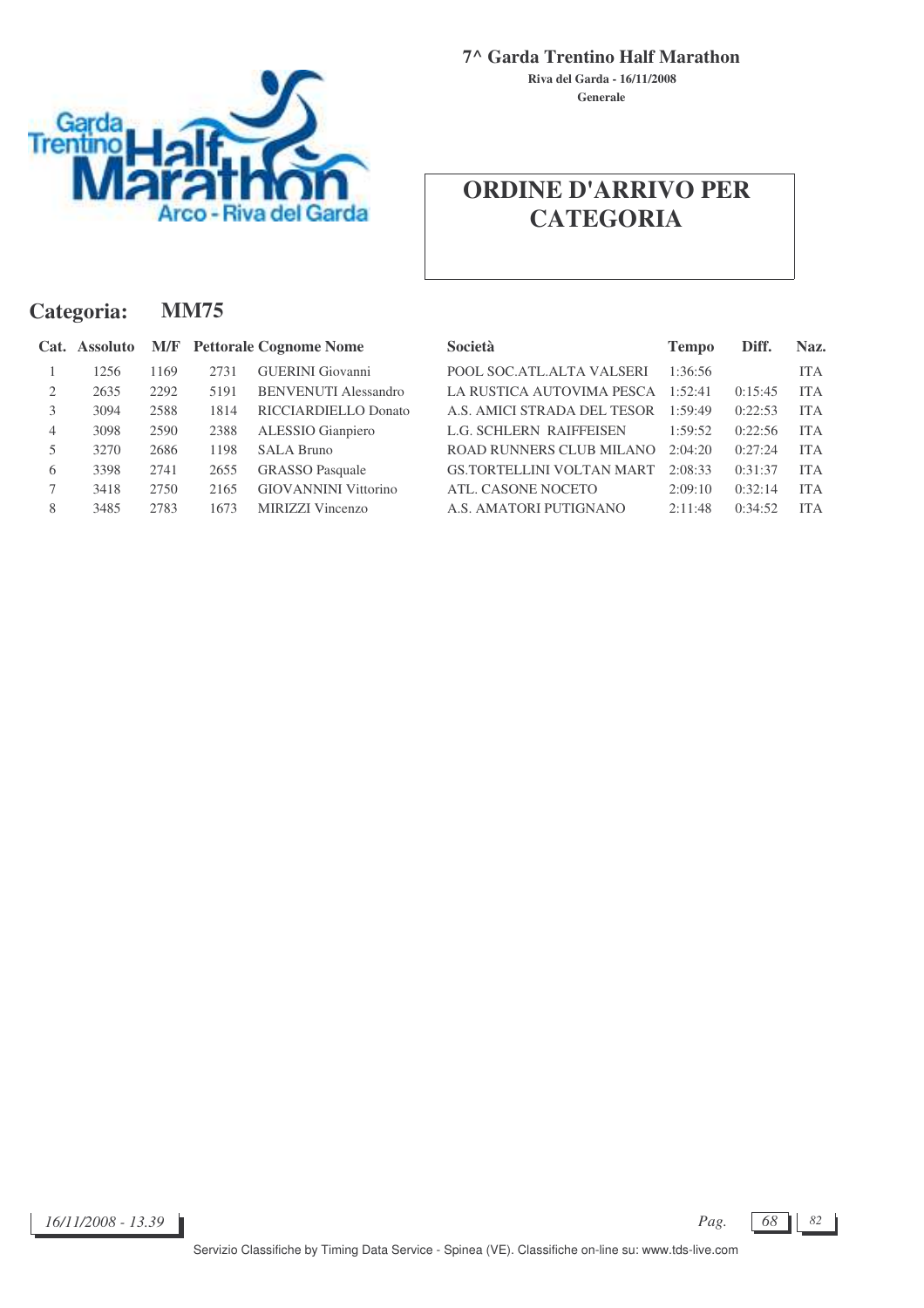

**Generale Riva del Garda - 16/11/2008**

| Categoria: | <b>MM80o</b> |
|------------|--------------|
|------------|--------------|

|      |      |      | Cat. Assoluto M/F Pettorale Cognome Nome |
|------|------|------|------------------------------------------|
| 3669 | 2872 | 2099 | <b>TOGNI</b> Giuseppe                    |

|      |      | Cat. Assoluto M/F Pettorale Cognome Nome | Società                  | Tempo Diff. Naz. |     |
|------|------|------------------------------------------|--------------------------|------------------|-----|
| 3669 | 2872 | 2099 TOGNI Giuseppe                      | ATL. DI LUMEZZANE C.S.P. | 2:28:44          | ITA |

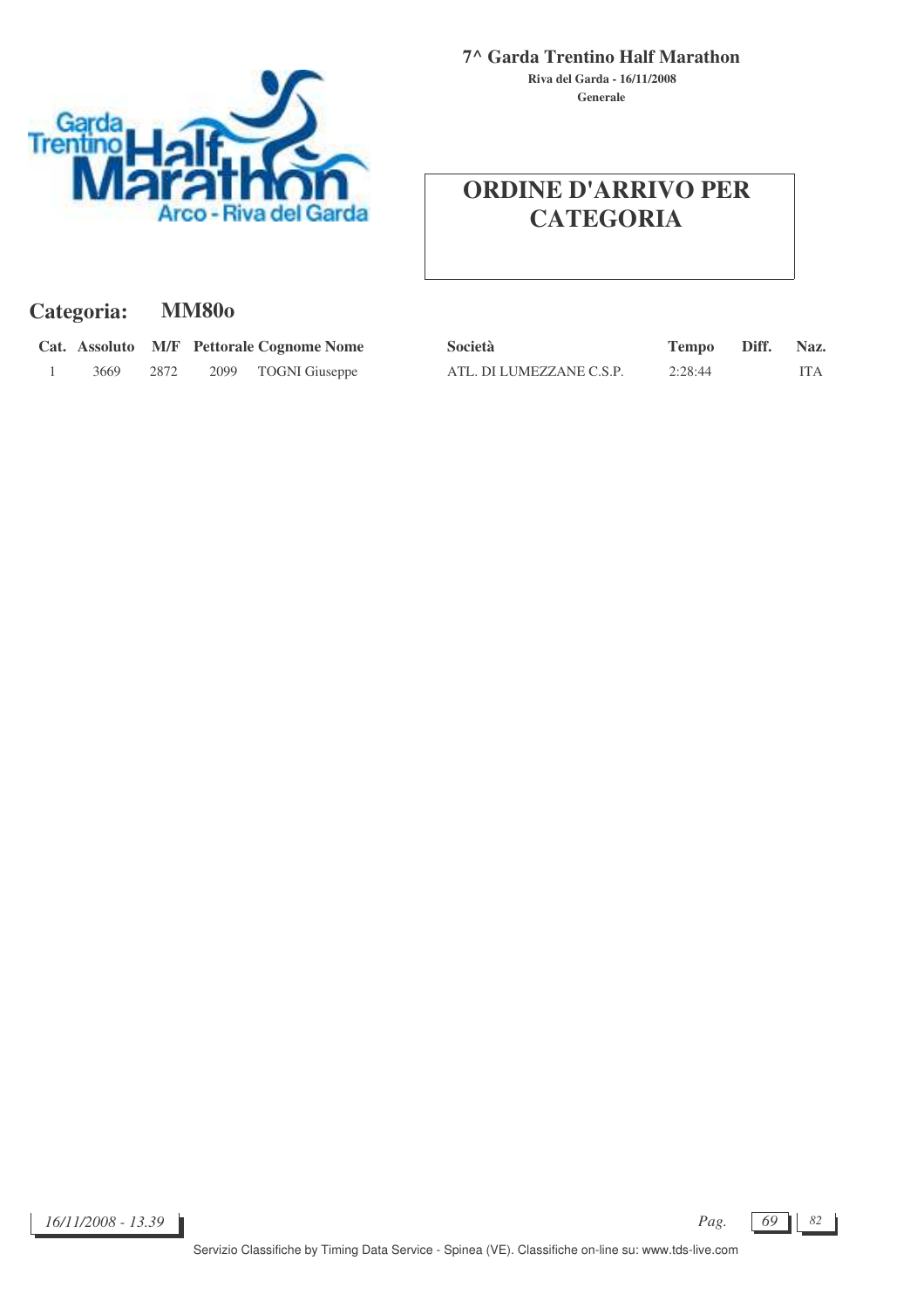

**7^ Garda Trentino Half Marathon**

**Generale Riva del Garda - 16/11/2008**

| Categoria: |     | <b>PM</b> |      |                                          |                                  |              |         |            |  |
|------------|-----|-----------|------|------------------------------------------|----------------------------------|--------------|---------|------------|--|
|            |     |           |      | Cat. Assoluto M/F Pettorale Cognome Nome | <b>Società</b>                   | <b>Tempo</b> | Diff.   | Naz.       |  |
|            |     |           |      | KIPLAGAT Isaac Kipkoech                  |                                  | 1:04:08      |         | <b>KEN</b> |  |
|            | 136 | 134       | 2649 | <b>VIESI</b> Diego                       | <b>CRUS OTTICA GUERRA PEDERS</b> | 1:17:50      | 0:13:42 | <b>ITA</b> |  |
|            | 371 | 366       | 2804 | <b>BARCHETTI Daniele</b>                 | ATLETICA ROTALIANA               | 1:23:36      | 0:19:28 | <b>ITA</b> |  |
| 4          | 672 | 645       | 28   | VIDOTTO Stefano                          | ATL. TRENTO CMB                  | 1:29:05      | 0:24:57 | <b>ITA</b> |  |
|            | 870 | 826       | 30   | <b>BELTRAME</b> Carlo                    | <b>ATLETICA CAIRO</b>            | 1:31:38      | 0:27:30 | <b>ITA</b> |  |
|            |     |           |      |                                          |                                  |              |         |            |  |

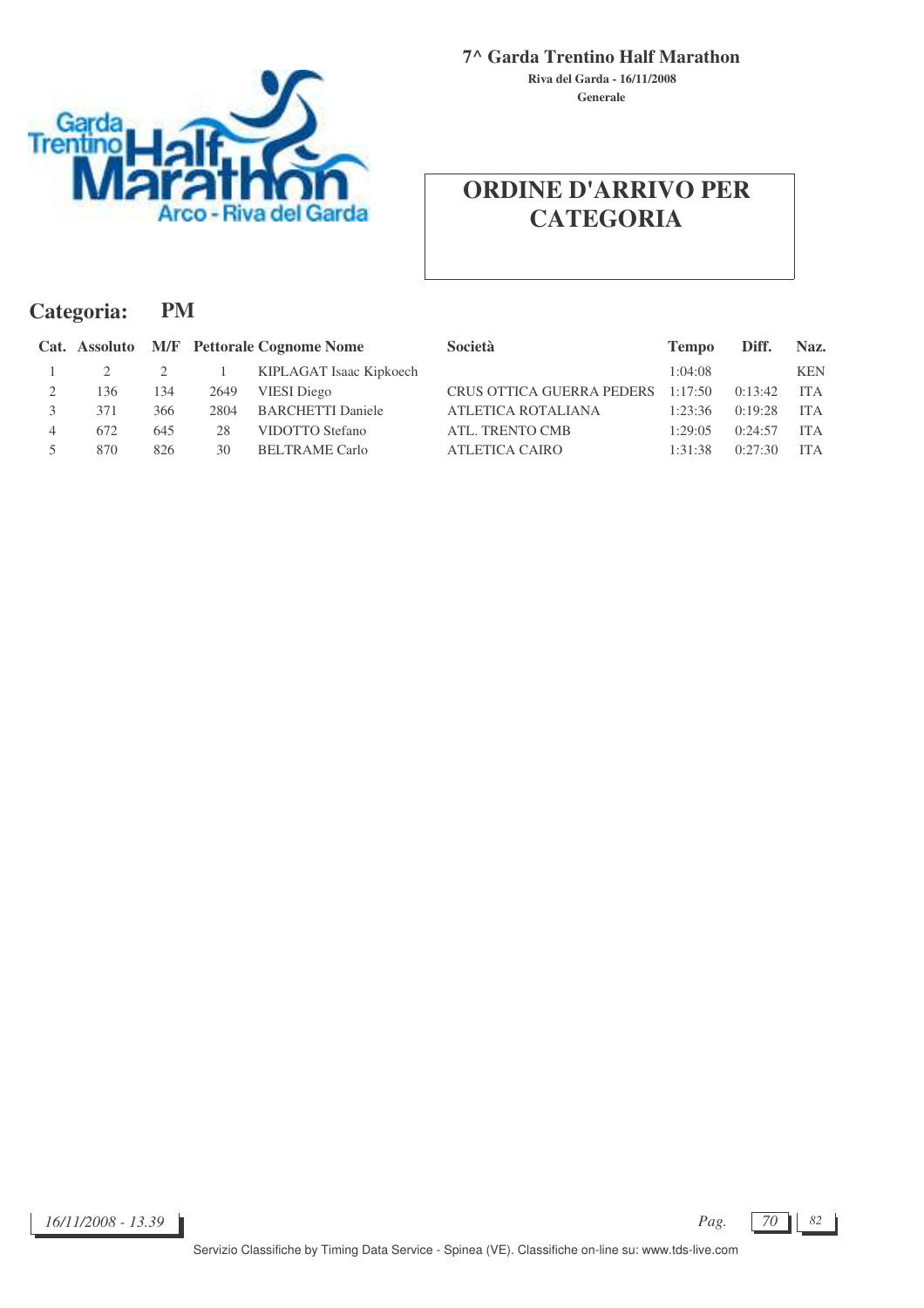

**Categoria: SF**

**7^ Garda Trentino Half Marathon**

**Generale Riva del Garda - 16/11/2008**

|                | Cat. Assoluto |                |                  | <b>M/F</b> Pettorale Cognome Nome | Società                                            | <b>Tempo</b> | Diff.   | Naz.       |
|----------------|---------------|----------------|------------------|-----------------------------------|----------------------------------------------------|--------------|---------|------------|
| 1              | 90            | $\mathbf{1}$   | F1               | <b>MARCONI</b> Gloria             | CALCESTRUZZI CORRADINI EX                          | 1:16:05      |         | <b>ITA</b> |
| $\mathfrak{2}$ | 121           | $\mathfrak{2}$ | F <sub>3</sub>   | RICOTTA Giovanna                  | ATLETICA ASI VENETO                                | 1:17:06      | 0:01:01 | <b>ITA</b> |
| 3              | 214           | 3              | F <sub>9</sub>   |                                   | CONCEICAO LOPES Sonia Ma ATLETICA BRUGNERA FRIULIN | 1:20:07      | 0:04:02 | <b>ITA</b> |
| $\overline{4}$ | 414           | 11             | F20              | <b>BERTERO</b> Alice              | <b>ATLETICA CAIRO</b>                              | 1:24:22      | 0:08:17 | <b>ITA</b> |
| 5              | 445           | 13             | F18              | <b>SANTAMARIA Marta</b>           | ATLETICA BRUGNERA FRIULIN                          | 1:24:57      | 0:08:52 | <b>ITA</b> |
| 6              | 472           | 14             | F10              | DISCONZI Stefania                 | A.S.D.ATL.INSIEME NEW FOOD                         | 1:25:30      | 0:09:25 | <b>ITA</b> |
| 7              | 571           | 21             | F <sub>164</sub> | PETRI Claudia                     | <b>ATLETICA ESTENSE</b>                            | 1:27:18      | 0:11:13 | <b>ITA</b> |
| 8              | 655           | 26             | F917             | <b>MARCHETTI Daniela</b>          | ATLETICA 2005                                      | 1:28:52      | 0:12:47 | <b>ITA</b> |
| 9              | 670           | 27             | F758             | <b>BERGAMO</b> Mirella            | <b>GS VALSUGANA TRENTINO</b>                       | 1:29:04      | 0:12:59 | <b>ITA</b> |
| 10             | 867           | 44             | F958             | <b>SCIABOLACCI Elena</b>          | A.S.C.SILVANO FEDI                                 | 1:31:32      | 0:15:27 | <b>ITA</b> |
| 11             | 946           | 51             | F185             | SONZOGNI Cristina                 | <b>G.S. ALTITUDE</b>                               | 1:32:44      | 0:16:39 | <b>ITA</b> |
| 12             | 1280          | 90             | F637             | <b>MARCELLI</b> Giovanna          | C.A.OLIMPIA-C.M.VALSERIANA                         | 1:37:16      | 0:21:11 | <b>ITA</b> |
| 13             | 1342          | 101            | F183             | TARTAGLIA Erica                   | ASD SAN PAOLO VILLA REALE                          | 1:37:54      | 0:21:49 | <b>ITA</b> |
| 14             | 1712          | 149            | F19              | <b>GHIONE</b> Erika               | <b>ATLETICA CAIRO</b>                              | 1:41:39      | 0:25:34 | <b>ITA</b> |
| 15             | 1820          | 173            | F17              | <b>BRUGNARA</b> Giorgia           | ATL. TRENTO CMB                                    | 1:42:45      | 0:26:40 | <b>ITA</b> |
| 16             | 2099          | 222            | F130             | <b>DANTILE Valentina</b>          | ATLETIC CLUB ALTAMURA                              | 1:45:58      | 0:29:53 | <b>ITA</b> |
| 17             | 2138          | 233            | F699             | <b>CHIARLONE Simona</b>           | A.S.D.ATLETICA SALUZZO                             | 1:46:31      | 0:30:26 | <b>ITA</b> |
| 18             | 2346          | 277            | F571             | <b>BASSANELLI Veronica</b>        | <b>G.S. ALTITUDE</b>                               | 1:48:49      | 0:32:44 | <b>ITA</b> |
| 19             | 2777          | 386            | F949             | <b>CASTAGNO</b> Talia             | MOLLIFICIO MODENESE CITTA                          | 1:54:29      | 0:38:24 | <b>ITA</b> |
| 20             | 2979          | 461            | F727             | <b>MESSNER</b> Notburga           | SPORTGEMEINSCHAFT EISACK                           | 1:57:36      | 0:41:31 | <b>ITA</b> |
| 21             | 3034          | 478            | F811             | <b>GOMES DA SILVA Elidiane</b>    | <b>G.S. CASA MODENA</b>                            | 1:58:37      | 0:42:32 | <b>BRA</b> |
| 22             | 3342          | 623            | F837             | <b>ROMAGNOLI Simona</b>           | A.POD. AVIS MOB. LATTANZI                          | 2:06:21      | 0:50:16 | <b>ITA</b> |
| 23             | 3388          | 651            | F909             | PAGNANELLI Antonella              | ATL.AMAT.OSIMO                                     | 2:08:09      | 0:52:04 | <b>ITA</b> |
| 24             | 3458          | 685            | F885             | <b>BEDESCHI</b> Simona            | <b>G.S. CASA MODENA</b>                            | 2:10:19      | 0:54:14 | <b>ITA</b> |
| 25             | 3608          | 770            | F7               | <b>TONOLINI Asha</b>              | ATL. REBO GUSSAGO                                  | 2:19:04      | 1:02:59 | <b>ITA</b> |

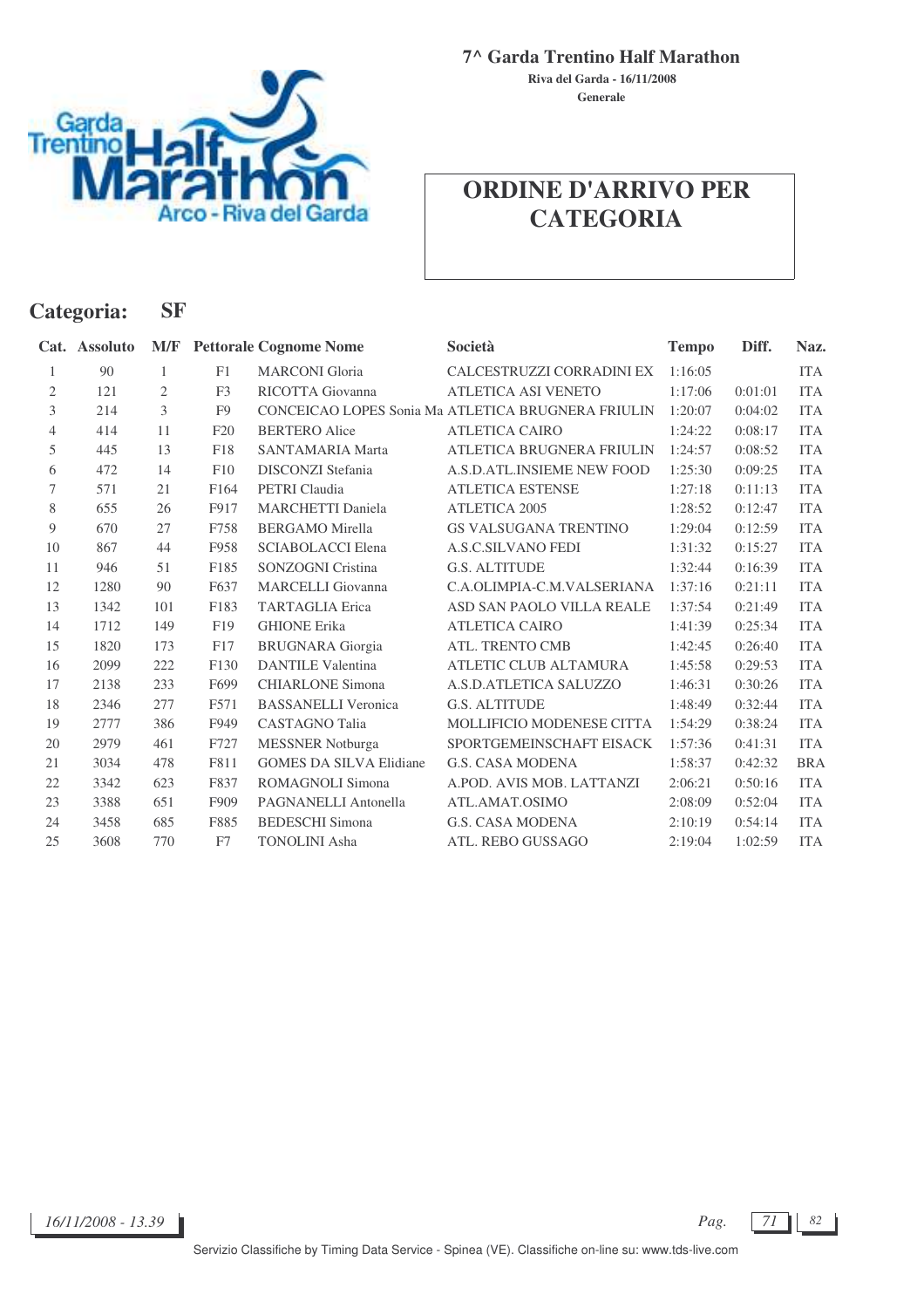

#### **7^ Garda Trentino Half Marathon**

**Generale Riva del Garda - 16/11/2008**

# **ORDINE D'ARRIVO PER CATEGORIA**

| Categoria:                  |                  | <b>SM</b>      |                |                                   |                                  |              |         |                                    |
|-----------------------------|------------------|----------------|----------------|-----------------------------------|----------------------------------|--------------|---------|------------------------------------|
|                             | Cat. Assoluto    |                |                | <b>M/F</b> Pettorale Cognome Nome | Società                          | <b>Tempo</b> | Diff.   | Naz.                               |
| 1                           | 3                | 3              | 13             | <b>NGENY KIBET Eligy</b>          |                                  | 1:04:12      |         | <b>KEN</b>                         |
| $\sqrt{2}$                  | $\overline{4}$   | $\overline{4}$ | $\mathbf{2}$   | <b>BIWOTT Nicodemus</b>           |                                  | 1:04:36      | 0:00:24 | <b>KEN</b>                         |
| $\ensuremath{\mathfrak{Z}}$ | 5                | 5              | $\mathfrak{Z}$ | <b>RUGUT Mathew Kiprotich</b>     | ACSI CAMPIDOGLIO PALATINO        | 1:05:30      | 0:01:18 | <b>KEN</b>                         |
| $\overline{4}$              | 6                | 6              | 5              | LETTING Cosmas Kiplimo            |                                  | 1:07:00      | 0:02:48 | <b>KEN</b>                         |
| $\mathfrak s$               | $\boldsymbol{7}$ | 7              | 598            | <b>EN GUADY Khalid</b>            | ATL. REBO GUSSAGO                | 1:07:14      | 0:03:02 | <b>ITA</b>                         |
| 6                           | 9                | 9              | 193            | <b>BRIGNONE Valerio</b>           | A.S.D.ATLETICA SALUZZO           | 1:07:57      | 0:03:45 | <b>ITA</b>                         |
| $\boldsymbol{7}$            | 10               | 10             | 20             | <b>MILESI</b> Davide              | <b>C.S. FORESTALE</b>            | 1:08:02      | 0:03:50 | <b>ITA</b>                         |
| $8\,$                       | 11               | 11             | 15             | PASETTO Gianluca                  | CALCESTRUZZI CORRADINI EX        | 1:08:05      | 0:03:53 | <b>ITA</b>                         |
| $\overline{9}$              | 12               | 12             | 14             | PIGONI Matteo                     | POD. MADONNA DI SOTTO            | 1:08:25      | 0:04:13 | <b>ITA</b>                         |
| 10                          | 13               | 13             | 569            | <b>CANTERI Marco</b>              | U.S. PRIMIERO - SAN MARTINO      | 1:08:43      | 0:04:31 | <b>ITA</b>                         |
| 11                          | 16               | 16             | $\overline{9}$ | <b>ARBET Roman</b>                | <b>JM DEMOLEX BARDEJOV</b>       | 1:09:48      | 0:05:36 | <b>SVK</b>                         |
| 12                          | 21               | 21             | 323            | <b>BAGGIA Riccardo</b>            | ATL. VALLI DI NON E SOLE         | 1:10:41      | 0:06:29 | <b>ITA</b>                         |
| 13                          | $22\,$           | $22\,$         | 461            | <b>TAGLIABUE Claudio</b>          | ATL. C.S.S.R. BRESCIA            | 1:10:54      | 0:06:42 | <b>ITA</b>                         |
| 14                          | 23               | 23             | 552            | PARIS Giovanni                    | ATL. GAVARDO '90 LIB.            | 1:11:08      | 0:06:56 | <b>ITA</b>                         |
| 15                          | $25\,$           | 25             | 23             | <b>BOGDANICH Massimiliano</b>     | CALCESTRUZZI CORRADINI EX        | 1:11:48      | 0:07:36 | <b>ITA</b>                         |
| 16                          | 27               | 27             | 551            | <b>RAMBALDINI Alessandro</b>      | ATL. GAVARDO '90 LIB.            | 1:11:54      | 0:07:42 | <b>ITA</b>                         |
| 17                          | 34               | 34             | 419            | POSTINGHEL Fabrizio               | CRUS OTTICA GUERRA PEDERS        | 1:12:40      | 0:08:28 | <b>ITA</b>                         |
| 18                          | 38               | 38             | 417            | <b>MARTUFI Michele</b>            | ATLETICA MAXICAR CIVITANO        | 1:13:19      | 0:09:07 | <b>ITA</b>                         |
| 19                          | 48               | 48             | 515            | FASOLO Alfredo                    | G.S. BOGNANCO                    | 1:14:11      | 0:09:59 | <b>ITA</b>                         |
| 20                          | 49               | 49             | 26             | <b>AIMAR Enrico</b>               | A.S.D.ATLETICA SALUZZO           | 1:14:14      | 0:10:02 | <b>ITA</b>                         |
| 21                          | 55               | 55             | 531            | MERZARIO Paolo                    | A.ATL. LECCO-COLOMBO COST        | 1:14:35      | 0:10:23 | <b>ITA</b>                         |
| 22                          | 58               | $58\,$         | 465            | <b>CATTANEO Mauro</b>             | AAA MARATHON CREMONA             | 1:14:42      | 0:10:30 | <b>ITA</b>                         |
| 23                          | 64               | 64             | 21             | SPINA Domenico                    | CALCESTRUZZI CORRADINI EX        | 1:14:59      | 0:10:47 | <b>ITA</b>                         |
| 24                          | 66               | 66             | 420            | DEPEDRI Christian                 | CRUS OTTICA GUERRA PEDERS        | 1:15:03      | 0:10:51 | <b>ITA</b>                         |
| 25                          | 70               | 70             | 620            | PICCENI Daniele                   | <b>GEAS ATLETICA BQS SERVIZI</b> | 1:15:12      | 0:11:00 | <b>ITA</b>                         |
| 26                          | 78               | 78             | 637            | <b>MAZZARINI Emiliano</b>         | S.A. VALCHIESE                   | 1:15:35      | 0:11:23 | <b>ITA</b>                         |
| 27                          | 85               | 85             | 652            | <b>MELONI</b> Carlo               | FUTURA CAGLIARI SOLOATLE         | 1:15:55      | 0:11:43 | <b>ITA</b>                         |
| 28                          | 87               | 87             | 25             | <b>IVALDI</b> Gabriele            | A.S.D.ATLETICA SALUZZO           | 1:16:01      | 0:11:49 | <b>ITA</b>                         |
| 29                          | 103              | 102            | 1271           | <b>GARDELLINI</b> Luca            | <b>ATLETICA ESTENSE</b>          | 1:16:38      | 0:12:26 | <b>ITA</b>                         |
| 30                          | 110              | 109            | 609            | CAPPELLO Antonio                  | A.S. FALCHI                      | 1:16:52      | 0:12:40 | <b>ITA</b>                         |
| 31                          | 120              | 119            | 359            | <b>COZZINI</b> Enrico             | ATL. TRENTO CMB                  | 1:17:05      | 0:12:53 | <b>ITA</b>                         |
| 32                          | 134              | 132            | 8              | <b>ARBET Stanislaw</b>            | <b>JM DEMOLEK</b>                | 1:17:43      | 0:13:31 | <b>SVK</b>                         |
| 33                          | 143              | 141            | 683            | <b>MARCHI</b> Emanuele            | A.S.D.ATL.INSIEME NEW FOOD       | 1:17:58      | 0:13:46 | $\ensuremath{\mathsf{ITA}}\xspace$ |
| 34                          | 153              | 151            | 27             | <b>AANINICH Said</b>              | A.S.DIL. FULL SPORT NATURAF      | 1:18:25      | 0:14:13 | <b>MAR</b>                         |
| 35                          | 160              | 158            | 24             | <b>EBO</b> Riccardo               | <b>ATL.FIORI BARP</b>            | 1:18:37      | 0:14:25 | <b>ITA</b>                         |
| 36                          | 198              | 196            | 562            | FAZZINI Fabio                     | A.ATL. LECCO-COLOMBO COST        | 1:19:54      | 0:15:42 | <b>ITA</b>                         |
| 37                          | 270              | 266            | 578            | <b>ANSALONI Marco</b>             | POD. MADONNA DI SOTTO            | 1:21:31      | 0:17:19 | <b>ITA</b>                         |
| 38                          | 296              | 292            | 549            | <b>BOSCHI</b> Luciano             | LAKE GARDA MARATHON              | 1:22:00      | 0:17:48 | <b>ITA</b>                         |
| 39                          | 313              | 308            | 691            | <b>REGNANI Marco</b>              | ATL. CASTELNOVO MONTI            | 1:22:20      | 0:18:08 | <b>ITA</b>                         |
| 40                          | 333              | 328            | 2847           | DOVADOLA Krishna                  | ATL. AVIS CASTEL S.PIETRO        | 1:22:40      | 0:18:28 | <b>ITA</b>                         |
| 41                          | 347              | 342            | 331            | <b>MARINGGELE Luigi</b>           | AMATEUR-LAEUFERCLUB KAL          | 1:23:01      | 0:18:49 | <b>ITA</b>                         |
| 42                          | 433              | 422            | 703            | <b>BARBONE Federico</b>           | A.S.D. FARNESE VINI ERCA PE      | 1:24:44      | 0:20:32 | <b>ITA</b>                         |
| 43                          | 439              | 427            | 534            | <b>FRUNER Nicola</b>              | S.A. VALCHIESE                   | 1:24:51      | 0:20:39 | <b>ITA</b>                         |

*Pag.*  $\boxed{72}$  82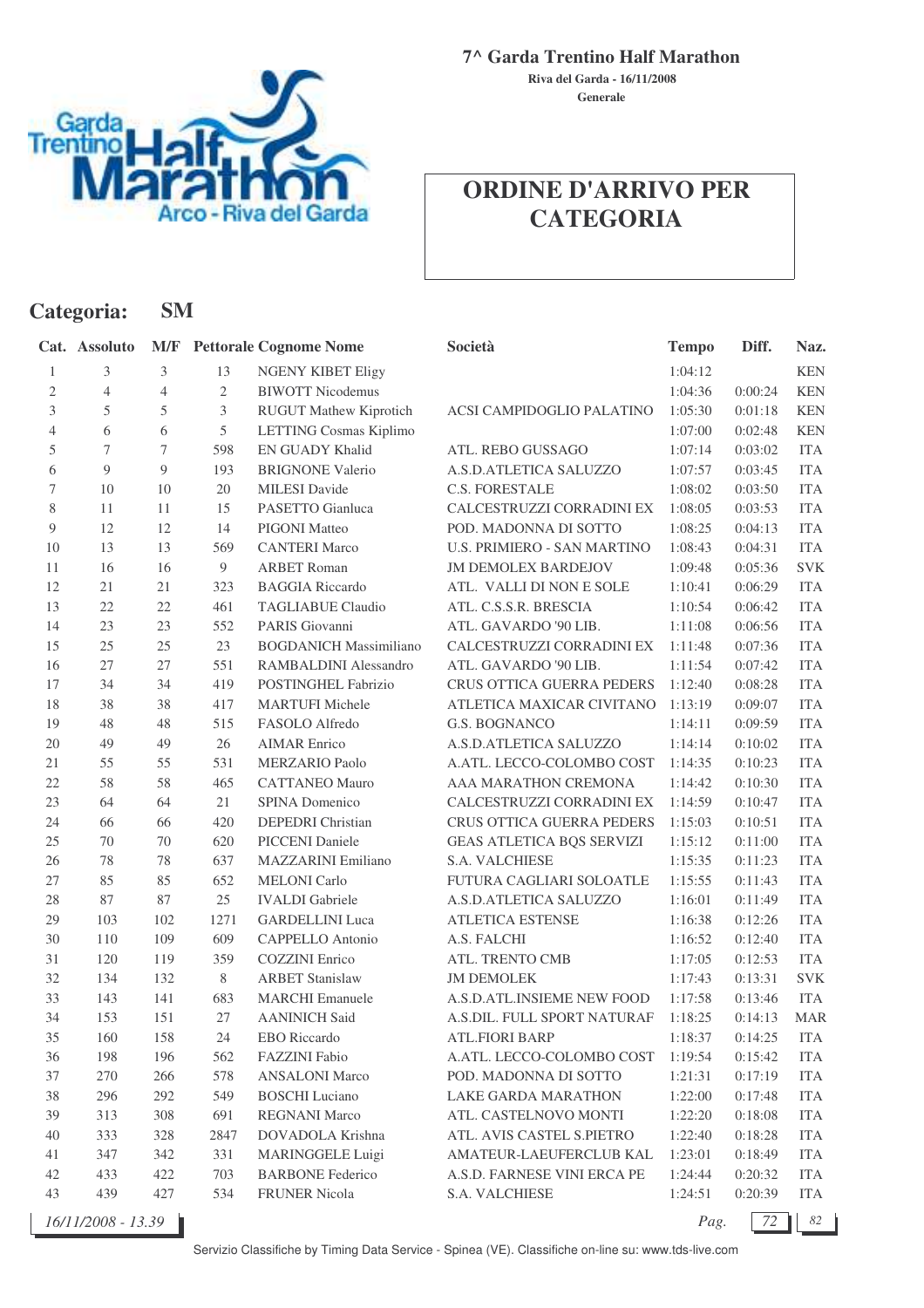| 44 | 490  | 474  | 2624 | <b>CALZOLARI</b> Francesco  | ATL. CLARINA TRENTO                  | 1:25:53 | 0:21:41 | <b>ITA</b> |
|----|------|------|------|-----------------------------|--------------------------------------|---------|---------|------------|
| 45 | 576  | 554  | 634  | <b>MAZZONI</b> Marco        | G.S. C.S.I. MORBEGNO                 | 1:27:23 | 0:23:11 | <b>ITA</b> |
| 46 | 607  | 584  | 2863 | <b>VENTURA</b> Ivan         | ATL. AVIS CASTEL S.PIETRO            | 1:27:56 | 0:23:44 | <b>ITA</b> |
| 47 | 611  | 588  | 415  | <b>DELFINO</b> Davide       | ATL. VALLI DI NON E SOLE             | 1:28:02 | 0:23:50 | <b>ITA</b> |
| 48 | 622  | 598  | 514  | <b>ALBINI</b> Lorenzo       | ASS. POL.CAPRIOLESE                  | 1:28:14 | 0:24:02 | <b>ITA</b> |
| 49 | 721  | 691  | 373  | DALBARD Oscar               | A.P.D. PONT-SAINT-MARTIN             | 1:29:38 | 0:25:26 | <b>ITA</b> |
| 50 | 810  | 774  | 632  | <b>SANSONI</b> Andrea       | AAA MARATHON CREMONA                 | 1:30:50 | 0:26:38 | <b>ITA</b> |
| 51 | 865  | 822  | 1641 | <b>CORRADINI Adriano</b>    | <b>G.S.'LENTI E VELOCI' RAIFFEIS</b> | 1:31:30 | 0:27:18 | <b>ITA</b> |
| 52 | 876  | 831  | 263  | <b>OLINI</b> Federico       | <b>U.S. OUERCIA ROVERETO</b>         | 1:31:41 | 0:27:29 | <b>ITA</b> |
| 53 | 918  | 871  | 1259 | <b>COLOMBARI</b> Roberto    | ATL. CASTELNOVO MONTI                | 1:32:23 | 0:28:11 | <b>ITA</b> |
| 54 | 984  | 930  | 2289 | <b>BONVECCHIO Alessio</b>   | ATL. TRENTO CMB                      | 1:33:16 | 0:29:04 | <b>ITA</b> |
| 55 | 1132 | 1063 | 601  | <b>POJER Walter</b>         | <b>G.S.'LENTI E VELOCI' RAIFFEIS</b> | 1:35:13 | 0:31:01 | <b>ITA</b> |
| 56 | 1179 | 1106 | 2567 | <b>GILLIO</b> Alessandro    | <b>AMICI DEL MOMBARONE</b>           | 1:35:51 | 0:31:39 | <b>ITA</b> |
| 57 | 1344 | 1242 | 1547 | <b>CAVION</b> Francesco     | <b>RUNNERS TEAM ZANE'</b>            | 1:37:55 | 0:33:43 | <b>ITA</b> |
| 58 | 1401 | 1296 | 1104 | <b>MAZZONI</b> Matteo       | <b>G.S. VALGEROLA CIAPPARELLI</b>    | 1:38:40 | 0:34:28 | <b>ITA</b> |
| 59 | 1519 | 1398 | 2445 | <b>TORELLI Francesco</b>    | A.POD. AVIS MOB. LATTANZI            | 1:39:48 | 0:35:36 | <b>ITA</b> |
| 60 | 1551 | 1425 | 633  | <b>BUSELLI</b> Giampiero    | AAA MARATHON CREMONA                 | 1:40:04 | 0:35:52 | <b>ITA</b> |
| 61 | 1552 | 1426 | 442  | <b>MAURER Wolfgang</b>      | <b>SUEDTIROLERLAUFVEREIN</b>         | 1:40:04 | 0:35:52 | <b>ITA</b> |
| 62 | 1584 | 1451 | 1601 | <b>CAMICIOTTOLI Massimo</b> | ATL. CASTELLO                        | 1:40:25 | 0:36:13 | <b>ITA</b> |
| 63 | 1645 | 1505 | 2857 | <b>PUCCI Michele</b>        | ATL. AVIS CASTEL S.PIETRO            | 1:41:03 | 0:36:51 | <b>ITA</b> |
| 64 | 1707 | 1559 | 2440 | CARRARA Angelo              | <b>U.S. SAN PELLEGRINO TERME</b>     | 1:41:36 | 0:37:24 | <b>ITA</b> |
| 65 | 1966 | 1768 | 502  | <b>FONTANA</b> Giancarlo    | <b>G.S. ALTITUDE</b>                 | 1:44:24 | 0:40:12 | <b>ITA</b> |
| 66 | 2112 | 1886 | 2341 | SIGNORATO Carlo Alberto     | ATL. TRENTO CMB                      | 1:46:08 | 0:41:56 | <b>ITA</b> |
| 67 | 2121 | 1893 | 2734 | <b>EBNER Leo</b>            | AMATEUR-LAEUFERCLUB KAL              | 1:46:15 | 0:42:03 | <b>ITA</b> |
| 68 | 2418 | 2123 | 1291 | <b>FANTINATI</b> Stefano    | <b>LAKE GARDA MARATHON</b>           | 1:49:49 | 0:45:37 | <b>ITA</b> |
| 69 | 2434 | 2134 | 2917 | <b>BERETTA Marco</b>        | <b>LAKE GARDA MARATHON</b>           | 1:50:00 | 0:45:48 | <b>ITA</b> |
| 70 | 2775 | 2390 | 1694 | <b>GIRALDI</b> Mirco        | ASV TELMEKOM TEAM SUEDTI             | 1:54:24 | 0:50:12 | <b>ITA</b> |
| 71 | 2813 | 2414 | 2962 | FILIPPI Omar                | ATLETICA VAL DI CEMBRA               | 1:54:57 | 0:50:45 | <b>ITA</b> |
| 72 | 3153 | 2625 | 2258 | FERRARI Giacomo             | YOUNG RUNNING                        | 2:01:31 | 0:57:19 | <b>ITA</b> |

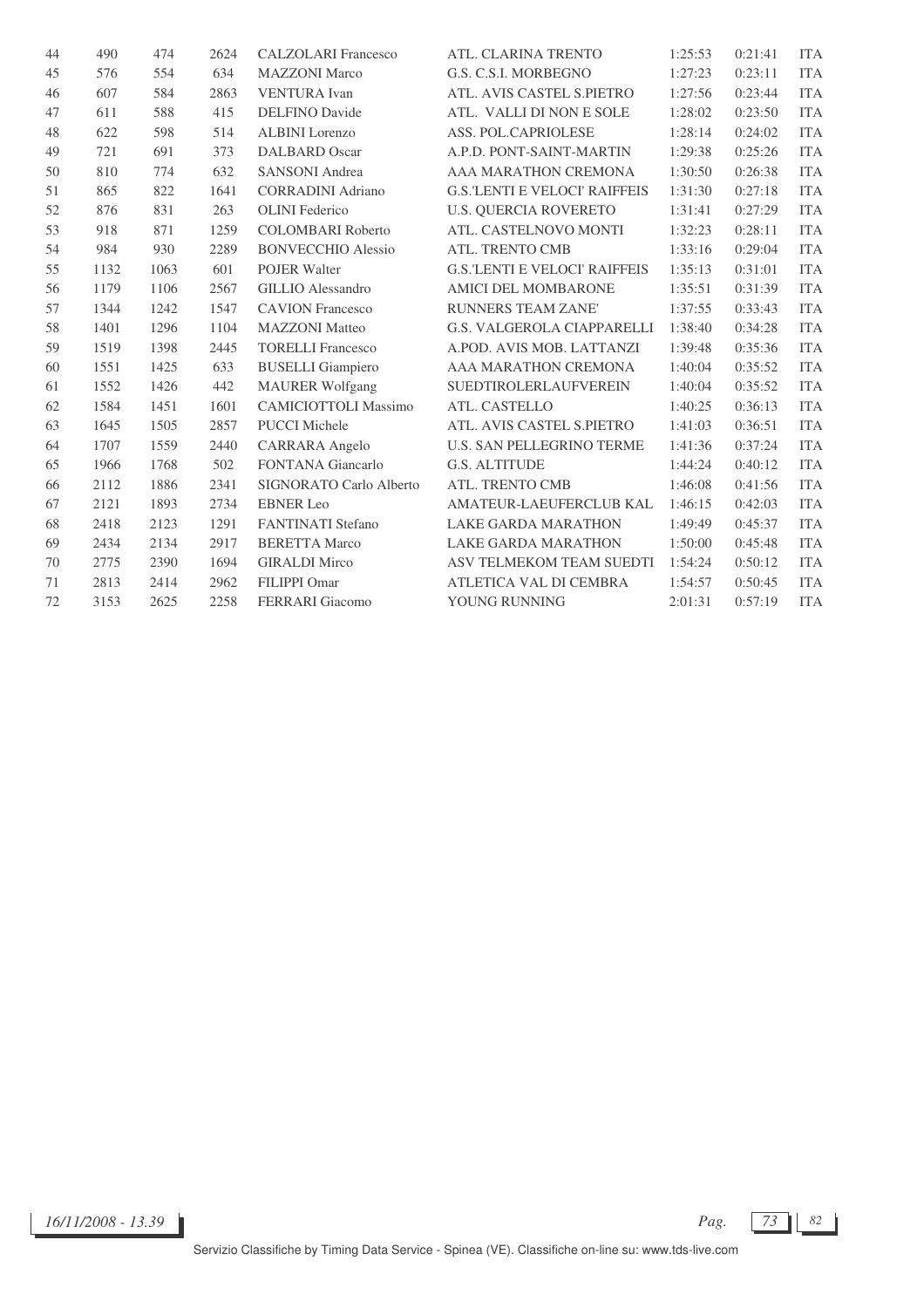

**7^ Garda Trentino Half Marathon**

**Generale Riva del Garda - 16/11/2008**

## **ORDINE D'ARRIVO PER CATEGORIA**

| Categoria:   |                    | TF  |                 |                                                  |                            |              |         |            |
|--------------|--------------------|-----|-----------------|--------------------------------------------------|----------------------------|--------------|---------|------------|
|              | Cat. Assoluto      | M/F |                 | <b>Pettorale Cognome Nome</b>                    | Società                    | <b>Tempo</b> | Diff.   | Naz.       |
| 1            | 312                | 5   | F1066           | <b>ZOLTANI</b> Tenke                             |                            | 1:22:20      |         | <b>HUN</b> |
| $\mathbf{2}$ | 484                | 16  | F807            | FURLAN Valeria                                   | ATL. SERNAGLIA MOB. VILLAN | 1:25:44      | 0:03:24 | <b>ITA</b> |
| 3            | 568                | 20  | ${\rm F28}$     | DEL CARLO Sonia                                  | POD. FORMIGINESE           | 1:27:14      | 0:04:54 | <b>ITA</b> |
| 4            | 830                | 40  | F1304           | <b>GALLO</b> Vania                               | ATLETICA BRUGNERA FRIULIN  | 1:31:04      | 0:08:44 | <b>ITA</b> |
| 5            | 835                | 41  | F157            | <b>BETTIN</b> Loretta                            | ATLETICA VALLE DI CEMBRA   | 1:31:07      | 0:08:47 | <b>ITA</b> |
| 6            | 904                | 46  | F103            | STRAPPAZZON Barbara                              | <b>GS LA PIAVE 2000</b>    | 1:32:07      | 0:09:47 | <b>ITA</b> |
| $\tau$       | 910                | 47  | F938            | WISZNIEWSKA Magdalena Ew A.S. ATLETICA 85 FAENZA |                            | 1:32:16      | 0:09:56 | <b>ITA</b> |
| 8            | 1049               | 60  | F1113           | SPAGNOLLI Gessica                                | 33 TRENTINI TRIATHLON      | 1:34:04      | 0:11:44 | <b>ITA</b> |
| 9            | 1068               | 63  | F112            | GALBUSERI Valentina                              | ATL. LAMBRO MILANO         | 1:34:24      | 0:12:04 | <b>ITA</b> |
| 10           | 1180               | 74  | F117            | MINELLA Miriam                                   | <b>GS LA PIAVE 2000</b>    | 1:35:54      | 0:13:34 | <b>ITA</b> |
| 11           | 1223               | 79  | F119            | <b>IACOPINI Silvia</b>                           | G.S. GABBI                 | 1:36:27      | 0:14:07 | <b>ITA</b> |
| 12           | 1307               | 94  | F666            | <b>TAVERNA Laura</b>                             | ATL. CASTEL ROZZONE        | 1:37:32      | 0:15:12 | <b>ITA</b> |
| 13           | 1312               | 95  | F132            | SARTORI Maddalena                                | <b>G.S. FRAVEGGIO</b>      | 1:37:35      | 0:15:15 | <b>ITA</b> |
| 14           | 1394               | 105 | F100            | ALBORGHETTI Alessia                              | POL. ATL. PRESEZZO         | 1:38:33      | 0:16:13 | <b>ITA</b> |
| 15           | 1402               | 106 | <b>F88</b>      | <b>GALVANI</b> Manuela                           | ATL. FLY FLOT              | 1:38:41      | 0:16:21 | <b>ITA</b> |
| 16           | 1413               | 107 | F1207           | SILVESTRI Michela                                |                            | 1:38:47      | 0:16:27 | <b>ITA</b> |
| 17           | 1426               | 108 | F <sub>23</sub> | ZIGLIO Sara                                      | GS VALSUGANA TRENTINO      | 1:38:52      | 0:16:32 | <b>ITA</b> |
| 18           | 1469               | 112 | F1240           | AGOSTINELLI Katia                                |                            | 1:39:17      | 0:16:57 | <b>ITA</b> |
| 19           | 1470               | 113 | F58             | <b>MARSURA</b> Anna                              | <b>ATLETICA AVIANO</b>     | 1:39:18      | 0:16:58 | <b>ITA</b> |
| 20           | 1516               | 121 | F98             | <b>FELLER Manola</b>                             | CRUS OTTICA GUERRA PEDERS  | 1:39:46      | 0:17:26 | <b>ITA</b> |
| 21           | 1524               | 122 | F762            | DE TOMASI Sara Caterina                          | A.A.A.MALO                 | 1:39:53      | 0:17:33 | <b>ITA</b> |
| 22           | 1565               | 131 | F1179           | <b>SOLLINGER Kerstin</b>                         |                            | 1:40:11      | 0:17:51 | <b>GER</b> |
| 23           | 1625               | 139 | F1259           | <b>TREBO</b> Maddalena                           |                            | 1:40:51      | 0:18:31 | <b>ITA</b> |
| 24           | 1655               | 142 | F1239           | <b>ROMAN</b> Stefania                            |                            | 1:41:08      | 0:18:48 | <b>ITA</b> |
| 25           | 1705               | 148 | F118            | <b>BONACCORSI Samanta</b>                        | G.S. GABBI                 | 1:41:35      | 0:19:15 | <b>ITA</b> |
| 26           | 1725               | 152 | F1161           | DALLA SANTA Antonella                            |                            | 1:41:46      | 0:19:26 | <b>ITA</b> |
| $27\,$       | 1744               | 159 | F106            | LUPPI Donatella                                  | PERSICETANA PODISTICA      | 1:41:53      | 0:19:33 | <b>ITA</b> |
| $28\,$       | 1757               | 162 | F76             | <b>TARTER Roberta</b>                            | U.S. STELLA ALPINA CARANO  | 1:42:03      | 0:19:43 | <b>ITA</b> |
| 29           | 1862               | 179 | F897            | <b>SONCINI Chiara</b>                            | PODISTICA CORREGGIO        | 1:43:14      | 0:20:54 | <b>ITA</b> |
| 30           | 1877               | 182 | F1112           | <b>ALBANESE Sonia</b>                            | 33 TRENTINI TRIATHLON      | 1:43:26      | 0:21:06 | <b>ITA</b> |
| 31           | 1933               | 192 | F1004           | YLANEN Johanna                                   |                            | 1:44:00      | 0:21:40 | <b>FIN</b> |
| 32           | 1947               | 193 | F635            | POJANI Linda                                     | G.P. AVIS POL. MALAVICINA  | 1:44:07      | 0:21:47 | <b>ITA</b> |
| 33           | 1973               | 199 | F96             | <b>ZANONI Paola</b>                              | ATL. VALLI DI NON E SOLE   | 1:44:28      | 0:22:08 | <b>ITA</b> |
| 34           | 1983               | 201 | F59             | <b>NARDI</b> Silvia                              | <b>ATLETICA AVIANO</b>     | 1:44:33      | 0:22:13 | <b>ITA</b> |
| 35           | 1993               | 203 | F1258           | VANZO Milena                                     |                            | 1:44:42      | 0:22:22 | <b>ITA</b> |
| 36           | 2011               | 206 | F1231           | <b>BOT</b> Maria                                 |                            | 1:44:52      | 0:22:32 | <b>ITA</b> |
| 37           | 2046               | 212 | F824            | <b>RAVELLI Laura</b>                             | ATL. PARATICO              | 1:45:21      | 0:23:01 | <b>ITA</b> |
| $38\,$       | 2073               | 215 | F158            | <b>LAMP</b> Margit                               | SÜDTIROLER LAUFVEREIN SPA  | 1:45:40      | 0:23:20 | <b>ITA</b> |
| 39           | 2100               | 223 | F975            | FASOLO Cristina                                  | RUNNERS TEAM ZANE'         | 1:46:00      | 0:23:40 | <b>ITA</b> |
| 40           | 2105               | 224 | F1232           | HACKSTEINER Claudia                              |                            | 1:46:02      | 0:23:42 | <b>AUT</b> |
| 41           | 2149               | 235 | F166            | ZANARDO Raffaella                                | ATLETICA MARENO            | 1:46:38      | 0:24:18 | <b>ITA</b> |
| $42\,$       | 2168               | 236 | F1152           | <b>BUZZI</b> Marianna                            |                            | 1:46:48      | 0:24:28 | <b>ITA</b> |
| 43           | 2172               | 238 | F606            | <b>RICCI</b> Elisa                               | S.S. TENNO                 | 1:46:50      | 0:24:30 | <b>ITA</b> |
|              | 16/11/2008 - 13.39 |     |                 |                                                  |                            | Pag.         | 74      | 82         |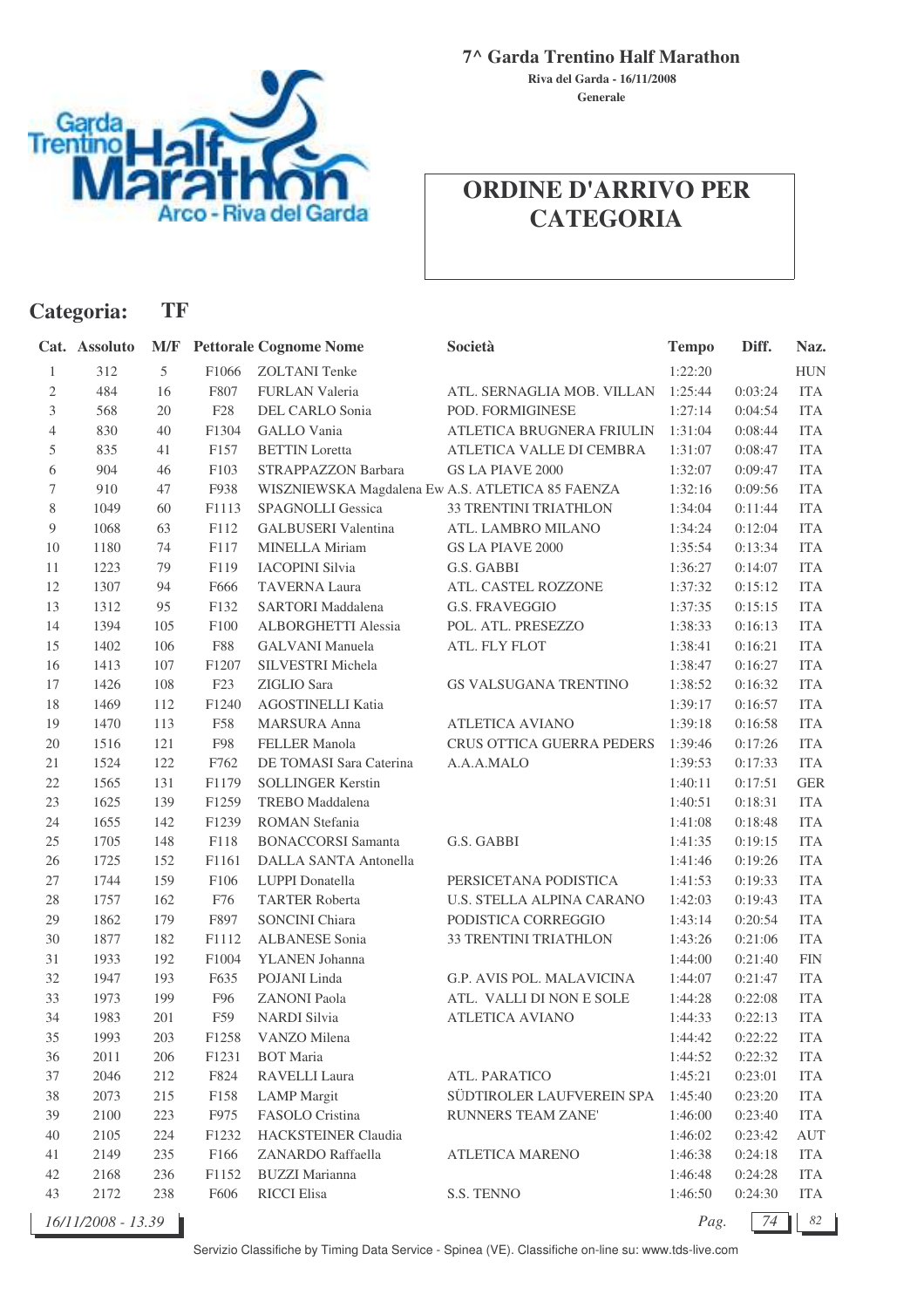| 44     | 2173 | 239 | F831             | FILIPPI Lucia                  | ATLETICA VALLE DI CEMBRA                         | 1:46:51            | 0:24:31 | <b>ITA</b>         |
|--------|------|-----|------------------|--------------------------------|--------------------------------------------------|--------------------|---------|--------------------|
| 45     | 2204 | 245 | F43              | <b>GELFI</b> Daniela           | <b>RUNNERS BERGAMO</b>                           | 1:47:24            | 0:25:04 | <b>ITA</b>         |
| 46     | 2222 | 250 | F678             | FRANZA Alessandra              | GYMNASIUM C.FITNES MARAT                         | 1:47:31            | 0:25:11 | <b>ITA</b>         |
| 47     | 2226 | 252 | F99              | <b>ONDERTOLLER Elena</b>       | <b>CRUS OTTICA GUERRA PEDERS</b>                 | 1:47:32            | 0:25:12 | <b>ITA</b>         |
| 48     | 2234 | 253 | F1108            | <b>GAIANI</b> Clara            |                                                  | 1:47:43            | 0:25:23 | <b>ITA</b>         |
| 49     | 2255 | 257 | F <sub>155</sub> | <b>COLOMBI</b> Viola           | RUNNERS BERGAMO                                  | 1:47:56            | 0:25:36 | <b>ITA</b>         |
| 50     | 2294 | 266 | F67              | <b>GANZ</b> Cinzia             | UNIONE SPORTIVA STELLA AL                        | 1:48:16            | 0:25:56 | <b>ITA</b>         |
| 51     | 2305 | 269 | F806             | <b>BOTTARELLI Roberta</b>      | ATL. SERNAGLIA MOB. VILLAN                       | 1:48:27            | 0:26:07 | <b>ITA</b>         |
| 52     | 2392 | 289 | F1301            | <b>BRUNNER Claudia</b>         |                                                  | 1:49:32            | 0:27:12 | <b>GER</b>         |
| 53     | 2432 | 300 | F1194            | DEL ROSSO Benedetta            |                                                  | 1:49:59            | 0:27:39 | <b>ITA</b>         |
| 54     | 2470 | 307 | F878             | DEBE' Marika                   | PLACENTIA EVENT'S                                | 1:50:18            | 0:27:58 | <b>ITA</b>         |
| 55     | 2489 | 311 | F1324            | REDONDI Roberta                | A.S.D. VIS SOLIS                                 | 1:50:36            | 0:28:16 | <b>ITA</b>         |
|        | 2501 | 315 | F1162            | ZANETEL Annalisa               |                                                  | 1:50:51            | 0:28:31 | <b>ITA</b>         |
| 56     |      |     |                  |                                |                                                  |                    |         |                    |
| 57     | 2543 | 322 | F822             | PRIA Francesca                 | HOT BIKE CAFE' RUNNING                           | 1:51:17            | 0:28:57 | <b>ITA</b>         |
| 58     | 2553 | 324 | F832             | <b>GOFFI Silvia</b>            | ATL. OGLIESE PALAZZOLO S/O                       | 1:51:26            | 0:29:06 | <b>ITA</b>         |
| 59     | 2586 | 331 | F1273            | VICINO Welka                   |                                                  | 1:52:00            | 0:29:40 | <b>ITA</b>         |
| 60     | 2594 | 332 | F941             | <b>BELLINGERI Maria Chiara</b> | RUNNERS BERGAMO                                  | 1:52:06            | 0:29:46 | <b>ITA</b>         |
| 61     | 2610 | 337 | F1280            | SALVETTI Daniela               | A.S.D. VIS SOLIS                                 | 1:52:23            | 0:30:03 | <b>ITA</b>         |
| 62     | 2627 | 342 | F601             | <b>DANZI</b> Veronica          | AAA MARATHON CREMONA                             | 1:52:32            | 0:30:12 | <b>ITA</b>         |
| 63     | 2652 | 346 | F159             | <b>TRENTINI Claudia</b>        | ATL. CLARINA TRENTO                              | 1:52:53            | 0:30:33 | <b>ITA</b>         |
| 64     | 2679 | 353 | F976             | FASOLO Laura                   | <b>RUNNERS TEAM ZANE'</b>                        | 1:53:17            | 0:30:57 | <b>ITA</b>         |
| 65     | 2698 | 358 | F1180            | FELIZIANI Monica               | A.POD. AVIS MOB. LATTANZI                        | 1:53:29            | 0:31:09 | <b>ITA</b>         |
| 66     | 2705 | 362 | F648             |                                | DALLA VALENTINA Emanuel A.S.D. GR.SPORT.MOMBOCAR | 1:53:34            | 0:31:14 | <b>ITA</b>         |
| 67     | 2727 | 371 | F1034            | <b>BAUER</b> Eva               |                                                  | 1:53:46            | 0:31:26 | <b>GER</b>         |
| 68     | 2760 | 381 | F603             | <b>NANI Francesca</b>          | G.S. AMICI DEL TRAM DE OPCI                      | 1:54:11            | 0:31:51 | <b>ITA</b>         |
| 69     | 2792 | 392 | F42              | <b>BONOMELLI Nicoletta</b>     | RUNNERS BERGAMO                                  | 1:54:41            | 0:32:21 | <b>ITA</b>         |
| 70     | 2814 | 400 | F1166            | RAVANELLI Federica             |                                                  | 1:54:58            | 0:32:38 | <b>ITA</b>         |
| 71     | 2818 | 402 | F608             | DESSI' Daniela                 | SS SULCIS MAB SERVICE                            | 1:54:59            | 0:32:39 | <b>ITA</b>         |
| 72     | 2822 | 404 | F953             | ANGELI Vania                   | ATL. TRENTO CMB                                  | 1:55:03            | 0:32:43 | <b>ITA</b>         |
| 73     | 2862 | 423 | F566             | <b>THALER Helene</b>           | CRUS OTTICA GUERRA PEDERS                        | 1:55:32            | 0:33:12 | <b>ITA</b>         |
| 74     | 2880 | 429 | F901             | PINCELLA Barbara               | ATL. RIGOLETTO                                   | 1:55:50            | 0:33:30 | <b>ITA</b>         |
| $75\,$ | 2906 | 435 | F766             | <b>GROTTO</b> Erica            | <b>ATL.VICENTINA</b>                             | 1:56:07            | 0:33:47 | <b>ITA</b>         |
| 76     | 2911 | 438 | F630             | <b>BELLIGOLI Marzia</b>        | G.P. AVIS POL. MALAVICINA                        | 1:56:11            | 0:33:51 | <b>ITA</b>         |
| 77     | 2922 | 443 | F868             | <b>BURGARELLA Sarah</b>        | POL. ATL. PRESEZZO                               | 1:56:21            | 0:34:01 | <b>ITA</b>         |
| 78     | 2977 | 460 | F1261            | PRADELLA Petra                 | ASD TEAM STRAZZER                                | 1:57:33            | 0:35:13 | <b>ITA</b>         |
| 79     | 3006 | 468 | F1302            | BENAGLIA Paola                 | A.S.D. VIS SOLIS                                 | 1:58:05            | 0:35:45 | ITA                |
| 80     | 3014 | 470 | F104             | ROCCO Erica                    | ATL. CARPENEDOLO                                 | 1:58:16            | 0:35:56 | ITA                |
| 81     | 3017 | 472 | F1264            | HELL Katherina                 |                                                  | 1:58:20            | 0:36:00 | $\mathop{\rm AUT}$ |
| 82     | 3037 | 481 | F1092            | <b>MAIER</b> Bernadette        |                                                  | 1:58:39            | 0:36:19 | <b>GER</b>         |
| 83     | 3038 | 482 | F845             | <b>SCANDELLA Eleonora</b>      | S. CLUB ALZANO                                   | 1:58:41            | 0:36:21 | <b>ITA</b>         |
| 84     | 3043 | 484 | F667             | <b>GHISLOTTI Alessia</b>       | ATL. CASTEL ROZZONE                              | 1:58:46            | 0:36:26 | <b>ITA</b>         |
| 85     | 3065 | 493 | F1199            | <b>BONAT Carmen</b>            |                                                  |                    | 0:36:55 | <b>ITA</b>         |
|        | 3071 | 496 | F1016            | <b>KINNARI Hanna</b>           |                                                  | 1:59:15            | 0:36:58 | <b>FIN</b>         |
| 86     |      |     |                  |                                |                                                  | 1:59:18<br>1:59:52 | 0:37:32 |                    |
| 87     | 3097 | 508 | F1286            | CROTTI Loredana                | A.S.D. VIS SOLIS                                 |                    |         | <b>ITA</b>         |
| 88     | 3117 | 517 | F1323            | PELLICCIOLI Elena              | A.S.D. VIS SOLIS                                 | 2:00:37            | 0:38:17 | <b>ITA</b>         |
| 89     | 3121 | 518 | F1270            | <b>BONELLI</b> Roberta         |                                                  | 2:00:41            | 0:38:21 | ITA                |
| 90     | 3141 | 523 | F1223            | <b>CAMPREGHER Luisa</b>        |                                                  | 2:01:14            | 0:38:54 | ITA                |
| 91     | 3151 | 527 | F1019            | REYNOLDS Paula Jane            |                                                  | 2:01:31            | 0:39:11 | WAL                |
| 92     | 3152 | 528 | F1189            | <b>KERKSICK Amy</b>            |                                                  | 2:01:31            | 0:39:11 | <b>USA</b>         |
| 93     | 3159 | 532 | F875             | ROTA Monica                    | MARATHON C.-ALTA QUOTA LI 2:01:39                |                    | 0:39:19 | <b>ITA</b>         |
| 94     | 3174 | 538 | F714             | <b>GRANELLI</b> Francesca      | ATL. CASONE NOCETO                               | 2:01:58            | 0:39:38 | ITA                |
| 95     | 3185 | 541 | F1328            | GOTTI Alessandra               | A.S.D. VIS SOLIS                                 | 2:02:06            | 0:39:46 | <b>ITA</b>         |
| 96     | 3186 | 542 | F660             | SIMIONATO Francesca            | POL.BIANCAZZURRA PETTINEL                        | 2:02:07            | 0:39:47 | <b>ITA</b>         |
| 97     | 3226 | 563 | F1154            | FABRO Bianca                   |                                                  | 2:03:14            | 0:40:54 | AUT                |
| 98     | 3261 | 579 | F1220            | <b>LAMBERTI Laura</b>          |                                                  | 2:04:13            | 0:41:53 | ITA                |
| 99     | 3279 | 588 | F1107            | <b>ASQUINI Lisa</b>            |                                                  | 2:04:33            | 0:42:13 | ITA                |
| 100    | 3284 | 592 | F576             | FRANCHINI Maura                | POD. FORMIGINESE                                 | 2:04:39            | 0:42:19 | <b>ITA</b>         |
| 101    | 3296 | 599 | F1114            | <b>LAINE</b> Maria             |                                                  | 2:05:04            | 0:42:44 | ITA                |
| 102    | 3308 | 603 | F1103            | POMPERMAIER Claudia            |                                                  | 2:05:23            | 0:43:03 | ITA                |
|        |      |     |                  |                                |                                                  |                    |         |                    |

*16/11/2008 - 13.39 Pag. 75 82*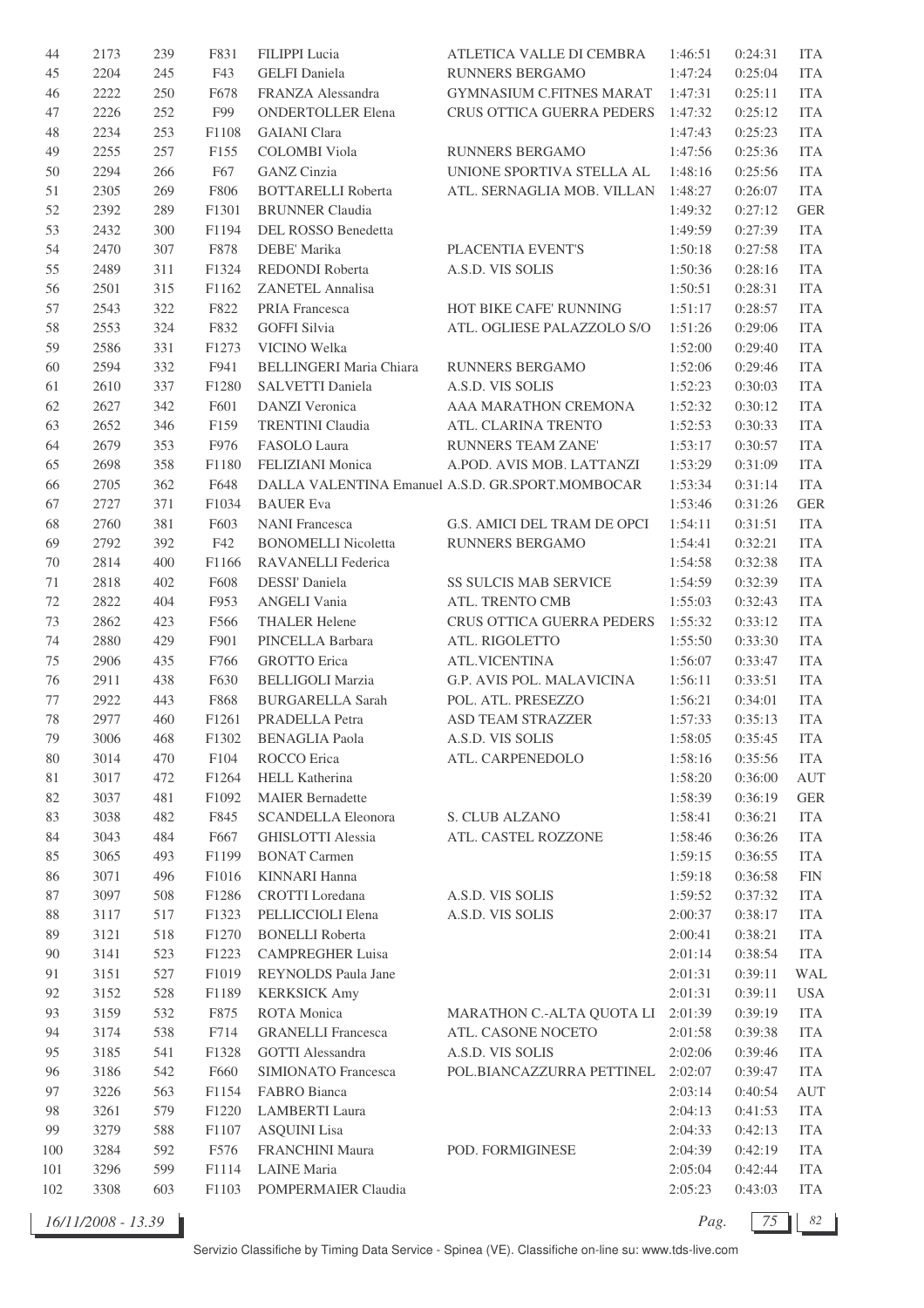| 103     | 3311 | 605 | F1017 | <b>HERMANN</b> Mirjam          | <b>AESCULAP AG</b>                | 2:05:34 | 0:43:14 | <b>GER</b> |
|---------|------|-----|-------|--------------------------------|-----------------------------------|---------|---------|------------|
| $104\,$ | 3315 | 608 | F870  | LANZILLO Marianna              | MARATHON C.-ALTA QUOTA LI         | 2:05:42 | 0:43:22 | <b>ITA</b> |
| 105     | 3327 | 615 | F967  | <b>ROSSI</b> Danisa            | 3C (COMP. CREMONESE CORRI         | 2:05:58 | 0:43:38 | <b>ITA</b> |
| 106     | 3330 | 617 | F828  | <b>BELUSCHI FABENI Erminia</b> | AAA MARATHON CREMONA              | 2:06:00 | 0:43:40 | <b>ITA</b> |
| $107\,$ | 3360 | 635 | F1275 | THACKERAY Amanda               |                                   | 2:06:55 | 0:44:35 | <b>AUS</b> |
| 108     | 3365 | 637 | F1168 | <b>ALLODI</b> Federica         |                                   | 2:07:02 | 0:44:42 | <b>ITA</b> |
| 109     | 3369 | 638 | F753  | SPORTELLI Angela Mashia        | A.S.D. NADIR                      | 2:07:16 | 0:44:56 | <b>ITA</b> |
| 110     | 3376 | 643 | F902  | PITTONI Silvia                 | ATL. VERBANO                      | 2:07:35 | 0:45:15 | <b>ITA</b> |
| 111     | 3387 | 650 | F1074 | <b>LIBERI</b> Francesca        |                                   | 2:08:09 | 0:45:49 | <b>ITA</b> |
| 112     | 3396 | 656 | F1039 | <b>DRESCHER Natalie</b>        | LLC MARATHON REGENSBURG           | 2:08:31 | 0:46:11 | <b>GER</b> |
| 113     | 3397 | 657 | F1306 | <b>BRANA'</b> Luciana          | POL. 'D. PIETRI' GRAVINA          | 2:08:32 | 0:46:12 | <b>ITA</b> |
| 114     | 3409 | 664 | F754  | <b>MALAVASI Elisa</b>          | <b>G.S. MARATONETI MIRANDOLE</b>  | 2:08:57 | 0:46:37 | <b>ITA</b> |
| 115     | 3434 | 674 | F1278 | <b>CAMPANA</b> Erica           | A.S.D. VIS SOLIS                  | 2:09:48 | 0:47:28 | <b>ITA</b> |
| 116     | 3460 | 686 | F769  | MAESTRI Barbara                | RUNNING OLTREPO'                  | 2:10:21 | 0:48:01 | <b>ITA</b> |
| 117     | 3501 | 709 | F896  | NEGRO Daria                    | <b>G.P.V. TAGICAR VILLAFRANCA</b> | 2:12:52 | 0:50:32 | <b>ITA</b> |
| 118     | 3509 | 715 | F585  | <b>GRANDINI</b> Elena          |                                   | 2:13:17 | 0:50:57 | <b>ITA</b> |
| 119     | 3526 | 724 | F631  | <b>BIANCHERA Rafaella</b>      | G.P. AVIS POL. MALAVICINA         | 2:14:16 | 0:51:56 | <b>ITA</b> |
| 120     | 3528 | 725 | F1160 | RIDOLFO Stefania               |                                   | 2:14:17 | 0:51:57 | <b>ITA</b> |
| 121     | 3532 | 727 | F995  | <b>VALDO</b> Sara              | <b>GSD VALDALPONE DE MEGNI</b>    | 2:14:23 | 0:52:03 | <b>ITA</b> |
| 122     | 3560 | 743 | F1156 | PIVETTA Luciana                |                                   | 2:15:45 | 0:53:25 | <b>ITA</b> |
| 123     | 3577 | 754 | F948  | FERRO Federica                 | ASS.SPORT.DILETTANT.DRIBBL        | 2:17:01 | 0:54:41 | <b>ITA</b> |
| 124     | 3579 | 756 | F698  | <b>BERTELLI Barbara</b>        | <b>EUROPA SPORTING CLUB</b>       | 2:17:02 | 0:54:42 | <b>ITA</b> |
| 125     | 3587 | 761 | F1061 | <b>BUZEK</b> Gerda             |                                   | 2:17:17 | 0:54:57 | <b>GER</b> |
| 126     | 3607 | 769 | F1041 | <b>BIANCONI</b> Francesca      |                                   | 2:18:59 | 0:56:39 | <b>ITA</b> |
| 127     | 3612 | 771 | F1018 | PAINI Alessia                  |                                   | 2:19:31 | 0:57:11 | <b>ITA</b> |
| 128     | 3615 | 772 | F677  | <b>DESTRATIS Simona</b>        | <b>GYMNASIUM C.FITNES MARAT</b>   | 2:19:39 | 0:57:19 | <b>ITA</b> |
| 129     | 3619 | 774 | F1279 | SIBOLDI Cristina               | A.S.D. VIS SOLIS                  | 2:20:14 | 0:57:54 | <b>ITA</b> |
| 130     | 3620 | 775 | F855  | <b>FIAMENI</b> Mariarosa       | 3C (COMP. CREMONESE CORRI         | 2:20:29 | 0:58:09 | <b>ITA</b> |
| 131     | 3622 | 777 | F1146 | <b>HANSON</b> Elisabetta       |                                   | 2:20:30 | 0:58:10 | <b>USA</b> |
| 132     | 3623 | 778 | F1143 | <b>WYSONG Kimberly</b>         |                                   | 2:20:30 | 0:58:10 | <b>USA</b> |
| 133     | 3625 | 780 | F1182 | <b>STRUCK Angela</b>           | <b>AVIANO ROAD RUNNERS</b>        | 2:20:50 | 0:58:30 | <b>USA</b> |
| 134     | 3634 | 783 | F731  | <b>MALUSA</b> Daniela          | A.S.D. ATL.PRISMA SPEDIZIONI      | 2:21:54 | 0:59:34 | <b>ITA</b> |
| 135     | 3637 | 784 | F1284 | PELLEGRINELLI Ramona           | A.S.D. VIS SOLIS                  | 2:22:13 | 0:59:53 | <b>ITA</b> |
| 136     | 3672 | 798 | F1202 | <b>GALLINA</b> Francesca       | G.P. MONTEBELLUNA                 | 2:29:03 | 1:06:43 | <b>ITA</b> |
| 137     | 3679 | 802 | F1155 | SCANAVACCA Giovanna            |                                   | 2:30:12 | 1:07:52 | <b>ITA</b> |
| 138     | 3681 | 803 | F1076 | <b>HUTH Corinna</b>            |                                   | 2:31:16 | 1:08:56 | <b>GER</b> |
| 139     | 3684 | 806 | F1070 | <b>REITZ</b> Sabine            | LLC MARATHON REGENSBURG           | 2:33:03 | 1:10:43 | <b>GER</b> |
| 140     | 3687 | 807 | F1064 | <b>MCGUIRE</b> Amber           |                                   | 2:33:09 | 1:10:49 | <b>USA</b> |
| 141     | 3697 | 814 | F1283 | PERSONENI Maria                | A.S.D. VIS SOLIS                  | 2:40:21 | 1:18:01 | <b>ITA</b> |
| 142     | 3703 | 819 | F1142 | <b>HAMBOECKER</b> Anke         | LLC MARATHON REGENSBURG           | 2:54:45 | 1:32:25 | <b>GER</b> |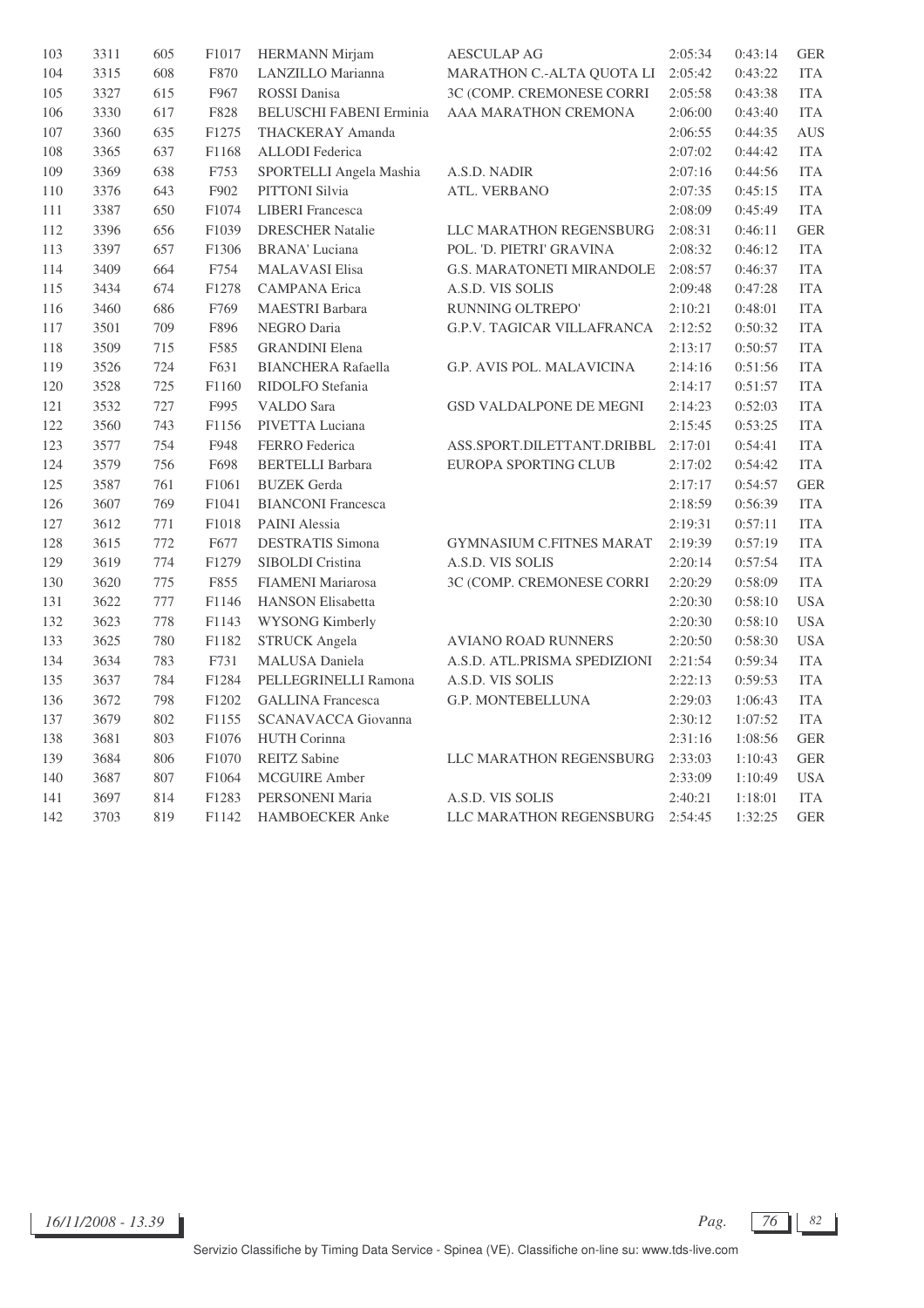

**Categoria: TM**

## **7^ Garda Trentino Half Marathon**

**Generale Riva del Garda - 16/11/2008**

## **ORDINE D'ARRIVO PER CATEGORIA**

|                | Cat. Assoluto      | M/F |      | <b>Pettorale Cognome Nome</b> | Società                           | <b>Tempo</b> | Diff.   | Naz.       |
|----------------|--------------------|-----|------|-------------------------------|-----------------------------------|--------------|---------|------------|
| 1              | 19                 | 19  | 5828 | STOSIC Kristijan              |                                   | 1:10:24      |         | <b>SRB</b> |
| 2              | 20                 | 20  | 724  | <b>CALIANDRO</b> Francesco    | <b>SAN MICHELE SALENTINO</b>      | 1:10:26      | 0:00:02 | <b>ITA</b> |
| 3              | 28                 | 28  | 221  | <b>DUSI</b> Filippo           | A.S.D. POD.BASSO VERONESE         | 1:11:59      | 0:01:35 | <b>ITA</b> |
| $\overline{4}$ | 39                 | 39  | 5725 | <b>STAUDT Jim</b>             | <b>CELTIC</b>                     | 1:13:23      | 0:02:59 | <b>AUT</b> |
| 5              | 40                 | 40  | 538  | RADOANI Juri                  | S.A. VALCHIESE                    | 1:13:36      | 0:03:12 | <b>ITA</b> |
| 6              | 41                 | 41  | 2305 | <b>SANDALI Paolo</b>          | ATL. SERNAGLIA MOB. VILLAN        | 1:13:41      | 0:03:17 | <b>ITA</b> |
| $\tau$         | 44                 | 44  | 5255 | <b>CUNNINGHAM Jeff</b>        | HERNE HILL HARRIERS               | 1:13:52      | 0:03:28 | <b>GBR</b> |
| 8              | 63                 | 63  | 198  | <b>BRUZZONE Michele</b>       | G.A.U. GIOVANI AMICI UNITI        | 1:14:59      | 0:04:35 | <b>ITA</b> |
| 9              | 72                 | 72  | 295  | <b>BONGERMINO Vito</b>        | NUOVA ATLETICA LATERZA            | 1:15:15      | 0:04:51 | <b>ITA</b> |
| 10             | 86                 | 86  | 2304 | <b>CORROCHER Francesco</b>    | ATL. SERNAGLIA MOB. VILLAN        | 1:15:56      | 0:05:32 | <b>ITA</b> |
| 11             | 95                 | 94  | 438  | <b>SCOLA Marco</b>            | ASS.GIRO DELLE MURA CITTA'        | 1:16:15      | 0:05:51 | <b>ITA</b> |
| 12             | 105                | 104 | 643  | DAL ZOTTO Renzo               | <b>RUNNERS TEAM ZANE'</b>         | 1:16:42      | 0:06:18 | <b>ITA</b> |
| 13             | 119                | 118 | 1109 | <b>NAVA Simone</b>            | RUNNING TORRE DE' ROVERI          | 1:17:04      | 0:06:40 | <b>ITA</b> |
| 14             | 122                | 120 | 1959 | <b>CAMPINI Manuel</b>         | ATL. CASTEL ROZZONE               | 1:17:09      | 0:06:45 | <b>ITA</b> |
| 15             | 137                | 135 | 97   | <b>BONOMINI</b> Simone        | G.P. AVIS POL. MALAVICINA         | 1:17:50      | 0:07:26 | <b>ITA</b> |
| 16             | 145                | 143 | 540  | <b>VERZELLESI Andrea</b>      | AAA MARATHON CREMONA              | 1:18:01      | 0:07:37 | <b>ITA</b> |
| 17             | 147                | 145 | 2975 | <b>MARCANTE Cristian</b>      | RUNNERS TEAM ZANE'                | 1:18:07      | 0:07:43 | <b>ITA</b> |
| 18             | 177                | 175 | 269  | <b>CHIARINI Claudio</b>       | ATL. BEDIZZOLE                    | 1:19:15      | 0:08:51 | <b>ITA</b> |
| 19             | 188                | 186 | 580  | <b>GUIDETTI Matteo</b>        | POD. MADONNA DI SOTTO             | 1:19:33      | 0:09:09 | <b>ITA</b> |
| $20\,$         | 193                | 191 | 2744 | PESSA Loris                   | ATL. GR. SANTAROSSA BRUGN         | 1:19:44      | 0:09:20 | <b>ITA</b> |
| 21             | 201                | 199 | 291  | PASSARELLI Felice             | NUOVA ATLETICA LATERZA            | 1:19:57      | 0:09:33 | <b>ITA</b> |
| 22             | 203                | 201 | 311  | <b>IORIATTI Daniele</b>       | GS VALSUGANA TRENTINO             | 1:19:58      | 0:09:34 | <b>ITA</b> |
| 23             | 207                | 205 | 36   | <b>KAFOL Luka</b>             | G.S. AMICI DEL TRAM DE OPCI       | 1:20:01      | 0:09:37 | <b>ITA</b> |
| 24             | 208                | 206 | 485  | <b>SOMACAL Manuel</b>         | <b>GS LA PIAVE 2000</b>           | 1:20:01      | 0:09:37 | <b>ITA</b> |
| 25             | 227                | 224 | 506  | FLUTTUANTE Maurizio           | ATL. TRENTO CMB                   | 1:20:31      | 0:10:07 | <b>ITA</b> |
| 26             | 228                | 225 | 182  | FRUSCIANTE Alessandro         | <b>G.P.V. TAGICAR VILLAFRANCA</b> | 1:20:31      | 0:10:07 | <b>ITA</b> |
| 27             | 232                | 229 | 2303 | <b>CESCONETTO Daniele</b>     | ATL. SERNAGLIA MOB. VILLAN        | 1:20:36      | 0:10:12 | <b>ITA</b> |
| $28\,$         | 246                | 242 | 577  | SILVESTRI Luca                | POD. MADONNA DI SOTTO             | 1:20:51      | 0:10:27 | <b>ITA</b> |
| 29             | 248                | 244 | 1880 | <b>CORTESI</b> Andrea         | ATL. VALLE BREMBANA               | 1:20:58      | 0:10:34 | <b>ITA</b> |
| 30             | 255                | 251 | 293  | DE IURE Domenico              | NUOVA ATLETICA LATERZA            | 1:21:11      | 0:10:47 | <b>ITA</b> |
| 31             | 263                | 259 | 694  | <b>MAGRI</b> Stefano          | ATL. REBO GUSSAGO                 | 1:21:21      | 0:10:57 | <b>ITA</b> |
| 32             | 269                | 265 | 1868 | <b>CESTRONE Alberto</b>       | G.P. VIRGILIANO                   | 1:21:31      | 0:11:07 | <b>ITA</b> |
| 33             | 272                | 268 | 491  | <b>DAL GRANDE Nicola</b>      | <b>6XCORRERE</b>                  | 1:21:33      | 0:11:09 | <b>ITA</b> |
| 34             | 273                | 269 | 2205 | <b>LATERZA Francesco</b>      | ATLETIC CLUB ALTAMURA             | 1:21:34      | 0:11:10 | <b>ITA</b> |
| 35             | 277                | 273 | 2735 | <b>MARCHI</b> Emanuele        | ATL. GAVARDO '90 LIB.             | 1:21:36      | 0:11:12 | <b>ITA</b> |
| 36             | 298                | 294 | 649  | DECO' Marco                   | G.P. VIRGILIANO                   | 1:22:01      | 0:11:37 | <b>ITA</b> |
| 37             | 301                | 297 | 206  | DI BARI Carlo                 | G.M. SPORTING CLUB MONDAD         | 1:22:07      | 0:11:43 | <b>ITA</b> |
| 38             | 302                | 298 | 1607 | ROMANELLI Ivo                 | POLISPORTIVA MONTEREALE           | 1:22:09      | 0:11:45 | <b>ITA</b> |
| 39             | 314                | 309 | 5665 | <b>ZANLUCCHI Matteo</b>       |                                   | 1:22:21      | 0:11:57 | <b>ITA</b> |
| 40             | 329                | 324 | 271  | <b>SCARFO' Giuseppe</b>       | PODISTILOCRI                      | 1:22:34      | 0:12:10 | <b>ITA</b> |
| 41             | 334                | 329 | 405  | <b>CAPELLI Marco</b>          | ATLETICA VALLE DI CEMBRA          | 1:22:42      | 0:12:18 | <b>ITA</b> |
| 42             | 357                | 352 | 307  | AIOLFI Edoardo                | G.S. ZELOFORAMAGNO                | 1:23:16      | 0:12:52 | <b>ITA</b> |
| 43             | 373                | 368 | 2745 | <b>MARONESE Stefano</b>       | ATL. GR. SANTAROSSA BRUGN         | 1:23:39      | 0:13:15 | ITA        |
|                | 16/11/2008 - 13.39 |     |      |                               |                                   | Pag.         | 77      | 82         |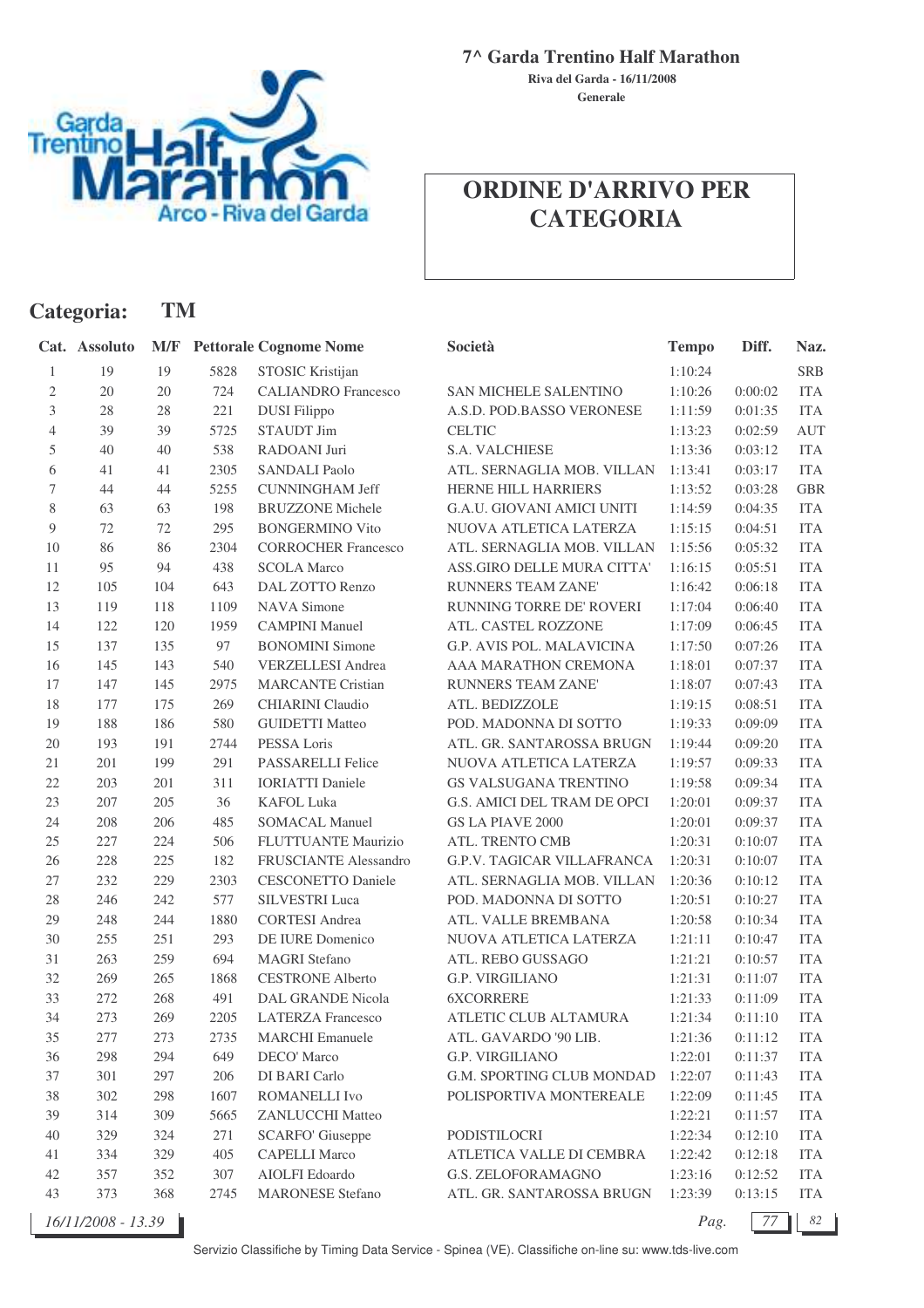| 44       | 374 | 369 | 636  | CANNIZZARO Fabrizio         | A.S. TRENTINO EVENTI         | 1:23:40 | 0:13:16 | <b>ITA</b> |
|----------|-----|-----|------|-----------------------------|------------------------------|---------|---------|------------|
| 45       | 376 | 371 | 2959 | LUTZ Michael                | RENNERCLUB VINSCHGAU         | 1:23:43 | 0:13:19 | <b>ITA</b> |
| 46       | 381 | 375 | 626  | <b>GHETTA Mirko</b>         | <b>ATLETICA FASSA 08</b>     | 1:23:48 | 0:13:24 | <b>ITA</b> |
| 47       | 383 | 376 | 1743 | <b>ACCA</b> Giancarlo       | SS SULCIS MAB SERVICE        | 1:23:50 | 0:13:26 | <b>ITA</b> |
| 48       | 392 | 384 | 554  | <b>ZORER Erich</b>          | <b>U.S. QUERCIA ROVERETO</b> | 1:23:58 | 0:13:34 | <b>ITA</b> |
| 49       | 395 | 387 | 233  | <b>ZORZI</b> Gianni         | US STELLA ALPINA CARANO      | 1:23:59 | 0:13:35 | <b>ITA</b> |
| 50       | 396 | 388 | 2223 | DE BIASIO Giacomo           | POLISPORTIVA MONTEREALE      | 1:24:00 | 0:13:36 | <b>ITA</b> |
| 51       | 397 | 389 | 360  | <b>ENRICI Werner</b>        | ATLETICA VALLE DI CEMBRA     | 1:24:01 | 0:13:37 | <b>ITA</b> |
| 52       | 399 | 391 | 510  | DE BORTOLI Dario            | ASS.GIRO DELLE MURA CITTA'   | 1:24:02 | 0:13:38 | <b>ITA</b> |
| 53       | 418 | 407 | 5611 | <b>SORDINI</b> Christian    |                              | 1:24:24 | 0:14:00 | <b>ITA</b> |
| 54       | 419 | 408 | 532  | <b>BERTUZZI</b> Simone      | BOVEGNO FALEGNAMERIA FO      | 1:24:25 | 0:14:01 | <b>ITA</b> |
| 55       | 430 | 419 | 2489 | POZZOLI Roberto             | A.S. CANTURINA POL. S.MARC   | 1:24:42 | 0:14:18 | <b>ITA</b> |
| 56       | 432 | 421 | 5723 | <b>RINNHOFER Lukas</b>      | <b>WOW RUNNERS</b>           | 1:24:43 | 0:14:19 | <b>AUT</b> |
|          |     | 424 | 5690 | <b>NIEMEYER Nils</b>        |                              |         |         |            |
| 57       | 436 |     |      |                             |                              | 1:24:47 | 0:14:23 | <b>GER</b> |
| 58       | 437 | 425 | 5462 | DANDLBERGER Stephan         | LAUFFEUER CHIEMGAU           | 1:24:47 | 0:14:23 | <b>GER</b> |
| 59       | 441 | 429 | 40   | <b>USLENGHI Simone</b>      | ATL. U.S. NERVIANESE 1919    | 1:24:53 | 0:14:29 | <b>ITA</b> |
| 60       | 448 | 435 | 5819 | <b>WEBER Michael</b>        |                              | 1:24:59 | 0:14:35 | <b>GER</b> |
| 61       | 449 | 436 | 2268 | <b>LEONE</b> Alessandro     | <b>G.S. BRANCALEONE ASTI</b> | 1:25:01 | 0:14:37 | <b>ITA</b> |
| 62       | 471 | 458 | 692  | GAZZOTTI Massimo            | ATL. CASTELNOVO MONTI        | 1:25:28 | 0:15:04 | <b>ITA</b> |
| 63       | 489 | 473 | 162  | <b>BINELLE Marco</b>        | POL.BIANCAZZURRA PETTINEL    | 1:25:52 | 0:15:28 | <b>ITA</b> |
| 64       | 523 | 504 | 345  | <b>GRISANTI Davide</b>      | G.P. VIRGILIANO              | 1:26:20 | 0:15:56 | <b>ITA</b> |
| 65       | 540 | 521 | 5489 | <b>WEGHER Simone</b>        |                              | 1:26:44 | 0:16:20 | <b>ITA</b> |
| 66       | 542 | 523 | 669  | <b>LONATI Morris</b>        | ATL. FRANCIACORTA            | 1:26:46 | 0:16:22 | <b>ITA</b> |
| 67       | 546 | 527 | 2869 | <b>FORNARI</b> Fabio        | ATL. CASONE NOCETO           | 1:26:51 | 0:16:27 | <b>ITA</b> |
| 68       | 559 | 540 | 1752 | <b>GARAU Luca</b>           | <b>SS SULCIS MAB SERVICE</b> | 1:27:06 | 0:16:42 | <b>ITA</b> |
| 69       | 579 | 557 | 1822 | <b>BOSIO</b> Agostino       | <b>G.S. MARATHON MAX</b>     | 1:27:28 | 0:17:04 | <b>ITA</b> |
| 70       | 583 | 561 | 5142 | DI DOMENICO Andrea          | POLIZIA PENITENZIARIA VERO   | 1:27:33 | 0:17:09 | <b>ITA</b> |
| 71       | 584 | 562 | 489  | SALGAROLO Matteo            | G.P. VIRGILIANO              | 1:27:34 | 0:17:10 | <b>ITA</b> |
| 72       | 596 | 574 | 1110 | LONGHI Andrea               | RUNNING TORRE DE' ROVERI     | 1:27:48 | 0:17:24 | <b>ITA</b> |
| 73       | 609 | 586 | 248  | FARAVELLI Federico          | RUNNING OLTREPO'             | 1:27:58 | 0:17:34 | <b>ITA</b> |
| 74       | 623 | 599 | 5637 | <b>TONINELLI Michele</b>    |                              | 1:28:19 | 0:17:55 | <b>ITA</b> |
| $75\,$   | 629 | 605 | 2956 | <b>HOFER Hassan</b>         | RENNERCLUB VINSCHGAU         | 1:28:27 | 0:18:03 | <b>ITA</b> |
| 76       | 633 | 609 | 5717 | <b>HUBER Armin</b>          | LRL SÖLLANDL ELLMAU          | 1:28:29 | 0:18:05 | <b>AUT</b> |
| 77       | 643 | 618 | 5062 | <b>REISINGER Martin</b>     | LLC MARATHON REGENSBURG      | 1:28:40 | 0:18:16 | <b>GER</b> |
| 78       | 646 | 621 | 1570 | <b>TRAVAGLIA Mauro</b>      | ATL. CLARINA TRENTO          | 1:28:43 | 0:18:19 | <b>ITA</b> |
| 79       | 648 | 623 | 2014 | VALDAN Walter               | ATLETICA VALLE DI CEMBRA     | 1:28:45 | 0:18:21 | <b>ITA</b> |
| 80       | 649 | 624 | 403  | <b>MUNEROL Marino</b>       | ASS.GIRO DELLE MURA CITTA'   | 1:28:47 | 0:18:23 | <b>ITA</b> |
| 81       | 650 | 625 | 1629 | <b>BETTINELLI Cristiano</b> | <b>BETTI'S GRUP RUN</b>      | 1:28:47 | 0:18:23 | <b>ITA</b> |
| 82       | 659 | 633 | 103  | <b>GOATELLI</b> Andrea      | G.P. AVIS POL. MALAVICINA    | 1:28:55 | 0:18:31 | <b>ITA</b> |
| 83       | 666 | 640 | 5667 | <b>WILFLING Andreas</b>     |                              | 1:28:59 | 0:18:35 | AUT        |
| 84       | 681 | 653 | 5005 | <b>WARKEN Matthias</b>      | SCHÜTZENVEREIN MENNINGE      | 1:29:11 | 0:18:47 | <b>GER</b> |
| $85\,$   | 689 | 661 | 55   | TROVATO Massimiliano        | ASS.GIRO DELLE MURA CITTA'   | 1:29:17 | 0:18:53 | <b>ITA</b> |
| 86       | 697 | 669 | 589  | <b>COPETA Alex</b>          | ATL. REBO GUSSAGO            | 1:29:20 | 0:18:56 | <b>ITA</b> |
| 87       | 713 | 684 | 1131 | <b>BOSIO</b> Alberto        | ATL. FRANCIACORTA            | 1:29:32 | 0:19:08 | <b>ITA</b> |
|          | 718 | 688 | 336  | <b>DUSI</b> Tommaso         | A.S.D. ATL.LUPATOTINA        | 1:29:36 | 0:19:12 | <b>ITA</b> |
| 88<br>89 | 719 | 689 | 5425 | <b>GIOVANELLI Marco</b>     |                              | 1:29:37 | 0:19:13 | <b>ITA</b> |
|          |     |     |      |                             |                              |         |         |            |
| 90       | 728 | 698 | 5651 | <b>BOLONDI</b> Andrea       |                              | 1:29:43 | 0:19:19 | <b>ITA</b> |
| 91       | 744 | 712 | 5519 | DE STEFANI Federico         |                              | 1:29:56 | 0:19:32 | <b>ITA</b> |
| 92       | 754 | 722 | 1849 | SEMERARO Orazio             | A.S.D. ATLETICA PEZZE DI GRE | 1:30:03 | 0:19:39 | <b>ITA</b> |
| 93       | 757 | 725 | 5580 | <b>ARRIGHI Elio</b>         |                              | 1:30:05 | 0:19:41 | <b>ITA</b> |
| 94       | 773 | 740 | 2615 | MEOLI Andrea                | ATL. FRI.MA.S.               | 1:30:20 | 0:19:56 | <b>ITA</b> |
| 95       | 774 | 741 | 347  | PASTORINO Gabriele          | AAA MARATHON CREMONA         | 1:30:21 | 0:19:57 | <b>ITA</b> |
| 96       | 775 | 742 | 282  | <b>CRETTI Matteo</b>        | S.S. TENNO                   | 1:30:22 | 0:19:58 | <b>ITA</b> |
| 97       | 776 | 743 | 364  | <b>BALLATORE Simone</b>     | <b>G.S. AQUILEIA</b>         | 1:30:22 | 0:19:58 | <b>ITA</b> |
| 98       | 780 | 746 | 5600 | PERFERI Enrico              |                              | 1:30:26 | 0:20:02 | <b>ITA</b> |
| 99       | 799 | 764 | 1964 | <b>ARCARI Filippo</b>       | ATL. CASTEL ROZZONE          | 1:30:41 | 0:20:17 | <b>ITA</b> |
| 100      | 806 | 770 | 242  | AMA' Alberto                | GR.SPOR.DILETT. PODISTI ADRI | 1:30:46 | 0:20:22 | <b>ITA</b> |
| 101      | 818 | 782 | 2270 | <b>LIUZZI</b> Pietro        | POLISPORT CICLO CLUB FASA    | 1:30:55 | 0:20:31 | <b>ITA</b> |
| 102      | 843 | 802 | 5183 | <b>EGGER Markus</b>         |                              | 1:31:15 | 0:20:51 | AUT        |

*16/11/2008 - 13.39 Pag. 78 82*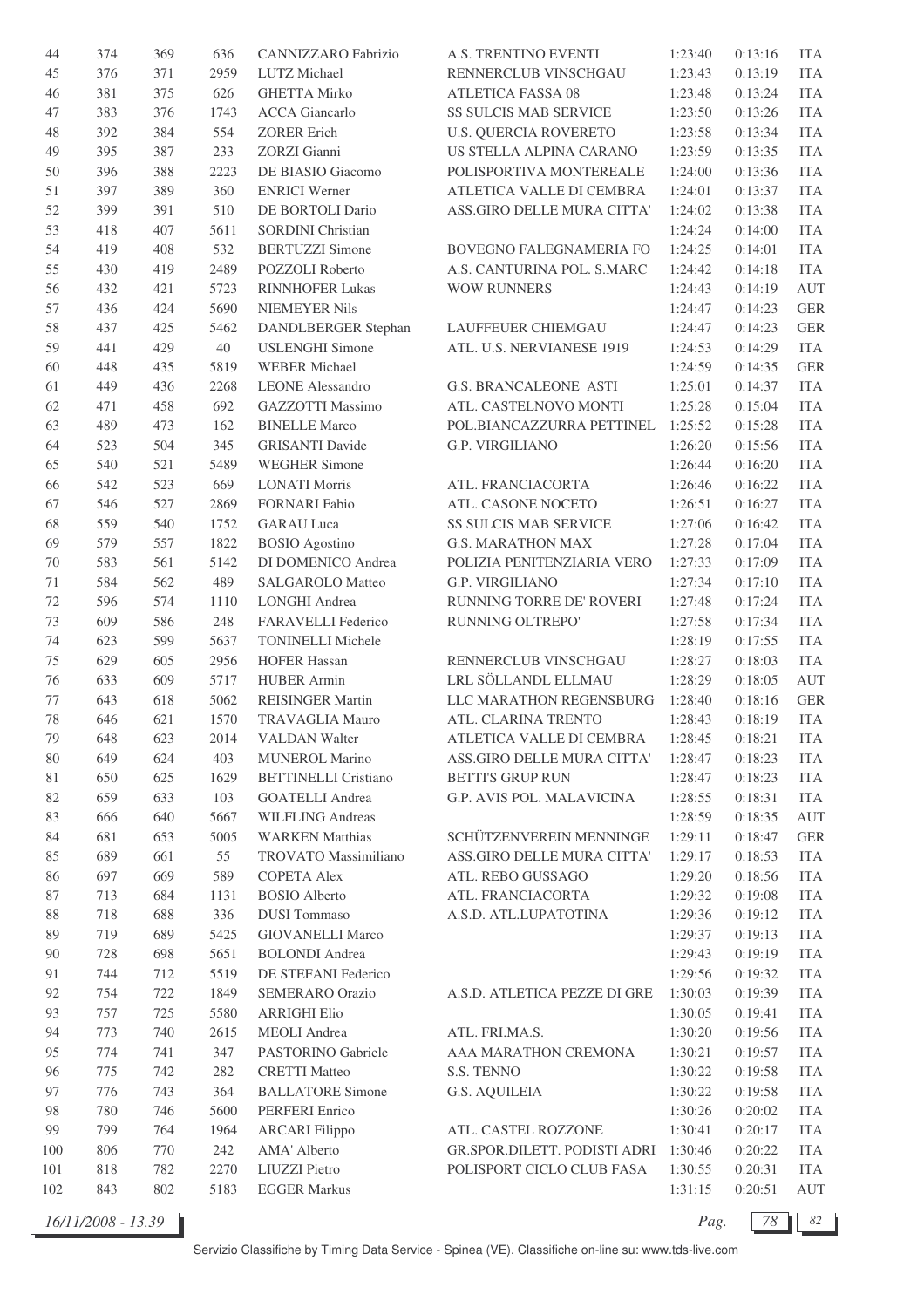| 103     | 846  | 805  | 382  | <b>GUERRA</b> Andrea             |                              | 1:31:16 | 0:20:52 | <b>ITA</b> |
|---------|------|------|------|----------------------------------|------------------------------|---------|---------|------------|
| 104     | 848  | 806  | 2391 | <b>FALCONE Vito Michele</b>      | A.S.D. MONTEDORO NOCI        | 1:31:16 | 0:20:52 | <b>ITA</b> |
| 105     | 875  | 830  | 2888 | ZAGGIA Nicola                    | ATL. REBO GUSSAGO            | 1:31:41 | 0:21:17 | <b>ITA</b> |
| 106     | 883  | 838  | 5341 | <b>LEONE Alfonso Martino</b>     |                              | 1:31:46 | 0:21:22 | <b>ITA</b> |
| 107     | 901  | 856  | 2092 | <b>GOSETTO Simone</b>            | <b>ATLETICA AVIANO</b>       | 1:32:03 | 0:21:39 | <b>ITA</b> |
| 108     | 912  | 865  | 5730 | <b>ORSINI</b> Gabriele           | POL. DILET. LA TORRE CENAIA  | 1:32:17 | 0:21:53 | <b>ITA</b> |
| 109     | 917  | 870  | 83   | <b>LOCHIS Marco</b>              | G.P. GORGONZOLA '88          | 1:32:22 | 0:21:58 | <b>ITA</b> |
| 110     | 932  | 882  | 5438 | MELZANI Paolo                    |                              | 1:32:34 | 0:22:10 | <b>ITA</b> |
| 111     | 940  | 890  | 2475 | <b>OSTI</b> Luca                 | CRUS OTTICA GUERRA PEDERS    | 1:32:39 | 0:22:15 | <b>ITA</b> |
| 112     | 942  | 892  | 659  | <b>CORSO</b> Lorenzo             | ASS.GIRO DELLE MURA CITTA'   | 1:32:41 | 0:22:17 | <b>ITA</b> |
| 113     | 952  | 900  | 5743 | <b>CROTONE Giulio</b>            |                              | 1:32:50 | 0:22:26 | <b>ITA</b> |
| 114     | 955  | 902  | 2740 | <b>MORA Francesco</b>            | ATL. GAVARDO '90 LIB.        | 1:32:52 | 0:22:28 | <b>ITA</b> |
| 115     | 959  | 906  | 5240 | <b>VERSINI Roberto</b>           |                              | 1:32:57 | 0:22:33 | <b>ITA</b> |
| 116     | 978  | 925  | 5038 | WIEDERMANN Holger                |                              | 1:33:11 | 0:22:47 | <b>GER</b> |
| $117\,$ | 985  | 931  | 2149 | <b>GUATELLI</b> Gabriele         | ATL. CASONE NOCETO           | 1:33:16 | 0:22:52 | <b>ITA</b> |
| 118     | 996  | 941  | 5523 | <b>VERONESI Alessandro</b>       | PODISTICA BUSSOLENO          | 1:33:25 | 0:23:01 | <b>ITA</b> |
|         |      |      |      |                                  |                              |         |         |            |
| 119     | 1000 | 945  | 5644 | ZAMPEDRI Luca                    |                              | 1:33:30 | 0:23:06 | <b>ITA</b> |
| 120     | 1002 | 947  | 2532 | <b>CAPPELLETTI Enry</b>          | ATLETICA TEAM LOPPIO         | 1:33:31 | 0:23:07 | <b>ITA</b> |
| 121     | 1006 | 950  | 1308 | <b>GUALDI</b> Walter             | <b>ATLETICA TIONE</b>        | 1:33:34 | 0:23:10 | <b>ITA</b> |
| 122     | 1026 | 969  | 2101 | <b>MOSCA</b> Ervin               | ATLETICA VALLE DI CEMBRA     | 1:33:49 | 0:23:25 | <b>ITA</b> |
| 123     | 1028 | 971  | 1278 | <b>GUIDETTI Dino</b>             | POL. MADONNINA               | 1:33:50 | 0:23:26 | <b>ITA</b> |
| 124     | 1041 | 983  | 294  | PASSARELLI Antonio               | NUOVA ATLETICA LATERZA       | 1:33:59 | 0:23:35 | <b>ITA</b> |
| 125     | 1043 | 984  | 2221 | <b>BISARO</b> Daniele            | POLISPORTIVA MONTEREALE      | 1:34:01 | 0:23:37 | <b>ITA</b> |
| 126     | 1044 | 985  | 2222 | PARONUZZI Manuel                 | POLISPORTIVA MONTEREALE      | 1:34:02 | 0:23:38 | <b>ITA</b> |
| 127     | 1060 | 999  | 2602 | <b>AGOSTI</b> Luca               | PLACENTIA EVENT'S            | 1:34:17 | 0:23:53 | <b>ITA</b> |
| 128     | 1076 | 1012 | 2867 | <b>GALLERAN Alessio</b>          | LA VETTA MONGRANDO           | 1:34:30 | 0:24:06 | <b>ITA</b> |
| 129     | 1082 | 1018 | 5620 | ZANOLINI Massimo                 |                              | 1:34:37 | 0:24:13 | <b>ITA</b> |
| 130     | 1084 | 1020 | 5564 | <b>BALLABENI Riccardo</b>        |                              | 1:34:37 | 0:24:13 | <b>ITA</b> |
| 131     | 1090 | 1026 | 329  | <b>BINOTTO Ugo</b>               | AAA MARATHON CREMONA         | 1:34:42 | 0:24:18 | <b>ITA</b> |
| 132     | 1092 | 1028 | 5774 | <b>CATIZONE</b> Giuseppe         | A.S.D. VIS SOLIS             | 1:34:45 | 0:24:21 | <b>ITA</b> |
| 133     | 1101 | 1036 | 414  | <b>LANFRANCHI Marco</b>          | ATLETICA VALLI BERGAMASC     | 1:34:53 | 0:24:29 | <b>ITA</b> |
| 134     | 1108 | 1042 | 1252 | <b>ZONZIN</b> Marco              | <b>MARATHON LEGNAGO</b>      | 1:34:59 | 0:24:35 | <b>ITA</b> |
| 135     | 1115 | 1049 | 661  | PAULI Fabrizio                   | ATL. GIUDICARIE EST.         | 1:35:04 | 0:24:40 | <b>ITA</b> |
| 136     | 1121 | 1055 | 5686 | <b>BORTOLOTTI Francesco</b>      |                              | 1:35:08 | 0:24:44 | <b>ITA</b> |
| 137     | 1123 | 1057 | 2133 | ROSSI Francisco Maria            | ATL. CASONE NOCETO           | 1:35:08 | 0:24:44 | <b>ITA</b> |
| 138     | 1131 | 1062 | 5711 | PLANCHENSTEINER Antonio FASSA 08 |                              | 1:35:13 | 0:24:49 | ITA        |
| 139     | 1143 | 1072 | 5558 | <b>ALBERTON Paolo</b>            |                              | 1:35:19 | 0:24:55 | <b>ITA</b> |
| 140     | 1148 | 1076 | 524  | <b>DEMATTIO Diego</b>            | U.S. STELLA ALPINA CARANO    | 1:35:21 | 0:24:57 | <b>ITA</b> |
| 141     | 1174 | 1101 | 5157 | <b>OLIVETTI Franco</b>           |                              | 1:35:46 | 0:25:22 | <b>ITA</b> |
| 142     | 1183 | 1109 | 5430 | <b>SARTORI Marco</b>             |                              | 1:35:58 | 0:25:34 | <b>ITA</b> |
| 143     | 1190 | 1116 | 5135 | <b>MAIER Konrad</b>              |                              | 1:36:03 | 0:25:39 | <b>GER</b> |
| 144     | 1191 | 1117 | 5776 | DONIZETTI Andrea                 | A.S.D. VIS SOLIS             | 1:36:03 | 0:25:39 | <b>ITA</b> |
| 145     | 1198 | 1123 | 2679 | <b>MAFFEIS</b> Ivan              | G. ALPINISTICO VERTOVESE     | 1:36:08 | 0:25:44 | <b>ITA</b> |
| 146     | 1212 | 1136 | 1520 | DESIO Toni                       | A.S. DOF AMATORI             | 1:36:18 | 0:25:54 | <b>ITA</b> |
| 147     | 1219 | 1142 | 5589 | CASAGRANDA Diego                 |                              | 1:36:23 | 0:25:59 | <b>ITA</b> |
| 148     | 1247 | 1162 | 628  | <b>KATHREIN Gerd</b>             | SÜDTIROLER LAUFVEREIN SPA    | 1:36:51 | 0:26:27 | <b>ITA</b> |
| 149     | 1267 | 1179 | 2503 | <b>ZUCCHELLI Silvio</b>          | A.S.D. SAN PATRIGNANO        | 1:37:06 | 0:26:42 | <b>ITA</b> |
| 150     | 1269 | 1181 | 2086 | <b>MARELLI</b> Stefano           | ATL. FRI.MA.S.               | 1:37:06 | 0:26:42 | <b>ITA</b> |
| 151     | 1270 | 1182 | 2502 | <b>CAPRIO Danilo</b>             | A.S.D. SAN PATRIGNANO        | 1:37:06 | 0:26:42 | <b>ITA</b> |
| 152     | 1298 | 1208 | 5368 | CALVANESE Ivan                   |                              | 1:37:26 | 0:27:02 | <b>ITA</b> |
| 153     | 1310 | 1216 | 5772 | <b>BERIZZI</b> Ivan              | A.S.D. VIS SOLIS             | 1:37:34 | 0:27:10 | <b>ITA</b> |
| 154     | 1322 | 1226 | 367  | <b>BRUNELLI Alberto</b>          | POL. DIMICA POTENTER         | 1:37:41 | 0:27:17 | <b>ITA</b> |
| 155     | 1337 | 1238 | 1783 | <b>URRARO</b> Armando            | CIRCOLO SPORT. ROAD RUNNE    | 1:37:52 | 0:27:28 | <b>ITA</b> |
| 156     | 1365 | 1262 | 5035 | <b>BRUTTER Florian</b>           | TU RAIKA SCHWAZ              | 1:38:08 | 0:27:44 | AUT        |
| 157     | 1374 | 1271 | 1933 | RIGAMONTI Luca Elia              | A.S.D. RUNNERS LENO          | 1:38:16 | 0:27:52 | <b>ITA</b> |
| 158     | 1393 | 1289 | 5569 | SALVADORI Ivan                   |                              | 1:38:33 | 0:28:09 | <b>ITA</b> |
|         |      |      |      |                                  |                              |         |         |            |
| 159     | 1396 | 1291 | 5063 | ZAGO Marco                       |                              | 1:38:35 | 0:28:11 | <b>ITA</b> |
| 160     | 1408 | 1302 | 5421 | VEDOVELLO Fabrizio               |                              | 1:38:45 | 0:28:21 | <b>ITA</b> |
| 161     | 1423 | 1316 | 5199 | PRETI Nicola                     | <b>LATIN MARATHON LOVERS</b> | 1:38:51 | 0:28:27 | <b>ITA</b> |

*16/11/2008 - 13.39 Pag. 79 82*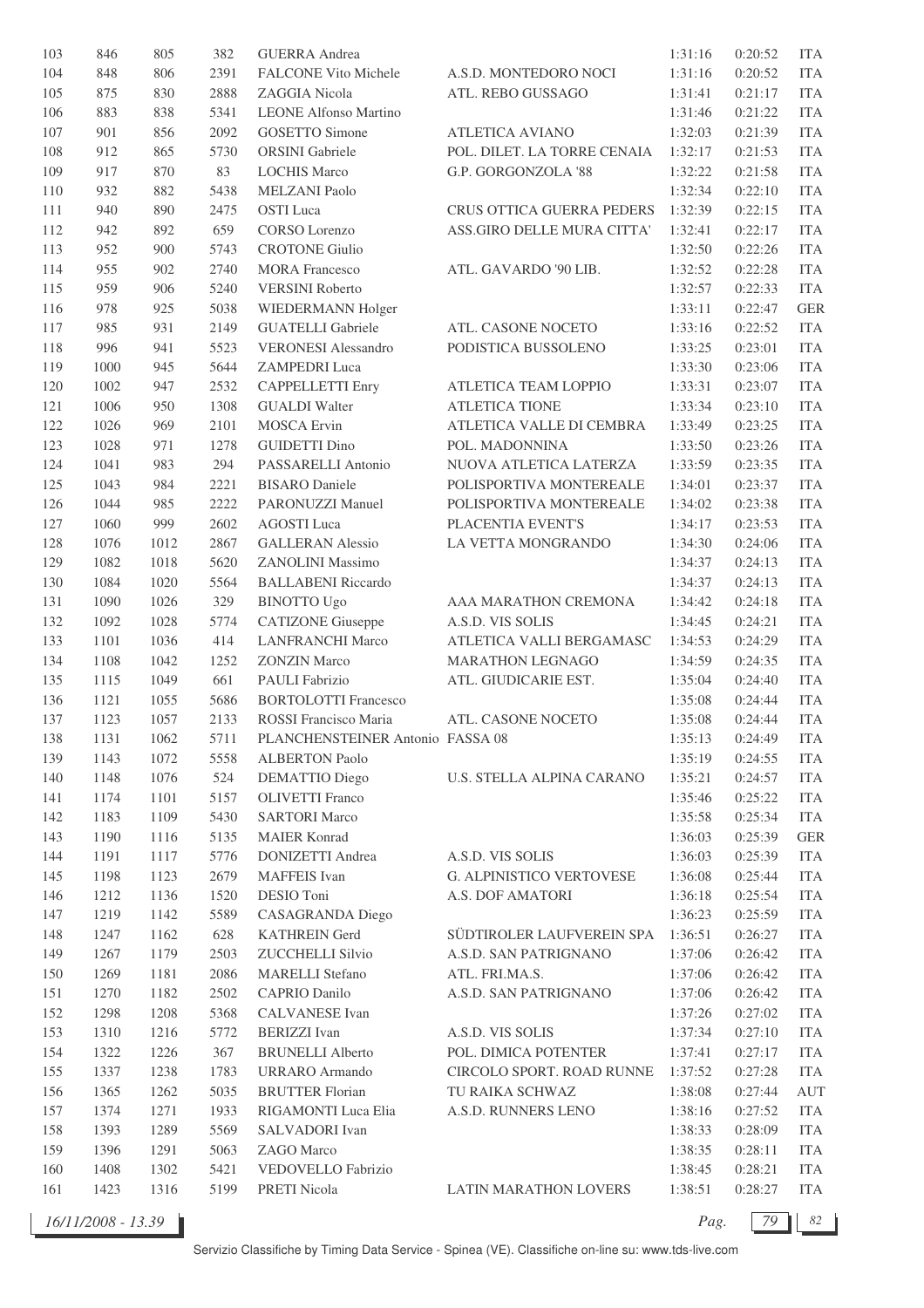| 162     | 1425 | 1318 | 37   | STEFANI Maurizio                            | GS VALSUGANA TRENTINO                              | 1:38:52 | 0:28:28 | <b>ITA</b> |
|---------|------|------|------|---------------------------------------------|----------------------------------------------------|---------|---------|------------|
| 163     | 1443 | 1334 | 2506 | <b>BELTRAME Alan</b>                        | A.S.D. SAN PATRIGNANO                              | 1:39:00 | 0:28:36 | <b>ITA</b> |
| 164     | 1475 | 1362 | 5121 | NICOLI Andrea                               |                                                    | 1:39:24 | 0:29:00 | <b>ITA</b> |
| 165     | 1478 | 1365 | 2432 | <b>MAGGIORI</b> Dario                       | <b>CAPRIANO RUNNERS</b>                            | 1:39:27 | 0:29:03 | <b>ITA</b> |
| 166     | 1490 | 1376 | 2078 | SALVADORI Enrico                            | ATL. GR. SANTAROSSA BRUGN                          | 1:39:35 | 0:29:11 | <b>ITA</b> |
| 167     | 1498 | 1382 | 5683 | <b>PRATI</b> Cesare                         | <b>LIBERO</b>                                      | 1:39:38 | 0:29:14 | <b>ITA</b> |
| 168     | 1503 | 1386 | 2720 | <b>GAI</b> Devis                            | ATL.VALDOBBIADENE G.S.A.                           | 1:39:41 | 0:29:17 | <b>ITA</b> |
| 169     | 1506 | 1388 | 5211 | <b>CORAIOLA Fabrizio</b>                    | 33 TRENTINI TRIATHLON                              | 1:39:41 | 0:29:17 | <b>ITA</b> |
| 170     | 1508 | 1390 | 2648 | <b>TESSADRI</b> Duccio                      | CRUS OTTICA GUERRA PEDERS                          | 1:39:42 | 0:29:18 | <b>ITA</b> |
| 171     | 1515 | 1395 | 5316 | NONFARMALE Alessandro                       | ATL. BANCOLE                                       | 1:39:45 | 0:29:21 | <b>ITA</b> |
| 172     | 1541 | 1417 | 2259 | SONZOGNI Jarno                              | ONDAVERDE ATHLETIC TEAM                            | 1:39:59 | 0:29:35 | <b>ITA</b> |
| 173     | 1547 | 1422 | 2743 | PATERLINI Alberto                           | JOGGING TEAM PATERLINI                             | 1:40:04 | 0:29:40 | <b>ITA</b> |
| 174     | 1567 | 1436 | 5408 | <b>SCHMITT Matthias</b>                     |                                                    | 1:40:12 | 0:29:48 | <b>GER</b> |
| 175     | 1573 | 1441 | 5531 | PEDRINI Mirko                               |                                                    | 1:40:15 | 0:29:51 | <b>ITA</b> |
| 176     | 1583 | 1450 | 2433 | <b>BARILI</b> Paolo                         | 3C (COMP. CREMONESE CORRI                          | 1:40:25 | 0:30:01 | <b>ITA</b> |
| 177     | 1586 | 1453 | 5715 | <b>VILLANI</b> Cristian                     |                                                    | 1:40:27 | 0:30:03 | <b>ITA</b> |
| 178     | 1616 | 1478 | 5056 | <b>GSCHREY Andreas</b>                      |                                                    | 1:40:46 | 0:30:22 | <b>GER</b> |
| 179     | 1619 | 1481 | 1148 | <b>MAFFICINI Paolo</b>                      | GSD VALDALPONE DE MEGNI                            | 1:40:47 | 0:30:23 | <b>ITA</b> |
|         |      |      |      |                                             |                                                    |         |         | <b>ITA</b> |
| 180     | 1622 | 1484 | 5653 | CAVAGNA Mauro<br><b>TURINA</b> Massimiliano |                                                    | 1:40:49 | 0:30:25 | <b>ITA</b> |
| 181     | 1628 | 1488 | 5190 |                                             |                                                    | 1:40:51 | 0:30:27 |            |
| 182     | 1644 | 1504 | 5597 | <b>NERONI</b> Ivan                          | POL.COLLINE                                        | 1:41:03 | 0:30:39 | <b>ITA</b> |
| 183     | 1668 | 1526 | 1780 |                                             | CARNEVALE CARLINO Massi G.P. AVIS VIGEVANO-GRAVELL | 1:41:13 | 0:30:49 | <b>ITA</b> |
| 184     | 1674 | 1532 | 2872 | PINI Michele                                | ATL. CASONE NOCETO                                 | 1:41:16 | 0:30:52 | <b>ITA</b> |
| 185     | 1684 | 1541 | 5304 | <b>BERTELLE Alessandro</b>                  |                                                    | 1:41:24 | 0:31:00 | <b>ITA</b> |
| 186     | 1703 | 1556 | 1184 | CIPOLAT GOTET Alessandro                    | ROAD RUNNERS CLUB MILANO                           | 1:41:33 | 0:31:09 | <b>ITA</b> |
| 187     | 1704 | 1557 | 5788 | <b>AGANETTI Alberto</b>                     |                                                    | 1:41:34 | 0:31:10 | <b>ITA</b> |
| 188     | 1714 | 1565 | 1696 | <b>GIULINO Felice</b>                       | POLISPORTIVA SAN PIO X                             | 1:41:40 | 0:31:16 | <b>ITA</b> |
| 189     | 1729 | 1575 | 1907 | <b>SETTI</b> Ivan                           | A.S. TRENTINO EVENTI                               | 1:41:47 | 0:31:23 | <b>ITA</b> |
| 190     | 1752 | 1593 | 5267 | <b>BENATO Francesco</b>                     |                                                    | 1:41:59 | 0:31:35 | <b>ITA</b> |
| 191     | 1759 | 1597 | 1507 | <b>LABATE Vito</b>                          | A.S.D. NADIR                                       | 1:42:05 | 0:31:41 | <b>ITA</b> |
| 192     | 1771 | 1608 | 2902 | <b>BONETTI Marco</b>                        | ASS.SPORT.DILETTANT.DRIBBL                         | 1:42:12 | 0:31:48 | <b>ITA</b> |
| 193     | 1774 | 1611 | 5308 | PAULWEBER Martin                            | <b>FULPMER BAISSER</b>                             | 1:42:14 | 0:31:50 | AUT        |
| 194     | 1775 | 1612 | 1151 | <b>MODENESE Matteo</b>                      | GSD VALDALPONE DE MEGNI                            | 1:42:14 | 0:31:50 | <b>ITA</b> |
| 195     | 1776 | 1613 | 5109 | <b>CONFALONIERI Michele</b>                 |                                                    | 1:42:15 | 0:31:51 | <b>ITA</b> |
| 196     | 1783 | 1618 | 5275 | FERRARA Massimo                             | <b>G.S.MARZOLA</b>                                 | 1:42:18 | 0:31:54 | <b>ITA</b> |
| 197     | 1796 | 1627 | 2100 | <b>BRUGNARA</b> Matteo                      | ATLETICA VALLE DI CEMBRA                           | 1:42:27 | 0:32:03 | ITA        |
| 198     | 1799 | 1630 | 2891 | <b>EUSTACCHIO Luca</b>                      | RUNNERS BERGAMO                                    | 1:42:32 | 0:32:08 | <b>ITA</b> |
| 199     | 1805 | 1636 | 5188 | <b>TINTI</b> Daniele                        |                                                    | 1:42:38 | 0:32:14 | <b>ITA</b> |
| 200     | 1812 | 1640 | 2674 | <b>BENAGLIA</b> Giuseppe                    | JOGGING TEAM PATERLINI                             | 1:42:42 | 0:32:18 | <b>ITA</b> |
| 201     | 1813 | 1641 | 5509 | <b>DONADELLO</b> Sergio                     |                                                    | 1:42:42 | 0:32:18 | <b>ITA</b> |
| 202     | 1815 | 1643 | 1650 | PERICO Cristian                             | POL. ATL. PRESEZZO                                 | 1:42:43 | 0:32:19 | <b>ITA</b> |
| $203\,$ | 1818 | 1646 | 5036 | <b>ULLRICH Mathias</b>                      |                                                    | 1:42:45 | 0:32:21 | <b>GER</b> |
| $204\,$ | 1819 | 1647 | 1584 | CAVAZZA Daniele                             | G.S. MARATONETI MIRANDOLE                          | 1:42:45 | 0:32:21 | <b>ITA</b> |
| $205\,$ | 1833 | 1659 | 5016 | <b>DONAGHY</b> Stephen                      |                                                    | 1:42:56 | 0:32:32 | IRL        |
| 206     | 1843 | 1668 | 5330 | <b>CORRADINI Michele</b>                    |                                                    | 1:43:02 | 0:32:38 | <b>ITA</b> |
| 207     | 1869 | 1689 | 5779 | <b>MAESTRONI</b> Diego                      | A.S.D. VIS SOLIS                                   | 1:43:21 | 0:32:57 | <b>ITA</b> |
| 208     | 1887 | 1704 | 2505 | LAZZERINI Gianluca                          | A.S.D. SAN PATRIGNANO                              | 1:43:30 | 0:33:06 | <b>ITA</b> |
| 209     | 1899 | 1716 | 2557 | <b>NEGRINI Nicola</b>                       | GPV TAGICAR VILLAFRANCA                            | 1:43:39 | 0:33:15 | <b>ITA</b> |
| 210     | 1912 | 1726 | 2213 | <b>LAVARINI</b> Sandro                      | A.S.D. ATL.PRISMA SPEDIZIONI                       | 1:43:47 | 0:33:23 | <b>ITA</b> |
| 211     | 1929 | 1738 | 302  | <b>TOMMASINI Marco</b>                      | ATLETICA ROTALIANA                                 | 1:43:59 | 0:33:35 | <b>ITA</b> |
| 212     | 1944 | 1752 | 1863 | <b>GIBERTONI Mauro</b>                      | G.P. AVIS POL. MALAVICINA                          | 1:44:06 | 0:33:42 | <b>ITA</b> |
| 213     | 1946 | 1754 | 2595 | PICCOLI Davide                              | G.P. AVIS POL. MALAVICINA                          | 1:44:07 | 0:33:43 | <b>ITA</b> |
| 214     | 1959 | 1762 | 5460 | <b>ASSENZA Adriano</b>                      |                                                    | 1:44:16 | 0:33:52 | <b>ITA</b> |
| 215     | 1972 | 1774 | 2171 | <b>CORTILI Alessio</b>                      | ATL. CASONE NOCETO                                 | 1:44:28 | 0:34:04 | <b>ITA</b> |
| 216     | 1985 | 1784 | 1827 | <b>MILONE Fabio</b>                         | <b>G.S. MARATHON MAX</b>                           | 1:44:35 | 0:34:11 | <b>ITA</b> |
| 217     | 1998 | 1794 | 5021 | FEZZARDI Lorenzo                            |                                                    | 1:44:46 | 0:34:22 | <b>ITA</b> |
| 218     | 1999 | 1795 | 5132 | <b>TASINATO Mirco</b>                       |                                                    | 1:44:46 | 0:34:22 | <b>ITA</b> |
| 219     | 2029 | 1820 | 5476 | FARINA Alessandro                           |                                                    | 1:45:03 | 0:34:39 | <b>ITA</b> |
| 220     | 2048 | 1836 | 66   | <b>BORASO</b> Francesco                     | ATL.AGORDINA OTTICA MOTT                           | 1:45:22 | 0:34:58 | <b>ITA</b> |
|         |      |      |      |                                             |                                                    |         |         |            |

*Pag.*  $\boxed{80}$  82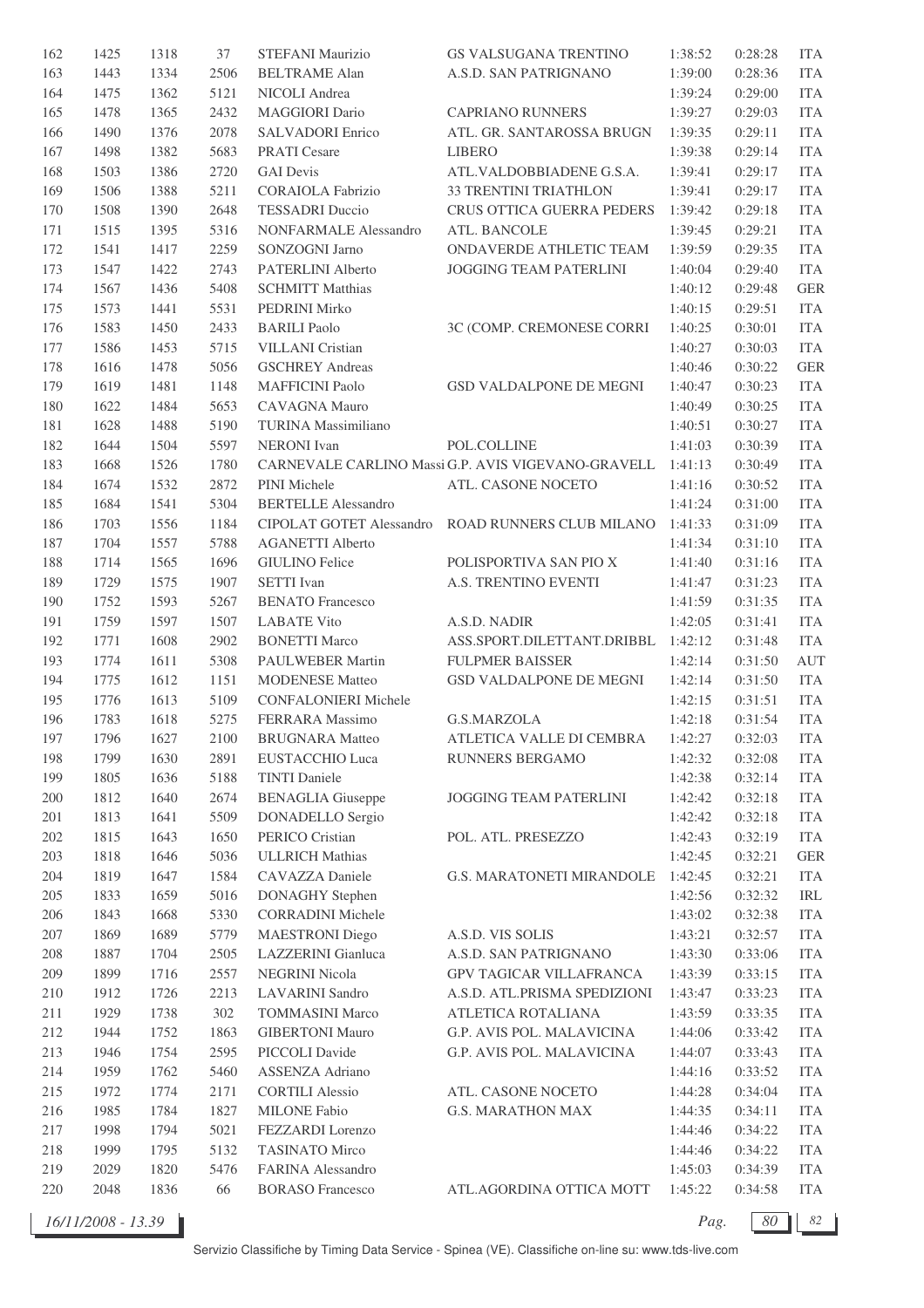| 221 | 2049 | 1837 | 5740 | <b>SCIPIONI Roberto</b>    |                                  | 1:45:23 | 0:34:59 | <b>ITA</b> |
|-----|------|------|------|----------------------------|----------------------------------|---------|---------|------------|
| 222 | 2061 | 1849 | 5486 | RATSCHILLER Ulrich         |                                  | 1:45:33 | 0:35:09 | <b>ITA</b> |
| 223 | 2085 | 1867 | 5595 | <b>CAMPETTI Davide</b>     |                                  | 1:45:47 | 0:35:23 | <b>ITA</b> |
| 224 | 2098 | 1877 | 1604 | FRANZOSO Paolo             | GR.SPOR.DILETT. PODISTI ADRI     | 1:45:56 | 0:35:32 | <b>ITA</b> |
| 225 | 2132 | 1901 | 5402 | <b>ROSSI</b> Marco         |                                  | 1:46:25 | 0:36:01 | <b>ITA</b> |
| 226 | 2175 | 1936 | 5684 | <b>PRATI</b> Daniele       | <b>LIBERO</b>                    | 1:46:52 | 0:36:28 | <b>ITA</b> |
| 227 | 2180 | 1939 | 5703 | <b>UCCHEDDU Fabio</b>      |                                  | 1:46:55 | 0:36:31 | <b>ITA</b> |
| 228 | 2183 | 1941 | 5182 | <b>POSCH</b> Stefan        |                                  | 1:46:58 | 0:36:34 | AUT        |
| 229 | 2208 | 1963 | 5398 | <b>VITALI Marco</b>        |                                  | 1:47:25 | 0:37:01 | <b>ITA</b> |
| 230 | 2210 | 1964 | 5770 | <b>BORONI</b> Luca         | A.S.D. VIS SOLIS                 | 1:47:26 | 0:37:02 | <b>ITA</b> |
| 231 | 2216 | 1968 | 5395 | <b>SCALERA Antonio</b>     |                                  | 1:47:28 | 0:37:04 | ITA        |
| 232 | 2225 | 1974 | 5048 | <b>HEISS</b> Daniel        |                                  | 1:47:32 | 0:37:08 | AUT        |
| 233 | 2250 | 1994 | 1164 | FERRARI Massimo            | GSD VALDALPONE DE MEGNI          | 1:47:53 | 0:37:29 | <b>ITA</b> |
| 234 | 2260 | 2003 | 2600 | <b>MARCHINI</b> Dario      | <b>MARTESANA CORSE</b>           | 1:47:59 | 0:37:35 | <b>ITA</b> |
| 235 | 2267 | 2006 | 5817 | <b>ORADINI</b> Alessandro  |                                  | 1:48:01 | 0:37:37 | <b>ITA</b> |
|     |      |      |      |                            |                                  |         |         | <b>ITA</b> |
| 236 | 2270 | 2009 | 5697 | LO BRACCO Alberto          |                                  | 1:48:03 | 0:37:39 |            |
| 237 | 2279 | 2018 | 2345 | <b>BENETTI Mauro</b>       | ATL. GIUDICARIE EST.             | 1:48:08 | 0:37:44 | <b>ITA</b> |
| 238 | 2284 | 2020 | 1515 | <b>GIUSTI Alex</b>         | <b>G.S. MARATONETI MIRANDOLE</b> | 1:48:11 | 0:37:47 | <b>ITA</b> |
| 239 | 2285 | 2021 | 5058 | <b>OLIVIERI</b> Massimo    |                                  | 1:48:11 | 0:37:47 | <b>ITA</b> |
| 240 | 2292 | 2027 | 5792 | <b>MORANDI Catullo</b>     |                                  | 1:48:15 | 0:37:51 | <b>ITA</b> |
| 241 | 2297 | 2030 | 5833 | <b>FREUDLING Ulrich</b>    | FREERIDEN.DE                     | 1:48:17 | 0:37:53 | <b>GER</b> |
| 242 | 2304 | 2036 | 1255 | DALLARI Antonio            | ATL. CASTELNOVO MONTI            | 1:48:27 | 0:38:03 | <b>ITA</b> |
| 243 | 2312 | 2043 | 5615 | D'ALESSANDRO Franco        |                                  | 1:48:31 | 0:38:07 | <b>ITA</b> |
| 244 | 2322 | 2052 | 5671 | <b>OPRANDI Oscar</b>       |                                  | 1:48:38 | 0:38:14 | <b>ITA</b> |
| 245 | 2335 | 2062 | 5781 | <b>CAPELLI</b> Davide      | A.S.D. VIS SOLIS                 | 1:48:45 | 0:38:21 | <b>ITA</b> |
| 246 | 2336 | 2063 | 2208 | <b>QUATTROMINI Paolo</b>   | ATLETIC CLUB ALTAMURA            | 1:48:46 | 0:38:22 | <b>ITA</b> |
| 247 | 2339 | 2065 | 5338 | <b>LAZZERI</b> Mauro       |                                  | 1:48:47 | 0:38:23 | <b>ITA</b> |
| 248 | 2342 | 2066 | 5692 | DAPRÀ Markus               | <b>ATLETICA FASSA 08</b>         | 1:48:48 | 0:38:24 | <b>ITA</b> |
| 249 | 2365 | 2083 | 2613 | <b>BARTOLINI</b> Matteo    | CIRCOLO GHINELLI                 | 1:49:05 | 0:38:41 | <b>ITA</b> |
| 250 | 2370 | 2087 | 2747 | <b>VENTURINO Massimo</b>   | ASS.POL.ATL.SCANDIANO            | 1:49:07 | 0:38:43 | <b>ITA</b> |
| 251 | 2380 | 2094 | 5045 | <b>HEISS</b> David         |                                  | 1:49:18 | 0:38:54 | AUT        |
| 252 | 2389 | 2101 | 5065 | <b>BIANCONI</b> Stefano    |                                  | 1:49:29 | 0:39:05 | <b>ITA</b> |
| 253 | 2399 | 2108 | 5481 | <b>BIDINI</b> Massimiliano |                                  | 1:49:38 | 0:39:14 | <b>ITA</b> |
| 254 | 2409 | 2115 | 2504 | PASOLLI Thomas             | A.S.D. SAN PATRIGNANO            | 1:49:43 | 0:39:19 | <b>ITA</b> |
| 255 | 2413 | 2119 | 5022 | <b>SCHIESSL Matthias</b>   | <b>LAUFTREFF SCHWANDORF</b>      | 1:49:47 | 0:39:23 | <b>GER</b> |
| 256 | 2466 | 2161 | 5337 | <b>OSS PEGORAR Mauro</b>   |                                  | 1:50:14 | 0:39:50 | ITA        |
| 257 | 2473 | 2166 | 5419 | <b>FARLEGNI Francesco</b>  |                                  | 1:50:19 | 0:39:55 | <b>ITA</b> |
| 258 | 2496 | 2183 | 5095 | <b>HÖLLWARTH Marc</b>      | ZILLERTALER RENNSAU              | 1:50:45 | 0:40:21 | AUT        |
| 259 | 2505 | 2190 | 5728 | <b>LONARDI</b> Mattia      |                                  | 1:50:56 | 0:40:32 | <b>ITA</b> |
| 260 | 2520 | 2202 | 1951 | ZANFORLIN Gianluca         | POL.BIANCAZZURRA PETTINEL        | 1:51:04 | 0:40:40 | <b>ITA</b> |
| 261 | 2530 | 2210 | 5765 | <b>BOGLIONI Marino</b>     | A.S.D. VIS SOLIS                 | 1:51:11 | 0:40:47 | <b>ITA</b> |
| 262 | 2547 | 2225 | 5120 | <b>MADINELLI Riccardo</b>  |                                  | 1:51:21 | 0:40:57 | <b>ITA</b> |
| 263 | 2551 | 2228 | 5300 | <b>BONORA</b> Michele      |                                  | 1:51:22 | 0:40:58 | <b>ITA</b> |
| 264 | 2552 | 2229 | 1838 | STIGLIANO Mario            | RUNNERS GINOSA                   | 1:51:24 | 0:41:00 | <b>ITA</b> |
| 265 | 2563 | 2237 | 1702 | <b>TURELLI Alberto</b>     | ATL. LIB. CASTEGNATO             | 1:51:33 | 0:41:09 | <b>ITA</b> |
| 266 | 2566 | 2239 | 1509 | PAVONE Tommaso             | A.S.D. NADIR                     | 1:51:41 | 0:41:17 | <b>ITA</b> |
| 267 | 2588 | 2257 | 5305 | <b>BERLANDA Giorgio</b>    |                                  | 1:52:01 | 0:41:37 | <b>ITA</b> |
| 268 | 2602 | 2267 | 5634 | <b>DENIFLE Christoph</b>   |                                  | 1:52:13 | 0:41:49 | <b>AUT</b> |
| 269 | 2605 | 2269 | 5296 | SABATTOLI Claudio          |                                  | 1:52:18 | 0:41:54 | <b>ITA</b> |
| 270 | 2608 | 2272 | 5274 | ARMANASCO Alessio Roberto  |                                  | 1:52:21 | 0:41:57 | <b>ITA</b> |
| 271 | 2609 | 2273 | 5447 | SORANZO Umberto            |                                  | 1:52:23 | 0:41:59 | <b>ITA</b> |
| 272 | 2631 | 2289 | 5355 | PAVAN Christian            | <b>INTERAUTO</b>                 | 1:52:34 | 0:42:10 | <b>ITA</b> |
| 273 | 2636 | 2293 | 2190 | <b>CASANOVA Francesco</b>  | ATLETIC CLUB ALTAMURA            | 1:52:41 | 0:42:17 | <b>ITA</b> |
| 274 | 2649 | 2304 | 5698 | <b>TOFFANO Christian</b>   |                                  | 1:52:51 | 0:42:27 | <b>ITA</b> |
| 275 | 2654 | 2308 | 5676 | CAPIZZI Massimiliano       |                                  | 1:52:56 | 0:42:32 | <b>ITA</b> |
| 276 | 2658 | 2311 | 5716 | <b>BENSANELLI Mattia</b>   |                                  | 1:53:01 | 0:42:37 | <b>ITA</b> |
| 277 | 2669 | 2319 | 2375 | ZOIA Marco                 | AAA MARATHON CREMONA             | 1:53:08 | 0:42:44 | <b>ITA</b> |
| 278 | 2719 | 2352 | 1867 | <b>TURINA Nicolo'</b>      | G.P. AVIS POL. MALAVICINA        | 1:53:41 | 0:43:17 | <b>ITA</b> |
| 279 | 2728 | 2357 | 1655 | <b>BERETTA Maurizio</b>    | PLACENTIA EVENT'S                | 1:53:46 | 0:43:22 | <b>ITA</b> |
|     |      |      |      |                            |                                  |         |         |            |

*16/11/2008 - 13.39 Pag. 81 82*